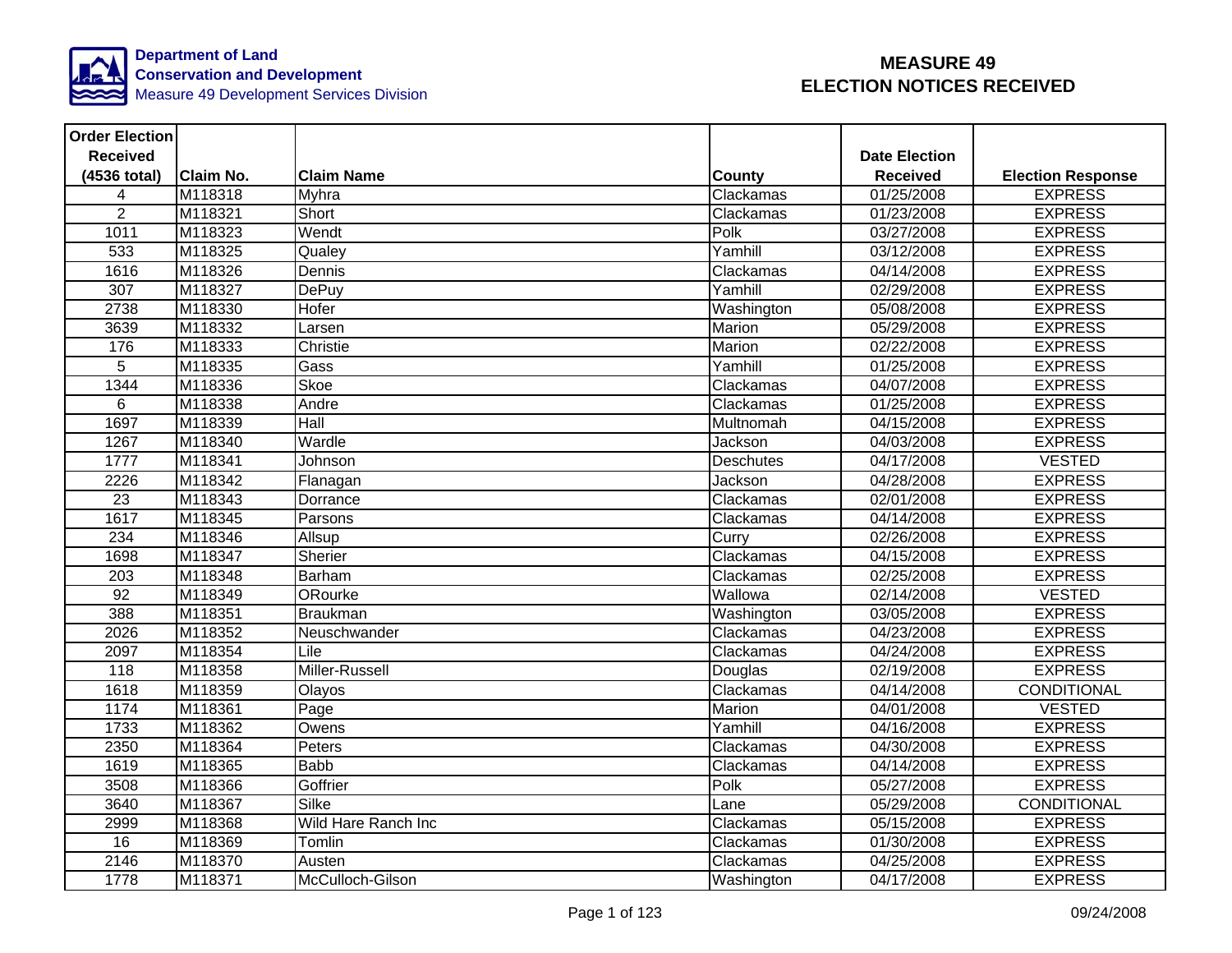

| <b>Order Election</b> |                  |                               |                   |                      |                          |
|-----------------------|------------------|-------------------------------|-------------------|----------------------|--------------------------|
| <b>Received</b>       |                  |                               |                   | <b>Date Election</b> |                          |
| (4536 total)          | <b>Claim No.</b> | <b>Claim Name</b>             | <b>County</b>     | <b>Received</b>      | <b>Election Response</b> |
| $32\overline{52}$     | M118372          | Benton                        | <b>Hood River</b> | 05/21/2008           | <b>EXPRESS</b>           |
| 235                   | M118373          | Beaudry                       | Clackamas         | 02/26/2008           | <b>EXPRESS</b>           |
| 119                   | M118375          | Conklin                       | <b>Baker</b>      | 02/19/2008           | <b>EXPRESS</b>           |
| 1779                  | M118376          | Anderson                      | Josephine         | 04/17/2008           | <b>EXPRESS</b>           |
| 1568                  | M118378          | Roth                          | Yamhill           | 04/11/2008           | <b>EXPRESS</b>           |
| 10                    | M118379          | Stone                         | Clackamas         | 01/29/2008           | <b>EXPRESS</b>           |
| 635                   | M118380          | Andrews                       | Clackamas         | 03/17/2008           | <b>EXPRESS</b>           |
| 3329                  | M118381          | McCullough                    | Marion            | 05/22/2008           | <b>EXPRESS</b>           |
| 45                    | M118382          | Hadley                        | Linn              | 02/08/2008           | <b>EXPRESS</b>           |
| 260                   | M118383          | <b>Dowell</b>                 | Clackamas         | 02/27/2008           | <b>EXPRESS</b>           |
| 2300                  | M118386          | Barnard                       | Polk              | 04/29/2008           | <b>EXPRESS</b>           |
| 568                   | M118387          | Stadelman                     | Washington        | 03/13/2008           | <b>EXPRESS</b>           |
| 1469                  | M118388          | Wyland                        | Clackamas         | 04/09/2008           | <b>EXPRESS</b>           |
| 3390                  | M118389          | Owens                         | Marion            | 05/23/2008           | <b>EXPRESS</b>           |
| 1213                  | M118390          | Reinhart                      | Washington        | 04/02/2008           | <b>EXPRESS</b>           |
| 3048                  | M118391          | Reinhart                      | Washington        | 05/16/2008           | <b>CONDITIONAL</b>       |
| 1973                  | M118392          | Thompson                      | Clackamas         | 04/22/2008           | <b>EXPRESS</b>           |
| 1620                  | M118393          | Mitchell                      | Jackson           | 04/14/2008           | <b>EXPRESS</b>           |
| 1621                  | M118394          | Mitchell                      | Jackson           | 04/14/2008           | <b>EXPRESS</b>           |
| 17                    | M118396          | McAlexander                   | <b>Hood River</b> | 01/30/2008           | <b>EXPRESS</b>           |
| 1837                  | M118398          | Axmaker                       | Clackamas         | 04/18/2008           | <b>EXPRESS</b>           |
| 1888                  | M118399          | Dunckel                       | Yamhill           | 04/21/2008           | <b>EXPRESS</b>           |
| 1569                  | M118400          | Paulin                        | <b>Hood River</b> | 04/11/2008           | <b>EXPRESS</b>           |
| 177                   | M118401          | Reed                          | Clackamas         | 02/22/2008           | <b>EXPRESS</b>           |
| 441                   | M118402          | Sahr                          | Clackamas         | 03/07/2008           | <b>EXPRESS</b>           |
| 464                   | M118404          | <b>Cherry Crest Farms Inc</b> | Union             | 03/10/2008           | <b>VESTED</b>            |
| 106                   | M118405          | Bennett                       | Marion            | 02/15/2008           | <b>EXPRESS</b>           |
| 605                   | M118406          | Varga                         | Clackamas         | 03/14/2008           | <b>EXPRESS</b>           |
| 2351                  | M118408          | <b>McGinnis</b>               | Columbia          | 04/30/2008           | <b>EXPRESS</b>           |
| 363                   | M118409          | <b>Mills</b>                  | Yamhill           | 03/04/2008           | <b>WITHDRAWN</b>         |
| 1889                  | M118410          | Bentson                       | Washington        | 04/21/2008           | <b>EXPRESS</b>           |
| 1838                  | M118411          | Ralston                       | Washington        | 04/18/2008           | <b>EXPRESS</b>           |
| 636                   | M118412          | McCullough                    | Washington        | 03/17/2008           | <b>EXPRESS</b>           |
| 3391                  | M118413          | Ralston                       | Washington        | 05/23/2008           | <b>EXPRESS</b>           |
| 569                   | M118415          | Guyer                         | <b>Baker</b>      | 03/13/2008           | <b>EXPRESS</b>           |
| 465                   | M118416          | Caudell                       | Clackamas         | 03/10/2008           | <b>EXPRESS</b>           |
| 389                   | M118417          | Cox                           | Linn              | 03/05/2008           | <b>EXPRESS</b>           |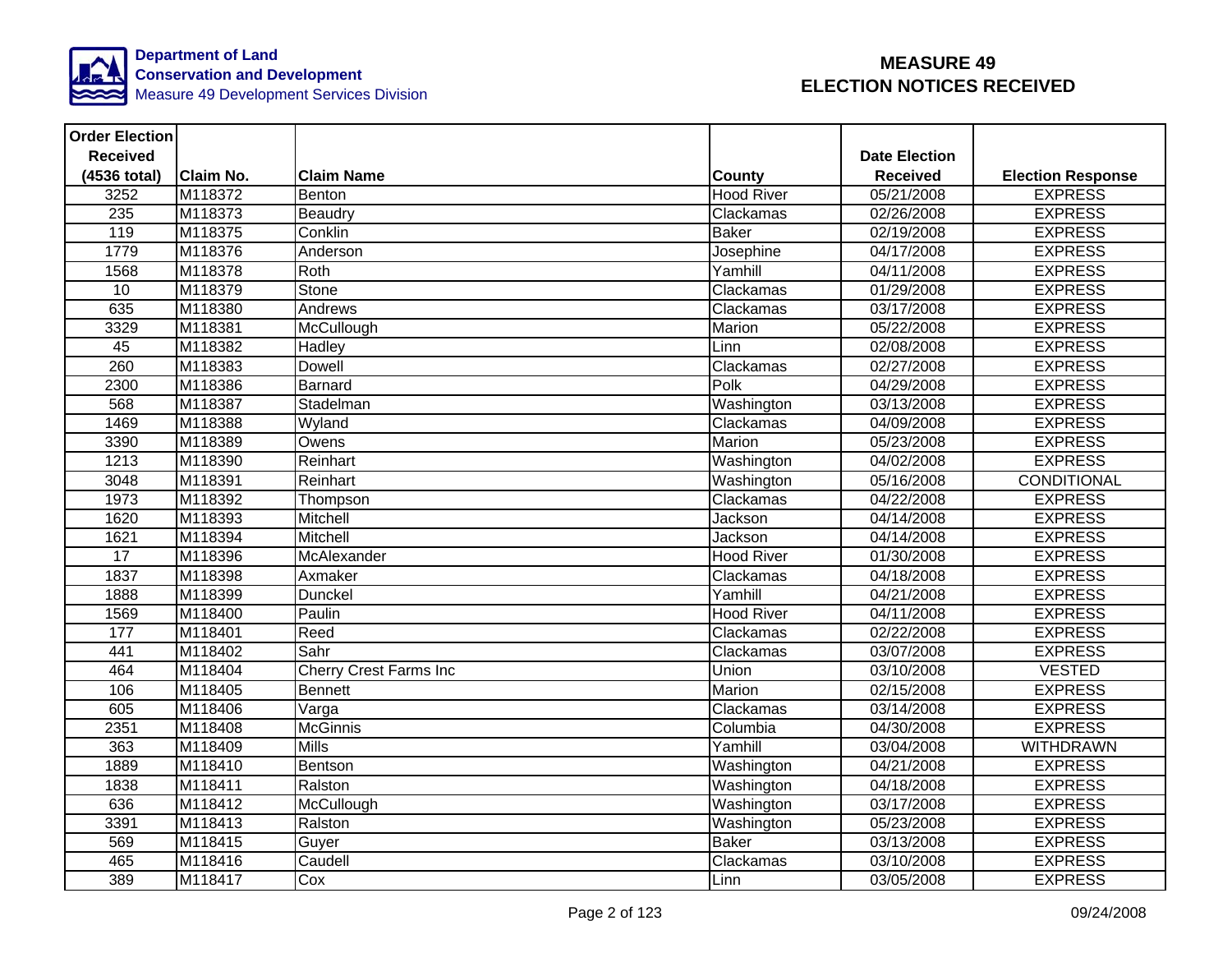

| <b>Order Election</b> |                  |                    |                  |                      |                          |
|-----------------------|------------------|--------------------|------------------|----------------------|--------------------------|
| <b>Received</b>       |                  |                    |                  | <b>Date Election</b> |                          |
| (4536 total)          | <b>Claim No.</b> | <b>Claim Name</b>  | <b>County</b>    | <b>Received</b>      | <b>Election Response</b> |
| 1512                  | M118420          | Feibel             | Yamhill          | 04/10/2008           | <b>EXPRESS</b>           |
| 3509                  | M118424          | Simpson            | Washington       | 05/27/2008           | <b>EXPRESS</b>           |
| 1420                  | M118427          | Kaiser             | Clackamas        | 04/08/2008           | <b>EXPRESS</b>           |
| 606                   | M118428          | Sherwood           | Linn             | 03/14/2008           | <b>EXPRESS</b>           |
| 204                   | M118431          | Kurtz              | <b>Deschutes</b> | 02/25/2008           | <b>EXPRESS</b>           |
| 607                   | M118432          | Oberg              | Washington       | 03/14/2008           | <b>EXPRESS</b>           |
| 1570                  | M118433          | Slocum             | Yamhill          | 04/11/2008           | <b>EXPRESS</b>           |
| 3000                  | M118436          | Fisher             | Wasco            | 05/15/2008           | <b>EXPRESS</b>           |
| 1268                  | M118438          | Wardle             | Jackson          | 04/03/2008           | <b>EXPRESS</b>           |
| 2227                  | M118439          | Gould              | Polk             | 04/28/2008           | <b>EXPRESS</b>           |
| 120                   | M118440          | <b>Hiltz</b>       | Jackson          | 02/19/2008           | <b>EXPRESS</b>           |
| 1622                  | M118442          | Andersson          | Clackamas        | 04/14/2008           | <b>EXPRESS</b>           |
| 534                   | M118444          | Roth               | <b>Marion</b>    | 03/12/2008           | <b>EXPRESS</b>           |
| 1300                  | M118445          | Kampsra            | Marion           | 04/04/2008           | <b>EXPRESS</b>           |
| 2414                  | M118450          | Steinauer          | Benton           | 05/01/2008           | <b>EXPRESS</b>           |
| 3                     | M118452          | Walch              | Clackamas        | 01/24/2008           | <b>EXPRESS</b>           |
| 442                   | M118453          | Anfilofieff        | Clackamas        | 03/07/2008           | <b>EXPRESS</b>           |
| 2027                  | M118454          | Neuschwander       | Clackamas        | 04/23/2008           | <b>EXPRESS</b>           |
| 3641                  | M118455          | Olinger            | Yamhill          | 05/29/2008           | <b>EXPRESS</b>           |
| 178                   | M118457          | Guthrie            | Washington       | 02/22/2008           | <b>EXPRESS</b>           |
| 822                   | M118458          | <b>Beals</b>       | Yamhill          | 03/21/2008           | <b>EXPRESS</b>           |
| $\overline{7}$        | M118459          | Schindler          | Yamhill          | 01/25/2008           | <b>EXPRESS</b>           |
| 466                   | M118462          | Guthrie            | Clackamas        | 03/10/2008           | <b>EXPRESS</b>           |
| 1345                  | M118463          | Kuehne             | Yamhill          | 04/07/2008           | <b>EXPRESS</b>           |
| 390                   | M118464          | Feigner            | Jefferson        | 03/05/2008           | <b>EXPRESS</b>           |
| 3678                  | M118466          | Bowerman/Campbell  | Clackamas        | 05/30/2008           | <b>EXPRESS</b>           |
| $\overline{25}$       | M118468          | Roser              | Multnomah        | 02/04/2008           | <b>EXPRESS</b>           |
| 1780                  | M118470          | Weld               | Linn             | 04/17/2008           | <b>VESTED</b>            |
| 1103                  | M118472          | <b>Nichols</b>     | Clackamas        | 03/31/2008           | <b>EXPRESS</b>           |
| 1890                  | M118473          | Bowerman/Fitzwater | Clackamas        | 04/21/2008           | <b>EXPRESS</b>           |
| 179                   | M118474          | Graves             | Jefferson        | 02/22/2008           | <b>EXPRESS</b>           |
| $\overline{970}$      | M118475          | Schmidt            | Marion           | 03/26/2008           | <b>EXPRESS</b>           |
| 3595                  | M118476          | Leffler            | Yamhill          | 05/28/2008           | <b>EXPRESS</b>           |
| 1301                  | M118477          | Bruechert/Campbell | Clackamas        | 04/04/2008           | <b>EXPRESS</b>           |
| 1974                  | M118481          | Loraine            | Multnomah        | 04/22/2008           | <b>EXPRESS</b>           |
| 1571                  | M118484          | Thomas             | Yamhill          | 04/11/2008           | <b>VESTED</b>            |
| 11                    | M118485          | Geissler           | Clackamas        | 01/29/2008           | <b>EXPRESS</b>           |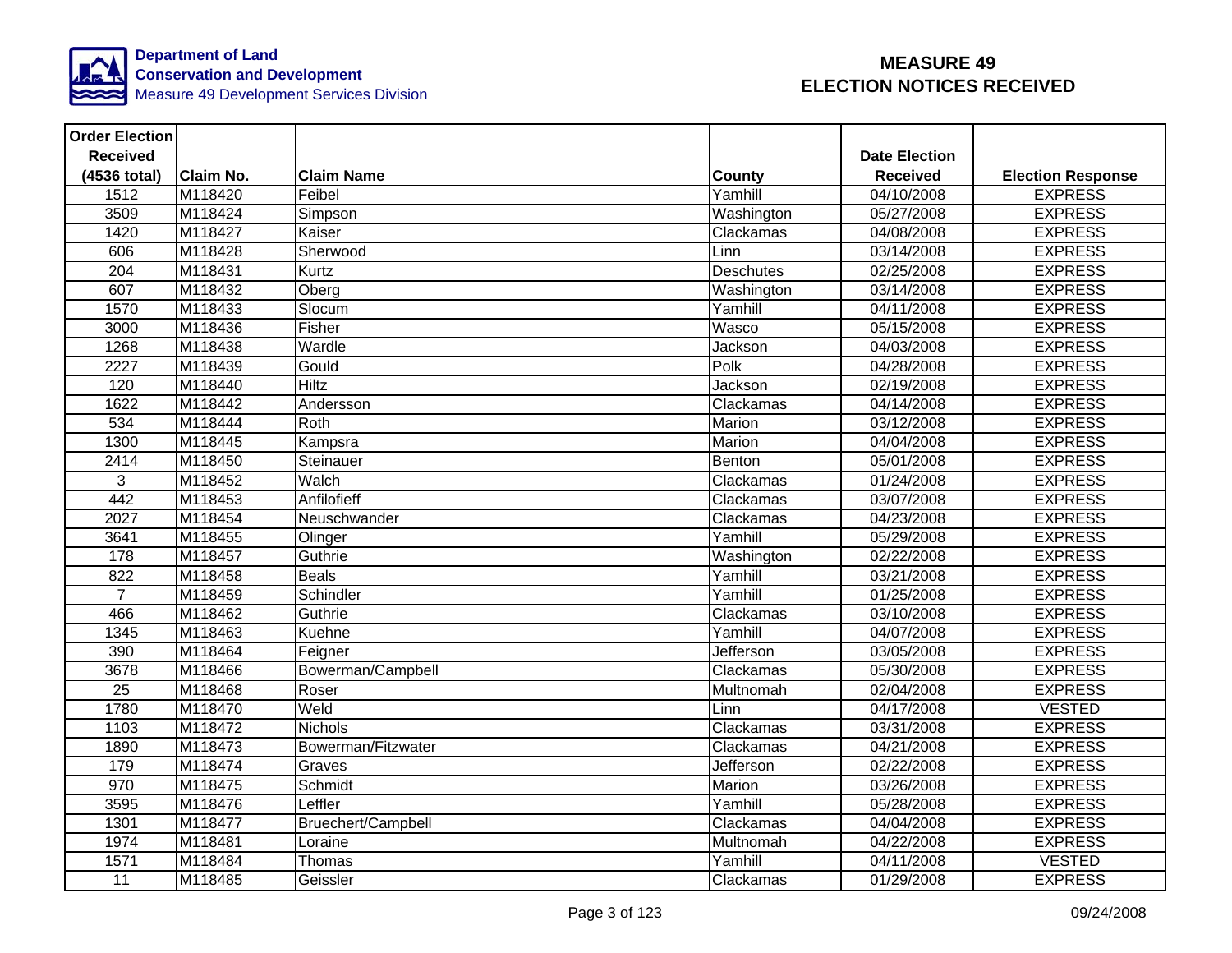

| <b>Order Election</b> |                  |                              |                  |                      |                          |
|-----------------------|------------------|------------------------------|------------------|----------------------|--------------------------|
| <b>Received</b>       |                  |                              |                  | <b>Date Election</b> |                          |
| (4536 total)          | <b>Claim No.</b> | <b>Claim Name</b>            | <b>County</b>    | <b>Received</b>      | <b>Election Response</b> |
| 1975                  | M118486          | Mulhollen                    | Jackson          | 04/22/2008           | <b>CONDITIONAL</b>       |
| 364                   | M118487          | Wiebe                        | Lincoln          | 03/04/2008           | <b>EXPRESS</b>           |
| 8                     | M118488          | Shelley                      | Clackamas        | 01/28/2008           | <b>EXPRESS</b>           |
| 1470                  | M118489          | Rask                         | Jefferson        | 04/09/2008           | <b>VESTED</b>            |
| $\overline{36}$       | M118490          | Opheim                       | Yamhill          | 02/06/2008           | <b>VESTED</b>            |
| 205                   | M118491          | Douglass                     | Clackamas        | 02/25/2008           | <b>EXPRESS</b>           |
| 52                    | M118493          | Chachere                     | Jackson          | 02/11/2008           | <b>EXPRESS</b>           |
| 107                   | M118494          | Thurman                      | Clackamas        | 02/15/2008           | <b>EXPRESS</b>           |
| 1623                  | M118495          | <b>Dilnik</b>                | Multnomah        | 04/14/2008           | <b>EXPRESS</b>           |
| 637                   | M118496          | <b>Dobbel</b>                | <b>Baker</b>     | 03/17/2008           | <b>EXPRESS</b>           |
| 1269                  | M118497          | Kirsch                       | Yamhill          | 04/03/2008           | <b>EXPRESS</b>           |
| 1346                  | M118498          | Kirsch                       | Yamhill          | 04/07/2008           | <b>EXPRESS</b>           |
| 75                    | M118499          | Kirsch                       | Yamhill          | 02/13/2008           | <b>EXPRESS</b>           |
| 1347                  | M118500          | Findley                      | Yamhill          | 04/07/2008           | <b>EXPRESS</b>           |
| 1734                  | M118501          | Mendenhall                   | Yamhill          | 04/16/2008           | <b>VESTED</b>            |
| 2301                  | M118502          | Mendenhall                   | Yamhill          | 04/29/2008           | <b>VESTED</b>            |
| 3088                  | M118504          | Carneiro                     | Clackamas        | 05/19/2008           | <b>EXPRESS</b>           |
| 1976                  | M118505          | Eastman                      | Yamhill          | 04/22/2008           | <b>EXPRESS</b>           |
| 1513                  | M118508          | Shown                        | Jefferson        | 04/10/2008           | <b>EXPRESS</b>           |
| 3679                  | M118510          | <b>DuRette</b>               | Yamhill          | 05/30/2008           | <b>EXPRESS</b>           |
| 12                    | M118511          | Jones                        | Clackamas        | 01/29/2008           | <b>EXPRESS</b>           |
| 1891                  | M118512          | Schlaht                      | Clackamas        | 04/21/2008           | <b>EXPRESS</b>           |
| 1977                  | M118514          | <b>McKillip</b>              | Marion           | 04/22/2008           | <b>EXPRESS</b>           |
| 1978                  | M118515          | LaJoie                       | Yamhill          | 04/22/2008           | <b>EXPRESS</b>           |
| 1471                  | M118516          | Hanna                        | <b>Deschutes</b> | 04/09/2008           | <b>EXPRESS</b>           |
| 1348                  | M118517          | Heath                        | Coos             | 04/07/2008           | <b>EXPRESS</b>           |
| $\overline{823}$      | M118518          | Kuenzi                       | <b>Marion</b>    | 03/21/2008           | <b>VESTED</b>            |
| 2546                  | M118519          | Scheinberg                   | Lincoln          | 05/05/2008           | <b>EXPRESS</b>           |
| 64                    | M118520          | <b>Atkinson Living Trust</b> | Multnomah        | 02/12/2008           | <b>EXPRESS</b>           |
| 1979                  | M118522          | <b>Hval Family Trust</b>     | Washington       | 04/22/2008           | <b>VESTED</b>            |
| 1839                  | M118523          | Cole                         | Klamath          | 04/18/2008           | <b>EXPRESS</b>           |
| 18                    | M118524          | Chisholm                     | Clackamas        | 01/30/2008           | <b>EXPRESS</b>           |
| 3642                  | M118526          | Haugen                       | Josephine        | 05/29/2008           | <b>EXPRESS</b>           |
| 1349                  | M118529          | Cornelison                   | Jackson          | 04/07/2008           | <b>EXPRESS</b>           |
| 1350                  | M118530          | Petersen                     | Klamath          | 04/07/2008           | <b>EXPRESS</b>           |
| 2228                  | M118533          | Donahue                      | Jackson          | 04/28/2008           | <b>EXPRESS</b>           |
| 2229                  | M118534          | <b>Dillman</b>               | <b>Baker</b>     | 04/28/2008           | <b>EXPRESS</b>           |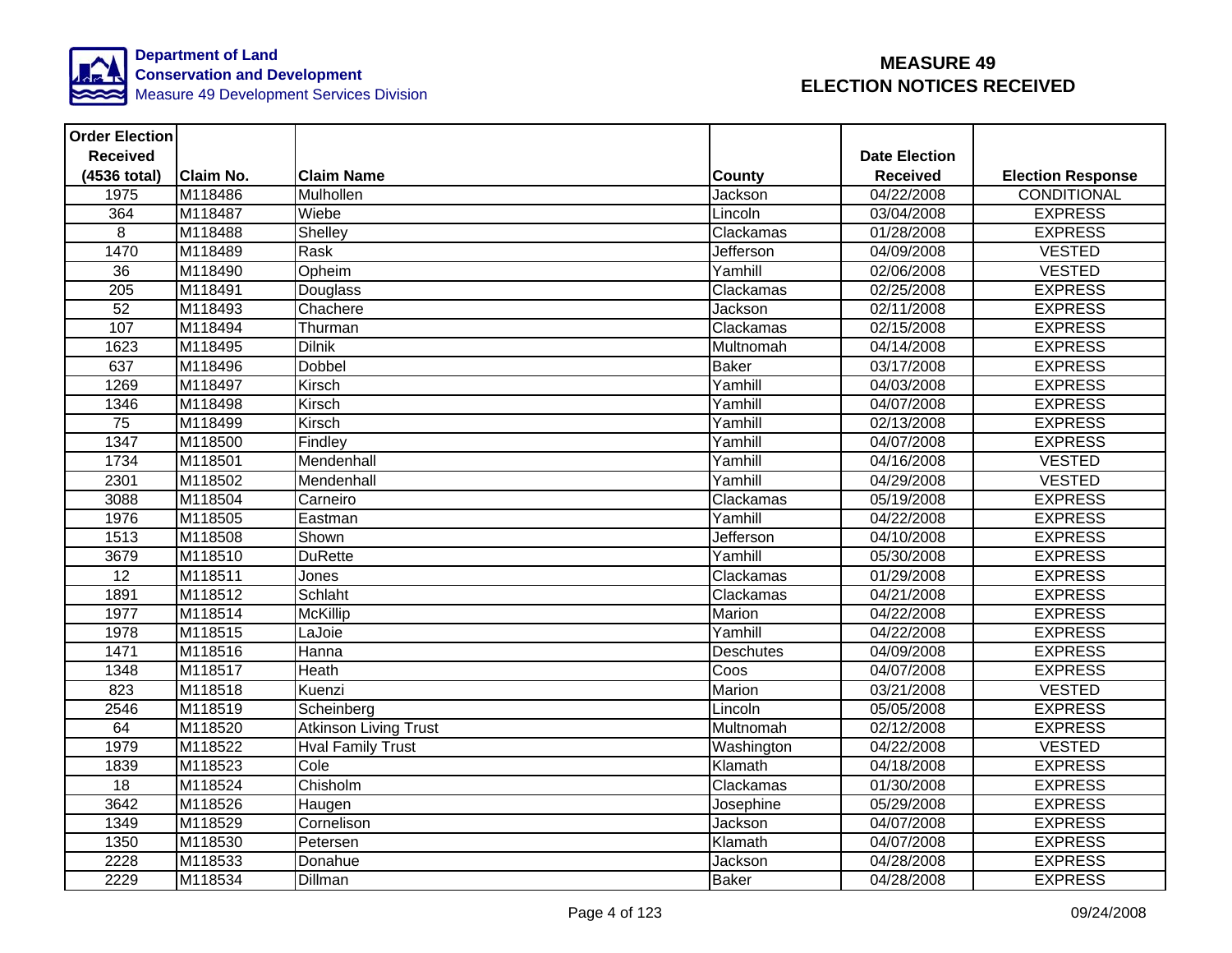

| <b>Order Election</b> |                  |                   |                  |                      |                          |
|-----------------------|------------------|-------------------|------------------|----------------------|--------------------------|
| <b>Received</b>       |                  |                   |                  | <b>Date Election</b> |                          |
| (4536 total)          | <b>Claim No.</b> | <b>Claim Name</b> | <b>County</b>    | <b>Received</b>      | <b>Election Response</b> |
| 1046                  | M118538          | Thorne            | Klamath          | 03/28/2008           | <b>EXPRESS</b>           |
| 608                   | M118539          | Lamb              | Polk             | 03/14/2008           | <b>EXPRESS</b>           |
| 3596                  | M118541          | Sherer            | Columbia         | 05/28/2008           | <b>CONDITIONAL</b>       |
| 638                   | M118543          | Kobbe             | Washington       | 03/17/2008           | <b>EXPRESS</b>           |
| 733                   | M118544          | Young             | Marion           | 03/19/2008           | <b>EXPRESS</b>           |
| 137                   | M118545          | Stuivenga         | Polk             | 02/20/2008           | <b>EXPRESS</b>           |
| 1047                  | M118547          | <b>Morris</b>     | Yamhill          | 03/28/2008           | <b>EXPRESS</b>           |
| 4378                  | M118548          | Stewart           | Benton           | 06/23/2008           | <b>EXPRESS</b>           |
| 1735                  | M118550          | Towery            | Jefferson        | 04/16/2008           | <b>EXPRESS</b>           |
| 1624                  | M118552          | Lehrman           | Jefferson        | 04/14/2008           | <b>EXPRESS</b>           |
| 535                   | M118553          | Inloes            | Wasco            | 03/12/2008           | <b>EXPRESS</b>           |
| 1214                  | M118554          | Raujol            | Clackamas        | 04/02/2008           | <b>EXPRESS</b>           |
| 1421                  | M118555          | Ray               | Clackamas        | 04/08/2008           | <b>EXPRESS</b>           |
| $\overline{26}$       | M118556          | <b>Brewster</b>   | Clackamas        | 02/04/2008           | <b>EXPRESS</b>           |
| 2028                  | M118557          | Harry             | <b>Deschutes</b> | 04/23/2008           | <b>EXPRESS</b>           |
| 1781                  | M118559          | <b>Bickford</b>   | Clackamas        | 04/17/2008           | <b>EXPRESS</b>           |
| 1980                  | M118560          | Chaffee           | Yamhill          | 04/22/2008           | <b>EXPRESS</b>           |
| 278                   | M118561          | Hoekstre          | Polk             | 02/28/2008           | <b>EXPRESS</b>           |
| $\overline{22}$       | M118562          | Vandeberghe       | Clackamas        | 01/31/2008           | <b>EXPRESS</b>           |
| 875                   | M118566          | Coleman           | Marion           | 03/24/2008           | <b>EXPRESS</b>           |
| 33                    | M118567          | Closner           | Clackamas        | 02/05/2008           | <b>EXPRESS</b>           |
| 236                   | M118568          | Dundas            | Lincoln          | 02/26/2008           | <b>EXPRESS</b>           |
| 609                   | M118569          | Bergstrom         | Clackamas        | 03/14/2008           | <b>EXPRESS</b>           |
| $\overline{27}$       | M118571          | <b>Bayless</b>    | Clackamas        | 02/04/2008           | <b>EXPRESS</b>           |
| $\overline{19}$       | M118572          | Youst             | Coos             | 01/30/2008           | <b>EXPRESS</b>           |
| 467                   | M118575          | Chelsea Trees Inc | <b>Deschutes</b> | 03/10/2008           | <b>EXPRESS</b>           |
| 1104                  | M118577          | Mills             | Clackamas        | 03/31/2008           | <b>EXPRESS</b>           |
| 1625                  | M118578          | Heierman          | <b>Deschutes</b> | 04/14/2008           | <b>EXPRESS</b>           |
| 3089                  | M118579          | Meyer             | Clackamas        | 05/19/2008           | <b>EXPRESS</b>           |
| 1105                  | M118580          | Martinson         | Polk             | 03/31/2008           | <b>EXPRESS</b>           |
| 1892                  | M118583          | Corwin            | Jefferson        | 04/21/2008           | <b>EXPRESS</b>           |
| 416                   | M118584          | Dymond            | Clackamas        | 03/06/2008           | <b>EXPRESS</b>           |
| 876                   | M118585          | Gonterman         | Clackamas        | 03/24/2008           | <b>EXPRESS</b>           |
| 3643                  | M118586          | <b>Netter</b>     | Marion           | 05/29/2008           | <b>EXPRESS</b>           |
| 40                    | M118587          | Updike            | Washington       | 02/07/2008           | <b>EXPRESS</b>           |
| 1893                  | M118588          | Langenberg        | Coos             | 04/21/2008           | <b>EXPRESS</b>           |
| 1302                  | M118589          | Kruger            | Josephine        | 04/04/2008           | <b>EXPRESS</b>           |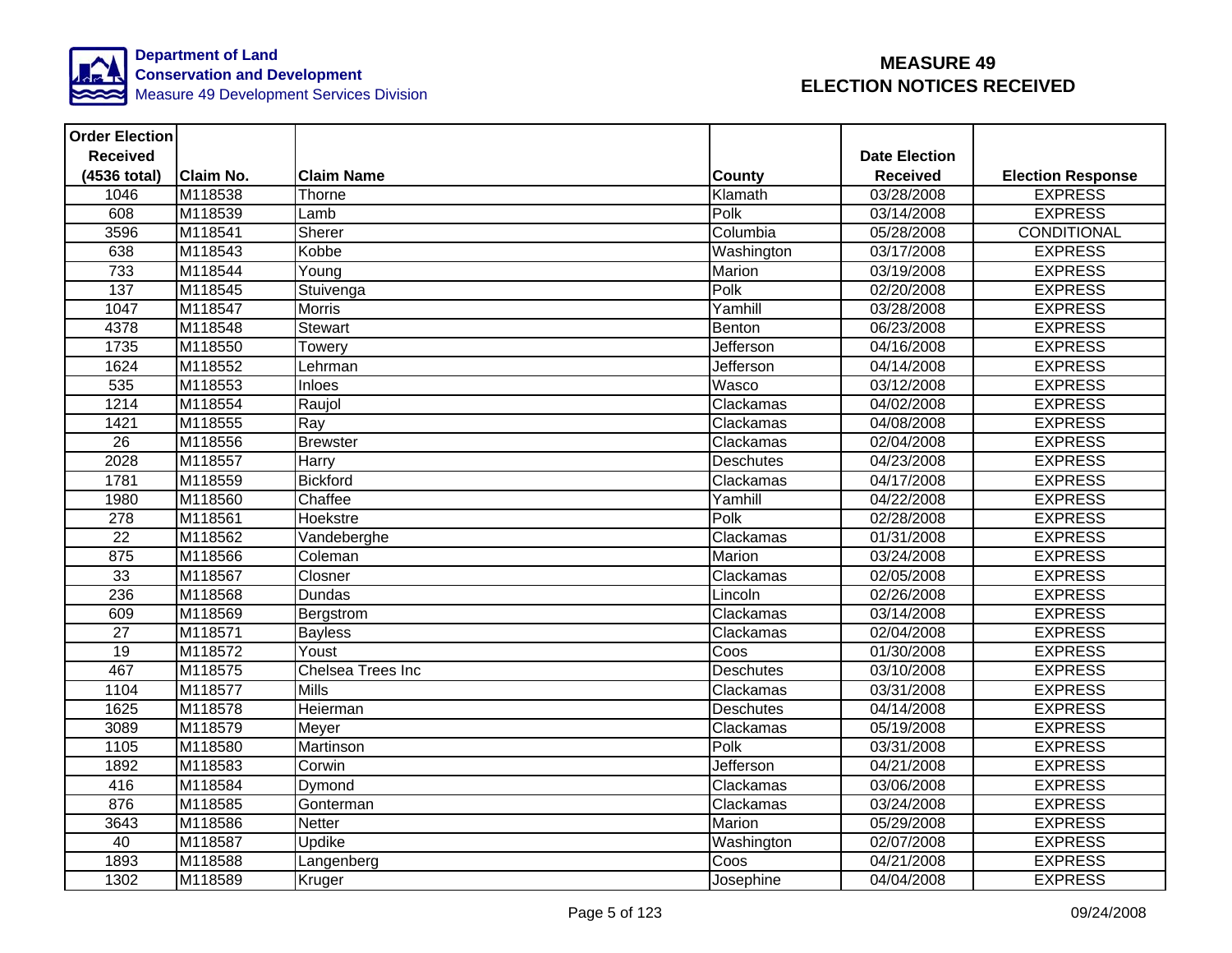

| <b>Order Election</b> |                  |                          |                  |                      |                          |
|-----------------------|------------------|--------------------------|------------------|----------------------|--------------------------|
| <b>Received</b>       |                  |                          |                  | <b>Date Election</b> |                          |
| (4536 total)          | <b>Claim No.</b> | <b>Claim Name</b>        | <b>County</b>    | <b>Received</b>      | <b>Election Response</b> |
| 138                   | M118590          | <b>Burke</b>             | Clackamas        | $\sqrt{02}/20/2008$  | <b>EXPRESS</b>           |
| 76                    | M118594          | Amen                     | <b>Deschutes</b> | 02/13/2008           | <b>EXPRESS</b>           |
| 504                   | M118595          | Sardon INC               | Washington       | 03/11/2008           | <b>EXPRESS</b>           |
| 769                   | M118596          | <b>Hook</b>              | Coos             | 03/20/2008           | <b>EXPRESS</b>           |
| $\overline{28}$       | M118597          | Hunter                   | Clackamas        | 02/04/2008           | <b>EXPRESS</b>           |
| 536                   | M118598          | Wyffels                  | Yamhill          | 03/12/2008           | <b>EXPRESS</b>           |
| 1840                  | M118599          | Johnson                  | Marion           | 04/18/2008           | <b>EXPRESS</b>           |
| 2029                  | M118600          | Guthrie                  | Yamhill          | 04/23/2008           | <b>EXPRESS</b>           |
| 770                   | M118601          | <b>Dix</b>               | Clackamas        | 03/20/2008           | <b>EXPRESS</b>           |
| 1048                  | M118604          | Ballou                   | Clackamas        | 03/28/2008           | <b>EXPRESS</b>           |
| 1782                  | M118605          | Luethe                   | Multnomah        | 04/17/2008           | <b>EXPRESS</b>           |
| 77                    | M118608          | Sibirzew                 | Marion           | 02/13/2008           | <b>EXPRESS</b>           |
| 1894                  | M118610          | Parson                   | Washington       | 04/21/2008           | <b>CONDITIONAL</b>       |
| 1626                  | M118613          | Kenner                   | Yamhill          | 04/14/2008           | <b>VESTED</b>            |
| 93                    | M118614          | <b>Brown</b>             | Clackamas        | 02/14/2008           | <b>EXPRESS</b>           |
| 468                   | M118615          | Knight                   | <b>Baker</b>     | 03/10/2008           | <b>EXPRESS</b>           |
| 505                   | M118616          | <b>Bohm</b>              | Washington       | 03/11/2008           | <b>EXPRESS</b>           |
| 13                    | M118618          | Vandehey                 | Washington       | 01/29/2008           | <b>EXPRESS</b>           |
| 1572                  | M118620          | Justice                  | Clackamas        | 04/11/2008           | <b>EXPRESS</b>           |
| 1573                  | M118621          | Davis                    | Clackamas        | 04/11/2008           | <b>EXPRESS</b>           |
| 3090                  | M118622          | Hansen                   | Marion           | 05/19/2008           | <b>EXPRESS</b>           |
| 3597                  | M118623          | Wood                     | Clackamas        | 05/28/2008           | <b>EXPRESS</b>           |
| 3392                  | M118624          | Wood                     | Clackamas        | 05/23/2008           | <b>EXPRESS</b>           |
| $\overline{237}$      | M118625          | Muncie                   | Clackamas        | 02/26/2008           | <b>EXPRESS</b>           |
| 1981                  | M118628          | <b>Baker</b>             | Marion           | 04/22/2008           | <b>EXPRESS</b>           |
| 939                   | M118629          | <b>OMara</b>             | Multnomah        | 03/25/2008           | <b>EXPRESS</b>           |
| 940                   | M118630          | Holman                   | Union            | 03/25/2008           | <b>EXPRESS</b>           |
| 180                   | M118631          | Hill                     | Union            | 02/22/2008           | <b>EXPRESS</b>           |
| 181                   | M118632          | <b>Hill</b>              | Union            | 02/22/2008           | <b>EXPRESS</b>           |
| 182                   | M118633          | Hill                     | Union            | 02/22/2008           | <b>EXPRESS</b>           |
| 3253                  | M118634          | <b>Battles</b>           | Lincoln          | 05/21/2008           | <b>EXPRESS</b>           |
| 2415                  | M118636          | Reed                     | Clackamas        | 05/01/2008           | <b>EXPRESS</b>           |
| 65                    | M118637          | Seibert                  | Polk             | 02/12/2008           | <b>EXPRESS</b>           |
| 2147                  | M118638          | <b>Drahn</b>             | Benton           | 04/25/2008           | <b>VESTED</b>            |
| 3510                  | M118641          | <b>Phillips</b>          | Jackson          | 05/27/2008           | CONDITIONAL              |
| 1215                  | M118642          | <b>Peck Family Trust</b> | Douglas          | 04/02/2008           | <b>EXPRESS</b>           |
| 2788                  | M118646          | Endicott                 | Clackamas        | 05/09/2008           | <b>EXPRESS</b>           |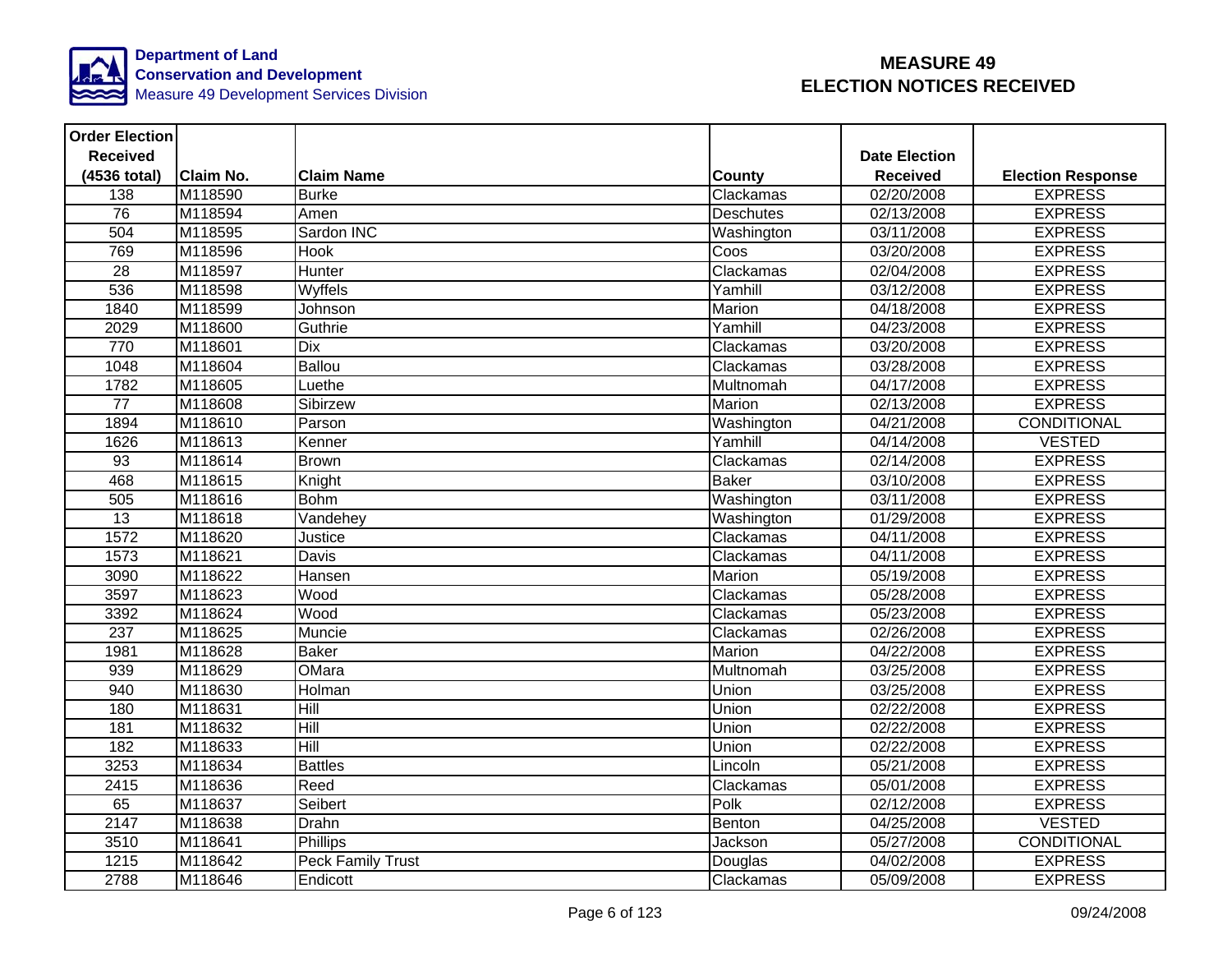

| <b>Order Election</b> |           |                        |               |                      |                          |
|-----------------------|-----------|------------------------|---------------|----------------------|--------------------------|
| <b>Received</b>       |           |                        |               | <b>Date Election</b> |                          |
| (4536 total)          | Claim No. | <b>Claim Name</b>      | County        | <b>Received</b>      | <b>Election Response</b> |
| 639                   | M118649   | Bellamy                | Polk          | 03/17/2008           | <b>EXPRESS</b>           |
| 824                   | M118650   | Lee                    | Douglas       | 03/21/2008           | <b>EXPRESS</b>           |
| 2352                  | M118651   | Schulz                 | Washington    | 04/30/2008           | <b>EXPRESS</b>           |
| 206                   | M118656   | Maze                   | Coos          | 02/25/2008           | <b>EXPRESS</b>           |
| 1627                  | M118657   | <b>Briery</b>          | Jackson       | 04/14/2008           | <b>EXPRESS</b>           |
| 1351                  | M118659   | Shulte                 | Yamhill       | 04/07/2008           | <b>EXPRESS</b>           |
| 1895                  | M118661   | Hall                   | Clackamas     | 04/21/2008           | <b>EXPRESS</b>           |
| 877                   | M118662   | Garner                 | Jackson       | 03/24/2008           | <b>CONDITIONAL</b>       |
| 29                    | M118663   | Heyniger               | Douglas       | 02/04/2008           | <b>VESTED</b>            |
| 1896                  | M118664   | <b>MacInnes</b>        | Marion        | 04/21/2008           | <b>EXPRESS</b>           |
| 3730                  | M118667   | Birkemeier             | Clackamas     | 06/02/2008           | <b>EXPRESS</b>           |
| 771                   | M118668   | Eaton                  | <b>Baker</b>  | 03/20/2008           | <b>EXPRESS</b>           |
| 3091                  | M118670   | Itzen                  | Curry         | 05/19/2008           | <b>EXPRESS</b>           |
| 327                   | M118671   | <b>Burgess</b>         | Curry         | 03/03/2008           | <b>EXPRESS</b>           |
| 2230                  | M118672   | Fleming                | Polk          | 04/28/2008           | <b>EXPRESS</b>           |
| 2353                  | M118673   | Woldeit                | Marion        | 04/30/2008           | <b>EXPRESS</b>           |
| 2659                  | M118674   | Jossy                  | Washington    | 05/07/2008           | <b>EXPRESS</b>           |
| 1736                  | M118677   | <b>Hanks</b>           | Clackamas     | 04/16/2008           | <b>EXPRESS</b>           |
| 1628                  | M118678   | Gildersleeve/Weber     | <b>Marion</b> | 04/14/2008           | <b>WITHDRAWN</b>         |
| 2660                  | M118679   | Jossy                  | Washington    | 05/07/2008           | <b>EXPRESS</b>           |
| 1574                  | M118680   | Swartzendruber-Gresham | Polk          | 04/11/2008           | <b>EXPRESS</b>           |
| 1575                  | M118681   | Mash                   | Washington    | 04/11/2008           | <b>EXPRESS</b>           |
| 46                    | M118682   | Hanna                  | Washington    | 02/08/2008           | <b>EXPRESS</b>           |
| 506                   | M118683   | Hartmann               | Washington    | 03/11/2008           | <b>EXPRESS</b>           |
| 1982                  | M118684   | Robb                   | Lincoln       | 04/22/2008           | <b>EXPRESS</b>           |
| 417                   | M118685   | Graham                 | Douglas       | 03/06/2008           | <b>EXPRESS</b>           |
| 537                   | M118688   | Luttrell               | Columbia      | 03/12/2008           | <b>VESTED</b>            |
| 538                   | M118689   | Luttrell               | Columbia      | 03/12/2008           | <b>EXPRESS</b>           |
| $\overline{261}$      | M118690   | Kitchen                | Clackamas     | 02/27/2008           | <b>EXPRESS</b>           |
| 2030                  | M118693   | Asbury                 | Columbia      | 04/23/2008           | <b>EXPRESS</b>           |
| 825                   | M118695   | Taylor                 | Clackamas     | 03/21/2008           | <b>EXPRESS</b>           |
| 3160                  | M118699   | Mitchell               | Jackson       | 05/20/2008           | <b>EXPRESS</b>           |
| 2031                  | M118701   | Nanson                 | Clackamas     | 04/23/2008           | <b>EXPRESS</b>           |
| 1737                  | M118702   | Hurley                 | Jackson       | 04/16/2008           | <b>EXPRESS</b>           |
| 1422                  | M118706   | _oshbaugh              | Coos          | 04/08/2008           | <b>EXPRESS</b>           |
| 1352                  | M118708   | Taylor                 | Jackson       | 04/07/2008           | <b>EXPRESS</b>           |
| 1514                  | M118709   | Eells                  | Clackamas     | 04/10/2008           | <b>EXPRESS</b>           |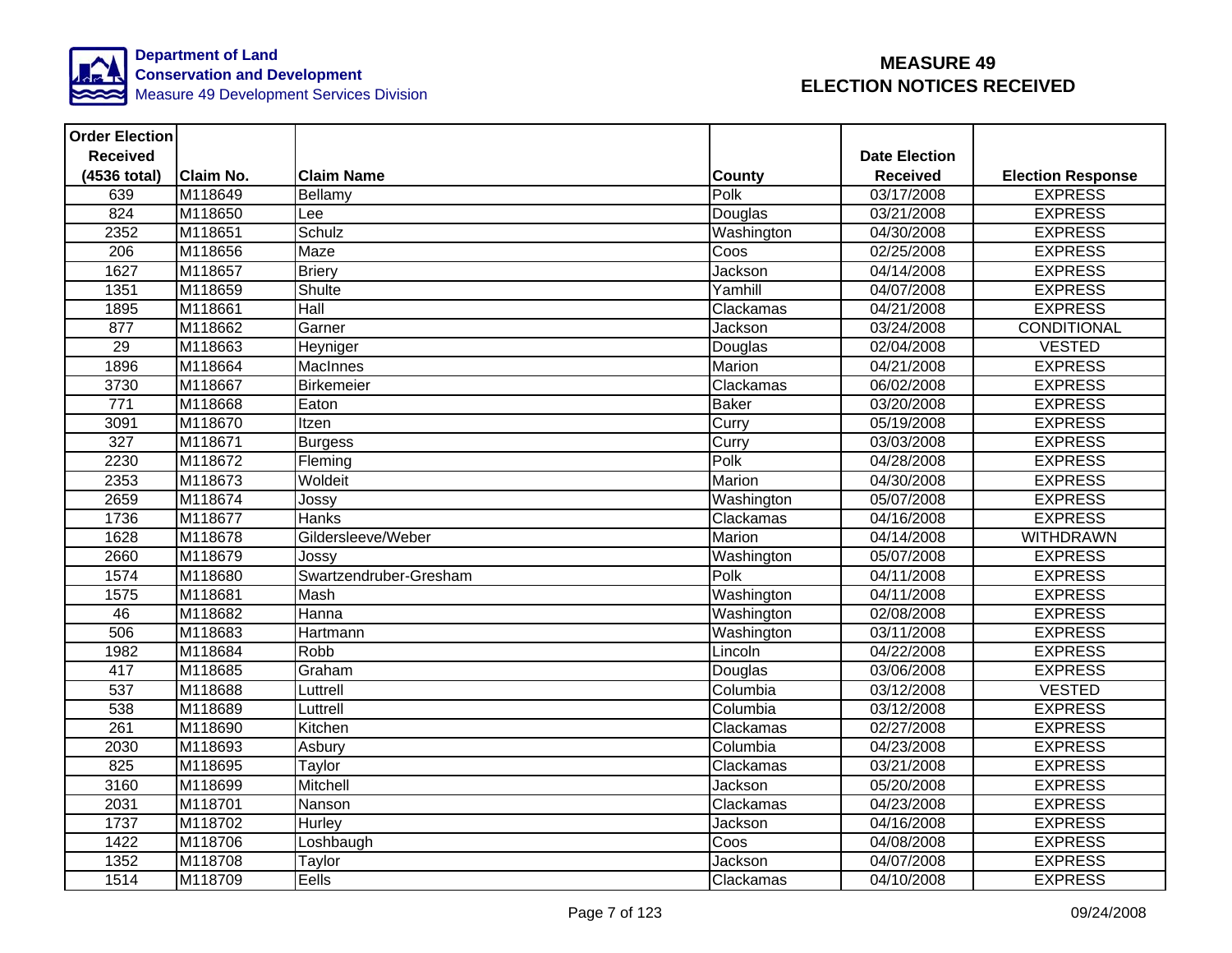

| <b>Order Election</b> |                  |                         |                   |                      |                          |
|-----------------------|------------------|-------------------------|-------------------|----------------------|--------------------------|
| <b>Received</b>       |                  |                         |                   | <b>Date Election</b> |                          |
| (4536 total)          | <b>Claim No.</b> | <b>Claim Name</b>       | <b>County</b>     | <b>Received</b>      | <b>Election Response</b> |
| 1841                  | M118710          | Gilbert                 | <b>Hood River</b> | 04/18/2008           | <b>VESTED</b>            |
| 1738                  | M118711          | Hill                    | Union             | 04/16/2008           | <b>EXPRESS</b>           |
| $\overline{30}$       | M118712          | Sowa                    | Marion            | 02/04/2008           | <b>VESTED</b>            |
| 1576                  | M118715          | <b>Morris</b>           | Clackamas         | 04/11/2008           | <b>EXPRESS</b>           |
| 2098                  | M118716          | Grove                   | Linn              | 04/24/2008           | <b>VESTED</b>            |
| 418                   | M118718          | Gordon                  | Clackamas         | 03/06/2008           | <b>EXPRESS</b>           |
| 2032                  | M118719          | Ryan                    | Polk              | 04/23/2008           | <b>EXPRESS</b>           |
| 1353                  | M118720          | Wright                  | Coos              | 04/07/2008           | <b>EXPRESS</b>           |
| 3598                  | M118722          | Guerra                  | Marion            | 05/28/2008           | <b>VESTED</b>            |
| 2099                  | M118723          | Young                   | Clackamas         | 04/24/2008           | <b>EXPRESS</b>           |
| 3161                  | M118724          | Propes                  | Polk              | 05/20/2008           | <b>EXPRESS</b>           |
| 53                    | M118725          | Wells                   | Jackson           | 02/11/2008           | <b>EXPRESS</b>           |
| 1423                  | M118729          | Carlson                 | Clatsop           | 04/08/2008           | <b>EXPRESS</b>           |
| 971                   | M118730          | <b>Needles</b>          | Union             | 03/26/2008           | <b>VESTED</b>            |
| 1897                  | M118732          | Meyer                   | Coos              | 04/21/2008           | <b>EXPRESS</b>           |
| 20                    | M118733          | Naglee                  | Clackamas         | 01/30/2008           | <b>EXPRESS</b>           |
| 972                   | M118736          | Jeter                   | Jefferson         | 03/26/2008           | <b>EXPRESS</b>           |
| 308                   | M118738          | Eide                    | Yamhill           | 02/29/2008           | <b>EXPRESS</b>           |
| 1629                  | M118740          | Rosebrook               | Clackamas         | 04/14/2008           | <b>EXPRESS</b>           |
| 1577                  | M118741          | Kennel                  | <b>Deschutes</b>  | 04/11/2008           | <b>EXPRESS</b>           |
| 1578                  | M118742          | Johnson                 | Josephine         | 04/11/2008           | <b>EXPRESS</b>           |
| 309                   | M118743          | Fowler                  | Yamhill           | 02/29/2008           | <b>EXPRESS</b>           |
| 507                   | M118744          | <b>Clark</b>            | Clackamas         | 03/11/2008           | <b>EXPRESS</b>           |
| 3511                  | M118745          | <b>Hovey</b>            | Multnomah         | 05/27/2008           | <b>EXPRESS</b>           |
| 14                    | M118747          | Hall                    | Marion            | 01/29/2008           | <b>EXPRESS</b>           |
| 1012                  | M118748          | Pinole-Morrisett        | Klamath           | 03/27/2008           | <b>VESTED</b>            |
| 31                    | M118750          | _ynch/Glider            | Jackson           | 02/04/2008           | <b>EXPRESS</b>           |
| 826                   | M118910          | Pearson                 | Clackamas         | 03/21/2008           | <b>EXPRESS</b>           |
| 3092                  | M118914          | Prete                   | Deschutes         | 05/19/2008           | <b>EXPRESS</b>           |
| 3644                  | M118918          | Abrams                  | Yamhill           | 05/29/2008           | <b>VESTED</b>            |
| 1515                  | M118919          | Fergusson               | Washington        | 04/10/2008           | <b>EXPRESS</b>           |
| 3680                  | M118961          | Benton                  | <b>Hood River</b> | 05/30/2008           | <b>EXPRESS</b>           |
| 3681                  | M118962          | <b>BLM Inc (Benton)</b> | <b>Hood River</b> | 05/30/2008           | <b>EXPRESS</b>           |
| 3682                  | M118966          | <b>Benton III</b>       | <b>Hood River</b> | 05/30/2008           | <b>EXPRESS</b>           |
| 1175                  | M118967          | Hottman                 | Yamhill           | 04/01/2008           | <b>VESTED</b>            |
| 1424                  | M118973          | Housego                 | Clackamas         | 04/08/2008           | <b>EXPRESS</b>           |
| 1106                  | M119024          | <b>ROGERS</b>           | Polk              | 03/31/2008           | <b>EXPRESS</b>           |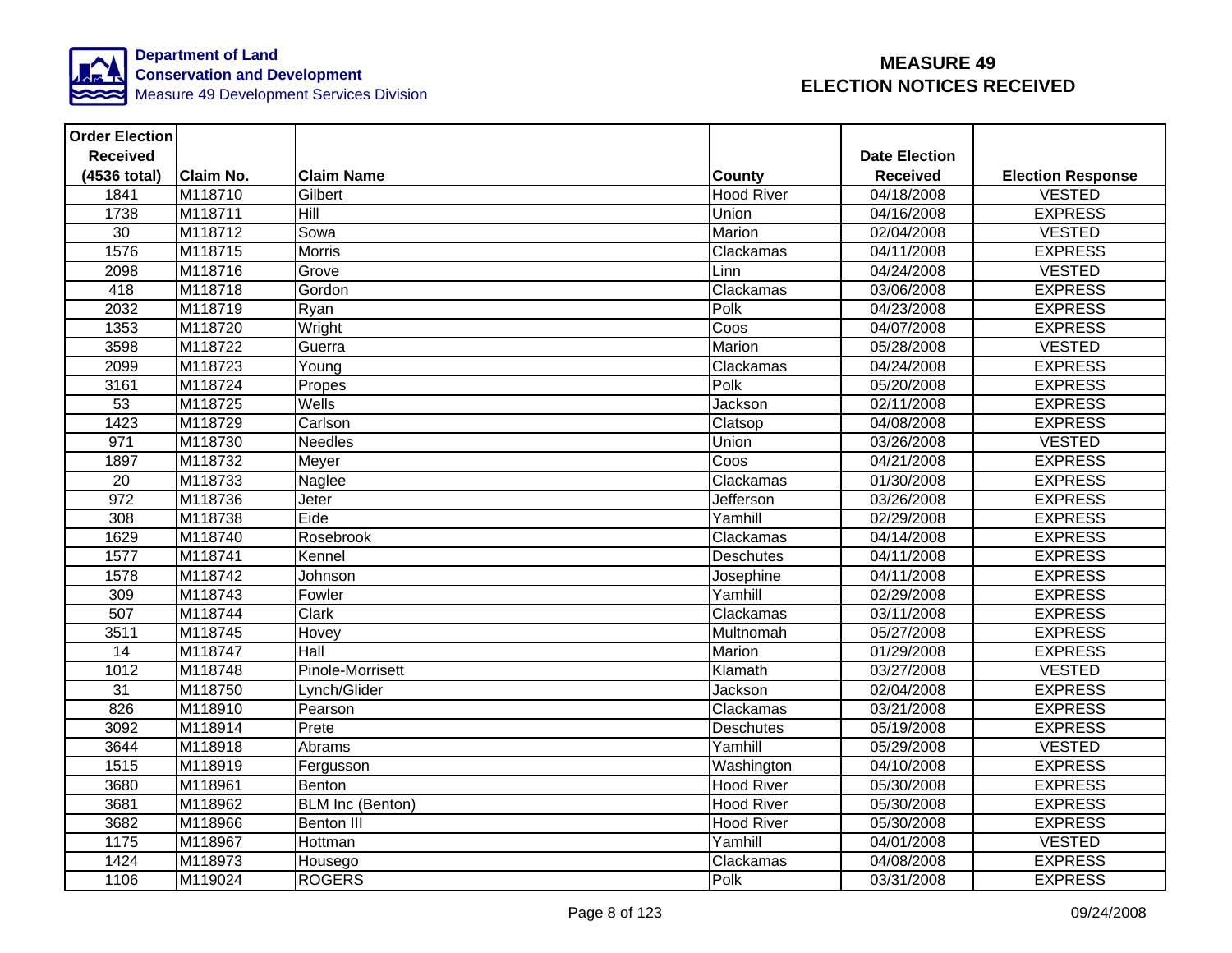

| <b>Order Election</b> |                  |                             |                   |                         |                          |
|-----------------------|------------------|-----------------------------|-------------------|-------------------------|--------------------------|
| <b>Received</b>       |                  |                             |                   | <b>Date Election</b>    |                          |
| (4536 total)          | <b>Claim No.</b> | <b>Claim Name</b>           | <b>County</b>     | <b>Received</b>         | <b>Election Response</b> |
| 1630                  | M119025          | Arnett                      | <b>Deschutes</b>  | $\overline{04/14}/2008$ | <b>EXPRESS</b>           |
| 878                   | M119036          | Yarbor                      | Columbia          | 03/24/2008              | <b>EXPRESS</b>           |
| 469                   | M119050          | Yost                        | Clackamas         | 03/10/2008              | <b>EXPRESS</b>           |
| 1472                  | M119057          | Harry                       | <b>Deschutes</b>  | 04/09/2008              | <b>EXPRESS</b>           |
| 734                   | M119074          | Reyes                       | Washington        | 03/19/2008              | <b>EXPRESS</b>           |
| 3393                  | M119075          | Fery                        | Linn              | 05/23/2008              | <b>EXPRESS</b>           |
| 3093                  | M119086          | Waite                       | Clackamas         | 05/19/2008              | <b>EXPRESS</b>           |
| 879                   | M119115          | Doyle                       | Lincoln           | 03/24/2008              | <b>EXPRESS</b>           |
| 419                   | M119116          | Cobos                       | Marion            | 03/06/2008              | <b>WITHDRAWN</b>         |
| $\overline{32}$       | M119143          | Chaney                      | Clackamas         | 02/04/2008              | <b>EXPRESS</b>           |
| 1107                  | M119144          | Frome                       | Clackamas         | 03/31/2008              | <b>EXPRESS</b>           |
| 1108                  | M119146          | <b>Martin</b>               | Crook             | 03/31/2008              | <b>EXPRESS</b>           |
| 1631                  | M119148          | Ericsson                    | Washington        | 04/14/2008              | <b>EXPRESS</b>           |
| 690                   | M119149          | <b>Dinkel</b>               | Jefferson         | 03/18/2008              | <b>EXPRESS</b>           |
| 328                   | M119151          | <b>Bentley</b>              | Lincoln           | 03/03/2008              | <b>VESTED</b>            |
| $\overline{37}$       | M119168          | <b>Morrill</b>              | Lincoln           | 02/06/2008              | <b>EXPRESS</b>           |
| 3645                  | M119169          | Morrill                     | Lincoln           | 05/29/2008              | <b>VESTED</b>            |
| 121                   | M119201          | Klahn                       | Clackamas         | 02/19/2008              | <b>EXPRESS</b>           |
| 1699                  | M119218          | <b>Huff</b>                 | Marion            | 04/15/2008              | <b>EXPRESS</b>           |
| 3683                  | M119219          | Jespersen                   | Klamath           | 05/30/2008              | <b>CONDITIONAL</b>       |
| $\overline{772}$      | M119257          | LEPMAN                      | Benton            | 03/20/2008              | <b>WITHDRAWN</b>         |
| 262                   | M119280          | Ericsson                    | Lane              | 02/27/2008              | <b>EXPRESS</b>           |
| 470                   | M119304          | Hoekstre                    | Polk              | 03/10/2008              | <b>EXPRESS</b>           |
| 1216                  | M119332          | Fleming                     | <b>Baker</b>      | 04/02/2008              | <b>EXPRESS</b>           |
| 1354                  | M119361          | Landrus                     | Crook             | 04/07/2008              | <b>EXPRESS</b>           |
| 1109                  | M119362          | Salituro                    | Polk              | 03/31/2008              | <b>EXPRESS</b>           |
| 691                   | M119364          | Flemmer                     | Washington        | 03/18/2008              | <b>EXPRESS</b>           |
| 735                   | M119365          | Kohlmeyer                   | Washington        | 03/19/2008              | <b>EXPRESS</b>           |
| 1516                  | M119385          | <b>Simmons Living Trust</b> | Polk              | 04/10/2008              | <b>VESTED</b>            |
| 539                   | M119387          | Spiering                    | Washington        | 03/12/2008              | <b>EXPRESS</b>           |
| 941                   | M119388          | Beck-Blaine                 | Polk              | 03/25/2008              | <b>VESTED</b>            |
| 1783                  | M119410          | Waide                       | Yamhill           | 04/17/2008              | <b>EXPRESS</b>           |
| 3731                  | M119411          | Yungen                      | Washington        | 06/02/2008              | <b>EXPRESS</b>           |
| 1176                  | M119476          | Holt                        | <b>Hood River</b> | 04/01/2008              | <b>EXPRESS</b>           |
| 3684                  | M119478          | Corey/Johnston              | Clackamas         | 05/30/2008              | <b>EXPRESS</b>           |
| 66                    | M119521          | Ralph                       | Jackson           | 02/12/2008              | <b>EXPRESS</b>           |
| 391                   | M119546          | Kempema                     | Washington        | 03/05/2008              | <b>EXPRESS</b>           |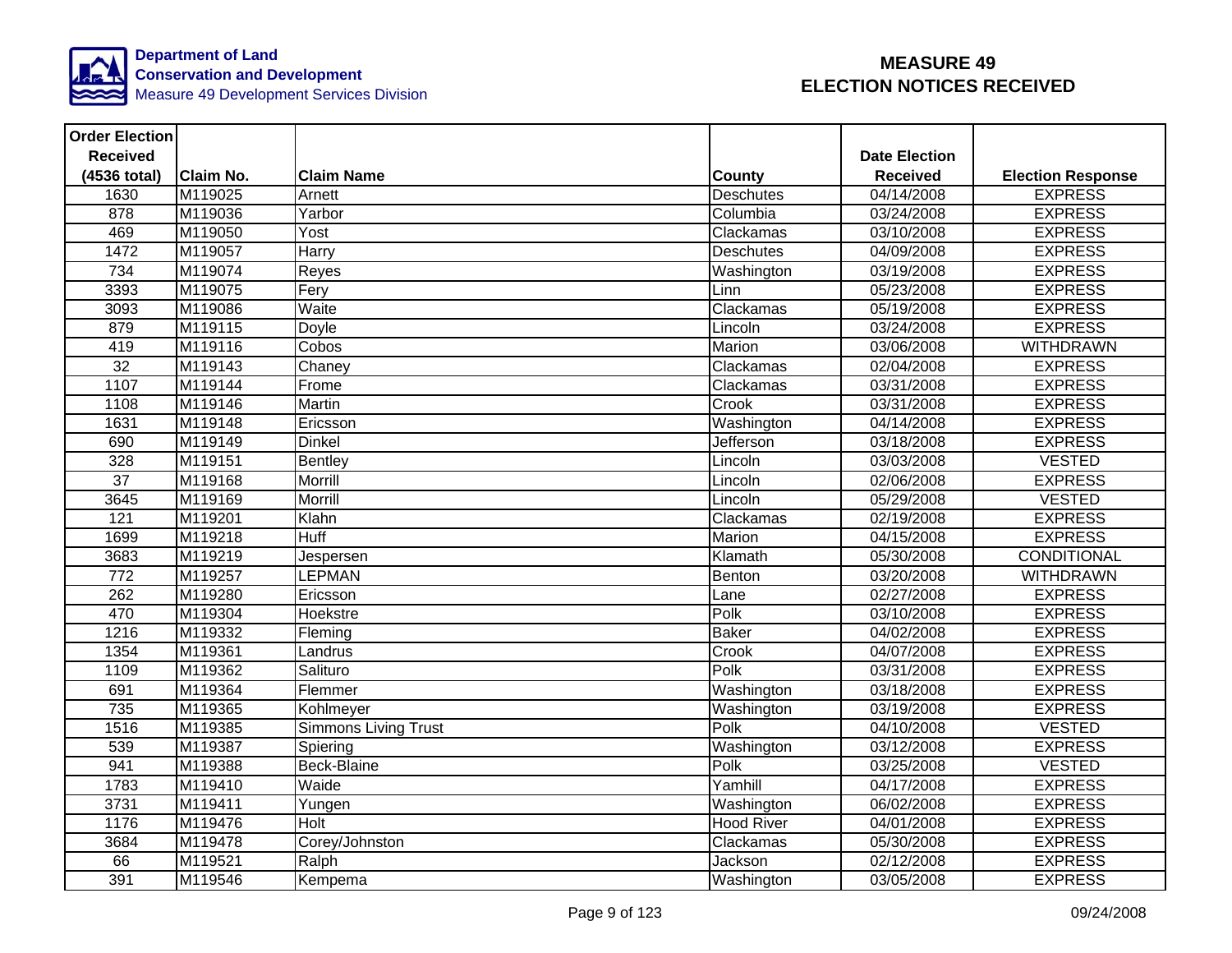

| <b>Order Election</b> |                     |                                      |                   |                      |                          |
|-----------------------|---------------------|--------------------------------------|-------------------|----------------------|--------------------------|
| <b>Received</b>       |                     |                                      |                   | <b>Date Election</b> |                          |
| (4536 total)          | <b>Claim No.</b>    | <b>Claim Name</b>                    | County            | <b>Received</b>      | <b>Election Response</b> |
| 1517                  | M119596             | Wood                                 | Washington        | 04/10/2008           | <b>EXPRESS</b>           |
| 3732                  | M119597             | Ratzlaff                             | Polk              | 06/02/2008           | <b>EXPRESS</b>           |
| $\overline{207}$      | M119602             | <b>Wilcox</b>                        | Yamhill           | 02/25/2008           | <b>EXPRESS</b>           |
| 67                    | M119603             | Christofferson                       | Marion            | 02/12/2008           | <b>EXPRESS</b>           |
| 773                   | M119604             | Meland                               | <b>Deschutes</b>  | 03/20/2008           | <b>EXPRESS</b>           |
| 183                   | M119606             | Anderson                             | Tillamook         | 02/22/2008           | <b>EXPRESS</b>           |
| 329                   | M119607             | Rush                                 | Washington        | 03/03/2008           | <b>EXPRESS</b>           |
| 471                   | M119632             | Ott                                  | Washington        | 03/10/2008           | <b>EXPRESS</b>           |
| 1842                  | M119634             | Elliott                              | <b>Hood River</b> | 04/18/2008           | <b>VESTED</b>            |
| $\overline{34}$       | M119635             | Taeubel                              | Yamhill           | 02/05/2008           | <b>WITHDRAWN</b>         |
| 540                   | M119636             | Varga                                | Clackamas         | 03/12/2008           | <b>EXPRESS</b>           |
| 24                    | M119637             | Kresal                               | Washington        | 02/01/2008           | <b>EXPRESS</b>           |
| 1473                  | M119639             | Dutton                               | Clackamas         | 04/09/2008           | <b>EXPRESS</b>           |
| 263                   | M119674             | <b>Sulak</b>                         | Marion            | 02/27/2008           | <b>EXPRESS</b>           |
| 1579                  | M119678             | Munson                               | Polk              | 04/11/2008           | <b>EXPRESS</b>           |
| $\overline{208}$      | M119704             | Baghdanov                            | Marion            | 02/25/2008           | <b>EXPRESS</b>           |
| 54                    | M119705             | Larson                               | Jackson           | 02/11/2008           | <b>EXPRESS</b>           |
| 1177                  | M119706             | Cooper                               | Yamhill           | 04/01/2008           | <b>EXPRESS</b>           |
| 570                   | M119723             | Erwert                               | Clackamas         | 03/13/2008           | <b>EXPRESS</b>           |
| 3254                  | M119726             | owell Patton Pacific Western Company | Lincoln           | 05/21/2008           | <b>EXPRESS</b>           |
| 3733                  | M <sub>119727</sub> | Patton                               | Clatsop           | 06/02/2008           | <b>EXPRESS</b>           |
| 3255                  | M119728             | Patton                               | Lincoln           | 05/21/2008           | <b>EXPRESS</b>           |
| 2231                  | M119729             | Spiering                             | Washington        | 04/28/2008           | <b>EXPRESS</b>           |
| 392                   | M119730             | Van Dyke                             | Clackamas         | 03/05/2008           | <b>EXPRESS</b>           |
| $\overline{209}$      | M119739             | Robison                              | Yamhill           | 02/25/2008           | <b>EXPRESS</b>           |
| 2100                  | M119740             | <b>Stice</b>                         | Marion            | 04/24/2008           | <b>EXPRESS</b>           |
| 2101                  | M119741             | Fisher                               | Marion            | 04/24/2008           | <b>EXPRESS</b>           |
| 155                   | M119742             | Huckfeldt                            | <b>Deschutes</b>  | 02/21/2008           | <b>EXPRESS</b>           |
| 1178                  | M119743             | Newland                              | Clackamas         | 04/01/2008           | <b>EXPRESS</b>           |
| 238                   | M119744             | Unger                                | Washington        | 02/26/2008           | <b>EXPRESS</b>           |
| 2033                  | M119786             | Aspmo                                | Clatsop           | 04/23/2008           | <b>VESTED</b>            |
| 827                   | M119787             | Mulqueeney                           | Clackamas         | 03/21/2008           | <b>EXPRESS</b>           |
| 1110                  | M119788             | Lundmark                             | Clackamas         | 03/31/2008           | <b>EXPRESS</b>           |
| 393                   | M119801             | Mathiesen                            | Washington        | 03/05/2008           | <b>EXPRESS</b>           |
| 1013                  | M119803             | <b>Bernards</b>                      | Washington        | 03/27/2008           | <b>EXPRESS</b>           |
| 571                   | M119824             | <b>Bradley</b>                       | Washington        | 03/13/2008           | <b>EXPRESS</b>           |
| 880                   | M119842             | Fiesel                               | Clackamas         | 03/24/2008           | <b>EXPRESS</b>           |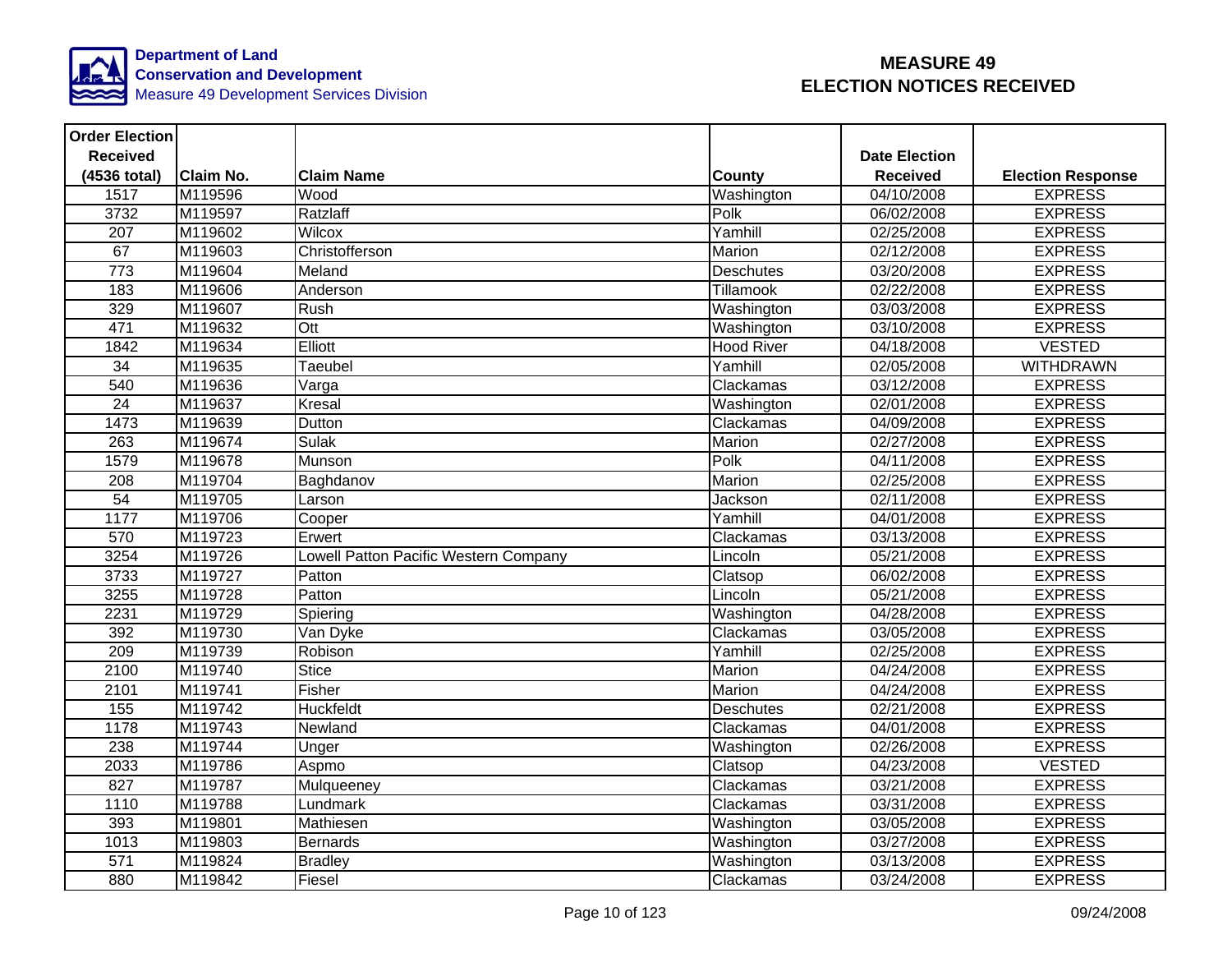

| <b>Order Election</b> |                     |                               |                   |                         |                          |
|-----------------------|---------------------|-------------------------------|-------------------|-------------------------|--------------------------|
| <b>Received</b>       |                     |                               |                   | <b>Date Election</b>    |                          |
| (4536 total)          | <b>Claim No.</b>    | <b>Claim Name</b>             | <b>County</b>     | <b>Received</b>         | <b>Election Response</b> |
| 365                   | M119864             | Laack                         | Marion            | 03/04/2008              | <b>EXPRESS</b>           |
| 973                   | M119865             | Bergey                        | Washington        | 03/26/2008              | <b>EXPRESS</b>           |
| 1518                  | M119866             | Bergey                        | Washington        | 04/10/2008              | <b>EXPRESS</b>           |
| 974                   | M119867             | Bergey                        | Washington        | 03/26/2008              | <b>EXPRESS</b>           |
| 975                   | M119868             | Bergey                        | Washington        | 03/26/2008              | <b>EXPRESS</b>           |
| 881                   | M119870             | Scheiper                      | Yamhill           | 03/24/2008              | <b>EXPRESS</b>           |
| 2661                  | M119873             | Wallender                     | <b>Baker</b>      | 05/07/2008              | <b>EXPRESS</b>           |
| 942                   | M119893             | Kindred                       | Yamhill           | 03/25/2008              | <b>EXPRESS</b>           |
| 692                   | M119894             | Wright                        | Clackamas         | 03/18/2008              | <b>EXPRESS</b>           |
| 1784                  | M119925             | Cannon                        | <b>Hood River</b> | 04/17/2008              | <b>EXPRESS</b>           |
| 1303                  | M119935             | <b>Marckx</b>                 | Marion            | 04/04/2008              | <b>EXPRESS</b>           |
| 55                    | M119937             | White                         | Yamhill           | 02/11/2008              | <b>EXPRESS</b>           |
| 3734                  | M119957             | Cronk                         | Linn              | 06/02/2008              | <b>EXPRESS</b>           |
| 472                   | M119959             | Bruegman                      | Columbia          | 03/10/2008              | <b>EXPRESS</b>           |
| 2232                  | M119976             | Nelson                        | <b>Deschutes</b>  | 04/28/2008              | <b>EXPRESS</b>           |
| 2034                  | M119977             | Hinze                         | Washington        | 04/23/2008              | <b>EXPRESS</b>           |
| 3094                  | M119988             | Olson                         | Marion            | 05/19/2008              | <b>EXPRESS</b>           |
| 394                   | M120013             | Level                         | <b>Hood River</b> | 03/05/2008              | <b>EXPRESS</b>           |
| 2302                  | M120039             | <b>Stills</b>                 | <b>Deschutes</b>  | 04/29/2008              | <b>EXPRESS</b>           |
| 56                    | M120040             | Moore                         | Clackamas         | 02/11/2008              | <b>EXPRESS</b>           |
| 1049                  | M <sub>120041</sub> | Cornelius                     | Benton            | 03/28/2008              | <b>EXPRESS</b>           |
| 1632                  | M120056             | Kenner                        | Yamhill           | 04/14/2008              | <b>VESTED</b>            |
| 122                   | M120066             | Davidson                      | Jackson           | 02/19/2008              | <b>EXPRESS</b>           |
| 38                    | M120067             | Jones                         | Multnomah         | 02/06/2008              | <b>EXPRESS</b>           |
| 3685                  | M120085             | <b>Weiler Exemption Trust</b> | Clackamas         | 05/30/2008              | <b>EXPRESS</b>           |
| 108                   | M120086             | Teeney                        | Marion            | $\overline{02/15}/2008$ | <b>EXPRESS</b>           |
| 1519                  | M120103             | Fontaine                      | Washington        | 04/10/2008              | <b>EXPRESS</b>           |
| 2035                  | M120104             | Bialostosky                   | Clackamas         | 04/23/2008              | <b>WITHIN CITY/UGB</b>   |
| 1785                  | M120105             | Vaughn                        | Linn              | 04/17/2008              | CONDITIONAL              |
| 78                    | M120106             | Keenon                        | Linn              | 02/13/2008              | <b>VESTED</b>            |
| 3735                  | M120127             | Weiler                        | Clackamas         | 06/02/2008              | <b>EXPRESS</b>           |
| 2233                  | M120129             | Frye                          | Jackson           | 04/28/2008              | <b>EXPRESS</b>           |
| 3736                  | M120130             | Kindred                       | Yamhill           | 06/02/2008              | <b>EXPRESS</b>           |
| 2234                  | M120131             | Martin                        | Grant             | 04/28/2008              | <b>VESTED</b>            |
| 123                   | M120133             | Zerr                          | Jackson           | 02/19/2008              | <b>EXPRESS</b>           |
| 1520                  | M120135             | <b>Etzel Trust</b>            | Marion            | 04/10/2008              | <b>VESTED</b>            |
| 79                    | M120163             | <b>Stricker</b>               | Clackamas         | 02/13/2008              | <b>EXPRESS</b>           |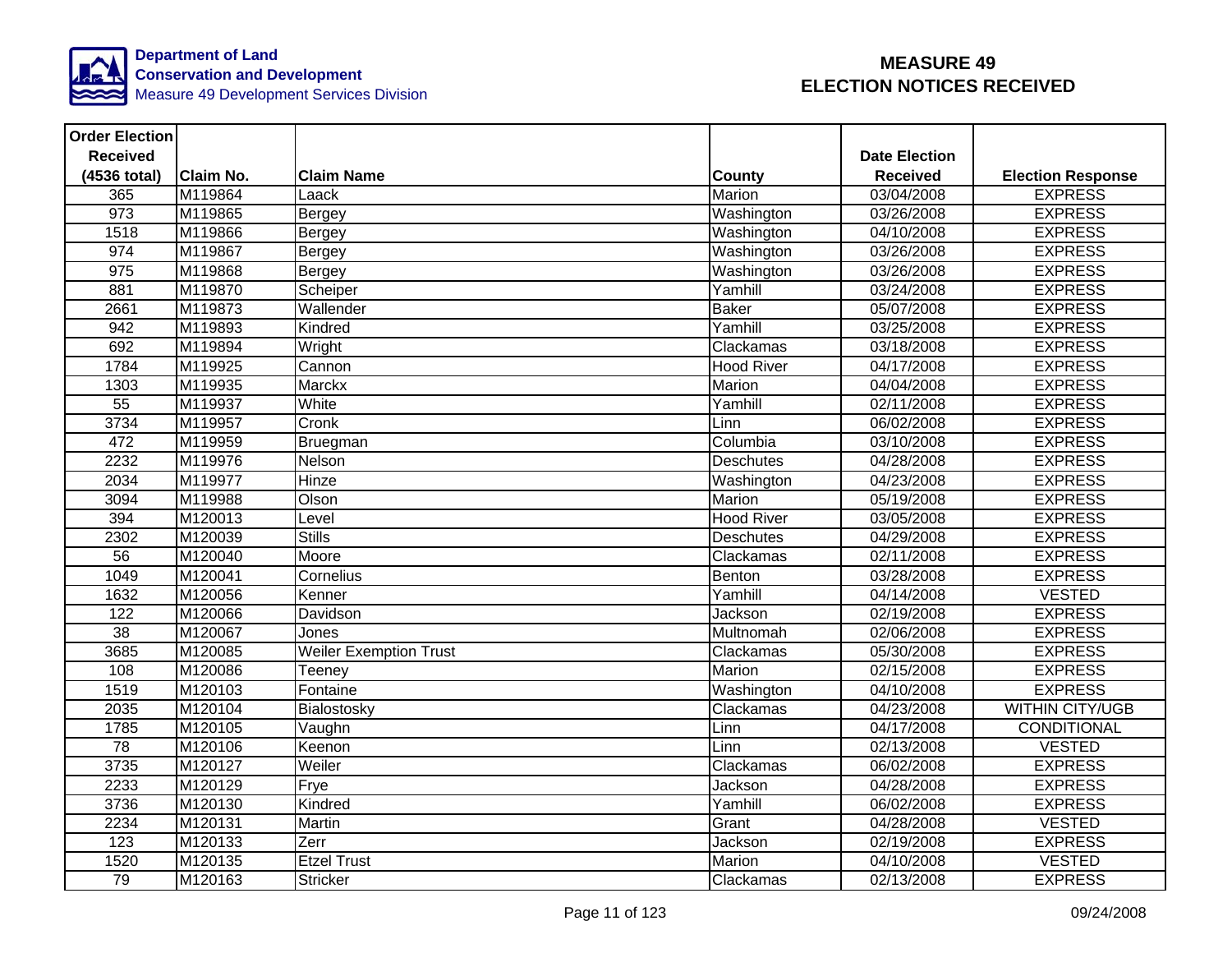

| <b>Order Election</b> |                  |                            |                   |                      |                          |
|-----------------------|------------------|----------------------------|-------------------|----------------------|--------------------------|
| <b>Received</b>       |                  |                            |                   | <b>Date Election</b> |                          |
| (4536 total)          | <b>Claim No.</b> | <b>Claim Name</b>          | <b>County</b>     | <b>Received</b>      | <b>Election Response</b> |
| 943                   | M120164          | Hart                       | Clackamas         | 03/25/2008           | <b>EXPRESS</b>           |
| 2235                  | M120172          | Gilbert                    | Clackamas         | 04/28/2008           | <b>CONDITIONAL</b>       |
| $\overline{541}$      | M120174          | Moses                      | Clackamas         | 03/12/2008           | <b>EXPRESS</b>           |
| 508                   | M120176          | Sandoval                   | Clackamas         | 03/11/2008           | <b>EXPRESS</b>           |
| 94                    | M120178          | <b>Holbert</b>             | Coos              | 02/14/2008           | <b>EXPRESS</b>           |
| 944                   | M120192          | Dieringer                  | Clackamas         | 03/25/2008           | <b>EXPRESS</b>           |
| 1355                  | M120193          | McKee                      | Yamhill           | 04/07/2008           | <b>VESTED</b>            |
| 443                   | M120196          | Piper                      | Yamhill           | 03/07/2008           | <b>EXPRESS</b>           |
| 3095                  | M120218          | Kuhl Company LLC           | Clackamas         | 05/19/2008           | <b>EXPRESS</b>           |
| 2148                  | M120221          | McCauley                   | Jackson           | 04/25/2008           | <b>VESTED</b>            |
| $\overline{57}$       | M120235          | Newman                     | Douglas           | 02/11/2008           | <b>EXPRESS</b>           |
| 1111                  | M120238          | Jenkins                    | <b>Hood River</b> | 03/31/2008           | <b>EXPRESS</b>           |
| 1700                  | M120240          | <b>Rencher Trust</b>       | <b>Deschutes</b>  | 04/15/2008           | <b>EXPRESS</b>           |
| 2036                  | M120241          | Wadsworth                  | Marion            | 04/23/2008           | <b>EXPRESS</b>           |
| 1112                  | M120242          | Martinson                  | Polk              | 03/31/2008           | <b>VESTED</b>            |
| 1786                  | M120266          | Martsolf                   | Yamhill           | 04/17/2008           | <b>EXPRESS</b>           |
| 1304                  | M120267          | <b>Stephens</b>            | <b>Baker</b>      | 04/04/2008           | <b>EXPRESS</b>           |
| 239                   | M120268          | Hopp                       | Yamhill           | 02/26/2008           | <b>EXPRESS</b>           |
| 1356                  | M120288          | McCullough                 | Tillamook         | 04/07/2008           | <b>EXPRESS</b>           |
| 1050                  | M120291          | <b>Bolkan</b>              | Clackamas         | 03/28/2008           | <b>EXPRESS</b>           |
| 1521                  | M120292          | Parker                     | Clackamas         | 04/10/2008           | <b>EXPRESS</b>           |
| 2149                  | M120293          | Gragg (Knott)              | <b>Deschutes</b>  | 04/25/2008           | <b>CONDITIONAL</b>       |
| 41                    | M120294          | Blackwell                  | Multnomah         | 02/07/2008           | <b>EXPRESS</b>           |
| 828                   | M120337          | Winter                     | Washington        | 03/21/2008           | <b>EXPRESS</b>           |
| 68                    | M120338          | Hallgren                   | Clackamas         | 02/12/2008           | <b>EXPRESS</b>           |
| 3512                  | M120339          | Rister                     | <b>Deschutes</b>  | 05/27/2008           | <b>EXPRESS</b>           |
| 1217                  | M120340          | Toll                       | <b>Baker</b>      | 04/02/2008           | <b>EXPRESS</b>           |
| 124                   | M120347          | Hart                       | Clackamas         | 02/19/2008           | <b>EXPRESS</b>           |
| $\overline{572}$      | M120348          | Wiehr                      | <b>Deschutes</b>  | 03/13/2008           | CONDITIONAL              |
| 1270                  | M120362          | <b>Harris</b>              | Benton            | 04/03/2008           | <b>EXPRESS</b>           |
| 1633                  | M120363          | Hurtley                    | Deschutes         | 04/14/2008           | <b>EXPRESS</b>           |
| 1305                  | M120375          | Hartman                    | Clackamas         | 04/04/2008           | <b>CONDITIONAL</b>       |
| 2037                  | M120396          | Kennedy                    | Clackamas         | 04/23/2008           | <b>EXPRESS</b>           |
| 3162                  | M120409          | Thurstonson                | Clackamas         | 05/20/2008           | <b>EXPRESS</b>           |
| 330                   | M120412          | <b>Wilcox Family Trust</b> | Clackamas         | 03/03/2008           | <b>EXPRESS</b>           |
| 3513                  | M120459          | Snegirev                   | Clackamas         | 05/27/2008           | <b>EXPRESS</b>           |
| 3163                  | M120460          | Jons                       | Clackamas         | 05/20/2008           | <b>EXPRESS</b>           |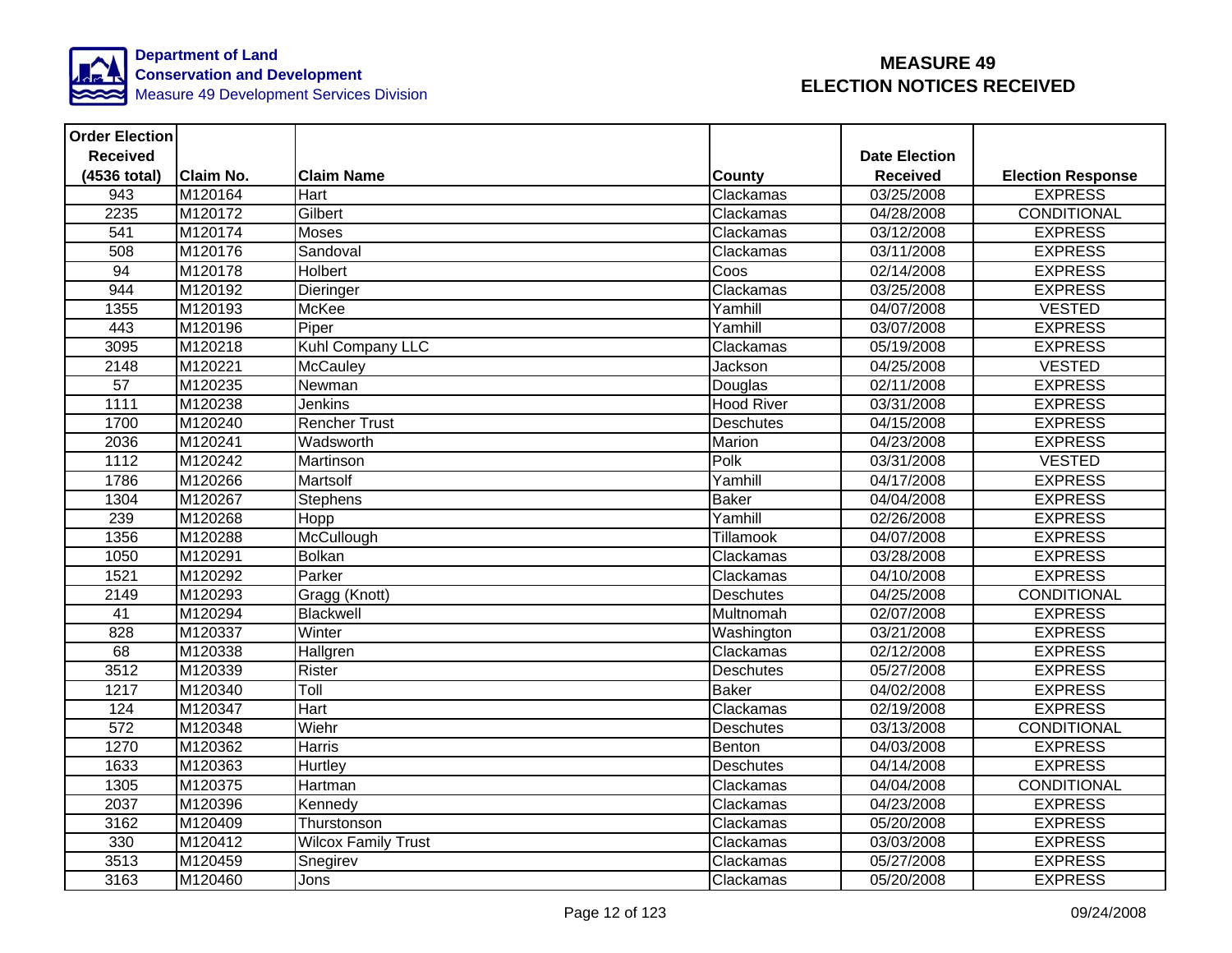

| <b>Order Election</b> |                  |                            |                   |                         |                          |
|-----------------------|------------------|----------------------------|-------------------|-------------------------|--------------------------|
| <b>Received</b>       |                  |                            |                   | <b>Date Election</b>    |                          |
| (4536 total)          | <b>Claim No.</b> | <b>Claim Name</b>          | County            | <b>Received</b>         | <b>Election Response</b> |
| 2150                  | M120461          | Mead                       | Washington        | $\overline{04/25}/2008$ | <b>EXPRESS</b>           |
| 2151                  | M120462          | Mead                       | Washington        | 04/25/2008              | <b>EXPRESS</b>           |
| 736                   | M120482          | Ervin                      | Linn              | 03/19/2008              | <b>VESTED</b>            |
| 2038                  | M120483          | Powell                     | Jefferson         | 04/23/2008              | <b>EXPRESS</b>           |
| 395                   | M120485          | Gardner                    | <b>Deschutes</b>  | 03/05/2008              | <b>EXPRESS</b>           |
| 693                   | M120510          | Howard                     | Clackamas         | 03/18/2008              | <b>EXPRESS</b>           |
| 420                   | M120512          | <b>Brewer</b>              | Malheur           | 03/06/2008              | <b>VESTED</b>            |
| 1357                  | M120515          | Wright                     | Coos              | 04/07/2008              | <b>EXPRESS</b>           |
| 1271                  | M120517          | Wilson                     | <b>Baker</b>      | 04/03/2008              | <b>EXPRESS</b>           |
| 2303                  | M120529          | Guerre                     | Coos              | 04/29/2008              | <b>EXPRESS</b>           |
| 3646                  | M120531          | Mason                      | Clackamas         | 05/29/2008              | <b>EXPRESS</b>           |
| 694                   | M120532          | <b>Bruck</b>               | Clackamas         | 03/18/2008              | <b>EXPRESS</b>           |
| 3737                  | M120533          | Forsman                    | Clackamas         | 06/02/2008              | <b>CONDITIONAL</b>       |
| 737                   | M120534          | Cerny                      | Grant             | 03/19/2008              | <b>VESTED</b>            |
| 1113                  | M120535          | Woolstenhulme              | Jackson           | 03/31/2008              | <b>EXPRESS</b>           |
| 42                    | M120573          | Jesse                      | Washington        | 02/07/2008              | <b>EXPRESS</b>           |
| 331                   | M120574          | Goins                      | Douglas           | 03/03/2008              | <b>VESTED</b>            |
| 610                   | M121395          | McDermed                   | Clackamas         | 03/14/2008              | <b>EXPRESS</b>           |
| 640                   | M121396          | Webber                     | Clackamas         | 03/17/2008              | <b>EXPRESS</b>           |
| 611                   | M121407          | Ludwick                    | Washington        | 03/14/2008              | <b>EXPRESS</b>           |
| 2102                  | M121408          | Davidson Industries Inc    | Lane              | 04/24/2008              | <b>EXPRESS</b>           |
| 1898                  | M121409          | <b>Whirlwind Farms Inc</b> | <b>Hood River</b> | 04/21/2008              | <b>EXPRESS</b>           |
| 1634                  | M121410          | Bergeron                   | Linn              | 04/14/2008              | <b>EXPRESS</b>           |
| 2236                  | M121411          | <b>Barats</b>              | Jackson           | 04/28/2008              | <b>EXPRESS</b>           |
| 3647                  | M121412          | Ingram                     | <b>Baker</b>      | 05/29/2008              | <b>EXPRESS</b>           |
| 3096                  | M121423          | Robanske                   | Marion            | 05/19/2008              | <b>EXPRESS</b>           |
| 3738                  | M121424          | Horstkotte                 | Clackamas         | 06/02/2008              | <b>EXPRESS</b>           |
| 35                    | M121426          | <b>Skyles</b>              | Clackamas         | 02/05/2008              | <b>EXPRESS</b>           |
| 2237                  | M121427          | Kopser                     | Clackamas         | 04/28/2008              | <b>EXPRESS</b>           |
| 279                   | M121428          | Swanson                    | Clackamas         | 02/28/2008              | <b>EXPRESS</b>           |
| 39                    | M121429          | Adamson                    | Clackamas         | 02/06/2008              | <b>EXPRESS</b>           |
| $\overline{80}$       | M121451          | Ayers                      | Washington        | 02/13/2008              | <b>EXPRESS</b>           |
| 882                   | M121452          | Carpenter                  | Jefferson         | 03/24/2008              | <b>EXPRESS</b>           |
| 1899                  | M121453          | <b>McFarlane</b>           | Crook             | 04/21/2008              | <b>EXPRESS</b>           |
| 883                   | M121454          | Shockley                   | <b>Hood River</b> | 03/24/2008              | <b>EXPRESS</b>           |
| 2547                  | M121456          | Mitchell                   | Jackson           | 05/05/2008              | <b>EXPRESS</b>           |
| 1272                  | M121483          | Synowski                   | Polk              | 04/03/2008              | <b>EXPRESS</b>           |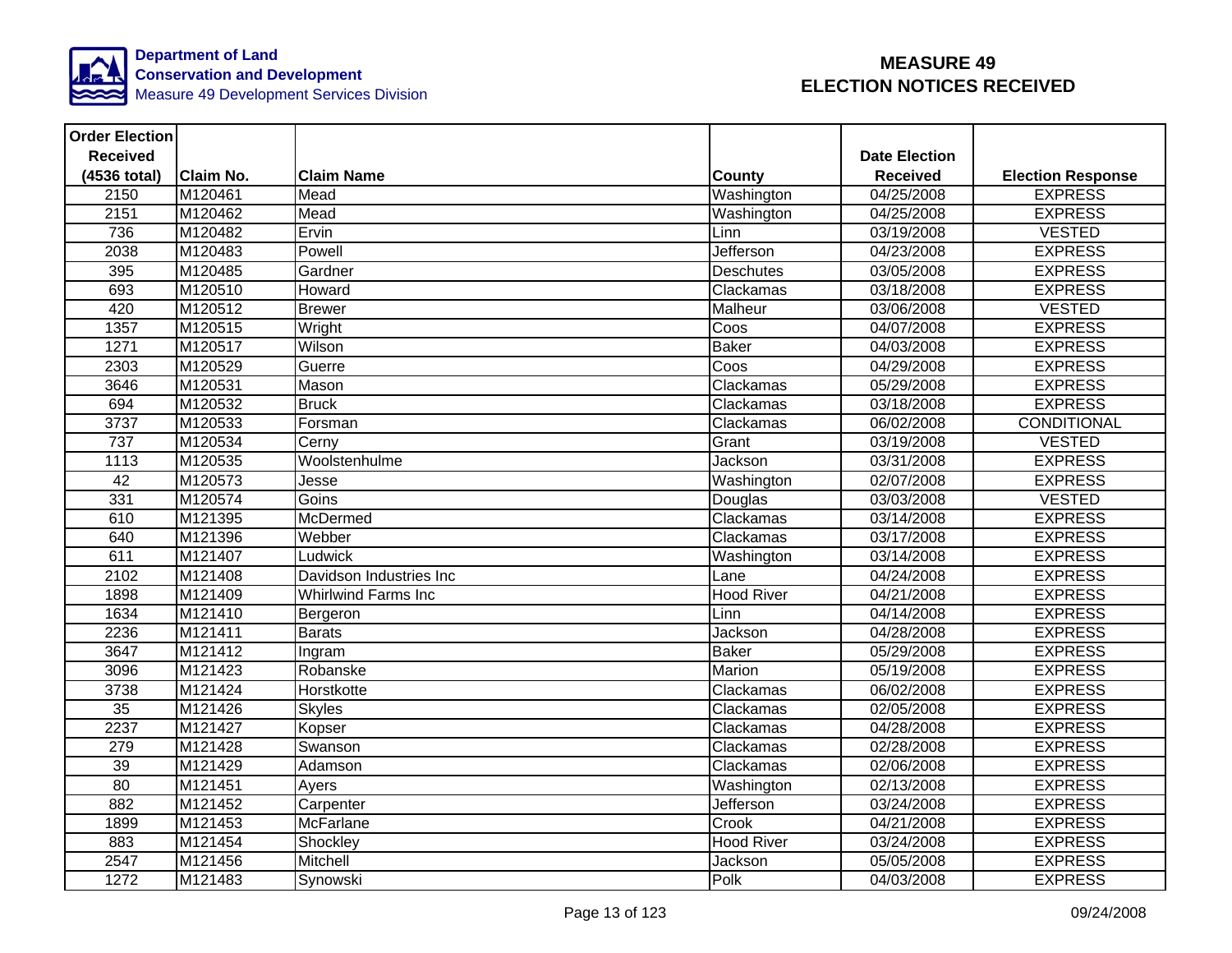

| <b>Order Election</b> |                  |                   |                   |                      |                          |
|-----------------------|------------------|-------------------|-------------------|----------------------|--------------------------|
| <b>Received</b>       |                  |                   |                   | <b>Date Election</b> |                          |
| (4536 total)          | <b>Claim No.</b> | <b>Claim Name</b> | <b>County</b>     | <b>Received</b>      | <b>Election Response</b> |
| 884                   | M121484          | Wilcox            | Clackamas         | 03/24/2008           | <b>EXPRESS</b>           |
| 1273                  | M121497          | Morgan            | Tillamook         | 04/03/2008           | <b>EXPRESS</b>           |
| $\overline{81}$       | M121501          | Herb              | Washington        | 02/13/2008           | <b>EXPRESS</b>           |
| 1474                  | M121516          | Bonneau           | Yamhill           | 04/09/2008           | <b>VESTED</b>            |
| 2548                  | M121518          | Haakinson         | Jackson           | 05/05/2008           | <b>EXPRESS</b>           |
| 2238                  | M121519          | Grant             | Lincoln           | 04/28/2008           | <b>EXPRESS</b>           |
| 2239                  | M121520          | Grant             | Lincoln           | 04/28/2008           | <b>EXPRESS</b>           |
| 1358                  | M121521          | <b>Nash</b>       | Marion            | 04/07/2008           | <b>VESTED</b>            |
| 1179                  | M121522          | Fu                | Marion            | 04/01/2008           | <b>EXPRESS</b>           |
| 2152                  | M121524          | Youngman          | Yamhill           | 04/25/2008           | <b>CONDITIONAL</b>       |
| 1843                  | M121545          | Joyce             | Washington        | 04/18/2008           | <b>EXPRESS</b>           |
| 945                   | M121546          | Stole             | Washington        | 03/25/2008           | <b>EXPRESS</b>           |
| 1844                  | M121547          | Joyce             | Washington        | 04/18/2008           | <b>EXPRESS</b>           |
| 1845                  | M121548          | Joyce             | Washington        | 04/18/2008           | <b>EXPRESS</b>           |
| 1846                  | M121549          | Joyce             | Washington        | 04/18/2008           | <b>EXPRESS</b>           |
| 1847                  | M121550          | Joyce             | Washington        | 04/18/2008           | <b>EXPRESS</b>           |
| 69                    | M121551          | Mandish           | Washington        | 02/12/2008           | <b>EXPRESS</b>           |
| 3686                  | M121552          | Litchfield        | Jackson           | 05/30/2008           | CONDITIONAL              |
| 47                    | M121553          | Zharkoff          | Clackamas         | 02/08/2008           | <b>EXPRESS</b>           |
| 473                   | M121555          | Faris             | <b>Deschutes</b>  | 03/10/2008           | <b>EXPRESS</b>           |
| 1274                  | M121556          | Obendorf          | Union             | 04/03/2008           | <b>EXPRESS</b>           |
| 3599                  | M121563          | Smith             | Yamhill           | 05/28/2008           | <b>EXPRESS</b>           |
| 156                   | M121564          | Virell            | Washington        | 02/21/2008           | <b>EXPRESS</b>           |
| 3687                  | M121566          | Wickersham        | Clackamas         | 05/30/2008           | <b>EXPRESS</b>           |
| 1635                  | M121567          | <b>Moffitt</b>    | Yamhill           | 04/14/2008           | <b>EXPRESS</b>           |
| 1701                  | M121590          | Griffith          | Clackamas         | 04/15/2008           | <b>EXPRESS</b>           |
| 738                   | M121592          | Lawrence          | Clackamas         | 03/19/2008           | <b>EXPRESS</b>           |
| 885                   | M121597          | Barichello        | Clackamas         | 03/24/2008           | <b>EXPRESS</b>           |
| 641                   | M121598          | Wilson            | Clackamas         | 03/17/2008           | <b>EXPRESS</b>           |
| 3992                  | M121599          | Oldenstandt LLC   | Clackamas         | 06/09/2008           | <b>EXPRESS</b>           |
| 3049                  | M121621          | Meeke             | Yamhill           | 05/16/2008           | <b>EXPRESS</b>           |
| 612                   | M121622          | Gray              | Jackson           | 03/14/2008           | <b>VESTED</b>            |
| 2039                  | M121623          | Saunders          | Washington        | 04/23/2008           | <b>EXPRESS</b>           |
| 280                   | M121624          | Knight            | Douglas           | 02/28/2008           | <b>EXPRESS</b>           |
| 2040                  | M121625          | Cotten            | Clackamas         | 04/23/2008           | <b>EXPRESS</b>           |
| 976                   | M121626          | <b>Bayless</b>    | <b>Hood River</b> | 03/26/2008           | <b>EXPRESS</b>           |
| 3903                  | M121627          | Adams             | <b>Hood River</b> | 06/05/2008           | <b>EXPRESS</b>           |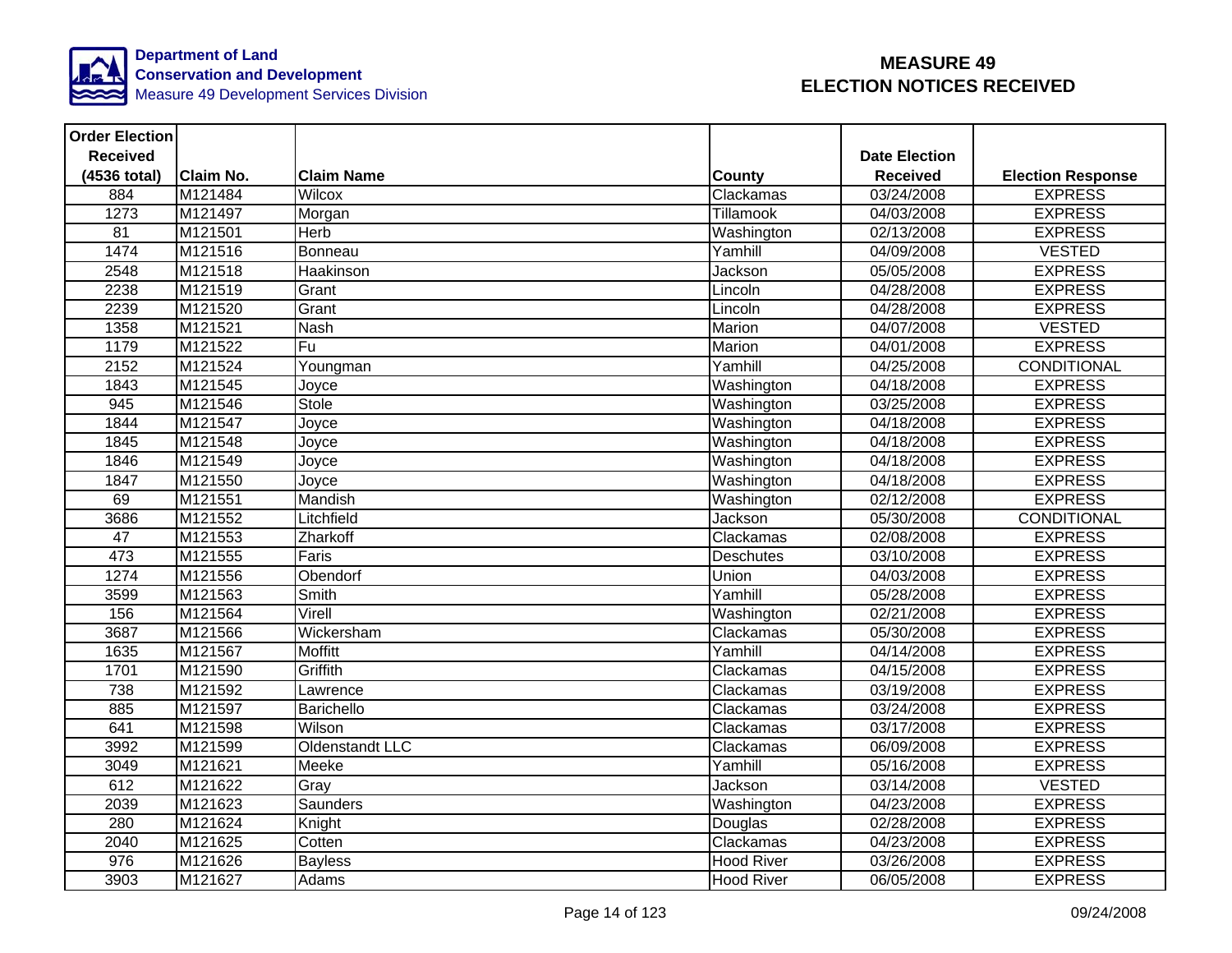

| <b>Order Election</b> |           |                   |              |                   |                      |                          |
|-----------------------|-----------|-------------------|--------------|-------------------|----------------------|--------------------------|
| <b>Received</b>       |           |                   |              |                   | <b>Date Election</b> |                          |
| (4536 total)          | Claim No. | <b>Claim Name</b> |              | <b>County</b>     | <b>Received</b>      | <b>Election Response</b> |
| 3514                  | M121628   | Hukari            |              | <b>Hood River</b> | 05/27/2008           | <b>EXPRESS</b>           |
| 2789                  | M121640   | Hoyt              | Union        |                   | 05/09/2008           | <b>EXPRESS</b>           |
| $\overline{58}$       | M121641   | Aasland           |              | Clackamas         | 02/11/2008           | <b>EXPRESS</b>           |
| 2103                  | M121642   | Powell            | Polk         |                   | 04/24/2008           | <b>EXPRESS</b>           |
| 509                   | M121660   | Parsons           | Linn         |                   | 03/11/2008           | <b>VESTED</b>            |
| 1359                  | M121662   | Ericson           |              | Columbia          | 04/07/2008           | <b>EXPRESS</b>           |
| 613                   | M121685   | Irvin             | Polk         |                   | 03/14/2008           | <b>EXPRESS</b>           |
| 2354                  | M121686   | Prosch            |              | Clackamas         | 04/30/2008           | <b>EXPRESS</b>           |
| 2457                  | M121687   | Kent              |              | Clackamas         | 05/02/2008           | <b>EXPRESS</b>           |
| 2355                  | M121688   | Judd              |              | Clackamas         | 04/30/2008           | <b>EXPRESS</b>           |
| 2662                  | M121700   | Jossy             |              | Washington        | 05/07/2008           | <b>WITHDRAWN</b>         |
| 642                   | M121703   | <b>Mattes</b>     | <b>Baker</b> |                   | 03/17/2008           | <b>EXPRESS</b>           |
| 48                    | M121704   | Davis             |              | Washington        | 02/08/2008           | <b>EXPRESS</b>           |
| 1983                  | M121706   | <b>Nims</b>       |              | Washington        | 04/22/2008           | <b>EXPRESS</b>           |
| 1218                  | M121708   | Erickson          |              | Columbia          | 04/02/2008           | <b>EXPRESS</b>           |
| 739                   | M121711   | Shelburne         |              | Yamhill           | 03/19/2008           | <b>VESTED</b>            |
| 1014                  | M121725   | Christensen       | Polk         |                   | 03/27/2008           | <b>EXPRESS</b>           |
| 542                   | M121727   | Smith             |              | Yamhill           | 03/12/2008           | <b>EXPRESS</b>           |
| 332                   | M121728   | Chase             |              | Jackson           | 03/03/2008           | <b>EXPRESS</b>           |
| 1900                  | M121730   | Qualey            | Polk         |                   | 04/21/2008           | <b>VESTED</b>            |
| 1636                  | M121744   | <b>Brown</b>      |              | Jackson           | 04/14/2008           | <b>EXPRESS</b>           |
| 59                    | M121745   | King              |              | Washington        | 02/11/2008           | <b>EXPRESS</b>           |
| 4487                  | M121746   | Brecount          |              | Josephine         | 06/25/2008           | <b>EXPRESS</b>           |
| 1219                  | M121765   | Warrens           |              | Washington        | 04/02/2008           | <b>EXPRESS</b>           |
| 2153                  | M121766   | Bangs             |              | Clackamas         | 04/25/2008           | <b>EXPRESS</b>           |
| 2739                  | M121769   | Norman            |              | Clackamas         | 05/08/2008           | <b>EXPRESS</b>           |
| 1360                  | M121771   | Patterson         |              | Jackson           | 04/07/2008           | <b>EXPRESS</b>           |
| 1739                  | M121773   | Fasel/Herderson   |              | Jackson           | 04/16/2008           | <b>EXPRESS</b>           |
| 2458                  | M121774   | Williams          |              | Deschutes         | 05/02/2008           | <b>EXPRESS</b>           |
| 2104                  | M121775   | Currans           |              | Yamhill           | 04/24/2008           | <b>EXPRESS</b>           |
| 3648                  | M121776   | <b>Mathers</b>    | Crook        |                   | 05/29/2008           | <b>EXPRESS</b>           |
| 740                   | M121801   | Rogers            |              | Washington        | 03/19/2008           | <b>EXPRESS</b>           |
| 2459                  | M121802   | <b>Brown</b>      |              | Washington        | 05/02/2008           | <b>EXPRESS</b>           |
| 3739                  | M121805   | <b>Brown</b>      |              | Clatsop           | 06/02/2008           | <b>EXPRESS</b>           |
| 444                   | M121808   | Crone             |              | Clackamas         | 03/07/2008           | <b>EXPRESS</b>           |
| 1740                  | M121810   | Strahm            | Curry        |                   | 04/16/2008           | <b>VESTED</b>            |
| 139                   | M121812   | Morelli           |              | Clackamas         | 02/20/2008           | <b>EXPRESS</b>           |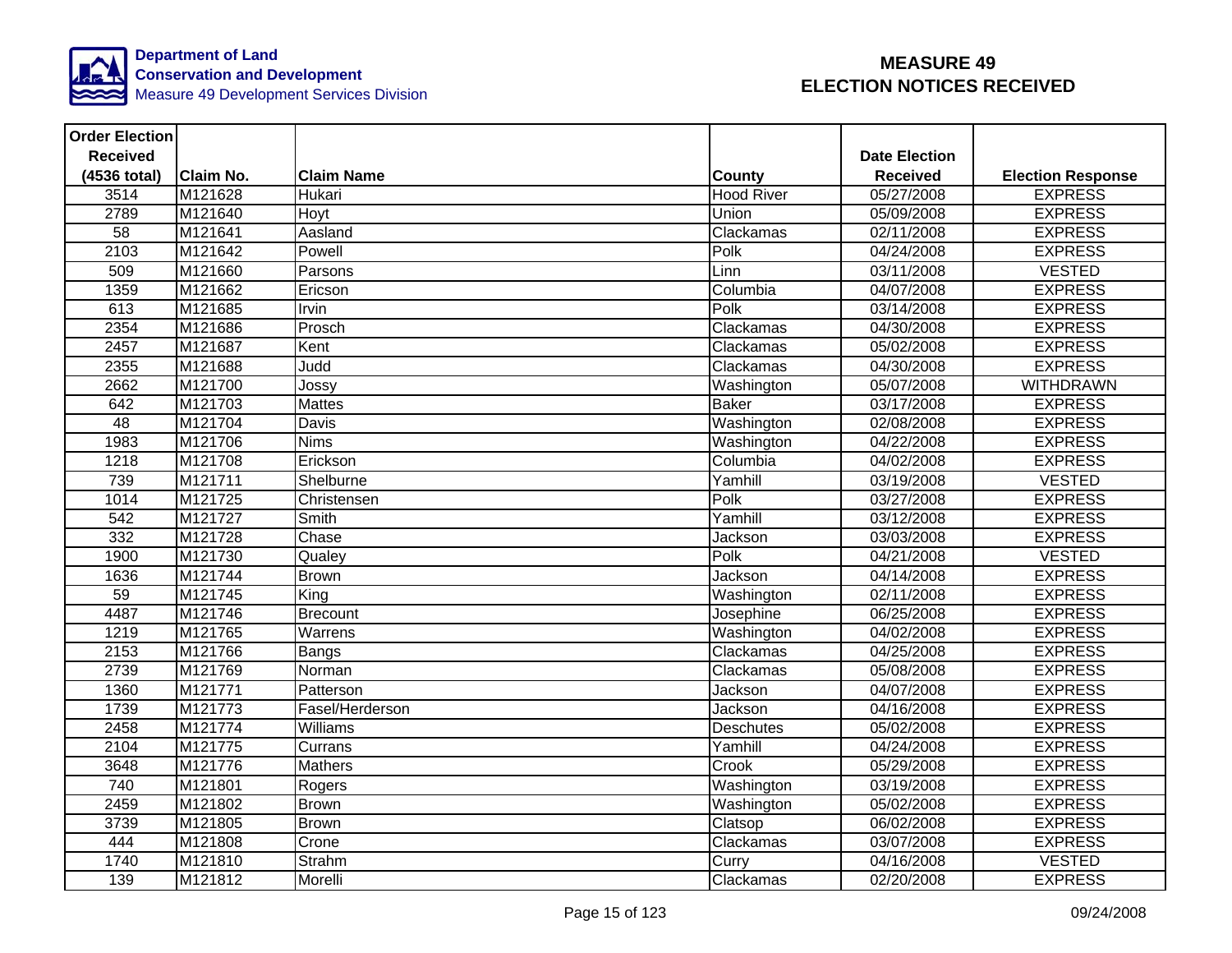

| <b>Order Election</b> |           |                               |                  |                      |                          |
|-----------------------|-----------|-------------------------------|------------------|----------------------|--------------------------|
| <b>Received</b>       |           |                               |                  | <b>Date Election</b> |                          |
| (4536 total)          | Claim No. | <b>Claim Name</b>             | County           | <b>Received</b>      | <b>Election Response</b> |
| 157                   | M121823   | Mantie                        | Marion           | 02/21/2008           | <b>EXPRESS</b>           |
| 886                   | M121831   | Reese                         | Jackson          | 03/24/2008           | <b>EXPRESS</b>           |
| 887                   | M121833   | Hemeon                        | Columbia         | 03/24/2008           | <b>VESTED</b>            |
| 3097                  | M121835   | Hall                          | Jefferson        | 05/19/2008           | <b>EXPRESS</b>           |
| 1741                  | M121836   | Webber,                       | Clackamas        | 04/16/2008           | <b>EXPRESS</b>           |
| 2041                  | M121837   | <b>NEUSCHWANDER</b>           | Clackamas        | 04/23/2008           | <b>EXPRESS</b>           |
| $\overline{543}$      | M121838   | Reynolds                      | Clackamas        | 03/12/2008           | <b>EXPRESS</b>           |
| 82                    | M121867   | Schoof                        | Yamhill          | 02/13/2008           | <b>EXPRESS</b>           |
| 695                   | M121868   | Weber                         | Washington       | 03/18/2008           | <b>EXPRESS</b>           |
| 696                   | M121869   | Weber                         | Washington       | 03/18/2008           | <b>EXPRESS</b>           |
| 2663                  | M121894   | Jossy                         | Washington       | 05/07/2008           | <b>WITHDRAWN</b>         |
| 643                   | M121895   | Topolic                       | Jackson          | 03/17/2008           | <b>EXPRESS</b>           |
| 774                   | M121897   | Ornduff                       | Washington       | 03/20/2008           | <b>EXPRESS</b>           |
| 775                   | M121898   | Ornduff                       | Washington       | 03/20/2008           | <b>EXPRESS</b>           |
| 776                   | M121899   | Ornduff                       | Washington       | 03/20/2008           | <b>EXPRESS</b>           |
| 3394                  | M121906   | <b>Brown</b>                  | Lane             | 05/23/2008           | <b>EXPRESS</b>           |
| 697                   | M121912   | Dutton                        | Clackamas        | 03/18/2008           | <b>EXPRESS</b>           |
| 60                    | M121929   | Breen                         | Washington       | 02/11/2008           | <b>EXPRESS</b>           |
| 1580                  | M121931   | Williams                      | Jackson          | 04/11/2008           | <b>EXPRESS</b>           |
| 2843                  | M121959   | Gill                          | <b>Deschutes</b> | 05/12/2008           | <b>EXPRESS</b>           |
| 510                   | M121961   | Stice                         | Marion           | 03/11/2008           | <b>EXPRESS</b>           |
| 210                   | M121983   | Gee                           | Lane             | 02/25/2008           | <b>EXPRESS</b>           |
| 1220                  | M121985   | <b>Halter</b>                 | Marion           | 04/02/2008           | <b>EXPRESS</b>           |
| 644                   | M121986   | Crystal Spring Packing Co Inc | Jackson          | 03/17/2008           | <b>EXPRESS</b>           |
| 333                   | M121987   | Hill                          | Union            | 03/03/2008           | <b>EXPRESS</b>           |
| 2844                  | M121988   | Emersen                       | Clackamas        | 05/12/2008           | <b>EXPRESS</b>           |
| 2416                  | M121990   | <b>Straw</b>                  | Jackson          | 05/01/2008           | <b>EXPRESS</b>           |
| 1221                  | M122009   | <b>Mathews</b>                | Coos             | 04/02/2008           | <b>EXPRESS</b>           |
| 1984                  | M122012   | Lang                          | Clackamas        | 04/22/2008           | <b>VESTED</b>            |
| 396                   | M122016   | Thom                          | Clackamas        | 03/05/2008           | <b>EXPRESS</b>           |
| 3904                  | M122021   | Renouf                        | Marion           | 06/05/2008           | <b>VESTED</b>            |
| 829                   | M122035   | Horning                       | Washington       | 03/21/2008           | <b>VESTED</b>            |
| 397                   | M122040   | Coates                        | Marion           | 03/05/2008           | <b>EXPRESS</b>           |
| 614                   | M122042   | <b>Baker</b>                  | Benton           | 03/14/2008           | <b>EXPRESS</b>           |
| 3740                  | M122043   | Menzel                        | Linn             | 06/02/2008           | <b>VESTED</b>            |
| 366                   | M122058   | Roberts                       | Clackamas        | 03/04/2008           | <b>EXPRESS</b>           |
| 1114                  | M122059   | Kropf                         | Linn             | 03/31/2008           | <b>VESTED</b>            |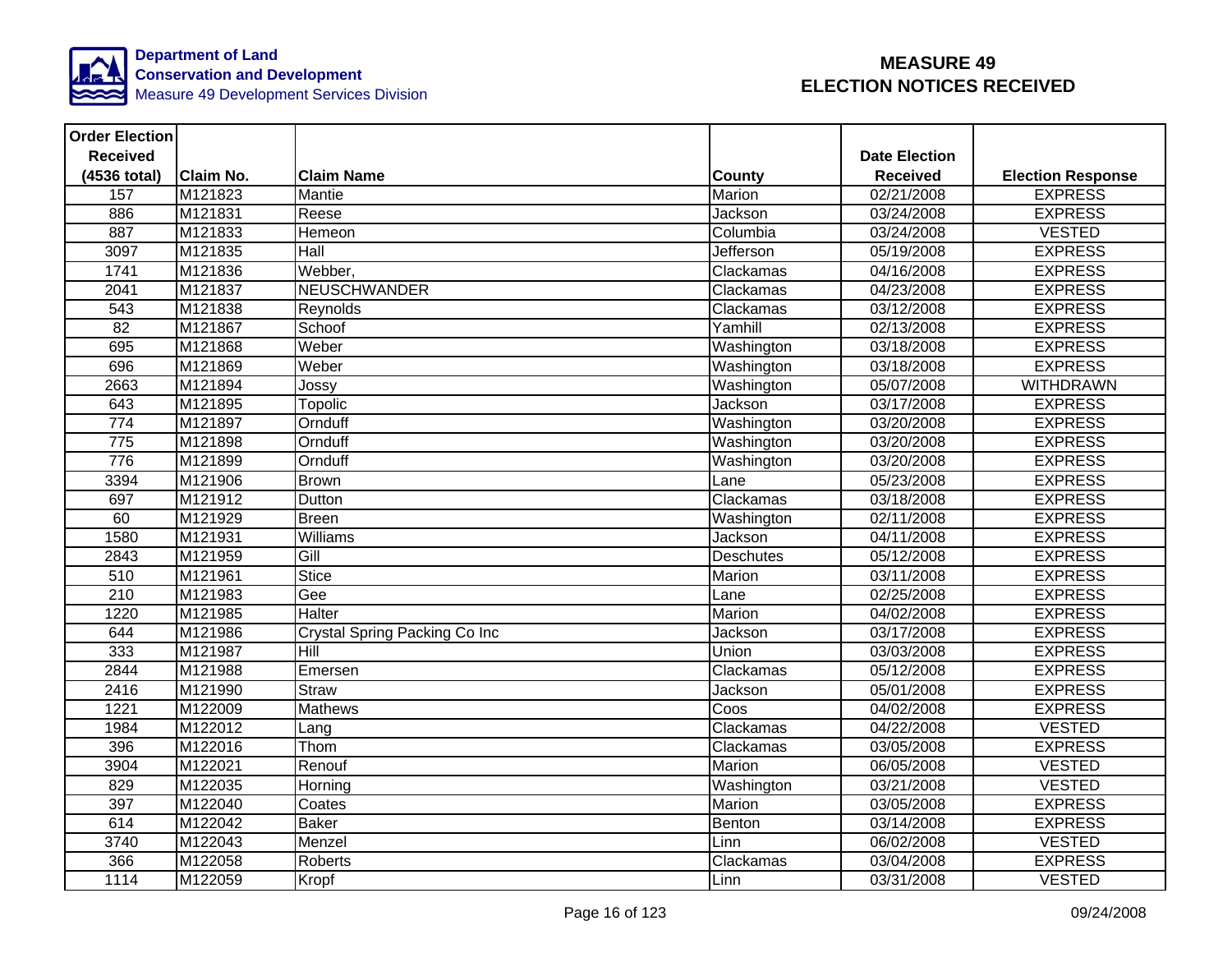

| <b>Order Election</b> |                  |                   |                   |                      |                          |
|-----------------------|------------------|-------------------|-------------------|----------------------|--------------------------|
| <b>Received</b>       |                  |                   |                   | <b>Date Election</b> |                          |
| (4536 total)          | <b>Claim No.</b> | <b>Claim Name</b> | <b>County</b>     | <b>Received</b>      | <b>Election Response</b> |
| 474                   | M122061          | Wenzel            | Washington        | 03/10/2008           | <b>EXPRESS</b>           |
| 946                   | M122062          | Wenzel            | Washington        | 03/25/2008           | <b>EXPRESS</b>           |
| 2304                  | M122065          | Hager             | Marion            | 04/29/2008           | <b>EXPRESS</b>           |
| 947                   | M122068          | Emory             | Clackamas         | 03/25/2008           | <b>EXPRESS</b>           |
| 573                   | M122069          | Machgan           | Josephine         | 03/13/2008           | <b>EXPRESS</b>           |
| 211                   | M122071          | Holmes            | Clackamas         | 02/25/2008           | <b>EXPRESS</b>           |
| 3688                  | M122072          | Colleknon         | Tillamook         | 05/30/2008           | <b>EXPRESS</b>           |
| 1787                  | M122073          | Treanor           | Clackamas         | 04/17/2008           | <b>EXPRESS</b>           |
| 1742                  | M122089          | Terry             | Clackamas         | 04/16/2008           | <b>EXPRESS</b>           |
| 1522                  | M122090          | <b>Bennett</b>    | Polk              | 04/10/2008           | <b>EXPRESS</b>           |
| 2417                  | M122091          | Silbernagel       | Linn              | 05/01/2008           | <b>VESTED</b>            |
| 888                   | M122093          | Martin            | <b>Baker</b>      | 03/24/2008           | <b>VESTED</b>            |
| 645                   | M122128          | Wallace           | Marion            | 03/17/2008           | <b>EXPRESS</b>           |
| 2042                  | M122129          | Theisen           | Josephine         | 04/23/2008           | <b>EXPRESS</b>           |
| 3689                  | M122130          | <b>Martin</b>     | Clackamas         | 05/30/2008           | <b>CONDITIONAL</b>       |
| 1848                  | M122131          | <b>Nakao</b>      | Washington        | 04/18/2008           | <b>EXPRESS</b>           |
| 125                   | M122132          | Svetlik           | Clackamas         | 02/19/2008           | <b>EXPRESS</b>           |
| 646                   | M122133          | Kirkes            | Douglas           | 03/17/2008           | <b>EXPRESS</b>           |
| 126                   | M122137          | Grieb             | Klamath           | 02/19/2008           | <b>EXPRESS</b>           |
| 2913                  | M122138          | Confer            | Yamhill           | 05/13/2008           | <b>EXPRESS</b>           |
| 3515                  | M122143          | <b>Hitz</b>       | <b>Baker</b>      | 05/27/2008           | <b>EXPRESS</b>           |
| 1523                  | M122144          | Draper            | <b>Hood River</b> | 04/10/2008           | <b>EXPRESS</b>           |
| $\overline{212}$      | M122146          | Gettel            | Clackamas         | 02/25/2008           | <b>EXPRESS</b>           |
| 1425                  | M122150          | Roth              | Washington        | 04/08/2008           | <b>EXPRESS</b>           |
| 95                    | M122162          | Ropp              | Benton            | 02/14/2008           | <b>EXPRESS</b>           |
| 1051                  | M122163          | Ropp              | Benton            | 03/28/2008           | <b>EXPRESS</b>           |
| $\overline{310}$      | M122164          | Fullerton         | <b>Deschutes</b>  | 02/29/2008           | <b>EXPRESS</b>           |
| 2460                  | M122165          | Rheault           | Jackson           | 05/02/2008           | <b>EXPRESS</b>           |
| 1275                  | M122177          | <b>Bowers</b>     | Clackamas         | 04/03/2008           | <b>EXPRESS</b>           |
| 1115                  | M122179          | Morris            | Clackamas         | 03/31/2008           | <b>EXPRESS</b>           |
| 3164                  | M122201          | Ruegsegger        | Polk              | 05/20/2008           | <b>EXPRESS</b>           |
| 1222                  | M122204          | <b>McClure</b>    | Yamhill           | 04/02/2008           | <b>VESTED</b>            |
| 2418                  | M122205          | <b>Hilyard</b>    | Klamath           | 05/01/2008           | <b>EXPRESS</b>           |
| 1306                  | M122206          | <b>Buhler</b>     | Polk              | 04/04/2008           | <b>EXPRESS</b>           |
| 544                   | M122219          | Ehl               | <b>Hood River</b> | 03/12/2008           | <b>EXPRESS</b>           |
| 574                   | M122220          | Lindland          | Clackamas         | 03/13/2008           | <b>EXPRESS</b>           |
| 1849                  | M122221          | Ankeny            | Klamath           | 04/18/2008           | CONDITIONAL              |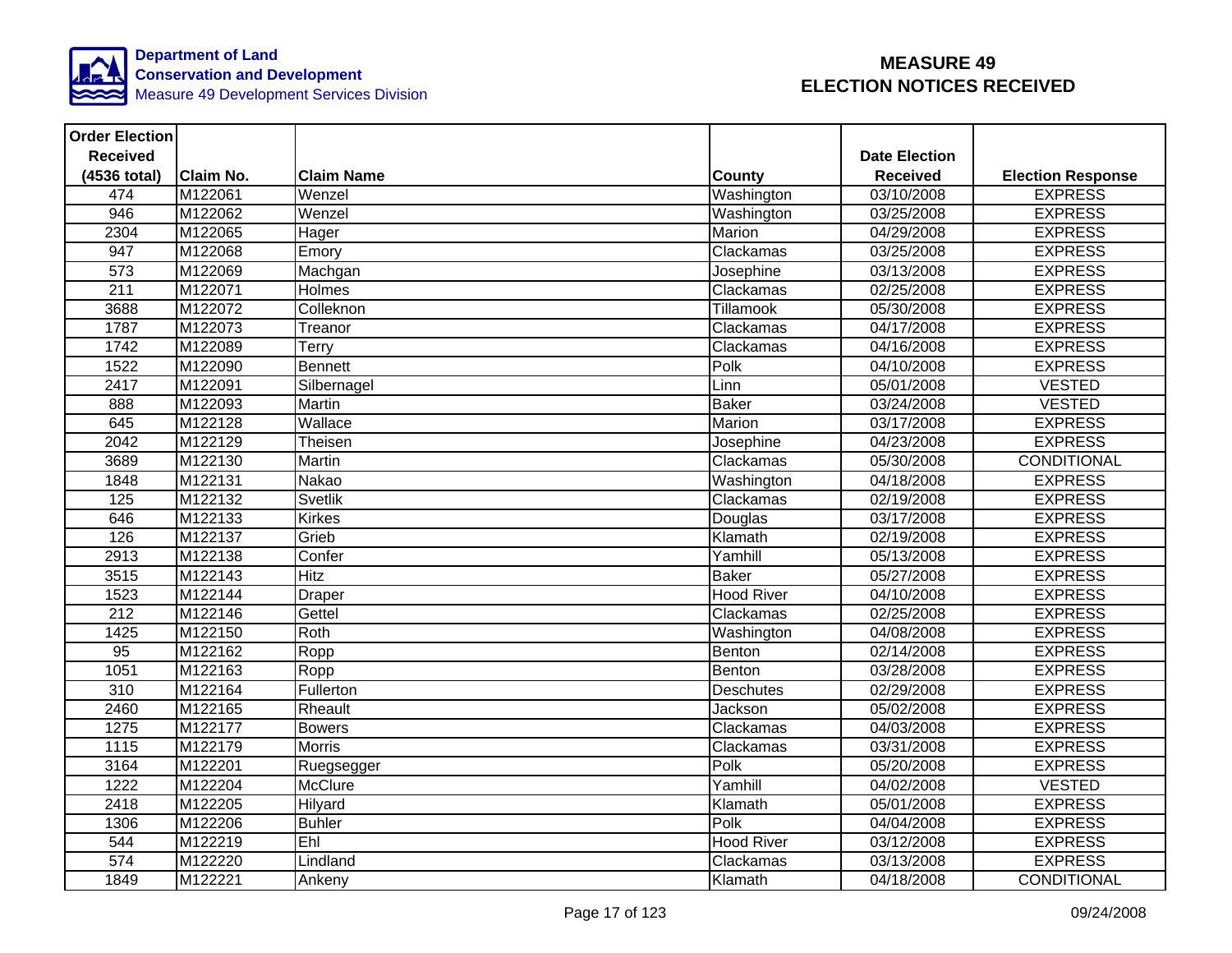

| <b>Order Election</b> |                  |                             |                   |                      |                          |
|-----------------------|------------------|-----------------------------|-------------------|----------------------|--------------------------|
| <b>Received</b>       |                  |                             |                   | <b>Date Election</b> |                          |
| (4536 total)          | <b>Claim No.</b> | <b>Claim Name</b>           | County            | <b>Received</b>      | <b>Election Response</b> |
| 2461                  | M122222          | Walker                      | Washington        | 05/02/2008           | <b>EXPRESS</b>           |
| 1223                  | M122226          | Naylor                      | Washington        | 04/02/2008           | <b>EXPRESS</b>           |
| 2305                  | M122228          | <b>Mathis</b>               | Yamhill           | 04/29/2008           | <b>EXPRESS</b>           |
| 2240                  | M122229          | Kitchen                     | Multnomah         | 04/28/2008           | <b>EXPRESS</b>           |
| 2241                  | M122230          | Kitchen                     | Multnomah         | 04/28/2008           | <b>EXPRESS</b>           |
| 2462                  | M122231          | Kitchen                     | Multnomah         | 05/02/2008           | <b>EXPRESS</b>           |
| $\overline{511}$      | M122233          | Smith                       | Clackamas         | 03/11/2008           | <b>EXPRESS</b>           |
| 2154                  | M122235          | Ramsey                      | Marion            | 04/25/2008           | <b>EXPRESS</b>           |
| 948                   | M122268          | Buermann                    | Lincoln           | 03/25/2008           | <b>EXPRESS</b>           |
| 264                   | M122270          | Pierson                     | Washington        | 02/27/2008           | <b>EXPRESS</b>           |
| $\overline{777}$      | M122271          | Ornduff                     | Washington        | 03/20/2008           | <b>EXPRESS</b>           |
| 778                   | M122272          | Ornduff                     | Washington        | 03/20/2008           | <b>EXPRESS</b>           |
| 615                   | M122274          | <b>Brock</b>                | Clackamas         | 03/14/2008           | <b>EXPRESS</b>           |
| 213                   | M122275          | <b>Broun</b>                | Umatilla          | 02/25/2008           | <b>EXPRESS</b>           |
| 334                   | M122277          | Ramsey                      | Jackson           | 03/03/2008           | <b>EXPRESS</b>           |
| 3001                  | M122278          | Moore                       | Jackson           | 05/15/2008           | <b>EXPRESS</b>           |
| 3516                  | M122279          | Cochran                     | Jackson           | 05/27/2008           | <b>EXPRESS</b>           |
| 240                   | M122280          | Irwin                       | Clackamas         | 02/26/2008           | <b>EXPRESS</b>           |
| 1702                  | M122309          | Fitzgerald                  | Marion            | 04/15/2008           | <b>EXPRESS</b>           |
| 398                   | M122310          | Morton                      | Yamhill           | 03/05/2008           | <b>EXPRESS</b>           |
| 830                   | M122311          | Shaw                        | Deschutes         | 03/21/2008           | <b>EXPRESS</b>           |
| 2043                  | M122314          | Van Haverbeke               | <b>Hood River</b> | 04/23/2008           | <b>EXPRESS</b>           |
| 4488                  | M122316          | Norman                      | Clackamas         | 06/25/2008           | <b>EXPRESS</b>           |
| 4379                  | M122329          | Kroo                        | Yamhill           | 06/23/2008           | <b>EXPRESS</b>           |
| 779                   | M122330          | <b>Neel</b>                 | Jackson           | 03/20/2008           | <b>EXPRESS</b>           |
| 3741                  | M122331          | <b>Bishop</b>               | Jackson           | 06/02/2008           | <b>EXPRESS</b>           |
| 1116                  | M122332          | Kempen                      | Washington        | 03/31/2008           | <b>EXPRESS</b>           |
| 184                   | M122333          | Marger                      | Yamhill           | 02/22/2008           | <b>EXPRESS</b>           |
| 698                   | M122334          | Marger                      | Yamhill           | 03/18/2008           | <b>EXPRESS</b>           |
| 1276                  | M122338          | <b>MPR Development Corp</b> | Washington        | 04/03/2008           | <b>EXPRESS</b>           |
| 1052                  | M122339          | Morgan                      | Douglas           | 03/28/2008           | <b>EXPRESS</b>           |
| 3517                  | M122357          | Cochran                     | Jackson           | 05/27/2008           | <b>EXPRESS</b>           |
| 3518                  | M122358          | Jones, Jack Trustee         | Jackson           | 05/27/2008           | <b>EXPRESS</b>           |
| 889                   | M122359          | Stewart                     | Lane              | 03/24/2008           | <b>EXPRESS</b>           |
| 3649                  | M122362          | <b>Miller</b>               | Linn              | 05/29/2008           | <b>EXPRESS</b>           |
| 1901                  | M122363          | Norquist                    | Clackamas         | 04/21/2008           | <b>EXPRESS</b>           |
| 616                   | M122364          | Pasnik                      | Jackson           | 03/14/2008           | <b>EXPRESS</b>           |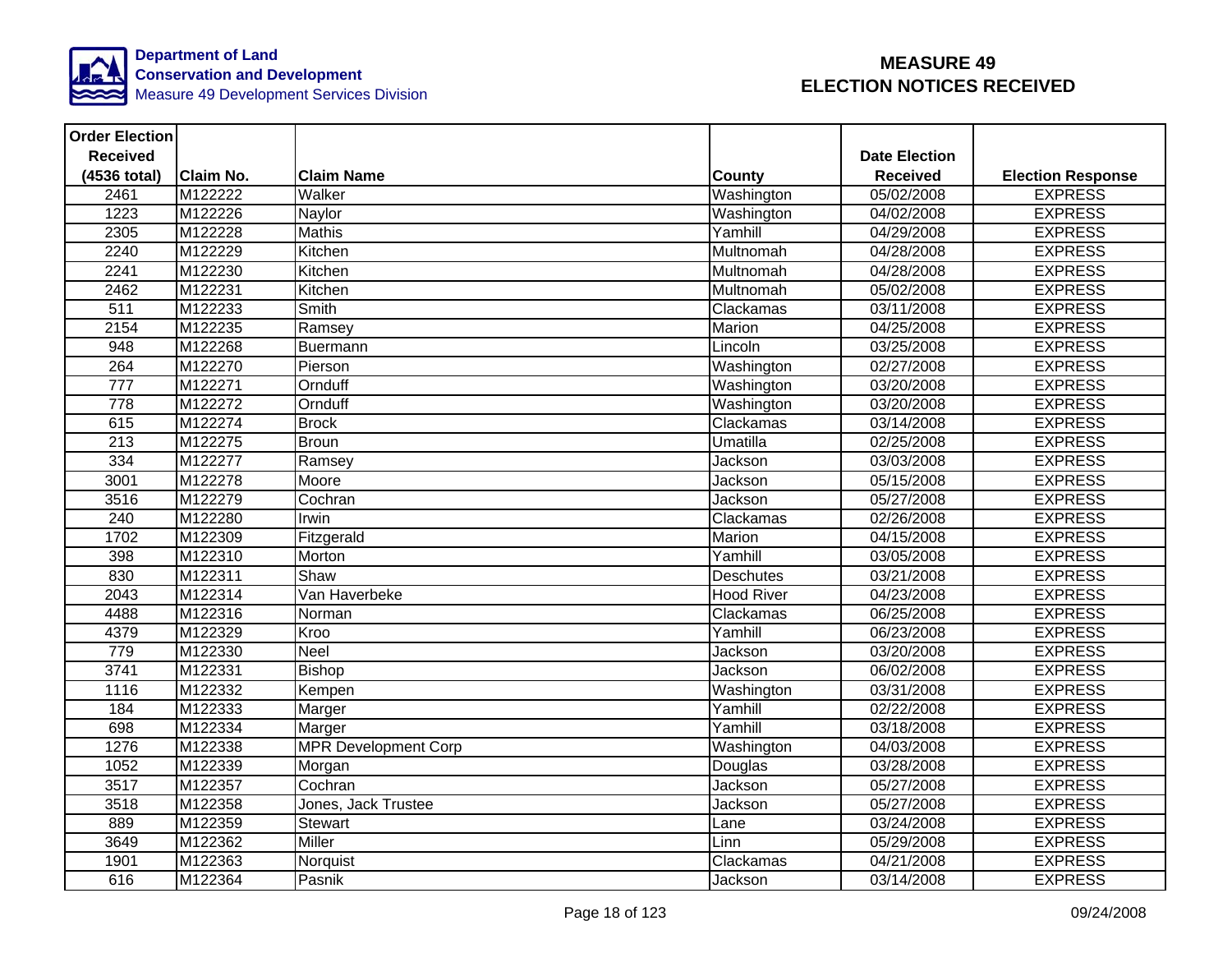

| <b>Order Election</b> |                  |                            |                   |                      |                          |
|-----------------------|------------------|----------------------------|-------------------|----------------------|--------------------------|
| <b>Received</b>       |                  |                            |                   | <b>Date Election</b> |                          |
| (4536 total)          | <b>Claim No.</b> | <b>Claim Name</b>          | <b>County</b>     | <b>Received</b>      | <b>Election Response</b> |
| $\overline{741}$      | M122365          | Sawyer                     | <b>Hood River</b> | 03/19/2008           | <b>EXPRESS</b>           |
| 2356                  | M122371          | <b>Watts</b>               | Clackamas         | 04/30/2008           | <b>EXPRESS</b>           |
| 1361                  | M122374          | Miller                     | Clackamas         | 04/07/2008           | <b>EXPRESS</b>           |
| 545                   | M122375          | Chuck                      | Washington        | 03/12/2008           | <b>EXPRESS</b>           |
| 265                   | M122376          | Doner                      | Washington        | 02/27/2008           | <b>EXPRESS</b>           |
| 2155                  | M122392          | Pouliot                    | Jefferson         | 04/25/2008           | <b>EXPRESS</b>           |
| 3742                  | M122393          | Jones                      | <b>Hood River</b> | 06/02/2008           | <b>EXPRESS</b>           |
| 780                   | M122395          | Thomsen                    | <b>Hood River</b> | 03/20/2008           | <b>EXPRESS</b>           |
| 3002                  | M122404          | Boyd                       | Linn              | 05/15/2008           | <b>EXPRESS</b>           |
| 399                   | M122415          | Jackson                    | Clackamas         | 03/05/2008           | <b>EXPRESS</b>           |
| 1985                  | M122416          | Rice                       | Lincoln           | 04/22/2008           | <b>EXPRESS</b>           |
| 3600                  | M122425          | Kropf                      | Linn              | 05/28/2008           | <b>EXPRESS</b>           |
| 575                   | M122426          | <b>Surplus</b>             | Crook             | 03/13/2008           | <b>EXPRESS</b>           |
| 109                   | M122427          | Lundsburg                  | Yamhill           | 02/15/2008           | <b>EXPRESS</b>           |
| 475                   | M122428          | Terry                      | Malheur           | 03/10/2008           | <b>CONDITIONAL</b>       |
| 1850                  | M122430          | <b>Block</b>               | Clackamas         | 04/18/2008           | <b>EXPRESS</b>           |
| 4489                  | M122433          | <b>Hutchens</b>            | Yamhill           | 06/25/2008           | <b>EXPRESS</b>           |
| 2549                  | M122435          | Luebcke                    | Jackson           | 05/05/2008           | <b>EXPRESS</b>           |
| 2962                  | M122450          | <b>Hays</b>                | Washington        | 05/14/2008           | <b>EXPRESS</b>           |
| 2156                  | M122451          | Schumaker                  | Clackamas         | 04/25/2008           | <b>EXPRESS</b>           |
| 781                   | M122452          | Rasmusan                   | Clackamas         | 03/20/2008           | <b>EXPRESS</b>           |
| 546                   | M122455          | Sullivan                   | <b>Marion</b>     | 03/12/2008           | <b>EXPRESS</b>           |
| $\overline{742}$      | M122465          | Sawyer                     | Marion            | 03/19/2008           | <b>EXPRESS</b>           |
| 1703                  | M122478          | Pruitt                     | Jefferson         | 04/15/2008           | <b>EXPRESS</b>           |
| 1986                  | M122479          | Jantzi                     | Lincoln           | 04/22/2008           | <b>EXPRESS</b>           |
| 158                   | M122480          | Casavant                   | Washington        | 02/21/2008           | <b>EXPRESS</b>           |
| 1362                  | M122481          | Anderson                   | Clackamas         | 04/07/2008           | <b>EXPRESS</b>           |
| 4201                  | M122500          | Rohde                      | Yamhill           | 06/16/2008           | <b>VESTED</b>            |
| 1053                  | M122501          | Mortenson                  | Coos              | 03/28/2008           | <b>EXPRESS</b>           |
| 159                   | M122505          | Koenig                     | Marion            | 02/21/2008           | <b>EXPRESS</b>           |
| 1426                  | M122507          | Morsman                    | Clackamas         | 04/08/2008           | <b>EXPRESS</b>           |
| 2740                  | M122508          | Schelin                    | Jackson           | 05/08/2008           | <b>EXPRESS</b>           |
| 3519                  | M122509          | <b>Hilkey</b>              | Jackson           | 05/27/2008           | <b>EXPRESS</b>           |
| 367                   | M122510          | Kempema                    | Yamhill           | 03/04/2008           | <b>EXPRESS</b>           |
| 2306                  | M122511          | <b>Kidder Family Trust</b> | Douglas           | 04/29/2008           | <b>EXPRESS</b>           |
| 2307                  | M122512          | <b>Kidder Family Trust</b> | Douglas           | 04/29/2008           | <b>EXPRESS</b>           |
| 2550                  | M122513          | Church                     | Yamhill           | 05/05/2008           | CONDITIONAL              |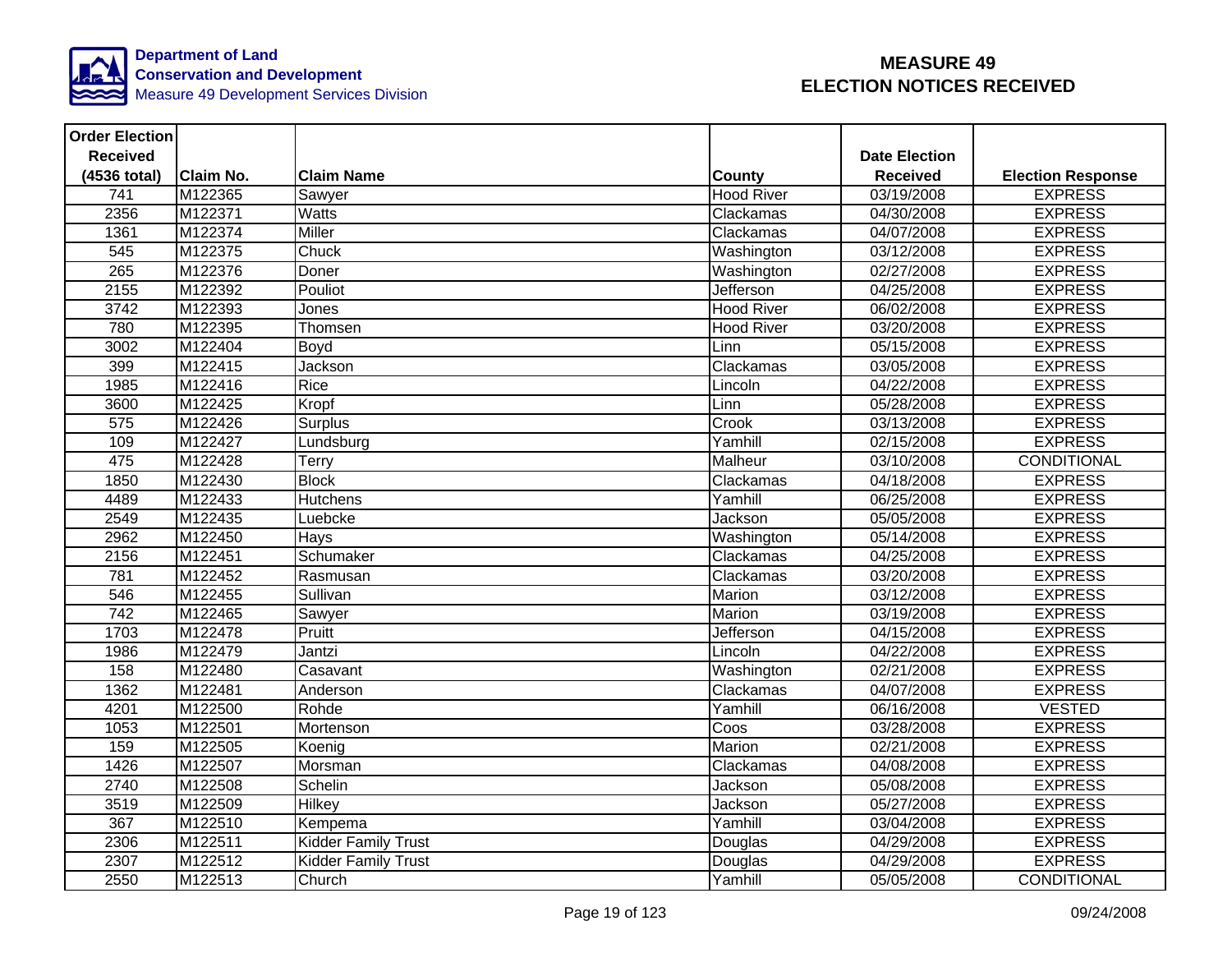

| <b>Order Election</b> |                  |                     |               |                       |                          |
|-----------------------|------------------|---------------------|---------------|-----------------------|--------------------------|
| <b>Received</b>       |                  |                     |               | <b>Date Election</b>  |                          |
| (4536 total)          | <b>Claim No.</b> | <b>Claim Name</b>   | <b>County</b> | <b>Received</b>       | <b>Election Response</b> |
| 3800                  | M122514          | <b>McGrew</b>       | Multnomah     | 06/03/2008            | <b>EXPRESS</b>           |
| 890                   | M122515          | <b>Baylor</b>       | Coos          | 03/24/2008            | <b>CONDITIONAL</b>       |
| 1277                  | M122516          | Taylor              | Josephine     | 04/03/2008            | <b>EXPRESS</b>           |
| 70                    | M122529          | <b>Bradley</b>      | Clackamas     | 02/12/2008            | <b>EXPRESS</b>           |
| 2463                  | M122530          | Crawford            | Jackson       | 05/02/2008            | <b>EXPRESS</b>           |
| 782                   | M122531          | Saltmarsh           | Clackamas     | 03/20/2008            | <b>EXPRESS</b>           |
| 2105                  | M122532          | Thompson            | Douglas       | 04/24/2008            | <b>VESTED</b>            |
| 2044                  | M122533          | Dodson              | Clackamas     | 04/23/2008            | <b>EXPRESS</b>           |
| 3690                  | M122534          | <b>Watts</b>        | Washington    | 05/30/2008            | <b>EXPRESS</b>           |
| 445                   | M122536          | <b>Books/Fields</b> | Washington    | 03/07/2008            | <b>EXPRESS</b>           |
| 2106                  | M122563          | <b>McAllister</b>   | Clackamas     | 04/24/2008            | <b>EXPRESS</b>           |
| 647                   | M122572          | Gibson              | Marion        | 03/17/2008            | <b>EXPRESS</b>           |
| 281                   | M122581          | Vernia              | Douglas       | 02/28/2008            | <b>EXPRESS</b>           |
| 2157                  | M122583          | Ranes               | Washington    | 04/25/2008            | <b>EXPRESS</b>           |
| $\overline{214}$      | M122598          | Elting              | Linn          | 02/25/2008            | <b>EXPRESS</b>           |
| 1743                  | M122601          | Halverson           | Clackamas     | 04/16/2008            | <b>EXPRESS</b>           |
| 83                    | M122602          | Fawcett             | Clackamas     | 02/13/2008            | <b>EXPRESS</b>           |
| 1788                  | M122604          | Howard              | Lincoln       | $\frac{04}{17}{2008}$ | <b>EXPRESS</b>           |
| 3743                  | M122605          | Yaeger              | Lincoln       | 06/02/2008            | <b>CONDITIONAL</b>       |
| 1902                  | M122606          | Peterson            | Lincoln       | 04/21/2008            | <b>VESTED</b>            |
| 891                   | M122607          | Curtis              | Lincoln       | 03/24/2008            | <b>EXPRESS</b>           |
| 1637                  | M122608          | Smith               | Clackamas     | 04/14/2008            | <b>EXPRESS</b>           |
| 2107                  | M122610          | Conns               | Malheur       | 04/24/2008            | <b>EXPRESS</b>           |
| 648                   | M122611          | <b>Mattes</b>       | <b>Baker</b>  | 03/17/2008            | <b>EXPRESS</b>           |
| 699                   | M122645          | Aspinwall           | Marion        | 03/18/2008            | <b>EXPRESS</b>           |
| 1224                  | M122647          | <b>McCaliie</b>     | Yamhill       | 04/02/2008            | <b>EXPRESS</b>           |
| 2464                  | M122648          | Levulette           | Clackamas     | 05/02/2008            | <b>EXPRESS</b>           |
| 1117                  | M122650          | <b>Serres</b>       | Marion        | 03/31/2008            | <b>EXPRESS</b>           |
| 2308                  | M122656          | Daniels             | Clatsop       | 04/29/2008            | <b>EXPRESS</b>           |
| 1704                  | M122657          | Lovelady            | Washington    | 04/15/2008            | <b>EXPRESS</b>           |
| 1705                  | M122658          | Porter              | Washington    | 04/15/2008            | <b>EXPRESS</b>           |
| 1427                  | M122659          | Eischen             | Washington    | 04/08/2008            | <b>EXPRESS</b>           |
| 2158                  | M122661          | Adams, et al        | Yamhill       | 04/25/2008            | <b>EXPRESS</b>           |
| 1581                  | M122664          | McDowell            | Clackamas     | 04/11/2008            | <b>EXPRESS</b>           |
| 1582                  | M122665          | McDowell            | Clackamas     | 04/11/2008            | <b>EXPRESS</b>           |
| 2664                  | M122684          | Smejkal             | Columbia      | 05/07/2008            | <b>EXPRESS</b>           |
| 2419                  | M122685          | Smejkal             | Columbia      | 05/01/2008            | <b>EXPRESS</b>           |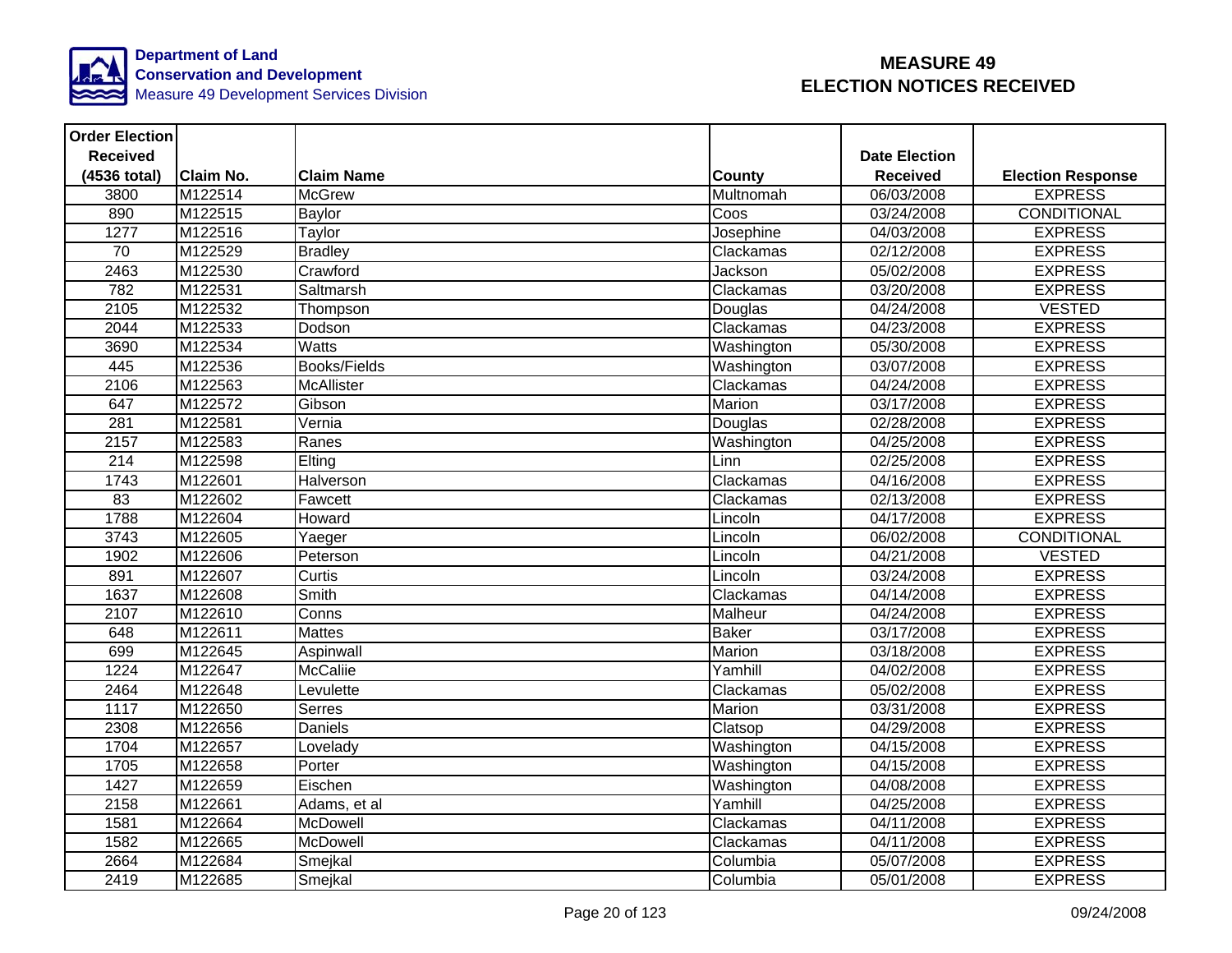

| <b>Order Election</b> |                  |                                    |                  |                      |                          |
|-----------------------|------------------|------------------------------------|------------------|----------------------|--------------------------|
| <b>Received</b>       |                  |                                    |                  | <b>Date Election</b> |                          |
| (4536 total)          | <b>Claim No.</b> | <b>Claim Name</b>                  | <b>County</b>    | <b>Received</b>      | <b>Election Response</b> |
| 547                   | M122688          | Hurley                             | Yamhill          | 03/12/2008           | <b>EXPRESS</b>           |
| 783                   | M122690          | Lowder                             | Marion           | 03/20/2008           | <b>EXPRESS</b>           |
| 1428                  | M122691          | Bonebrake                          | Linn             | 04/08/2008           | <b>VESTED</b>            |
| 3744                  | M122694          | Piper and West                     | Washington       | 06/02/2008           | <b>EXPRESS</b>           |
| 3801                  | M122695          | Hanson                             | Deschutes        | 06/03/2008           | <b>EXPRESS</b>           |
| 3802                  | M122696          | Hanson                             | <b>Deschutes</b> | 06/03/2008           | <b>EXPRESS</b>           |
| 1524                  | M122697          | Kolski                             | Polk             | 04/10/2008           | <b>EXPRESS</b>           |
| 2465                  | M122709          | Ely                                | <b>Umatilla</b>  | 05/02/2008           | <b>CONDITIONAL</b>       |
| 368                   | M122714          | Hayes                              | Clackamas        | 03/04/2008           | <b>EXPRESS</b>           |
| 3691                  | M122716          | Goffrier                           | Marion           | 05/30/2008           | <b>EXPRESS</b>           |
| 282                   | M122717          | <b>Bruck</b>                       | Clackamas        | 02/28/2008           | <b>EXPRESS</b>           |
| 96                    | M122719          | <b>John</b>                        | Douglas          | 02/14/2008           | <b>EXPRESS</b>           |
| 43                    | M122720          | Thomas                             | Marion           | 02/07/2008           | <b>EXPRESS</b>           |
| 110                   | M122721          | Wunische                           | Clackamas        | 02/15/2008           | <b>EXPRESS</b>           |
| 1118                  | M122722          | Mast                               | Douglas          | 03/31/2008           | <b>VESTED</b>            |
| 1278                  | M122724          | Parrish                            | Coos             | 04/03/2008           | <b>EXPRESS</b>           |
| $\overline{71}$       | M122727          | Windsor                            | Washington       | 02/12/2008           | <b>EXPRESS</b>           |
| 3256                  | M122728          | Hunziker                           | Multnomah        | 05/21/2008           | <b>EXPRESS</b>           |
| 1638                  | M122729          | Knorr Rock and Land Co             | Deschutes        | 04/14/2008           | <b>EXPRESS</b>           |
| 49                    | M122730          | Olsen                              | Benton           | 02/08/2008           | <b>EXPRESS</b>           |
| 576                   | M122731          | Heuberger                          | Clackamas        | 03/13/2008           | <b>EXPRESS</b>           |
| 335                   | M122790          | Patt                               | Lincoln          | 03/03/2008           | <b>CONDITIONAL</b>       |
| 2790                  | M122793          | Weitzel                            | Yamhill          | 05/09/2008           | <b>EXPRESS</b>           |
| 3330                  | M122794          | Glasscock et al                    | Lincoln          | 05/22/2008           | <b>EXPRESS</b>           |
| 949                   | M122795          | Church                             | Coos             | 03/25/2008           | <b>EXPRESS</b>           |
| 700                   | M122796          | Magar                              | Yamhill          | 03/18/2008           | <b>EXPRESS</b>           |
| 1583                  | M122797          | Clarke                             | <b>Deschutes</b> | 04/11/2008           | <b>EXPRESS</b>           |
| 2357                  | M122798          | Slaughter                          | Clackamas        | 04/30/2008           | <b>EXPRESS</b>           |
| 2159                  | M122799          | Weitzel                            | Clackamas        | 04/25/2008           | <b>EXPRESS</b>           |
| 784                   | M122801          | Finster                            | Polk             | 03/20/2008           | <b>EXPRESS</b>           |
| 785                   | M122802          | Finster                            | Polk             | 03/20/2008           | <b>EXPRESS</b>           |
| 1903                  | M122828          | Sellers                            | Josephine        | 04/21/2008           | <b>EXPRESS</b>           |
| $\overline{577}$      | M122830          | Pubols                             | Washington       | 03/13/2008           | <b>EXPRESS</b>           |
| 1525                  | M122831          | Lukas                              | Multnomah        | 04/10/2008           | <b>EXPRESS</b>           |
| 3098                  | M122832          | Kinney                             | Lincoln          | 05/19/2008           | <b>EXPRESS</b>           |
| 127                   | M122834          | Meeker                             | Jackson          | 02/19/2008           | <b>EXPRESS</b>           |
| 3395                  | M122835          | <b>Freeman Properties West LLC</b> | Curry            | 05/23/2008           | <b>EXPRESS</b>           |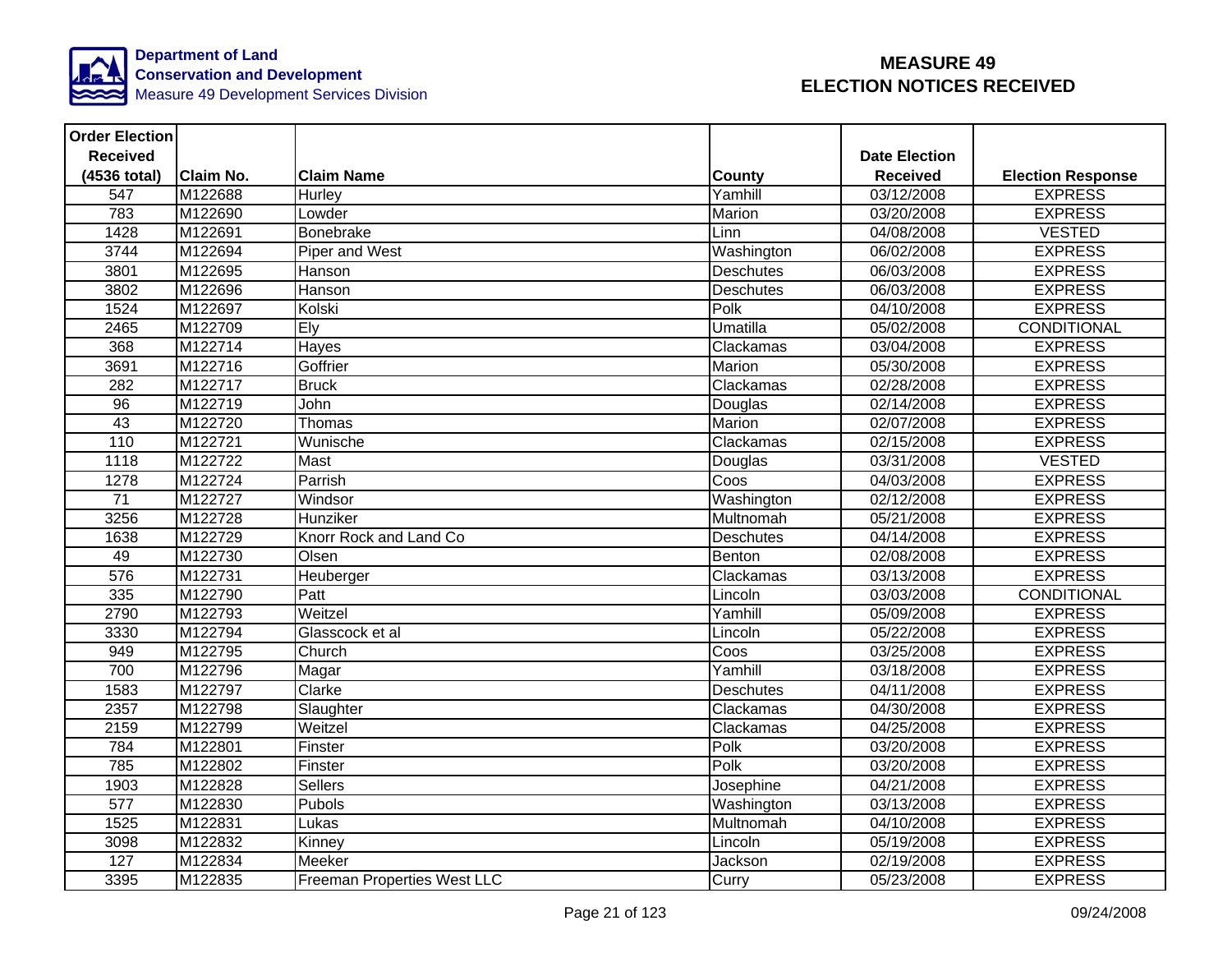

| <b>Order Election</b> |                  |                               |                   |                      |                          |
|-----------------------|------------------|-------------------------------|-------------------|----------------------|--------------------------|
| <b>Received</b>       |                  |                               |                   | <b>Date Election</b> |                          |
| (4536 total)          | <b>Claim No.</b> | <b>Claim Name</b>             | <b>County</b>     | <b>Received</b>      | <b>Election Response</b> |
| 3692                  | M122836          | Freeman Properties East LLC   | Curry             | 05/30/2008           | CONDITIONAL              |
| 649                   | M122851          | Webber and Sons, Inc.         | Clackamas         | 03/17/2008           | <b>EXPRESS</b>           |
| 831                   | M122852          | Flint                         | Washington        | 03/21/2008           | <b>EXPRESS</b>           |
| 1987                  | M122857          | Meyer                         | Multnomah         | 04/22/2008           | <b>EXPRESS</b>           |
| 1225                  | M122872          | Fitzgerald                    | Curry             | 04/02/2008           | <b>EXPRESS</b>           |
| 61                    | M122873          | Lantz                         | Clackamas         | 02/11/2008           | <b>EXPRESS</b>           |
| 2551                  | M122874          | Moore                         | Yamhill           | 05/05/2008           | <b>EXPRESS</b>           |
| 1639                  | M122875          | Scofield,                     | Linn              | 04/14/2008           | <b>EXPRESS</b>           |
| 2242                  | M122882          | Hopp, Jr                      | <b>Deschutes</b>  | 04/28/2008           | <b>EXPRESS</b>           |
| 1904                  | M122884          | Flory                         | Yamhill           | 04/21/2008           | <b>EXPRESS</b>           |
| 160                   | M122887          | <b>Behrens</b>                | Linn              | 02/21/2008           | <b>EXPRESS</b>           |
| 161                   | M122888          | Behrens                       | Linn              | 02/21/2008           | <b>EXPRESS</b>           |
| 476                   | M122889          | Fraun Loving Trust            | Douglas           | 03/10/2008           | <b>EXPRESS</b>           |
| 477                   | M122890          | <b>SMITH</b>                  | Coos              | 03/10/2008           | <b>EXPRESS</b>           |
| 1744                  | M122891          | Klann                         | Clackamas         | 04/16/2008           | <b>EXPRESS</b>           |
| 1789                  | M122893          | <b>Blossom Hill Farms Inc</b> | Yamhill           | 04/17/2008           | <b>EXPRESS</b>           |
| 2358                  | M122894          | <b>Bogh</b>                   | Yamhill           | 04/30/2008           | <b>EXPRESS</b>           |
| 1226                  | M122895          | Wallace                       | Clackamas         | 04/02/2008           | <b>EXPRESS</b>           |
| 2108                  | M122910          | Schmeltzer                    | Washington        | 04/24/2008           | <b>EXPRESS</b>           |
| 140                   | M122911          | Hendren                       | Multnomah         | 02/20/2008           | <b>EXPRESS</b>           |
| 832                   | M122912          | Gourley                       | Linn              | 03/21/2008           | <b>EXPRESS</b>           |
| 3003                  | M122913          | Gilmore                       | Clackamas         | 05/15/2008           | <b>EXPRESS</b>           |
| $\frac{1}{743}$       | M124301          | Crum                          | Josephine         | 03/19/2008           | <b>VESTED</b>            |
| 701                   | M124303          | Rydzewski                     | Clackamas         | 03/18/2008           | <b>EXPRESS</b>           |
| 2466                  | M124304          | Roy Webster Orchards Inc      | <b>Hood River</b> | 05/02/2008           | <b>EXPRESS</b>           |
| 2467                  | M124305          | Roy Webster Orchards Inc      | <b>Hood River</b> | 05/02/2008           | <b>VESTED</b>            |
| 2552                  | M124306          | Roy Webster Orchards Inc      | <b>Hood River</b> | 05/05/2008           | <b>VESTED</b>            |
| 2468                  | M124307          | Roy Webster Orchards Inc      | <b>Hood River</b> | 05/02/2008           | <b>EXPRESS</b>           |
| $\overline{512}$      | M124308          | Tedrow                        | Linn              | 03/11/2008           | <b>EXPRESS</b>           |
| 4318                  | M124310          | Lewis                         | Yamhill           | 06/19/2008           | <b>EXPRESS</b>           |
| 97                    | M124311          | Allhands                      | Clackamas         | 02/14/2008           | <b>EXPRESS</b>           |
| 1307                  | M124312          | Jenks                         | Marion            | 04/04/2008           | <b>EXPRESS</b>           |
| 241                   | M124314          | Carlson/Robinson              | Coos              | 02/26/2008           | <b>EXPRESS</b>           |
| 1706                  | M124316          | <b>Dutton</b>                 | Clackamas         | 04/15/2008           | <b>EXPRESS</b>           |
| 478                   | M124317          | <b>Burris</b>                 | Washington        | 03/10/2008           | <b>EXPRESS</b>           |
| 128                   | M124318          | Cunningham                    | Polk              | 02/19/2008           | <b>EXPRESS</b>           |
| 2845                  | M124319          | Holt                          | Clackamas         | 05/12/2008           | <b>EXPRESS</b>           |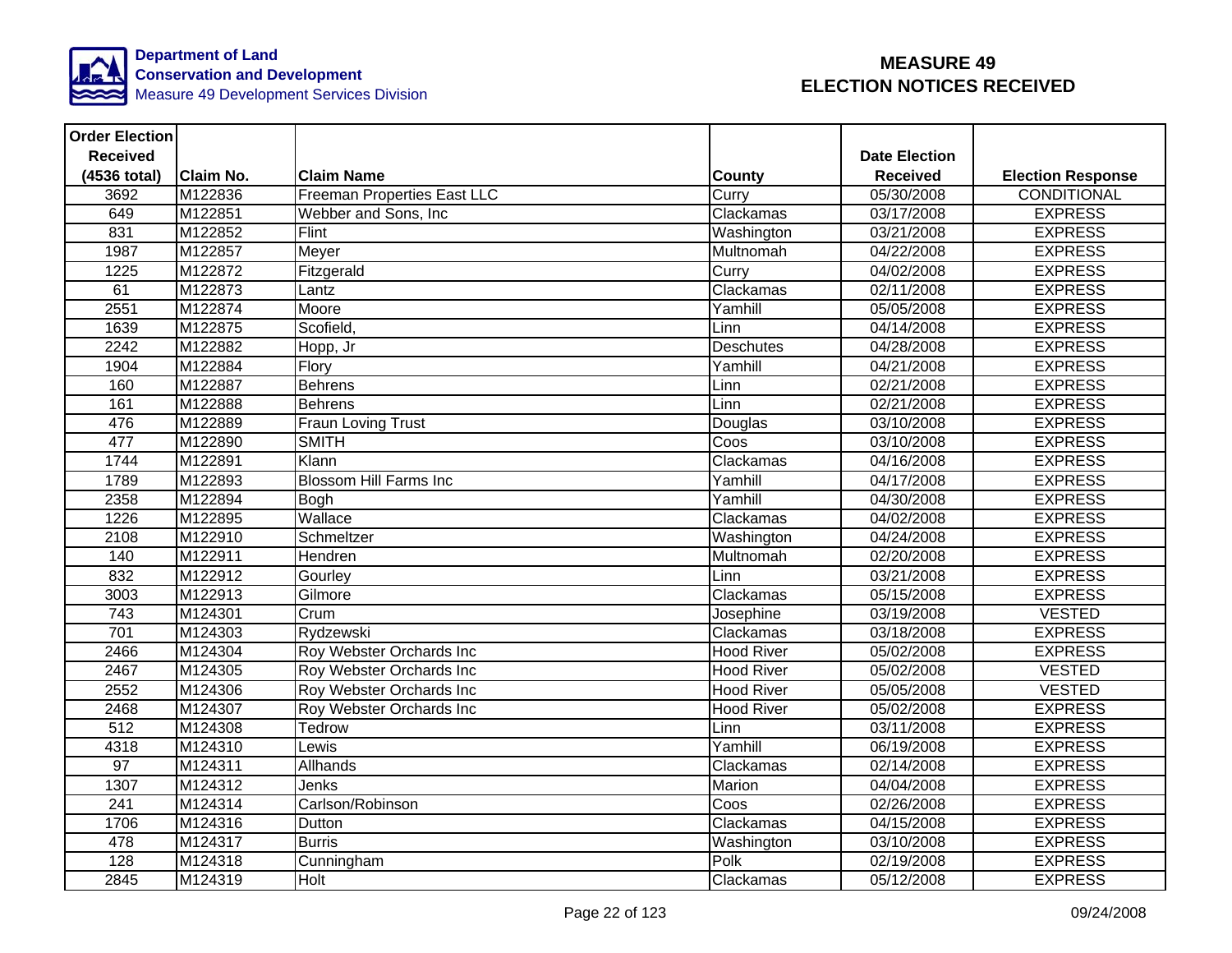

| <b>Order Election</b> |                  |                              |                   |                      |                          |
|-----------------------|------------------|------------------------------|-------------------|----------------------|--------------------------|
| <b>Received</b>       |                  |                              |                   | <b>Date Election</b> |                          |
| (4536 total)          | <b>Claim No.</b> | <b>Claim Name</b>            | <b>County</b>     | <b>Received</b>      | <b>Election Response</b> |
| 3745                  | M124322          | Sheirbon                     | <b>Hood River</b> | 06/02/2008           | <b>EXPRESS</b>           |
| 3746                  | M124323          | Norma Jean Willis Family Inc | <b>Hood River</b> | 06/02/2008           | <b>EXPRESS</b>           |
| 3747                  | M124324          | Norma Jean Willis Family Inc | <b>Hood River</b> | 06/02/2008           | <b>EXPRESS</b>           |
| 3748                  | M124325          | Norma Jean Willis Family Inc | <b>Hood River</b> | 06/02/2008           | <b>EXPRESS</b>           |
| 3749                  | M124326          | Norma Jean Willis Family Inc | <b>Hood River</b> | 06/02/2008           | <b>EXPRESS</b>           |
| 3750                  | M124327          | Sheirbon                     | <b>Hood River</b> | 06/02/2008           | <b>EXPRESS</b>           |
| $\frac{141}{1}$       | M124329          | Semmes                       | <b>Hood River</b> | 02/20/2008           | <b>EXPRESS</b>           |
| 3848                  | M124330          | Olson                        | <b>Hood River</b> | 06/04/2008           | <b>EXPRESS</b>           |
| 892                   | M124331          | Meyer                        | Jackson           | 03/24/2008           | <b>EXPRESS</b>           |
| 2420                  | M124342          | Walker                       | Linn              | 05/01/2008           | <b>EXPRESS</b>           |
| 72                    | M124343          | Gregg                        | Yamhill           | 02/12/2008           | <b>VESTED</b>            |
| 3693                  | M124344          | Coulter                      | Marion            | 05/30/2008           | <b>EXPRESS</b>           |
| 578                   | M124345          | Errend                       | <b>Baker</b>      | 03/13/2008           | <b>EXPRESS</b>           |
| 833                   | M124346          | Wilson                       | Malheur           | 03/21/2008           | <b>EXPRESS</b>           |
| 834                   | M124351          | Niemi                        | Washington        | 03/21/2008           | <b>EXPRESS</b>           |
| 702                   | M124352          | <b>Bentz</b>                 | Clackamas         | 03/18/2008           | <b>EXPRESS</b>           |
| 162                   | M124356          | Cochran                      | <b>Hood River</b> | 02/21/2008           | <b>EXPRESS</b>           |
| 786                   | M124358          | Young                        | <b>Hood River</b> | 03/20/2008           | <b>EXPRESS</b>           |
| 1988                  | M124360          | Standley                     | Douglas           | 04/22/2008           | <b>VESTED</b>            |
| 617                   | M124361          | <b>Stickler</b>              | Jefferson         | 03/14/2008           | <b>EXPRESS</b>           |
| 1015                  | M124362          | Yraguen                      | Douglas           | 03/27/2008           | <b>EXPRESS</b>           |
| 513                   | M124371          | Tedrow                       | Linn              | 03/11/2008           | <b>EXPRESS</b>           |
| 50                    | M124372          | Kober                        | Clackamas         | 02/08/2008           | <b>EXPRESS</b>           |
| 1851                  | M124373          | Chase                        | Deschutes         | 04/18/2008           | <b>EXPRESS</b>           |
| $\overline{51}$       | M124374          | Fossholm                     | Marion            | 02/08/2008           | <b>EXPRESS</b>           |
| 2243                  | M124375          | Cunningham                   | Jefferson         | 04/28/2008           | <b>EXPRESS</b>           |
| 2244                  | M124376          | Cunningham                   | <b>Jefferson</b>  | 04/28/2008           | <b>EXPRESS</b>           |
| 650                   | M124379          | Reaksecker                   | Tillamook         | 03/17/2008           | <b>EXPRESS</b>           |
| 2963                  | M124380          | Cassidy                      | Wasco             | 05/14/2008           | <b>EXPRESS</b>           |
| 3849                  | M124382          | Royer                        | Yamhill           | 06/04/2008           | <b>EXPRESS</b>           |
| 1989                  | M124383          | Alley                        | Jefferson         | 04/22/2008           | <b>EXPRESS</b>           |
| 1745                  | M124386          | Bennett                      | Douglas           | 04/16/2008           | <b>EXPRESS</b>           |
| 579                   | M124387          | Kostol                       | <b>Baker</b>      | 03/13/2008           | <b>EXPRESS</b>           |
| 3850                  | M124388          | Wirth                        | Jackson           | 06/04/2008           | CONDITIONAL              |
| 2245                  | M124390          | Jones                        | <b>Hood River</b> | 04/28/2008           | <b>EXPRESS</b>           |
| 1790                  | M124391          | Wittenberg                   | Yamhill           | 04/17/2008           | <b>EXPRESS</b>           |
| 3803                  | M124418          | Lang                         | Linn              | 06/03/2008           | <b>VESTED</b>            |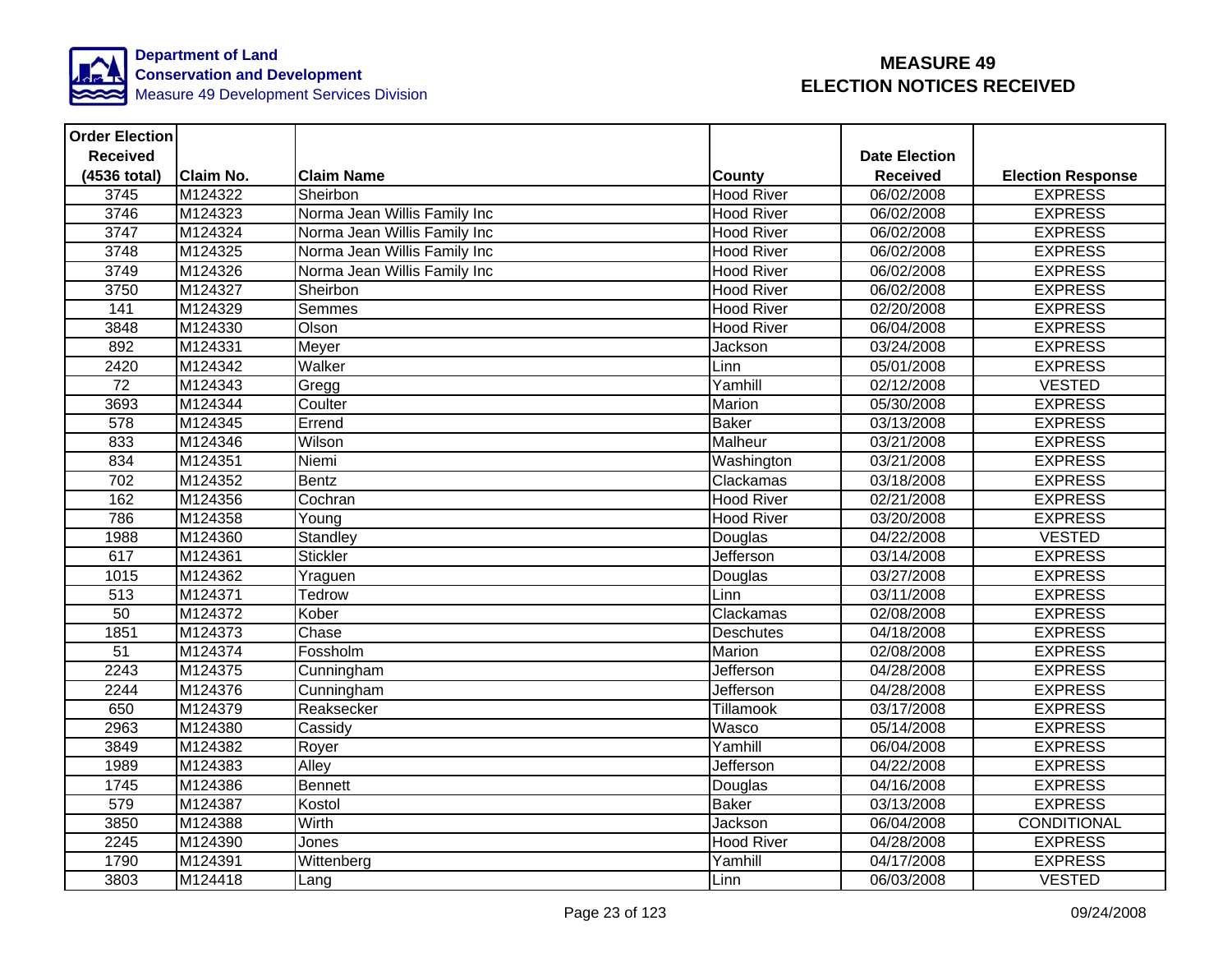

| <b>Order Election</b> |                  |                                 |                   |                         |                          |
|-----------------------|------------------|---------------------------------|-------------------|-------------------------|--------------------------|
| <b>Received</b>       |                  |                                 |                   | <b>Date Election</b>    |                          |
| (4536 total)          | <b>Claim No.</b> | <b>Claim Name</b>               | County            | <b>Received</b>         | <b>Election Response</b> |
| 336                   | M124419          | Mangnell Revocable Living Trust | Linn              | 03/03/2008              | <b>VESTED</b>            |
| 4490                  | M124420          | <b>DeSantis</b>                 | Marion            | 06/25/2008              | <b>VESTED</b>            |
| 1905                  | M124421          | Koos                            | Linn              | $\overline{04/21}/2008$ | <b>EXPRESS</b>           |
| 84                    | M124422          | Reekie                          | Washington        | 02/13/2008              | <b>EXPRESS</b>           |
| 85                    | M124423          | Koivisto                        | Clackamas         | 02/13/2008              | <b>EXPRESS</b>           |
| 4086                  | M124424          | Daly                            | Jefferson         | 06/11/2008              | <b>EXPRESS</b>           |
| 744                   | M124426          | <b>DeVos</b>                    | <b>Baker</b>      | 03/19/2008              | <b>EXPRESS</b>           |
| 2469                  | M124427          | Wells                           | <b>Hood River</b> | 05/02/2008              | <b>EXPRESS</b>           |
| 1308                  | M124429          | Torvend                         | Clackamas         | 04/04/2008              | <b>EXPRESS</b>           |
| 1016                  | M124465          | Warren                          | Clackamas         | 03/27/2008              | <b>EXPRESS</b>           |
| 2421                  | M124466          | <b>Simonds</b>                  | <b>Hood River</b> | 05/01/2008              | <b>EXPRESS</b>           |
| 3520                  | M124467          | Peters                          | <b>Baker</b>      | 05/27/2008              | <b>EXPRESS</b>           |
| $\overline{111}$      | M124469          | Knapp                           | <b>Jefferson</b>  | 02/15/2008              | <b>EXPRESS</b>           |
| 3694                  | M124470          | <b>Dyke</b>                     | <b>Baker</b>      | 05/30/2008              | <b>EXPRESS</b>           |
| 2045                  | M124472          | Fletcher                        | Clackamas         | 04/23/2008              | <b>EXPRESS</b>           |
| 835                   | M124473          | Ramona                          | Clackamas         | 03/21/2008              | <b>EXPRESS</b>           |
| 142                   | M124474          | Moll                            | Clackamas         | 02/20/2008              | <b>EXPRESS</b>           |
| 580                   | M124475          | <b>Richards</b>                 | Clackamas         | 03/13/2008              | <b>EXPRESS</b>           |
| 1475                  | M124476          | Lantz                           | <b>Deschutes</b>  | 04/09/2008              | <b>EXPRESS</b>           |
| 112                   | M124477          | Gover                           | Wallowa           | 02/15/2008              | <b>EXPRESS</b>           |
| 2160                  | M124478          | Gover                           | Wallowa           | 04/25/2008              | <b>EXPRESS</b>           |
| 1526                  | M124481          | Allison                         | Klamath           | 04/10/2008              | <b>EXPRESS</b>           |
| 185                   | M124483          | Propp                           | Clackamas         | 02/22/2008              | <b>EXPRESS</b>           |
| 1746                  | M124484          | Davis                           | <b>Deschutes</b>  | 04/16/2008              | <b>EXPRESS</b>           |
| 479                   | M124485          | Stoltz                          | <b>Deschutes</b>  | 03/10/2008              | <b>EXPRESS</b>           |
| 1852                  | M124487          | Collins                         | Jackson           | 04/18/2008              | <b>EXPRESS</b>           |
| 1906                  | M124488          | Campbell                        | Clackamas         | 04/21/2008              | <b>EXPRESS</b>           |
| 2553                  | M124489          | <b>Sellers</b>                  | <b>Deschutes</b>  | 05/05/2008              | <b>CONDITIONAL</b>       |
| 3650                  | M124490          | Benjamin                        | <b>Hood River</b> | 05/29/2008              | <b>EXPRESS</b>           |
| 1054                  | M124492          | Polson                          | <b>Hood River</b> | 03/28/2008              | <b>EXPRESS</b>           |
| 2619                  | M124496          | Kimball                         | Wallowa           | 05/06/2008              | CONDITIONAL              |
| 2554                  | M124499          | Burger                          | Polk              | 05/05/2008              | <b>EXPRESS</b>           |
| 1907                  | M124527          | Storda                          | Benton            | 04/21/2008              | <b>VESTED</b>            |
| 129                   | M124529          | Marlow and Simpson              | Lane              | 02/19/2008              | <b>EXPRESS</b>           |
| 86                    | M124530          | Cook                            | Lane              | 02/13/2008              | <b>EXPRESS</b>           |
| 130                   | M124531          | <b>Nice</b>                     | Lane              | 02/19/2008              | <b>EXPRESS</b>           |
| 2555                  | M124532          | Campbell                        | Clackamas         | 05/05/2008              | <b>EXPRESS</b>           |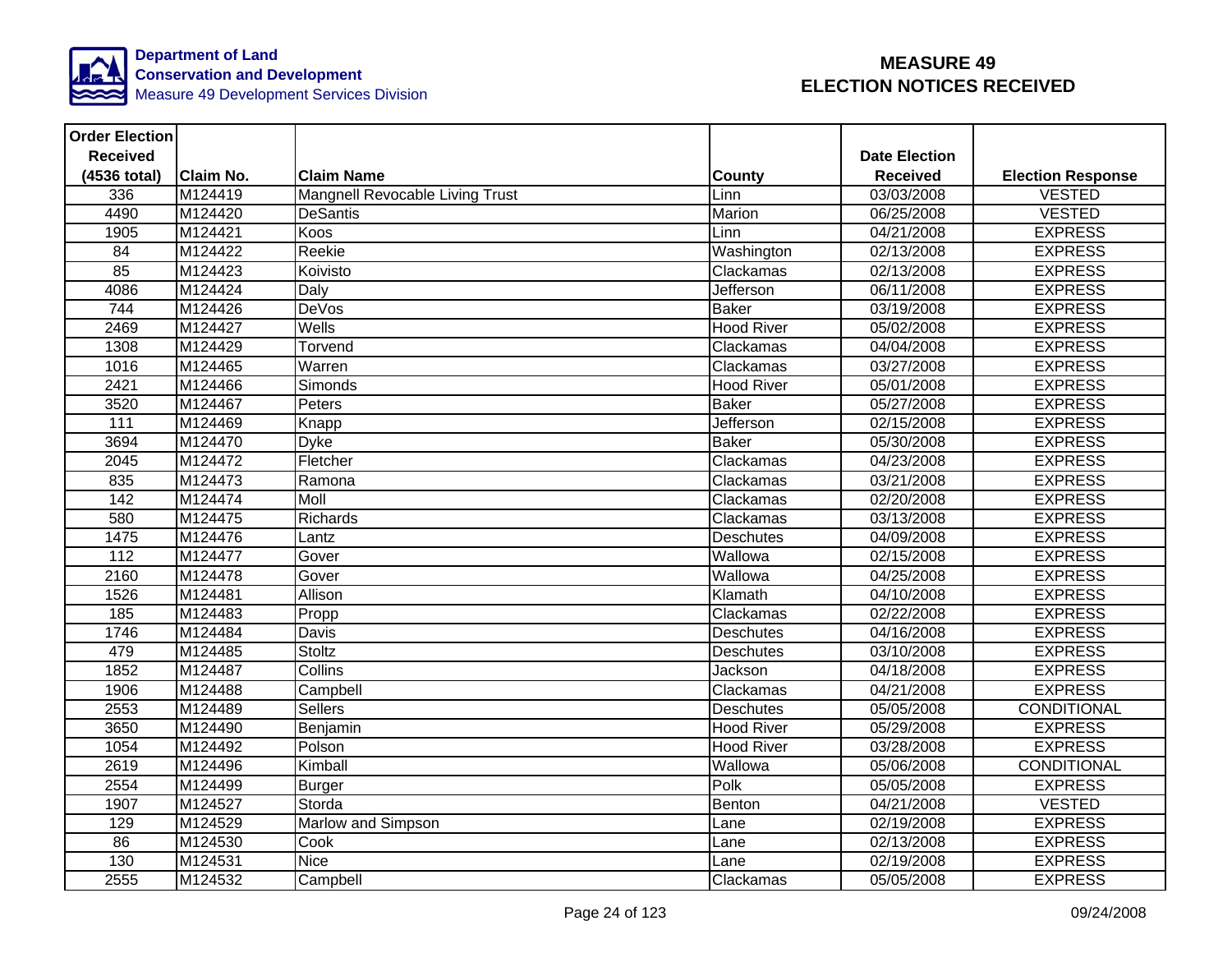

| <b>Order Election</b> |                  |                                 |                   |                      |                          |
|-----------------------|------------------|---------------------------------|-------------------|----------------------|--------------------------|
| <b>Received</b>       |                  |                                 |                   | <b>Date Election</b> |                          |
| (4536 total)          | <b>Claim No.</b> | <b>Claim Name</b>               | <b>County</b>     | <b>Received</b>      | <b>Election Response</b> |
| 1640                  | M124535          | Reavis                          | Coos              | $\sqrt{04/14}/2008$  | <b>EXPRESS</b>           |
| $\overline{98}$       | M124536          | Staley                          | Union             | 02/14/2008           | <b>EXPRESS</b>           |
| 480                   | M124537          | Parks                           | Klamath           | 03/10/2008           | <b>EXPRESS</b>           |
| 73                    | M124548          | <b>Hoskins</b>                  | Yamhill           | 02/12/2008           | <b>EXPRESS</b>           |
| 745                   | M124549          | Kimberly and Boston             | Yamhill           | 03/19/2008           | <b>EXPRESS</b>           |
| 311                   | M124550          | Kenner                          | Washington        | 02/29/2008           | <b>EXPRESS</b>           |
| 2309                  | M124553          | Dutton                          | Lincoln           | 04/29/2008           | <b>EXPRESS</b>           |
| 186                   | M124554          | Johnson                         | Lane              | 02/22/2008           | <b>EXPRESS</b>           |
| 3751                  | M124555          | Vial                            | Washington        | 06/02/2008           | <b>EXPRESS</b>           |
| 2161                  | M124556          | Dow                             | Jackson           | 04/25/2008           | <b>EXPRESS</b>           |
| 3851                  | M124557          | Rust                            | Douglas           | 06/04/2008           | <b>EXPRESS</b>           |
| 2162                  | M124558          | Jones                           | Polk              | 04/25/2008           | <b>EXPRESS</b>           |
| 1990                  | M124577          | Mosbrucker                      | Clackamas         | 04/22/2008           | <b>EXPRESS</b>           |
| 1429                  | M124579          | Fee                             | Clackamas         | 04/08/2008           | <b>EXPRESS</b>           |
| 312                   | M124593          | Loretta D                       | Yamhill           | 02/29/2008           | <b>EXPRESS</b>           |
| 1017                  | M124597          | Kimlinger                       | Clackamas         | 03/27/2008           | <b>EXPRESS</b>           |
| 1018                  | M124598          | Kimlinger                       | Clackamas         | 03/27/2008           | <b>EXPRESS</b>           |
| 2359                  | M124600          | Gerlinger                       | Polk              | 04/30/2008           | <b>EXPRESS</b>           |
| 1584                  | M124602          | Johnson                         | Yamhill           | 04/11/2008           | <b>VESTED</b>            |
| 1430                  | M124604          | Debnam                          | Polk              | 04/08/2008           | <b>EXPRESS</b>           |
| 99                    | M124605          | Hayden                          | Washington        | 02/14/2008           | <b>EXPRESS</b>           |
| 2665                  | M124606          | <b>Pheasant Valley Orchards</b> | <b>Hood River</b> | 05/07/2008           | <b>VESTED</b>            |
| 15                    | M124608          | Cook                            | Clackamas         | 01/29/2008           | <b>EXPRESS</b>           |
| 143                   | M124621          | Hickman                         | <b>Marion</b>     | 02/20/2008           | <b>EXPRESS</b>           |
| 746                   | M124623          | Bamford                         | Washington        | 03/19/2008           | <b>EXPRESS</b>           |
| 2620                  | M124624          | Waibel                          | Washington        | 05/06/2008           | <b>EXPRESS</b>           |
| $\frac{1}{337}$       | M124625          | <b>Neely</b>                    | Lane              | 03/03/2008           | <b>EXPRESS</b>           |
| 2109                  | M124626          | Rastovich                       | Deschutes         | 04/24/2008           | <b>EXPRESS</b>           |
| 3804                  | M124627          | Spence                          | <b>Baker</b>      | 06/03/2008           | <b>EXPRESS</b>           |
| 1791                  | M124628          | Murray                          | Lincoln           | 04/17/2008           | <b>EXPRESS</b>           |
| 703                   | M124651          | Heininge                        | Clackamas         | 03/18/2008           | <b>EXPRESS</b>           |
| $\overline{977}$      | M124652          | <b>Bowers</b>                   | Lane              | 03/26/2008           | <b>EXPRESS</b>           |
| 144                   | M124654          | Smith                           | Washington        | 02/20/2008           | <b>EXPRESS</b>           |
| 2422                  | M124665          | Lewis                           | Deschutes         | 05/01/2008           | <b>EXPRESS</b>           |
| 2621                  | M124667          | Greene                          | Jackson           | 05/06/2008           | <b>EXPRESS</b>           |
| 1792                  | M124668          | Ketchum                         | Wasco             | 04/17/2008           | <b>EXPRESS</b>           |
| 1793                  | M124669          | Ketchum Ranches Inc             | Wasco             | 04/17/2008           | <b>EXPRESS</b>           |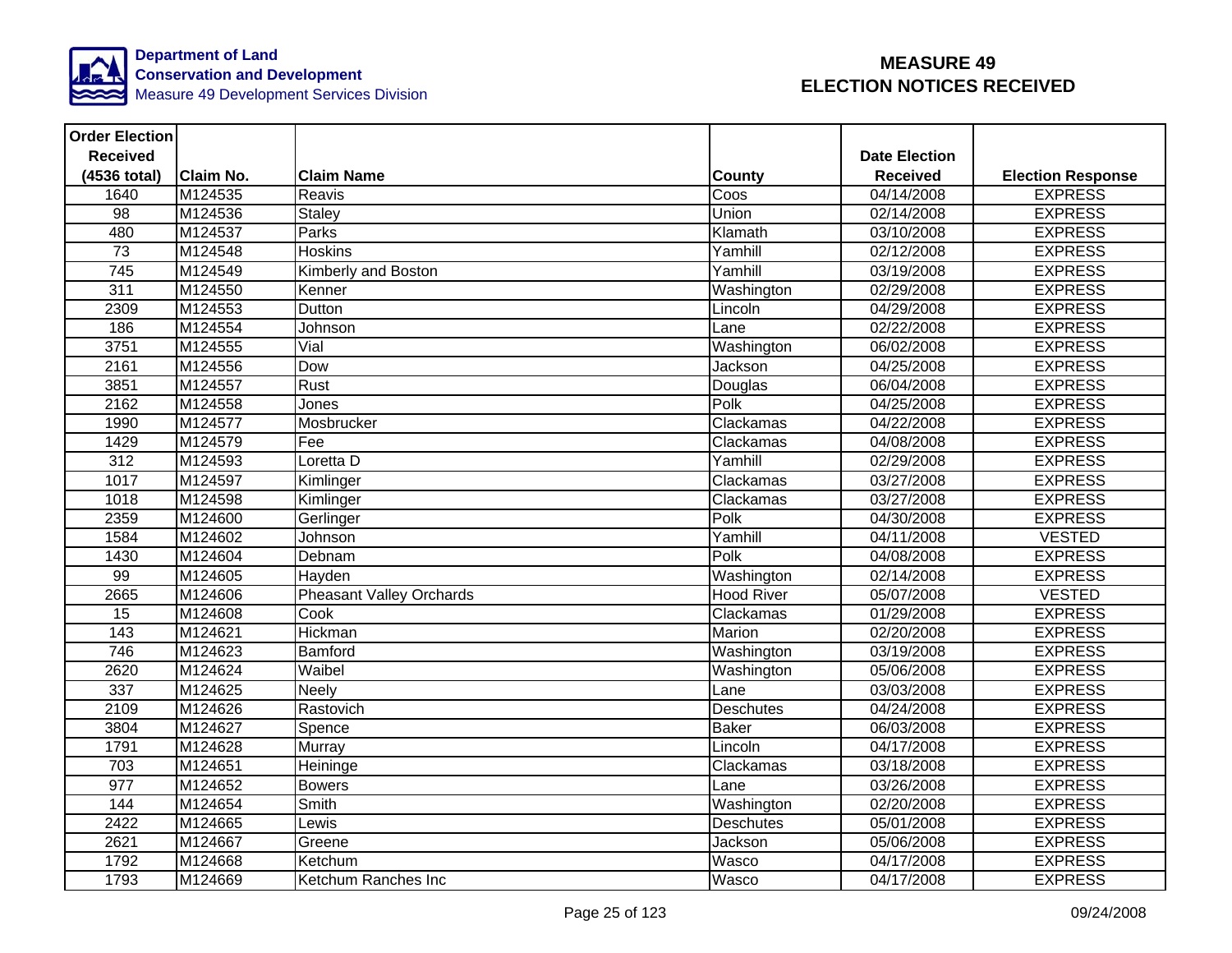

| <b>Order Election</b> |           |                                        |                   |                      |                          |
|-----------------------|-----------|----------------------------------------|-------------------|----------------------|--------------------------|
| <b>Received</b>       |           |                                        |                   | <b>Date Election</b> |                          |
| (4536 total)          | Claim No. | <b>Claim Name</b>                      | County            | <b>Received</b>      | <b>Election Response</b> |
| 2246                  | M124680   | LaHey                                  | Washington        | 04/28/2008           | <b>EXPRESS</b>           |
| 283                   | M124681   | Smith                                  | Douglas           | 02/28/2008           | <b>EXPRESS</b>           |
| 1309                  | M124686   | Lehne                                  | Douglas           | 04/04/2008           | <b>EXPRESS</b>           |
| 421                   | M124688   | Hutson                                 | <b>Jefferson</b>  | 03/06/2008           | <b>EXPRESS</b>           |
| 1019                  | M124689   | Bigham                                 | Lane              | 03/27/2008           | <b>EXPRESS</b>           |
| 215                   | M124690   | Wyant                                  | Jackson           | 02/25/2008           | <b>EXPRESS</b>           |
| 3752                  | M124700   | West                                   | Washington        | 06/02/2008           | <b>EXPRESS</b>           |
| 338                   | M124701   | Fisher                                 | Polk              | 03/03/2008           | <b>WITHDRAWN</b>         |
| 3852                  | M124702   | Pegg                                   | Polk              | 06/04/2008           | <b>EXPRESS</b>           |
| 2470                  | M124703   | York                                   | Clackamas         | 05/02/2008           | <b>EXPRESS</b>           |
| 2163                  | M124704   | Ertel                                  | Coos              | 04/25/2008           | <b>EXPRESS</b>           |
| 3396                  | M124705   | Luckini                                | Linn              | 05/23/2008           | <b>VESTED</b>            |
| 747                   | M124707   | Van Vactor                             | Wasco             | 03/19/2008           | <b>EXPRESS</b>           |
| 1476                  | M124708   | Amadio                                 | Deschutes         | 04/09/2008           | <b>EXPRESS</b>           |
| $\overline{748}$      | M124710   | Kinley                                 | Lane              | 03/19/2008           | <b>EXPRESS</b>           |
| 3853                  | M124722   | Hill                                   | Jackson           | 06/04/2008           | <b>EXPRESS</b>           |
| 1908                  | M124724   | Cook                                   | Wallowa           | 04/21/2008           | <b>VESTED</b>            |
| 2471                  | M124725   | <b>Phillips</b>                        | <b>Baker</b>      | 05/02/2008           | <b>EXPRESS</b>           |
| 1991                  | M124726   | Osborn                                 | <b>Jefferson</b>  | 04/22/2008           | <b>EXPRESS</b>           |
| 100                   | M124727   | Eggener                                | Clackamas         | 02/14/2008           | <b>EXPRESS</b>           |
| 1119                  | M124728   | Welling                                | Clackamas         | 03/31/2008           | <b>EXPRESS</b>           |
| 787                   | M124758   | <b>McBride</b>                         | Clackamas         | 03/20/2008           | <b>WITHDRAWN</b>         |
| 1909                  | M124759   | Hunter                                 | Clackamas         | 04/21/2008           | <b>EXPRESS</b>           |
| 3004                  | M124760   | Engebretson/Barnes                     | Coos              | 05/15/2008           | <b>EXPRESS</b>           |
| 313                   | M124764   | Insko                                  | Union             | 02/29/2008           | <b>VESTED</b>            |
| 3854                  | M124765   | Latta                                  | Clackamas         | 06/04/2008           | <b>EXPRESS</b>           |
| 1055                  | M124766   | Gottman                                | Clackamas         | 03/28/2008           | <b>EXPRESS</b>           |
| 1641                  | M124768   | Peterson                               | Deschutes         | 04/14/2008           | <b>EXPRESS</b>           |
| 3257                  | M124773   | Frostland Land Surveying and Cattle Co | <b>Hood River</b> | 05/21/2008           | <b>EXPRESS</b>           |
| 1020                  | M124774   | Prock                                  | Clackamas         | 03/27/2008           | <b>EXPRESS</b>           |
| 2666                  | M124775   | Cook                                   | <b>Deschutes</b>  | 05/07/2008           | <b>EXPRESS</b>           |
| 2164                  | M124783   | Schram                                 | Clackamas         | 04/25/2008           | <b>EXPRESS</b>           |
| 1747                  | M124797   | Rodriguez                              | Jackson           | 04/16/2008           | <b>EXPRESS</b>           |
| 1992                  | M124798   | Grant                                  | Jefferson         | 04/22/2008           | <b>EXPRESS</b>           |
| 1993                  | M124799   | Grant                                  | Jefferson         | 04/22/2008           | <b>EXPRESS</b>           |
| 1994                  | M124800   | Grant                                  | <b>Jefferson</b>  | 04/22/2008           | <b>EXPRESS</b>           |
| 1995                  | M124802   | Grant                                  | Jefferson         | 04/22/2008           | <b>EXPRESS</b>           |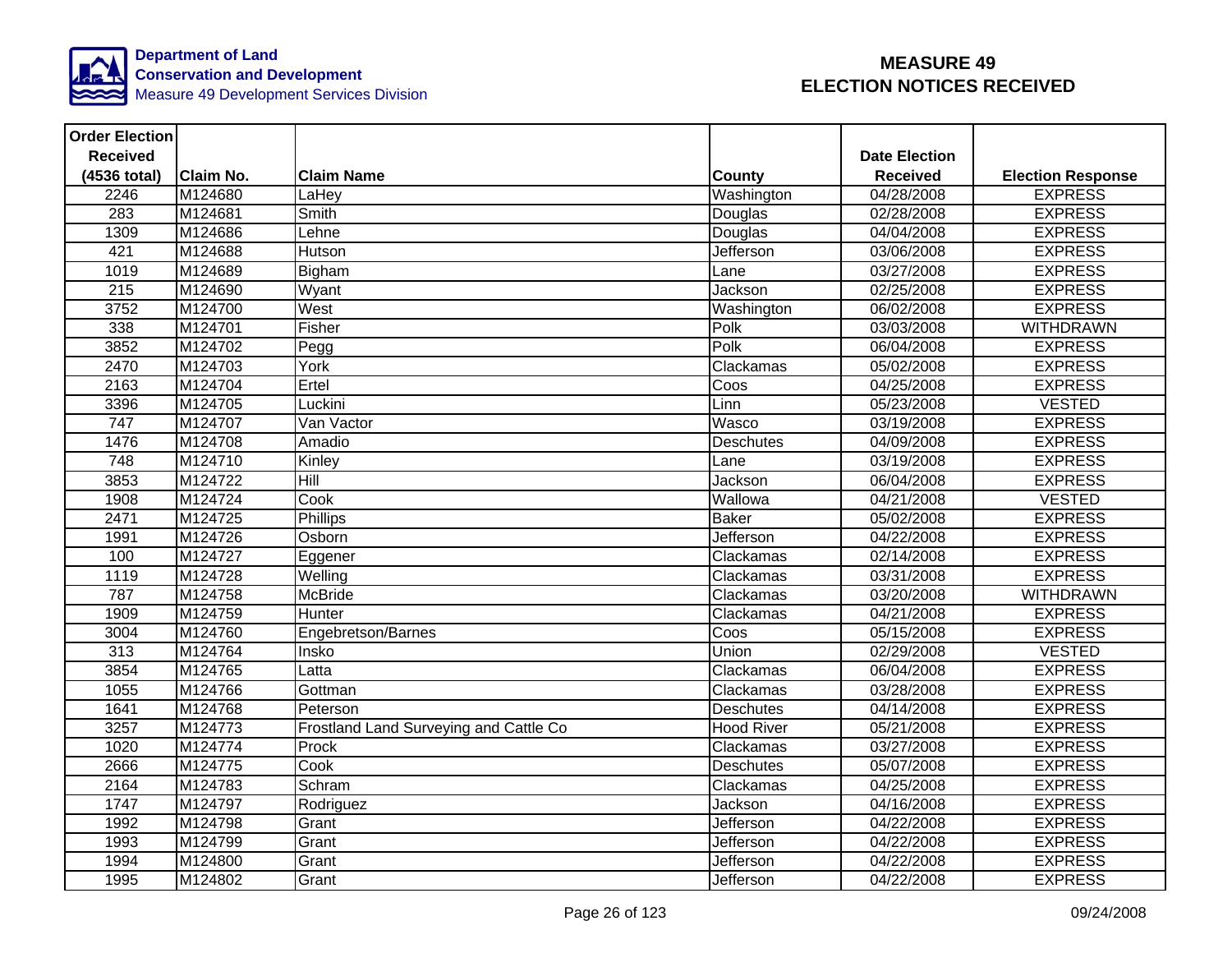

| <b>Order Election</b> |                  |                    |               |                      |                          |
|-----------------------|------------------|--------------------|---------------|----------------------|--------------------------|
| <b>Received</b>       |                  |                    |               | <b>Date Election</b> |                          |
| (4536 total)          | <b>Claim No.</b> | <b>Claim Name</b>  | <b>County</b> | <b>Received</b>      | <b>Election Response</b> |
| 422                   | M124806          | Walter             | Lincoln       | 03/06/2008           | <b>EXPRESS</b>           |
| 1180                  | M124808          | OConnor            | Klamath       | 04/01/2008           | <b>EXPRESS</b>           |
| 1477                  | M124822          | Etzel              | Marion        | 04/09/2008           | <b>EXPRESS</b>           |
| 2846                  | M124825          | Ward               | Clackamas     | 05/12/2008           | <b>EXPRESS</b>           |
| 1642                  | M124826          | <b>Saunders</b>    | <b>Baker</b>  | 04/14/2008           | <b>EXPRESS</b>           |
| 581                   | M124828          | Mormance           | Clackamas     | 03/13/2008           | <b>EXPRESS</b>           |
| 704                   | M124842          | Richardson         | Polk          | 03/18/2008           | <b>EXPRESS</b>           |
| 2046                  | M124843          | <b>Smith</b>       | Clackamas     | 04/23/2008           | <b>EXPRESS</b>           |
| 3695                  | M124844          | Orth-McKay         | Lincoln       | 05/30/2008           | <b>EXPRESS</b>           |
| 1996                  | M124845          | Grant              | Jefferson     | 04/22/2008           | <b>EXPRESS</b>           |
| 3651                  | M124848          | Spaulding          | Jackson       | 05/29/2008           | <b>EXPRESS</b>           |
| 339                   | M124849          | <b>Mapes</b>       | Douglas       | 03/03/2008           | <b>EXPRESS</b>           |
| 2622                  | M124850          | Canby              | Marion        | 05/06/2008           | <b>EXPRESS</b>           |
| 651                   | M124865          | Fuller             | Jackson       | 03/17/2008           | <b>EXPRESS</b>           |
| 652                   | M124866          | Fuller             | Jackson       | 03/17/2008           | <b>EXPRESS</b>           |
| 266                   | M124868          | Peacock            | Clatsop       | 02/27/2008           | <b>EXPRESS</b>           |
| 2360                  | M124869          | <b>Brockmiller</b> | Coos          | 04/30/2008           | <b>EXPRESS</b>           |
| 2667                  | M124875          | Caldwell           | Yamhill       | 05/07/2008           | <b>EXPRESS</b>           |
| 978                   | M124877          | <b>Clark</b>       | Klamath       | 03/26/2008           | <b>EXPRESS</b>           |
| 979                   | M124878          | Clark              | Klamath       | 03/26/2008           | <b>EXPRESS</b>           |
| 980                   | M124879          | Clark              | Klamath       | 03/26/2008           | <b>EXPRESS</b>           |
| 1585                  | M124880          | Blacklaw           | Clackamas     | 04/11/2008           | <b>EXPRESS</b>           |
| 1181                  | M124881          | Wolfe              | Hood River    | 04/01/2008           | <b>EXPRESS</b>           |
| 2847                  | M124882          | Lea                | Marion        | 05/12/2008           | <b>VESTED</b>            |
| 481                   | M124896          | Rouse              | Marion        | 03/10/2008           | <b>EXPRESS</b>           |
| 2165                  | M124904          | Stafford           | Multnomah     | 04/25/2008           | <b>EXPRESS</b>           |
| 87                    | M124905          | Gregg              | Yamhill       | 02/13/2008           | <b>EXPRESS</b>           |
| 893                   | M124906          | Harvey             | Washington    | 03/24/2008           | <b>EXPRESS</b>           |
| 1794                  | M124907          | Stoltz             | Coos          | 04/17/2008           | <b>EXPRESS</b>           |
| 2472                  | M124908          | Koop               | Linn          | 05/02/2008           | <b>VESTED</b>            |
| 113                   | M124909          | Bentdahl           | Clackamas     | 02/15/2008           | <b>EXPRESS</b>           |
| 1363                  | M124910          | Manicke            | Coos          | 04/07/2008           | <b>EXPRESS</b>           |
| $\overline{267}$      | M124926          | Maller             | Washington    | 02/27/2008           | <b>EXPRESS</b>           |
| 653                   | M124927          | Roshak             | Washington    | 03/17/2008           | <b>EXPRESS</b>           |
| 216                   | M124928          | <b>Herb</b>        | Washington    | 02/25/2008           | <b>EXPRESS</b>           |
| 3601                  | M124929          | Bleszinski         | Clackamas     | 05/28/2008           | CONDITIONAL              |
| 3602                  | M124930          | Bleszinski         | Clackamas     | 05/28/2008           | <b>EXPRESS</b>           |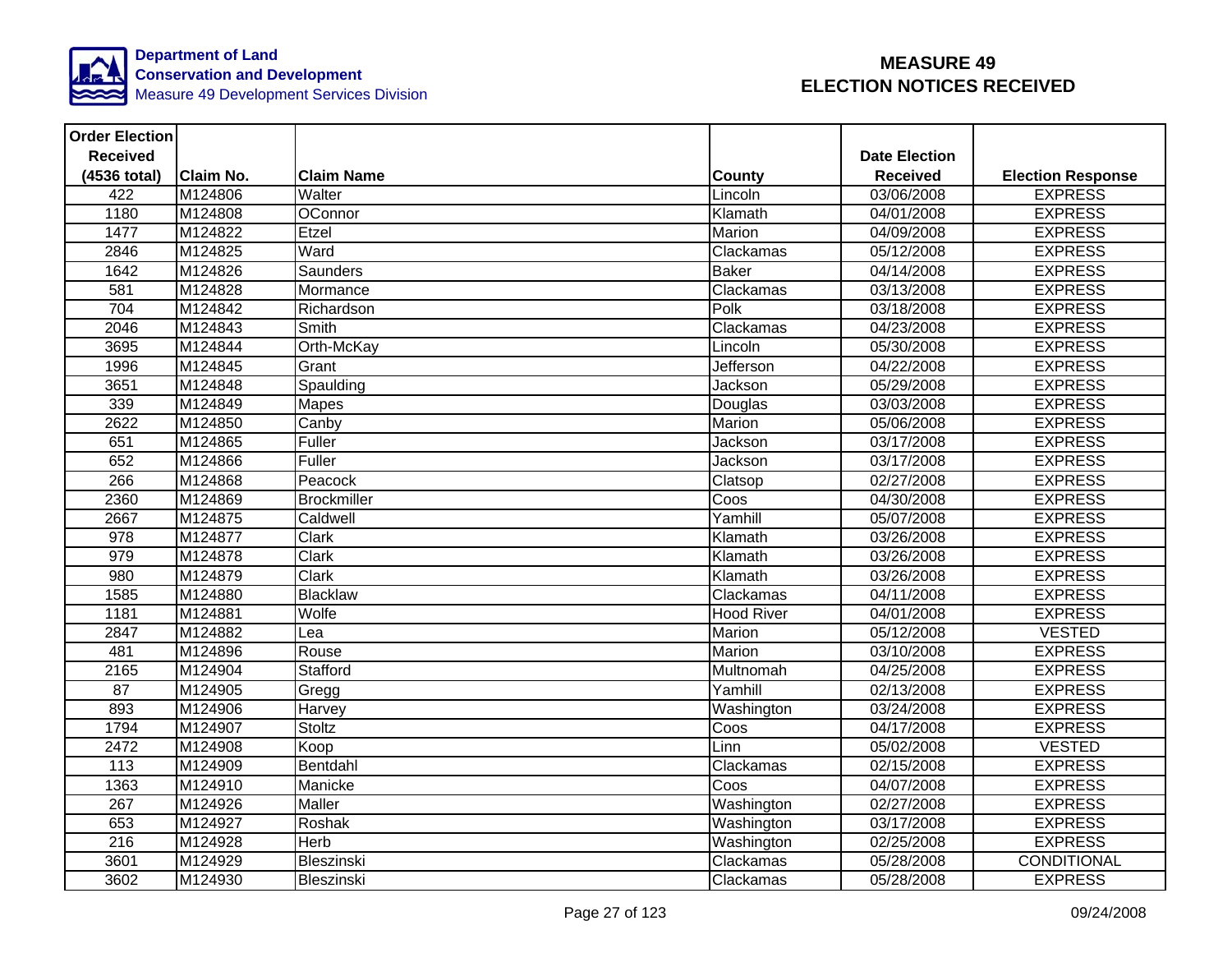

| <b>Order Election</b> |                  |                            |                   |                         |                          |
|-----------------------|------------------|----------------------------|-------------------|-------------------------|--------------------------|
| <b>Received</b>       |                  |                            |                   | <b>Date Election</b>    |                          |
| (4536 total)          | <b>Claim No.</b> | <b>Claim Name</b>          | <b>County</b>     | <b>Received</b>         | <b>Election Response</b> |
| 548                   | M124931          | Sorenson                   | Washington        | 03/12/2008              | <b>EXPRESS</b>           |
| 163                   | M124932          | Egger                      | Clackamas         | 02/21/2008              | <b>EXPRESS</b>           |
| 2047                  | M124933          | Schipporeit                | Marion            | 04/23/2008              | <b>EXPRESS</b>           |
| 284                   | M124934          | Tanabe                     | Washington        | 02/28/2008              | <b>EXPRESS</b>           |
| $\frac{1}{114}$       | M124935          | Rosecrans                  | Jackson           | 02/15/2008              | <b>EXPRESS</b>           |
| 1310                  | M124938          | <b>Ricks</b>               | Clackamas         | 04/04/2008              | <b>EXPRESS</b>           |
| 2623                  | M124939          | Paola                      | Clackamas         | 05/06/2008              | <b>EXPRESS</b>           |
| 582                   | M124956          | Gianella                   | <b>Marion</b>     | 03/13/2008              | <b>EXPRESS</b>           |
| 74                    | M124957          | Klewitz                    | Coos              | 02/12/2008              | <b>EXPRESS</b>           |
| 788                   | M124958          | Edith M. Reho Family Trust | Coos              | 03/20/2008              | <b>EXPRESS</b>           |
| 1364                  | M124959          | Williams                   | Klamath           | 04/07/2008              | <b>EXPRESS</b>           |
| 789                   | M124960          | Larsen                     | Clackamas         | 03/20/2008              | <b>EXPRESS</b>           |
| 3805                  | M124961          | Mendenhall                 | Josephine         | 06/03/2008              | <b>EXPRESS</b>           |
| 549                   | M124962          | Fogarty                    | Washington        | 03/12/2008              | <b>EXPRESS</b>           |
| 1021                  | M124963          | Baraasch                   | Clackamas         | 03/27/2008              | <b>EXPRESS</b>           |
| 4491                  | M124984          | Ralls                      | Marion            | 06/25/2008              | <b>VESTED</b>            |
| 242                   | M124985          | Rohweder                   | Clackamas         | 02/26/2008              | <b>EXPRESS</b>           |
| 894                   | M124987          | Kropf                      | Linn              | 03/24/2008              | <b>EXPRESS</b>           |
| 3753                  | M124989          | Moore Orchards, Inc        | <b>Hood River</b> | 06/02/2008              | <b>EXPRESS</b>           |
| 3754                  | M124990          | Moore                      | <b>Hood River</b> | 06/02/2008              | <b>EXPRESS</b>           |
| 1586                  | M124999          | Moore                      | <b>Hood River</b> | 04/11/2008              | <b>EXPRESS</b>           |
| 3755                  | M125000          | Moore Orchards, Inc        | <b>Hood River</b> | 06/02/2008              | <b>EXPRESS</b>           |
| 187                   | M125001          | Ayres                      | Jefferson         | $\overline{02/22/2008}$ | <b>EXPRESS</b>           |
| $\overline{243}$      | M125004          | Roberts                    | Coos              | 02/26/2008              | <b>EXPRESS</b>           |
| 2964                  | M125005          | Jacobson                   | <b>Hood River</b> | 05/14/2008              | <b>EXPRESS</b>           |
| 1279                  | M125006          | Johnson                    | Clackamas         | 04/03/2008              | <b>EXPRESS</b>           |
| 3099                  | M125007          | <b>Birky</b>               | Marion            | 05/19/2008              | <b>EXPRESS</b>           |
| 2166                  | M125021          | Eidsmoe                    | Yamhill           | 04/25/2008              | <b>EXPRESS</b>           |
| 2167                  | M125022          | Eidsmoe                    | Yamhill           | 04/25/2008              | <b>EXPRESS</b>           |
| 2168                  | M125023          | Eidsmoe                    | Yamhill           | 04/25/2008              | <b>EXPRESS</b>           |
| 2556                  | M125024          | Ridgley                    | Klamath           | 05/05/2008              | <b>EXPRESS</b>           |
| 446                   | M125025          | Bateman                    | Washington        | 03/07/2008              | <b>EXPRESS</b>           |
| 2624                  | M125049          | Silbernagel                | Linn              | 05/06/2008              | <b>VESTED</b>            |
| 1280                  | M125051          | Kuenzi                     | Marion            | 04/03/2008              | <b>VESTED</b>            |
| 340                   | M125052          | Peter                      | Clackamas         | 03/03/2008              | <b>EXPRESS</b>           |
| 1527                  | M125053          | Corwin                     | Jefferson         | 04/10/2008              | <b>EXPRESS</b>           |
| 2048                  | M125054          | Funk                       | Linn              | 04/23/2008              | <b>EXPRESS</b>           |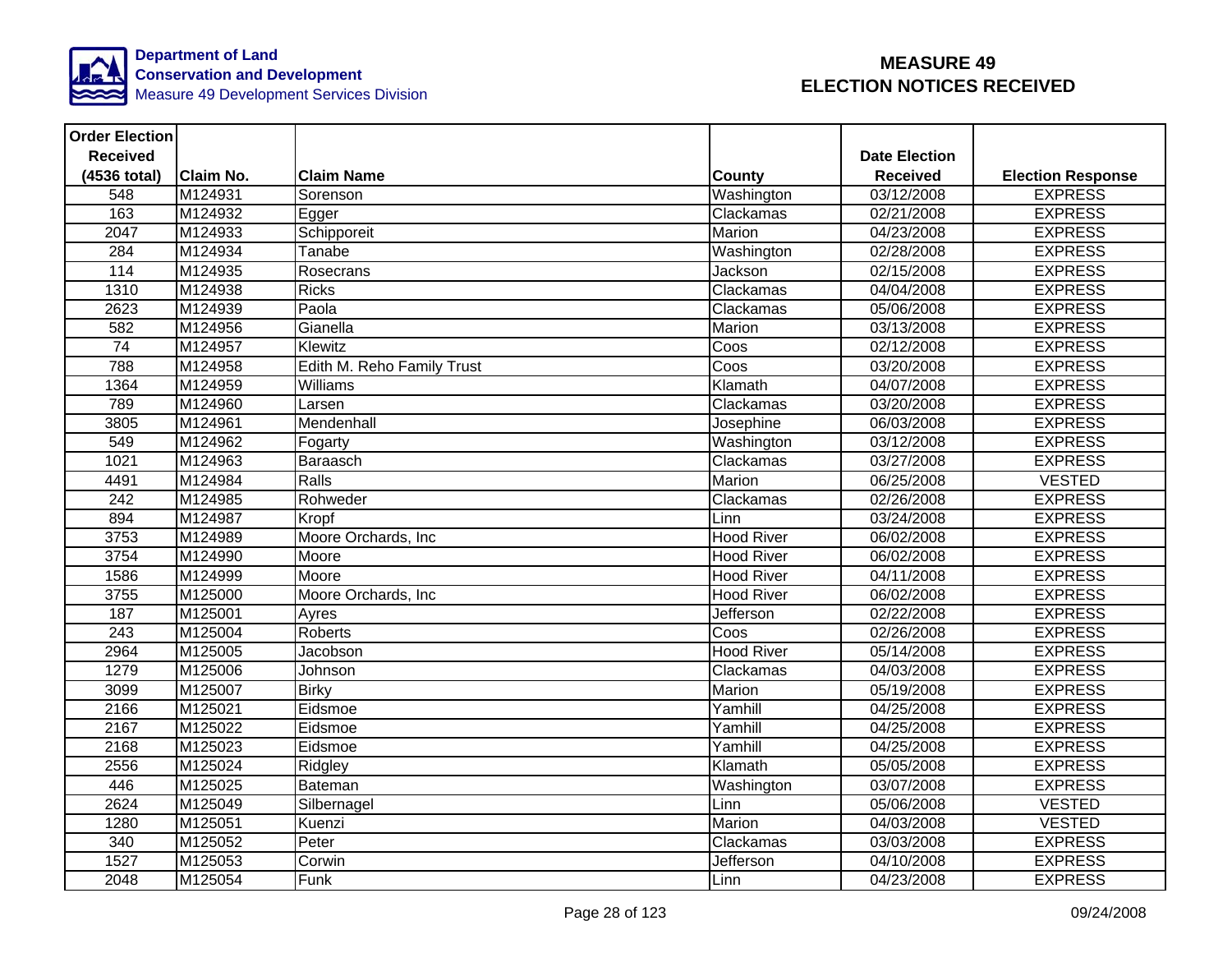

| <b>Order Election</b> |                  |                                   |               |                      |                          |
|-----------------------|------------------|-----------------------------------|---------------|----------------------|--------------------------|
| <b>Received</b>       |                  |                                   |               | <b>Date Election</b> |                          |
| (4536 total)          | <b>Claim No.</b> | <b>Claim Name</b>                 | <b>County</b> | <b>Received</b>      | <b>Election Response</b> |
| 3521                  | M125056          | <b>MacDonald Trust</b>            | Coos          | 05/27/2008           | <b>EXPRESS</b>           |
| 790                   | M125057          | Jordan                            | Douglas       | 03/20/2008           | <b>EXPRESS</b>           |
| 217                   | M125059          | Lakey                             | Douglas       | 02/25/2008           | <b>EXPRESS</b>           |
| 836                   | M125071          | <b>Douthit</b>                    | Marion        | 03/21/2008           | <b>EXPRESS</b>           |
| 583                   | M125072          | <b>Nichols</b>                    | Lane          | 03/13/2008           | <b>EXPRESS</b>           |
| 2310                  | M125073          | Craven                            | Yamhill       | 04/29/2008           | <b>VESTED</b>            |
| 3100                  | M125074          | Wisner                            | Jackson       | 05/19/2008           | <b>EXPRESS</b>           |
| 2423                  | M125075          | Allison                           | Lane          | 05/01/2008           | <b>EXPRESS</b>           |
| $\overline{218}$      | M125076          | Carlson                           | Lane          | 02/25/2008           | <b>EXPRESS</b>           |
| 3806                  | M125090          | Olson                             | Yamhill       | 06/03/2008           | <b>EXPRESS</b>           |
| 705                   | M125092          | <b>Dietz</b>                      | Clackamas     | 03/18/2008           | <b>EXPRESS</b>           |
| 706                   | M125093          | Irons                             | Douglas       | 03/18/2008           | <b>EXPRESS</b>           |
| 2668                  | M125094          | Watts                             | Douglas       | 05/07/2008           | <b>EXPRESS</b>           |
| 1643                  | M125095          | Ottosen-Lindahl                   | Lane          | 04/14/2008           | <b>EXPRESS</b>           |
| 1997                  | M125109          | Gaskill                           | Clackamas     | 04/22/2008           | <b>EXPRESS</b>           |
| 4117                  | M125110          | Gianella                          | Marion        | 06/12/2008           | <b>EXPRESS</b>           |
| 1478                  | M125111          | Christopherson                    | Douglas       | 04/09/2008           | <b>EXPRESS</b>           |
| 2557                  | M125113          | <b>Delores L Stills Rev Trust</b> | Jefferson     | 05/05/2008           | <b>EXPRESS</b>           |
| $\overline{514}$      | M125114          | Dawson                            | Jackson       | 03/11/2008           | <b>EXPRESS</b>           |
| 1227                  | M125125          | Hampton                           | Yamhill       | 04/02/2008           | <b>EXPRESS</b>           |
| 3397                  | M125129          | Meyer                             | Coos          | 05/23/2008           | <b>EXPRESS</b>           |
| 341                   | M125130          | Klemp                             | Lane          | 03/03/2008           | <b>EXPRESS</b>           |
| 1528                  | M125131          | <b>Turk</b>                       | Clatsop       | 04/10/2008           | <b>EXPRESS</b>           |
| 1587                  | M125132          | <b>Sellers</b>                    | Jackson       | 04/11/2008           | <b>EXPRESS</b>           |
| 2110                  | M125153          | Fromherz                          | Polk          | 04/24/2008           | <b>CONDITIONAL</b>       |
| 1998                  | M125154          | <b>Richards</b>                   | Washington    | 04/22/2008           | <b>EXPRESS</b>           |
| 2669                  | M125155          | Slangal                           | Linn          | 05/07/2008           | <b>EXPRESS</b>           |
| 2670                  | M125156          | Slangal                           | Linn          | 05/07/2008           | <b>EXPRESS</b>           |
| 447                   | M125157          | Hasler                            | Jackson       | 03/07/2008           | <b>EXPRESS</b>           |
| 3165                  | M125158          | <b>Nichols</b>                    | Marion        | 05/20/2008           | <b>EXPRESS</b>           |
| 2424                  | M125159          | Freeman Land and Livestock Co     | Polk          | 05/01/2008           | <b>EXPRESS</b>           |
| 3522                  | M125167          | Rice                              | Douglas       | 05/27/2008           | CONDITIONAL              |
| 3756                  | M125168          | Guthrie                           | Klamath       | 06/02/2008           | <b>EXPRESS</b>           |
| 1479                  | M125169          | Powelson                          | Union         | 04/09/2008           | <b>EXPRESS</b>           |
| 2361                  | M125185          | Cam                               | Marion        | 04/30/2008           | <b>EXPRESS</b>           |
| 1228                  | M125186          | Hampton                           | Marion        | 04/02/2008           | <b>EXPRESS</b>           |
| 1056                  | M125188          | Middleton                         | Jefferson     | 03/28/2008           | <b>EXPRESS</b>           |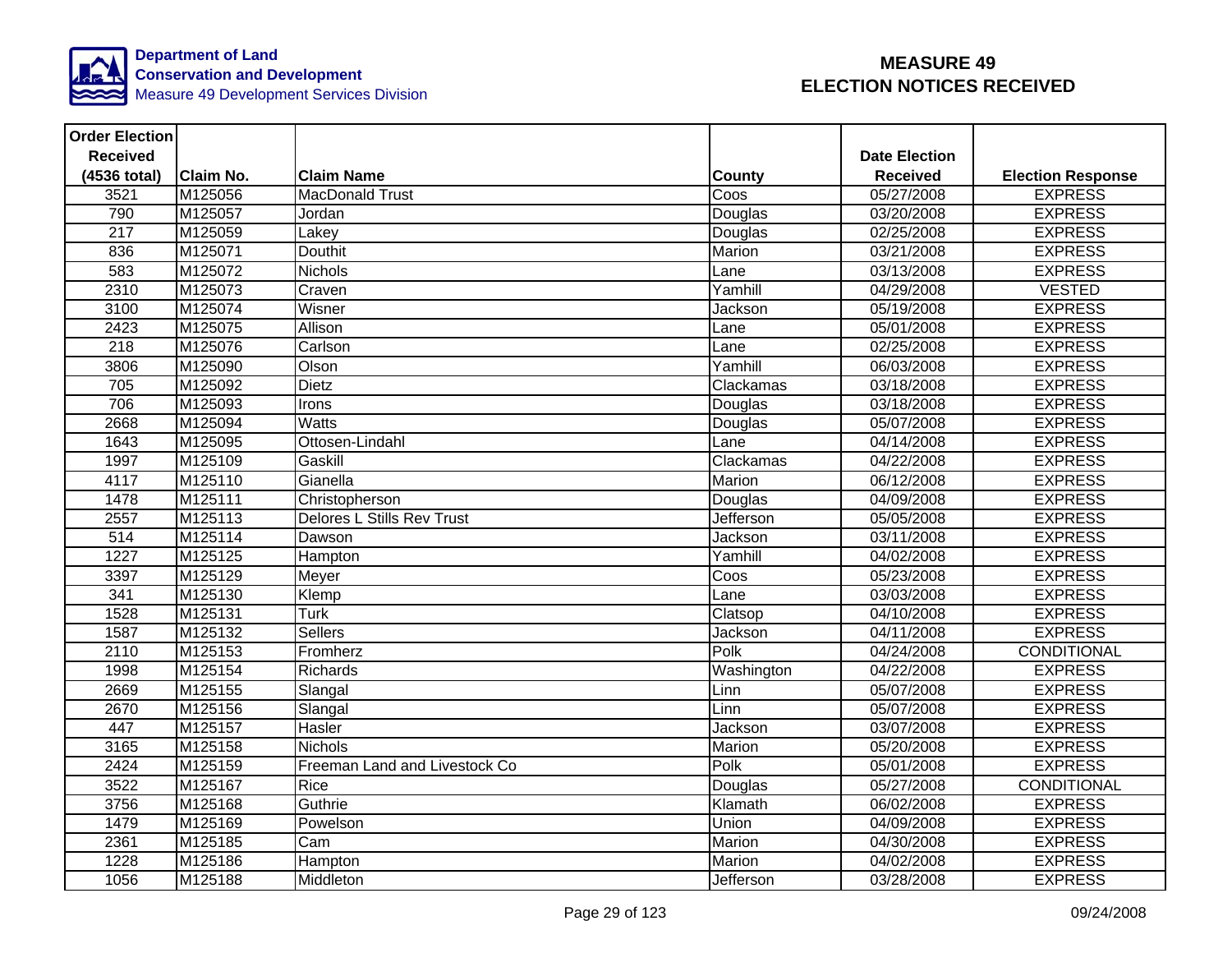

| <b>Order Election</b> |                  |                    |              |                      |                          |
|-----------------------|------------------|--------------------|--------------|----------------------|--------------------------|
| <b>Received</b>       |                  |                    |              | <b>Date Election</b> |                          |
| (4536 total)          | <b>Claim No.</b> | <b>Claim Name</b>  | County       | <b>Received</b>      | <b>Election Response</b> |
| 3807                  | M125190          | Hayhurst           | <b>Baker</b> | 06/03/2008           | <b>EXPRESS</b>           |
| 2671                  | M125191          | Gross              | Columbia     | 05/07/2008           | <b>EXPRESS</b>           |
| 285                   | M125192          | Turner             | Polk         | 02/28/2008           | <b>EXPRESS</b>           |
| 101                   | M125208          | Schmeltzer         | Washington   | 02/14/2008           | <b>EXPRESS</b>           |
| 2473                  | M125209          | Wood               | Yamhill      | 05/02/2008           | <b>EXPRESS</b>           |
| 3523                  | M125234          | Harrell            | Curry        | 05/27/2008           | <b>EXPRESS</b>           |
| 1431                  | M125235          | Woods              | Deschutes    | 04/08/2008           | <b>EXPRESS</b>           |
| 1432                  | M125236          | Woods              | Crook        | 04/08/2008           | <b>EXPRESS</b>           |
| 314                   | M125237          | Tschantre          | Crook        | 02/29/2008           | <b>EXPRESS</b>           |
| 3603                  | M129301          | Fernandez          | Yamhill      | 05/28/2008           | <b>EXPRESS</b>           |
| 1480                  | M129302          | Reimers            | Washington   | 04/09/2008           | <b>EXPRESS</b>           |
| 2848                  | M129303          | Santesson          | Washington   | 05/12/2008           | <b>WITHDRAWN</b>         |
| 2558                  | M129304          | <b>SORBETS</b>     | Clackamas    | 05/05/2008           | <b>EXPRESS</b>           |
| 950                   | M129306          | Tendick            | Lane         | 03/25/2008           | <b>EXPRESS</b>           |
| 3855                  | M129307          | Hoffman            | Clackamas    | 06/04/2008           | <b>EXPRESS</b>           |
| 1057                  | M129308          | Lickar             | Clatsop      | 03/28/2008           | <b>VESTED</b>            |
| 3856                  | M129309          | Coutts             | Clackamas    | 06/04/2008           | <b>EXPRESS</b>           |
| 2247                  | M129310          | Rauch              | Linn         | 04/28/2008           | <b>EXPRESS</b>           |
| 3604                  | M129311          | Rumgay             | Clackamas    | 05/28/2008           | <b>EXPRESS</b>           |
| 1481                  | M129313          | Otjen              | Marion       | 04/09/2008           | <b>EXPRESS</b>           |
| $\overline{88}$       | M129314          | <b>Bidwell</b>     | Washington   | 02/13/2008           | <b>EXPRESS</b>           |
| 2791                  | M129315          | Dudley             | Jackson      | 05/09/2008           | <b>EXPRESS</b>           |
| 400                   | M129316          | VanDehey           | Washington   | 03/05/2008           | <b>EXPRESS</b>           |
| 2311                  | M129317          | Merrill            | Linn         | 04/29/2008           | <b>EXPRESS</b>           |
| 89                    | M129318          | Van Domelen        | Washington   | 02/13/2008           | <b>EXPRESS</b>           |
| 2474                  | M129320          | Cover              | Curry        | 05/02/2008           | <b>EXPRESS</b>           |
| 1910                  | M129321          | Thompson           | Clackamas    | 04/21/2008           | <b>EXPRESS</b>           |
| 2625                  | M129322          | <b>Brown</b>       | Yamhill      | 05/06/2008           | <b>EXPRESS</b>           |
| 102                   | M129325          | Voreis             | Clackamas    | 02/14/2008           | <b>EXPRESS</b>           |
| 62                    | M129329          | <b>Disselbrett</b> | Clackamas    | 02/11/2008           | <b>EXPRESS</b>           |
| 1644                  | M129330          | Fleshman           | Wallowa      | 04/14/2008           | <b>EXPRESS</b>           |
| 244                   | M129331          | Middleton          | Washington   | 02/26/2008           | <b>EXPRESS</b>           |
| $\overline{245}$      | M129332          | Middleton          | Washington   | 02/26/2008           | <b>EXPRESS</b>           |
| 2914                  | M129333          | Dalgity            | Yamhill      | 05/13/2008           | <b>EXPRESS</b>           |
| 401                   | M129334          | Regnier            | Jefferson    | 03/05/2008           | <b>EXPRESS</b>           |
| 2626                  | M129336          | Richardson         | Jefferson    | 05/06/2008           | <b>EXPRESS</b>           |
| 131                   | M129337          | Cline              | Douglas      | 02/19/2008           | <b>EXPRESS</b>           |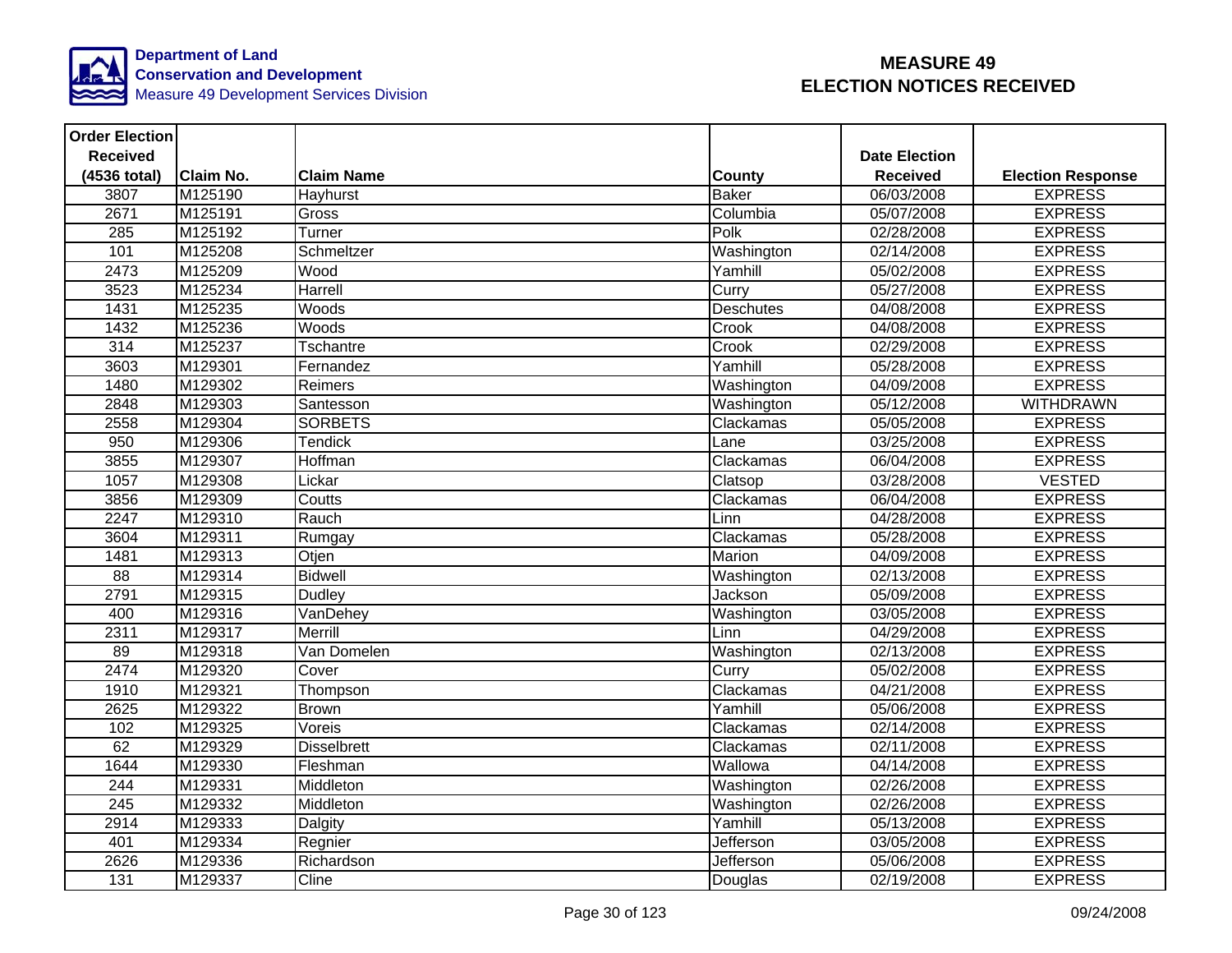

| <b>Order Election</b> |                  |                               |                  |                      |                          |
|-----------------------|------------------|-------------------------------|------------------|----------------------|--------------------------|
| <b>Received</b>       |                  |                               |                  | <b>Date Election</b> |                          |
| (4536 total)          | <b>Claim No.</b> | <b>Claim Name</b>             | <b>County</b>    | <b>Received</b>      | <b>Election Response</b> |
| 2559                  | M129340          | Kirkpatrick                   | Klamath          | 05/05/2008           | <b>EXPRESS</b>           |
| 837                   | M129341          | Keeney                        | Lane             | 03/21/2008           | <b>EXPRESS</b>           |
| 838                   | M129342          | Keeney                        | Lane             | 03/21/2008           | <b>EXPRESS</b>           |
| 1911                  | M129343          | <b>Broyhill</b>               | Douglas          | 04/21/2008           | <b>EXPRESS</b>           |
| 1022                  | M129344          | Lonsford                      | Polk             | 03/27/2008           | <b>EXPRESS</b>           |
| 1365                  | M129347          | Shulte                        | Yamhill          | 04/07/2008           | <b>EXPRESS</b>           |
| 515                   | M129350          | Russell Colgan Rev Liv Trust  | Benton           | 03/11/2008           | <b>EXPRESS</b>           |
| 1023                  | M129355          | Norquist                      | Jackson          | 03/27/2008           | <b>EXPRESS</b>           |
| 1182                  | M129356          | Goeden                        | Washington       | 04/01/2008           | <b>EXPRESS</b>           |
| 2792                  | M129357          | Goeden                        | Washington       | 05/09/2008           | <b>EXPRESS</b>           |
| 3757                  | M129358          | McCullough-Pointer            | <b>Baker</b>     | 06/02/2008           | <b>EXPRESS</b>           |
| 4347                  | M129359          | Lippke                        | Jackson          | 06/20/2008           | CONDITIONAL              |
| 3857                  | M129360          | Neal-Duman                    | Linn             | 06/04/2008           | <b>EXPRESS</b>           |
| 1183                  | M129362          | <b>Mills Family Rev Trust</b> | Clackamas        | 04/01/2008           | <b>EXPRESS</b>           |
| $\overline{981}$      | M129363          | Schroeder                     | Clackamas        | 03/26/2008           | <b>EXPRESS</b>           |
| 2111                  | M129365          | Rosenzweig                    | Jackson          | 04/24/2008           | <b>EXPRESS</b>           |
| 2112                  | M129366          | Pope                          | Clackamas        | 04/24/2008           | <b>EXPRESS</b>           |
| 1120                  | M129368          | Hagg                          | Curry            | 03/31/2008           | <b>EXPRESS</b>           |
| 315                   | M129369          | <b>Scott</b>                  | Clackamas        | 02/29/2008           | <b>EXPRESS</b>           |
| 2312                  | M129370          | Schilling                     | <b>Deschutes</b> | 04/29/2008           | <b>EXPRESS</b>           |
| 1433                  | M129372          | Au                            | Yamhill          | 04/08/2008           | <b>EXPRESS</b>           |
| 2313                  | M129373          | Vanderschuere                 | Washington       | 04/29/2008           | <b>EXPRESS</b>           |
| 584                   | M129374          | Wallace                       | <b>Deschutes</b> | 03/13/2008           | <b>EXPRESS</b>           |
| 1912                  | M129375          | Endresen                      | Marion           | 04/21/2008           | <b>EXPRESS</b>           |
| 2560                  | M129376          | Hayes                         | Wallowa          | 05/05/2008           | <b>EXPRESS</b>           |
| 550                   | M129378          | <b>Bales</b>                  | Lane             | 03/12/2008           | <b>EXPRESS</b>           |
| 2475                  | M129379          | Jackson                       | Jackson          | 05/02/2008           | <b>EXPRESS</b>           |
| 2362                  | M129380          | Proctor                       | Marion           | 04/30/2008           | <b>EXPRESS</b>           |
| 1588                  | M129382          | Lopez                         | Linn             | 04/11/2008           | <b>EXPRESS</b>           |
| 791                   | M129383          | <b>Hiatt Family Trust</b>     | <b>Tillamook</b> | 03/20/2008           | <b>VESTED</b>            |
| 2169                  | M129385          | Strid                         | Klamath          | 04/25/2008           | <b>EXPRESS</b>           |
| 1999                  | M129386          | Benson                        | Clackamas        | 04/22/2008           | <b>EXPRESS</b>           |
| 2915                  | M129387          | Meeuwsen                      | Washington       | 05/13/2008           | <b>EXPRESS</b>           |
| 2476                  | M129389          | Timmons                       | Yamhill          | 05/02/2008           | <b>EXPRESS</b>           |
| 1589                  | M129390          | Winger                        | Lane             | 04/11/2008           | <b>EXPRESS</b>           |
| 402                   | M129393          | Sether                        | Clackamas        | 03/05/2008           | <b>EXPRESS</b>           |
| 2741                  | M129395          | <b>Suess</b>                  | Lane             | 05/08/2008           | CONDITIONAL              |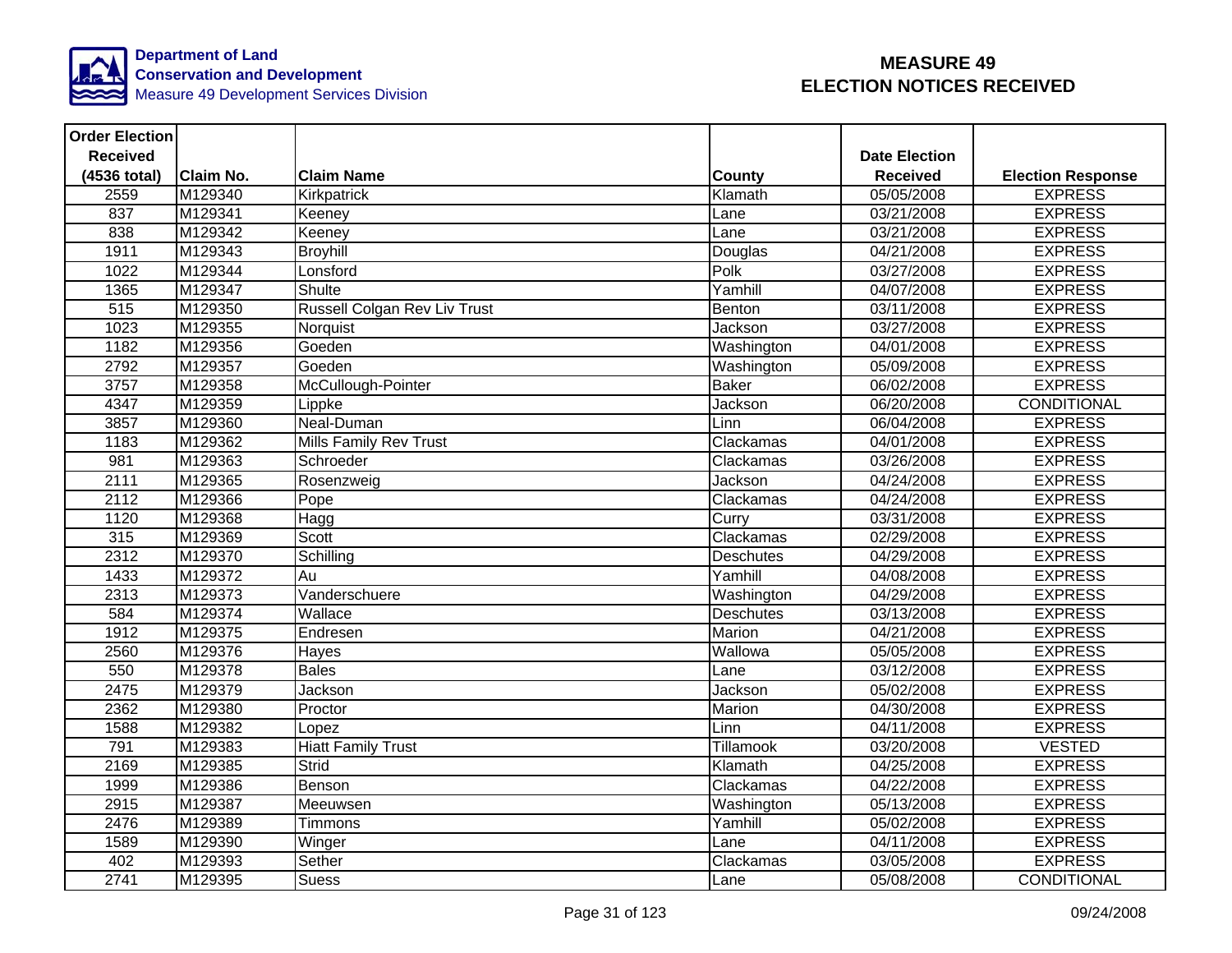

| <b>Order Election</b> |                  |                                           |                   |                      |                          |
|-----------------------|------------------|-------------------------------------------|-------------------|----------------------|--------------------------|
| <b>Received</b>       |                  |                                           |                   | <b>Date Election</b> |                          |
| (4536 total)          | <b>Claim No.</b> | <b>Claim Name</b>                         | County            | <b>Received</b>      | <b>Election Response</b> |
| 951                   | M129396          | Hoien                                     | Clatsop           | 03/25/2008           | <b>EXPRESS</b>           |
| 3858                  | M129399          | Benton                                    | <b>Hood River</b> | 06/04/2008           | <b>EXPRESS</b>           |
| 1121                  | M129400          | Putkey                                    | Wasco             | 03/31/2008           | <b>EXPRESS</b>           |
| 4157                  | M129401          | Almendinger                               | Marion            | 06/13/2008           | <b>EXPRESS</b>           |
| 2363                  | M129402          | Lamb                                      | Marion            | 04/30/2008           | <b>WITHDRAWN</b>         |
| 482                   | M129403          | Minasian                                  | Clackamas         | 03/10/2008           | <b>EXPRESS</b>           |
| 654                   | M129404          | Suydam                                    | Clackamas         | 03/17/2008           | <b>EXPRESS</b>           |
| 483                   | M129406          | <b>Edward and Marie Weber Rev. Trusts</b> | Lane              | 03/10/2008           | <b>EXPRESS</b>           |
| 2627                  | M129412          | Smith                                     | Clackamas         | 05/06/2008           | <b>EXPRESS</b>           |
| 551                   | M129414          | <b>Wild</b>                               | <b>Hood River</b> | 03/12/2008           | <b>EXPRESS</b>           |
| 403                   | M129415          | <b>Dinsmore</b>                           | Douglas           | 03/05/2008           | <b>EXPRESS</b>           |
| 1795                  | M129416          | Freerksen                                 | Washington        | 04/17/2008           | <b>EXPRESS</b>           |
| 268                   | M129417          | Cone                                      | Washington        | 02/27/2008           | <b>EXPRESS</b>           |
| 1184                  | M129419          | <b>Bertsch</b>                            | Washington        | 04/01/2008           | <b>EXPRESS</b>           |
| 792                   | M129420          | Thomsen                                   | <b>Hood River</b> | 03/20/2008           | <b>EXPRESS</b>           |
| 793                   | M129421          | Thomsen                                   | <b>Hood River</b> | 03/20/2008           | <b>EXPRESS</b>           |
| 794                   | M129422          | Thomsen                                   | <b>Hood River</b> | 03/20/2008           | <b>EXPRESS</b>           |
| 342                   | M129425          | Mansfield                                 | Clackamas         | 03/03/2008           | <b>EXPRESS</b>           |
| $\frac{1}{343}$       | M129426          | Mansfield                                 | Clackamas         | 03/03/2008           | <b>EXPRESS</b>           |
| 707                   | M129427          | <b>Dietz</b>                              | Clackamas         | 03/18/2008           | <b>EXPRESS</b>           |
| 2113                  | M129428          | Archerd                                   | Clackamas         | 04/24/2008           | <b>EXPRESS</b>           |
| 1645                  | M129429          | Schell                                    | Klamath           | 04/14/2008           | <b>EXPRESS</b>           |
| 3258                  | M129430          | <b>McAllister</b>                         | Wasco             | 05/21/2008           | <b>EXPRESS</b>           |
| 3259                  | M129431          | McAllister                                | Wasco             | 05/21/2008           | <b>EXPRESS</b>           |
| 316                   | M129432          | Jensen                                    | Linn              | 02/29/2008           | <b>EXPRESS</b>           |
| 708                   | M129433          | Wilmes                                    | Marion            | 03/18/2008           | <b>EXPRESS</b>           |
| 484                   | M129434          | Wilmes                                    | Marion            | 03/10/2008           | <b>EXPRESS</b>           |
| 103                   | M129436          | Fossen                                    | Jackson           | 02/14/2008           | <b>EXPRESS</b>           |
| 3905                  | M129437          | Gisler                                    | Klamath           | 06/05/2008           | <b>EXPRESS</b>           |
| $\overline{246}$      | M129438          | Taylor                                    | Clackamas         | 02/26/2008           | <b>EXPRESS</b>           |
| 344                   | M129439          | Grassman                                  | Clackamas         | 03/03/2008           | <b>EXPRESS</b>           |
| 3331                  | M129444          | Cicerchi                                  | Columbia          | 05/22/2008           | <b>EXPRESS</b>           |
| 3906                  | M129445          | Hanson                                    | Deschutes         | 06/05/2008           | <b>CONDITIONAL</b>       |
| 90                    | M129446          | <b>Shutts</b>                             | Washington        | 02/13/2008           | <b>EXPRESS</b>           |
| 839                   | M129447          | <b>Nail</b>                               | Lane              | 03/21/2008           | <b>EXPRESS</b>           |
| 795                   | M129448          | Green                                     | Lane              | 03/20/2008           | <b>EXPRESS</b>           |
| 44                    | M129450          | <b>Gregg Family Trust</b>                 | Clackamas         | 02/07/2008           | <b>EXPRESS</b>           |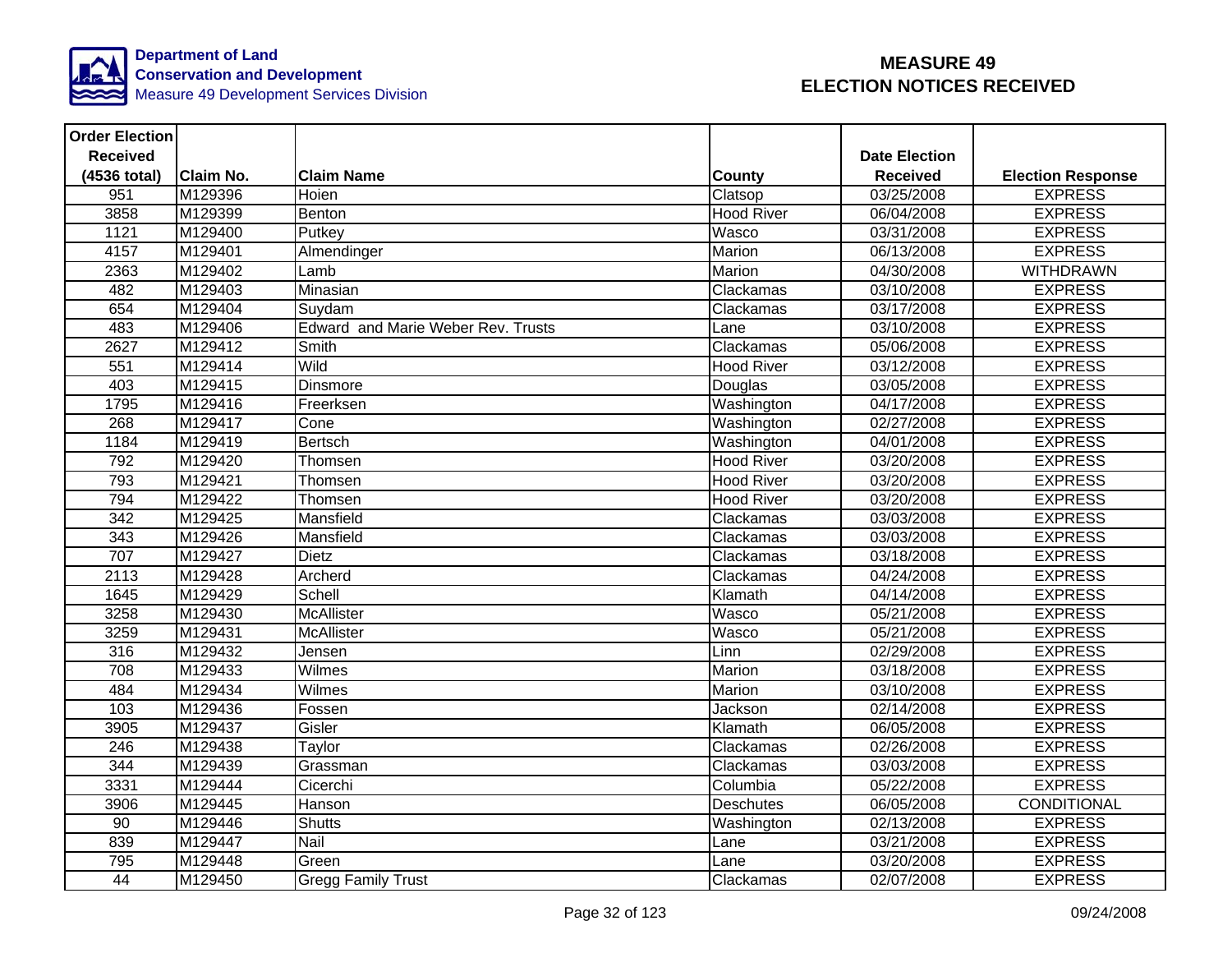

| <b>Order Election</b> |                  |                                 |                   |                      |                          |
|-----------------------|------------------|---------------------------------|-------------------|----------------------|--------------------------|
| <b>Received</b>       |                  |                                 |                   | <b>Date Election</b> |                          |
| (4536 total)          | <b>Claim No.</b> | <b>Claim Name</b>               | County            | <b>Received</b>      | <b>Election Response</b> |
| 1482                  | M129451          | Croff                           | Marion            | 04/09/2008           | <b>EXPRESS</b>           |
| 188                   | M129452          | McDonald                        | Benton            | 02/22/2008           | <b>EXPRESS</b>           |
| 2477                  | M129456          | Guerin                          | Curry             | 05/02/2008           | <b>EXPRESS</b>           |
| 1058                  | M129458          | <b>Miller</b>                   | Multnomah         | 03/28/2008           | <b>EXPRESS</b>           |
| 189                   | M129459          | Newberry                        | Washington        | 02/22/2008           | <b>EXPRESS</b>           |
| 2364                  | M129460          | Sporalsky                       | Deschutes         | 04/30/2008           | <b>EXPRESS</b>           |
| 796                   | M129461          | Thomsen                         | <b>Hood River</b> | 03/20/2008           | <b>EXPRESS</b>           |
| 1913                  | M129462          | Higuera                         | <b>Marion</b>     | 04/21/2008           | <b>VESTED</b>            |
| 2672                  | M129463          | Laraway                         | <b>Hood River</b> | 05/07/2008           | <b>EXPRESS</b>           |
| 1646                  | M129464          | Temple                          | Yamhill           | 04/14/2008           | <b>EXPRESS</b>           |
| 3758                  | M129465          | <b>Barker</b>                   | Multnomah         | 06/02/2008           | <b>EXPRESS</b>           |
| 3859                  | M129466          | Carroll                         | Clackamas         | 06/04/2008           | <b>EXPRESS</b>           |
| 1796                  | M129467          | Robinson                        | Jackson           | 04/17/2008           | <b>EXPRESS</b>           |
| 1366                  | M129468          | <b>Miller</b>                   | Jackson           | 04/07/2008           | <b>EXPRESS</b>           |
| 345                   | M129469          | Iseri/Field                     | Tillamook         | 03/03/2008           | <b>EXPRESS</b>           |
| 2793                  | M129473          | Corwin                          | Jackson           | 05/09/2008           | <b>EXPRESS</b>           |
| 1311                  | M129474          | Gajda                           | Coos              | 04/04/2008           | <b>EXPRESS</b>           |
| 982                   | M129475          | Krause                          | Clackamas         | 03/26/2008           | <b>EXPRESS</b>           |
| 1122                  | M129476          | Horsley                         | Klamath           | 03/31/2008           | <b>EXPRESS</b>           |
| 3398                  | M129477          | Gronenthal                      | Marion            | 05/23/2008           | <b>EXPRESS</b>           |
| 1059                  | M129478          | Marshall                        | Clatsop           | 03/28/2008           | <b>VESTED</b>            |
| 983                   | M129480          | Rossell                         | Linn              | 03/26/2008           | <b>EXPRESS</b>           |
| 2170                  | M129484          | Bergerson - Magaziner           | Washington        | 04/25/2008           | <b>WITHDRAWN</b>         |
| 1060                  | M129485          | Stafford                        | <b>Marion</b>     | 03/28/2008           | <b>EXPRESS</b>           |
| 369                   | M129486          | Stafford                        | Linn              | 03/04/2008           | <b>EXPRESS</b>           |
| 3050                  | M129488          | Maben                           | Jefferson         | 05/16/2008           | <b>EXPRESS</b>           |
| 1367                  | M129489          | Minton                          | Lane              | 04/07/2008           | <b>EXPRESS</b>           |
| 655                   | M129490          | Hansen                          | Jackson           | 03/17/2008           | <b>EXPRESS</b>           |
| 3652                  | M129491          | Bolken                          | Deschutes         | 05/29/2008           | <b>EXPRESS</b>           |
| 2965                  | M129492          | Abbey                           | Deschutes         | 05/14/2008           | <b>EXPRESS</b>           |
| 2171                  | M129493          | Holmes                          | Grant             | 04/25/2008           | <b>EXPRESS</b>           |
| 1061                  | M129494          | Bain                            | <b>Baker</b>      | 03/28/2008           | <b>EXPRESS</b>           |
| 656                   | M129495          | Cronin                          | Jackson           | 03/17/2008           | <b>EXPRESS</b>           |
| 3696                  | M129496          | Perry                           | Douglas           | 05/30/2008           | <b>EXPRESS</b>           |
| 286                   | M129497          | Mardock                         | Yamhill           | 02/28/2008           | <b>EXPRESS</b>           |
| 2561                  | M129498          | Zweygardt/Swink                 | Linn              | 05/05/2008           | <b>EXPRESS</b>           |
| 3907                  | M129499          | <b>Clara Frank Living Trust</b> | Marion            | 06/05/2008           | <b>EXPRESS</b>           |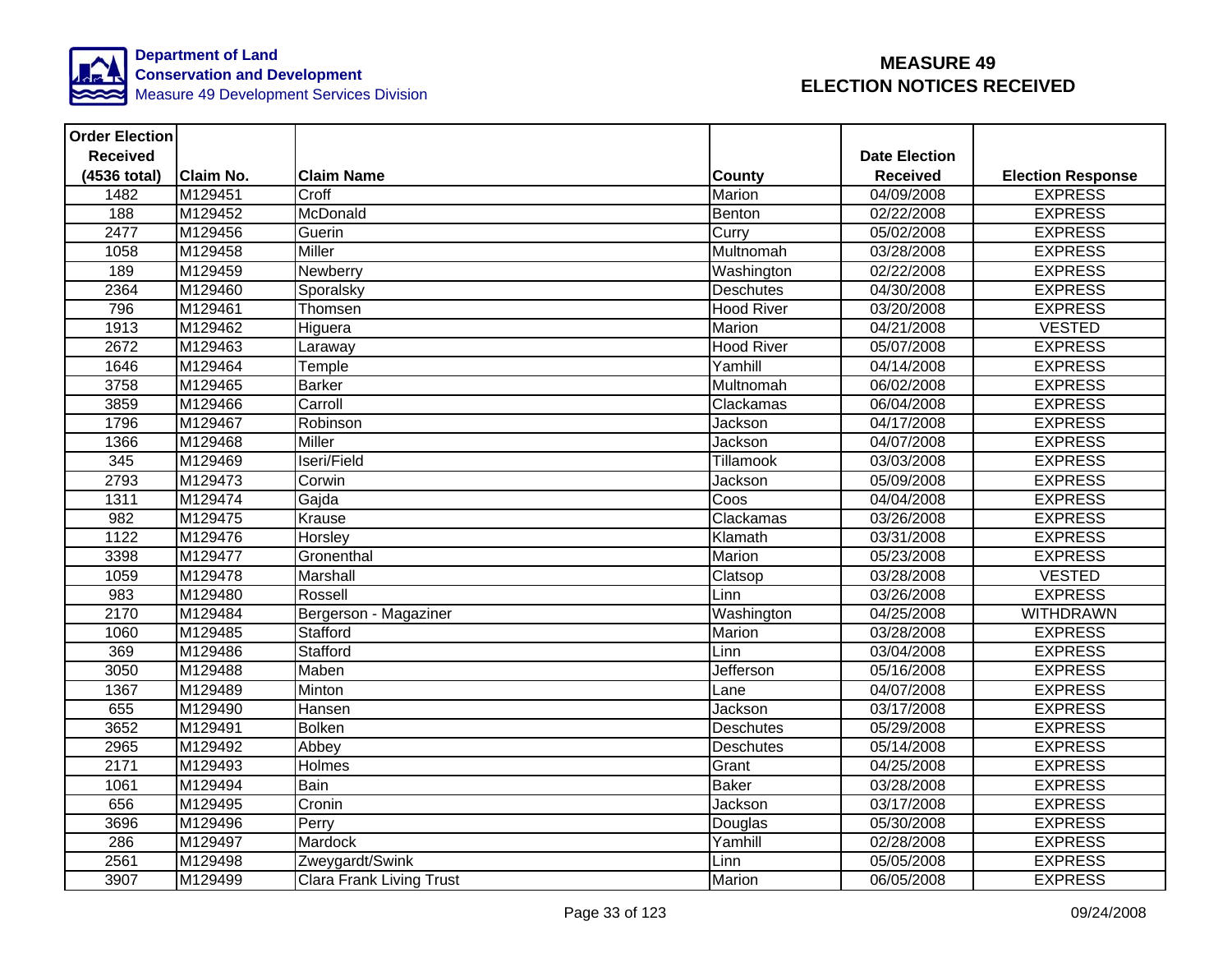

| <b>Order Election</b> |                  |                            |                  |                      |                          |
|-----------------------|------------------|----------------------------|------------------|----------------------|--------------------------|
| <b>Received</b>       |                  |                            |                  | <b>Date Election</b> |                          |
| (4536 total)          | <b>Claim No.</b> | <b>Claim Name</b>          | County           | <b>Received</b>      | <b>Election Response</b> |
| 516                   | M129500          | Lohse                      | Marion           | 03/11/2008           | <b>EXPRESS</b>           |
| 517                   | M129501          | Lohse                      | Clackamas        | 03/11/2008           | <b>EXPRESS</b>           |
| 1185                  | M129502          | Murayama                   | Yamhill          | 04/01/2008           | <b>VESTED</b>            |
| 1062                  | M129503          | Helen E. Ems Living Trust  | Clackamas        | 03/28/2008           | <b>EXPRESS</b>           |
| 2049                  | M129504          | Roth                       | Douglas          | 04/23/2008           | <b>EXPRESS</b>           |
| 749                   | M129505          | Bedingfield                | Jackson          | 03/19/2008           | <b>EXPRESS</b>           |
| 585                   | M129507          | Laas                       | Washington       | 03/13/2008           | <b>EXPRESS</b>           |
| 657                   | M129510          | Gustafson                  | Clackamas        | 03/17/2008           | <b>EXPRESS</b>           |
| 658                   | M129511          | Gustafson                  | Clackamas        | 03/17/2008           | <b>EXPRESS</b>           |
| 2478                  | M129512          | Egan                       | Yamhill          | 05/02/2008           | <b>EXPRESS</b>           |
| 190                   | M129513          | Pattison                   | Lane             | 02/22/2008           | <b>EXPRESS</b>           |
| 2479                  | M129514          | <b>Kreger Living Trust</b> | Marion           | 05/02/2008           | <b>EXPRESS</b>           |
| 1368                  | M129516          | Arndt                      | Linn             | 04/07/2008           | <b>EXPRESS</b>           |
| 1312                  | M129517          | Guest                      | Linn             | 04/04/2008           | <b>EXPRESS</b>           |
| 2314                  | M129519          | da Silva                   | Yamhill          | $\sqrt{04/29}/2008$  | <b>VESTED</b>            |
| 3860                  | M129520          | Scroggins                  | Jackson          | 06/04/2008           | <b>EXPRESS</b>           |
| 219                   | M129521          | Nelson                     | Jackson          | 02/25/2008           | <b>EXPRESS</b>           |
| 2562                  | M129522          | Sublet                     | Yamhill          | 05/05/2008           | <b>EXPRESS</b>           |
| 1590                  | M129524          | Atkinson                   | <b>Deschutes</b> | 04/11/2008           | <b>EXPRESS</b>           |
| 2673                  | M129525          | Cronin                     | Jackson          | 05/07/2008           | <b>VESTED</b>            |
| 1797                  | M129526          | Bleedlove et al            | Jackson          | 04/17/2008           | <b>EXPRESS</b>           |
| 3861                  | M129527          | Richards                   | Marion           | 06/04/2008           | <b>EXPRESS</b>           |
| 2480                  | M129529          | Lovell                     | Wallowa          | 05/02/2008           | <b>EXPRESS</b>           |
| 2481                  | M129530          | Lovell                     | Wallowa          | 05/02/2008           | <b>EXPRESS</b>           |
| 659                   | M129531          | Leever                     | Jackson          | 03/17/2008           | <b>EXPRESS</b>           |
| 2794                  | M129532          | Van Grunsven               | Washington       | 05/09/2008           | <b>EXPRESS</b>           |
| 709                   | M129533          | <b>Herb</b>                | Washington       | 03/18/2008           | <b>EXPRESS</b>           |
| 370                   | M129534          | Hallstrom                  | <b>Tillamook</b> | 03/04/2008           | <b>EXPRESS</b>           |
| 895                   | M129536          | Walter                     | Deschutes        | 03/24/2008           | <b>EXPRESS</b>           |
| 3605                  | M129537          | Young                      | Columbia         | 05/28/2008           | <b>EXPRESS</b>           |
| 952                   | M129538          | <b>Pauline Trom Trust</b>  | Polk             | 03/25/2008           | <b>EXPRESS</b>           |
| 269                   | M129539          | West                       | Jackson          | 02/27/2008           | <b>EXPRESS</b>           |
| 2248                  | M129540          | Davis                      | Jackson          | 04/28/2008           | <b>EXPRESS</b>           |
| 132                   | M129542          | Moffett                    | Lane             | 02/19/2008           | <b>EXPRESS</b>           |
| 115                   | M129545          | Scott                      | Clatsop          | 02/15/2008           | CONDITIONAL              |
| 3166                  | M129546          | Stapleton                  | Lane             | 05/20/2008           | <b>EXPRESS</b>           |
| 1798                  | M129547          | <b>Tews</b>                | Washington       | 04/17/2008           | <b>EXPRESS</b>           |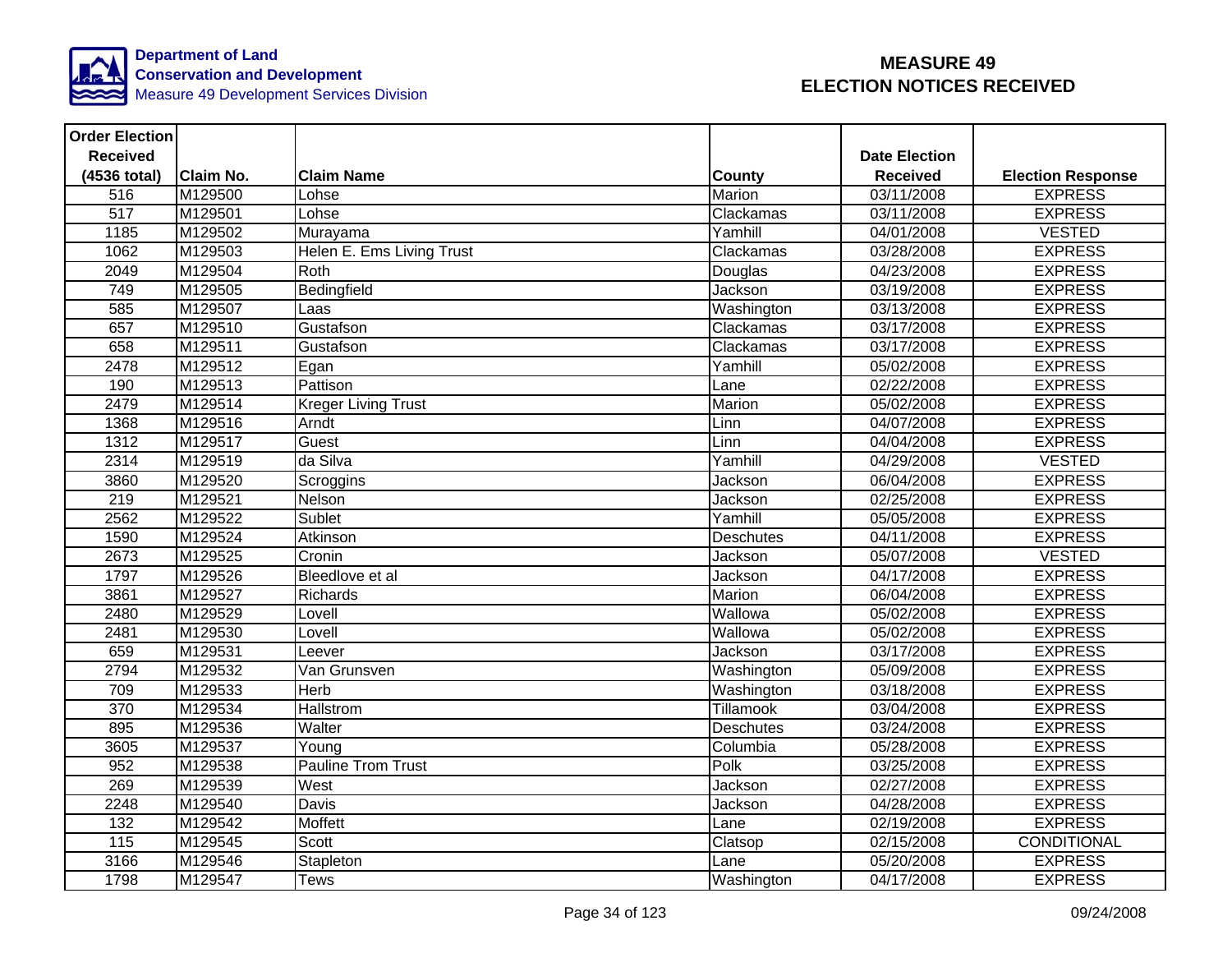

| <b>Order Election</b> |                  |                               |                   |                      |                          |
|-----------------------|------------------|-------------------------------|-------------------|----------------------|--------------------------|
| <b>Received</b>       |                  |                               |                   | <b>Date Election</b> |                          |
| (4536 total)          | <b>Claim No.</b> | <b>Claim Name</b>             | County            | <b>Received</b>      | <b>Election Response</b> |
| 2563                  | M129548          | Avison Lumber Company         | Clackamas         | 05/05/2008           | <b>EXPRESS</b>           |
| 2564                  | M129549          | Avison Lumber Company         | Clackamas         | 05/05/2008           | <b>EXPRESS</b>           |
| 1647                  | M129550          | Ottaway                       | Polk              | 04/14/2008           | <b>EXPRESS</b>           |
| $\overline{317}$      | M129551          | Gross                         | Polk              | 02/29/2008           | <b>EXPRESS</b>           |
| 1123                  | M129552          | OMara                         | Douglas           | 03/31/2008           | <b>CONDITIONAL</b>       |
| 1124                  | M129553          | OMara                         | Douglas           | 03/31/2008           | CONDITIONAL              |
| $\overline{518}$      | M129554          | <b>Consumers Power Inc</b>    | Benton            | 03/11/2008           | <b>EXPRESS</b>           |
| 660                   | M129555          | <b>Atkins</b>                 | Jackson           | 03/17/2008           | <b>EXPRESS</b>           |
| 552                   | M129557          | <b>North</b>                  | Douglas           | 03/12/2008           | <b>EXPRESS</b>           |
| 586                   | M129558          | <b>Stills</b>                 | <b>Jefferson</b>  | 03/13/2008           | <b>EXPRESS</b>           |
| 2114                  | M129559          | Seagraves                     | Clackamas         | 04/24/2008           | <b>EXPRESS</b>           |
| 2482                  | M129561          | <b>Bickford Orchards Inc.</b> | <b>Hood River</b> | 05/02/2008           | <b>EXPRESS</b>           |
| 2483                  | M129562          | <b>Bickford Orchards Inc.</b> | <b>Hood River</b> | 05/02/2008           | <b>EXPRESS</b>           |
| 750                   | M129563          | Borok/Aigner                  | Washington        | 03/19/2008           | <b>EXPRESS</b>           |
| 3697                  | M129564          | <b>Black</b>                  | <b>Baker</b>      | 05/30/2008           | <b>EXPRESS</b>           |
| 2674                  | M129568          | Johnson                       | Linn              | 05/07/2008           | <b>EXPRESS</b>           |
| 661                   | M129569          | Heinonen                      | Yamhill           | 03/17/2008           | <b>EXPRESS</b>           |
| 984                   | M129570          | <b>Hallett</b>                | Lane              | 03/26/2008           | <b>EXPRESS</b>           |
| 287                   | M129571          | Lee                           | Lane              | 02/28/2008           | <b>EXPRESS</b>           |
| 2795                  | M129572          | <b>DePalma</b>                | Lane              | 05/09/2008           | <b>EXPRESS</b>           |
| 840                   | M129573          | Soles                         | Clackamas         | 03/21/2008           | <b>EXPRESS</b>           |
| 220                   | M129574          | <b>Brown</b>                  | Marion            | 02/25/2008           | <b>EXPRESS</b>           |
| $\overline{221}$      | M129575          | <b>Brown</b>                  | Marion            | 02/25/2008           | <b>EXPRESS</b>           |
| 2796                  | M129577          | <b>Brunetto</b>               | Clackamas         | 05/09/2008           | <b>EXPRESS</b>           |
| 1125                  | M129578          | <b>Bohnert</b>                | Jackson           | 03/31/2008           | <b>EXPRESS</b>           |
| $\overline{985}$      | M129579          | Kizaeff                       | Marion            | 03/26/2008           | <b>EXPRESS</b>           |
| 2484                  | M129581          | Vollstedt                     | Benton            | 05/02/2008           | <b>EXPRESS</b>           |
| 2565                  | M129582          | Cook                          | Jefferson         | 05/05/2008           | <b>EXPRESS</b>           |
| 371                   | M129583          | Hallstron                     | Tillamook         | 03/04/2008           | <b>EXPRESS</b>           |
| 710                   | M129584          | <b>RSM Fischer Trust</b>      | Marion            | 03/18/2008           | <b>EXPRESS</b>           |
| 404                   | M129585          | Vian                          | Douglas           | 03/05/2008           | <b>EXPRESS</b>           |
| 423                   | M129589          | Phillips                      | <b>Hood River</b> | 03/06/2008           | <b>EXPRESS</b>           |
| 751                   | M129592          | Reames                        | <b>Deschutes</b>  | 03/19/2008           | <b>EXPRESS</b>           |
| 2675                  | M129594          | Fleischmann                   | Clackamas         | 05/07/2008           | <b>EXPRESS</b>           |
| 145                   | M129595          | Harnisch                      | Linn              | 02/20/2008           | <b>EXPRESS</b>           |
| 3167                  | M129597          | Horton                        | Washington        | 05/20/2008           | <b>EXPRESS</b>           |
| 553                   | M129599          | Smith                         | <b>Hood River</b> | 03/12/2008           | <b>EXPRESS</b>           |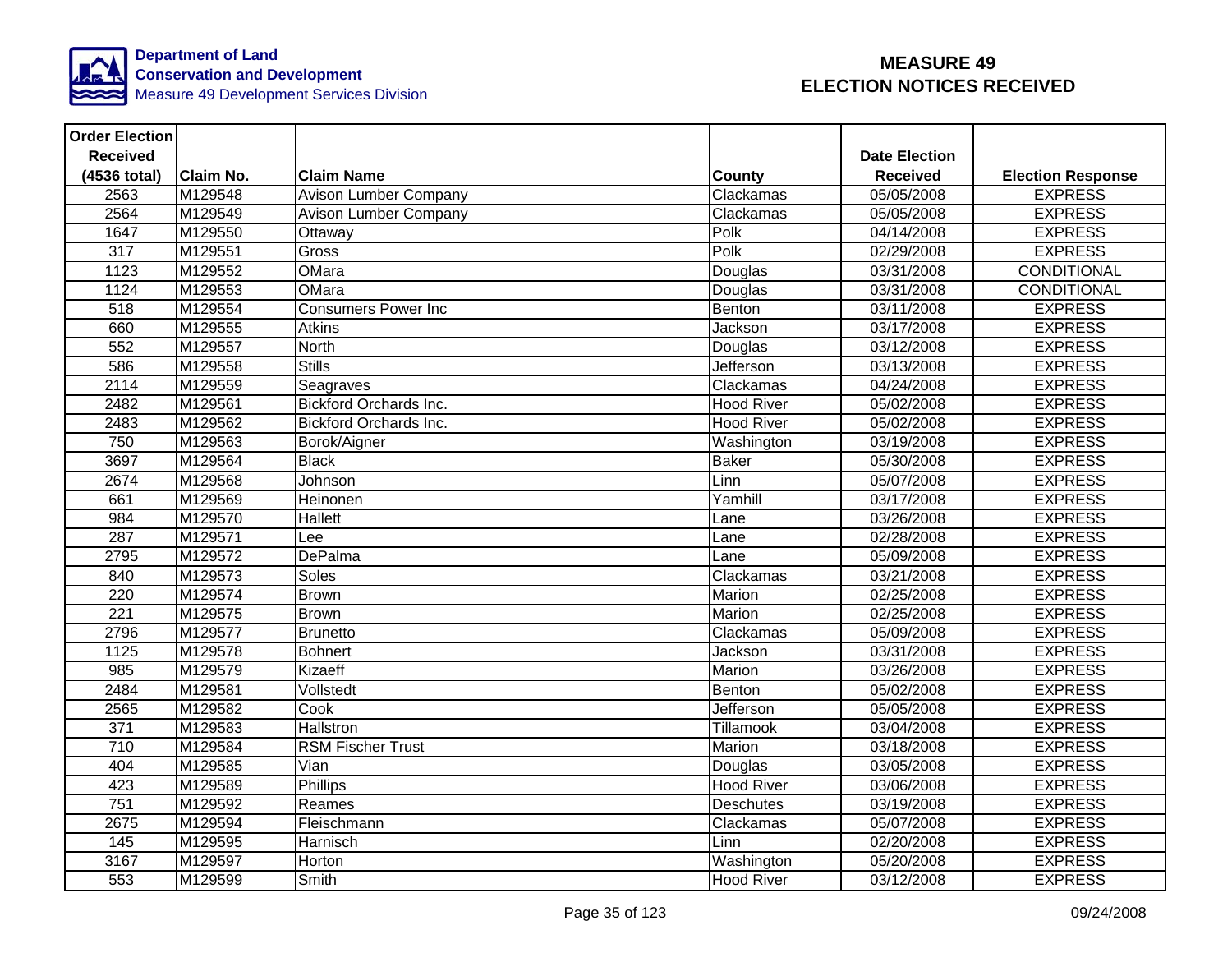

| <b>Order Election</b> |                  |                                     |               |                      |                          |
|-----------------------|------------------|-------------------------------------|---------------|----------------------|--------------------------|
| <b>Received</b>       |                  |                                     |               | <b>Date Election</b> |                          |
| (4536 total)          | <b>Claim No.</b> | <b>Claim Name</b>                   | <b>County</b> | <b>Received</b>      | <b>Election Response</b> |
| 2365                  | M129600          | Kuhn                                | Clackamas     | 04/30/2008           | <b>EXPRESS</b>           |
| 896                   | M129601          | Lowell                              | Linn          | 03/24/2008           | <b>VESTED</b>            |
| 405                   | M129604          | Dennis                              | Linn          | 03/05/2008           | <b>EXPRESS</b>           |
| 318                   | M129606          | St Clair                            | Clackamas     | 02/29/2008           | <b>EXPRESS</b>           |
| 662                   | M129609          | Campbell                            | Clackamas     | 03/17/2008           | <b>EXPRESS</b>           |
| 3260                  | M129610          | <b>High Heavens Timberlands Inc</b> | Yamhill       | 05/21/2008           | <b>EXPRESS</b>           |
| 1313                  | M129611          | Blodgett                            | Clackamas     | 04/04/2008           | <b>EXPRESS</b>           |
| 1024                  | M129614          | Richardson                          | Josephine     | 03/27/2008           | <b>EXPRESS</b>           |
| 897                   | M129615          | Toner                               | Yamhill       | 03/24/2008           | <b>EXPRESS</b>           |
| 554                   | M129616          | Watson                              | Clackamas     | 03/12/2008           | <b>EXPRESS</b>           |
| 3261                  | M129617          | Schmitt                             | Yamhill       | 05/21/2008           | <b>EXPRESS</b>           |
| 3606                  | M129618          | Crocker                             | Linn          | 05/28/2008           | <b>EXPRESS</b>           |
| 104                   | M129619          | Unruh                               | Linn          | 02/14/2008           | <b>EXPRESS</b>           |
| 797                   | M129621          | Alexander                           | Curry         | 03/20/2008           | <b>CONDITIONAL</b>       |
| 247                   | M129622          | Lewis                               | Lane          | 02/26/2008           | <b>EXPRESS</b>           |
| 2172                  | M129625          | <b>Wildish Land Co</b>              | Lane          | 04/25/2008           | <b>CONDITIONAL</b>       |
| 555                   | M129628          | <b>Metts</b>                        | Clackamas     | 03/12/2008           | <b>EXPRESS</b>           |
| 2797                  | M129630          | Astleford                           | Yamhill       | 05/09/2008           | <b>VESTED</b>            |
| 841                   | M129631          | Wiley                               | Multnomah     | 03/21/2008           | <b>EXPRESS</b>           |
| 222                   | M129632          | Heisel                              | Linn          | 02/25/2008           | <b>EXPRESS</b>           |
| 1186                  | M129634          | Hanson                              | Jefferson     | 04/01/2008           | <b>EXPRESS</b>           |
| $\overline{248}$      | M129635          | <b>Brady</b>                        | Douglas       | 02/26/2008           | <b>EXPRESS</b>           |
| 2050                  | M129636          | Munson                              | Coos          | 04/23/2008           | <b>EXPRESS</b>           |
| 105                   | M129637          | Tankersley                          | Washington    | 02/14/2008           | <b>EXPRESS</b>           |
| 2849                  | M129639          | Krouse Ranch LLC                    | Jackson       | 05/12/2008           | <b>EXPRESS</b>           |
| 2115                  | M129640          | Davidson Industries Inc.            | Lane          | 04/24/2008           | <b>EXPRESS</b>           |
| 116                   | M129641          | Weeks                               | Clackamas     | 02/15/2008           | <b>EXPRESS</b>           |
| 2966                  | M129642          | Foelker                             | Clackamas     | 05/14/2008           | <b>VESTED</b>            |
| 1369                  | M129643          | Tschudy                             | Clackamas     | 04/07/2008           | <b>EXPRESS</b>           |
| 249                   | M129645          | Rutherford                          | Lane          | 02/26/2008           | <b>EXPRESS</b>           |
| 2249                  | M129648          | Albers                              | Clackamas     | 04/28/2008           | <b>EXPRESS</b>           |
| 448                   | M129653          | Ashley                              | Wasco         | 03/07/2008           | <b>EXPRESS</b>           |
| 3698                  | M129658          | Kaldahl                             | Benton        | 05/30/2008           | <b>EXPRESS</b>           |
| $\overline{21}$       | M129659          | Wellons                             | Clackamas     | 01/30/2008           | <b>EXPRESS</b>           |
| 3908                  | M129660          | Lillie                              | Coos          | 06/05/2008           | <b>EXPRESS</b>           |
| 1799                  | M129661          | Leighton                            | Benton        | 04/17/2008           | <b>EXPRESS</b>           |
| 372                   | M129662          | Scott                               | Benton        | 03/04/2008           | <b>EXPRESS</b>           |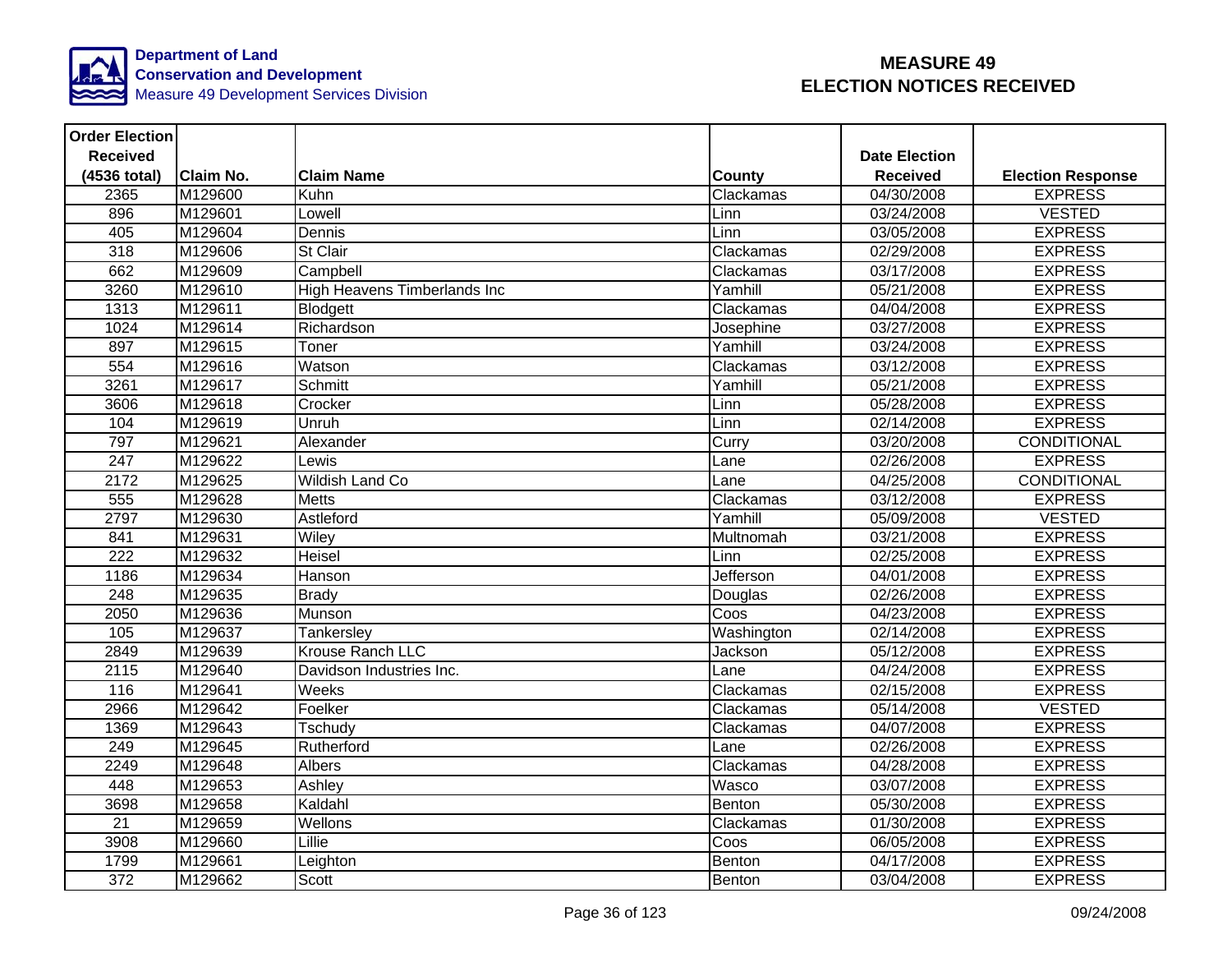

| <b>Order Election</b> |                  |                                  |                   |                      |                          |
|-----------------------|------------------|----------------------------------|-------------------|----------------------|--------------------------|
| <b>Received</b>       |                  |                                  |                   | <b>Date Election</b> |                          |
| (4536 total)          | <b>Claim No.</b> | <b>Claim Name</b>                | County            | <b>Received</b>      | <b>Election Response</b> |
| 2315                  | M129663          | Wobbe                            | Lane              | 04/29/2008           | <b>EXPRESS</b>           |
|                       | M129664          | <b>Bennier</b>                   | Clackamas         | 01/22/2008           | <b>EXPRESS</b>           |
| 3262                  | M129665          | <b>Tittle</b>                    | Marion            | 05/21/2008           | <b>EXPRESS</b>           |
| 146                   | M129666          | Raffety                          | Polk              | 02/20/2008           | <b>EXPRESS</b>           |
| 2628                  | M129667          | $\overline{C}$ anby              | Marion            | 05/06/2008           | <b>EXPRESS</b>           |
| 2250                  | M129668          | Corrado                          | <b>Hood River</b> | 04/28/2008           | <b>EXPRESS</b>           |
| 2251                  | M129669          | Corrado                          | <b>Hood River</b> | 04/28/2008           | <b>EXPRESS</b>           |
| 618                   | M129670          | Thomas                           | Washington        | 03/14/2008           | <b>EXPRESS</b>           |
| 117                   | M129671          | Heater                           | Clackamas         | 02/15/2008           | <b>EXPRESS</b>           |
| $\overline{373}$      | M129673          | Schreiber                        | Clackamas         | 03/04/2008           | <b>EXPRESS</b>           |
| 2629                  | M129674          | <b>Sterr</b>                     | <b>Hood River</b> | 05/06/2008           | <b>EXPRESS</b>           |
| 2173                  | M129675          | Stimson Lumber Company           | Washington        | 04/25/2008           | <b>EXPRESS</b>           |
| 164                   | M129676          | Kunkel                           | Washington        | 02/21/2008           | <b>EXPRESS</b>           |
| 133                   | M129677          | Cafourek                         | Clackamas         | 02/19/2008           | <b>EXPRESS</b>           |
| 1914                  | M129678          | Osborn                           | Jackson           | 04/21/2008           | <b>EXPRESS</b>           |
| 2116                  | M129679          | Gallaher                         | Polk              | 04/24/2008           | <b>EXPRESS</b>           |
| 346                   | M129681          | Bever                            | Clackamas         | 03/03/2008           | <b>EXPRESS</b>           |
| 1648                  | M129682          | Pearson                          | Washington        | 04/14/2008           | <b>EXPRESS</b>           |
| 2676                  | M129683          | Smejkal                          | Washington        | 05/07/2008           | <b>EXPRESS</b>           |
| 2677                  | M129684          | Smejkal                          | Washington        | 05/07/2008           | <b>EXPRESS</b>           |
| 2678                  | M129685          | Smejkal                          | Washington        | 05/07/2008           | <b>EXPRESS</b>           |
| 2679                  | M129686          | Smejkal                          | Washington        | 05/07/2008           | <b>EXPRESS</b>           |
| 2680                  | M129687          | Smejkal                          | Washington        | 05/07/2008           | <b>EXPRESS</b>           |
| 2681                  | M129688          | Smejkal                          | Washington        | 05/07/2008           | <b>EXPRESS</b>           |
| 2682                  | M129689          | Smejkal                          | Washington        | 05/07/2008           | <b>EXPRESS</b>           |
| 2683                  | M129690          | Smejkal                          | Washington        | 05/07/2008           | <b>EXPRESS</b>           |
| 2684                  | M129691          | Smejkal                          | Washington        | 05/07/2008           | <b>EXPRESS</b>           |
| 2685                  | M129692          | Smejkal                          | Columbia          | 05/07/2008           | <b>EXPRESS</b>           |
| 2686                  | M129693          | <b>Forever Green Forests LLC</b> | Washington        | 05/07/2008           | <b>EXPRESS</b>           |
| 2687                  | M129694          | Forever Green Forests, LLC       | Washington        | 05/07/2008           | <b>EXPRESS</b>           |
| 485                   | M129695          | Gillis                           | Yamhill           | 03/10/2008           | <b>EXPRESS</b>           |
| 3699                  | M129697          | Sabala                           | Douglas           | 05/30/2008           | <b>EXPRESS</b>           |
| $\overline{91}$       | M129699          | Haffner                          | Lane              | 02/13/2008           | <b>CONDITIONAL</b>       |
| 2425                  | M129700          | Dean-Val Reed Properties, LLC    | Clackamas         | 05/01/2008           | <b>EXPRESS</b>           |
| 2850                  | M129701          | Ankeny                           | Klamath           | 05/12/2008           | CONDITIONAL              |
| 1126                  | M129704          | <b>Archer and Noelen</b>         | Wasco             | 03/31/2008           | <b>EXPRESS</b>           |
| 663                   | M129705          | Spencer                          | Clackamas         | 03/17/2008           | <b>EXPRESS</b>           |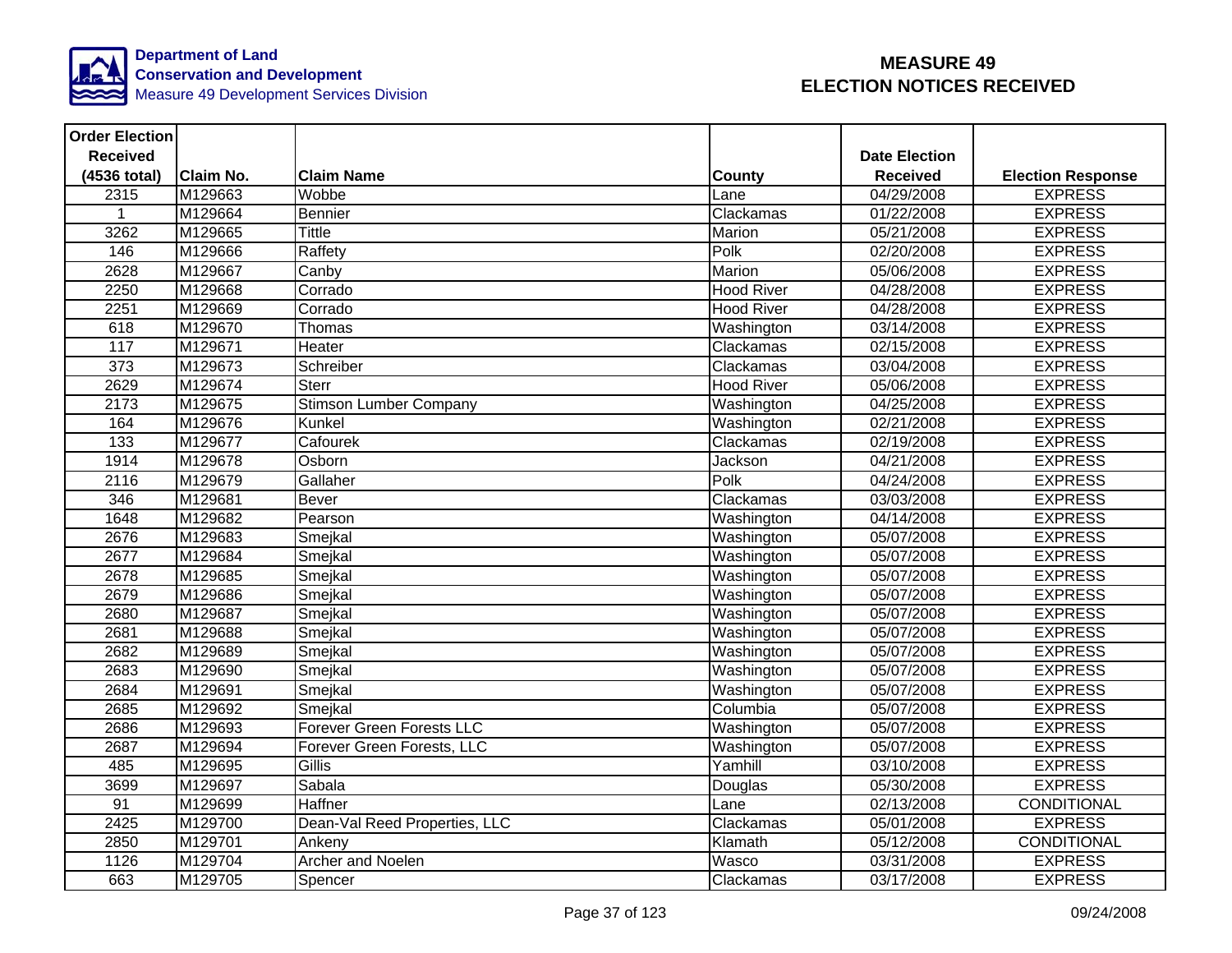

| <b>Order Election</b> |                  |                         |                  |                      |                          |
|-----------------------|------------------|-------------------------|------------------|----------------------|--------------------------|
| <b>Received</b>       |                  |                         |                  | <b>Date Election</b> |                          |
| (4536 total)          | <b>Claim No.</b> | <b>Claim Name</b>       | <b>County</b>    | <b>Received</b>      | <b>Election Response</b> |
| 587                   | M129706          | <b>Richards</b>         | Clackamas        | 03/13/2008           | <b>EXPRESS</b>           |
| 449                   | M129707          | Belden                  | Marion           | 03/07/2008           | <b>EXPRESS</b>           |
| $\overline{223}$      | M129708          | Horlyk                  | Yamhill          | 02/25/2008           | <b>EXPRESS</b>           |
| 1229                  | M129709          | Finnell                 | Jefferson        | 04/02/2008           | <b>EXPRESS</b>           |
| 134                   | M129711          | Sweeney                 | Benton           | 02/19/2008           | <b>VESTED</b>            |
| 288                   | M129712          | Smith                   | Clackamas        | 02/28/2008           | <b>EXPRESS</b>           |
| 2798                  | M129713          | <b>Nicklous</b>         | Yamhill          | 05/09/2008           | <b>WITHIN CITY/UGB</b>   |
| 3700                  | M129714          | <b>Buyserie</b>         | <b>Marion</b>    | 05/30/2008           | <b>EXPRESS</b>           |
| 165                   | M129715          | Frederick               | Washington       | 02/21/2008           | <b>EXPRESS</b>           |
| 2426                  | M129716          | Aamodt                  | <b>Baker</b>     | 05/01/2008           | <b>EXPRESS</b>           |
| 3909                  | M129720          | Smallwood Logging Inc.  | Lincoln          | 06/05/2008           | <b>EXPRESS</b>           |
| 1063                  | M129721          | <b>Hankins</b>          | Klamath          | 03/28/2008           | <b>EXPRESS</b>           |
| 1127                  | M129722          | George                  | Jackson          | 03/31/2008           | <b>EXPRESS</b>           |
| 486                   | M129723          | Weber                   | Lane             | 03/10/2008           | <b>EXPRESS</b>           |
| 374                   | M129728          | Purkeson                | Lane             | 03/04/2008           | <b>EXPRESS</b>           |
| 798                   | M129729          | <b>Ruth Smith Trust</b> | Multnomah        | 03/20/2008           | <b>EXPRESS</b>           |
| 1915                  | M129730          | Kraxberger              | Clackamas        | 04/21/2008           | <b>EXPRESS</b>           |
| 1434                  | M129731          | Wilcke                  | Polk             | 04/08/2008           | <b>EXPRESS</b>           |
| 1025                  | M129733          | <b>Hawkins</b>          | Jackson          | 03/27/2008           | <b>EXPRESS</b>           |
| 2742                  | M129734          | Alves                   | Jackson          | 05/08/2008           | <b>WITHDRAWN</b>         |
| 953                   | M129738          | <b>Miles</b>            | Polk             | 03/25/2008           | <b>EXPRESS</b>           |
| 1916                  | M129739          | <b>Smith</b>            | Marion           | 04/21/2008           | <b>EXPRESS</b>           |
| 1314                  | M129740          | Stewart                 | Clackamas        | 04/04/2008           | <b>EXPRESS</b>           |
| 424                   | M129741          | Harmon                  | <b>Deschutes</b> | 03/06/2008           | <b>EXPRESS</b>           |
| 2799                  | M129746          | <b>Bratton</b>          | Jackson          | 05/09/2008           | <b>EXPRESS</b>           |
| 3862                  | M129747          | Perez                   | Yamhill          | 06/04/2008           | <b>EXPRESS</b>           |
| 3863                  | M129748          | Perez                   | Yamhill          | 06/04/2008           | <b>EXPRESS</b>           |
| 1230                  | M129750          | Iverson                 | Lane             | 04/02/2008           | <b>EXPRESS</b>           |
| 147                   | M129753          | Creitz                  | Clackamas        | 02/20/2008           | <b>EXPRESS</b>           |
| 954                   | M129754          | Weisensee               | Polk             | 03/25/2008           | <b>EXPRESS</b>           |
| 191                   | M129756          | Johnson                 | Clackamas        | 02/22/2008           | <b>EXPRESS</b>           |
| 752                   | M129757          | Hoff                    | Clackamas        | 03/19/2008           | <b>EXPRESS</b>           |
| 166                   | M129759          | Donaldson               | Washington       | 02/21/2008           | <b>EXPRESS</b>           |
| 1649                  | M129761          | Archibald               | Jackson          | 04/14/2008           | <b>EXPRESS</b>           |
| 2851                  | M129762          | Southern Oregon Tallow  | Jackson          | 05/12/2008           | CONDITIONAL              |
| $\overline{2117}$     | M129763          | Honeycutt               | Linn             | 04/24/2008           | <b>EXPRESS</b>           |
| 2485                  | M129764          | Lich                    | Jefferson        | 05/02/2008           | <b>EXPRESS</b>           |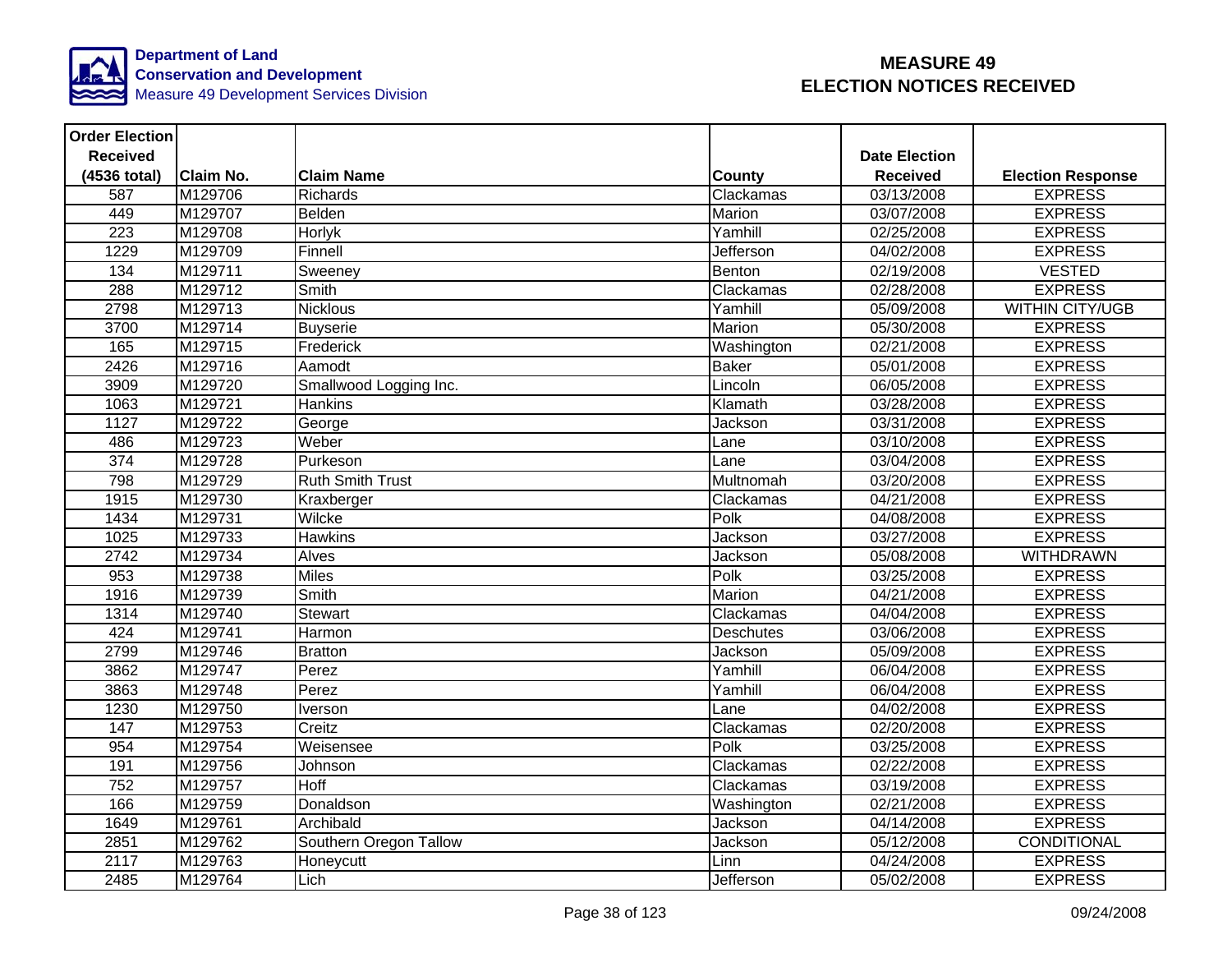

| <b>Order Election</b> |                  |                            |                   |                      |                          |
|-----------------------|------------------|----------------------------|-------------------|----------------------|--------------------------|
| <b>Received</b>       |                  |                            |                   | <b>Date Election</b> |                          |
| (4536 total)          | <b>Claim No.</b> | <b>Claim Name</b>          | County            | <b>Received</b>      | <b>Election Response</b> |
| 1748                  | M129767          | <b>Bresler</b>             | Klamath           | 04/16/2008           | <b>EXPRESS</b>           |
| 2051                  | M129770          | Weible                     | Marion            | 04/23/2008           | <b>EXPRESS</b>           |
| 1064                  | M129771          | <b>Linder Family Trust</b> | Clackamas         | 03/28/2008           | <b>EXPRESS</b>           |
| 664                   | M129772          | <b>McCabe</b>              | Crook             | 03/17/2008           | <b>VESTED</b>            |
| 2252                  | M129774          | Payne                      | Jackson           | 04/28/2008           | <b>EXPRESS</b>           |
| 192                   | M129775          | Hingley                    | Lane              | 02/22/2008           | <b>EXPRESS</b>           |
| 799                   | M129776          | Howell                     | Clackamas         | 03/20/2008           | <b>EXPRESS</b>           |
| 2316                  | M129777          | Withycombe                 | Washington        | 04/29/2008           | <b>EXPRESS</b>           |
| 2317                  | M129778          | Withycombe                 | Washington        | 04/29/2008           | <b>EXPRESS</b>           |
| 2318                  | M129779          | Withycombe                 | Washington        | 04/29/2008           | <b>EXPRESS</b>           |
| 1128                  | M129780          | Wagner                     | Clackamas         | 03/31/2008           | <b>EXPRESS</b>           |
| 3910                  | M129781          | House                      | Jackson           | 06/05/2008           | <b>EXPRESS</b>           |
| 250                   | M129783          | Vanderzanden               | Washington        | 02/26/2008           | <b>EXPRESS</b>           |
| 425                   | M129784          | Decker                     | Washington        | 03/06/2008           | <b>EXPRESS</b>           |
| 1853                  | M129785          | Jones                      | Lane              | 04/18/2008           | <b>EXPRESS</b>           |
| $\overline{986}$      | M129786          | Parsons                    | Jefferson         | 03/26/2008           | <b>EXPRESS</b>           |
| 450                   | M129787          | Trunk                      | Yamhill           | 03/07/2008           | <b>EXPRESS</b>           |
| 2366                  | M129791          | Gerlinger                  | Polk              | 04/30/2008           | <b>EXPRESS</b>           |
| 588                   | M129792          | Greener                    | Washington        | 03/13/2008           | <b>EXPRESS</b>           |
| 619                   | M129794          | <b>Seales</b>              | Linn              | 03/14/2008           | <b>EXPRESS</b>           |
| 2486                  | M129795          | Coffman                    | Crook             | 05/02/2008           | <b>EXPRESS</b>           |
| 3101                  | M129797          | Jenck                      | Tillamook         | 05/19/2008           | <b>EXPRESS</b>           |
| 2688                  | M129800          | Weichbrodt                 | Washington        | 05/07/2008           | <b>EXPRESS</b>           |
| 1281                  | M129801          | Smith                      | Klamath           | 04/03/2008           | <b>EXPRESS</b>           |
| 375                   | M129802          | Heesacker                  | Washington        | 03/04/2008           | <b>EXPRESS</b>           |
| 3607                  | M129803          | <b>Hawkins</b>             | Clackamas         | 05/28/2008           | <b>EXPRESS</b>           |
| $\overline{224}$      | M129806          | Rhone                      | Coos              | 02/25/2008           | <b>EXPRESS</b>           |
| 3808                  | M129807          | <b>Teleck</b>              | <b>Marion</b>     | 06/03/2008           | <b>EXPRESS</b>           |
| 487                   | M129809          | Ivy                        | Clackamas         | 03/10/2008           | <b>EXPRESS</b>           |
| 3701                  | M129810          | Leuenberger, Martin        | <b>Baker</b>      | 05/30/2008           | <b>EXPRESS</b>           |
| 2743                  | M129811          | Van Dyke                   | Clackamas         | 05/08/2008           | <b>EXPRESS</b>           |
| 451                   | M129812          | Weaver                     | Clackamas         | 03/07/2008           | <b>EXPRESS</b>           |
| 1026                  | M129813          | Weaver                     | Clackamas         | 03/27/2008           | <b>EXPRESS</b>           |
| 519                   | M129814          | <b>Brady</b>               | Marion            | 03/11/2008           | <b>EXPRESS</b>           |
| 167                   | M129815          | Schlegel                   | Washington        | 02/21/2008           | <b>EXPRESS</b>           |
| 1187                  | M129816          | Hoffman                    | <b>Hood River</b> | 04/01/2008           | <b>EXPRESS</b>           |
| 2852                  | M129818          | Lee                        | Jackson           | 05/12/2008           | <b>EXPRESS</b>           |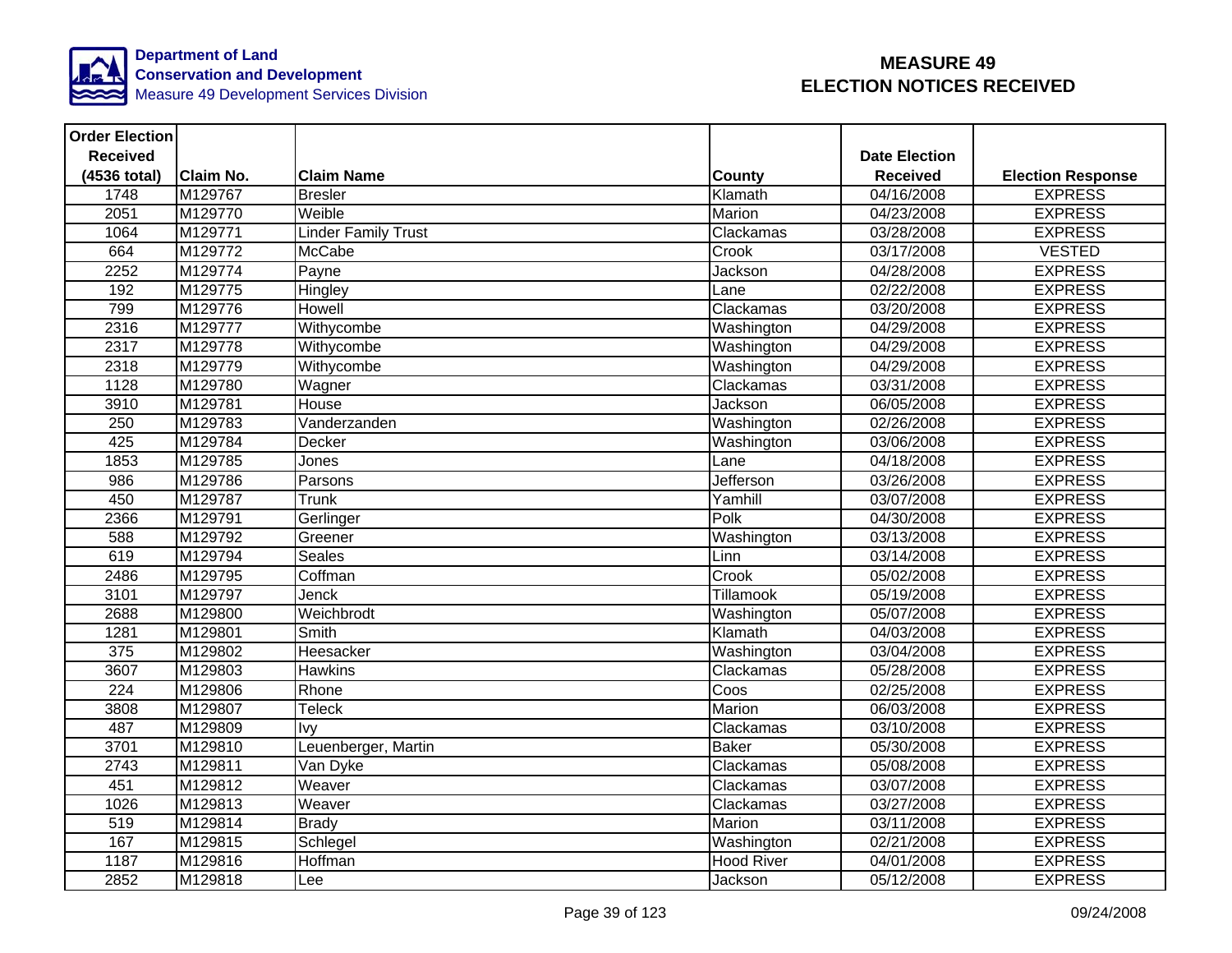

| <b>Order Election</b> |                  |                                 |                   |                      |                          |
|-----------------------|------------------|---------------------------------|-------------------|----------------------|--------------------------|
| <b>Received</b>       |                  |                                 |                   | <b>Date Election</b> |                          |
| (4536 total)          | <b>Claim No.</b> | <b>Claim Name</b>               | <b>County</b>     | <b>Received</b>      | <b>Election Response</b> |
| 2566                  | M129819          | Gossett                         | Jackson           | 05/05/2008           | <b>EXPRESS</b>           |
| 3993                  | M129821          | Hasegawa                        | <b>Hood River</b> | 06/09/2008           | <b>EXPRESS</b>           |
| 753                   | M129822          | Fraser                          | Klamath           | 03/19/2008           | <b>EXPRESS</b>           |
| 2853                  | M129823          | Danielson                       | Linn              | 05/12/2008           | <b>EXPRESS</b>           |
| 2052                  | M129824          | Forster                         | Linn              | 04/23/2008           | <b>EXPRESS</b>           |
| 665                   | M129825          | Eberle                          | Marion            | 03/17/2008           | <b>EXPRESS</b>           |
| 2000                  | M129827          | Edney                           | Columbia          | 04/22/2008           | <b>EXPRESS</b>           |
| 3911                  | M129828          | Clifton                         | Marion            | 06/05/2008           | <b>EXPRESS</b>           |
| 2630                  | M129829          | Twigg                           | Washington        | 05/06/2008           | <b>EXPRESS</b>           |
| 589                   | M129831          | <b>Mirsky</b>                   | Washington        | 03/13/2008           | <b>EXPRESS</b>           |
| 2854                  | M129833          | <b>Miller</b>                   | Curry             | 05/12/2008           | <b>VESTED</b>            |
| 319                   | M129834          | Werre                           | Washington        | 02/29/2008           | <b>EXPRESS</b>           |
| 1065                  | M129835          | Flanagan                        | Linn              | 03/28/2008           | <b>EXPRESS</b>           |
| 1129                  | M129836          | Rowley                          | Polk              | 03/31/2008           | <b>EXPRESS</b>           |
| 666                   | M129838          | Boye                            | Douglas           | 03/17/2008           | <b>WITHDRAWN</b>         |
| 2367                  | M129840          | Geelan                          | Yamhill           | 04/30/2008           | <b>EXPRESS</b>           |
| 754                   | M129841          | Decker                          | Washington        | 03/19/2008           | <b>EXPRESS</b>           |
| 1483                  | M129842          | Blackman                        | Washington        | 04/09/2008           | <b>EXPRESS</b>           |
| 2319                  | M129844          | Rood                            | Coos              | 04/29/2008           | <b>EXPRESS</b>           |
| 3912                  | M129845          | <b>Clara Frank Living Trust</b> | Marion            | 06/05/2008           | <b>EXPRESS</b>           |
| 148                   | M129846          | Hansen Family Revocable Trust   | Lane              | 02/20/2008           | <b>EXPRESS</b>           |
| 2427                  | M129847          | Beaudoin                        | Wallowa           | 05/01/2008           | <b>EXPRESS</b>           |
| 1188                  | M129848          | Tresidder                       | Coos              | 04/01/2008           | <b>EXPRESS</b>           |
| 3608                  | M129849          | Wanker                          | Clackamas         | 05/28/2008           | <b>EXPRESS</b>           |
| 2053                  | M129850          | <b>Hicks</b>                    | Clackamas         | 04/23/2008           | <b>EXPRESS</b>           |
| 1707                  | M129851          | <b>Albin</b>                    | Washington        | 04/15/2008           | <b>EXPRESS</b>           |
| 2487                  | M129852          | Zierlein                        | <b>Deschutes</b>  | 05/02/2008           | <b>EXPRESS</b>           |
| 2488                  | M129853          | Harnar                          | <b>Hood River</b> | 05/02/2008           | <b>EXPRESS</b>           |
| 3759                  | M129856          | <b>Emmel Brothers</b>           | Grant             | 06/02/2008           | <b>EXPRESS</b>           |
| 488                   | M129858          | Twigg                           | Washington        | 03/10/2008           | <b>EXPRESS</b>           |
| 1130                  | M129859          | Twigg                           | Washington        | 03/31/2008           | <b>EXPRESS</b>           |
| 3864                  | M129861          | Sumerlin                        | Tillamook         | 06/04/2008           | <b>EXPRESS</b>           |
| 3609                  | M129863          | Roux                            | Clackamas         | 05/28/2008           | <b>EXPRESS</b>           |
| 2174                  | M129864          | Seifer                          | Marion            | 04/25/2008           | <b>EXPRESS</b>           |
| 2567                  | M129866          | Harris                          | <b>Deschutes</b>  | 05/05/2008           | <b>EXPRESS</b>           |
| 3945                  | M129869          | Gray                            | Klamath           | 06/06/2008           | <b>EXPRESS</b>           |
| 2175                  | M129870          | Fuhrmann                        | Polk              | 04/25/2008           | <b>EXPRESS</b>           |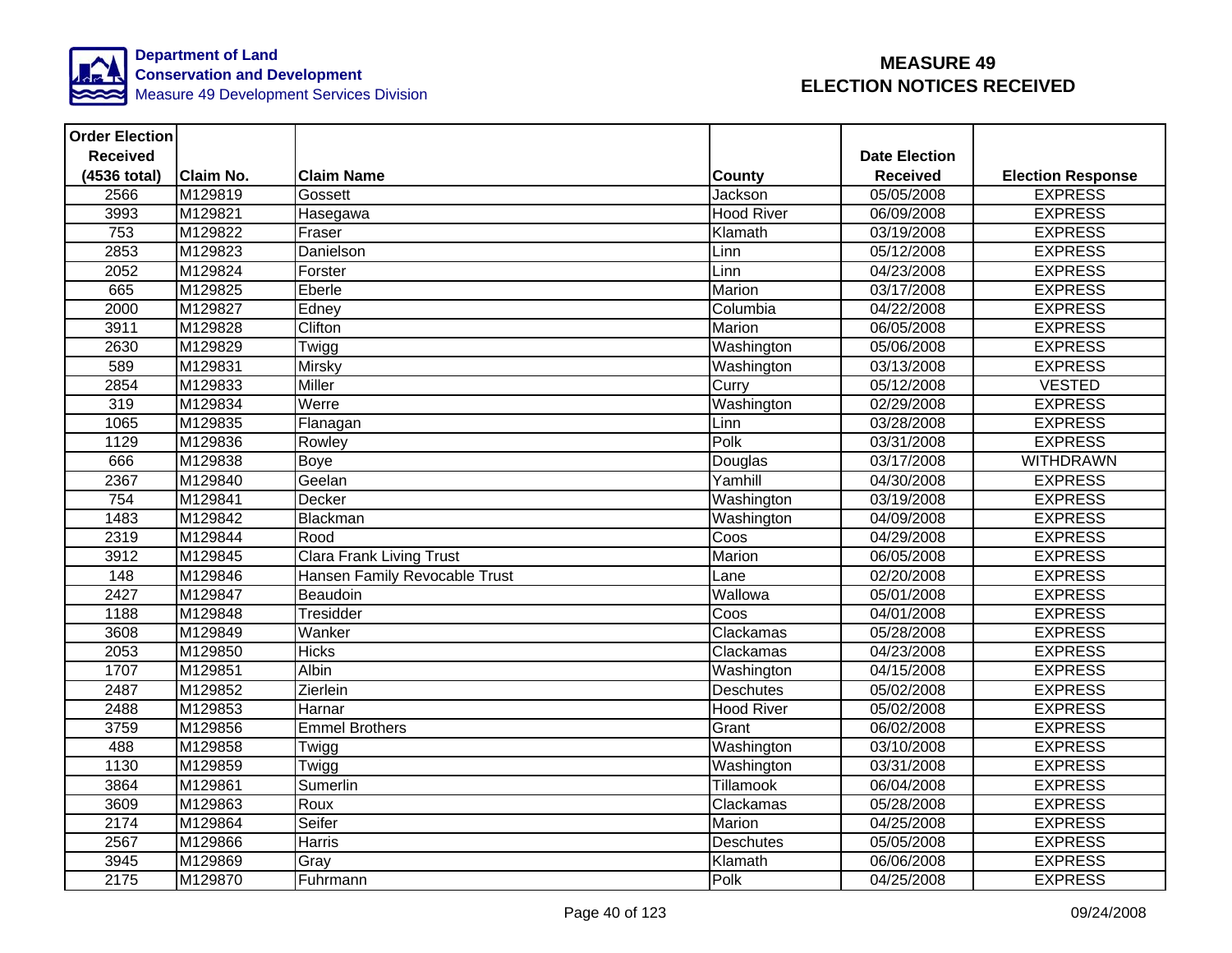

| <b>Order Election</b> |                  |                     |                   |                      |                          |
|-----------------------|------------------|---------------------|-------------------|----------------------|--------------------------|
| <b>Received</b>       |                  |                     |                   | <b>Date Election</b> |                          |
| (4536 total)          | <b>Claim No.</b> | <b>Claim Name</b>   | <b>County</b>     | <b>Received</b>      | <b>Election Response</b> |
| $\frac{1}{135}$       | M129871          | Reynolds            | Clackamas         | 02/19/2008           | <b>EXPRESS</b>           |
| 2176                  | M129872          | Rohde               | Polk              | 04/25/2008           | <b>EXPRESS</b>           |
| 842                   | M129873          | Corcoran            | Jackson           | 03/21/2008           | <b>EXPRESS</b>           |
| $\overline{711}$      | M129874          | Clement             | Clackamas         | 03/18/2008           | <b>EXPRESS</b>           |
| 712                   | M129875          | Hobgood             | Clackamas         | 03/18/2008           | <b>EXPRESS</b>           |
| 2001                  | M129876          | Vinton              | Linn              | 04/22/2008           | <b>EXPRESS</b>           |
| 2253                  | M129877          | Whitelaw            | Linn              | 04/28/2008           | <b>EXPRESS</b>           |
| 1370                  | M129878          | Ehtel R. Skoe Trust | Clackamas         | 04/07/2008           | <b>WITHIN CITY/UGB</b>   |
| 2744                  | M129879          | Robinson            | Polk              | 05/08/2008           | <b>EXPRESS</b>           |
| 2745                  | M129881          | Elsner              | Clackamas         | 05/08/2008           | <b>EXPRESS</b>           |
| 406                   | M129882          | Jacobs              | Douglas           | 03/05/2008           | <b>EXPRESS</b>           |
| 590                   | M129883          | Jacobs              | Douglas           | 03/13/2008           | <b>EXPRESS</b>           |
| 1854                  | M129885          | Nunamaker           | Washington        | 04/18/2008           | <b>EXPRESS</b>           |
| 1189                  | M129886          | Thomas              | Wasco             | 04/01/2008           | <b>EXPRESS</b>           |
| 1027                  | M129887          | Weidenhaft          | Coos              | 03/27/2008           | <b>EXPRESS</b>           |
| 3865                  | M129888          | Sheirbon            | <b>Hood River</b> | 06/04/2008           | <b>EXPRESS</b>           |
| 3866                  | M129889          | Sheirbon            | <b>Hood River</b> | 06/04/2008           | <b>EXPRESS</b>           |
| 3867                  | M129890          | Sheirbon            | <b>Hood River</b> | 06/04/2008           | <b>EXPRESS</b>           |
| 3868                  | M129891          | Sheirbon            | <b>Hood River</b> | 06/04/2008           | <b>EXPRESS</b>           |
| 1529                  | M129893          | Duncan              | Marion            | 04/10/2008           | <b>EXPRESS</b>           |
| 136                   | M129895          | Parr                | Marion            | 02/19/2008           | <b>EXPRESS</b>           |
| 1131                  | M129897          | Homer               | Linn              | 03/31/2008           | <b>CONDITIONAL</b>       |
| 1231                  | M129898          | Miller              | Douglas           | 04/02/2008           | <b>EXPRESS</b>           |
| 2568                  | M129899          | Day                 | Clackamas         | 05/05/2008           | <b>EXPRESS</b>           |
| 620                   | M129900          | <b>Harris</b>       | Klamath           | 03/14/2008           | <b>EXPRESS</b>           |
| 1028                  | M129901          | Lovegren            | Jefferson         | 03/27/2008           | CONDITIONAL              |
| 755                   | M129902          | <b>Barton</b>       | Jackson           | 03/19/2008           | <b>EXPRESS</b>           |
| 1029                  | M129903          | Weidenhaft          | Coos              | 03/27/2008           | <b>EXPRESS</b>           |
| 1315                  | M129904          | Skinner             | Clackamas         | 04/04/2008           | <b>EXPRESS</b>           |
| 2855                  | M129907          | Ewing               | Linn              | 05/12/2008           | <b>EXPRESS</b>           |
| 3702                  | M129908          | <b>Brooks</b>       | Marion            | 05/30/2008           | <b>EXPRESS</b>           |
| 2856                  | M129909          | Wurdinger           | Marion            | 05/12/2008           | <b>EXPRESS</b>           |
| 2689                  | M129910          | Wurdinger           | Marion            | 05/07/2008           | <b>EXPRESS</b>           |
| 713                   | M129911          | Rice                | Marion            | 03/18/2008           | <b>EXPRESS</b>           |
| 2254                  | M129912          | Johnson             | Coos              | 04/28/2008           | <b>EXPRESS</b>           |
| 3946                  | M129914          | Jensen              | Linn              | 06/06/2008           | <b>EXPRESS</b>           |
| 407                   | M129915          | <b>Dilley</b>       | Lane              | 03/05/2008           | <b>EXPRESS</b>           |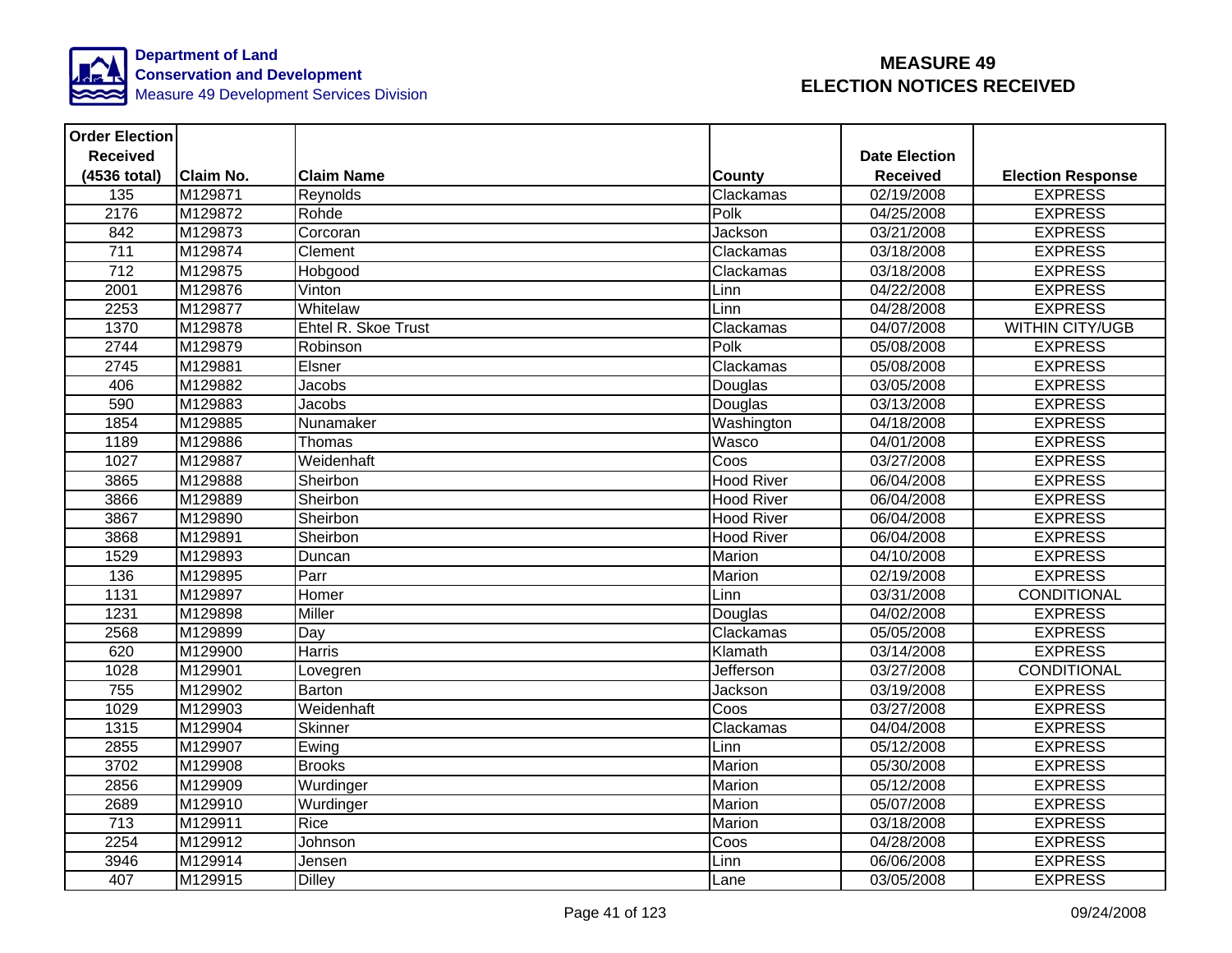

| <b>Order Election</b> |                  |                   |                  |                         |                          |
|-----------------------|------------------|-------------------|------------------|-------------------------|--------------------------|
| <b>Received</b>       |                  |                   |                  | <b>Date Election</b>    |                          |
| (4536 total)          | <b>Claim No.</b> | <b>Claim Name</b> | <b>County</b>    | <b>Received</b>         | <b>Election Response</b> |
| 2489                  | M129917          | Harris            | <b>Umatilla</b>  | 05/02/2008              | <b>EXPRESS</b>           |
| 2746                  | M129919          | Mayhall           | Malheur          | 05/08/2008              | <b>EXPRESS</b>           |
| 2054                  | M129921          | Gaare             | Clackamas        | 04/23/2008              | <b>EXPRESS</b>           |
| 2118                  | M129922          | Tompkins          | Yamhill          | 04/24/2008              | <b>VESTED</b>            |
| 2857                  | M129923          | Kitchen           | Jackson          | 05/12/2008              | <b>EXPRESS</b>           |
| 800                   | M129924          | Propst            | Linn             | 03/20/2008              | CONDITIONAL              |
| 2916                  | M129925          | Miltenberger      | <b>Deschutes</b> | 05/13/2008              | <b>EXPRESS</b>           |
| 1066                  | M129926          | Young             | <b>Deschutes</b> | 03/28/2008              | <b>EXPRESS</b>           |
| 1190                  | M129927          | Andres            | <b>Deschutes</b> | 04/01/2008              | <b>EXPRESS</b>           |
| 2255                  | M129928          | <b>Burk</b>       | <b>Deschutes</b> | 04/28/2008              | <b>EXPRESS</b>           |
| 1316                  | M129929          | Wheeler           | Douglas          | 04/04/2008              | <b>EXPRESS</b>           |
| 2747                  | M129930          | Grenz Farms Inc.  | Marion           | 05/08/2008              | <b>EXPRESS</b>           |
| 1917                  | M129934          | <b>Brink</b>      | Wallowa          | 04/21/2008              | <b>EXPRESS</b>           |
| 2055                  | M129936          | Marshall          | Clackamas        | 04/23/2008              | <b>EXPRESS</b>           |
| 3263                  | M129937          | Hoffman           | Josephine        | 05/21/2008              | <b>VESTED</b>            |
| $\overline{714}$      | M129938          | Fischer           | Marion           | 03/18/2008              | <b>EXPRESS</b>           |
| 1800                  | M129941          | Crawford          | Washington       | 04/17/2008              | <b>EXPRESS</b>           |
| 2256                  | M129942          | Granger           | Jackson          | 04/28/2008              | <b>EXPRESS</b>           |
| 2800                  | M129943          | Waibel            | Washington       | 05/09/2008              | <b>EXPRESS</b>           |
| 955                   | M129944          | <b>Morris</b>     | Washington       | 03/25/2008              | <b>EXPRESS</b>           |
| $\overline{347}$      | M129945          | <b>Nisly</b>      | Polk             | 03/03/2008              | <b>EXPRESS</b>           |
| 3332                  | M129946          | Sabad             | Douglas          | 05/22/2008              | <b>EXPRESS</b>           |
| 168                   | M129947          | Singleton         | Clackamas        | 02/21/2008              | <b>EXPRESS</b>           |
| 2056                  | M129948          | Fraser            | Clatsop          | 04/23/2008              | <b>VESTED</b>            |
| 3264                  | M129949          | Schell            | Clackamas        | 05/21/2008              | <b>EXPRESS</b>           |
| 956                   | M129951          | Clement           | Clackamas        | 03/25/2008              | <b>EXPRESS</b>           |
| 1918                  | M129952          | <b>Williams</b>   | Douglas          | $\overline{04/21}/2008$ | <b>EXPRESS</b>           |
| 621                   | M129953          | Wales             | Washington       | 03/14/2008              | <b>EXPRESS</b>           |
| 1030                  | M129954          | Gaibler           | Yamhill          | 03/27/2008              | <b>EXPRESS</b>           |
| 591                   | M129955          | Clement           | Clackamas        | 03/13/2008              | <b>EXPRESS</b>           |
| 3947                  | M129956          | FLN, LLC          | Washington       | 06/06/2008              | <b>EXPRESS</b>           |
| 1919                  | M129957          | <b>Watts</b>      | Marion           | 04/21/2008              | <b>EXPRESS</b>           |
| 169                   | M129958          | Semerikov         | Marion           | 02/21/2008              | <b>EXPRESS</b>           |
| 987                   | M129959          | Peevy             | Linn             | 03/26/2008              | <b>EXPRESS</b>           |
| 957                   | M129960          | Crimmins          | Yamhill          | 03/25/2008              | <b>EXPRESS</b>           |
| 170                   | M129962          | Kennel            | Washington       | 02/21/2008              | <b>EXPRESS</b>           |
| 1855                  | M129963          | Wright            | Linn             | 04/18/2008              | <b>EXPRESS</b>           |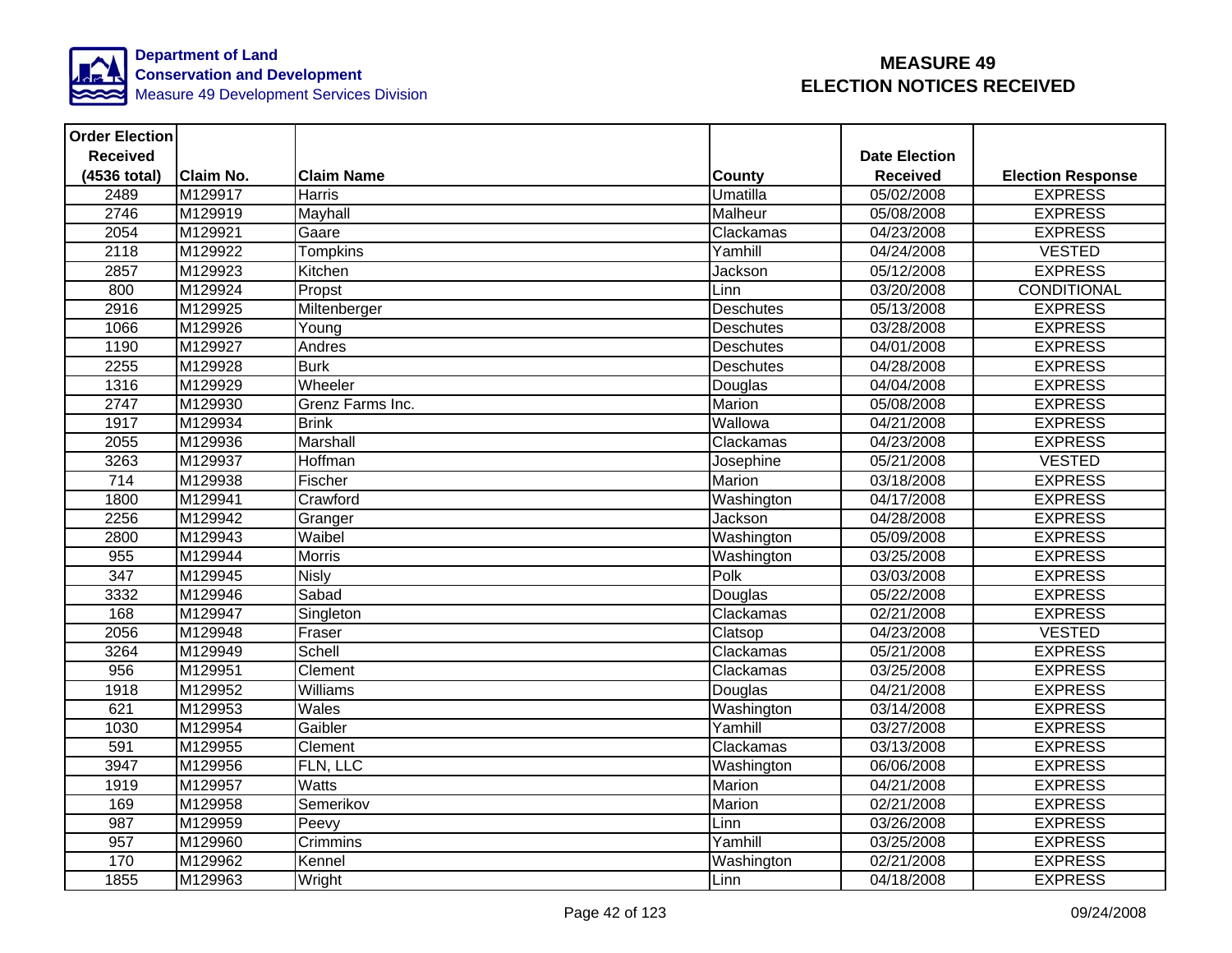

| <b>Order Election</b> |                  |                        |                   |                      |                          |
|-----------------------|------------------|------------------------|-------------------|----------------------|--------------------------|
| <b>Received</b>       |                  |                        |                   | <b>Date Election</b> |                          |
| (4536 total)          | <b>Claim No.</b> | <b>Claim Name</b>      | <b>County</b>     | <b>Received</b>      | <b>Election Response</b> |
| 2748                  | M129965          | Hightower              | Jackson           | 05/08/2008           | <b>EXPRESS</b>           |
| 2177                  | M129966          | Petterson              | Malheur           | 04/25/2008           | <b>EXPRESS</b>           |
| 3760                  | M129967          | Hausler                | Multnomah         | 06/02/2008           | <b>WITHIN CITY/UGB</b>   |
| 3913                  | M129968          | Blackburn              | Josephine         | 06/05/2008           | <b>CONDITIONAL</b>       |
| 1920                  | M129969          | Roth                   | Jackson           | 04/21/2008           | <b>EXPRESS</b>           |
| 408                   | M129970          | Haas                   | Polk              | 03/05/2008           | <b>EXPRESS</b>           |
| 270                   | M129971          | McDaniel               | Wallowa           | 02/27/2008           | <b>VESTED</b>            |
| 2801                  | M129973          | Thornton               | Linn              | 05/09/2008           | <b>EXPRESS</b>           |
| 756                   | M129974          | Kuzma                  | Linn              | 03/19/2008           | <b>EXPRESS</b>           |
| 843                   | M129975          | Reinig                 | <b>Hood River</b> | 03/21/2008           | <b>EXPRESS</b>           |
| 149                   | M129976          | Crha                   | Lane              | 02/20/2008           | <b>EXPRESS</b>           |
| 715                   | M129978          | Aspinwall              | Marion            | 03/18/2008           | <b>EXPRESS</b>           |
| 716                   | M129979          | Aspinwall              | Marion            | 03/18/2008           | <b>EXPRESS</b>           |
| 1530                  | M129980          | Merchant               | Coos              | 04/10/2008           | <b>EXPRESS</b>           |
| 2690                  | M129983          | Dobson                 | Clackamas         | 05/07/2008           | <b>EXPRESS</b>           |
| 150                   | M129984          | Sunde                  | Washington        | 02/20/2008           | <b>EXPRESS</b>           |
| 1856                  | M129985          | <b>Barker</b>          | Coos              | 04/18/2008           | <b>EXPRESS</b>           |
| 1435                  | M129986          | Ham                    | Clackamas         | 04/08/2008           | <b>EXPRESS</b>           |
| 2802                  | M129989          | Helmig                 | Clackamas         | 05/09/2008           | <b>EXPRESS</b>           |
| 1801                  | M129990          | Lage Orchards Inc      | <b>Hood River</b> | 04/17/2008           | <b>EXPRESS</b>           |
| 1802                  | M129991          | Lage Orchards Inc      | <b>Hood River</b> | 04/17/2008           | <b>EXPRESS</b>           |
| 2428                  | M129992          | <b>Saunders</b>        | Washington        | 05/01/2008           | <b>EXPRESS</b>           |
| 2490                  | M129993          | Morrell                | Clatsop           | 05/02/2008           | <b>EXPRESS</b>           |
| 1803                  | M129994          | Kaesche                | <b>Deschutes</b>  | 04/17/2008           | <b>EXPRESS</b>           |
| 3265                  | M129998          | Miller                 | Jackson           | 05/21/2008           | <b>EXPRESS</b>           |
| 2691                  | M129999          | Nofziger               | Clackamas         | 05/07/2008           | <b>EXPRESS</b>           |
| 898                   | M130000          | Cathcart               | Linn              | 03/24/2008           | <b>EXPRESS</b>           |
| 9                     | M130001          | Riedel                 | Clackamas         | 01/28/2008           | <b>EXPRESS</b>           |
| 151                   | M130002          | <b>Bowers</b>          | Lane              | 02/20/2008           | <b>EXPRESS</b>           |
| 2917                  | M130005          | Wieck                  | Wallowa           | 05/13/2008           | <b>EXPRESS</b>           |
| 1067                  | M130006          | Royer                  | Coos              | 03/28/2008           | <b>EXPRESS</b>           |
| 3994                  | M130007          | Laurance Orchards Inc. | <b>Hood River</b> | 06/09/2008           | <b>EXPRESS</b>           |
| 1317                  | M130008          | Frank                  | Clackamas         | 04/04/2008           | <b>EXPRESS</b>           |
| 2692                  | M130011          | <b>Millar</b>          | Umatilla          | 05/07/2008           | <b>EXPRESS</b>           |
| 2491                  | M130012          | Crouse                 | Josephine         | 05/02/2008           | <b>EXPRESS</b>           |
| $171$                 | M130015          | Ferns                  | Jackson           | 02/21/2008           | <b>EXPRESS</b>           |
| 622                   | M130016          | Sloss and Martin       | Yamhill           | 03/14/2008           | <b>EXPRESS</b>           |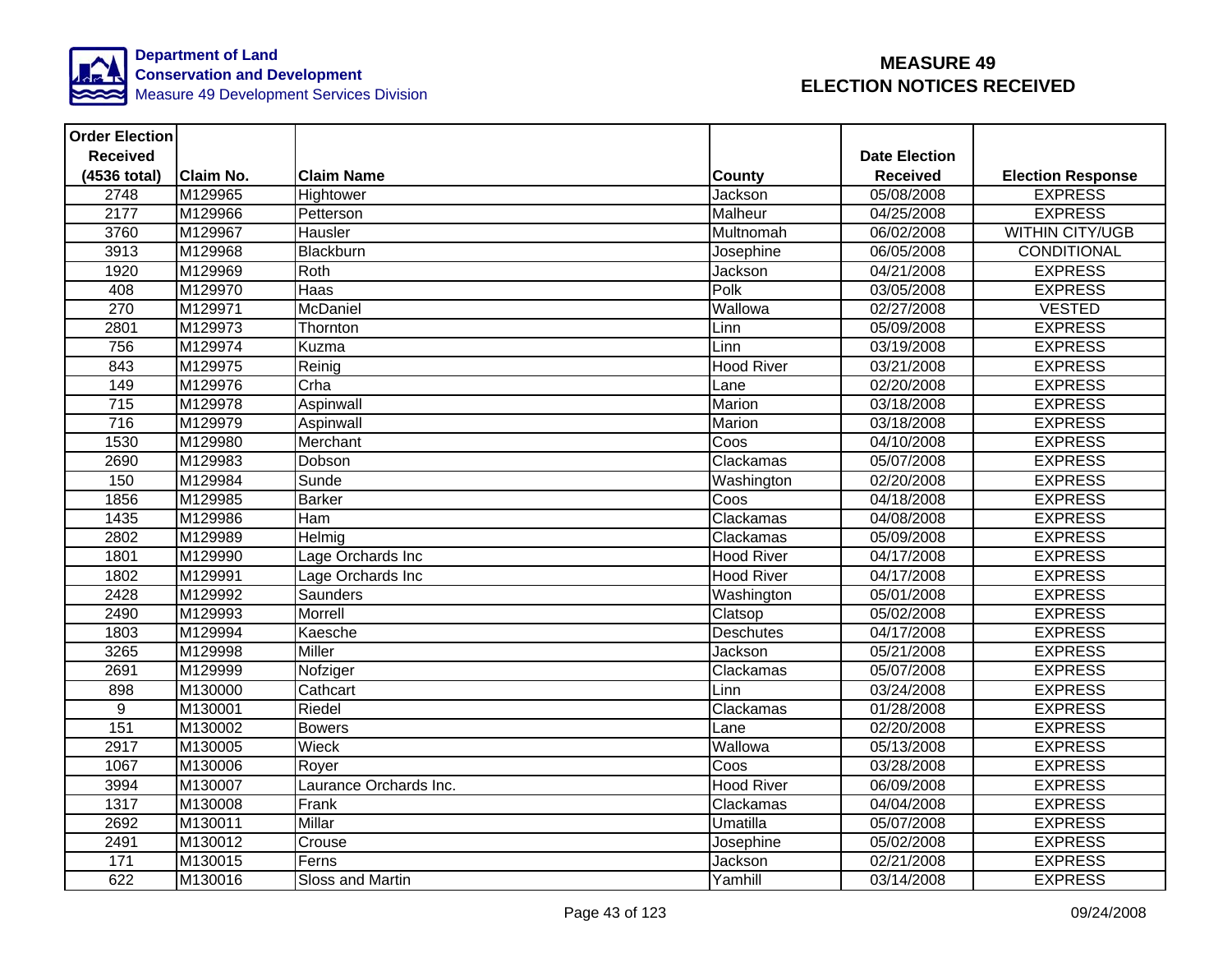

| <b>Order Election</b> |                  |                                 |                   |                      |                          |
|-----------------------|------------------|---------------------------------|-------------------|----------------------|--------------------------|
| <b>Received</b>       |                  |                                 |                   | <b>Date Election</b> |                          |
| (4536 total)          | <b>Claim No.</b> | <b>Claim Name</b>               | <b>County</b>     | <b>Received</b>      | <b>Election Response</b> |
| 3995                  | M130017          | Woodbury                        | Josephine         | 06/09/2008           | <b>VESTED</b>            |
| 289                   | M130018          | <b>Herd</b>                     | Washington        | 02/28/2008           | <b>EXPRESS</b>           |
| $\overline{225}$      | M130020          | Ferns                           | Jackson           | 02/25/2008           | <b>VESTED</b>            |
| 193                   | M130023          | Kyllo                           | Clackamas         | 02/22/2008           | <b>EXPRESS</b>           |
| 1650                  | M130024          | Oberson                         | Clackamas         | 04/14/2008           | <b>EXPRESS</b>           |
| 2693                  | M130027          | Parrish-Conger                  | Clackamas         | 05/07/2008           | <b>EXPRESS</b>           |
| 3996                  | M130028          | Ron Rivers Orchards Inc.        | <b>Hood River</b> | 06/09/2008           | <b>EXPRESS</b>           |
| 2749                  | M130029          | Haase                           | Clackamas         | 05/08/2008           | <b>EXPRESS</b>           |
| 194                   | M130030          | McLean                          | Clackamas         | 02/22/2008           | <b>EXPRESS</b>           |
| 899                   | M130032          | Streeter                        | Washington        | 03/24/2008           | <b>EXPRESS</b>           |
| 757                   | M130033          | Golding                         | Clackamas         | 03/19/2008           | <b>EXPRESS</b>           |
| 900                   | M130035          | Folsom                          | Washington        | 03/24/2008           | <b>EXPRESS</b>           |
| 3914                  | M130037          | <b>Clara Frank Living Trust</b> | Marion            | 06/05/2008           | <b>EXPRESS</b>           |
| 172                   | M130038          | Gregg                           | Yamhill           | 02/21/2008           | <b>VESTED</b>            |
| 1804                  | M130042          | Looney                          | Linn              | 04/17/2008           | <b>EXPRESS</b>           |
| 195                   | M130043          | <b>Bowers</b>                   | Lane              | 02/22/2008           | <b>EXPRESS</b>           |
| 2178                  | M130044          | Meyer                           | Polk              | 04/25/2008           | <b>EXPRESS</b>           |
| 1921                  | M130045          | Lytle                           | Washington        | 04/21/2008           | <b>EXPRESS</b>           |
| 271                   | M130046          | <b>Durdel</b>                   | Washington        | 02/27/2008           | <b>EXPRESS</b>           |
| 3005                  | M130047          | <b>Garold Madison Trust</b>     | Douglas           | 05/15/2008           | <b>EXPRESS</b>           |
| 3051                  | M130048          | Sohn                            | Deschutes         | 05/16/2008           | <b>EXPRESS</b>           |
| 2858                  | M130053          | Holder                          | Yamhill           | 05/12/2008           | <b>VESTED</b>            |
| 758                   | M130054          | Smandra                         | Jackson           | 03/19/2008           | <b>EXPRESS</b>           |
| 290                   | M130055          | <b>Byard</b>                    | Yamhill           | 02/28/2008           | <b>EXPRESS</b>           |
| 2569                  | M130056          | Taylor                          | Washington        | 05/05/2008           | <b>EXPRESS</b>           |
| 2750                  | M130058          | Culp                            | Clackamas         | 05/08/2008           | CONDITIONAL              |
| 1922                  | M130059          | Gordon                          | Linn              | 04/21/2008           | <b>EXPRESS</b>           |
| 2368                  | M130064          | Slaughter                       | Clackamas         | 04/30/2008           | <b>EXPRESS</b>           |
| 2918                  | M130065          | Egoroff                         | Clackamas         | 05/13/2008           | <b>EXPRESS</b>           |
| 2631                  | M130066          | Wassom                          | Douglas           | 05/06/2008           | <b>EXPRESS</b>           |
| 3006                  | M130067          | Smith                           | Douglas           | 05/15/2008           | <b>VESTED</b>            |
| 1923                  | M130068          | Choban                          | Washington        | 04/21/2008           | <b>EXPRESS</b>           |
| 3703                  | M130069          | Straughan                       | Polk              | 05/30/2008           | <b>EXPRESS</b>           |
| 3997                  | M130070          | Shilling                        | Linn              | 06/09/2008           | <b>EXPRESS</b>           |
| 3915                  | M130071          | <b>Clara Frank Living Trust</b> | Marion            | 06/05/2008           | <b>EXPRESS</b>           |
| 667                   | M130072          | Bartholemy                      | Washington        | 03/17/2008           | <b>EXPRESS</b>           |
| 844                   | M130074          | Bedortha                        | Lane              | 03/21/2008           | <b>EXPRESS</b>           |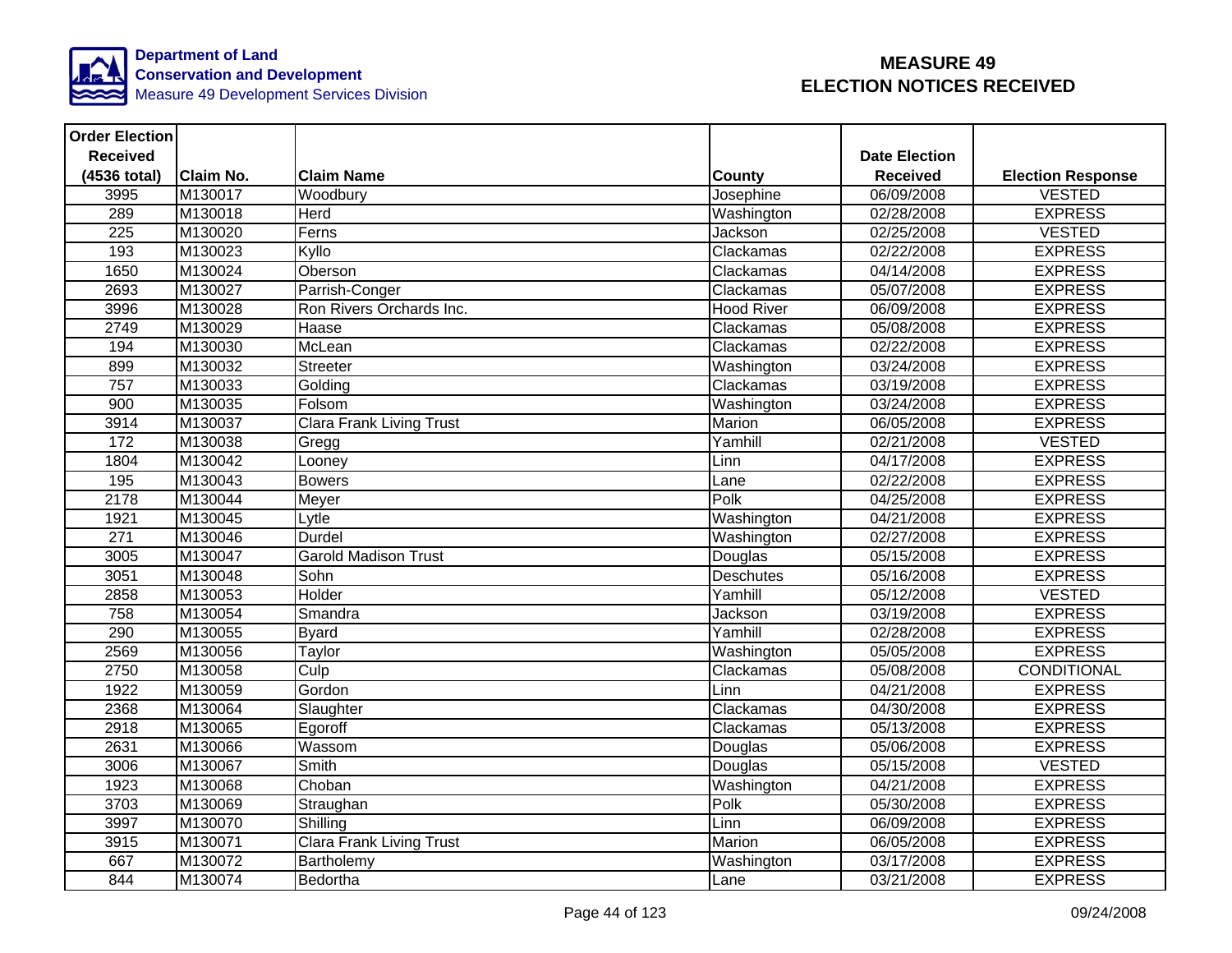

| <b>Order Election</b> |                  |                      |                   |                      |                          |
|-----------------------|------------------|----------------------|-------------------|----------------------|--------------------------|
| <b>Received</b>       |                  |                      |                   | <b>Date Election</b> |                          |
| (4536 total)          | <b>Claim No.</b> | <b>Claim Name</b>    | County            | <b>Received</b>      | <b>Election Response</b> |
| 1651                  | M130075          | Hart-Canon           | Washington        | 04/14/2008           | <b>EXPRESS</b>           |
| 2751                  | M130077          | Guild                | Washington        | 05/08/2008           | <b>EXPRESS</b>           |
| 2752                  | M130078          | Guild                | Washington        | 05/08/2008           | <b>EXPRESS</b>           |
| 3869                  | M130079          | M Goe and Sons Inc   | <b>Hood River</b> | 06/04/2008           | <b>EXPRESS</b>           |
| 3870                  | M130080          | Goe                  | <b>Hood River</b> | 06/04/2008           | <b>EXPRESS</b>           |
| 3871                  | M130082          | Goe                  | <b>Hood River</b> | 06/04/2008           | <b>EXPRESS</b>           |
| 3872                  | M130083          | Goe                  | <b>Hood River</b> | 06/04/2008           | <b>EXPRESS</b>           |
| 2057                  | M130084          | Gerber               | Jackson           | 04/23/2008           | <b>WITHIN CITY/UGB</b>   |
| 1371                  | M130086          | Goller               | Linn              | 04/07/2008           | <b>EXPRESS</b>           |
| 2257                  | M130087          | Ragsdale             | Benton            | 04/28/2008           | <b>EXPRESS</b>           |
| 3052                  | M130088          | Sanders              | Josephine         | 05/16/2008           | <b>EXPRESS</b>           |
| 3102                  | M130091          | <b>Hill</b>          | Josephine         | 05/19/2008           | <b>EXPRESS</b>           |
| 668                   | M130092          | Miska                | Clackamas         | 03/17/2008           | <b>EXPRESS</b>           |
| 845                   | M130096          | Crane                | Douglas           | 03/21/2008           | <b>EXPRESS</b>           |
| 901                   | M130097          | White                | Marion            | 03/24/2008           | <b>EXPRESS</b>           |
| 1924                  | M130098          | Craig                | <b>Deschutes</b>  | 04/21/2008           | <b>EXPRESS</b>           |
| 1708                  | M130099          | Eischen              | Washington        | 04/15/2008           | <b>EXPRESS</b>           |
| 1436                  | M130100          | Eischen              | Washington        | 04/08/2008           | <b>EXPRESS</b>           |
| 1132                  | M130101          | Houston              | Douglas           | 03/31/2008           | <b>EXPRESS</b>           |
| 1484                  | M130102          | <b>Neikes</b>        | Clatsop           | 04/09/2008           | <b>EXPRESS</b>           |
| 348                   | M130103          | <b>Bice</b>          | Josephine         | 03/03/2008           | <b>EXPRESS</b>           |
| 2119                  | M130105          | Currans              | Yamhill           | 04/24/2008           | <b>EXPRESS</b>           |
| 2570                  | M130107          | Kintz                | Clackamas         | 05/05/2008           | <b>EXPRESS</b>           |
| 2571                  | M130108          | Kintz                | Clackamas         | 05/05/2008           | <b>EXPRESS</b>           |
| 1709                  | M130110          | <b>OBrien</b>        | Marion            | 04/15/2008           | <b>EXPRESS</b>           |
| 2803                  | M130111          | <b>Bradley</b>       | <b>Deschutes</b>  | 05/09/2008           | CONDITIONAL              |
| 520                   | M130112          | Vian                 | Douglas           | 03/11/2008           | <b>EXPRESS</b>           |
| 1282                  | M130113          | Wartnik              | Coos              | 04/03/2008           | <b>EXPRESS</b>           |
| 2804                  | M130114          | Glover               | Deschutes         | 05/09/2008           | <b>EXPRESS</b>           |
| 902                   | M130115          | McCauley             | Jackson           | 03/24/2008           | <b>EXPRESS</b>           |
| 3998                  | M130116          | D and P Orchards Inc | Hood River        | 06/09/2008           | <b>EXPRESS</b>           |
| 3999                  | M130118          | Davis                | <b>Hood River</b> | 06/09/2008           | <b>EXPRESS</b>           |
| 4000                  | M130119          | <b>Davis</b>         | <b>Hood River</b> | 06/09/2008           | <b>EXPRESS</b>           |
| 452                   | M130120          | Rickard              | Washington        | 03/07/2008           | <b>EXPRESS</b>           |
| 801                   | M130122          | Lamer                | Clackamas         | 03/20/2008           | <b>EXPRESS</b>           |
| 152                   | M130124          | Hardin               | Marion            | 02/20/2008           | <b>EXPRESS</b>           |
| 903                   | M130126          | Sergi                | Klamath           | 03/24/2008           | <b>EXPRESS</b>           |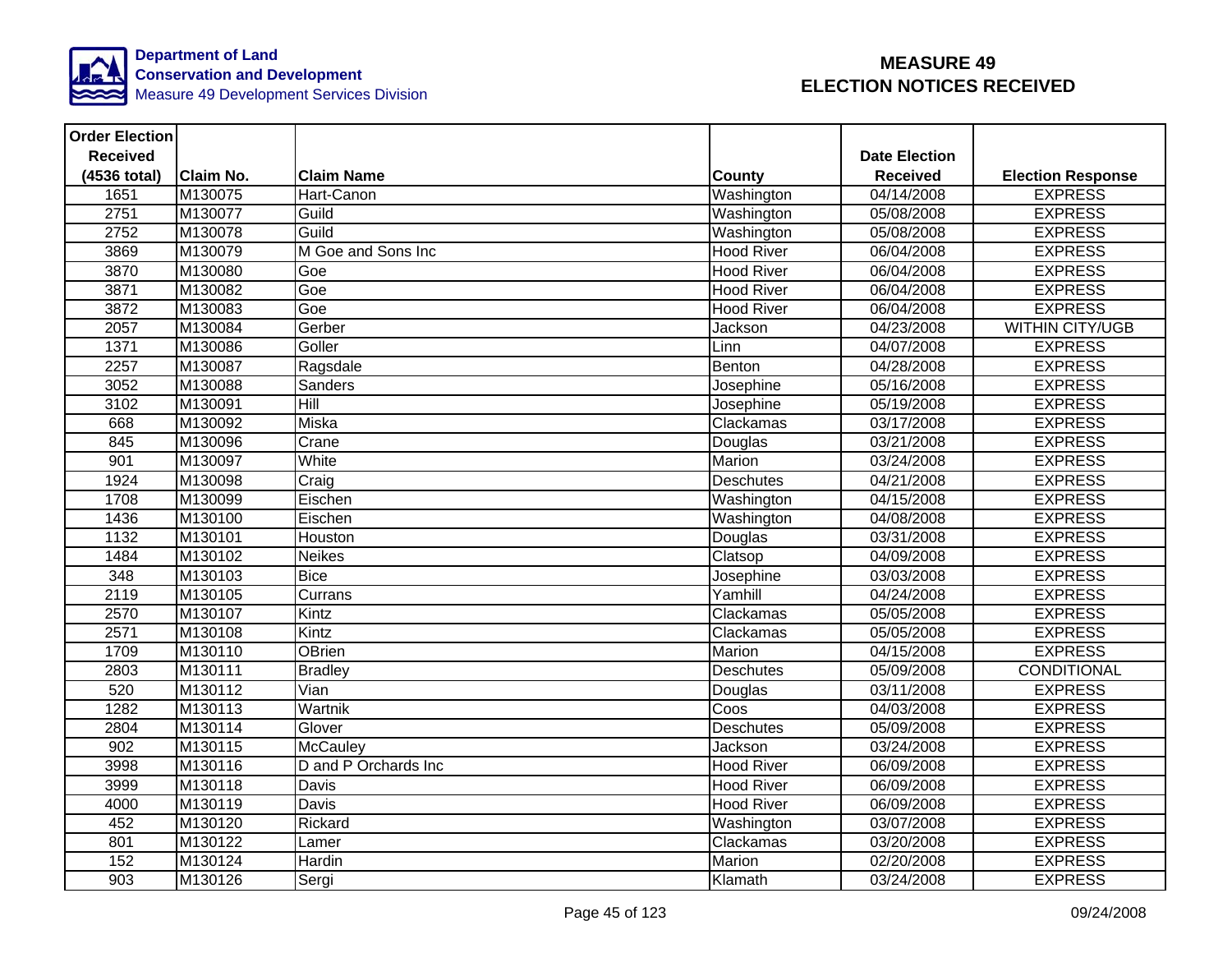

| <b>Order Election</b> |                  |                                      |                   |                      |                          |
|-----------------------|------------------|--------------------------------------|-------------------|----------------------|--------------------------|
| <b>Received</b>       |                  |                                      |                   | <b>Date Election</b> |                          |
| (4536 total)          | <b>Claim No.</b> | <b>Claim Name</b>                    | <b>County</b>     | <b>Received</b>      | <b>Election Response</b> |
| 1437                  | M130127          | Houston                              | Douglas           | 04/08/2008           | <b>EXPRESS</b>           |
| 904                   | M130128          | Wymer                                | Lane              | 03/24/2008           | <b>EXPRESS</b>           |
| 2258                  | M130129          | <b>Mahaffy</b>                       | Polk              | 04/28/2008           | <b>EXPRESS</b>           |
| 521                   | M130130          | Luke                                 | Marion            | 03/11/2008           | <b>EXPRESS</b>           |
| 4521                  | M130131          | Lubbers                              | Polk              | 06/26/2008           | <b>EXPRESS</b>           |
| 1133                  | M130132          | <b>Barber</b>                        | Yamhill           | 03/31/2008           | <b>EXPRESS</b>           |
| 2632                  | M130133          | <b>Morrow</b>                        | Yamhill           | 05/06/2008           | <b>CONDITIONAL</b>       |
| 1068                  | M130136          | Peters                               | Washington        | 03/28/2008           | <b>EXPRESS</b>           |
| 1591                  | M130137          | Stevenson                            | Coos              | 04/11/2008           | <b>EXPRESS</b>           |
| 2805                  | M130138          | Fitzwater                            | Clackamas         | 05/09/2008           | <b>EXPRESS</b>           |
| 320                   | M130139          | Walling                              | Klamath           | 02/29/2008           | <b>EXPRESS</b>           |
| 1652                  | M130140          | <b>Nealy</b>                         | Josephine         | 04/14/2008           | <b>EXPRESS</b>           |
| 3948                  | M130143          | Ellett                               | <b>Hood River</b> | 06/06/2008           | <b>EXPRESS</b>           |
| 2058                  | M130144          | Heirshberg                           | <b>Jefferson</b>  | 04/23/2008           | <b>EXPRESS</b>           |
| 2059                  | M130145          | Heirshberg                           | Jefferson         | 04/23/2008           | <b>EXPRESS</b>           |
| 3873                  | M130146          | Renaghan                             | Lane              | 06/04/2008           | <b>EXPRESS</b>           |
| 2572                  | M130147          | <b>Butcher</b>                       | Clackamas         | 05/05/2008           | <b>EXPRESS</b>           |
| 669                   | M130148          | Herinckx                             | Washington        | 03/17/2008           | <b>EXPRESS</b>           |
| 1805                  | M130149          | Schumacher                           | Marion            | 04/17/2008           | <b>EXPRESS</b>           |
| 3809                  | M130152          | Osborn                               | Jackson           | 06/03/2008           | <b>EXPRESS</b>           |
| 1925                  | M130155          | Wischnofske                          | Lincoln           | 04/21/2008           | <b>EXPRESS</b>           |
| 1926                  | M130156          | Wischnofske                          | Lincoln           | 04/21/2008           | <b>EXPRESS</b>           |
| 1069                  | M130159          | Schmidt                              | Linn              | 03/28/2008           | <b>EXPRESS</b>           |
| 1070                  | M130160          | Schmidt                              | Linn              | 03/28/2008           | <b>EXPRESS</b>           |
| 2919                  | M130162          | Debruin                              | Clackamas         | 05/13/2008           | <b>EXPRESS</b>           |
| 226                   | M130163          | Hill                                 | <b>Deschutes</b>  | 02/25/2008           | <b>EXPRESS</b>           |
| 2920                  | M130164          | <b>Towle Living Trust</b>            | Union             | 05/13/2008           | <b>EXPRESS</b>           |
| 196                   | M130165          | Green                                | <b>Hood River</b> | 02/22/2008           | <b>EXPRESS</b>           |
| 426                   | M130166          | Gary and Diane Baker Revocable Trust | Jackson           | 03/06/2008           | <b>EXPRESS</b>           |
| 2921                  | M130168          | Combe                                | Josephine         | 05/13/2008           | <b>VESTED</b>            |
| 321                   | M130169          | Sakamoto                             | <b>Hood River</b> | 02/29/2008           | <b>EXPRESS</b>           |
| 1592                  | M130170          | Gill                                 | Douglas           | 04/11/2008           | <b>EXPRESS</b>           |
| 1318                  | M130172          | Rawie                                | Benton            | 04/04/2008           | <b>EXPRESS</b>           |
| 1653                  | M130173          | Bennett                              | Polk              | 04/14/2008           | <b>EXPRESS</b>           |
| 2806                  | M130176          | Clemmer                              | Linn              | 05/09/2008           | CONDITIONAL              |
| 3810                  | M130177          | Marsh                                | Clackamas         | 06/03/2008           | <b>EXPRESS</b>           |
| 2922                  | M130178          | Marsh                                | Clackamas         | 05/13/2008           | <b>EXPRESS</b>           |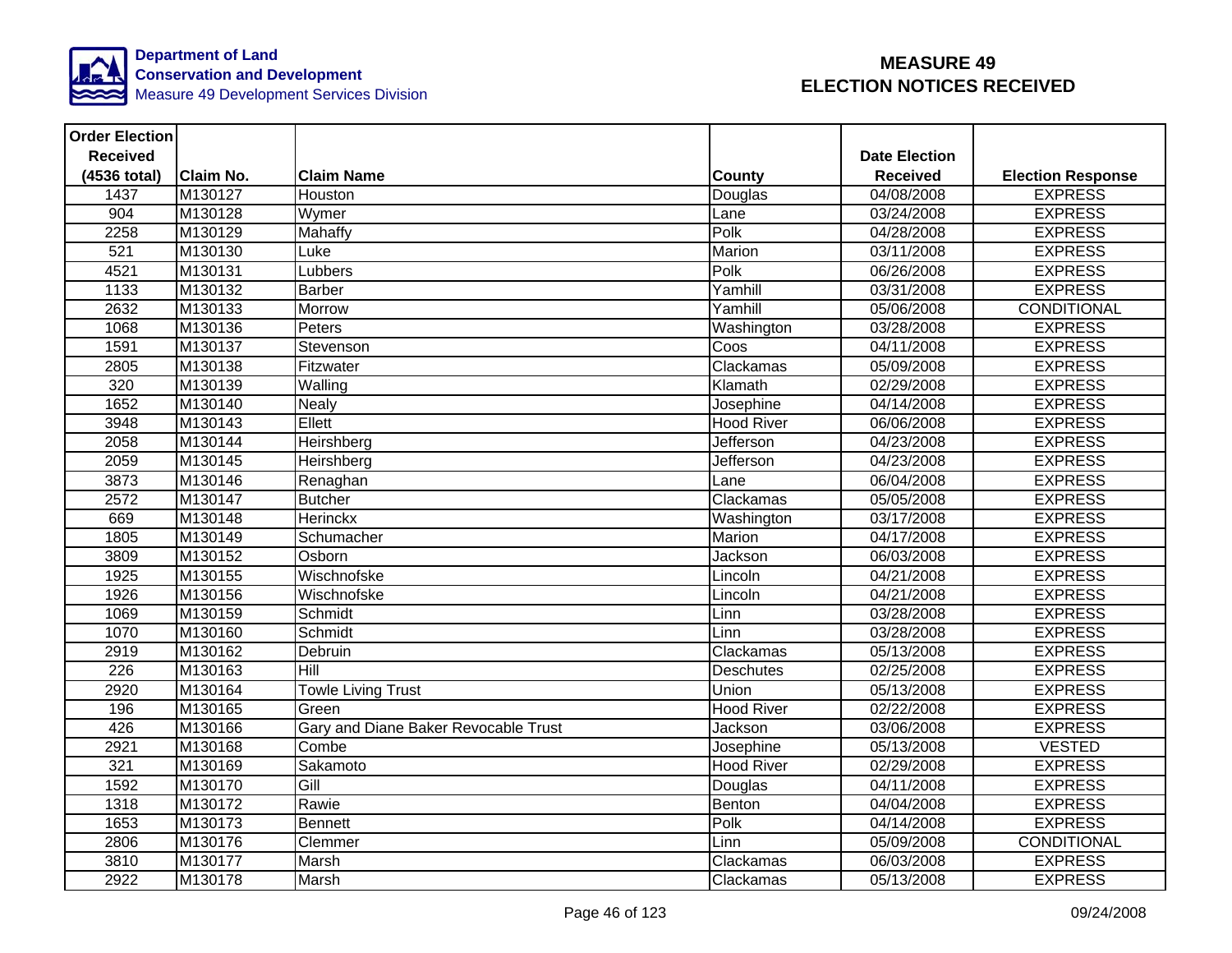

| <b>Order Election</b> |                  |                             |                   |                      |                          |
|-----------------------|------------------|-----------------------------|-------------------|----------------------|--------------------------|
| <b>Received</b>       |                  |                             |                   | <b>Date Election</b> |                          |
| (4536 total)          | <b>Claim No.</b> | <b>Claim Name</b>           | <b>County</b>     | <b>Received</b>      | <b>Election Response</b> |
| 2923                  | M130179          | Marsh                       | Clackamas         | 05/13/2008           | <b>EXPRESS</b>           |
| 2924                  | M130180          | Marsh                       | Clackamas         | 05/13/2008           | <b>EXPRESS</b>           |
| 1806                  | M130184          | Reed                        | Klamath           | 04/17/2008           | <b>EXPRESS</b>           |
| 623                   | M130185          | Trager                      | Linn              | 03/14/2008           | <b>EXPRESS</b>           |
| 2859                  | M130187          | Rainbow Ranch Corp.         | Yamhill           | 05/12/2008           | <b>EXPRESS</b>           |
| 1710                  | M130189          | Karlson                     | Lane              | 04/15/2008           | <b>EXPRESS</b>           |
| 905                   | M130190          | <b>Stussy</b>               | Linn              | 03/24/2008           | <b>VESTED</b>            |
| 906                   | M130191          | Stussy                      | Linn              | 03/24/2008           | <b>VESTED</b>            |
| 907                   | M130192          | <b>Stussy</b>               | Linn              | 03/24/2008           | <b>VESTED</b>            |
| 2694                  | M130193          | Laraway and Sons Inc        | <b>Hood River</b> | 05/07/2008           | <b>EXPRESS</b>           |
| 2633                  | M130194          | Bender                      | Linn              | 05/06/2008           | <b>EXPRESS</b>           |
| 2634                  | M130195          | Bender                      | Linn              | 05/06/2008           | <b>EXPRESS</b>           |
| 272                   | M130196          | Schmidt                     | Marion            | 02/27/2008           | <b>VESTED</b>            |
| 2967                  | M130197          | Callanan                    | Yamhill           | 05/14/2008           | <b>EXPRESS</b>           |
| 1191                  | M130198          | <b>Braun</b>                | Lane              | 04/01/2008           | <b>EXPRESS</b>           |
| 1593                  | M130199          | Wertz                       | Polk              | 04/11/2008           | <b>EXPRESS</b>           |
| 3399                  | M130201          | <b>Miles</b>                | Jackson           | 05/23/2008           | <b>EXPRESS</b>           |
| 2259                  | M130202          | Harshman                    | Jackson           | 04/28/2008           | <b>EXPRESS</b>           |
| 349                   | M130204          | <b>Baurer</b>               | Clackamas         | 03/03/2008           | <b>EXPRESS</b>           |
| 2860                  | M130205          | <b>OConnor Livestock Co</b> | Klamath           | 05/12/2008           | CONDITIONAL              |
| 2968                  | M130207          | Erdman                      | Washington        | 05/14/2008           | <b>EXPRESS</b>           |
| 3103                  | M130208          | Poysky                      | <b>Jefferson</b>  | 05/19/2008           | <b>EXPRESS</b>           |
| 2429                  | M130209          | Huttenhoff                  | <b>Deschutes</b>  | 05/01/2008           | <b>EXPRESS</b>           |
| 2573                  | M130213          | Ediger                      | Yamhill           | 05/05/2008           | <b>EXPRESS</b>           |
| 2574                  | M130214          | Ediger                      | Yamhill           | 05/05/2008           | <b>EXPRESS</b>           |
| 2575                  | M130215          | Ediger                      | Yamhill           | 05/05/2008           | <b>EXPRESS</b>           |
| 2576                  | M130216          | Ediger                      | Yamhill           | 05/05/2008           | <b>EXPRESS</b>           |
| 670                   | M130217          | Fletcher                    | <b>Jackson</b>    | 03/17/2008           | <b>EXPRESS</b>           |
| 1807                  | M130218          | Miltenberger                | <b>Deschutes</b>  | 04/17/2008           | <b>EXPRESS</b>           |
| 522                   | M130219          | Geshcer                     | Marion            | 03/11/2008           | <b>EXPRESS</b>           |
| 1808                  | M130220          | Maulding, Massey            | Marion            | 04/17/2008           | <b>EXPRESS</b>           |
| 1283                  | M130221          | <b>Bowen</b>                | Clackamas         | 04/03/2008           | <b>EXPRESS</b>           |
| 197                   | M130222          | Olsen                       | Lane              | 02/22/2008           | <b>EXPRESS</b>           |
| 4522                  | M130223          | Palmer                      | Marion            | 06/26/2008           | <b>EXPRESS</b>           |
| 2753                  | M130224          | Gower                       | Linn              | 05/08/2008           | <b>EXPRESS</b>           |
| 1134                  | M130225          | Marshall                    | Lane              | 03/31/2008           | <b>EXPRESS</b>           |
| 4001                  | M130227          | Grife                       | Lane              | 06/09/2008           | <b>EXPRESS</b>           |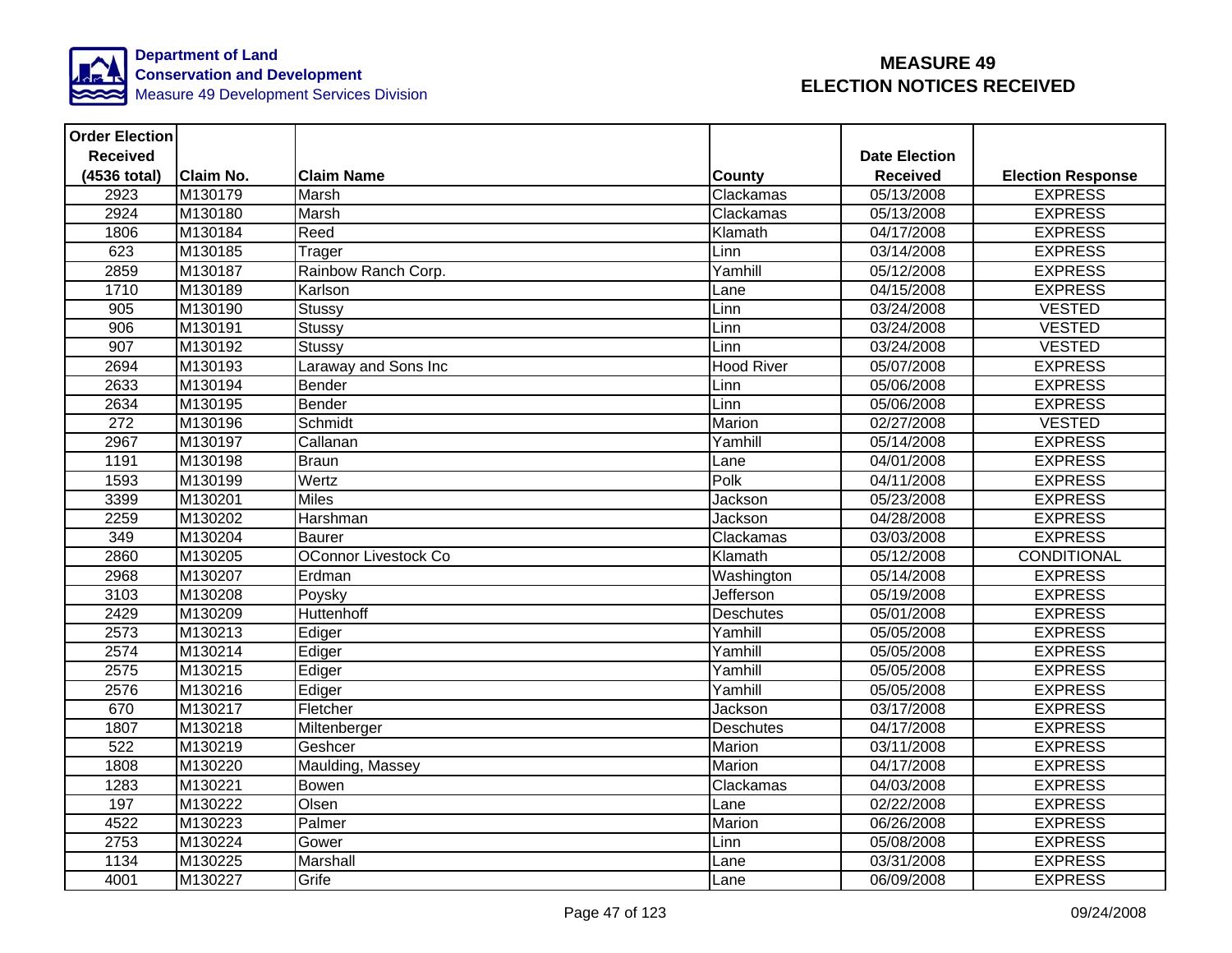

| <b>Order Election</b> |                  |                                         |                   |                      |                          |
|-----------------------|------------------|-----------------------------------------|-------------------|----------------------|--------------------------|
| <b>Received</b>       |                  |                                         |                   | <b>Date Election</b> |                          |
| (4536 total)          | <b>Claim No.</b> | <b>Claim Name</b>                       | <b>County</b>     | <b>Received</b>      | <b>Election Response</b> |
| 1319                  | M130228          | <b>Diest</b>                            | Clackamas         | 04/04/2008           | <b>VESTED</b>            |
| 173                   | M130229          | Sawtell                                 | Clackamas         | 02/21/2008           | <b>EXPRESS</b>           |
| 174                   | M130230          | Sawtell                                 | Clackamas         | 02/21/2008           | <b>EXPRESS</b>           |
| 2260                  | M130232          | Graves                                  | <b>Hood River</b> | 04/28/2008           | <b>EXPRESS</b>           |
| 2261                  | M130233          | Graves                                  | <b>Hood River</b> | 04/28/2008           | <b>EXPRESS</b>           |
| 523                   | M130234          | Thompson                                | Linn              | 03/11/2008           | <b>EXPRESS</b>           |
| 4348                  | M130236          | Fischer                                 | Benton            | 06/20/2008           | <b>CONDITIONAL</b>       |
| 3949                  | M130237          | Day                                     | Clackamas         | 06/06/2008           | <b>EXPRESS</b>           |
| 1654                  | M130238          | Cappella                                | Josephine         | 04/14/2008           | <b>EXPRESS</b>           |
| $\overline{958}$      | M130239          | Studer                                  | Lane              | 03/25/2008           | <b>EXPRESS</b>           |
| 350                   | M130240          | Levin                                   | Douglas           | 03/03/2008           | <b>EXPRESS</b>           |
| 2807                  | M130241          | Wood                                    | Washington        | 05/09/2008           | <b>EXPRESS</b>           |
| 2861                  | M130242          | Miller                                  | Baker             | 05/12/2008           | <b>EXPRESS</b>           |
| 291                   | M130245          | <b>McArthur</b>                         | Lane              | 02/28/2008           | <b>EXPRESS</b>           |
| 556                   | M130247          | Anderson                                | Lane              | 03/12/2008           | <b>EXPRESS</b>           |
| 1192                  | M130248          | <b>Miller</b>                           | Marion            | 04/01/2008           | <b>EXPRESS</b>           |
| 2862                  | M130249          | Keeton                                  | <b>Deschutes</b>  | 05/12/2008           | <b>EXPRESS</b>           |
| 2863                  | M130250          | Keeton                                  | <b>Deschutes</b>  | 05/12/2008           | <b>EXPRESS</b>           |
| 2864                  | M130251          | Keeton                                  | <b>Deschutes</b>  | 05/12/2008           | <b>EXPRESS</b>           |
| 2865                  | M130252          | Keeton                                  | <b>Deschutes</b>  | 05/12/2008           | <b>EXPRESS</b>           |
| 273                   | M130254          | Hagans                                  | Clackamas         | 02/27/2008           | <b>EXPRESS</b>           |
| 1071                  | M130256          | Merrell                                 | Lane              | 03/28/2008           | <b>EXPRESS</b>           |
| 2179                  | M130260          | Corrado                                 | Multnomah         | 04/25/2008           | CONDITIONAL              |
| 4062                  | M130261          | Herget                                  | Clackamas         | 06/10/2008           | <b>EXPRESS</b>           |
| 1809                  | M130262          | Howell                                  | Yamhill           | 04/17/2008           | <b>EXPRESS</b>           |
| 427                   | M130263          | Payne                                   | Yamhill           | 03/06/2008           | <b>EXPRESS</b>           |
| 1320                  | M130264          | Finney                                  | Multnomah         | 04/04/2008           | <b>EXPRESS</b>           |
| 1232                  | M130265          | McKinney, Vetter-Atkins, Vetter, Vetter | Benton            | 04/02/2008           | <b>EXPRESS</b>           |
| 1594                  | M130266          | Seethoff                                | Clackamas         | 04/11/2008           | <b>EXPRESS</b>           |
| 802                   | M130267          | Joseph                                  | Wasco             | 03/20/2008           | <b>EXPRESS</b>           |
| 803                   | M130268          | Kimmel                                  | Tillamook         | 03/20/2008           | <b>EXPRESS</b>           |
| 2577                  | M130269          | Tye                                     | <b>Deschutes</b>  | 05/05/2008           | <b>EXPRESS</b>           |
| 846                   | M130271          | Bleakney                                | Marion            | 03/21/2008           | <b>EXPRESS</b>           |
| 3400                  | M130272          | Chadwick                                | Crook             | 05/23/2008           | <b>EXPRESS</b>           |
| 847                   | M130273          | Parsley                                 | Lincoln           | 03/21/2008           | CONDITIONAL              |
| 557                   | M130275          | Magdalen E. Resko Rev. Trust            | Washington        | 03/12/2008           | <b>EXPRESS</b>           |
| 2120                  | M130276          | Jurgensen                               | Washington        | 04/24/2008           | <b>EXPRESS</b>           |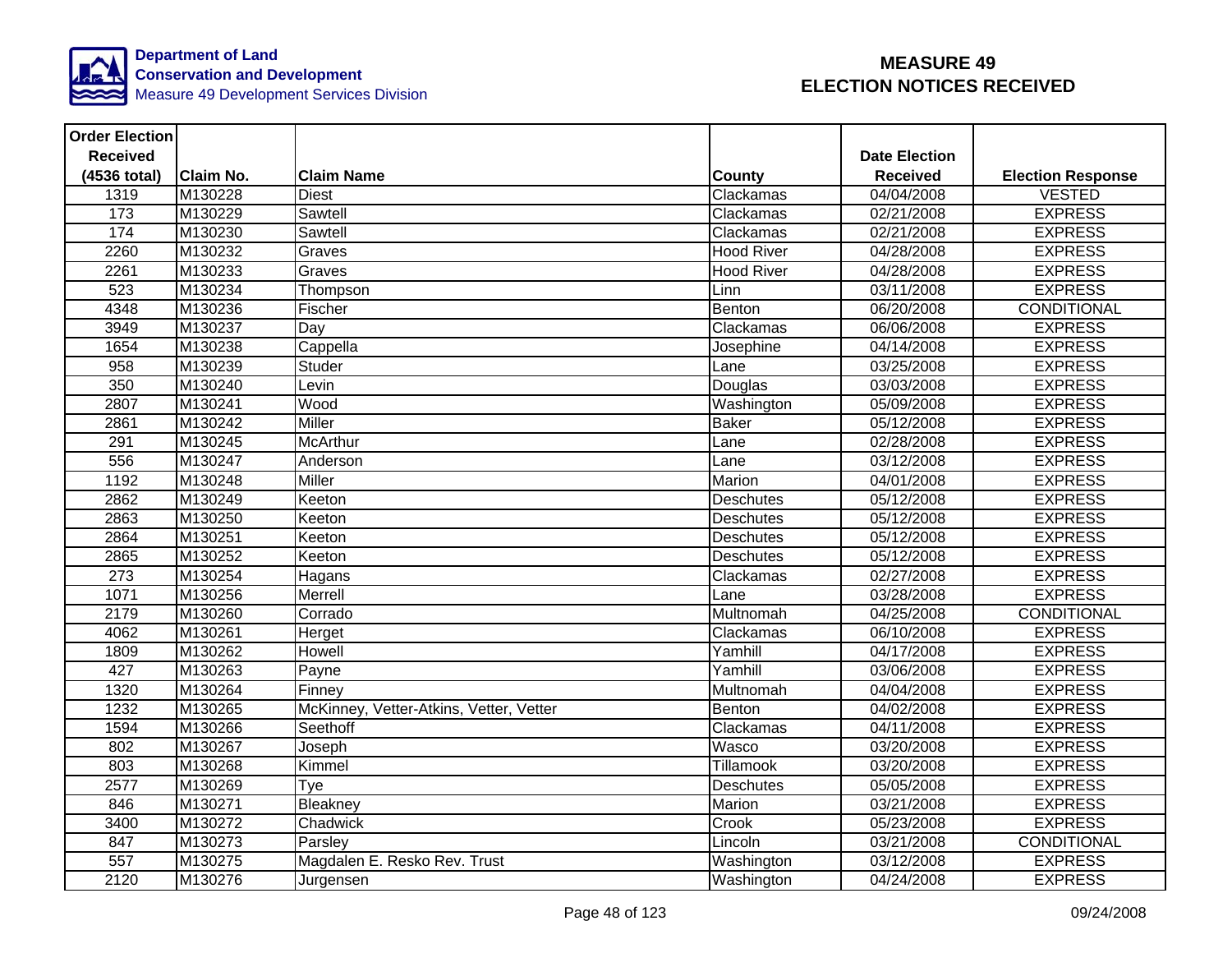

| <b>Order Election</b> |                  |                     |                   |                      |                          |
|-----------------------|------------------|---------------------|-------------------|----------------------|--------------------------|
| <b>Received</b>       |                  |                     |                   | <b>Date Election</b> |                          |
| (4536 total)          | <b>Claim No.</b> | <b>Claim Name</b>   | <b>County</b>     | <b>Received</b>      | <b>Election Response</b> |
| 1531                  | M130277          | Sigl                | <b>Hood River</b> | 04/10/2008           | <b>EXPRESS</b>           |
| 1372                  | M130278          | Wingfield           | Jackson           | 04/07/2008           | <b>EXPRESS</b>           |
| 1810                  | M130279          | Malcom              | Lane              | 04/17/2008           | <b>EXPRESS</b>           |
| 1233                  | M130281          | Cooper              | Clackamas         | 04/02/2008           | <b>EXPRESS</b>           |
| 251                   | M130282          | Cade                | Clackamas         | 02/26/2008           | <b>EXPRESS</b>           |
| 3811                  | M130283          | Cree                | Curry             | 06/03/2008           | <b>EXPRESS</b>           |
| 1927                  | M130284          | Larson              | Benton            | 04/21/2008           | <b>VESTED</b>            |
| 3812                  | M130285          | Lombard             | Lane              | 06/03/2008           | <b>EXPRESS</b>           |
| 2808                  | M130286          | Cantrell            | Lane              | 05/09/2008           | <b>EXPRESS</b>           |
| 3761                  | M130287          | Fields              | Yamhill           | 06/02/2008           | <b>EXPRESS</b>           |
| 1655                  | M130288          | Parker              | <b>Baker</b>      | 04/14/2008           | <b>EXPRESS</b>           |
| 3524                  | M130289          | Wells               | Umatilla          | 05/27/2008           | <b>EXPRESS</b>           |
| 3333                  | M130291          | <b>OBrien Trust</b> | Columbia          | 05/22/2008           | <b>EXPRESS</b>           |
| 1811                  | M130292          | Foster              | Deschutes         | 04/17/2008           | <b>EXPRESS</b>           |
| 908                   | M130296          | Ramsey              | Linn              | 03/24/2008           | <b>VESTED</b>            |
| 292                   | M130298          | Rice                | Linn              | 02/28/2008           | <b>EXPRESS</b>           |
| 2180                  | M130299          | Williams            | Douglas           | 04/25/2008           | <b>EXPRESS</b>           |
| 1438                  | M130302          | Nelson              | Benton            | 04/08/2008           | <b>EXPRESS</b>           |
| 2754                  | M130303          | Goodwin             | <b>Deschutes</b>  | 05/08/2008           | <b>EXPRESS</b>           |
| 2695                  | M130304          | Hoffman             | Washington        | 05/07/2008           | <b>EXPRESS</b>           |
| 2696                  | M130305          | Hoffman             | Washington        | 05/07/2008           | <b>EXPRESS</b>           |
| 1072                  | M130306          | Whitsett            | Klamath           | 03/28/2008           | <b>EXPRESS</b>           |
| 1073                  | M130307          | Patton              | Klamath           | 03/28/2008           | <b>EXPRESS</b>           |
| 1928                  | M130308          | Kuatt               | <b>Hood River</b> | 04/21/2008           | <b>EXPRESS</b>           |
| 2262                  | M130309          | Sponhauer           | <b>Hood River</b> | 04/28/2008           | <b>EXPRESS</b>           |
| 409                   | M130310          | <b>Hall</b>         | Lincoln           | 03/05/2008           | <b>EXPRESS</b>           |
| 428                   | M130311          | Bender              | Linn              | 03/06/2008           | <b>EXPRESS</b>           |
| 227                   | M130312          | <b>Buren</b>        | Linn              | 02/25/2008           | <b>EXPRESS</b>           |
| $\overline{228}$      | M130313          | Buren               | Linn              | 02/25/2008           | <b>EXPRESS</b>           |
| 198                   | M130314          | Elias               | <b>Douglas</b>    | 02/22/2008           | <b>EXPRESS</b>           |
| 453                   | M130316          | Larsen              | Coos              | 03/07/2008           | <b>EXPRESS</b>           |
| 804                   | M130318          | Douglas             | Polk              | 03/20/2008           | <b>EXPRESS</b>           |
| 805                   | M130319          | Douglas             | Polk              | 03/20/2008           | <b>EXPRESS</b>           |
| 806                   | M130320          | Douglas             | Polk              | 03/20/2008           | <b>EXPRESS</b>           |
| 807                   | M130321          | Douglas             | Polk              | 03/20/2008           | <b>EXPRESS</b>           |
| 2925                  | M130322          | <b>Bryan</b>        | Clackamas         | 05/13/2008           | <b>EXPRESS</b>           |
| 717                   | M130323          | Hart                | Clackamas         | 03/18/2008           | <b>EXPRESS</b>           |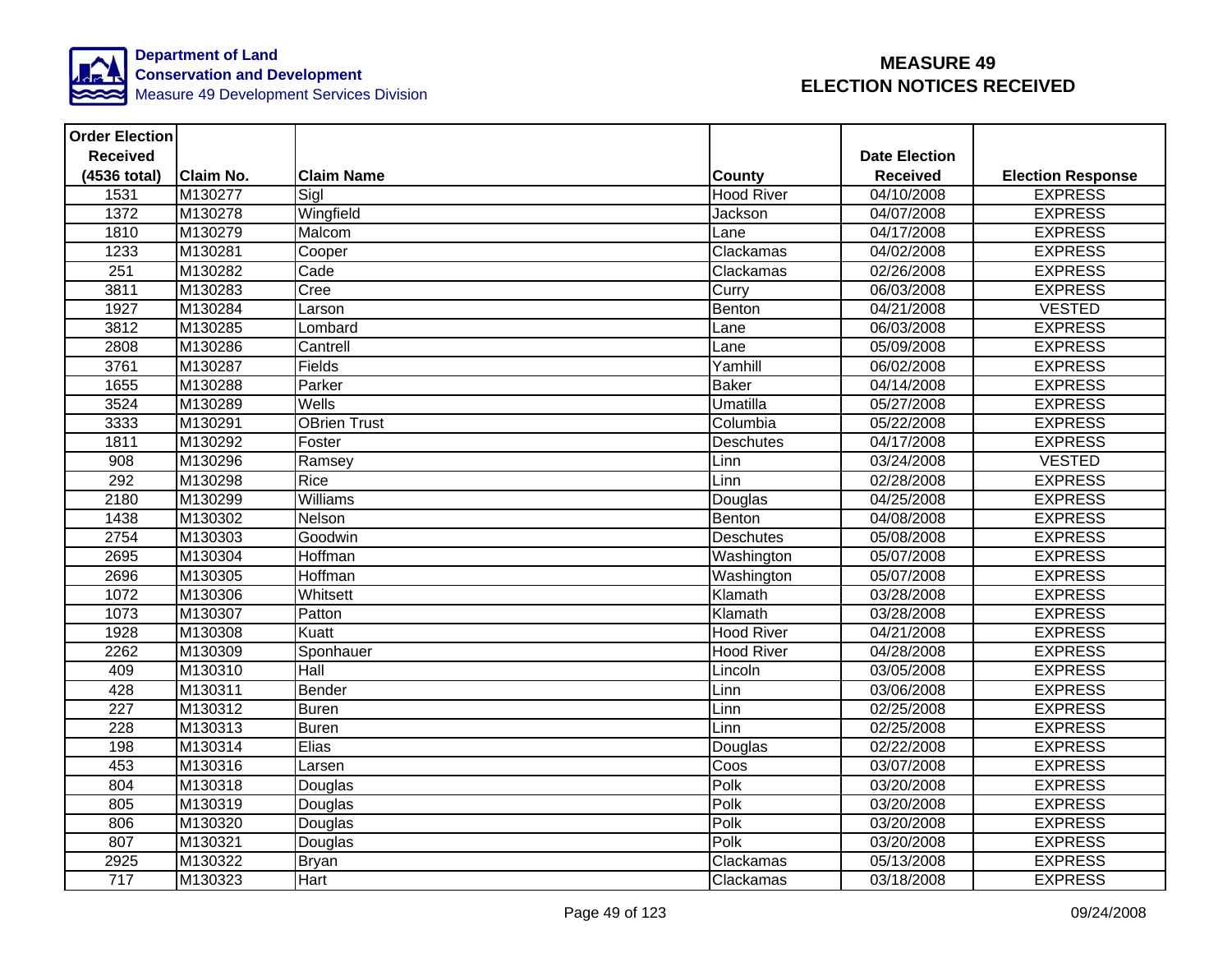

| <b>Order Election</b> |                  |                              |                   |                      |                          |
|-----------------------|------------------|------------------------------|-------------------|----------------------|--------------------------|
| <b>Received</b>       |                  |                              |                   | <b>Date Election</b> |                          |
| (4536 total)          | <b>Claim No.</b> | <b>Claim Name</b>            | County            | <b>Received</b>      | <b>Election Response</b> |
| 2002                  | M130325          | Scholl                       | Yamhill           | 04/22/2008           | <b>EXPRESS</b>           |
| 2926                  | M130326          | Indian Point Inc             | Coos              | 05/13/2008           | <b>EXPRESS</b>           |
| 2927                  | M130327          | Vlastelicia                  | Columbia          | 05/13/2008           | <b>EXPRESS</b>           |
| 3950                  | M130328          | Silbernagel                  | Linn              | 06/06/2008           | <b>EXPRESS</b>           |
| 808                   | M130329          | <b>Banker</b>                | Linn              | 03/20/2008           | <b>EXPRESS</b>           |
| 1284                  | M130330          | Gibson                       | Washington        | 04/03/2008           | <b>EXPRESS</b>           |
| 1193                  | M130331          | Haven                        | Marion            | 04/01/2008           | <b>EXPRESS</b>           |
| 429                   | M130332          | <b>Strassel</b>              | Washington        | 03/06/2008           | <b>EXPRESS</b>           |
| 1234                  | M130333          | Cleveland                    | Benton            | 04/02/2008           | <b>EXPRESS</b>           |
| 2809                  | M130334          | Carlson                      | Clackamas         | 05/09/2008           | <b>EXPRESS</b>           |
| 3653                  | M130336          | Olson                        | Polk              | 05/29/2008           | <b>EXPRESS</b>           |
| 1857                  | M130337          | Joyce                        | Washington        | 04/18/2008           | <b>EXPRESS</b>           |
| 1858                  | M130338          | Joyce                        | Washington        | 04/18/2008           | <b>EXPRESS</b>           |
| 671                   | M130339          | <b>Halliday Orchards Inc</b> | <b>Hood River</b> | 03/17/2008           | <b>EXPRESS</b>           |
| 672                   | M130340          | <b>Halliday Orchards Inc</b> | <b>Hood River</b> | 03/17/2008           | <b>EXPRESS</b>           |
| 3916                  | M130342          | <b>Villwock</b>              | Polk              | 06/05/2008           | <b>EXPRESS</b>           |
| 3917                  | M130343          | Villwock                     | Polk              | 06/05/2008           | <b>EXPRESS</b>           |
| 673                   | M130346          | <b>Stoller</b>               | Washington        | 03/17/2008           | <b>EXPRESS</b>           |
| 2928                  | M130347          | Hein                         | Washington        | 05/13/2008           | <b>EXPRESS</b>           |
| 2492                  | M130348          | Cribbins                     | <b>Deschutes</b>  | 05/02/2008           | <b>EXPRESS</b>           |
| 1194                  | M130349          | <b>Scott</b>                 | Washington        | 04/01/2008           | <b>EXPRESS</b>           |
| 376                   | M130350          | Schott                       | Lane              | 03/04/2008           | <b>EXPRESS</b>           |
| 2369                  | M130351          | Gross                        | Linn              | 04/30/2008           | <b>EXPRESS</b>           |
| 3053                  | M130354          | Anderson                     | Jackson           | 05/16/2008           | <b>VESTED</b>            |
| 153                   | M130355          | <b>Summers</b>               | Benton            | 02/20/2008           | <b>EXPRESS</b>           |
| 1485                  | M130356          | Loschiavo                    | Clackamas         | 04/09/2008           | <b>EXPRESS</b>           |
| 3007                  | M130357          | Heinzman                     | Clatsop           | 05/15/2008           | CONDITIONAL              |
| 988                   | M130360          | Patterson                    | Clackamas         | 03/26/2008           | <b>EXPRESS</b>           |
| 1373                  | M130361          | Circle Five Ranch Inc        | Klamath           | 04/07/2008           | <b>EXPRESS</b>           |
| 592                   | M130363          | Rickel                       | Clackamas         | 03/13/2008           | <b>EXPRESS</b>           |
| 848                   | M130364          | Erickson                     | Yamhill           | 03/21/2008           | <b>EXPRESS</b>           |
| 1031                  | M130365          | Zurcher                      | Washington        | 03/27/2008           | <b>EXPRESS</b>           |
| 2003                  | M130366          | <b>Beavers</b>               | Clackamas         | 04/22/2008           | <b>EXPRESS</b>           |
| 274                   | M130367          | Calvert                      | Josephine         | 02/27/2008           | <b>EXPRESS</b>           |
| 1374                  | M130368          | Enterprises                  | Columbia          | 04/07/2008           | <b>EXPRESS</b>           |
| 2866                  | M130369          | Kirkham                      | Polk              | 05/12/2008           | <b>EXPRESS</b>           |
| 3813                  | M130370          | Johnson                      | Douglas           | 06/03/2008           | <b>EXPRESS</b>           |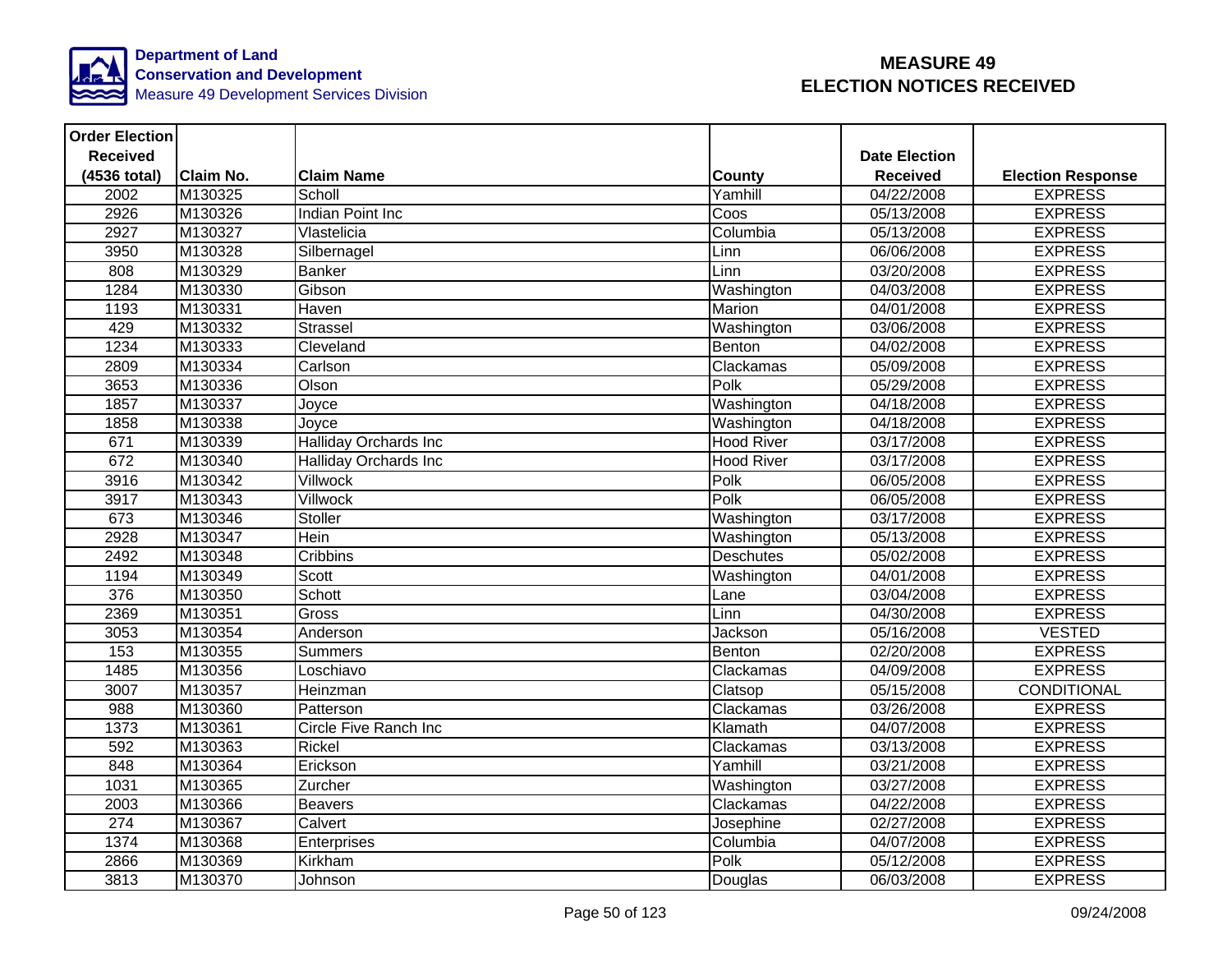

| <b>Order Election</b> |                  |                   |                  |                      |                          |
|-----------------------|------------------|-------------------|------------------|----------------------|--------------------------|
| <b>Received</b>       |                  |                   |                  | <b>Date Election</b> |                          |
| (4536 total)          | <b>Claim No.</b> | <b>Claim Name</b> | <b>County</b>    | <b>Received</b>      | <b>Election Response</b> |
| 229                   | M130371          | Wilcox            | Malheur          | 02/25/2008           | <b>EXPRESS</b>           |
| 809                   | M130373          | Richardson        | <b>Deschutes</b> | 03/20/2008           | <b>EXPRESS</b>           |
| 2181                  | M130375          | Erickson          | Columbia         | 04/25/2008           | <b>EXPRESS</b>           |
| 1235                  | M130376          | Johnson           | Clackamas        | 04/02/2008           | <b>EXPRESS</b>           |
| 1439                  | M130379          | Barnes            | Jackson          | 04/08/2008           | <b>EXPRESS</b>           |
| 1074                  | M130380          | Tenny             | Umatilla         | 03/28/2008           | <b>EXPRESS</b>           |
| 1321                  | M130381          | Smith             | Clackamas        | 04/04/2008           | <b>EXPRESS</b>           |
| 1285                  | M130382          | Wiser             | Benton           | 04/03/2008           | <b>EXPRESS</b>           |
| 2635                  | M130384          | Sonnen            | Marion           | 05/06/2008           | <b>EXPRESS</b>           |
| 674                   | M130385          | Rieke             | Douglas          | 03/17/2008           | <b>EXPRESS</b>           |
| 230                   | M130386          | Horrocks          | Yamhill          | 02/25/2008           | <b>EXPRESS</b>           |
| 2969                  | M130388          | McWilliam         | Coos             | 05/14/2008           | <b>EXPRESS</b>           |
| 454                   | M130389          | Hudson            | Lane             | 03/07/2008           | <b>EXPRESS</b>           |
| 2121                  | M130390          | Ferris            | Benton           | 04/24/2008           | <b>EXPRESS</b>           |
| 1486                  | M130395          | Sawtell           | Clackamas        | 04/09/2008           | <b>EXPRESS</b>           |
| 2578                  | M130397          | Palmer            | Lincoln          | 05/05/2008           | <b>EXPRESS</b>           |
| 1812                  | M130398          | Janicke           | Washington       | 04/17/2008           | <b>EXPRESS</b>           |
| 1032                  | M130399          | Wheeler           | Lane             | 03/27/2008           | <b>EXPRESS</b>           |
| 718                   | M130401          | ONeil             | Lane             | 03/18/2008           | <b>EXPRESS</b>           |
| 4002                  | M130402          | Haga              | Coos             | 06/09/2008           | CONDITIONAL              |
| 959                   | M130403          | Kaczynski         | Washington       | 03/25/2008           | <b>EXPRESS</b>           |
| 154                   | M130404          | Lee               | Linn             | 02/20/2008           | <b>EXPRESS</b>           |
| 410                   | M130405          | Kleinsmith        | Clackamas        | 03/05/2008           | <b>EXPRESS</b>           |
| 1075                  | M130408          | Ray               | Grant            | 03/28/2008           | <b>EXPRESS</b>           |
| 909                   | M130409          | Sherman           | Clackamas        | 03/24/2008           | <b>EXPRESS</b>           |
| 910                   | M130410          | Sherman           | Clackamas        | 03/24/2008           | <b>EXPRESS</b>           |
| 199                   | M130411          | Schmeltzer        | Washington       | 02/22/2008           | <b>EXPRESS</b>           |
| 3054                  | M130412          | <b>Bailey</b>     | Lane             | 05/16/2008           | <b>EXPRESS</b>           |
| 4003                  | M130413          | Odenstadt         | Clackamas        | 06/09/2008           | <b>EXPRESS</b>           |
| 2810                  | M130414          | Eiseland          | Yamhill          | 05/09/2008           | <b>EXPRESS</b>           |
| $\overline{719}$      | M130415          | Wilmes            | Clackamas        | 03/18/2008           | <b>EXPRESS</b>           |
| 3104                  | M130416          | McLean            | Jefferson        | 05/19/2008           | <b>EXPRESS</b>           |
| 322                   | M130417          | LaFarge           | Clackamas        | 02/29/2008           | <b>EXPRESS</b>           |
| 231                   | M130418          | Wright            | Clackamas        | 02/25/2008           | <b>EXPRESS</b>           |
| 2867                  | M130419          | Swartz            | Union            | 05/12/2008           | <b>VESTED</b>            |
| $\overline{377}$      | M130420          | Engelson          | Klamath          | 03/04/2008           | <b>EXPRESS</b>           |
| 1440                  | M130422          | Norton            | Jefferson        | 04/08/2008           | <b>EXPRESS</b>           |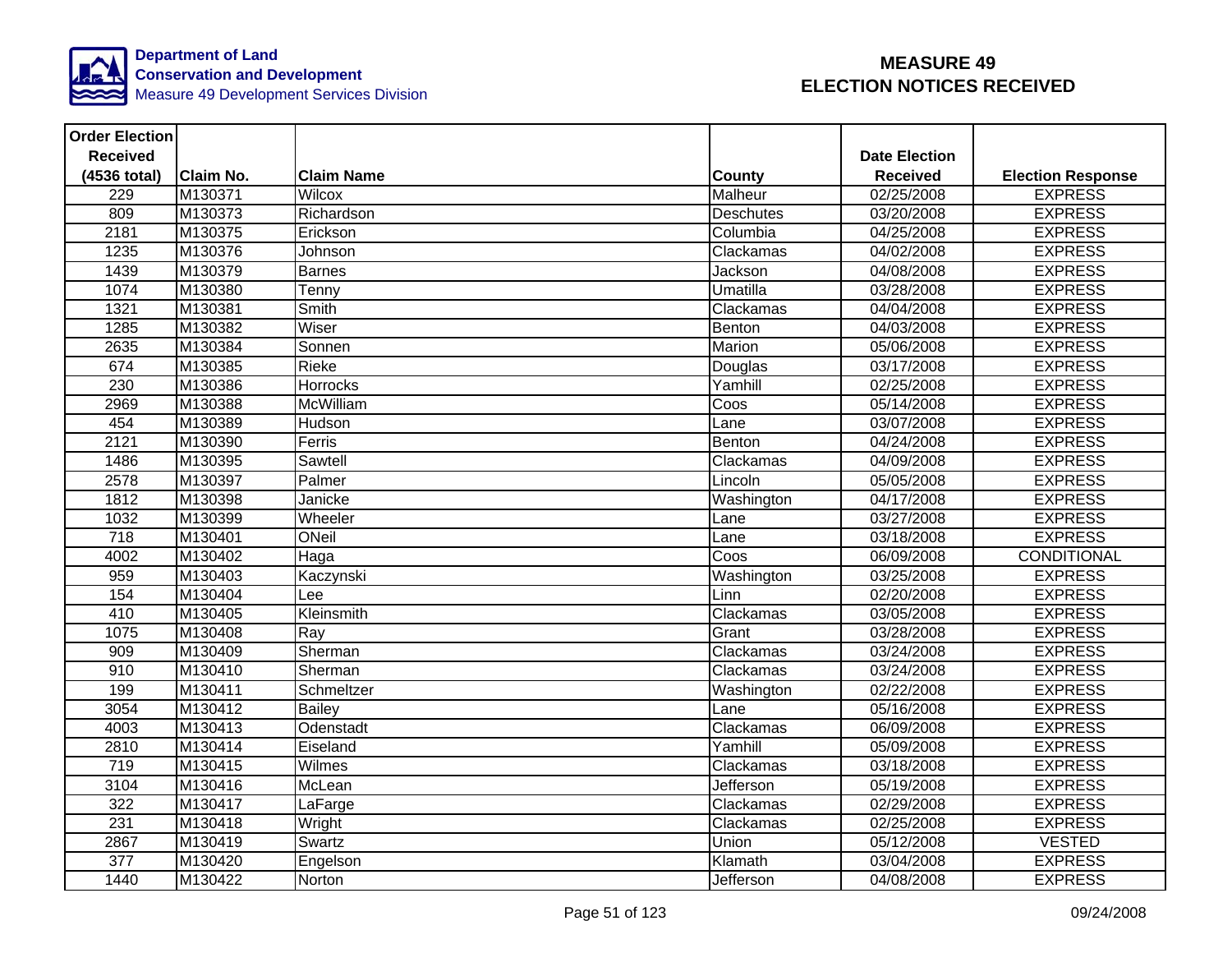

| <b>Order Election</b> |                  |                   |                   |                      |                          |
|-----------------------|------------------|-------------------|-------------------|----------------------|--------------------------|
| <b>Received</b>       |                  |                   |                   | <b>Date Election</b> |                          |
| (4536 total)          | <b>Claim No.</b> | <b>Claim Name</b> | <b>County</b>     | <b>Received</b>      | <b>Election Response</b> |
| 3055                  | M130423          | <b>Summers</b>    | <b>Baker</b>      | 05/16/2008           | <b>EXPRESS</b>           |
| 2060                  | M130424          | Stoltz            | <b>Hood River</b> | 04/23/2008           | <b>EXPRESS</b>           |
| 3401                  | M130425          | Miller            | Clackamas         | 05/23/2008           | <b>EXPRESS</b>           |
| 1135                  | M130426          | Malott            | Jefferson         | 03/31/2008           | <b>EXPRESS</b>           |
| 3105                  | M130428          | Chasteen          | Douglas           | 05/19/2008           | <b>EXPRESS</b>           |
| 911                   | M130429          | Floyd             | Polk              | 03/24/2008           | <b>EXPRESS</b>           |
| 1929                  | M130430          | Genevieve R. King | <b>Tillamook</b>  | 04/21/2008           | <b>EXPRESS</b>           |
| 455                   | M130431          | Strickland        | Jackson           | 03/07/2008           | <b>EXPRESS</b>           |
| 3106                  | M130432          | Ferres            | Wasco             | 05/19/2008           | <b>EXPRESS</b>           |
| 1076                  | M130433          | Laughlin          | Yamhill           | 03/28/2008           | <b>EXPRESS</b>           |
| 1077                  | M130434          | Laughlin          | Yamhill           | 03/28/2008           | <b>EXPRESS</b>           |
| 849                   | M130435          | Spivey            | Marion            | 03/21/2008           | <b>EXPRESS</b>           |
| 850                   | M130436          | Monk              | Linn              | 03/21/2008           | <b>EXPRESS</b>           |
| 759                   | M130437          | Wilson            | Curry             | 03/19/2008           | <b>EXPRESS</b>           |
| 3704                  | M130438          | Propes            | Polk              | 05/30/2008           | <b>EXPRESS</b>           |
| 2868                  | M130439          | Evernden          | Coos              | 05/12/2008           | <b>EXPRESS</b>           |
| 2869                  | M130440          | Hurliman          | Tillamook         | 05/12/2008           | CONDITIONAL              |
| 200                   | M130441          | Pederson          | Clackamas         | 02/22/2008           | <b>EXPRESS</b>           |
| 1487                  | M130443          | Boedigheimer      | Marion            | 04/09/2008           | <b>EXPRESS</b>           |
| 3874                  | M130444          | Vanderwal         | Clackamas         | 06/04/2008           | <b>EXPRESS</b>           |
| 3918                  | M130445          | <b>TP Harvey</b>  | Jackson           | 06/05/2008           | <b>EXPRESS</b>           |
| 3762                  | M130447          | Philpot           | Clackamas         | 06/02/2008           | <b>EXPRESS</b>           |
| 1375                  | M130449          | Kimlinger         | Clackamas         | 04/07/2008           | <b>EXPRESS</b>           |
| 1236                  | M130450          | <b>McCormack</b>  | Wallowa           | 04/02/2008           | <b>EXPRESS</b>           |
| 1656                  | M130451          | <b>McCormack</b>  | Wallowa           | 04/14/2008           | <b>EXPRESS</b>           |
| 3008                  | M130452          | ODell             | Clackamas         | 05/15/2008           | <b>EXPRESS</b>           |
| 593                   | M130453          | Malone            | Douglas           | 03/13/2008           | <b>EXPRESS</b>           |
| 3402                  | M130454          | Runnels           | Klamath           | 05/23/2008           | <b>EXPRESS</b>           |
| 2430                  | M130455          | Kokeel Kanu       | Coos              | 05/01/2008           | <b>EXPRESS</b>           |
| 2320                  | M130456          | Paulsen           | Clackamas         | 04/29/2008           | <b>EXPRESS</b>           |
| 3814                  | M130458          | Hofmann           | Clackamas         | 06/03/2008           | <b>EXPRESS</b>           |
| 1859                  | M130459          | <b>Headrick</b>   | Polk              | 04/18/2008           | <b>EXPRESS</b>           |
| 1136                  | M130460          | Ray Soto Orchards | <b>Hood River</b> | 03/31/2008           | <b>EXPRESS</b>           |
| 851                   | M130463          | Bayly             | Clackamas         | 03/21/2008           | <b>EXPRESS</b>           |
| 2182                  | M130464          | Dummer            | Marion            | 04/25/2008           | <b>EXPRESS</b>           |
| 558                   | M130465          | Lederer           | Marion            | 03/12/2008           | <b>EXPRESS</b>           |
| 2697                  | M130466          | Capell            | Yamhill           | 05/07/2008           | <b>EXPRESS</b>           |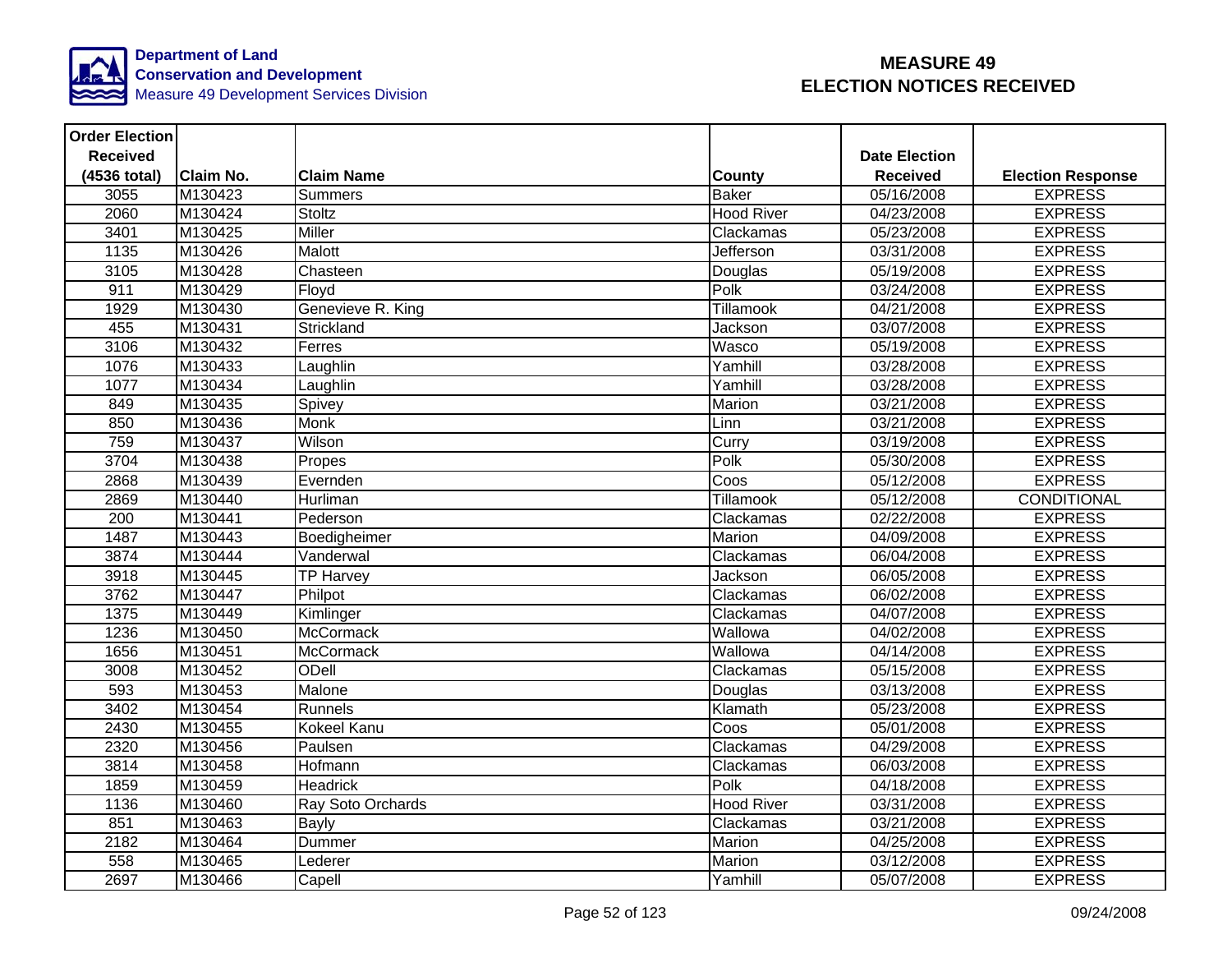

| <b>Order Election</b> |                  |                   |                   |                      |                          |
|-----------------------|------------------|-------------------|-------------------|----------------------|--------------------------|
| <b>Received</b>       |                  |                   |                   | <b>Date Election</b> |                          |
| (4536 total)          | <b>Claim No.</b> | <b>Claim Name</b> | <b>County</b>     | <b>Received</b>      | <b>Election Response</b> |
| 1657                  | M130467          | Young             | Clackamas         | 04/14/2008           | <b>VESTED</b>            |
| 2870                  | M130468          | <b>Neikes</b>     | Clatsop           | 05/12/2008           | <b>WITHIN CITY/UGB</b>   |
| 524                   | M130471          | Dowling           | Lane              | 03/11/2008           | <b>EXPRESS</b>           |
| 2321                  | M130472          | <b>Bevier</b>     | Yamhill           | 04/29/2008           | <b>EXPRESS</b>           |
| 275                   | M130473          | Lanfear           | Jackson           | 02/27/2008           | <b>EXPRESS</b>           |
| 2929                  | M130474          | Fadenrecht        | Polk              | 05/13/2008           | <b>EXPRESS</b>           |
| 3009                  | M130475          | Zeek              | Marion            | 05/15/2008           | <b>EXPRESS</b>           |
| 1237                  | M130477          | Christie          | Linn              | 04/02/2008           | <b>EXPRESS</b>           |
| 1238                  | M130478          | Christie          | Linn              | 04/02/2008           | <b>EXPRESS</b>           |
| 852                   | M130480          | Rose              | Douglas           | 03/21/2008           | <b>EXPRESS</b>           |
| 1860                  | M130481          | Spangler          | Washington        | 04/18/2008           | <b>EXPRESS</b>           |
| 1861                  | M130482          | Spangler          | Washington        | 04/18/2008           | <b>EXPRESS</b>           |
| 1488                  | M130483          | Parker            | <b>Hood River</b> | 04/09/2008           | <b>EXPRESS</b>           |
| $\overline{378}$      | M130485          | Pritchett         | Yamhill           | 03/04/2008           | <b>EXPRESS</b>           |
| 489                   | M130486          | Pehl              | Jackson           | 03/10/2008           | <b>EXPRESS</b>           |
| 3056                  | M130487          | Smith             | Curry             | 05/16/2008           | <b>EXPRESS</b>           |
| 3815                  | M130488          | <b>Marks</b>      | <b>Deschutes</b>  | 06/03/2008           | <b>EXPRESS</b>           |
| 2871                  | M130489          | Stevenson         | Jefferson         | 05/12/2008           | <b>EXPRESS</b>           |
| 2755                  | M130490          | Hanson            | Clackamas         | 05/08/2008           | <b>EXPRESS</b>           |
| 3951                  | M130491          | Marble            | Washington        | 06/06/2008           | <b>EXPRESS</b>           |
| 1658                  | M130492          | Swayze            | Washington        | 04/14/2008           | <b>EXPRESS</b>           |
| 3057                  | M130493          | Werth             | Polk              | 05/16/2008           | <b>EXPRESS</b>           |
| 1930                  | M130494          | Danker            | Lane              | 04/21/2008           | <b>EXPRESS</b>           |
| 2263                  | M130495          | Gottsacker        | <b>Marion</b>     | 04/28/2008           | <b>WITHIN CITY/UGB</b>   |
| 2370                  | M130497          | Wright            | Clatsop           | 04/30/2008           | <b>EXPRESS</b>           |
| 175                   | M130498          | Dubenko           | Clackamas         | 02/21/2008           | <b>EXPRESS</b>           |
| 1813                  | M130500          | Zurcher           | Washington        | 04/17/2008           | <b>EXPRESS</b>           |
| 1595                  | M130501          | Fisher            | Polk              | 04/11/2008           | <b>EXPRESS</b>           |
| 853                   | M130502          | Greer             | Marion            | 03/21/2008           | <b>EXPRESS</b>           |
| 2756                  | M130503          | Wahle             | Yamhill           | 05/08/2008           | <b>EXPRESS</b>           |
| 3168                  | M130505          | Arnold            | <b>Baker</b>      | 05/20/2008           | <b>EXPRESS</b>           |
| 2431                  | M130506          | Combs             | Marion            | 05/01/2008           | <b>VESTED</b>            |
| 2322                  | M130507          | Chuinard          | Washington        | 04/29/2008           | <b>EXPRESS</b>           |
| 2872                  | M130509          | Leppin            | Washington        | 05/12/2008           | <b>EXPRESS</b>           |
| 3763                  | M130510          | Richert           | Washington        | 06/02/2008           | <b>EXPRESS</b>           |
| 912                   | M130513          | Eager             | Clackamas         | 03/24/2008           | <b>EXPRESS</b>           |
| 913                   | M130514          | Zorich            | Clatsop           | 03/24/2008           | <b>EXPRESS</b>           |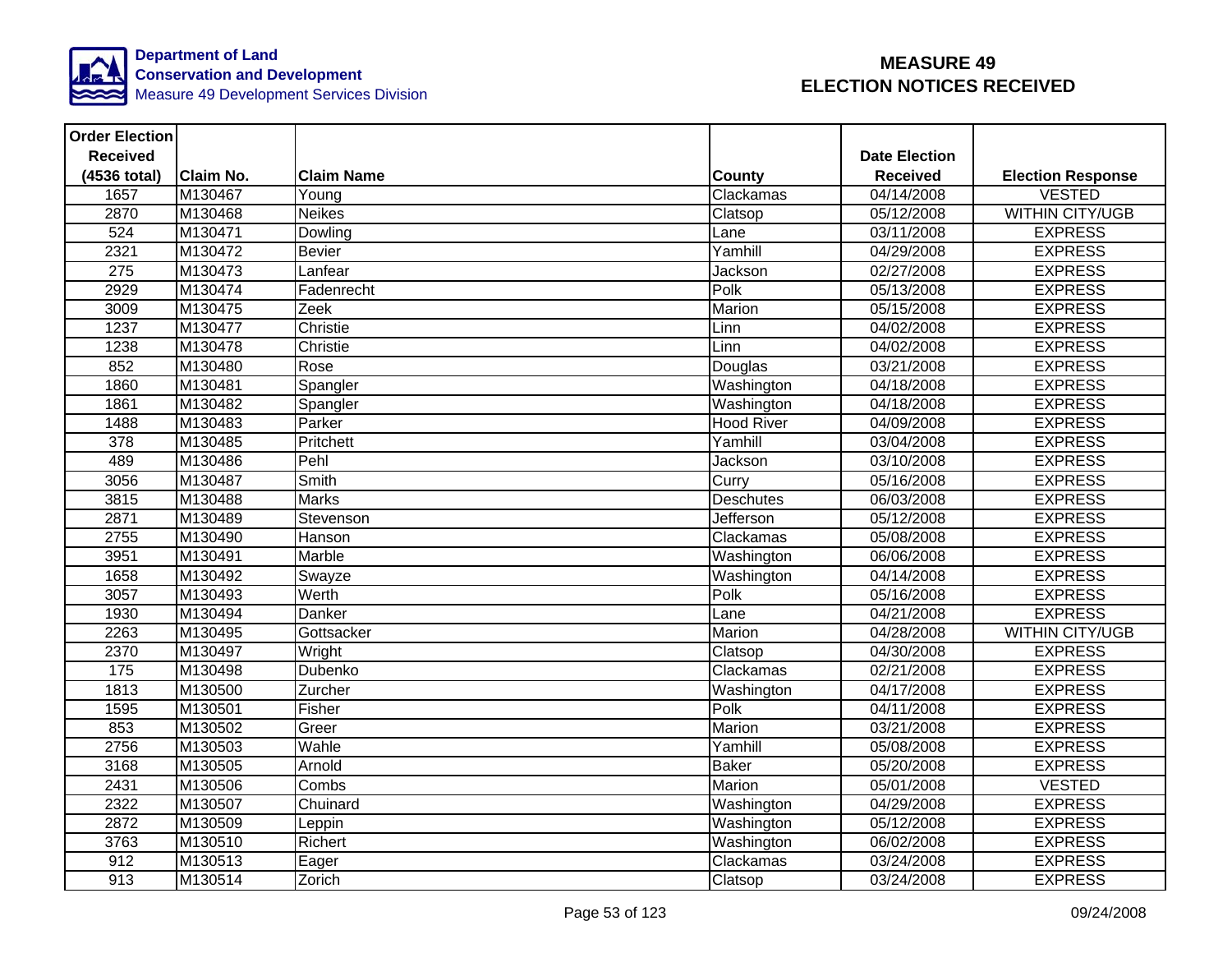

| <b>Order Election</b> |                  |                     |                   |                      |                          |
|-----------------------|------------------|---------------------|-------------------|----------------------|--------------------------|
| <b>Received</b>       |                  |                     |                   | <b>Date Election</b> |                          |
| (4536 total)          | <b>Claim No.</b> | <b>Claim Name</b>   | <b>County</b>     | <b>Received</b>      | <b>Election Response</b> |
| 675                   | M130515          | Zorich              | Clatsop           | 03/17/2008           | <b>WITHDRAWN</b>         |
| 4004                  | M130516          | Smith               | Clackamas         | 06/09/2008           | <b>EXPRESS</b>           |
| 2323                  | M130520          | Fleming             | Yamhill           | 04/29/2008           | <b>EXPRESS</b>           |
| 1441                  | M130521          | Claussen            | Linn              | 04/08/2008           | <b>EXPRESS</b>           |
| 854                   | M130522          | Pech                | Crook             | 03/21/2008           | <b>EXPRESS</b>           |
| 3875                  | M130523          | Young               | <b>Baker</b>      | 06/04/2008           | <b>EXPRESS</b>           |
| 3010                  | M130524          | Sweeny              | Columbia          | 05/15/2008           | <b>EXPRESS</b>           |
| 676                   | M130525          | Lucas               | Washington        | 03/17/2008           | <b>EXPRESS</b>           |
| 1862                  | M130527          | <b>Brown</b>        | Clackamas         | 04/18/2008           | <b>EXPRESS</b>           |
| 760                   | M130530          | <b>Schukis</b>      | Linn              | 03/19/2008           | <b>EXPRESS</b>           |
| 252                   | M130531          | Gerig               | Linn              | 02/26/2008           | <b>EXPRESS</b>           |
| 2122                  | M130532          | Pade                | Curry             | 04/24/2008           | <b>EXPRESS</b>           |
| 3058                  | M130533          | <b>Butterfield</b>  | Clackamas         | 05/16/2008           | <b>EXPRESS</b>           |
| 293                   | M130535          | Kroon               | Washington        | 02/28/2008           | <b>EXPRESS</b>           |
| $\overline{720}$      | M130536          | Johanson            | Clackamas         | 03/18/2008           | <b>EXPRESS</b>           |
| $\overline{721}$      | M130537          | <b>Sheets</b>       | Washington        | 03/18/2008           | <b>EXPRESS</b>           |
| 3011                  | M130538          | Andresen            | Washington        | 05/15/2008           | <b>EXPRESS</b>           |
| 2579                  | M130539          | Welch               | Jackson           | 05/05/2008           | <b>EXPRESS</b>           |
| 2004                  | M130540          | Dovenburg           | Washington        | $\sqrt{04/22}/2008$  | <b>EXPRESS</b>           |
| 989                   | M130541          | Copple              | Marion            | 03/26/2008           | <b>EXPRESS</b>           |
| 2757                  | M130543          | Zolske              | Marion            | 05/08/2008           | <b>EXPRESS</b>           |
| 855                   | M130545          | Schwanke            | Polk              | 03/21/2008           | <b>EXPRESS</b>           |
| 856                   | M130546          | Schwanke            | Benton            | 03/21/2008           | <b>EXPRESS</b>           |
| 323                   | M130547          | Schwanke            | Polk              | 02/29/2008           | <b>EXPRESS</b>           |
| 1532                  | M130549          | Stevenson           | Coos              | 04/10/2008           | <b>EXPRESS</b>           |
| 3816                  | M130550          | <b>DR Henton</b>    | Lane              | 06/03/2008           | <b>EXPRESS</b>           |
| 1195                  | M130551          | Vovou               | <b>Hood River</b> | 04/01/2008           | <b>EXPRESS</b>           |
| 914                   | M130552          | Eichman             | Clackamas         | 03/24/2008           | <b>EXPRESS</b>           |
| 1711                  | M130553          | Van Gordon          | Yamhill           | 04/15/2008           | <b>EXPRESS</b>           |
| 1533                  | M130554          | Sherwood II         | Malheur           | 04/10/2008           | <b>EXPRESS</b>           |
| 1931                  | M130555          | <b>Kite Ranches</b> | Klamath           | 04/21/2008           | <b>EXPRESS</b>           |
| 990                   | M130556          | Wilson              | Benton            | 03/26/2008           | <b>EXPRESS</b>           |
| 1033                  | M130558          | Colbach             | Clackamas         | 03/27/2008           | <b>EXPRESS</b>           |
| 1034                  | M130559          | Colbach             | Clackamas         | 03/27/2008           | <b>EXPRESS</b>           |
| 1596                  | M130561          | Wilderness          | Jackson           | 04/11/2008           | <b>VESTED</b>            |
| 677                   | M130563          | Clark               | Jackson           | 03/17/2008           | <b>EXPRESS</b>           |
| 2758                  | M130564          | Reed                | Jackson           | 05/08/2008           | <b>EXPRESS</b>           |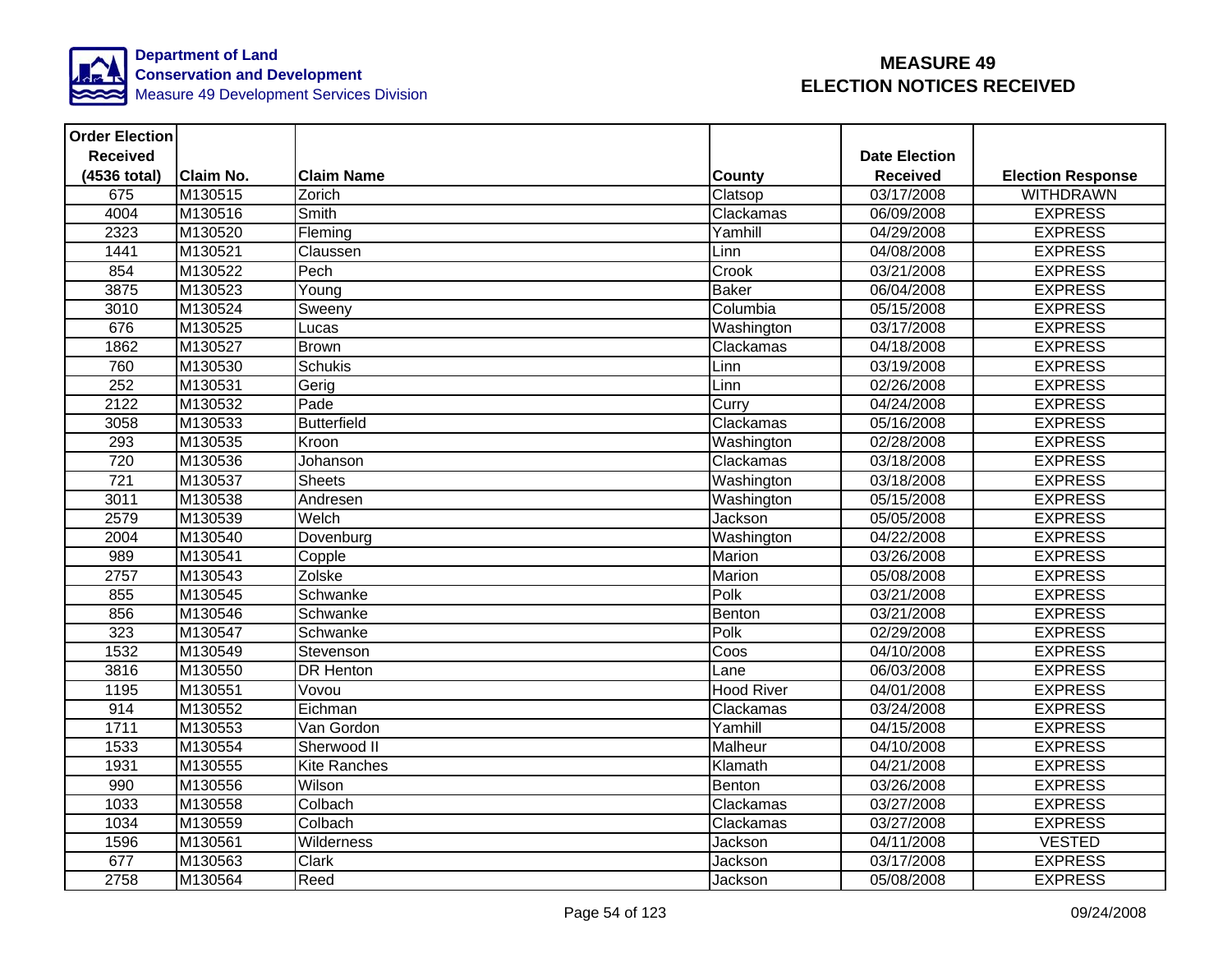

| <b>Order Election</b> |                  |                              |                          |                      |                          |
|-----------------------|------------------|------------------------------|--------------------------|----------------------|--------------------------|
| <b>Received</b>       |                  |                              |                          | <b>Date Election</b> |                          |
| (4536 total)          | <b>Claim No.</b> | <b>Claim Name</b>            | <b>County</b>            | <b>Received</b>      | <b>Election Response</b> |
| 915                   | M130565          | <b>Baker</b>                 | Linn                     | 03/24/2008           | <b>EXPRESS</b>           |
| 3266                  | M130566          | Wilcynski                    | Klamath                  | 05/21/2008           | <b>EXPRESS</b>           |
| 2970                  | M130567          | <b>Drabkin</b>               | Polk                     | 05/14/2008           | <b>EXPRESS</b>           |
| 2324                  | M130568          | Nuxoll                       | Yamhill                  | 04/29/2008           | <b>EXPRESS</b>           |
| 3919                  | M130569          | School                       | Polk                     | 06/05/2008           | <b>EXPRESS</b>           |
| 1814                  | M130570          | McDonald                     | Polk                     | 04/17/2008           | <b>EXPRESS</b>           |
| 1534                  | M130571          | Stapleton                    | Polk                     | 04/10/2008           | <b>EXPRESS</b>           |
| 1376                  | M130572          | Stapleton                    | Polk                     | 04/07/2008           | <b>EXPRESS</b>           |
| 2636                  | M130573          | Stapleton                    | Polk                     | 05/06/2008           | <b>EXPRESS</b>           |
| 1712                  | M130574          | McDaniel                     | Polk                     | 04/15/2008           | <b>EXPRESS</b>           |
| 2325                  | M130575          | McDonald                     | Polk                     | 04/29/2008           | <b>EXPRESS</b>           |
| 3059                  | M130576          | St. Clair                    | Clackamas                | 05/16/2008           | <b>EXPRESS</b>           |
| 810                   | M130577          | <b>Pikl Family</b>           | Marion                   | 03/20/2008           | <b>EXPRESS</b>           |
| 253                   | M130580          | <b>Duyck</b>                 | Washington               | 02/26/2008           | <b>EXPRESS</b>           |
| $\overline{525}$      | M130581          | <b>Duyck</b>                 | Washington               | 03/11/2008           | <b>EXPRESS</b>           |
| 201                   | M130582          | Lindroth                     | Clackamas                | 02/22/2008           | <b>EXPRESS</b>           |
| 2005                  | M130583          | Taylor                       | Clackamas                | 04/22/2008           | <b>EXPRESS</b>           |
| 2123                  | M130585          | <b>Williams Family Trust</b> | Clackamas                | 04/24/2008           | <b>EXPRESS</b>           |
| 2432                  | M130586          | Kindwall Living Trust        | Polk                     | 05/01/2008           | <b>EXPRESS</b>           |
| 2580                  | M130587          | <b>Kindwall Living Trust</b> | Polk                     | 05/05/2008           | <b>EXPRESS</b>           |
| 1863                  | M130588          | Mead                         | Wasco                    | 04/18/2008           | <b>EXPRESS</b>           |
| 294                   | M130589          | King                         | Deschutes                | 02/28/2008           | <b>EXPRESS</b>           |
| 4087                  | M130590          | Huddleston                   | Lane                     | 06/11/2008           | <b>EXPRESS</b>           |
| 3267                  | M130592          | Smith                        | $\overline{\text{Coss}}$ | 05/21/2008           | <b>EXPRESS</b>           |
| 2581                  | M130593          | Shoemaker                    | Jackson                  | 05/05/2008           | <b>EXPRESS</b>           |
| 2582                  | M130594          | Loftis                       | Clackamas                | 05/05/2008           | <b>CONDITIONAL</b>       |
| 2371                  | M130595          | Ernest                       | Columbia                 | 04/30/2008           | <b>EXPRESS</b>           |
| 722                   | M130598          | Fendall                      | Yamhill                  | 03/18/2008           | <b>WITHDRAWN</b>         |
| 1377                  | M130599          | Gray                         | Linn                     | 04/07/2008           | <b>EXPRESS</b>           |
| 1378                  | M130600          | Wolf                         | Marion                   | 04/07/2008           | <b>EXPRESS</b>           |
| 2759                  | M130601          | Cates                        | Polk                     | 05/08/2008           | <b>EXPRESS</b>           |
| 2433                  | M130602          | Griffen                      | Coos                     | 05/01/2008           | <b>EXPRESS</b>           |
| 1035                  | M130603          | Lamb                         | Jackson                  | 03/27/2008           | <b>EXPRESS</b>           |
| 2760                  | M130604          | Winters                      | Coos                     | 05/08/2008           | <b>EXPRESS</b>           |
| 202                   | M130606          | <b>Brown</b>                 | Benton                   | 02/22/2008           | <b>EXPRESS</b>           |
| 2637                  | M130608          | Kornilkin                    | Marion                   | 05/06/2008           | <b>EXPRESS</b>           |
| 1442                  | M130610          | Moine                        | Josephine                | 04/08/2008           | <b>EXPRESS</b>           |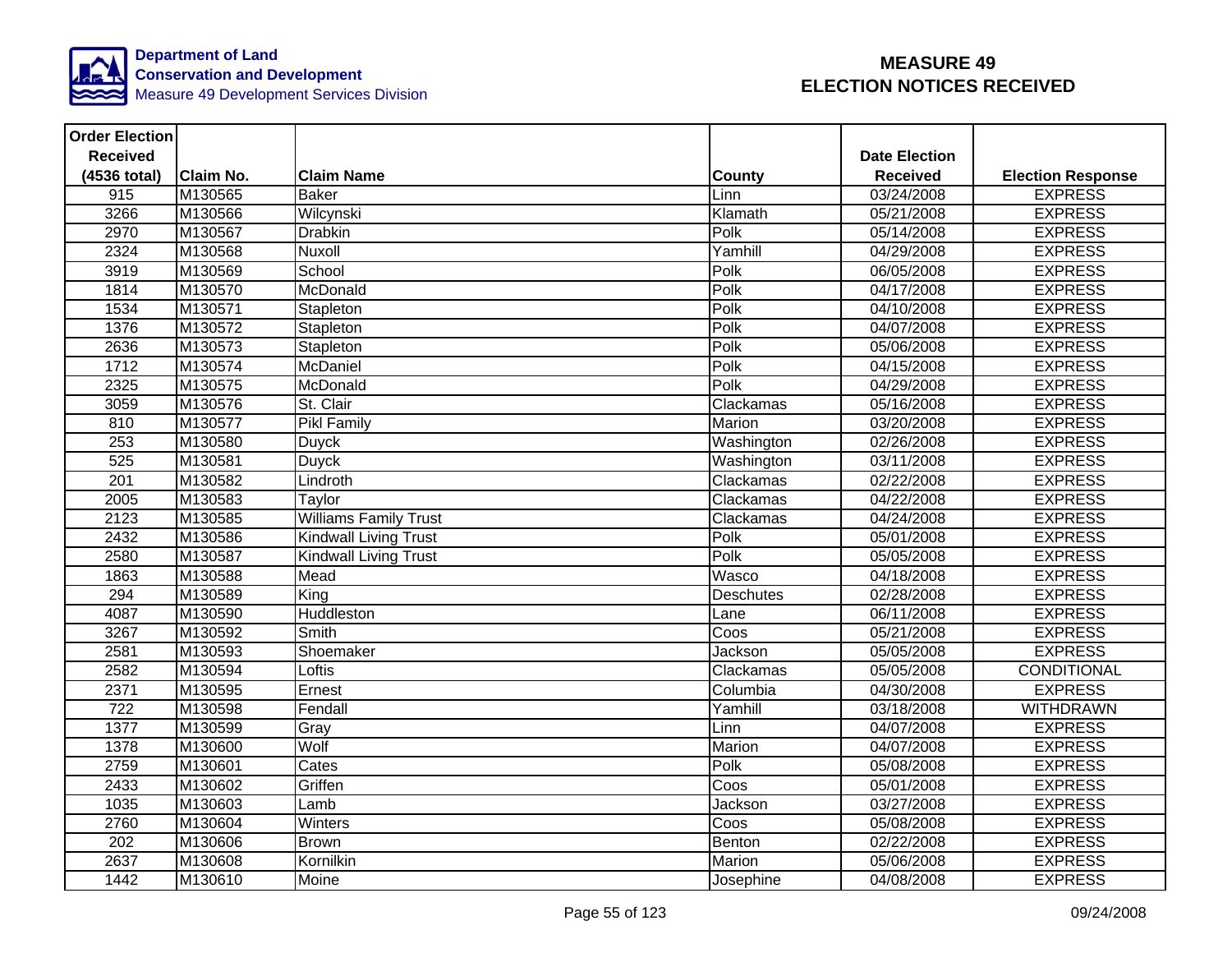

| <b>Order Election</b> |                  |                   |                   |                      |                          |
|-----------------------|------------------|-------------------|-------------------|----------------------|--------------------------|
| <b>Received</b>       |                  |                   |                   | <b>Date Election</b> |                          |
| (4536 total)          | <b>Claim No.</b> | <b>Claim Name</b> | County            | <b>Received</b>      | <b>Election Response</b> |
| 490                   | M130611          | Swenson           | Lane              | 03/10/2008           | <b>EXPRESS</b>           |
| 2264                  | M130612          | Kropf             | Linn              | 04/28/2008           | <b>EXPRESS</b>           |
| 526                   | M130613          | Genre             | Curry             | 03/11/2008           | <b>EXPRESS</b>           |
| 2326                  | M130614          | High              | Klamath           | 04/29/2008           | <b>EXPRESS</b>           |
| 1815                  | M130615          | White             | Benton            | 04/17/2008           | <b>EXPRESS</b>           |
| 351                   | M130616          | Starr             | Washington        | 03/03/2008           | <b>EXPRESS</b>           |
| 1535                  | M130618          | Teppola           | Yamhill           | 04/10/2008           | <b>EXPRESS</b>           |
| 3012                  | M130619          | Kent              | Coos              | 05/15/2008           | <b>EXPRESS</b>           |
| 991                   | M130620          | Dobbel            | <b>Baker</b>      | 03/26/2008           | <b>WITHDRAWN</b>         |
| 1036                  | M130621          | <b>Burch</b>      | Clackamas         | 03/27/2008           | <b>EXPRESS</b>           |
| 857                   | M130622          | Mickey            | Marion            | 03/21/2008           | <b>EXPRESS</b>           |
| 1037                  | M130623          | <b>Stork</b>      | Polk              | 03/27/2008           | <b>EXPRESS</b>           |
| 3107                  | M130624          | Sanders           | Yamhill           | 05/19/2008           | <b>EXPRESS</b>           |
| 1597                  | M130627          | Buchanan          | Umatilla          | 04/11/2008           | <b>CONDITIONAL</b>       |
| 1489                  | M130628          | Nelson            | Coos              | 04/09/2008           | <b>EXPRESS</b>           |
| 527                   | M130629          | Hug               | Benton            | 03/11/2008           | <b>EXPRESS</b>           |
| 2372                  | M130630          | Wright            | Polk              | 04/30/2008           | <b>EXPRESS</b>           |
| 678                   | M130631          | Knowlton          | Clackamas         | 03/17/2008           | <b>EXPRESS</b>           |
| 559                   | M130633          | Anderson          | <b>Baker</b>      | 03/12/2008           | <b>EXPRESS</b>           |
| 1932                  | M130634          | <b>Briggs</b>     | Douglas           | 04/21/2008           | <b>EXPRESS</b>           |
| 1379                  | M130635          | Boyd              | Coos              | 04/07/2008           | <b>EXPRESS</b>           |
| 2971                  | M130636          | Fowler            | Jackson           | 05/14/2008           | <b>EXPRESS</b>           |
| 4063                  | M130637          | Schmitz           | Tillamook         | 06/10/2008           | CONDITIONAL              |
| 916                   | M130638          | Gooding           | Clackamas         | 03/24/2008           | <b>EXPRESS</b>           |
| 1322                  | M130640          | White, Jr.        | Marion            | 04/04/2008           | <b>EXPRESS</b>           |
| 3952                  | M130641          | Main              | Clackamas         | 06/06/2008           | <b>EXPRESS</b>           |
| $\overline{723}$      | M130642          | Sandahl           | Jefferson         | 03/18/2008           | <b>EXPRESS</b>           |
| 528                   | M130643          | Keeley            | Clackamas         | 03/11/2008           | <b>EXPRESS</b>           |
| 811                   | M130644          | Stamper           | Jackson           | 03/20/2008           | <b>EXPRESS</b>           |
| 812                   | M130647          | Eaton             | <b>Baker</b>      | 03/20/2008           | <b>EXPRESS</b>           |
| 379                   | M130648          | Rasmussen         | <b>Hood River</b> | 03/04/2008           | <b>EXPRESS</b>           |
| 1490                  | M130649          | Wiley             | Multnomah         | 04/09/2008           | <b>EXPRESS</b>           |
| 917                   | M130650          | Wheeler           | Douglas           | 03/24/2008           | <b>EXPRESS</b>           |
| 918                   | M130651          | Multanen          | Columbia          | 03/24/2008           | <b>EXPRESS</b>           |
| 2638                  | M130653          | Bojorquiz         | Lane              | 05/06/2008           | <b>EXPRESS</b>           |
| 254                   | M130654          | Chambers          | Lane              | 02/26/2008           | <b>EXPRESS</b>           |
| 295                   | M130656          | Bertrand          | Yamhill           | 02/28/2008           | <b>EXPRESS</b>           |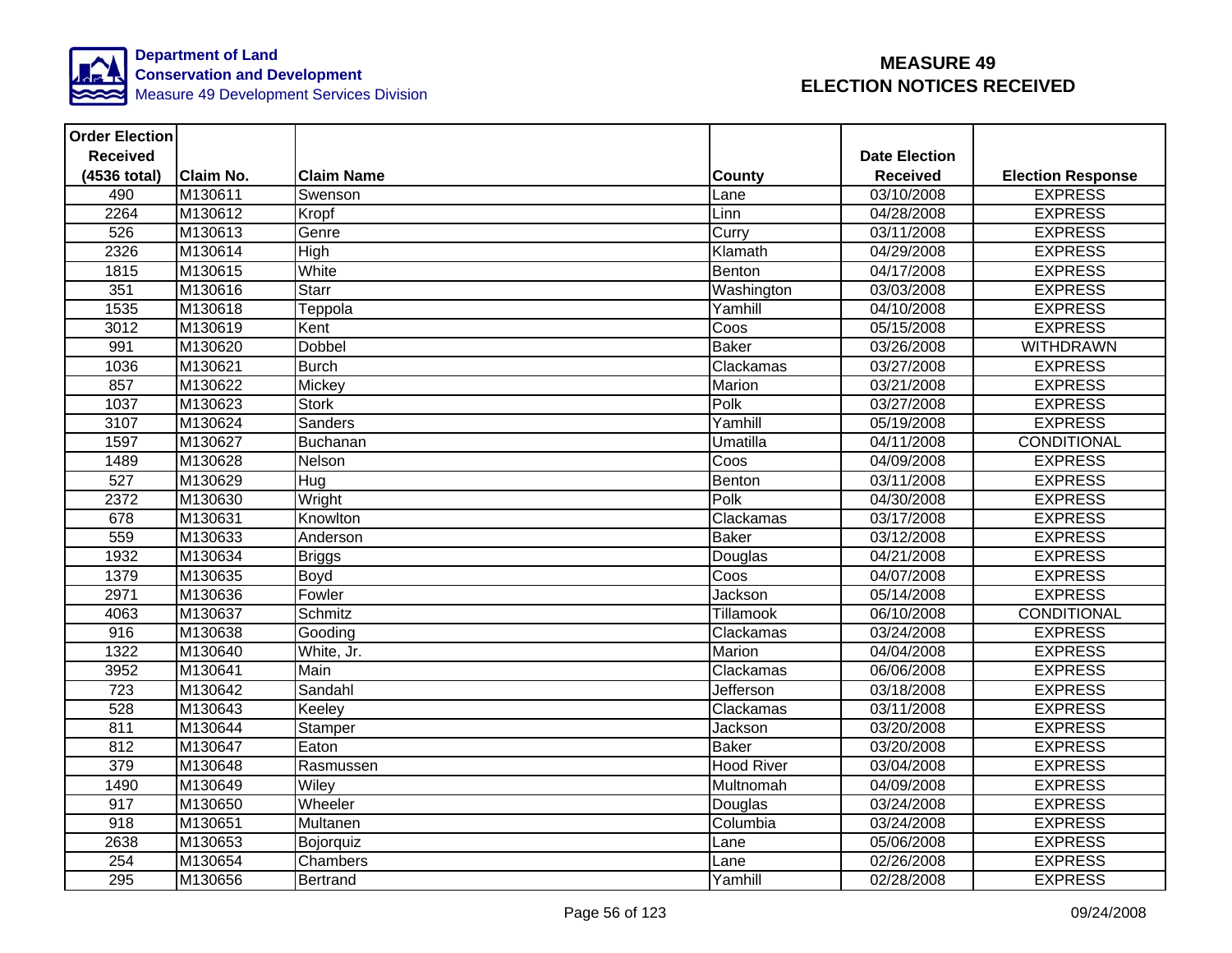

| <b>Order Election</b> |                  |                   |                   |                      |                          |
|-----------------------|------------------|-------------------|-------------------|----------------------|--------------------------|
| <b>Received</b>       |                  |                   |                   | <b>Date Election</b> |                          |
| (4536 total)          | <b>Claim No.</b> | <b>Claim Name</b> | <b>County</b>     | <b>Received</b>      | <b>Election Response</b> |
| $\overline{232}$      | M130657          | Puncochar         | Washington        | 02/25/2008           | <b>EXPRESS</b>           |
| 1816                  | M130658          | Young             | Yamhill           | 04/17/2008           | <b>EXPRESS</b>           |
| 761                   | M130663          | Martsolf          | Yamhill           | 03/19/2008           | <b>EXPRESS</b>           |
| 296                   | M130665          | Johnson           | Clackamas         | 02/28/2008           | <b>EXPRESS</b>           |
| 2061                  | M130667          | Dickson           | Douglas           | 04/23/2008           | <b>EXPRESS</b>           |
| 2006                  | M130668          | Standley          | Douglas           | 04/22/2008           | <b>EXPRESS</b>           |
| 2972                  | M130669          | <b>Barksdale</b>  | Clackamas         | 05/14/2008           | <b>EXPRESS</b>           |
| 919                   | M130670          | Unger             | Marion            | 03/24/2008           | <b>WITHDRAWN</b>         |
| 491                   | M130671          | Reese             | Marion            | 03/10/2008           | <b>EXPRESS</b>           |
| 2583                  | M130672          | <b>BILLETTE</b>   | Yamhill           | 05/05/2008           | <b>EXPRESS</b>           |
| 1817                  | M130674          | Harrell           | Douglas           | 04/17/2008           | <b>EXPRESS</b>           |
| 1659                  | M130675          | Straight          | Coos              | 04/14/2008           | <b>EXPRESS</b>           |
| 2584                  | M130678          | Postlewait        | Clackamas         | 05/05/2008           | <b>EXPRESS</b>           |
| 3108                  | M130680          | <b>Smith</b>      | Multnomah         | 05/19/2008           | <b>EXPRESS</b>           |
| 2493                  | M130681          | Wilson            | <b>Hood River</b> | 05/02/2008           | <b>EXPRESS</b>           |
| 3705                  | M130682          | <b>Babb</b>       | Clackamas         | 05/30/2008           | <b>EXPRESS</b>           |
| 2930                  | M130683          | Christofferson    | Marion            | 05/13/2008           | <b>EXPRESS</b>           |
| 1038                  | M130684          | Cromwell          | Linn              | 03/27/2008           | <b>EXPRESS</b>           |
| 724                   | M130685          | <b>McNutt</b>     | Lane              | 03/18/2008           | <b>EXPRESS</b>           |
| 920                   | M130686          | Kirkpatrick       | Lane              | 03/24/2008           | <b>EXPRESS</b>           |
| 2183                  | M130687          | Magar             | Yamhill           | 04/25/2008           | <b>EXPRESS</b>           |
| 1933                  | M130688          | Douglas           | Josephine         | 04/21/2008           | <b>EXPRESS</b>           |
| 2973                  | M130689          | Mitchell          | Jackson           | 05/14/2008           | <b>EXPRESS</b>           |
| 1443                  | M130690          | Marshall          | Clackamas         | 04/08/2008           | <b>EXPRESS</b>           |
| 430                   | M130692          | <b>DeVilbiss</b>  | Marion            | 03/06/2008           | <b>EXPRESS</b>           |
| 2761                  | M130694          | Mutuszak          | Linn              | 05/08/2008           | <b>EXPRESS</b>           |
| 1286                  | M130695          | <b>Clark</b>      | <b>Jefferson</b>  | 04/03/2008           | <b>EXPRESS</b>           |
| 4005                  | M130697          | McCashland        | Crook             | 06/09/2008           | <b>EXPRESS</b>           |
| 1660                  | M130699          | <b>Wood</b>       | Linn              | 04/14/2008           | <b>EXPRESS</b>           |
| 3334                  | M130700          | <b>Robbins</b>    | Jackson           | 05/22/2008           | <b>EXPRESS</b>           |
| 2434                  | M130701          | Muhlnickel        | Josephine         | 05/01/2008           | <b>EXPRESS</b>           |
| 1818                  | M130702          | Nelson            | Washington        | 04/17/2008           | <b>EXPRESS</b>           |
| 2327                  | M130703          | Day               | Lane              | 04/29/2008           | <b>EXPRESS</b>           |
| 3109                  | M130704          | James             | Clackamas         | 05/19/2008           | <b>EXPRESS</b>           |
| 3610                  | M130705          | Seymour           | <b>Baker</b>      | 05/28/2008           | <b>EXPRESS</b>           |
| 3611                  | M130706          | Seymour           | <b>Baker</b>      | 05/28/2008           | <b>EXPRESS</b>           |
| 2698                  | M130707          | Oldfield          | Douglas           | 05/07/2008           | <b>EXPRESS</b>           |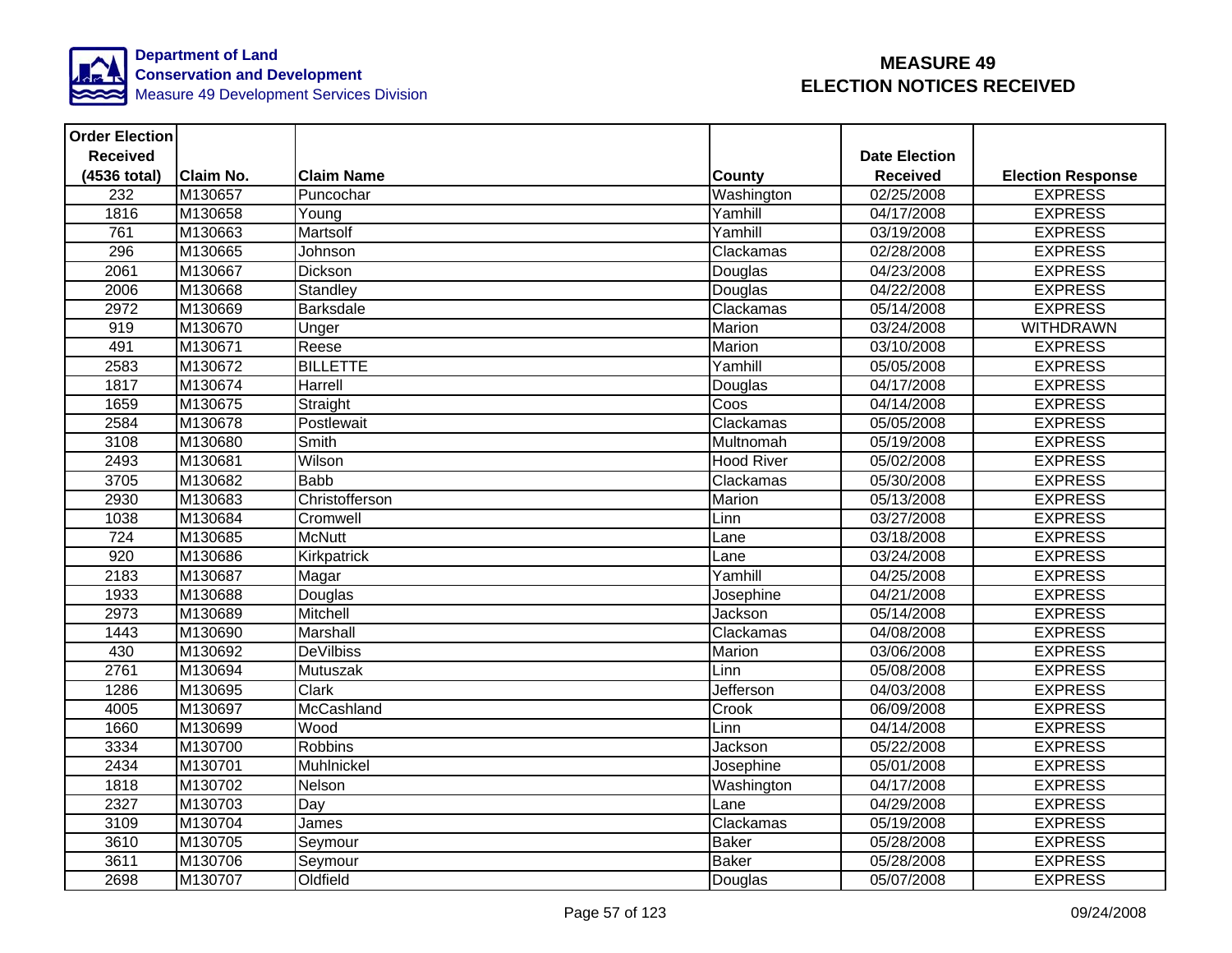

| <b>Order Election</b> |                  |                   |                   |                      |                          |
|-----------------------|------------------|-------------------|-------------------|----------------------|--------------------------|
| <b>Received</b>       |                  |                   |                   | <b>Date Election</b> |                          |
| (4536 total)          | <b>Claim No.</b> | <b>Claim Name</b> | County            | <b>Received</b>      | <b>Election Response</b> |
| 2873                  | M130708          | Wilson            | Clackamas         | 05/12/2008           | <b>EXPRESS</b>           |
| 3764                  | M130717          | Ackerman          | <b>Hood River</b> | 06/02/2008           | <b>EXPRESS</b>           |
| 2007                  | M130719          | Standley          | Douglas           | 04/22/2008           | <b>EXPRESS</b>           |
| 1536                  | M130720          | Marx              | Polk              | 04/10/2008           | <b>EXPRESS</b>           |
| 3525                  | M130721          | Dunham            | Deschutes         | 05/27/2008           | <b>EXPRESS</b>           |
| 1749                  | M130722          | Johnson           | Clackamas         | 04/16/2008           | <b>EXPRESS</b>           |
| 3110                  | M130723          | Cook              | Clackamas         | 05/19/2008           | <b>CONDITIONAL</b>       |
| 3111                  | M130724          | Cook              | Clackamas         | 05/19/2008           | <b>CONDITIONAL</b>       |
| 560                   | M130725          | Reynolds          | Clackamas         | 03/12/2008           | <b>EXPRESS</b>           |
| 725                   | M130726          | <b>Aspinwall</b>  | Marion            | 03/18/2008           | <b>EXPRESS</b>           |
| 992                   | M130727          | Schlegel          | Washington        | 03/26/2008           | <b>EXPRESS</b>           |
| 1380                  | M130728          | <b>Dresser</b>    | Lane              | 04/07/2008           | <b>EXPRESS</b>           |
| 4006                  | M130729          | Hoff              | Jackson           | 06/09/2008           | <b>EXPRESS</b>           |
| 1381                  | M130730          | Shea              | Polk              | 04/07/2008           | <b>EXPRESS</b>           |
| 3953                  | M130731          | <b>Durrell</b>    | Benton            | 06/06/2008           | <b>EXPRESS</b>           |
| 3706                  | M130732          | Propes            | Polk              | 05/30/2008           | <b>EXPRESS</b>           |
| 380                   | M130733          | Morey             | Polk              | 03/04/2008           | <b>EXPRESS</b>           |
| 2062                  | M130734          | <b>McCormick</b>  | Clackamas         | 04/23/2008           | <b>EXPRESS</b>           |
| 4007                  | M130735          | Gill              | Clackamas         | 06/09/2008           | <b>EXPRESS</b>           |
| 2974                  | M130736          | Itzen             | Curry             | 05/14/2008           | <b>EXPRESS</b>           |
| 3954                  | M130737          | Kalander          | Clatsop           | 06/06/2008           | <b>EXPRESS</b>           |
| 3817                  | M130738          | <b>Dietrich</b>   | <b>Tillamook</b>  | 06/03/2008           | <b>EXPRESS</b>           |
| 1537                  | M130740          | Wells             | Polk              | 04/10/2008           | <b>EXPRESS</b>           |
| 594                   | M130750          | Daum              | Polk              | 03/13/2008           | <b>EXPRESS</b>           |
| 595                   | M130751          | Daum              | Polk              | 03/13/2008           | <b>EXPRESS</b>           |
| 2874                  | M130752          | Mitchell          | Linn              | 05/12/2008           | <b>EXPRESS</b>           |
| 2875                  | M130753          | Mitchell          | Linn              | 05/12/2008           | <b>EXPRESS</b>           |
| 2876                  | M130754          | Mitchell          | Linn              | 05/12/2008           | <b>EXPRESS</b>           |
| 2877                  | M130761          | Clark             | Klamath           | 05/12/2008           | <b>CONDITIONAL</b>       |
| 1382                  | M130762          | Knight            | <b>Baker</b>      | 04/07/2008           | <b>EXPRESS</b>           |
| 297                   | M130764          | Glaser            | Linn              | 02/28/2008           | <b>EXPRESS</b>           |
| 381                   | M130765          | Hadden            | Linn              | 03/04/2008           | <b>EXPRESS</b>           |
| 1661                  | M130766          | Clement           | <b>Deschutes</b>  | 04/14/2008           | <b>EXPRESS</b>           |
| 1662                  | M130767          | Alley             | Jefferson         | 04/14/2008           | <b>EXPRESS</b>           |
| 4008                  | M130768          | Ismert            | Curry             | 06/09/2008           | <b>EXPRESS</b>           |
| 1819                  | M130770          | Jay               | Polk              | 04/17/2008           | <b>EXPRESS</b>           |
| 1383                  | M130771          | <b>Harris</b>     | <b>Baker</b>      | 04/07/2008           | <b>EXPRESS</b>           |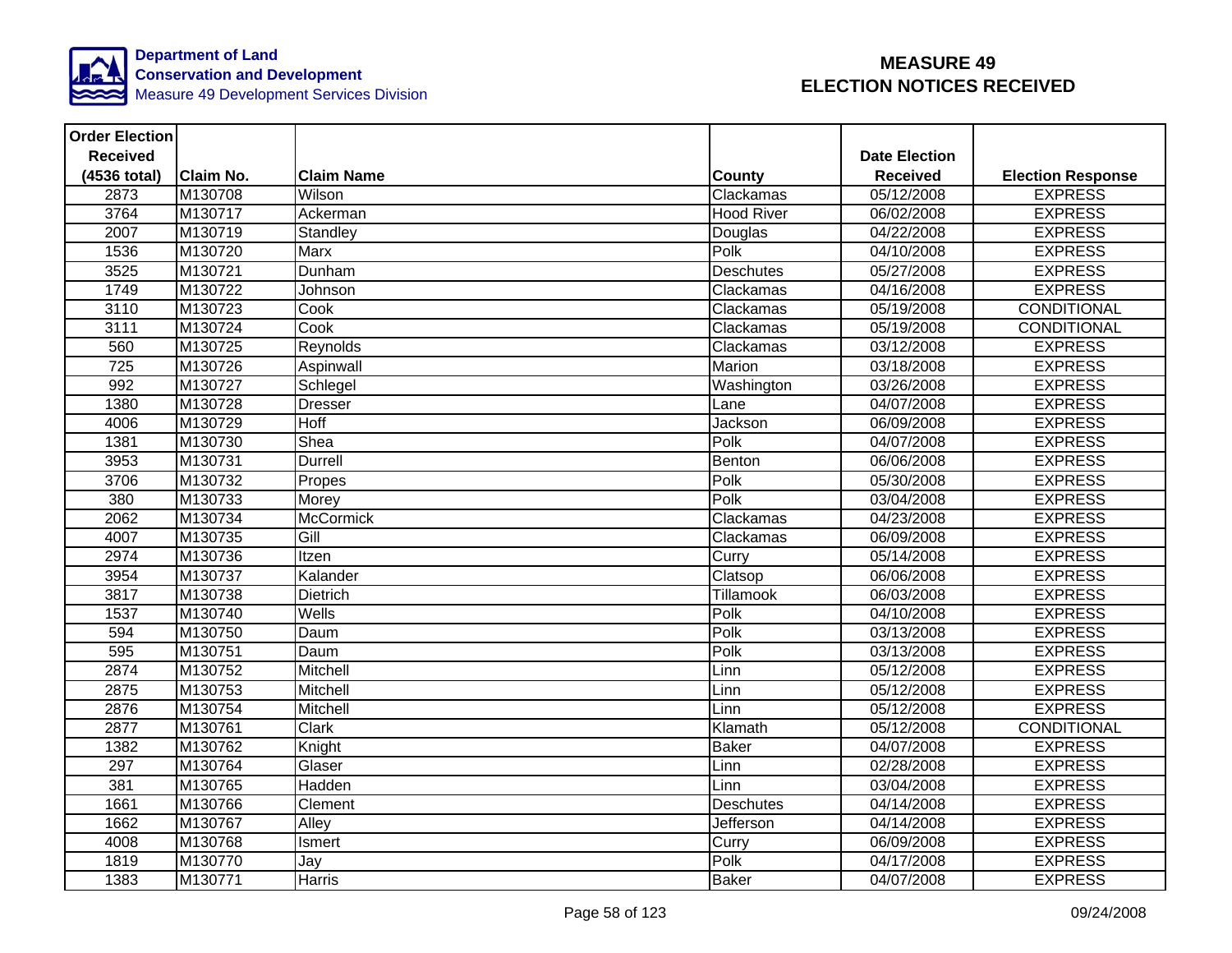

| <b>Order Election</b> |                  |                   |                  |                      |                          |
|-----------------------|------------------|-------------------|------------------|----------------------|--------------------------|
| <b>Received</b>       |                  |                   |                  | <b>Date Election</b> |                          |
| (4536 total)          | <b>Claim No.</b> | <b>Claim Name</b> | County           | <b>Received</b>      | <b>Election Response</b> |
| 3526                  | M130772          | <b>CLARK</b>      | Clackamas        | 05/27/2008           | <b>EXPRESS</b>           |
| 2265                  | M130773          | Mason             | Clackamas        | 04/28/2008           | <b>EXPRESS</b>           |
| 2639                  | M130775          | White             | Linn             | 05/06/2008           | <b>EXPRESS</b>           |
| 2266                  | M130776          | Viets             | Klamath          | 04/28/2008           | <b>EXPRESS</b>           |
| 63                    | M130777          | Jones             | Clackamas        | 02/11/2008           | <b>EXPRESS</b>           |
| 2373                  | M130778          | <b>Brown</b>      | Yamhill          | 04/30/2008           | <b>EXPRESS</b>           |
| 1663                  | M130780          | Morrison          | Deschutes        | 04/14/2008           | <b>EXPRESS</b>           |
| 858                   | M130781          | Hunker            | Lincoln          | 03/21/2008           | <b>EXPRESS</b>           |
| 2699                  | M130782          | Murphee           | Linn             | 05/07/2008           | <b>EXPRESS</b>           |
| 1239                  | M130783          | Christie          | Linn             | 04/02/2008           | <b>EXPRESS</b>           |
| 1538                  | M130784          | Marx              | Polk             | 04/10/2008           | <b>WITHDRAWN</b>         |
| 1864                  | M130785          | Rasmussen         | Yamhill          | 04/18/2008           | <b>EXPRESS</b>           |
| 2063                  | M130786          | Koshkaroff        | Clackamas        | 04/23/2008           | <b>EXPRESS</b>           |
| 1750                  | M130787          | <b>Stiller</b>    | Yamhill          | 04/16/2008           | <b>EXPRESS</b>           |
| 921                   | M130788          | Hayes             | Marion           | 03/24/2008           | <b>EXPRESS</b>           |
| 2328                  | M130791          | <b>Breshears</b>  | Linn             | 04/29/2008           | <b>EXPRESS</b>           |
| 993                   | M130792          | Waterman          | Coos             | 03/26/2008           | <b>EXPRESS</b>           |
| 994                   | M130794          | Waterman          | Coos             | 03/26/2008           | <b>EXPRESS</b>           |
| 2640                  | M130795          | Andrews           | Yamhill          | 05/06/2008           | <b>EXPRESS</b>           |
| 3765                  | M130796          | Williams Trust    | Jackson          | 06/02/2008           | <b>EXPRESS</b>           |
| $\overline{922}$      | M130797          | Lloyd             | Polk             | 03/24/2008           | <b>EXPRESS</b>           |
| 2008                  | M130798          | Johnson           | Deschutes        | 04/22/2008           | <b>EXPRESS</b>           |
| 1820                  | M130800          | Robertson         | Clackamas        | 04/17/2008           | <b>EXPRESS</b>           |
| 1078                  | M130801          | Nichol            | Marion           | 03/28/2008           | <b>EXPRESS</b>           |
| 1196                  | M130802          | <b>Buscher</b>    | <b>Marion</b>    | 04/01/2008           | <b>EXPRESS</b>           |
| 2878                  | M130804          | <b>Buchheit</b>   | Marion           | 05/12/2008           | <b>EXPRESS</b>           |
| 2267                  | M130806          | Steckley          | Linn             | 04/28/2008           | <b>EXPRESS</b>           |
| 3876                  | M130808          | <b>Braden</b>     | Jefferson        | 06/04/2008           | <b>EXPRESS</b>           |
| 1444                  | M130809          | White             | Washington       | 04/08/2008           | <b>EXPRESS</b>           |
| 2762                  | M130812          | Adams             | Clackamas        | 05/08/2008           | <b>EXPRESS</b>           |
| 923                   | M130813          | Fleming           | Clackamas        | 03/24/2008           | <b>EXPRESS</b>           |
| 2763                  | M130814          | Berry             | Lane             | 05/08/2008           | <b>EXPRESS</b>           |
| 298                   | M130815          | Knudson           | Clackamas        | 02/28/2008           | <b>EXPRESS</b>           |
| 3818                  | M130816          | Fast              | Polk             | 06/03/2008           | <b>EXPRESS</b>           |
| 3955                  | M130818          | Coulter           | <b>Deschutes</b> | 06/06/2008           | <b>EXPRESS</b>           |
| 1664                  | M130819          | Whitaker          | Josephine        | 04/14/2008           | <b>EXPRESS</b>           |
| 2494                  | M130820          | Jackson           | Jackson          | 05/02/2008           | <b>EXPRESS</b>           |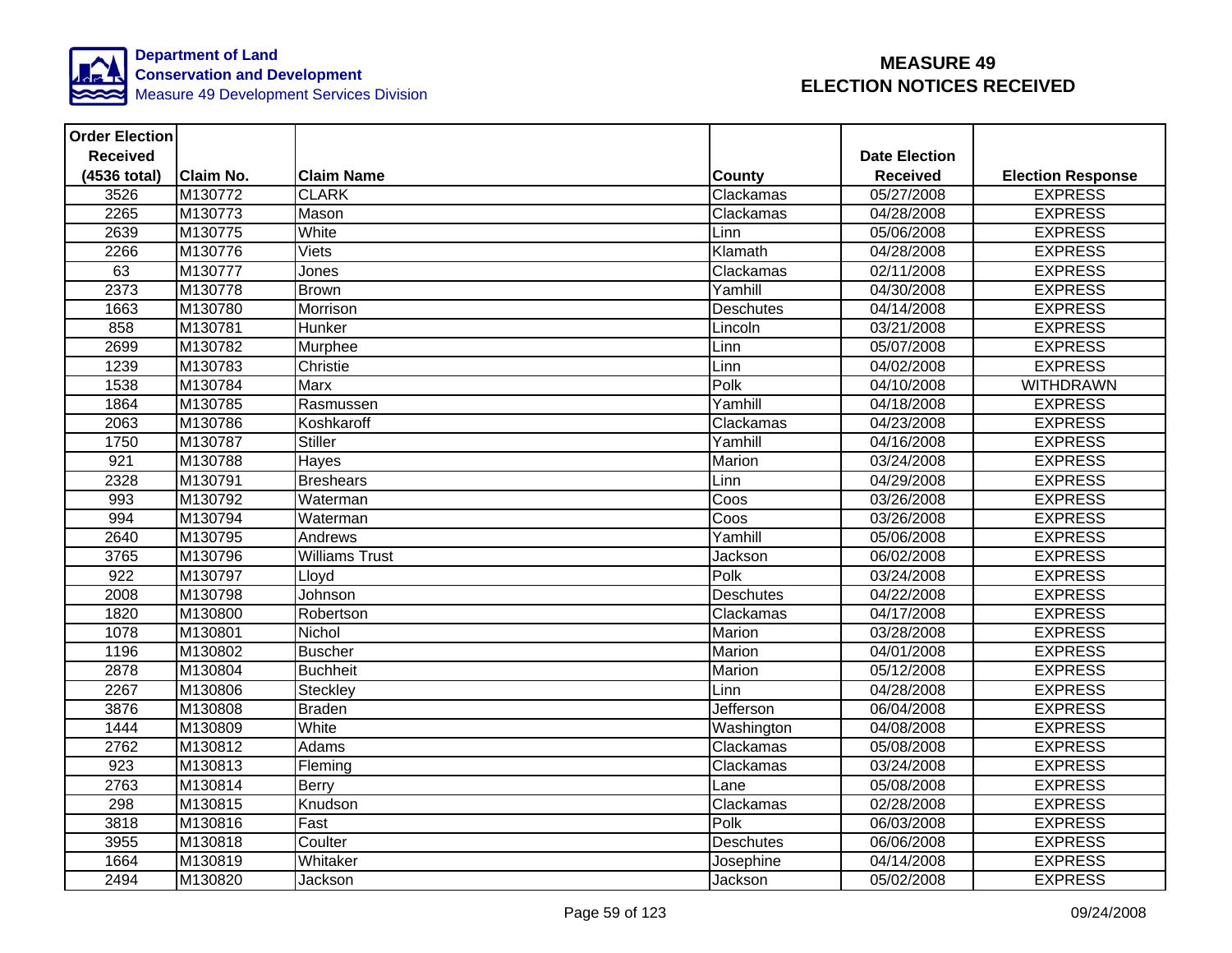

| <b>Order Election</b> |                  |                        |                  |                      |                          |
|-----------------------|------------------|------------------------|------------------|----------------------|--------------------------|
| <b>Received</b>       |                  |                        |                  | <b>Date Election</b> |                          |
| (4536 total)          | <b>Claim No.</b> | <b>Claim Name</b>      | <b>County</b>    | <b>Received</b>      | <b>Election Response</b> |
| 1665                  | M130821          | McCulloch              | Jackson          | 04/14/2008           | <b>EXPRESS</b>           |
| 3169                  | M130822          | Gretz                  | Polk             | 05/20/2008           | <b>EXPRESS</b>           |
| 3170                  | M130823          | <b>Shelk</b>           | Polk             | 05/20/2008           | <b>EXPRESS</b>           |
| 3956                  | M130826          | Adkins                 | Marion           | 06/06/2008           | <b>EXPRESS</b>           |
| 2374                  | M130827          | Winans                 | Columbia         | 04/30/2008           | <b>EXPRESS</b>           |
| 2375                  | M130828          | Winans                 | Columbia         | 04/30/2008           | <b>EXPRESS</b>           |
| 3112                  | M130829          | Meyer                  | Clackamas        | 05/19/2008           | <b>EXPRESS</b>           |
| 1137                  | M130830          | West                   | Yamhill          | 03/31/2008           | <b>EXPRESS</b>           |
| 2879                  | M130831          | <b>Neikes</b>          | Clatsop          | 05/12/2008           | <b>WITHDRAWN</b>         |
| 2435                  | M130835          | <b>Hickert</b>         | Yamhill          | 05/01/2008           | <b>EXPRESS</b>           |
| 924                   | M130836          | Sullivan               | Linn             | 03/24/2008           | <b>EXPRESS</b>           |
| 3766                  | M130837          | Goolsby                | Washington       | 06/02/2008           | <b>EXPRESS</b>           |
| 4009                  | M130844          | Landauer               | Washington       | 06/09/2008           | <b>EXPRESS</b>           |
| 2064                  | M130845          | <b>Bonn</b>            | <b>Baker</b>     | 04/23/2008           | <b>EXPRESS</b>           |
| 3403                  | M130847          | Ryerson                | Jackson          | 05/23/2008           | <b>EXPRESS</b>           |
| 1240                  | M130848          | <b>Albertson Farms</b> | Yamhill          | 04/02/2008           | <b>EXPRESS</b>           |
| 3654                  | M130850          | Jorgensen              | Benton           | 05/29/2008           | <b>EXPRESS</b>           |
| 3707                  | M130852          | Christie               | Washington       | 05/30/2008           | <b>EXPRESS</b>           |
| 726                   | M130853          | Warner                 | <b>Deschutes</b> | 03/18/2008           | <b>EXPRESS</b>           |
| 4010                  | M130855          | <b>Teufel Trust</b>    | Washington       | 06/09/2008           | <b>EXPRESS</b>           |
| 1751                  | M130856          | <b>Bridges</b>         | Marion           | 04/16/2008           | <b>EXPRESS</b>           |
| 1323                  | M130857          | Freeborn               | Polk             | 04/04/2008           | <b>EXPRESS</b>           |
| 3877                  | M130859          | Pruett                 | Marion           | 06/04/2008           | CONDITIONAL              |
| 1039                  | M130861          | Nicholson              | Clackamas        | 03/27/2008           | <b>EXPRESS</b>           |
| 1040                  | M130862          | Nicholson              | Clackamas        | 03/27/2008           | <b>EXPRESS</b>           |
| 4011                  | M130863          | Grove                  | Linn             | 06/09/2008           | <b>EXPRESS</b>           |
| 4012                  | M130864          | Albright               | Josephine        | 06/09/2008           | <b>CONDITIONAL</b>       |
| 2764                  | M130865          | <b>Bitz</b>            | Clackamas        | 05/08/2008           | <b>CONDITIONAL</b>       |
| 1041                  | M130866          | Magarle                | Jackson          | 03/27/2008           | <b>EXPRESS</b>           |
| 2376                  | M130867          | Waldron                | Douglas          | 04/30/2008           | <b>EXPRESS</b>           |
| 431                   | M130868          | Rhoades                | Clackamas        | 03/06/2008           | <b>EXPRESS</b>           |
| 2585                  | M130869          | Wyllie                 | Curry            | 05/05/2008           | <b>EXPRESS</b>           |
| 679                   | M130871          | Bennington             | Klamath          | 03/17/2008           | <b>EXPRESS</b>           |
| 3171                  | M130872          | Pearson                | Clackamas        | 05/20/2008           | <b>EXPRESS</b>           |
| 925                   | M130874          | Caprino                | Coos             | 03/24/2008           | <b>EXPRESS</b>           |
| 1713                  | M130881          | Berkey                 | Polk             | 04/15/2008           | <b>EXPRESS</b>           |
| 1714                  | M130882          | Berkey                 | Polk             | 04/15/2008           | <b>EXPRESS</b>           |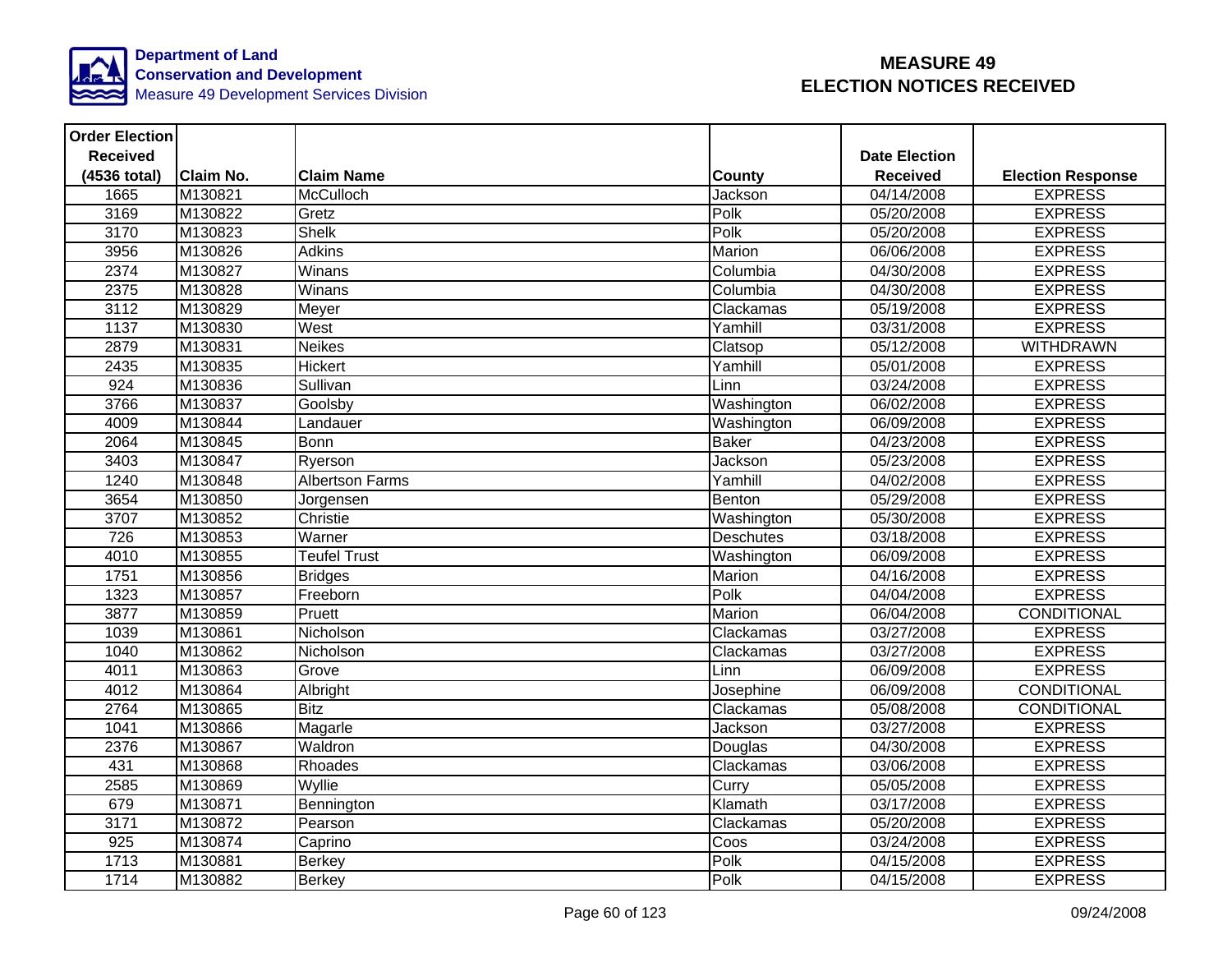

| <b>Order Election</b> |                  |                               |              |                      |                          |
|-----------------------|------------------|-------------------------------|--------------|----------------------|--------------------------|
| <b>Received</b>       |                  |                               |              | <b>Date Election</b> |                          |
| (4536 total)          | <b>Claim No.</b> | <b>Claim Name</b>             | County       | <b>Received</b>      | <b>Election Response</b> |
| 995                   | M130883          | Newton                        | Marion       | 03/26/2008           | <b>EXPRESS</b>           |
| 3920                  | M130884          | Heuberger                     | Linn         | 06/05/2008           | <b>EXPRESS</b>           |
| 4064                  | M130885          | <b>Clevenger Family Trust</b> | Yamhill      | 06/10/2008           | <b>EXPRESS</b>           |
| 2377                  | M130886          | Weddle                        | Marion       | 04/30/2008           | <b>EXPRESS</b>           |
| 3878                  | M130887          | Jenkins                       | Josephine    | 06/04/2008           | <b>EXPRESS</b>           |
| 3612                  | M130888          | Philippi                      | Douglas      | 05/28/2008           | <b>CONDITIONAL</b>       |
| 1715                  | M130890          | White                         | Jackson      | 04/15/2008           | <b>EXPRESS</b>           |
| 1821                  | M130891          | Steele                        | Polk         | 04/17/2008           | <b>EXPRESS</b>           |
| 2586                  | M130892          | Ediger                        | Yamhill      | 05/05/2008           | <b>EXPRESS</b>           |
| 3172                  | M130893          | Smith                         | Marion       | 05/20/2008           | <b>EXPRESS</b>           |
| 2587                  | M130894          | Moore                         | Yamhill      | 05/05/2008           | <b>EXPRESS</b>           |
| 3404                  | M130895          | Verzeano                      | Jackson      | 05/23/2008           | <b>EXPRESS</b>           |
| 3405                  | M130896          | Verzeano                      | Jackson      | 05/23/2008           | <b>EXPRESS</b>           |
| 3406                  | M130897          | Verzeano                      | Jackson      | 05/23/2008           | <b>EXPRESS</b>           |
| 3879                  | M130898          | <b>Hibler Family</b>          | Lane         | 06/04/2008           | <b>EXPRESS</b>           |
| 3655                  | M130899          | Lopes                         | Lane         | 05/29/2008           | <b>EXPRESS</b>           |
| 299                   | M130901          | Dixon                         | Lane         | 02/28/2008           | <b>EXPRESS</b>           |
| 233                   | M130902          | Peters                        | Washington   | 02/25/2008           | <b>EXPRESS</b>           |
| 2880                  | M130903          | Updenkelder                   | Lincoln      | 05/12/2008           | <b>EXPRESS</b>           |
| 2588                  | M130904          | Calverley                     | <b>Baker</b> | 05/05/2008           | <b>EXPRESS</b>           |
| 3957                  | M130905          | Wagner                        | Jackson      | 06/06/2008           | <b>EXPRESS</b>           |
| 561                   | M130906          | Thomas                        | Linn         | 03/12/2008           | <b>EXPRESS</b>           |
| 382                   | M130908          | Hammond                       | Lane         | 03/04/2008           | <b>EXPRESS</b>           |
| 3958                  | M130911          | Childers                      | Clackamas    | 06/06/2008           | <b>EXPRESS</b>           |
| 2495                  | M130912          | Walker                        | Douglas      | 05/02/2008           | <b>EXPRESS</b>           |
| 492                   | M130916          | Barksdale                     | Jefferson    | 03/10/2008           | <b>EXPRESS</b>           |
| 2931                  | M130917          | Updenkelder                   | Lincoln      | 05/13/2008           | <b>EXPRESS</b>           |
| 2589                  | M130918          | Calverley                     | Wheeler      | 05/05/2008           | <b>EXPRESS</b>           |
| 2496                  | M130919          | Fort Vannoy Farm              | Josephine    | 05/02/2008           | <b>EXPRESS</b>           |
| 3013                  | M130920          | <b>Kraft Living Trust</b>     | Clackamas    | 05/15/2008           | <b>EXPRESS</b>           |
| 4013                  | M130921          | Kilts                         | Wallowa      | 06/09/2008           | <b>EXPRESS</b>           |
| 2932                  | M130922          | <b>Brockley</b>               | Coos         | 05/13/2008           | <b>EXPRESS</b>           |
| 926                   | M130924          | Barger                        | Clackamas    | 03/24/2008           | <b>EXPRESS</b>           |
| 2590                  | M130925          | <b>Bristow</b>                | Malheur      | 05/05/2008           | <b>EXPRESS</b>           |
| 300                   | M130927          | Forson                        | Linn         | 02/28/2008           | <b>EXPRESS</b>           |
| 1752                  | M130928          | Dillahay                      | Douglas      | 04/16/2008           | <b>EXPRESS</b>           |
| 1491                  | M130929          | Glaser                        | Multnomah    | 04/09/2008           | <b>EXPRESS</b>           |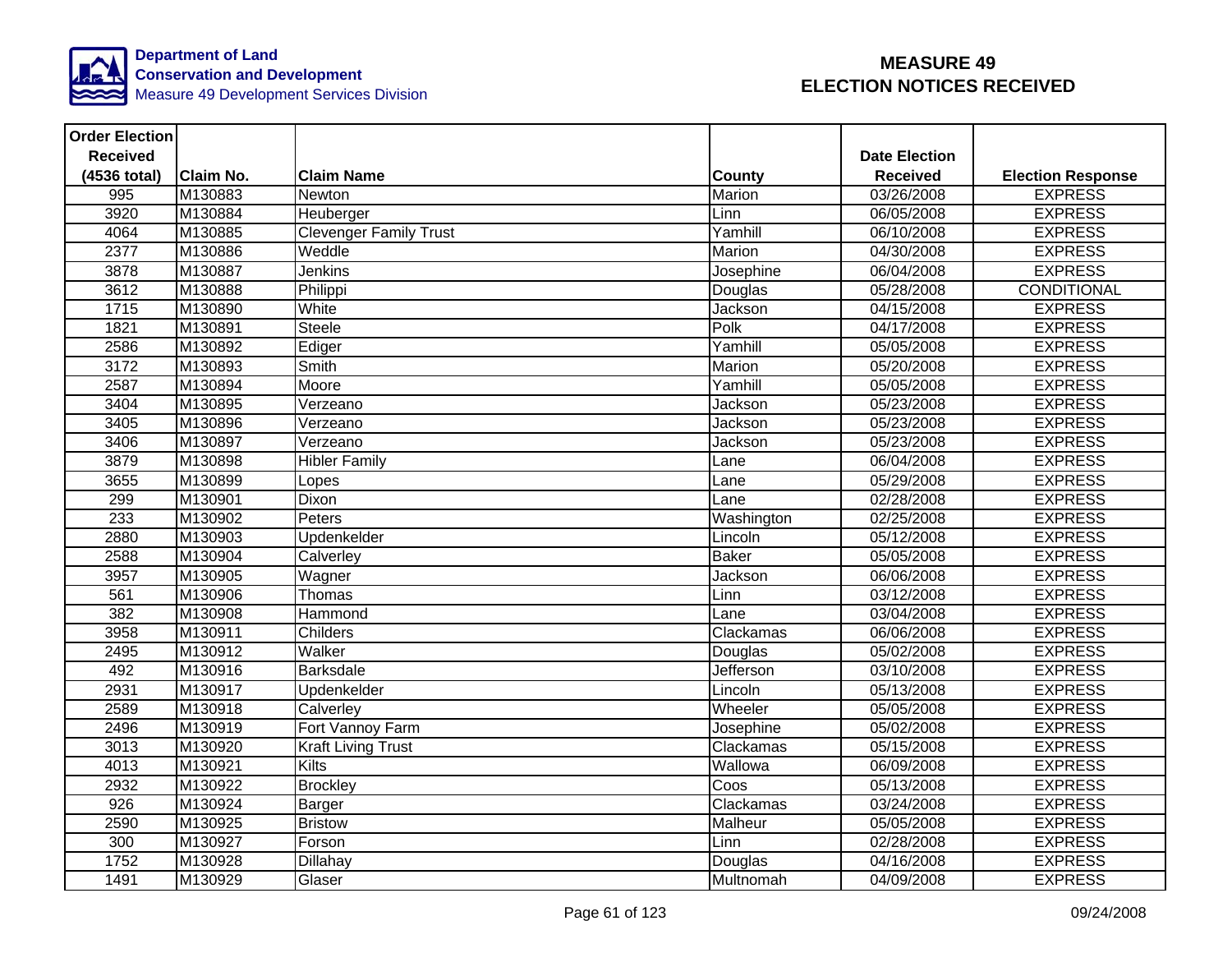

| <b>Order Election</b> |                  |                   |                  |                      |                          |
|-----------------------|------------------|-------------------|------------------|----------------------|--------------------------|
| <b>Received</b>       |                  |                   |                  | <b>Date Election</b> |                          |
| (4536 total)          | <b>Claim No.</b> | <b>Claim Name</b> | <b>County</b>    | <b>Received</b>      | <b>Election Response</b> |
| 1492                  | M130931          | Cunningham        | Douglas          | 04/09/2008           | <b>EXPRESS</b>           |
| 456                   | M130932          | <b>Boling</b>     | Clackamas        | 03/07/2008           | <b>EXPRESS</b>           |
| 762                   | M130933          | Sandner           | Linn             | 03/19/2008           | <b>EXPRESS</b>           |
| 3819                  | M130934          | Nelson            | Linn             | 06/03/2008           | <b>EXPRESS</b>           |
| 2124                  | M130935          | Griffith          | Multnomah        | 04/24/2008           | <b>EXPRESS</b>           |
| 1138                  | M130937          | Oberlander        | Clackamas        | 03/31/2008           | <b>EXPRESS</b>           |
| 1598                  | M130939          | Alexander         | <b>Baker</b>     | 04/11/2008           | <b>EXPRESS</b>           |
| 301                   | M130940          | Charlton          | Multnomah        | 02/28/2008           | <b>EXPRESS</b>           |
| 255                   | M130941          | <b>Duyck</b>      | Washington       | 02/26/2008           | <b>EXPRESS</b>           |
| 1666                  | M130945          | <b>Davis</b>      | <b>Deschutes</b> | 04/14/2008           | <b>EXPRESS</b>           |
| 1599                  | M130946          | McKenzie          | Washington       | 04/11/2008           | <b>EXPRESS</b>           |
| 4088                  | M130948          | Frank             | Klamath          | 06/11/2008           | <b>EXPRESS</b>           |
| 1139                  | M130949          | Van Dyke          | Yamhill          | 03/31/2008           | <b>EXPRESS</b>           |
| 432                   | M130950          | <b>Draper</b>     | Yamhill          | 03/06/2008           | <b>EXPRESS</b>           |
| 2700                  | M130951          | SunRay            | Deschutes        | 05/07/2008           | <b>EXPRESS</b>           |
| 3173                  | M130952          | Fasel             | Jackson          | 05/20/2008           | <b>CONDITIONAL</b>       |
| 3174                  | M130953          | Fasel             | Jackson          | 05/20/2008           | CONDITIONAL              |
| 2268                  | M130954          | Henderson         | Jackson          | 04/28/2008           | <b>EXPRESS</b>           |
| 2701                  | M130955          | Krieger           | Washington       | 05/07/2008           | <b>EXPRESS</b>           |
| 3921                  | M130956          | <b>Clark</b>      | Wallowa          | 06/05/2008           | <b>EXPRESS</b>           |
| 2765                  | M130957          | Holtz             | Jackson          | 05/08/2008           | <b>EXPRESS</b>           |
| 2766                  | M130958          | Plinski           | Linn             | 05/08/2008           | <b>EXPRESS</b>           |
| 763                   | M130959          | Marschman         | Clackamas        | 03/19/2008           | <b>EXPRESS</b>           |
| 680                   | M130960          | Marschman         | Clackamas        | 03/17/2008           | <b>CONDITIONAL</b>       |
| 2811                  | M130962          | Colvin            | Clackamas        | 05/09/2008           | <b>EXPRESS</b>           |
| 859                   | M130965          | Wishard           | Grant            | 03/21/2008           | <b>EXPRESS</b>           |
| 562                   | M130966          | Mandero           | Douglas          | 03/12/2008           | <b>EXPRESS</b>           |
| 927                   | M130967          | Meredith          | Jackson          | 03/24/2008           | <b>EXPRESS</b>           |
| 256                   | M130968          | Cook              | Douglas          | 02/26/2008           | <b>EXPRESS</b>           |
| 2702                  | M130969          | Coldwell          | Washington       | 05/07/2008           | <b>EXPRESS</b>           |
| 2703                  | M130971          | <b>Hall-Kiser</b> | Lincoln          | 05/07/2008           | <b>EXPRESS</b>           |
| 1934                  | M130972          | Loomis Trust      | Lincoln          | 04/21/2008           | <b>EXPRESS</b>           |
| 3014                  | M130975          | <b>Bagley</b>     | Jackson          | 05/15/2008           | <b>EXPRESS</b>           |
| 3922                  | M130977          | Reitsch           | Crook            | 06/05/2008           | <b>EXPRESS</b>           |
| 960                   | M130979          | Olson             | Coos             | 03/25/2008           | <b>EXPRESS</b>           |
| 433                   | M130980          | Smith             | Douglas          | 03/06/2008           | <b>EXPRESS</b>           |
| 961                   | M130981          | Stanton           | Clackamas        | 03/25/2008           | <b>EXPRESS</b>           |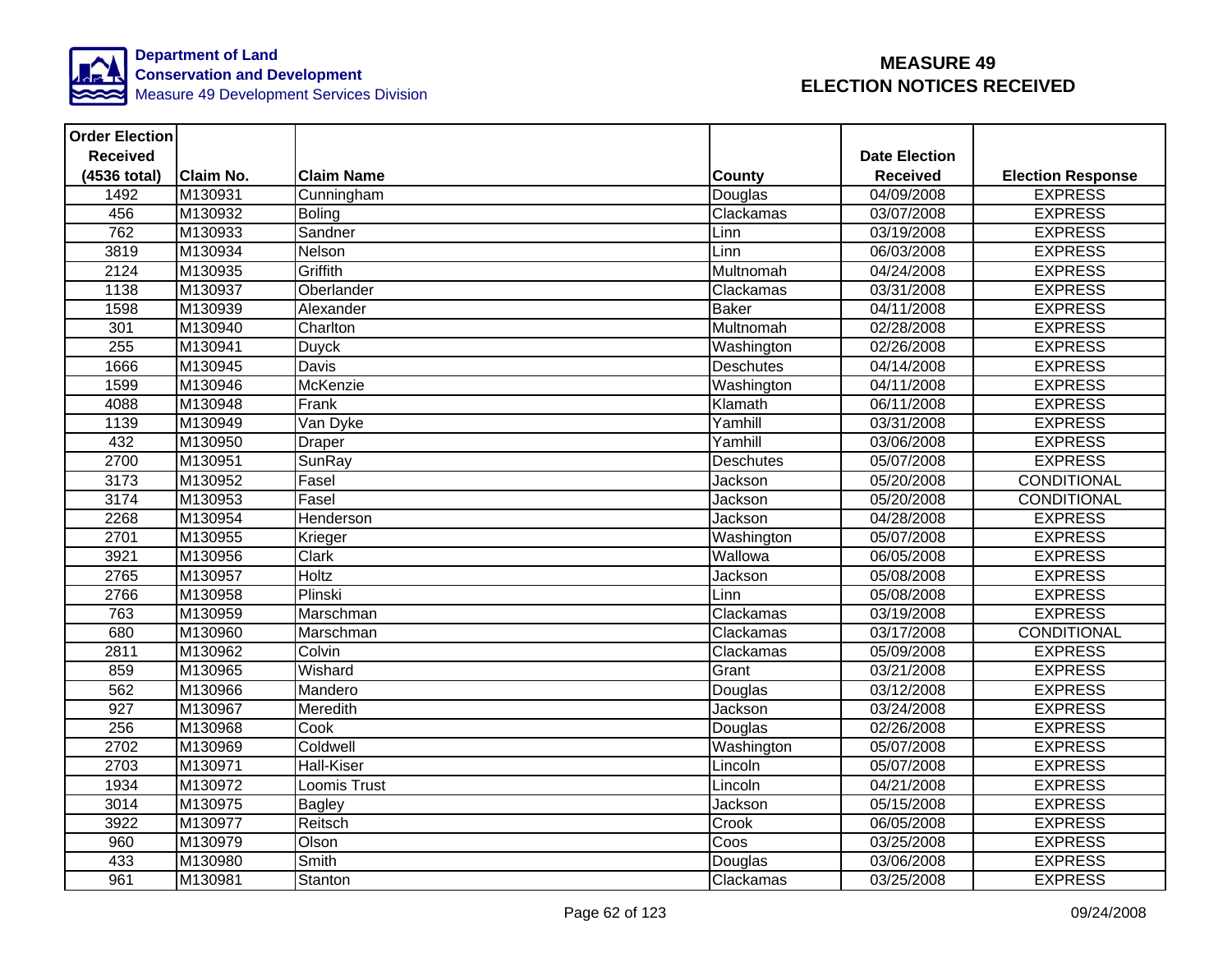

| <b>Order Election</b> |                  |                              |                  |                      |                          |
|-----------------------|------------------|------------------------------|------------------|----------------------|--------------------------|
| <b>Received</b>       |                  |                              |                  | <b>Date Election</b> |                          |
| (4536 total)          | <b>Claim No.</b> | <b>Claim Name</b>            | County           | <b>Received</b>      | <b>Election Response</b> |
| 4089                  | M130982          | Youngs Mgmt                  | Douglas          | 06/11/2008           | CONDITIONAL              |
| 1667                  | M130983          | Hunter                       | Curry            | 04/14/2008           | <b>EXPRESS</b>           |
| 3060                  | M130986          | Lehne                        | Douglas          | 05/16/2008           | <b>EXPRESS</b>           |
| 3767                  | M130987          | Patterson                    | <b>Deschutes</b> | 06/02/2008           | <b>EXPRESS</b>           |
| 2975                  | M130989          | <b>Hastings Bulb Growers</b> | Curry            | 05/14/2008           | <b>EXPRESS</b>           |
| 3959                  | M130990          | <b>Hastings Bulb Growers</b> | Curry            | 06/06/2008           | <b>EXPRESS</b>           |
| 2436                  | M130991          | Leavy                        | Marion           | 05/01/2008           | <b>EXPRESS</b>           |
| 1539                  | M130992          | Walker                       | Polk             | 04/10/2008           | <b>EXPRESS</b>           |
| 1540                  | M130993          | G.P. Walker Trust            | Polk             | 04/10/2008           | <b>EXPRESS</b>           |
| 1541                  | M130994          | G.P. Walker Trust            | Polk             | 04/10/2008           | <b>EXPRESS</b>           |
| 1542                  | M130995          | G.P. Walker Trust            | Polk             | 04/10/2008           | <b>EXPRESS</b>           |
| 1543                  | M130996          | Walker                       | Polk             | 04/10/2008           | <b>EXPRESS</b>           |
| 1935                  | M130997          | Immel                        | Linn             | 04/21/2008           | <b>EXPRESS</b>           |
| 1287                  | M130998          | Embree                       | Polk             | 04/03/2008           | <b>EXPRESS</b>           |
| 3820                  | M131001          | Vandehey                     | Washington       | 06/03/2008           | <b>EXPRESS</b>           |
| 1140                  | M131002          | Sweet                        | Coos             | 03/31/2008           | <b>EXPRESS</b>           |
| 3113                  | M131003          | <b>Lowell Meyer Trust</b>    | Coos             | 05/19/2008           | <b>EXPRESS</b>           |
| 1753                  | M131004          | Runco                        | <b>Deschutes</b> | 04/16/2008           | <b>EXPRESS</b>           |
| 813                   | M131006          | Wood                         | Yamhill          | 03/20/2008           | <b>EXPRESS</b>           |
| 814                   | M131007          | <b>Bjork</b>                 | Yamhill          | 03/20/2008           | <b>EXPRESS</b>           |
| 1241                  | M131008          | Kirsch                       | Yamhill          | 04/02/2008           | <b>EXPRESS</b>           |
| 3175                  | M131009          | Elser                        | Washington       | 05/20/2008           | <b>EXPRESS</b>           |
| 3176                  | M131010          | Hoyt                         | Polk             | 05/20/2008           | <b>EXPRESS</b>           |
| 1079                  | M131012          | Dersham                      | Lane             | 03/28/2008           | <b>EXPRESS</b>           |
| 2881                  | M131013          | Gurney                       | Douglas          | 05/12/2008           | <b>EXPRESS</b>           |
| 4014                  | M131014          | Crook                        | Curry            | 06/09/2008           | <b>EXPRESS</b>           |
| 4015                  | M131015          | Crook                        | Curry            | 06/09/2008           | <b>EXPRESS</b>           |
| 352                   | M131016          | <b>Brateng Trust</b>         | Polk             | 03/03/2008           | <b>EXPRESS</b>           |
| 4065                  | M131017          | Wheeler                      | Clackamas        | 06/10/2008           | <b>EXPRESS</b>           |
| 764                   | M131018          | Heil                         | Linn             | 03/19/2008           | <b>EXPRESS</b>           |
| 1042                  | M131019          | Ingram                       | Multnomah        | 03/27/2008           | <b>EXPRESS</b>           |
| 276                   | M131020          | Johnston                     | Lane             | 02/27/2008           | <b>CONDITIONAL</b>       |
| 1600                  | M131021          | <b>Davis</b>                 | Clackamas        | 04/11/2008           | <b>EXPRESS</b>           |
| 3015                  | M131022          | Wade                         | Washington       | 05/15/2008           | CONDITIONAL              |
| 4016                  | M131023          | <b>McCrea</b>                | Klamath          | 06/09/2008           | <b>EXPRESS</b>           |
| 962                   | M131024          | Lulay                        | Linn             | 03/25/2008           | <b>EXPRESS</b>           |
| 1384                  | M131025          | Lulay                        | Linn             | 04/07/2008           | <b>EXPRESS</b>           |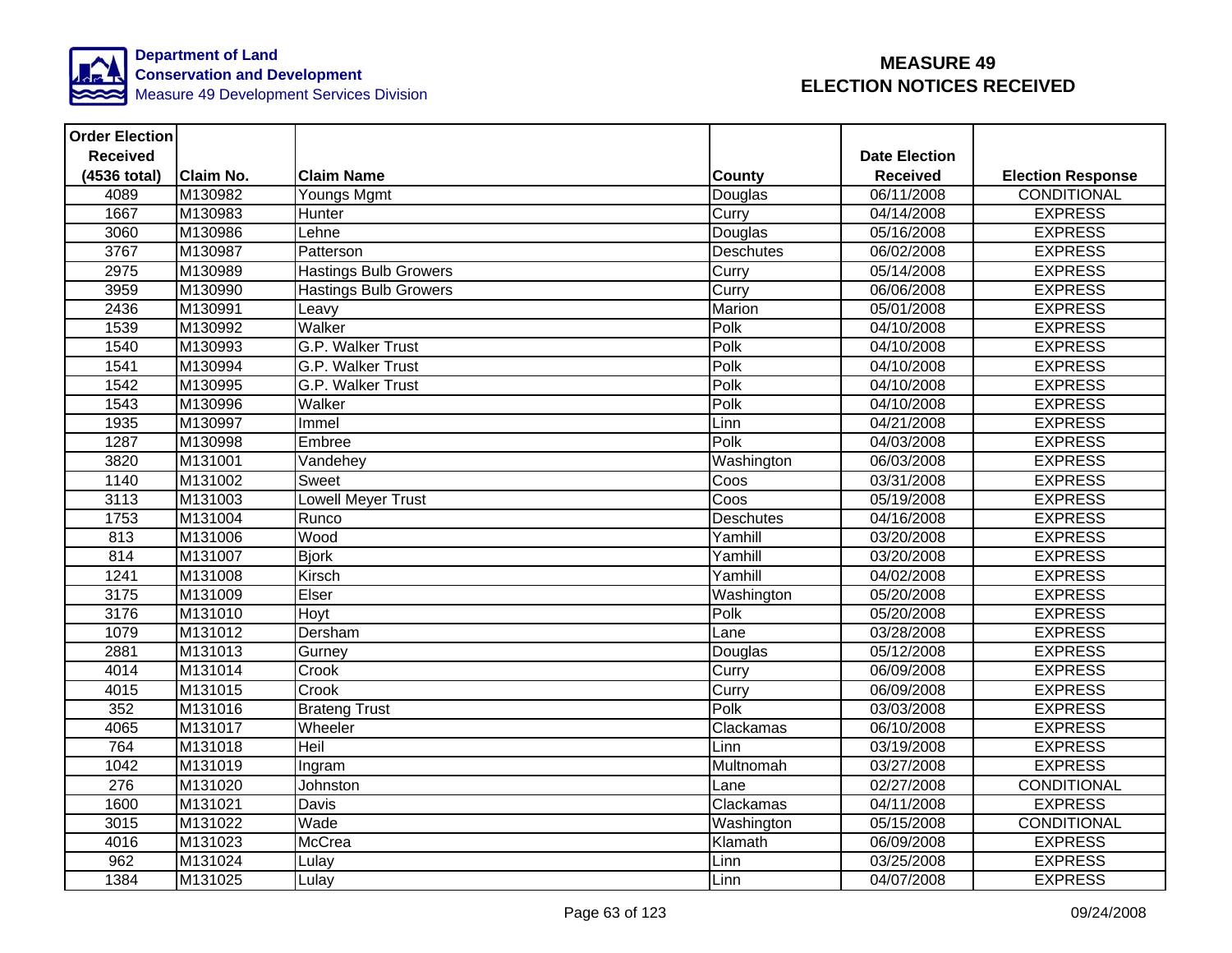

| <b>Order Election</b> |                  |                        |                   |                      |                          |
|-----------------------|------------------|------------------------|-------------------|----------------------|--------------------------|
| <b>Received</b>       |                  |                        |                   | <b>Date Election</b> |                          |
| (4536 total)          | <b>Claim No.</b> | <b>Claim Name</b>      | County            | <b>Received</b>      | <b>Election Response</b> |
| 3114                  | M131026          | Werner                 | Marion            | 05/19/2008           | <b>CONDITIONAL</b>       |
| 3061                  | M131031          | Standley               | Marion            | 05/16/2008           | <b>EXPRESS</b>           |
| 3177                  | M131032          | Kai                    | Clackamas         | 05/20/2008           | <b>CONDITIONAL</b>       |
| 1544                  | M131033          | <b>Burright</b>        | Benton            | 04/10/2008           | <b>EXPRESS</b>           |
| 3613                  | M131034          | <b>Bowers</b>          | Linn              | 05/28/2008           | <b>EXPRESS</b>           |
| 1141                  | M131036          | <b>Booth</b>           | Washington        | 03/31/2008           | <b>EXPRESS</b>           |
| 3115                  | M131037          | Ucolano                | Lincoln           | 05/19/2008           | <b>CONDITIONAL</b>       |
| 4017                  | M131038          | Moe                    | Wasco             | 06/09/2008           | <b>EXPRESS</b>           |
| 2976                  | M131041          | Kinoshita              | <b>Hood River</b> | 05/14/2008           | <b>EXPRESS</b>           |
| 2977                  | M131042          | Kinoshita              | <b>Hood River</b> | 05/14/2008           | <b>EXPRESS</b>           |
| 1936                  | M131043          | <b>Huserik</b>         | Multnomah         | 04/21/2008           | <b>EXPRESS</b>           |
| 3821                  | M131044          | Propes                 | Polk              | 06/03/2008           | <b>EXPRESS</b>           |
| 3768                  | M131045          | Propes                 | Polk              | 06/02/2008           | <b>EXPRESS</b>           |
| 3178                  | M131046          | Trivelpiece            | Yamhill           | 05/20/2008           | <b>EXPRESS</b>           |
| 3769                  | M131047          | Halliburton            | Coos              | 06/02/2008           | <b>EXPRESS</b>           |
| 1865                  | M131049          | <b>Bryan</b>           | Clackamas         | 04/18/2008           | <b>EXPRESS</b>           |
| 928                   | M131050          | Maddux                 | Polk              | 03/24/2008           | <b>EXPRESS</b>           |
| 4018                  | M131052          | Santos                 | Douglas           | 06/09/2008           | <b>EXPRESS</b>           |
| 1288                  | M131054          | Eggiman                | Marion            | 04/03/2008           | <b>EXPRESS</b>           |
| 1716                  | M131055          | Ghiglia                | Marion            | 04/15/2008           | <b>EXPRESS</b>           |
| 815                   | M131058          | Patrick                | Douglas           | 03/20/2008           | <b>EXPRESS</b>           |
| 353                   | M131059          | Deglow                 | Marion            | 03/03/2008           | <b>EXPRESS</b>           |
| 2269                  | M131061          | <b>Hollin</b>          | Marion            | 04/28/2008           | <b>EXPRESS</b>           |
| 2270                  | M131062          | <b>Hollin</b>          | Marion            | 04/28/2008           | <b>EXPRESS</b>           |
| 2271                  | M131063          | <b>Hollin</b>          | Marion            | 04/28/2008           | <b>EXPRESS</b>           |
| 2272                  | M131064          | <b>Hollin</b>          | Marion            | 04/28/2008           | <b>EXPRESS</b>           |
| 1822                  | M131066          | <b>Barth</b>           | Clackamas         | 04/17/2008           | <b>EXPRESS</b>           |
| 1937                  | M131067          | Loomis                 | Lincoln           | 04/21/2008           | <b>EXPRESS</b>           |
| 3960                  | M131069          | Schonbachler           | Marion            | 06/06/2008           | <b>EXPRESS</b>           |
| 3923                  | M131077          | Neptune                | Wallowa           | 06/05/2008           | <b>CONDITIONAL</b>       |
| 1445                  | M131078          | <b>Whittaker Trust</b> | Columbia          | 04/08/2008           | <b>EXPRESS</b>           |
| 860                   | M131079          | Manicke                | Coos              | 03/21/2008           | <b>EXPRESS</b>           |
| 1754                  | M131080          | Olson                  | Clackamas         | 04/16/2008           | <b>EXPRESS</b>           |
| 3924                  | M131081          | Larson                 | Umatilla          | 06/05/2008           | <b>EXPRESS</b>           |
| 1938                  | M131082          | Lippert                | Washington        | 04/21/2008           | <b>EXPRESS</b>           |
| 4019                  | M131083          | Santos Ranches         | Douglas           | 06/09/2008           | <b>EXPRESS</b>           |
| 2812                  | M131087          | Thomas                 | Linn              | 05/09/2008           | <b>EXPRESS</b>           |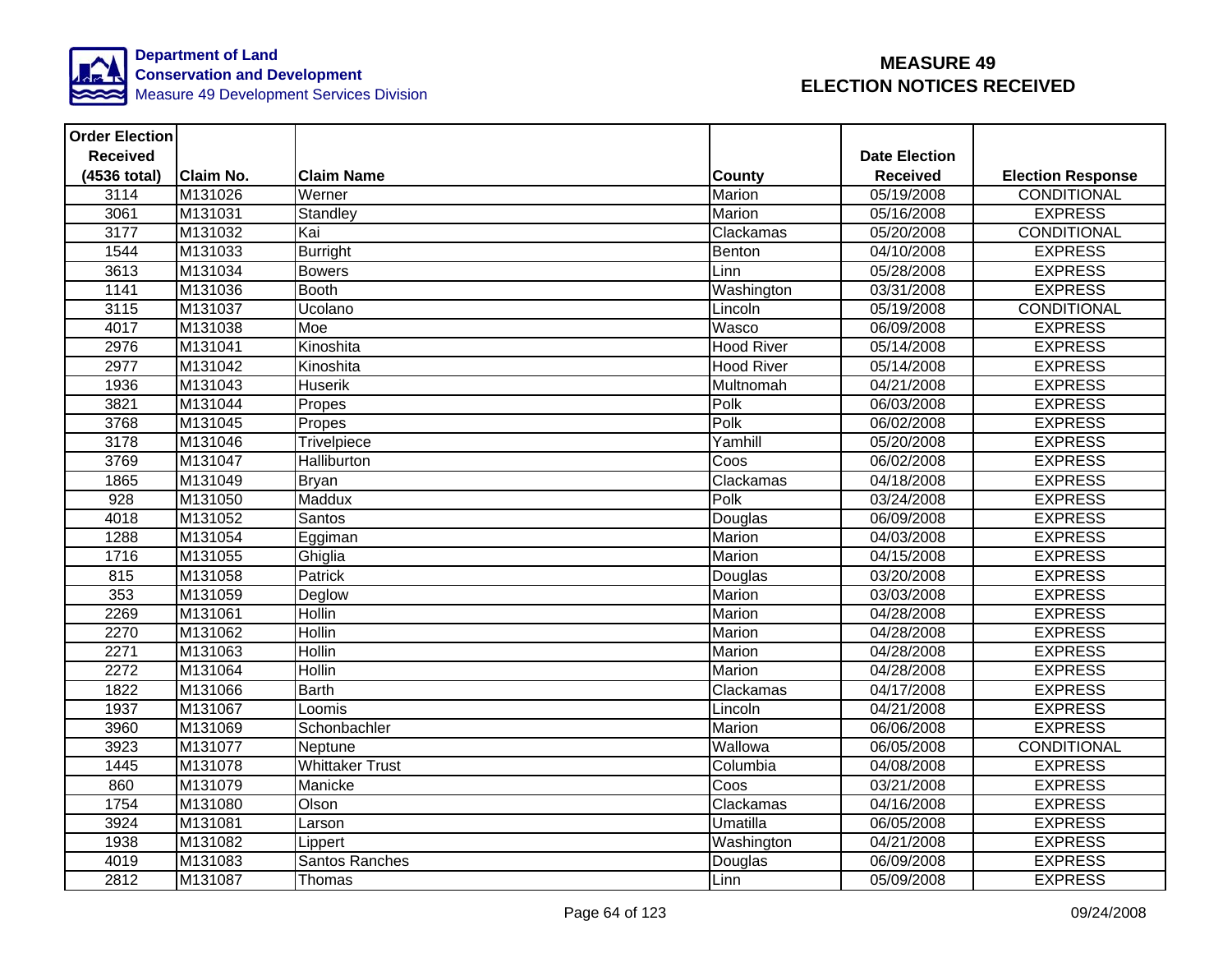

| <b>Order Election</b> |                  |                               |                   |                      |                          |
|-----------------------|------------------|-------------------------------|-------------------|----------------------|--------------------------|
| <b>Received</b>       |                  |                               |                   | <b>Date Election</b> |                          |
| (4536 total)          | <b>Claim No.</b> | <b>Claim Name</b>             | County            | <b>Received</b>      | <b>Election Response</b> |
| 963                   | M131089          | Lee                           | Coos              | 03/25/2008           | <b>EXPRESS</b>           |
| 1939                  | M131090          | <b>Holderness</b>             | Jackson           | 04/21/2008           | <b>EXPRESS</b>           |
| 1324                  | M131091          | Redford                       | Yamhill           | 04/04/2008           | <b>EXPRESS</b>           |
| 816                   | M131092          | Handsaker                     | Coos              | 03/20/2008           | <b>EXPRESS</b>           |
| 1823                  | M131094          | Gusa                          | Yamhill           | 04/17/2008           | <b>EXPRESS</b>           |
| 1668                  | M131095          | Dougherty                     | Yamhill           | 04/14/2008           | <b>EXPRESS</b>           |
| 3179                  | M131096          | Nelson                        | Yamhill           | 05/20/2008           | <b>EXPRESS</b>           |
| 4020                  | M131097          | Santos Ranches                | Douglas           | 06/09/2008           | <b>EXPRESS</b>           |
| 3614                  | M131098          | Silbernegel                   | Linn              | 05/28/2008           | <b>EXPRESS</b>           |
| 929                   | M131100          | Sutley                        | Lane              | 03/24/2008           | <b>EXPRESS</b>           |
| 3016                  | M131102          | Ball                          | Linn              | 05/15/2008           | <b>EXPRESS</b>           |
| 996                   | M131103          | Clawson                       | Coos              | 03/26/2008           | <b>EXPRESS</b>           |
| 817                   | M131104          | Cadonau                       | Clatsop           | 03/20/2008           | <b>EXPRESS</b>           |
| 1142                  | M131105          | Jones                         | Jackson           | 03/31/2008           | <b>EXPRESS</b>           |
| 1242                  | M131106          | Johnson                       | Lane              | 04/02/2008           | <b>EXPRESS</b>           |
| 3527                  | M131108          | Johnson                       | Lane              | 05/27/2008           | <b>EXPRESS</b>           |
| 3770                  | M131109          | Muller Family Trust           | Polk              | 06/02/2008           | <b>EXPRESS</b>           |
| 4066                  | M131110          | Foggia                        | Clackamas         | 06/10/2008           | <b>EXPRESS</b>           |
| 4021                  | M131115          | Gustafson                     | Clackamas         | 06/09/2008           | <b>CONDITIONAL</b>       |
| 3335                  | M131121          | Elk Farm Inc                  | Jackson           | 05/22/2008           | <b>EXPRESS</b>           |
| 2329                  | M131123          | Thompson                      | Deschutes         | 04/29/2008           | <b>EXPRESS</b>           |
| 1717                  | M131124          | <b>Julia Schoenheit Trust</b> | Clackamas         | 04/15/2008           | <b>CONDITIONAL</b>       |
| 3961                  | M131126          | McGillivray                   | Columbia          | 06/06/2008           | <b>EXPRESS</b>           |
| 964                   | M131127          | Wilson                        | Benton            | 03/25/2008           | <b>EXPRESS</b>           |
| 3116                  | M131129          | Crumpacker                    | <b>Deschutes</b>  | 05/19/2008           | <b>EXPRESS</b>           |
| 3017                  | M131130          | Beck                          | Lincoln           | 05/15/2008           | <b>EXPRESS</b>           |
| 2273                  | M131131          | Bell                          | Linn              | 04/28/2008           | <b>EXPRESS</b>           |
| 2009                  | M131132          | Ewers                         | Linn              | 04/22/2008           | <b>EXPRESS</b>           |
| 3407                  | M131133          | Bryan                         | Columbia          | 05/23/2008           | <b>EXPRESS</b>           |
| 1545                  | M131135          | Picking                       | <b>Hood River</b> | 04/10/2008           | <b>EXPRESS</b>           |
| 4022                  | M131136          | <b>Rivers</b>                 | <b>Hood River</b> | 06/09/2008           | <b>EXPRESS</b>           |
| $\overline{257}$      | M131137          | Seeger                        | Clackamas         | 02/26/2008           | <b>EXPRESS</b>           |
| 4090                  | M131139          | Davenport                     | Lincoln           | 06/11/2008           | <b>EXPRESS</b>           |
| 727                   | M131140          | Flemmer                       | Washington        | 03/18/2008           | <b>EXPRESS</b>           |
| 2274                  | M131141          | Sokol                         | Deschutes         | 04/28/2008           | <b>EXPRESS</b>           |
| 3180                  | M131143          | Warren                        | Linn              | 05/20/2008           | <b>EXPRESS</b>           |
| 2437                  | M131145          | Nielsen                       | Jackson           | 05/01/2008           | <b>EXPRESS</b>           |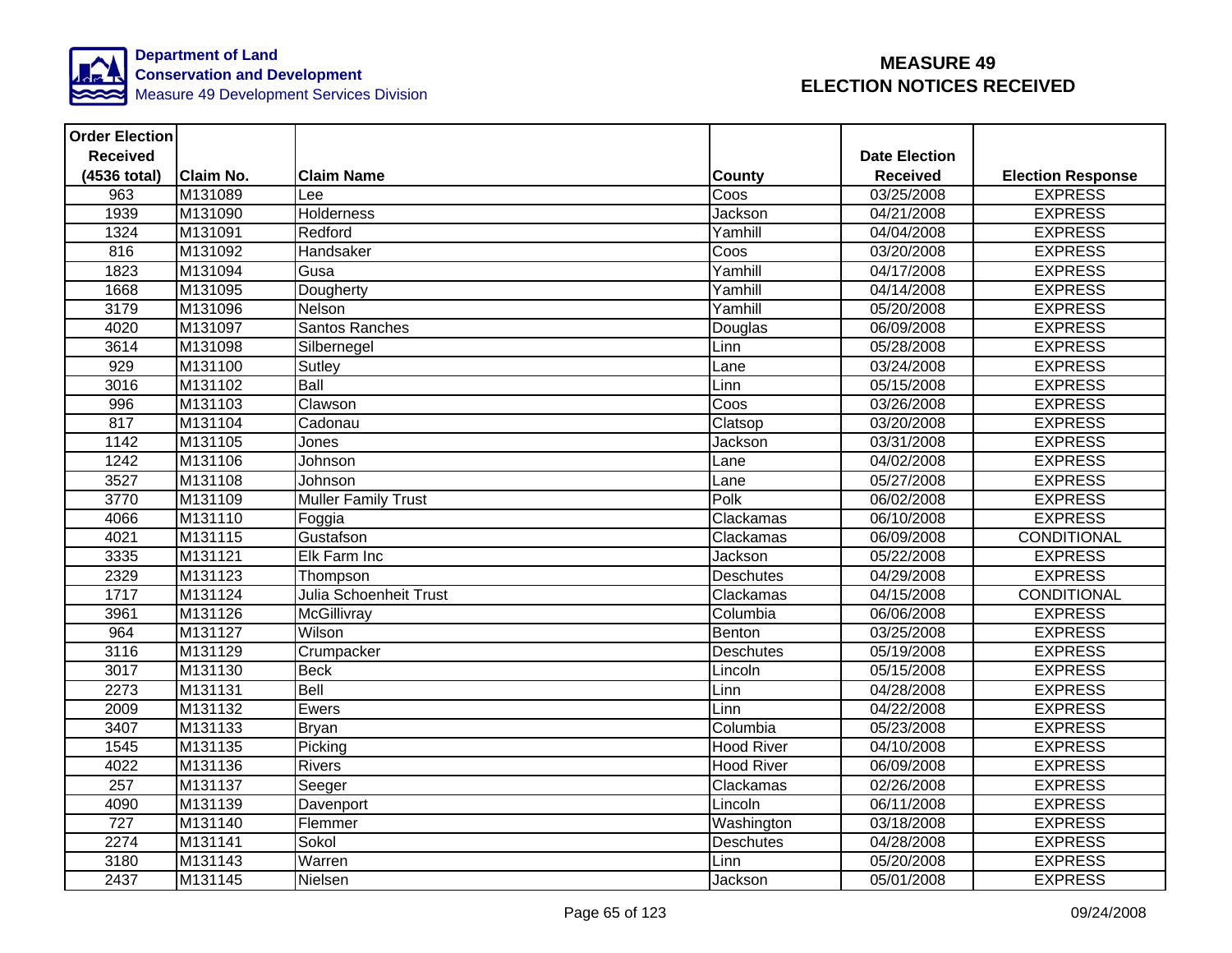

| <b>Order Election</b> |                  |                          |                   |                      |                          |
|-----------------------|------------------|--------------------------|-------------------|----------------------|--------------------------|
| <b>Received</b>       |                  |                          |                   | <b>Date Election</b> |                          |
| (4536 total)          | <b>Claim No.</b> | <b>Claim Name</b>        | <b>County</b>     | <b>Received</b>      | <b>Election Response</b> |
| 2184                  | M131146          | Clugston                 | <b>Baker</b>      | 04/25/2008           | <b>EXPRESS</b>           |
| 2125                  | M131147          | Eifert                   | Douglas           | 04/24/2008           | <b>EXPRESS</b>           |
| 4023                  | M131148          | Kerns                    | <b>Baker</b>      | 06/09/2008           | <b>EXPRESS</b>           |
| 2275                  | M131149          | <b>Black</b>             | Curry             | 04/28/2008           | <b>EXPRESS</b>           |
| 4067                  | M131150          | Leach                    | <b>Jefferson</b>  | 06/10/2008           | <b>EXPRESS</b>           |
| 4068                  | M131151          | Leach                    | <b>Jefferson</b>  | 06/10/2008           | <b>EXPRESS</b>           |
| 3615                  | M131152          | Sullivan                 | Crook             | 05/28/2008           | <b>EXPRESS</b>           |
| 3822                  | M131154          | Wampler                  | Crook             | 06/03/2008           | <b>EXPRESS</b>           |
| 3268                  | M131155          | Webber                   | Clackamas         | 05/21/2008           | <b>EXPRESS</b>           |
| 1243                  | M131156          | Vaughn                   | Coos              | 04/02/2008           | <b>EXPRESS</b>           |
| 4091                  | M131157          | <b>Judy Alluis Trust</b> | Marion            | 06/11/2008           | <b>EXPRESS</b>           |
| 3269                  | M131158          | Smith                    | <b>Hood River</b> | 05/21/2008           | <b>EXPRESS</b>           |
| 1669                  | M131159          | Prouty                   | Columbia          | 04/14/2008           | <b>EXPRESS</b>           |
| 2933                  | M131160          | $\overline{Call}$        | Clackamas         | 05/13/2008           | <b>EXPRESS</b>           |
| 4024                  | M131161          | Younger                  | Jackson           | 06/09/2008           | <b>EXPRESS</b>           |
| 2065                  | M131163          | Nagel                    | Jackson           | 04/23/2008           | <b>EXPRESS</b>           |
| 3117                  | M131164          | Filosi                   | Marion            | 05/19/2008           | <b>EXPRESS</b>           |
| 2934                  | M131165          | Weeldreyer               | Lane              | 05/13/2008           | <b>EXPRESS</b>           |
| 1385                  | M131166          | <b>Brigham</b>           | Clatsop           | 04/07/2008           | <b>EXPRESS</b>           |
| 4092                  | M131167          | <b>Bernal Hugs Farms</b> | Union             | 06/11/2008           | <b>EXPRESS</b>           |
| 1080                  | M131168          | Trujillo                 | Josephine         | 03/28/2008           | <b>EXPRESS</b>           |
| 2813                  | M131169          | <b>Buckner</b>           | <b>Baker</b>      | 05/09/2008           | <b>EXPRESS</b>           |
| 2704                  | M131170          | <b>VEAL</b>              | Douglas           | 05/07/2008           | <b>EXPRESS</b>           |
| 2641                  | M131171          | <b>Miller</b>            | Yamhill           | 05/06/2008           | <b>EXPRESS</b>           |
| 1386                  | M131172          | Tweedt                   | Crook             | 04/07/2008           | <b>EXPRESS</b>           |
| 1670                  | M131174          | <b>Willis</b>            | Coos              | 04/14/2008           | <b>VESTED</b>            |
| 3708                  | M131175          | Thomas                   | <b>Tillamook</b>  | 05/30/2008           | <b>EXPRESS</b>           |
| 3018                  | M131176          | <b>Germond Trust</b>     | Douglas           | 05/15/2008           | <b>EXPRESS</b>           |
| 3019                  | M131177          | <b>Germond Trust</b>     | Douglas           | 05/15/2008           | <b>EXPRESS</b>           |
| 3528                  | M131178          | Gross                    | <b>Umatilla</b>   | 05/27/2008           | <b>EXPRESS</b>           |
| 3336                  | M131180          | Satterlee                | Jefferson         | 05/22/2008           | <b>EXPRESS</b>           |
| 4025                  | M131183          | Hutchinson               | Jackson           | 06/09/2008           | <b>EXPRESS</b>           |
| 728                   | M131184          | Roth                     | Coos              | 03/18/2008           | <b>EXPRESS</b>           |
| 1824                  | M131185          | Masten                   | Klamath           | 04/17/2008           | <b>EXPRESS</b>           |
| 4118                  | M131186          | Erlandson                | Klamath           | 06/12/2008           | <b>EXPRESS</b>           |
| 4026                  | M131187          | Nicholson                | Klamath           | 06/09/2008           | <b>EXPRESS</b>           |
| 2126                  | M131188          | Griffith                 | Douglas           | 04/24/2008           | <b>EXPRESS</b>           |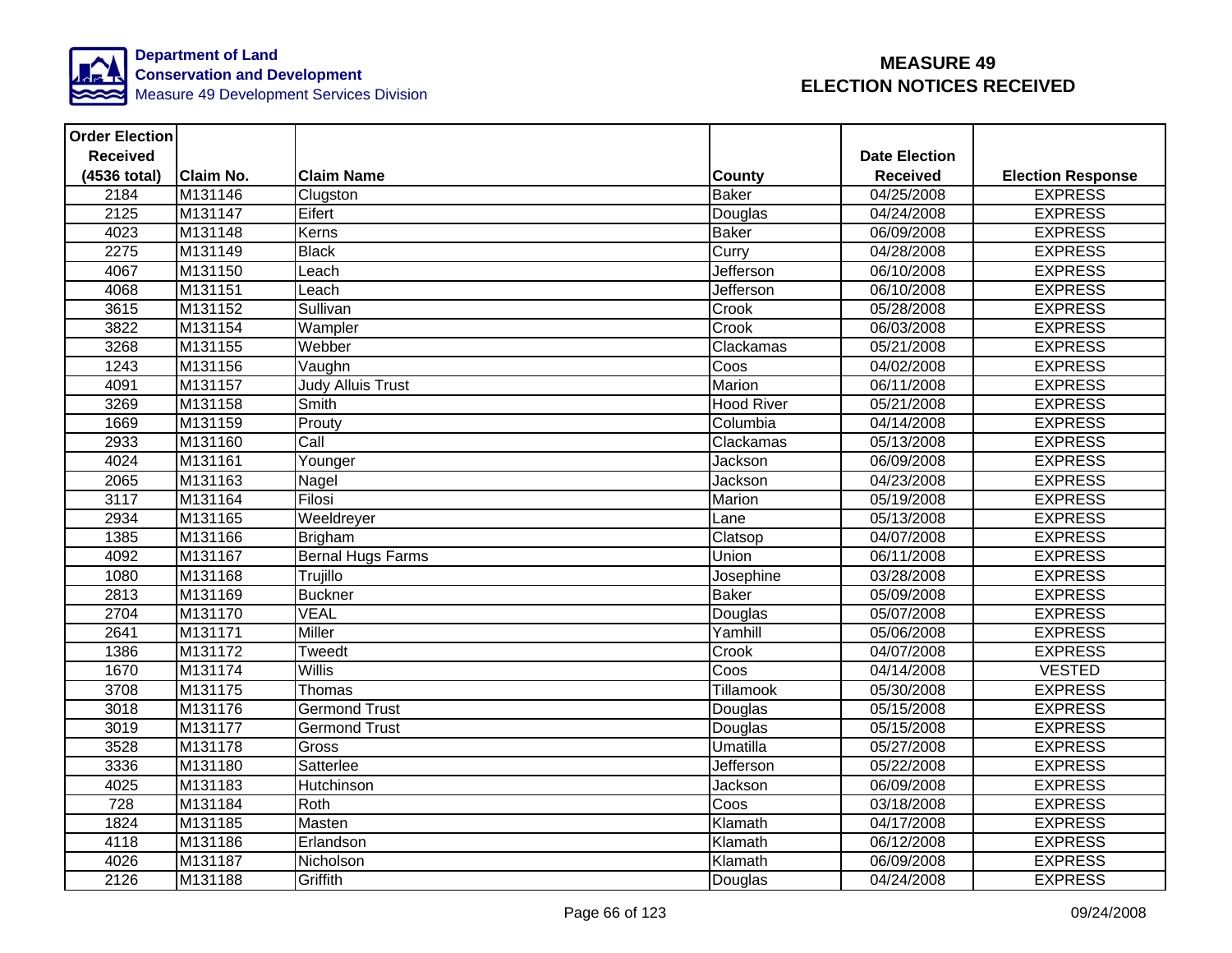

| <b>Order Election</b> |                  |                    |                   |                      |                          |
|-----------------------|------------------|--------------------|-------------------|----------------------|--------------------------|
| <b>Received</b>       |                  |                    |                   | <b>Date Election</b> |                          |
| (4536 total)          | <b>Claim No.</b> | <b>Claim Name</b>  | County            | <b>Received</b>      | <b>Election Response</b> |
| 1387                  | M131189          | Pynch              | Douglas           | 04/07/2008           | <b>EXPRESS</b>           |
| 2010                  | M131191          | <b>LETCHER</b>     | Washington        | 04/22/2008           | <b>EXPRESS</b>           |
| 4069                  | M131192          | <b>DOUGLASS</b>    | Clackamas         | 06/10/2008           | <b>EXPRESS</b>           |
| 861                   | M131193          | <b>NELSON</b>      | Marion            | 03/21/2008           | <b>EXPRESS</b>           |
| 1043                  | M131195          | <b>REEL</b>        | Clackamas         | 03/27/2008           | <b>EXPRESS</b>           |
| 3962                  | M131196          | <b>BIGEJ</b>       | Clackamas         | 06/06/2008           | <b>EXPRESS</b>           |
| 997                   | M131197          | <b>ROSEBROOK</b>   | Clackamas         | 03/26/2008           | <b>EXPRESS</b>           |
| 1143                  | M131198          | VALLE              | Josephine         | 03/31/2008           | <b>EXPRESS</b>           |
| 1325                  | M131200          | Parlier            | Jackson           | 04/04/2008           | <b>EXPRESS</b>           |
| 3529                  | M131202          | Moore              | Jackson           | 05/27/2008           | <b>EXPRESS</b>           |
| 1718                  | M131203          | <b>Stewart</b>     | <b>Hood River</b> | 04/15/2008           | <b>EXPRESS</b>           |
| 4093                  | M131204          | Hansen             | Jackson           | 06/11/2008           | <b>EXPRESS</b>           |
| 3771                  | M131205          | Setchell           | Jackson           | 06/02/2008           | <b>EXPRESS</b>           |
| 930                   | M131206          | Hardman            | Jackson           | $\sqrt{03/24}/2008$  | <b>EXPRESS</b>           |
| 2185                  | M131207          | <b>Dowell</b>      | Deschutes         | 04/25/2008           | <b>EXPRESS</b>           |
| 3880                  | M131208          | Davidson           | Jackson           | 06/04/2008           | <b>EXPRESS</b>           |
| 4119                  | M131209          | Gulick             | <b>Baker</b>      | 06/12/2008           | <b>EXPRESS</b>           |
| 2438                  | M131211          | Powell             | Benton            | 05/01/2008           | <b>VESTED</b>            |
| 3823                  | M131216          | Utti               | Clatsop           | 06/03/2008           | <b>EXPRESS</b>           |
| 1601                  | M131217          | Miami Corporation  | Lincoln           | 04/11/2008           | <b>EXPRESS</b>           |
| 2497                  | M131223          | <b>WELLS</b>       | <b>Hood River</b> | 05/02/2008           | <b>EXPRESS</b>           |
| 1388                  | M131224          | <b>TWEEDT</b>      | Crook             | 04/07/2008           | <b>EXPRESS</b>           |
| 2186                  | M131225          | POHLMAN KERLEY     | Multnomah         | 04/25/2008           | <b>EXPRESS</b>           |
| 2767                  | M131227          | <b>GUILD</b>       | Washington        | 05/08/2008           | <b>EXPRESS</b>           |
| 4094                  | M131232          | <b>BOYD</b>        | Linn              | 06/11/2008           | <b>EXPRESS</b>           |
| 3709                  | M131233          | <b>BECKER</b>      | Coos              | 05/30/2008           | <b>EXPRESS</b>           |
| 1546                  | M131234          | <b>BROCKLEY</b>    | Yamhill           | 04/10/2008           | <b>EXPRESS</b>           |
| 2330                  | M131235          | <b>HOWARD</b>      | Yamhill           | 04/29/2008           | <b>EXPRESS</b>           |
| 258                   | M131236          | <b>CUPP</b>        | Marion            | 02/26/2008           | <b>WITHIN CITY/UGB</b>   |
| 1289                  | M131237          | <b>GILCHRIST</b>   | Washington        | 04/03/2008           | <b>EXPRESS</b>           |
| 3020                  | M131239          | <b>MCCREA</b>      | Klamath           | 05/15/2008           | <b>EXPRESS</b>           |
| 1547                  | M131240          | <b>ETZEL TRUST</b> | Marion            | 04/10/2008           | <b>EXPRESS</b>           |
| 383                   | M131242          | <b>WRIGHT</b>      | Clackamas         | 03/04/2008           | <b>EXPRESS</b>           |
| 3530                  | M131243          | <b>JETER</b>       | Jefferson         | 05/27/2008           | <b>EXPRESS</b>           |
| 3531                  | M131244          | <b>SCHOONOVER</b>  | Jackson           | 05/27/2008           | <b>EXPRESS</b>           |
| 2276                  | M131245          | <b>GARNER</b>      | Clackamas         | 04/28/2008           | <b>EXPRESS</b>           |
| 493                   | M131246          | <b>HAMLIN</b>      | Linn              | 03/10/2008           | <b>EXPRESS</b>           |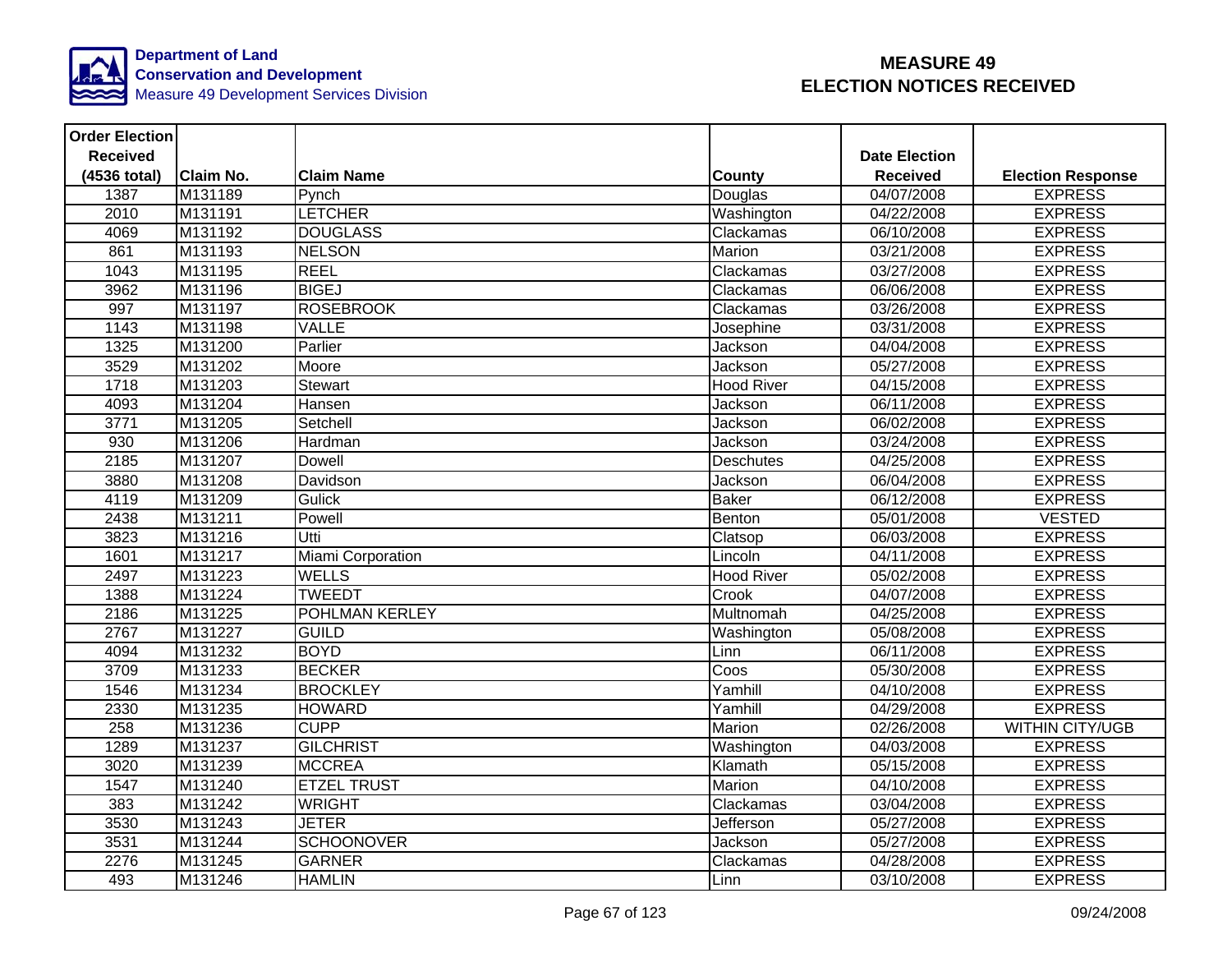

| <b>Order Election</b> |                  |                                 |                   |                      |                          |
|-----------------------|------------------|---------------------------------|-------------------|----------------------|--------------------------|
| <b>Received</b>       |                  |                                 |                   | <b>Date Election</b> |                          |
| (4536 total)          | <b>Claim No.</b> | <b>Claim Name</b>               | <b>County</b>     | <b>Received</b>      | <b>Election Response</b> |
| 529                   | M131248          | <b>NYS</b>                      | Columbia          | 03/11/2008           | <b>EXPRESS</b>           |
| 1144                  | M131249          | <b>ALEXANDER</b>                | Clackamas         | 03/31/2008           | <b>EXPRESS</b>           |
| 1446                  | M131250          | <b>BACHMAN</b>                  | Clackamas         | 04/08/2008           | <b>EXPRESS</b>           |
| 1197                  | M131251          | <b>BRUBAKER</b>                 | Linn              | 04/01/2008           | <b>EXPRESS</b>           |
| 3181                  | M131254          | <b>MOORE</b>                    | Benton            | 05/20/2008           | <b>CONDITIONAL</b>       |
| 2498                  | M131255          | <b>HARRISON</b>                 | <b>Baker</b>      | 05/02/2008           | <b>EXPRESS</b>           |
| 862                   | M131257          | <b>BURRIS</b>                   | Coos              | 03/21/2008           | <b>EXPRESS</b>           |
| 2127                  | M131258          | <b>LUTTRELL</b>                 | Columbia          | 04/24/2008           | <b>EXPRESS</b>           |
| 3118                  | M131259          | <b>CHRISTIE</b>                 | Tillamook         | 05/19/2008           | CONDITIONAL              |
| 2331                  | M131260          | <b>KUIKEN</b>                   | Linn              | 04/29/2008           | <b>EXPRESS</b>           |
| 1719                  | M131262          | <b>KIYOKAWA</b>                 | <b>Hood River</b> | 04/15/2008           | <b>EXPRESS</b>           |
| 1326                  | M131263          | <b>THOMAS</b>                   | Clackamas         | 04/04/2008           | <b>EXPRESS</b>           |
| 2591                  | M131266          | <b>CAWLEY</b>                   | Yamhill           | 05/05/2008           | <b>EXPRESS</b>           |
| 3881                  | M131267          | <b>MONDERS</b>                  | Marion            | 06/04/2008           | <b>EXPRESS</b>           |
| 3337                  | M131268          | <b>ORDWAY</b>                   | Wheeler           | 05/22/2008           | CONDITIONAL              |
| 4027                  | M131269          | <b>NAKAI</b>                    | Washington        | 06/09/2008           | <b>EXPRESS</b>           |
| 818                   | M131270          | <b>MORGAN</b>                   | Josephine         | 03/20/2008           | <b>EXPRESS</b>           |
| 1940                  | M131271          | <b>GILKERSON</b>                | <b>Hood River</b> | 04/21/2008           | <b>EXPRESS</b>           |
| 2592                  | M131272          | <b>HYLAND</b>                   | Lane              | 05/05/2008           | <b>CONDITIONAL</b>       |
| 2978                  | M131273          | <b>MELVILLE</b>                 | Wallowa           | 05/14/2008           | <b>EXPRESS</b>           |
| 1327                  | M131274          | <b>JAWORSKY</b>                 | Linn              | 04/04/2008           | <b>EXPRESS</b>           |
| 1671                  | M131277          | <b>HARDING</b>                  | <b>Tillamook</b>  | 04/14/2008           | <b>CONDITIONAL</b>       |
| 681                   | M131278          | <b>MOORE</b>                    | Douglas           | 03/17/2008           | <b>EXPRESS</b>           |
| 3532                  | M131280          | <b>KELSON</b>                   | Lincoln           | 05/27/2008           | <b>EXPRESS</b>           |
| 1145                  | M131281          | <b>BECKS LANDING LLC</b>        | Marion            | 03/31/2008           | <b>EXPRESS</b>           |
| 1146                  | M131282          | <b>BECKS LANDING LLC</b>        | Marion            | 03/31/2008           | <b>EXPRESS</b>           |
| 2187                  | M131283          | <b>COLVIN</b>                   | Multnomah         | 04/25/2008           | <b>EXPRESS</b>           |
| 2188                  | M131284          | <b>HOWARD</b>                   | Jefferson         | 04/25/2008           | <b>EXPRESS</b>           |
| 596                   | M131285          | <b>PUNCOCHAR</b>                | Washington        | 03/13/2008           | <b>EXPRESS</b>           |
| 3182                  | M131286          | <b>MCNATT</b>                   | Jefferson         | 05/20/2008           | <b>WITHDRAWN</b>         |
| 2066                  | M131287          | <b>ROTH</b>                     | Douglas           | 04/23/2008           | <b>EXPRESS</b>           |
| 3882                  | M131289          | <b>JENKINS JR</b>               | Jackson           | 06/04/2008           | <b>EXPRESS</b>           |
| 2189                  | M131290          | <b>COLE</b>                     | <b>Marion</b>     | 04/25/2008           | <b>EXPRESS</b>           |
| 4120                  | M131291          | <b>KEICHER</b>                  | Washington        | 06/12/2008           | <b>EXPRESS</b>           |
| 1941                  | M131292          | <b>MCGILVRA ROSE</b>            | Washington        | 04/21/2008           | <b>EXPRESS</b>           |
| 3772                  | M131293          | <b>EISCHEN FAMILY FARMS LTD</b> | Washington        | 06/02/2008           | <b>EXPRESS</b>           |
| 3773                  | M131294          | <b>EISCHEN FAMILY FARMS LTD</b> | Washington        | 06/02/2008           | <b>EXPRESS</b>           |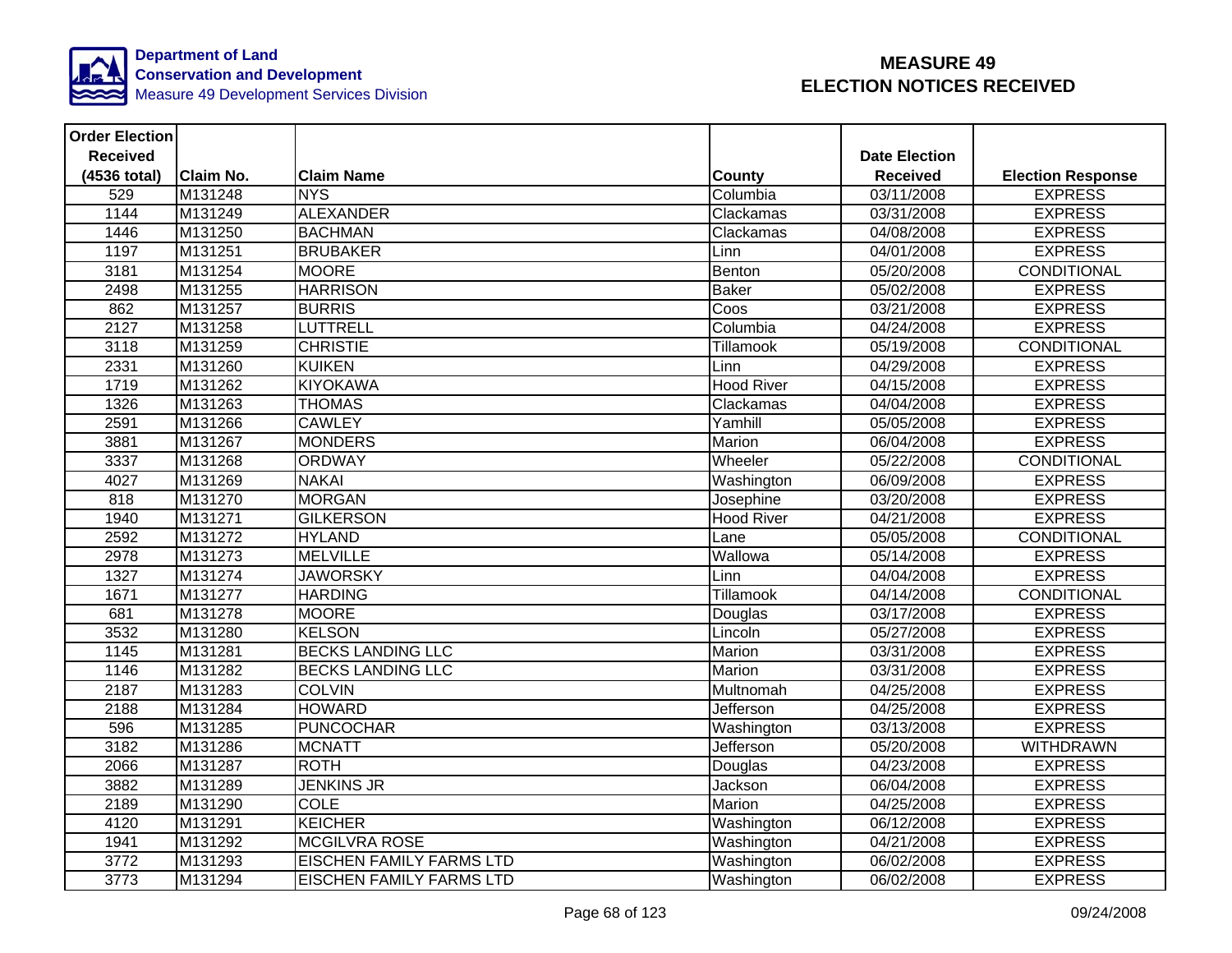

| <b>Order Election</b> |           |                               |                |                      |                          |
|-----------------------|-----------|-------------------------------|----------------|----------------------|--------------------------|
| <b>Received</b>       |           |                               |                | <b>Date Election</b> |                          |
| (4536 total)          | Claim No. | <b>Claim Name</b>             | <b>County</b>  | <b>Received</b>      | <b>Election Response</b> |
| 3270                  | M131295   | <b>HOLLIN</b>                 | Marion         | 05/21/2008           | <b>EXPRESS</b>           |
| 4028                  | M131297   | <b>EVELYN B CRISELL TRUST</b> | Clackamas      | 06/09/2008           | <b>CONDITIONAL</b>       |
| 3883                  | M131298   | <b>BROOKS</b>                 | Lane           | 06/04/2008           | <b>EXPRESS</b>           |
| 2190                  | M131300   | VANAGTMAEL                    | Linn           | 04/25/2008           | <b>EXPRESS</b>           |
| 819                   | M131302   | <b>CREIGHTON</b>              | Wasco          | 03/20/2008           | <b>EXPRESS</b>           |
| 3183                  | M131303   | DOROTHY MCCORMICK TRUST       | Clackamas      | 05/20/2008           | <b>EXPRESS</b>           |
| 1147                  | M131305   | <b>WEINMANN</b>               | Yamhill        | 03/31/2008           | <b>EXPRESS</b>           |
| 1447                  | M131306   | <b>BOGE</b>                   | Washington     | 04/08/2008           | <b>EXPRESS</b>           |
| 1720                  | M131307   | <b>MAST</b>                   | Douglas        | 04/15/2008           | <b>EXPRESS</b>           |
| 3119                  | M131309   | <b>ODELL</b>                  | Lane           | 05/19/2008           | <b>EXPRESS</b>           |
| 324                   | M131310   | <b>MCHUGILL</b>               | Lane           | 02/29/2008           | <b>EXPRESS</b>           |
| 863                   | M131311   | <b>CHILDERS</b>               | Lane           | 03/21/2008           | <b>EXPRESS</b>           |
| 2935                  | M131312   | <b>SHELTON</b>                | Marion         | 05/13/2008           | <b>EXPRESS</b>           |
| 3884                  | M131313   | <b>JENKINS JR</b>             | <b>Jackson</b> | 06/04/2008           | <b>EXPRESS</b>           |
| 3925                  | M131314   | <b>MASTENBROOK</b>            | Linn           | 06/05/2008           | <b>EXPRESS</b>           |
| 3656                  | M131315   | <b>GOLDMAN</b>                | Yamhill        | 05/29/2008           | <b>EXPRESS</b>           |
| 2882                  | M131316   | <b>SCHLECHTER</b>             | Marion         | 05/12/2008           | <b>EXPRESS</b>           |
| 2883                  | M131317   | <b>SCHLECHTER</b>             | Marion         | 05/12/2008           | <b>EXPRESS</b>           |
| 729                   | M131319   | <b>MURRAY</b>                 | Clackamas      | 03/18/2008           | <b>EXPRESS</b>           |
| 2642                  | M131320   | <b>SHELDAHL</b>               | Coos           | 05/06/2008           | <b>EXPRESS</b>           |
| 2439                  | M131321   | <b>WALLACE</b>                | Josephine      | 05/01/2008           | <b>EXPRESS</b>           |
| 2191                  | M131323   | <b>CLAPP TRUSTEE</b>          | Linn           | 04/25/2008           | <b>EXPRESS</b>           |
| 2192                  | M131326   | <b>BOYD</b>                   | Multnomah      | 04/25/2008           | <b>EXPRESS</b>           |
| 2193                  | M131327   | <b>BOYD</b>                   | Multnomah      | 04/25/2008           | <b>EXPRESS</b>           |
| 3885                  | M131328   | <b>JENKINS JR</b>             | Josephine      | 06/04/2008           | <b>EXPRESS</b>           |
| 2378                  | M131329   | <b>PURDY</b>                  | Marion         | 04/30/2008           | <b>EXPRESS</b>           |
| 3963                  | M131331   | <b>JOHNSON</b>                | <b>Marion</b>  | 06/06/2008           | <b>EXPRESS</b>           |
| 1081                  | M131333   | <b>GOTTMAN</b>                | Clackamas      | 03/28/2008           | <b>VESTED</b>            |
| 3062                  | M131335   | <b>MARIE S CASEY TRUST</b>    | Jackson        | 05/16/2008           | <b>EXPRESS</b>           |
| 864                   | M131336   | <b>CLARK TRUSTEE</b>          | Wallowa        | 03/21/2008           | <b>EXPRESS</b>           |
| 384                   | M131337   | <b>MURRAY</b>                 | Lane           | 03/04/2008           | <b>EXPRESS</b>           |
| 2194                  | M131338   | <b>STRID</b>                  | Klamath        | 04/25/2008           | <b>EXPRESS</b>           |
| 597                   | M131339   | <b>PUNCOCHAR</b>              | Washington     | 03/13/2008           | <b>EXPRESS</b>           |
| 2705                  | M131341   | <b>BEREKOFF</b>               | Marion         | 05/07/2008           | <b>EXPRESS</b>           |
| 4070                  | M131342   | <b>HINSVARK</b>               | Marion         | 06/10/2008           | <b>EXPRESS</b>           |
| 4121                  | M131343   | <b>GEORGE LIVING TRUST</b>    | Yamhill        | 06/12/2008           | <b>EXPRESS</b>           |
| 1148                  | M131344   | <b>MORRIS</b>                 | Marion         | 03/31/2008           | <b>EXPRESS</b>           |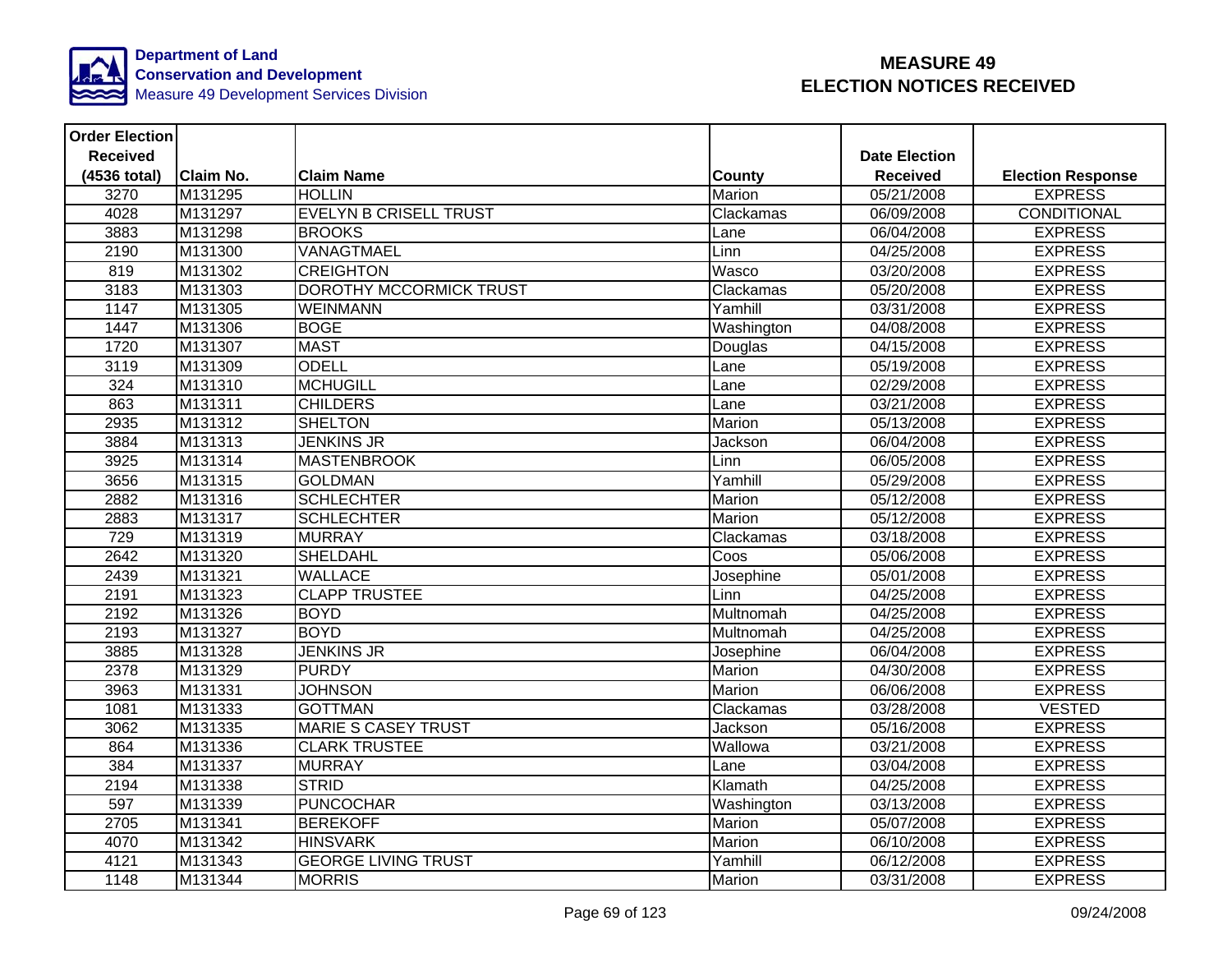

| <b>Order Election</b> |                  |                                    |                   |                      |                          |
|-----------------------|------------------|------------------------------------|-------------------|----------------------|--------------------------|
| <b>Received</b>       |                  |                                    |                   | <b>Date Election</b> |                          |
| (4536 total)          | <b>Claim No.</b> | <b>Claim Name</b>                  | <b>County</b>     | <b>Received</b>      | <b>Election Response</b> |
| 2195                  | M131345          | <b>CLARK</b>                       | Marion            | 04/25/2008           | <b>EXPRESS</b>           |
| 765                   | M131346          | <b>SHORT</b>                       | Marion            | 03/19/2008           | <b>EXPRESS</b>           |
| 325                   | M131349          | <b>RUSSELL</b>                     | Benton            | 02/29/2008           | <b>EXPRESS</b>           |
| 2277                  | M131350          | <b>HOPFER</b>                      | Marion            | 04/28/2008           | <b>EXPRESS</b>           |
| 3886                  | M131352          | <b>ZUMWALT TRUSTEE</b>             | Curry             | 06/04/2008           | <b>CONDITIONAL</b>       |
| 1082                  | M131353          | <b>SCHRADLE</b>                    | Linn              | 03/28/2008           | <b>EXPRESS</b>           |
| 2593                  | M131355          | <b>DEARDORFF</b>                   | Clackamas         | 05/05/2008           | <b>EXPRESS</b>           |
| 3533                  | M131357          | <b>WANNER</b>                      | Clackamas         | 05/27/2008           | <b>EXPRESS</b>           |
| 1602                  | M131359          | <b>JENSEN</b>                      | Washington        | 04/11/2008           | CONDITIONAL              |
| 354                   | M131361          | <b>BICKLER</b>                     | Marion            | 03/03/2008           | <b>EXPRESS</b>           |
| 2440                  | M131362          | <b>ALEXANDER</b>                   | Linn              | 05/01/2008           | <b>EXPRESS</b>           |
| 3021                  | M131363          | <b>BRECOUNT</b>                    | Klamath           | 05/15/2008           | <b>EXPRESS</b>           |
| 3184                  | M131366          | <b>DUNHAM</b>                      | Marion            | 05/20/2008           | <b>EXPRESS</b>           |
| 2128                  | M131367          | <b>BROWN</b>                       | Josephine         | 04/24/2008           | <b>EXPRESS</b>           |
| 2332                  | M131369          | <b>KNAPP</b>                       | Clackamas         | 04/29/2008           | <b>EXPRESS</b>           |
| 1825                  | M131371          | <b>GREEN</b>                       | Yamhill           | 04/17/2008           | <b>EXPRESS</b>           |
| 3926                  | M131372          | <b>VANDEHEY</b>                    | Washington        | 06/05/2008           | <b>EXPRESS</b>           |
| 3887                  | M131374          | <b>WEBBER</b>                      | Clackamas         | 06/04/2008           | <b>EXPRESS</b>           |
| 3063                  | M131375          | YUTZY                              | Yamhill           | 05/16/2008           | <b>EXPRESS</b>           |
| 3022                  | M131376          | <b>HODSON</b>                      | Linn              | 05/15/2008           | CONDITIONAL              |
| 3408                  | M131377          | L3MC FAMILY LTD PARTNERSHIP        | Linn              | 05/23/2008           | <b>EXPRESS</b>           |
| 1389                  | M131378          | <b>CLACKAMAS COMPANY</b>           | Clackamas         | 04/07/2008           | <b>EXPRESS</b>           |
| 2196                  | M131379          | <b>SCOVILLE</b>                    | Coos              | 04/25/2008           | <b>EXPRESS</b>           |
| 3964                  | M131380          | <b>BARNES</b>                      | Deschutes         | 06/06/2008           | <b>EXPRESS</b>           |
| 931                   | M131382          | <b>KRONNER</b>                     | Douglas           | 03/24/2008           | <b>EXPRESS</b>           |
| 3409                  | M131383          | <b>L3MC FAMILY LTD PARTNERSHIP</b> | Linn              | 05/23/2008           | <b>EXPRESS</b>           |
| 3271                  | M131384          | <b>KEEPERS</b>                     | Lane              | 05/21/2008           | <b>EXPRESS</b>           |
| 2706                  | M131385          | <b>RINGLE</b>                      | Clackamas         | 05/07/2008           | <b>EXPRESS</b>           |
| 2499                  | M131386          | <b>JENSEN</b>                      | Yamhill           | 05/02/2008           | <b>EXPRESS</b>           |
| 1548                  | M131387          | <b>KENNADAY</b>                    | Douglas           | 04/10/2008           | <b>EXPRESS</b>           |
| 3120                  | M131388          | <b>CORLEY</b>                      | <b>Baker</b>      | 05/19/2008           | <b>EXPRESS</b>           |
| 1149                  | M131389          | <b>NUNAMAKER</b>                   | <b>Hood River</b> | 03/31/2008           | <b>EXPRESS</b>           |
| 2333                  | M131390          | <b>CALDWELL</b>                    | Washington        | 04/29/2008           | <b>EXPRESS</b>           |
| 355                   | M131391          | <b>GOBEL</b>                       | Washington        | 03/03/2008           | <b>EXPRESS</b>           |
| 3121                  | M131393          | <b>SVINGEN</b>                     | Lane              | 05/19/2008           | <b>EXPRESS</b>           |
| 1390                  | M131394          | <b>ORAY</b>                        | Coos              | 04/07/2008           | <b>EXPRESS</b>           |
| 1391                  | M131395          | <b>ORAY</b>                        | Coos              | 04/07/2008           | <b>EXPRESS</b>           |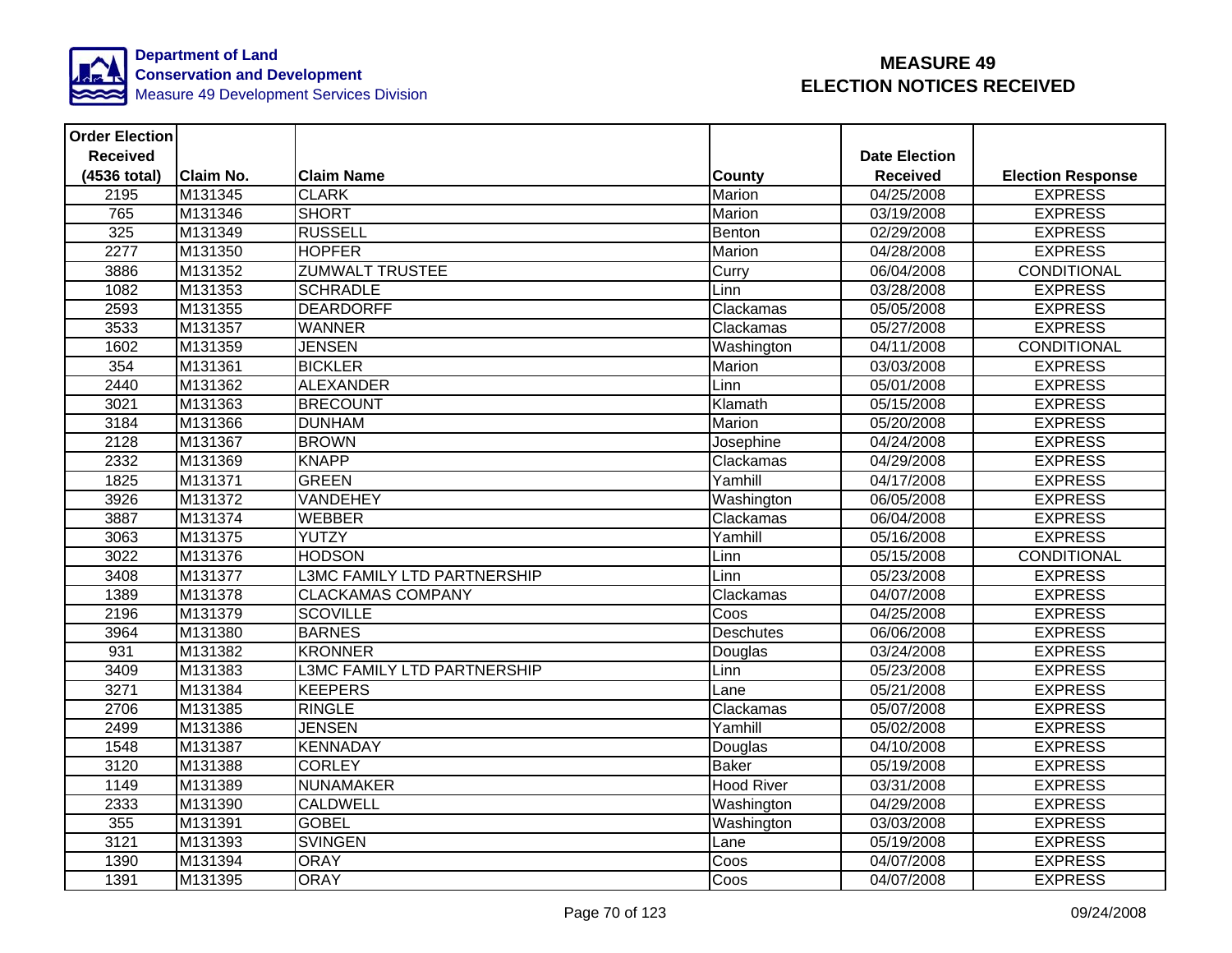

| <b>Order Election</b> |                  |                                 |                   |                      |                          |
|-----------------------|------------------|---------------------------------|-------------------|----------------------|--------------------------|
| <b>Received</b>       |                  |                                 |                   | <b>Date Election</b> |                          |
| (4536 total)          | <b>Claim No.</b> | <b>Claim Name</b>               | County            | <b>Received</b>      | <b>Election Response</b> |
| 3965                  | M131397          | <b>SMITH</b>                    | Klamath           | 06/06/2008           | <b>CONDITIONAL</b>       |
| 3616                  | M131399          | <b>OWEN</b>                     | Linn              | 05/28/2008           | <b>EXPRESS</b>           |
| 3966                  | M131400          | <b>SMITH</b>                    | Marion            | 06/06/2008           | <b>EXPRESS</b>           |
| 530                   | M131401          | <b>HOWELL</b>                   | Linn              | 03/11/2008           | <b>EXPRESS</b>           |
| 1328                  | M131402          | <b>HILL</b>                     | Josephine         | 04/04/2008           | <b>EXPRESS</b>           |
| 1244                  | M131403          | <b>WELP</b>                     | Wasco             | 04/02/2008           | <b>EXPRESS</b>           |
| 3774                  | M131404          | <b>BARBER</b>                   | Clackamas         | 06/02/2008           | <b>EXPRESS</b>           |
| 2278                  | M131406          | <b>RASCH</b>                    | Curry             | 04/28/2008           | <b>EXPRESS</b>           |
| 1392                  | M131407          | <b>BEYER</b>                    | Marion            | $\frac{04}{07}/2008$ | <b>EXPRESS</b>           |
| 4029                  | M131409          | <b>CITTERMAN</b>                | Clackamas         | 06/09/2008           | <b>EXPRESS</b>           |
| 965                   | M131410          | <b>OLSEN</b>                    | Columbia          | 03/25/2008           | <b>EXPRESS</b>           |
| 1150                  | M131411          | <b>GAMMELL</b>                  | Lane              | 03/31/2008           | <b>EXPRESS</b>           |
| 2067                  | M131412          | <b>WINDUST JR</b>               | Multnomah         | 04/23/2008           | <b>EXPRESS</b>           |
| 2441                  | M131414          | <b>KAUFMAN</b>                  | Benton            | 05/01/2008           | <b>EXPRESS</b>           |
| 682                   | M131416          | <b>SCOTT</b>                    | Washington        | 03/17/2008           | <b>EXPRESS</b>           |
| 326                   | M131417          | <b>HAZEL</b>                    | Clackamas         | 02/29/2008           | <b>EXPRESS</b>           |
| 4158                  | M131418          | <b>GORBETT</b>                  | Clackamas         | 06/13/2008           | <b>EXPRESS</b>           |
| 1755                  | M131420          | <b>SWEARINGEN</b>               | Coos              | 04/16/2008           | <b>EXPRESS</b>           |
| 3710                  | M131423          | <b>CHATELAIN</b>                | <b>Tillamook</b>  | 05/30/2008           | <b>EXPRESS</b>           |
| 4159                  | M131425          | <b>ANKENY HUNT CLUB</b>         | Marion            | 06/13/2008           | <b>EXPRESS</b>           |
| 494                   | M131426          | <b>CAREY</b>                    | Linn              | 03/10/2008           | <b>EXPRESS</b>           |
| 865                   | M131427          | <b>KOSTENBORDER</b>             | Marion            | 03/21/2008           | <b>EXPRESS</b>           |
| 3967                  | M131428          | <b>KESSEN LIVING TRUST</b>      | Polk              | 06/06/2008           | CONDITIONAL              |
| 4095                  | M131430          | <b>ZENTZ</b>                    | Polk              | 06/11/2008           | <b>EXPRESS</b>           |
| 4096                  | M131431          | <b>ZENTZ TTEE</b>               | Polk              | 06/11/2008           | <b>EXPRESS</b>           |
| 624                   | M131432          | <b>POSTMA</b>                   | Linn              | 03/14/2008           | <b>EXPRESS</b>           |
| 3888                  | M131433          | <b>DUNCAN TTEE</b>              | Clackamas         | 06/04/2008           | <b>EXPRESS</b>           |
| 4202                  | M131434          | <b>KNOX BAIRD AND DAVIS INC</b> | Curry             | 06/16/2008           | CONDITIONAL              |
| 3889                  | M131435          | <b>DUNCAN TTEE</b>              | Clackamas         | 06/04/2008           | <b>EXPRESS</b>           |
| 932                   | M131436          | <b>HENDRIX</b>                  | Benton            | 03/24/2008           | <b>EXPRESS</b>           |
| 598                   | M131437          | <b>BELL</b>                     | <b>Hood River</b> | 03/13/2008           | <b>EXPRESS</b>           |
| 1083                  | M131438          | <b>ROBERT J DRYDEN TRUST</b>    | Marion            | 03/28/2008           | <b>EXPRESS</b>           |
| 4097                  | M131439          | <b>WILLIAMSON</b>               | Marion            | 06/11/2008           | <b>EXPRESS</b>           |
| 1448                  | M131440          | <b>SCHAR</b>                    | Marion            | 04/08/2008           | <b>EXPRESS</b>           |
| 2379                  | M131442          | <b>ARNOLD</b>                   | Marion            | 04/30/2008           | <b>EXPRESS</b>           |
| 3657                  | M131444          | <b>ROBERTSON</b>                | Linn              | 05/29/2008           | <b>EXPRESS</b>           |
| 563                   | M131448          | <b>MAY</b>                      | Clackamas         | 03/12/2008           | <b>EXPRESS</b>           |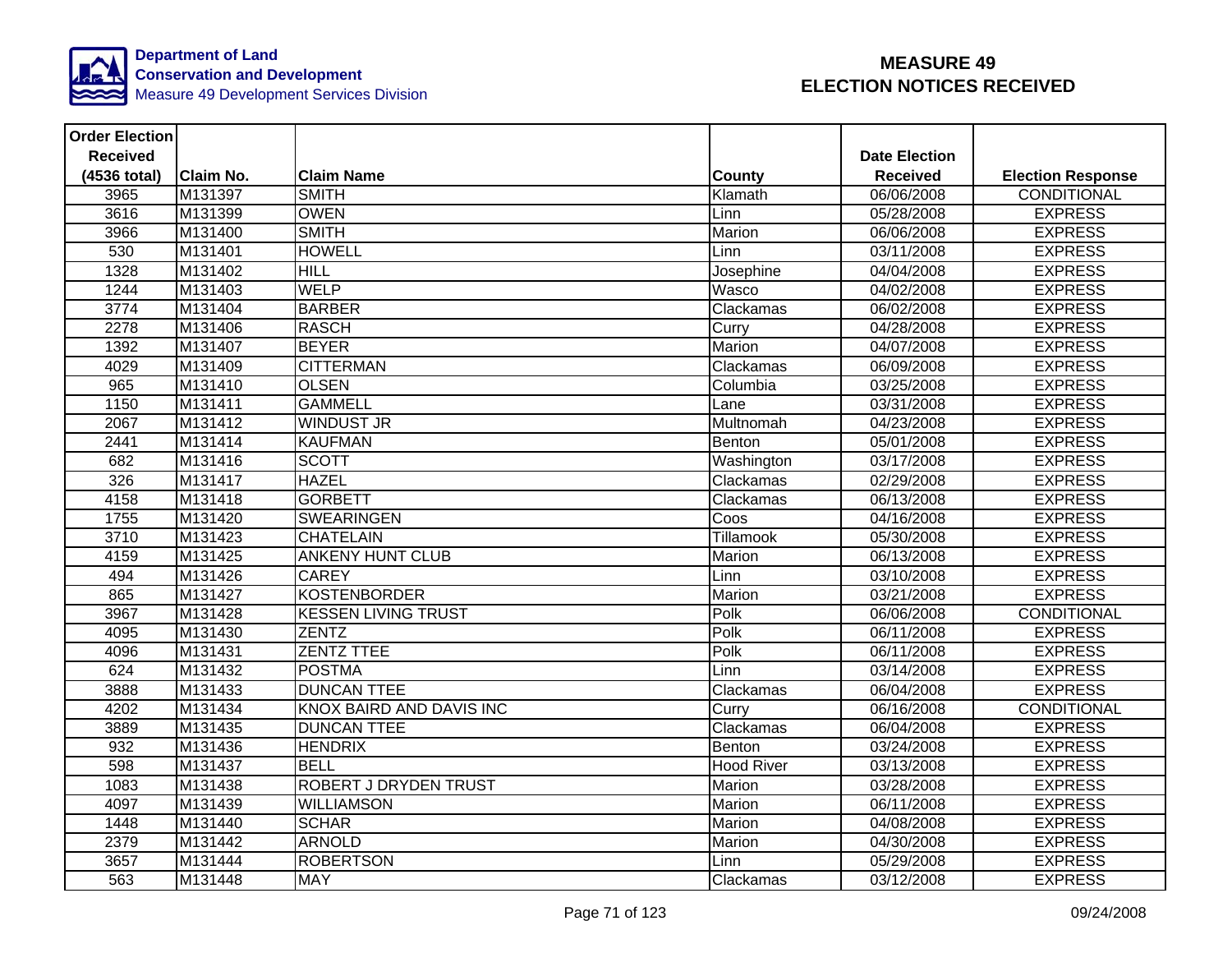

| <b>Order Election</b> |                  |                              |               |                         |                          |
|-----------------------|------------------|------------------------------|---------------|-------------------------|--------------------------|
| <b>Received</b>       |                  |                              |               | <b>Date Election</b>    |                          |
| (4536 total)          | <b>Claim No.</b> | <b>Claim Name</b>            | County        | <b>Received</b>         | <b>Election Response</b> |
| 2197                  | M131450          | <b>CLARK</b>                 | Marion        | $\overline{04/25}/2008$ | <b>EXPRESS</b>           |
| 2198                  | M131452          | <b>CLARK</b>                 | <b>Marion</b> | 04/25/2008              | <b>EXPRESS</b>           |
| 1672                  | M131453          | <b>GROSSEN</b>               | Washington    | 04/14/2008              | <b>EXPRESS</b>           |
| 2936                  | M131454          | <b>BAKER JR</b>              | Linn          | 05/13/2008              | <b>EXPRESS</b>           |
| 1866                  | M131455          | <b>BAIRD</b>                 | Linn          | 04/18/2008              | <b>EXPRESS</b>           |
| 2068                  | M131456          | <b>ROLFE</b>                 | Coos          | 04/23/2008              | <b>EXPRESS</b>           |
| 4203                  | M131457          | <b>BRUSH TTEE</b>            | Washington    | 06/16/2008              | <b>EXPRESS</b>           |
| 434                   | M131458          | <b>BUTLER</b>                | Clackamas     | 03/06/2008              | <b>EXPRESS</b>           |
| $\overline{277}$      | M131459          | <b>SURFACE</b>               | Clackamas     | 02/27/2008              | <b>EXPRESS</b>           |
| 1826                  | M131460          | <b>DOMAGALSKI</b>            | Clackamas     | 04/17/2008              | <b>EXPRESS</b>           |
| 2768                  | M131461          | <b>STOLZE</b>                | Washington    | 05/08/2008              | <b>EXPRESS</b>           |
| 3338                  | M131462          | <b>TAPP</b>                  | Lane          | 05/22/2008              | <b>EXPRESS</b>           |
| 2500                  | M131467          | <b>GINGERICH</b>             | Clackamas     | 05/02/2008              | <b>EXPRESS</b>           |
| 4098                  | M131468          | <b>MOREHEAD</b>              | Clackamas     | 06/11/2008              | <b>EXPRESS</b>           |
| 3410                  | M131470          | <b>HUFFORD-BAKER</b>         | Linn          | 05/23/2008              | <b>EXPRESS</b>           |
| 3658                  | M131471          | <b>LEAVELL LIVING TRUST</b>  | Clackamas     | 05/29/2008              | <b>EXPRESS</b>           |
| 1151                  | M131472          | ODEGAARD                     | Lane          | 03/31/2008              | <b>EXPRESS</b>           |
| 4122                  | M131474          | <b>BUSHUE</b>                | Clackamas     | 06/12/2008              | <b>EXPRESS</b>           |
| 2380                  | M131475          | <b>WHITBECK</b>              | Douglas       | 04/30/2008              | <b>EXPRESS</b>           |
| 3122                  | M131476          | <b>ROSEBURG COUNTRY CLUB</b> | Douglas       | 05/19/2008              | <b>EXPRESS</b>           |
| 4123                  | M131477          | <b>BUSHUE</b>                | Clackamas     | 06/12/2008              | <b>EXPRESS</b>           |
| 3534                  | M131478          | YOUNG                        | Clatsop       | 05/27/2008              | <b>EXPRESS</b>           |
| 2381                  | M131480          | <b>CROCKETT</b>              | Curry         | 04/30/2008              | <b>EXPRESS</b>           |
| 2382                  | M131481          | <b>KELLEY</b>                | Douglas       | 04/30/2008              | <b>EXPRESS</b>           |
| 4030                  | M131482          | <b>COOK</b>                  | Lake          | 06/09/2008              | <b>EXPRESS</b>           |
| 2383                  | M131483          | <b>BAXTER</b>                | Douglas       | 04/30/2008              | <b>EXPRESS</b>           |
| 2384                  | M131484          | <b>BAXTER</b>                | Douglas       | 04/30/2008              | <b>EXPRESS</b>           |
| 4204                  | M131485          | <b>JONES</b>                 | <b>Baker</b>  | 06/16/2008              | <b>CONDITIONAL</b>       |
| 998                   | M131486          | <b>KUNTZ</b>                 | Tillamook     | 03/26/2008              | <b>EXPRESS</b>           |
| 3824                  | M131493          | <b>PETERSEN</b>              | <b>Baker</b>  | 06/03/2008              | <b>EXPRESS</b>           |
| 3927                  | M131494          | <b>JOHNSON</b>               | Clatsop       | 06/05/2008              | <b>EXPRESS</b>           |
| 1329                  | M131498          | <b>EVENSEN</b>               | Josephine     | 04/04/2008              | <b>EXPRESS</b>           |
| 2594                  | M131499          | <b>DECKER</b>                | Washington    | 05/05/2008              | <b>EXPRESS</b>           |
| 564                   | M131501          | <b>BOWERS</b>                | Linn          | 03/12/2008              | <b>EXPRESS</b>           |
| 4124                  | M131502          | <b>GILBERT</b>               | Douglas       | 06/12/2008              | <b>EXPRESS</b>           |
| 3411                  | M131503          | <b>MOHR</b>                  | Washington    | 05/23/2008              | <b>EXPRESS</b>           |
| 2595                  | M131505          | <b>SYPHARD SR</b>            | Clackamas     | 05/05/2008              | <b>EXPRESS</b>           |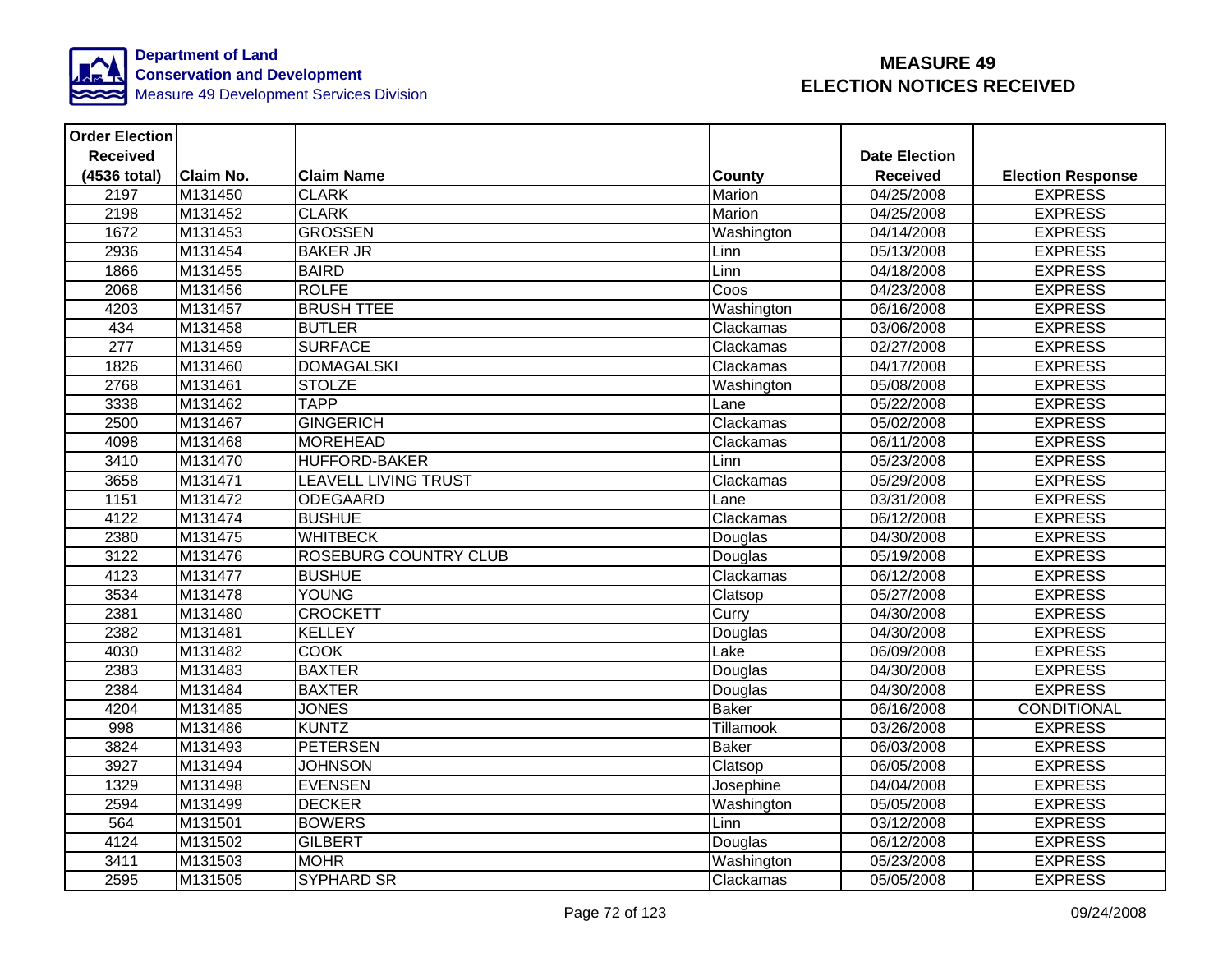

| <b>Order Election</b> |           |                             |                  |                      |                          |
|-----------------------|-----------|-----------------------------|------------------|----------------------|--------------------------|
| <b>Received</b>       |           |                             |                  | <b>Date Election</b> |                          |
| (4536 total)          | Claim No. | <b>Claim Name</b>           | <b>County</b>    | <b>Received</b>      | <b>Election Response</b> |
| 625                   | M131506   | <b>ANDERSON</b>             | Washington       | 03/14/2008           | <b>EXPRESS</b>           |
| 4160                  | M131507   | <b>SPROED</b>               | Douglas          | 06/13/2008           | <b>CONDITIONAL</b>       |
| 2596                  | M131509   | THE COUNTRY CHURCH INC      | Clackamas        | 05/05/2008           | <b>EXPRESS</b>           |
| 2279                  | M131510   | <b>MCFETRIDGE RANCH INC</b> | Wallowa          | 04/28/2008           | CONDITIONAL              |
| 2979                  | M131511   | <b>HALL</b>                 | Curry            | 05/14/2008           | <b>EXPRESS</b>           |
| 4125                  | M131512   | <b>HENDRIX</b>              | Benton           | 06/12/2008           | <b>EXPRESS</b>           |
| 1942                  | M131513   | <b>LARAUT</b>               | Douglas          | 04/21/2008           | <b>EXPRESS</b>           |
| 1084                  | M131514   | <b>GREER</b>                | <b>Deschutes</b> | 03/28/2008           | <b>EXPRESS</b>           |
| 2707                  | M131515   | <b>BROWN</b>                | Jackson          | 05/07/2008           | <b>EXPRESS</b>           |
| 3968                  | M131516   | <b>STOBBE</b>               | Washington       | 06/06/2008           | <b>EXPRESS</b>           |
| 2884                  | M131517   | <b>JOHNSON</b>              | Clackamas        | 05/12/2008           | <b>EXPRESS</b>           |
| 2442                  | M131518   | <b>GIESY</b>                | Benton           | 05/01/2008           | <b>EXPRESS</b>           |
| 4126                  | M131519   | <b>RALSTON</b>              | Washington       | 06/12/2008           | <b>EXPRESS</b>           |
| 3825                  | M131520   | <b>CLAUSEN</b>              | Coos             | 06/03/2008           | <b>EXPRESS</b>           |
| 4127                  | M131521   | <b>SERRES</b>               | Clackamas        | 06/12/2008           | CONDITIONAL              |
| 1603                  | M131522   | <b>LINKHART</b>             | Josephine        | 04/11/2008           | <b>EXPRESS</b>           |
| 2385                  | M131526   | <b>MOEHNKE</b>              | Clackamas        | 04/30/2008           | <b>EXPRESS</b>           |
| 2885                  | M131527   | <b>BURNS</b>                | Josephine        | 05/12/2008           | <b>EXPRESS</b>           |
| 3064                  | M131528   | <b>KIRKPATRICK</b>          | Lane             | 05/16/2008           | <b>EXPRESS</b>           |
| 1330                  | M131531   | <b>BURNS</b>                | Clackamas        | 04/04/2008           | CONDITIONAL              |
| 2011                  | M131532   | <b>VINCENT</b>              | Coos             | 04/22/2008           | <b>EXPRESS</b>           |
| 1827                  | M131533   | POND                        | Yamhill          | 04/17/2008           | <b>EXPRESS</b>           |
| 2980                  | M131534   | <b>ROGERS</b>               | Polk             | 05/14/2008           | <b>EXPRESS</b>           |
| 2597                  | M131535   | <b>IMEL</b>                 | Marion           | 05/05/2008           | <b>EXPRESS</b>           |
| 3775                  | M131536   | <b>LARIMER</b>              | Linn             | 06/02/2008           | <b>EXPRESS</b>           |
| 2981                  | M131537   | KONZELMAN                   | Yamhill          | 05/14/2008           | <b>EXPRESS</b>           |
| $\overline{302}$      | M131539   | <b>HURDLE</b>               | Clackamas        | 02/28/2008           | <b>EXPRESS</b>           |
| 3185                  | M131540   | <b>SCHMIDT</b>              | Marion           | 05/20/2008           | <b>EXPRESS</b>           |
| 3186                  | M131541   | <b>SCHMIDT</b>              | Marion           | 05/20/2008           | <b>EXPRESS</b>           |
| 3890                  | M131542   | <b>WILLIAMS</b>             | Polk             | 06/04/2008           | <b>EXPRESS</b>           |
| 2386                  | M131543   | <b>NEIKES</b>               | Clatsop          | 04/30/2008           | <b>CONDITIONAL</b>       |
| 599                   | M131544   | <b>EBY SR</b>               | Clackamas        | 03/13/2008           | <b>EXPRESS</b>           |
| 2886                  | M131545   | <b>THEROUX</b>              | Clackamas        | 05/12/2008           | <b>EXPRESS</b>           |
| 2887                  | M131546   | <b>COOK</b>                 | Clackamas        | 05/12/2008           | <b>EXPRESS</b>           |
| 1449                  | M131547   | <b>POSTMA</b>               | Linn             | 04/08/2008           | <b>EXPRESS</b>           |
| 3891                  | M131548   | <b>WILLIAMS</b>             | Polk             | 06/04/2008           | <b>EXPRESS</b>           |
| 2769                  | M131550   | <b>HINKSON</b>              | Clackamas        | 05/08/2008           | <b>EXPRESS</b>           |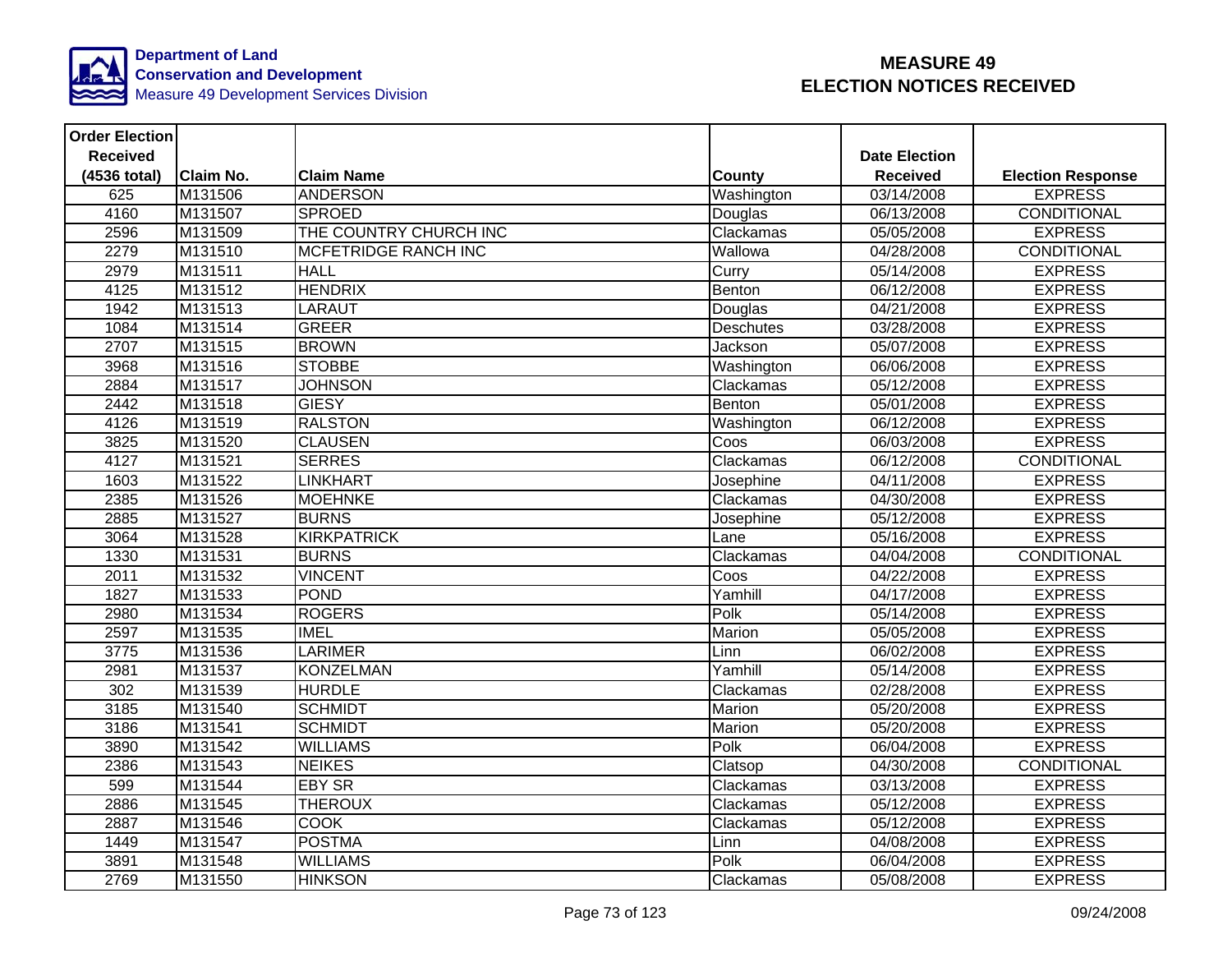

| <b>Order Election</b> |                  |                       |                  |                      |                          |
|-----------------------|------------------|-----------------------|------------------|----------------------|--------------------------|
| <b>Received</b>       |                  |                       |                  | <b>Date Election</b> |                          |
| (4536 total)          | <b>Claim No.</b> | <b>Claim Name</b>     | <b>County</b>    | <b>Received</b>      | <b>Election Response</b> |
| 4071                  | M131551          | <b>RIGAS</b>          | Washington       | 06/10/2008           | <b>EXPRESS</b>           |
| 4099                  | M131557          | <b>BAILY</b>          | Clackamas        | 06/11/2008           | <b>EXPRESS</b>           |
| 3892                  | M131558          | <b>SCHIFFER JR</b>    | Clackamas        | 06/04/2008           | <b>EXPRESS</b>           |
| 2770                  | M131562          | <b>WOODARD</b>        | Lane             | 05/08/2008           | <b>EXPRESS</b>           |
| 1393                  | M131563          | <b>MOORE</b>          | Jackson          | 04/07/2008           | <b>EXPRESS</b>           |
| 999                   | M131564          | <b>VORE</b>           | Jackson          | 03/26/2008           | <b>EXPRESS</b>           |
| 3412                  | M131565          | <b>ROFF FARMS INC</b> | Jefferson        | 05/23/2008           | <b>EXPRESS</b>           |
| 3339                  | M131566          | <b>ROOT</b>           | <b>Jefferson</b> | 05/22/2008           | <b>EXPRESS</b>           |
| 3711                  | M131567          | <b>WOODARD TTEE</b>   | Lane             | 05/30/2008           | <b>EXPRESS</b>           |
| 3023                  | M131568          | <b>KISER</b>          | Jackson          | 05/15/2008           | <b>EXPRESS</b>           |
| 2280                  | M131569          | <b>STEPHENS TTEE</b>  | Jackson          | 04/28/2008           | <b>EXPRESS</b>           |
| 3969                  | M131570          | <b>DERR</b>           | Curry            | 06/06/2008           | <b>EXPRESS</b>           |
| 1000                  | M131571          | <b>ADAMS</b>          | Washington       | 03/26/2008           | <b>EXPRESS</b>           |
| 1152                  | M131572          | <b>LUTZ</b>           | Clackamas        | 03/31/2008           | <b>EXPRESS</b>           |
| 1756                  | M131573          | <b>HOSLER SR</b>      | Clackamas        | 04/16/2008           | <b>EXPRESS</b>           |
| 3024                  | M131580          | <b>PENDERGRAFT</b>    | Yamhill          | 05/15/2008           | <b>EXPRESS</b>           |
| 626                   | M131583          | <b>LESPERANCE</b>     | Multnomah        | 03/14/2008           | <b>EXPRESS</b>           |
| 627                   | M131584          | <b>KING</b>           | Polk             | 03/14/2008           | <b>EXPRESS</b>           |
| 2443                  | M131585          | <b>WILLIAMS</b>       | Curry            | 05/01/2008           | <b>EXPRESS</b>           |
| 2069                  | M131586          | <b>MYERS</b>          | Lane             | 04/23/2008           | CONDITIONAL              |
| 966                   | M131587          | <b>ALLEN</b>          | Douglas          | 03/25/2008           | <b>EXPRESS</b>           |
| 4205                  | M131588          | <b>NEGHERBON</b>      | Douglas          | 06/16/2008           | <b>EXPRESS</b>           |
| 1198                  | M131591          | <b>REINMILLER</b>     | <b>Tillamook</b> | 04/01/2008           | <b>EXPRESS</b>           |
| 2334                  | M131592          | <b>URBAN</b>          | Columbia         | 04/29/2008           | <b>VESTED</b>            |
| 1199                  | M131594          | <b>KINKADE</b>        | Lane             | 04/01/2008           | <b>EXPRESS</b>           |
| 1450                  | M131596          | <b>KUENZI</b>         | Marion           | 04/08/2008           | <b>EXPRESS</b>           |
| 2771                  | M131597          | LEONARD               | Clackamas        | 05/08/2008           | <b>EXPRESS</b>           |
| 3272                  | M131598          | <b>JAHN</b>           | Polk             | 05/21/2008           | <b>EXPRESS</b>           |
| 3712                  | M131600          | <b>SMITH</b>          | Washington       | 05/30/2008           | <b>WITHDRAWN</b>         |
| 3123                  | M131602          | <b>BOATRIGHT</b>      | Polk             | 05/19/2008           | <b>EXPRESS</b>           |
| 2335                  | M131603          | <b>KENDALL</b>        | Yamhill          | 04/29/2008           | <b>EXPRESS</b>           |
| 3826                  | M131604          | <b>MEEKER</b>         | Clackamas        | 06/03/2008           | <b>EXPRESS</b>           |
| 600                   | M131605          | <b>RUDISILL</b>       | Clackamas        | 03/13/2008           | <b>EXPRESS</b>           |
| 3970                  | M131606          | <b>HOWE</b>           | Washington       | 06/06/2008           | <b>EXPRESS</b>           |
| 3124                  | M131607          | <b>MANN</b>           | Linn             | 05/19/2008           | <b>EXPRESS</b>           |
| 3125                  | M131608          | <b>BUCKNER</b>        | Linn             | 05/19/2008           | <b>EXPRESS</b>           |
| 1451                  | M131609          | <b>BUTCHER</b>        | Washington       | 04/08/2008           | <b>EXPRESS</b>           |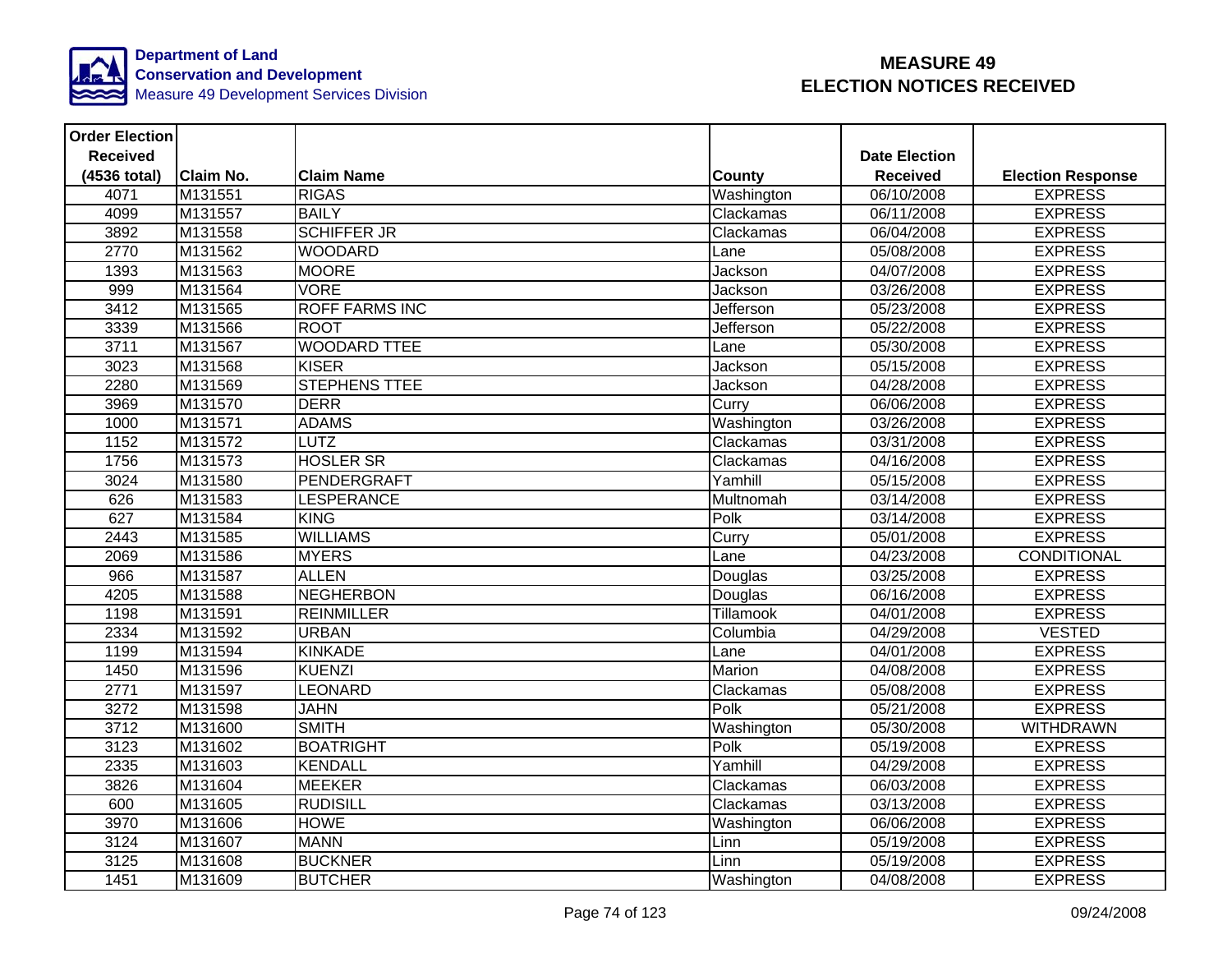

| <b>Order Election</b> |                  |                              |               |                      |                          |
|-----------------------|------------------|------------------------------|---------------|----------------------|--------------------------|
| <b>Received</b>       |                  |                              |               | <b>Date Election</b> |                          |
| (4536 total)          | <b>Claim No.</b> | <b>Claim Name</b>            | <b>County</b> | <b>Received</b>      | <b>Election Response</b> |
| 2199                  | M131610          | <b>JONES</b>                 | Clackamas     | 04/25/2008           | <b>EXPRESS</b>           |
| 1331                  | M131611          | <b>BUDREAU</b>               | Marion        | 04/04/2008           | <b>EXPRESS</b>           |
| 4031                  | M131612          | <b>ROGERS</b>                | Polk          | 06/09/2008           | <b>EXPRESS</b>           |
| 3827                  | M131613          | <b>ODELL</b>                 | Washington    | 06/03/2008           | <b>EXPRESS</b>           |
| 3273                  | M131614          | <b>NELSON</b>                | <b>Marion</b> | 05/21/2008           | <b>EXPRESS</b>           |
| 3274                  | M131615          | <b>SCHREINERS GARDEN INC</b> | Marion        | 05/21/2008           | <b>EXPRESS</b>           |
| 3275                  | M131616          | <b>SCHREINERS GARDEN INC</b> | Marion        | 05/21/2008           | <b>EXPRESS</b>           |
| 4072                  | M131618          | <b>JACKSON</b>               | Clackamas     | 06/10/2008           | <b>CONDITIONAL</b>       |
| 3025                  | M131619          | <b>EMCH</b>                  | Clackamas     | 05/15/2008           | <b>EXPRESS</b>           |
| 2643                  | M131620          | <b>HOSKINS</b>               | Yamhill       | 05/06/2008           | <b>EXPRESS</b>           |
| 3971                  | M131621          | <b>EVANS</b>                 | Clackamas     | 06/06/2008           | <b>EXPRESS</b>           |
| 4161                  | M131622          | <b>ISHIKAWA</b>              | Benton        | 06/13/2008           | <b>EXPRESS</b>           |
| 4073                  | M131623          | <b>SALEM GOLF CLUB</b>       | Marion        | 06/10/2008           | <b>CONDITIONAL</b>       |
| 4100                  | M131624          | <b>NICHOLS</b>               | Douglas       | 06/11/2008           | <b>EXPRESS</b>           |
| 2982                  | M131625          | <b>MCCUNE</b>                | Jackson       | 05/14/2008           | <b>EXPRESS</b>           |
| 2070                  | M131626          | <b>LARSON</b>                | Polk          | 04/23/2008           | <b>EXPRESS</b>           |
| 1200                  | M131627          | <b>SCHAAP</b>                | Marion        | 04/01/2008           | <b>EXPRESS</b>           |
| 3893                  | M131628          | <b>HERN</b>                  | Washington    | 06/04/2008           | <b>EXPRESS</b>           |
| 1757                  | M131631          | <b>PINKERTON</b>             | Josephine     | 04/16/2008           | <b>EXPRESS</b>           |
| 4206                  | M131632          | <b>SUNYICH</b>               | Josephine     | 06/16/2008           | <b>EXPRESS</b>           |
| 2129                  | M131633          | DAVIDSON INDUSTRIES INC      | Lane          | 04/24/2008           | <b>EXPRESS</b>           |
| 3659                  | M131634          | <b>KNIGHT</b>                | Linn          | 05/29/2008           | <b>CONDITIONAL</b>       |
| 2130                  | M131635          | DAVIDSON INDUSTRIES INC      | Lane          | 04/24/2008           | <b>EXPRESS</b>           |
| 4162                  | M131636          | <b>QUICK</b>                 | Umatilla      | 06/13/2008           | <b>EXPRESS</b>           |
| 3776                  | M131637          | <b>MEYER</b>                 | Josephine     | 06/02/2008           | <b>EXPRESS</b>           |
| 3276                  | M131638          | <b>DUNHAM</b>                | Clackamas     | 05/21/2008           | <b>EXPRESS</b>           |
| 2444                  | M131639          | <b>CONN BAIRD</b>            | Douglas       | 05/01/2008           | <b>EXPRESS</b>           |
| 4163                  | M131640          | <b>SMITH</b>                 | Coos          | 06/13/2008           | <b>EXPRESS</b>           |
| 2937                  | M131641          | THIBEDEAU                    | Douglas       | 05/13/2008           | <b>EXPRESS</b>           |
| 1394                  | M131642          | <b>MAKINSON</b>              | Lane          | 04/07/2008           | <b>EXPRESS</b>           |
| 3894                  | M131643          | <b>BARNES</b>                | Yamhill       | 06/04/2008           | <b>EXPRESS</b>           |
| 2071                  | M131644          | <b>SMITH</b>                 | Curry         | 04/23/2008           | <b>EXPRESS</b>           |
| 1452                  | M131645          | <b>MINOR</b>                 | Clackamas     | 04/08/2008           | <b>EXPRESS</b>           |
| 2200                  | M131646          | <b>MCILVAINE</b>             | Yamhill       | 04/25/2008           | <b>EXPRESS</b>           |
| 3065                  | M131648          | <b>PETERS</b>                | Clackamas     | 05/16/2008           | <b>EXPRESS</b>           |
| 1153                  | M131649          | <b>STACY</b>                 | Marion        | 03/31/2008           | <b>EXPRESS</b>           |
| 356                   | M131650          | MORIN-LAMB                   | Lane          | 03/03/2008           | <b>EXPRESS</b>           |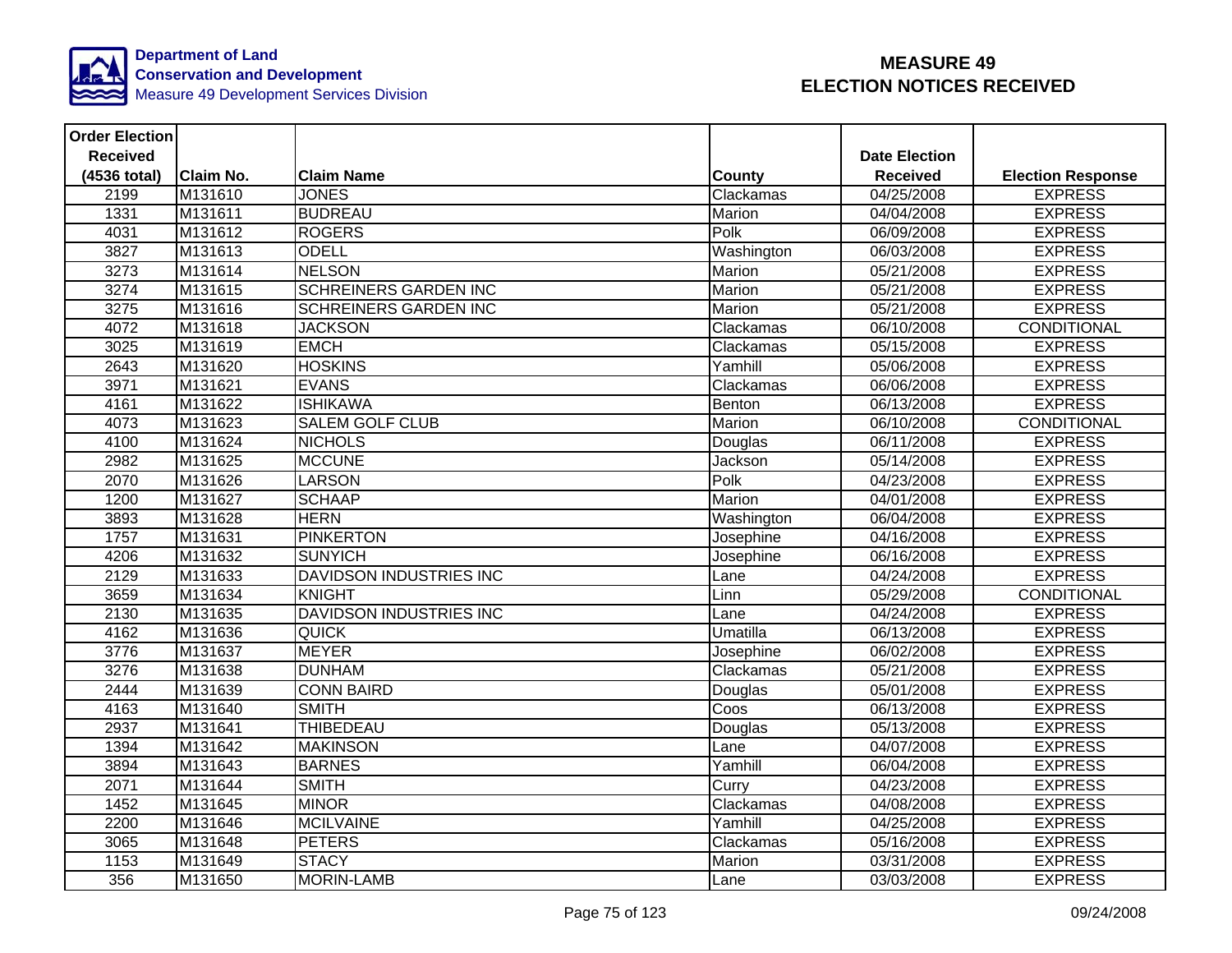

| <b>Order Election</b> |                  |                                  |                   |                      |                          |
|-----------------------|------------------|----------------------------------|-------------------|----------------------|--------------------------|
| <b>Received</b>       |                  |                                  |                   | <b>Date Election</b> |                          |
| (4536 total)          | <b>Claim No.</b> | <b>Claim Name</b>                | <b>County</b>     | <b>Received</b>      | <b>Election Response</b> |
| 4536                  | M131652          | <b>SPICER</b>                    | Curry             | N/A                  | N/A                      |
| 866                   | M131654          | <b>BARTON</b>                    | Washington        | 03/21/2008           | <b>EXPRESS</b>           |
| 4128                  | M131655          | <b>JOHNSON RANCH PARTNERSHIP</b> | Wallowa           | 06/12/2008           | <b>EXPRESS</b>           |
| 2772                  | M131656          | <b>WORTMAN</b>                   | Wallowa           | 05/08/2008           | <b>EXPRESS</b>           |
| 3713                  | M131657          | <b>SMITH</b>                     | Washington        | 05/30/2008           | <b>EXPRESS</b>           |
| 2201                  | M131658          | <b>HUSERIK</b>                   | Clackamas         | 04/25/2008           | <b>EXPRESS</b>           |
| 2983                  | M131661          | <b>ALAGOZ</b>                    | Marion            | 05/14/2008           | <b>EXPRESS</b>           |
| 2644                  | M131662          | <b>ENGELIEN</b>                  | Polk              | 05/06/2008           | <b>EXPRESS</b>           |
| 3187                  | M131663          | <b>LESLIE</b>                    | Marion            | 05/20/2008           | <b>EXPRESS</b>           |
| 2202                  | M131664          | <b>BUDLONG</b>                   | <b>Marion</b>     | 04/25/2008           | <b>EXPRESS</b>           |
| 259                   | M131666          | <b>DRIES</b>                     | Clackamas         | 02/26/2008           | <b>EXPRESS</b>           |
| 2203                  | M131668          | <b>BELCHER</b>                   | Multnomah         | 04/25/2008           | <b>EXPRESS</b>           |
| 303                   | M131670          | <b>LARSON</b>                    | Linn              | 02/28/2008           | <b>EXPRESS</b>           |
| 2814                  | M131671          | <b>CONNAWAY</b>                  | Clatsop           | 05/09/2008           | <b>EXPRESS</b>           |
| 3340                  | M131673          | <b>ROBERTSON</b>                 | Polk              | 05/22/2008           | <b>EXPRESS</b>           |
| 2708                  | M131674          | <b>BROWN</b>                     | Jackson           | 05/07/2008           | <b>EXPRESS</b>           |
| 3277                  | M131676          | <b>HARSHMAN</b>                  | Jackson           | 05/21/2008           | <b>EXPRESS</b>           |
| 2709                  | M131677          | <b>HAGA</b>                      | Curry             | 05/07/2008           | <b>EXPRESS</b>           |
| 385                   | M131678          | <b>BENTHIN</b>                   | Clackamas         | 03/04/2008           | <b>EXPRESS</b>           |
| 2281                  | M131679          | <b>SHELTON</b>                   | Linn              | 04/28/2008           | <b>EXPRESS</b>           |
| 3126                  | M131680          | <b>SMITH</b>                     | Curry             | 05/19/2008           | <b>EXPRESS</b>           |
| 2710                  | M131681          | <b>BROWN</b>                     | Jackson           | 05/07/2008           | <b>EXPRESS</b>           |
| 3341                  | M131682          | <b>SMITH</b>                     | Multnomah         | 05/22/2008           | <b>EXPRESS</b>           |
| 3127                  | M131683          | <b>JACKSON RANCH INC</b>         | Douglas           | 05/19/2008           | <b>EXPRESS</b>           |
| 4207                  | M131684          | <b>DURRER</b>                    | Tillamook         | 06/16/2008           | <b>EXPRESS</b>           |
| 3188                  | M131685          | <b>LARIZA</b>                    | <b>Hood River</b> | 05/20/2008           | <b>EXPRESS</b>           |
| 3189                  | M131686          | <b>LARIZA</b>                    | <b>Hood River</b> | 05/20/2008           | <b>EXPRESS</b>           |
| 2711                  | M131687          | <b>WYLAND RANCHES INC</b>        | Umatilla          | 05/07/2008           | <b>EXPRESS</b>           |
| 2712                  | M131688          | <b>WYLAND RANCHES INC</b>        | Umatilla          | 05/07/2008           | <b>EXPRESS</b>           |
| 3026                  | M131690          | <b>WYLAND RANCHES INC</b>        | Umatilla          | 05/15/2008           | <b>EXPRESS</b>           |
| 3027                  | M131691          | <b>WYLAND RANCHES INC</b>        | Umatilla          | 05/15/2008           | <b>EXPRESS</b>           |
| 2713                  | M131692          | <b>WYLAND RANCHES INC</b>        | <b>Umatilla</b>   | 05/07/2008           | <b>EXPRESS</b>           |
| 304                   | M131693          | <b>CAMPBELL</b>                  | Lane              | 02/28/2008           | <b>EXPRESS</b>           |
| 1493                  | M131694          | <b>GARDNER</b>                   | Clatsop           | 04/09/2008           | <b>EXPRESS</b>           |
| 4164                  | M131695          | <b>WICKWIRE</b>                  | Lane              | 06/13/2008           | <b>EXPRESS</b>           |
| 1673                  | M131696          | <b>RAINES</b>                    | Jefferson         | 04/14/2008           | CONDITIONAL              |
| 3342                  | M131698          | <b>KEY</b>                       | <b>Umatilla</b>   | 05/22/2008           | <b>EXPRESS</b>           |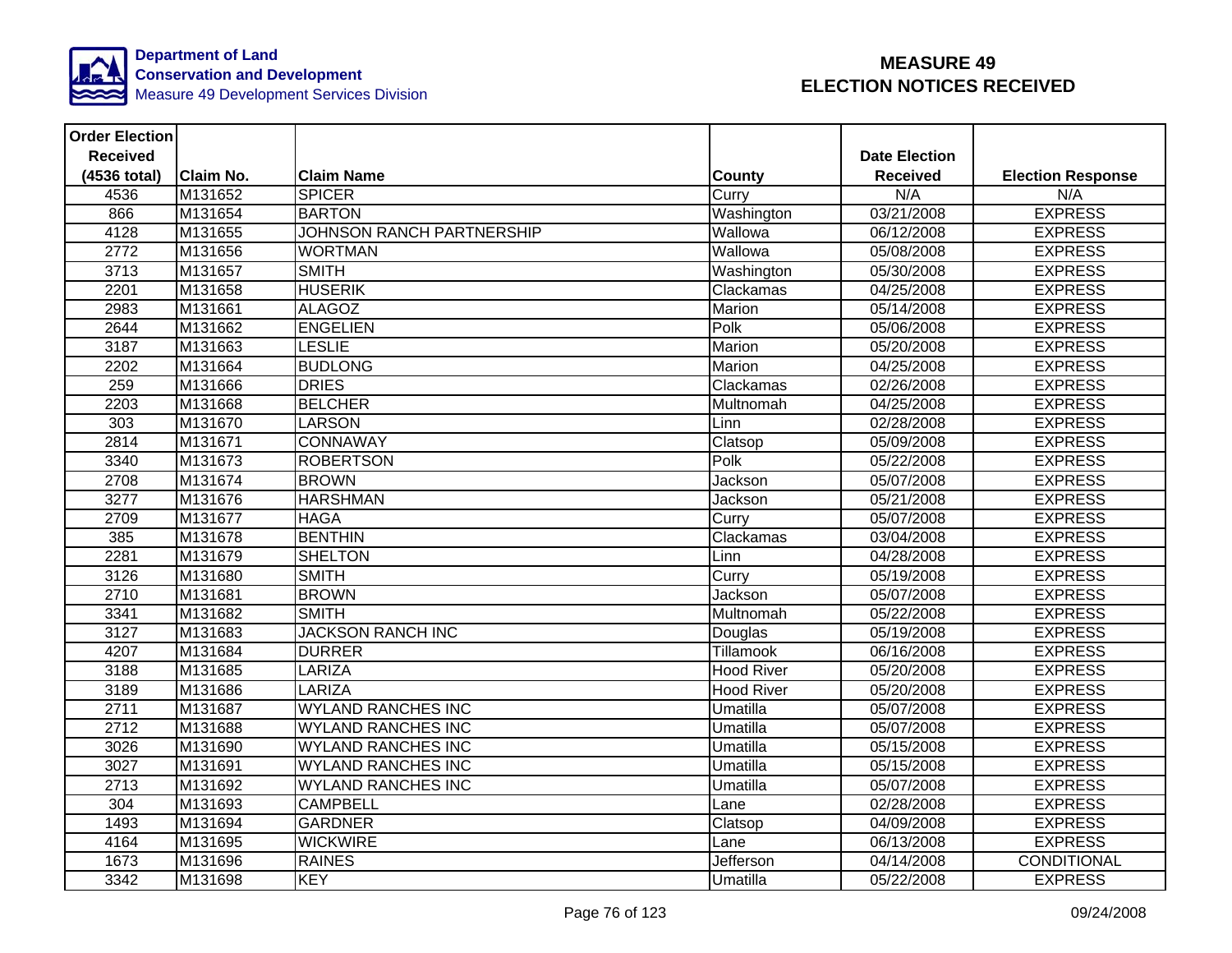

| <b>Order Election</b> |                  |                                |                  |                      |                          |
|-----------------------|------------------|--------------------------------|------------------|----------------------|--------------------------|
| <b>Received</b>       |                  |                                |                  | <b>Date Election</b> |                          |
| (4536 total)          | <b>Claim No.</b> | <b>Claim Name</b>              | <b>County</b>    | <b>Received</b>      | <b>Election Response</b> |
| 3343                  | M131699          | <b>KEY</b>                     | Umatilla         | 05/22/2008           | <b>EXPRESS</b>           |
| 3066                  | M131700          | <b>RUSSELL</b>                 | Clatsop          | 05/16/2008           | <b>EXPRESS</b>           |
| 4165                  | M131702          | <b>CHARRIERE</b>               | Clackamas        | 06/13/2008           | <b>EXPRESS</b>           |
| 4271                  | M131703          | <b>BELKNAP</b>                 | Benton           | 06/17/2008           | <b>EXPRESS</b>           |
| 4208                  | M131704          | <b>MATHER</b>                  | Curry            | 06/16/2008           | <b>EXPRESS</b>           |
| 2714                  | M131705          | <b>STRODE</b>                  | Washington       | 05/07/2008           | <b>EXPRESS</b>           |
| 3190                  | M131706          | <b>RAISL</b>                   | Clackamas        | 05/20/2008           | <b>EXPRESS</b>           |
| 3028                  | M131708          | <b>BAUGHMAN</b>                | Clackamas        | 05/15/2008           | <b>EXPRESS</b>           |
| 3777                  | M131709          | <b>BOTNER</b>                  | Douglas          | 06/02/2008           | <b>EXPRESS</b>           |
| 3928                  | M131710          | <b>SARTAIN</b>                 | Benton           | 06/05/2008           | <b>EXPRESS</b>           |
| 3191                  | M131711          | <b>SEPPA</b>                   | Clatsop          | 05/20/2008           | <b>EXPRESS</b>           |
| 3029                  | M131713          | <b>EDWARDS</b>                 | Marion           | 05/15/2008           | <b>EXPRESS</b>           |
| 3828                  | M131714          | <b>PROPES</b>                  | Polk             | 06/03/2008           | <b>EXPRESS</b>           |
| 3128                  | M131715          | <b>WYSE</b>                    | Linn             | 05/19/2008           | <b>EXPRESS</b>           |
| 3714                  | M131716          | <b>QUIRING</b>                 | Polk             | 05/30/2008           | <b>EXPRESS</b>           |
| 3030                  | M131717          | <b>EDWARDS</b>                 | <b>Marion</b>    | 05/15/2008           | <b>EXPRESS</b>           |
| 1549                  | M131718          | <b>GOUDY TRUSTEE</b>           | Clackamas        | 04/10/2008           | <b>EXPRESS</b>           |
| 1085                  | M131719          | <b>SCHABER TRUSTEE</b>         | Clackamas        | 03/28/2008           | <b>EXPRESS</b>           |
| 3278                  | M131721          | <b>CRESCENT GROVE CEMETERY</b> | Washington       | 05/21/2008           | <b>EXPRESS</b>           |
| 1245                  | M131722          | <b>SCHMIDLIN</b>               | Washington       | 04/02/2008           | <b>EXPRESS</b>           |
| 1246                  | M131723          | <b>SCHMIDLIN</b>               | Washington       | 04/02/2008           | <b>EXPRESS</b>           |
| 1201                  | M131726          | <b>BIGEJ</b>                   | Clackamas        | 04/01/2008           | <b>EXPRESS</b>           |
| 3279                  | M131727          | <b>MIRES</b>                   | <b>Baker</b>     | 05/21/2008           | <b>EXPRESS</b>           |
| 4166                  | M131728          | <b>MIRES</b>                   | <b>Baker</b>     | 06/13/2008           | <b>EXPRESS</b>           |
| 4167                  | M131729          | <b>MIRES</b>                   | <b>Baker</b>     | 06/13/2008           | <b>EXPRESS</b>           |
| 1247                  | M131731          | <b>BENNETT</b>                 | Clackamas        | 04/02/2008           | <b>EXPRESS</b>           |
| 3280                  | M131732          | <b>HARSHMAN</b>                | Jackson          | 05/21/2008           | <b>WITHIN CITY/UGB</b>   |
| 967                   | M131733          | <b>BROWN</b>                   | Clackamas        | 03/25/2008           | <b>EXPRESS</b>           |
| 3778                  | M131734          | <b>NORWOOD</b>                 | Washington       | 06/02/2008           | <b>EXPRESS</b>           |
| 3281                  | M131735          | <b>PATTON</b>                  | Clackamas        | 05/21/2008           | <b>EXPRESS</b>           |
| 4168                  | M131736          | <b>QUICK</b>                   | <b>Umatilla</b>  | 06/13/2008           | <b>EXPRESS</b>           |
| 3282                  | M131740          | <b>TRI-W GROUP LP</b>          | Jackson          | 05/21/2008           | <b>WITHIN CITY/UGB</b>   |
| 3129                  | M131742          | <b>BENSON</b>                  | Jefferson        | 05/19/2008           | <b>EXPRESS</b>           |
| 1248                  | M131743          | <b>TYE</b>                     | Wallowa          | 04/02/2008           | <b>EXPRESS</b>           |
| 1494                  | M131745          | <b>DEARDORFF</b>               | <b>Baker</b>     | 04/09/2008           | <b>EXPRESS</b>           |
| 2282                  | M131746          | <b>JOHNSON</b>                 | <b>Deschutes</b> | 04/28/2008           | <b>EXPRESS</b>           |
| 3283                  | M131747          | <b>SCHMIDT</b>                 | Washington       | 05/21/2008           | <b>EXPRESS</b>           |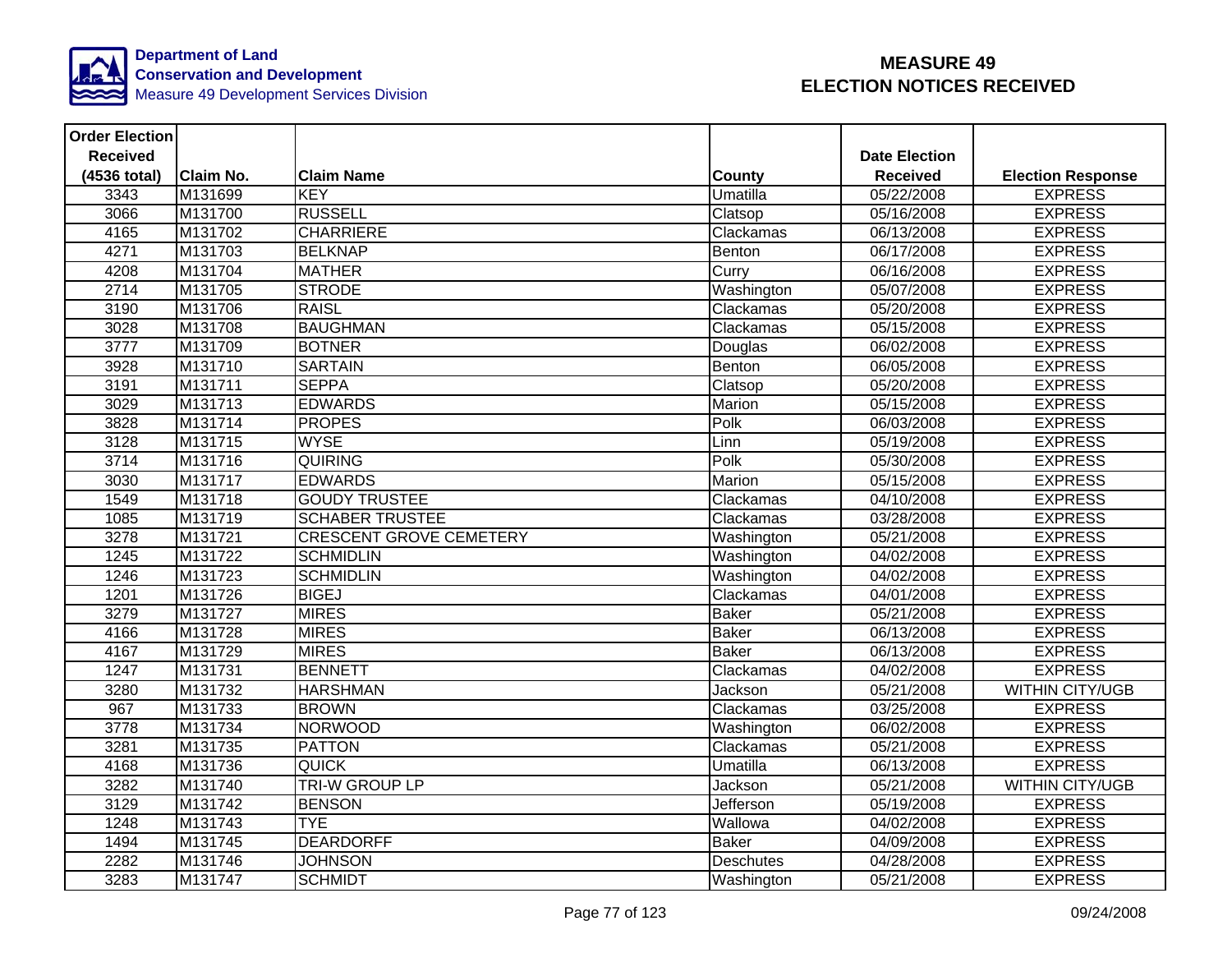

| <b>Order Election</b> |                  |                                |                  |                      |                          |
|-----------------------|------------------|--------------------------------|------------------|----------------------|--------------------------|
| <b>Received</b>       |                  |                                |                  | <b>Date Election</b> |                          |
| (4536 total)          | <b>Claim No.</b> | <b>Claim Name</b>              | <b>County</b>    | <b>Received</b>      | <b>Election Response</b> |
| 1332                  | M131748          | <b>SCHULZE</b>                 | Coos             | 04/04/2008           | <b>EXPRESS</b>           |
| 2773                  | M131749          | <b>POVEY TTEE</b>              | Clackamas        | 05/08/2008           | <b>WITHIN CITY/UGB</b>   |
| 1202                  | M131750          | <b>MORGAN AND ENGLE INC</b>    | Douglas          | 04/01/2008           | <b>EXPRESS</b>           |
| 2072                  | M131751          | MORGAN AND ENGLE INC           | Douglas          | 04/23/2008           | <b>EXPRESS</b>           |
| 1203                  | M131752          | <b>MORGAN AND ENGLE INC</b>    | Douglas          | 04/01/2008           | <b>EXPRESS</b>           |
| 3284                  | M131753          | <b>BAINES</b>                  | Jackson          | 05/21/2008           | <b>EXPRESS</b>           |
| 3285                  | M131754          | <b>LEWIS</b>                   | Washington       | 05/21/2008           | <b>EXPRESS</b>           |
| 495                   | M131755          | <b>LESHER</b>                  | Jackson          | 03/10/2008           | <b>EXPRESS</b>           |
| 1395                  | M131756          | <b>KELLY</b>                   | Jackson          | 04/07/2008           | <b>EXPRESS</b>           |
| 2073                  | M131757          | <b>LANG</b>                    | Jackson          | 04/23/2008           | <b>EXPRESS</b>           |
| 1943                  | M131758          | <b>DOHERTY</b>                 | Jackson          | 04/21/2008           | <b>EXPRESS</b>           |
| 1086                  | M131759          | <b>CRAIG</b>                   | Coos             | 03/28/2008           | <b>EXPRESS</b>           |
| 2131                  | M131762          | <b>BLODGETT</b>                | Clackamas        | 04/24/2008           | <b>EXPRESS</b>           |
| 1550                  | M131763          | <b>MILLER</b>                  | Jackson          | 04/10/2008           | <b>EXPRESS</b>           |
| 3829                  | M131764          | <b>ELLIOTT</b>                 | Jackson          | 06/03/2008           | <b>EXPRESS</b>           |
| 1758                  | M131767          | <b>SHERBOURNE</b>              | Jackson          | 04/16/2008           | <b>EXPRESS</b>           |
| 3972                  | M131768          | <b>FINCHER</b>                 | Josephine        | 06/06/2008           | <b>EXPRESS</b>           |
| 4129                  | M131769          | Jackson                        | Jackson          | 06/12/2008           | <b>EXPRESS</b>           |
| 2132                  | M131771          | <b>DAVIDSON INDUSTRIES INC</b> | Lane             | 04/24/2008           | <b>EXPRESS</b>           |
| 2133                  | M131772          | DAVIDSON INDUSTRIES INC        | Lane             | 04/24/2008           | <b>EXPRESS</b>           |
| 2134                  | M131773          | <b>DAVIDSON INDUSTRIES INC</b> | Lane             | 04/24/2008           | <b>EXPRESS</b>           |
| 4101                  | M131776          | <b>LARSON</b>                  | Multnomah        | 06/11/2008           | <b>EXPRESS</b>           |
| 3779                  | M131780          | <b>THOMAS</b>                  | Umatilla         | 06/02/2008           | <b>EXPRESS</b>           |
| 4032                  | M131781          | <b>GRAHAM</b>                  | Benton           | 06/09/2008           | <b>EXPRESS</b>           |
| 3344                  | M131784          | <b>MILLER</b>                  | Umatilla         | 05/22/2008           | <b>EXPRESS</b>           |
| 2815                  | M131786          | <b>MILLER</b>                  | Umatilla         | 05/09/2008           | <b>EXPRESS</b>           |
| 1249                  | M131787          | <b>SCHMIDLIN</b>               | Washington       | 04/02/2008           | <b>EXPRESS</b>           |
| 4209                  | M131789          | <b>POOLE</b>                   | Clatsop          | 06/16/2008           | CONDITIONAL              |
| 4210                  | M131791          | <b>AUSLAND</b>                 | Josephine        | 06/16/2008           | <b>EXPRESS</b>           |
| 4211                  | M131798          | <b>GULICK</b>                  | <b>Baker</b>     | 06/16/2008           | <b>EXPRESS</b>           |
| 3286                  | M131799          | <b>QUICK</b>                   | Umatilla         | 05/21/2008           | <b>EXPRESS</b>           |
| 3287                  | M131800          | <b>MCCULLOUGH</b>              | Umatilla         | 05/21/2008           | <b>EXPRESS</b>           |
| 4130                  | M131801          | <b>FLESHMAN TTEE</b>           | Jefferson        | 06/12/2008           | <b>EXPRESS</b>           |
| 4131                  | M131802          | <b>FLESHMAN</b>                | Jefferson        | 06/12/2008           | <b>EXPRESS</b>           |
| 3288                  | M131807          | <b>SCHREINERS GARDENS INC</b>  | Marion           | 05/21/2008           | <b>EXPRESS</b>           |
| 3289                  | M131808          | <b>SCHREINERS GARDENS INC</b>  | Marion           | 05/21/2008           | <b>EXPRESS</b>           |
| 3660                  | M131809          | <b>SCHEEFF</b>                 | <b>Clackamas</b> | 05/29/2008           | <b>EXPRESS</b>           |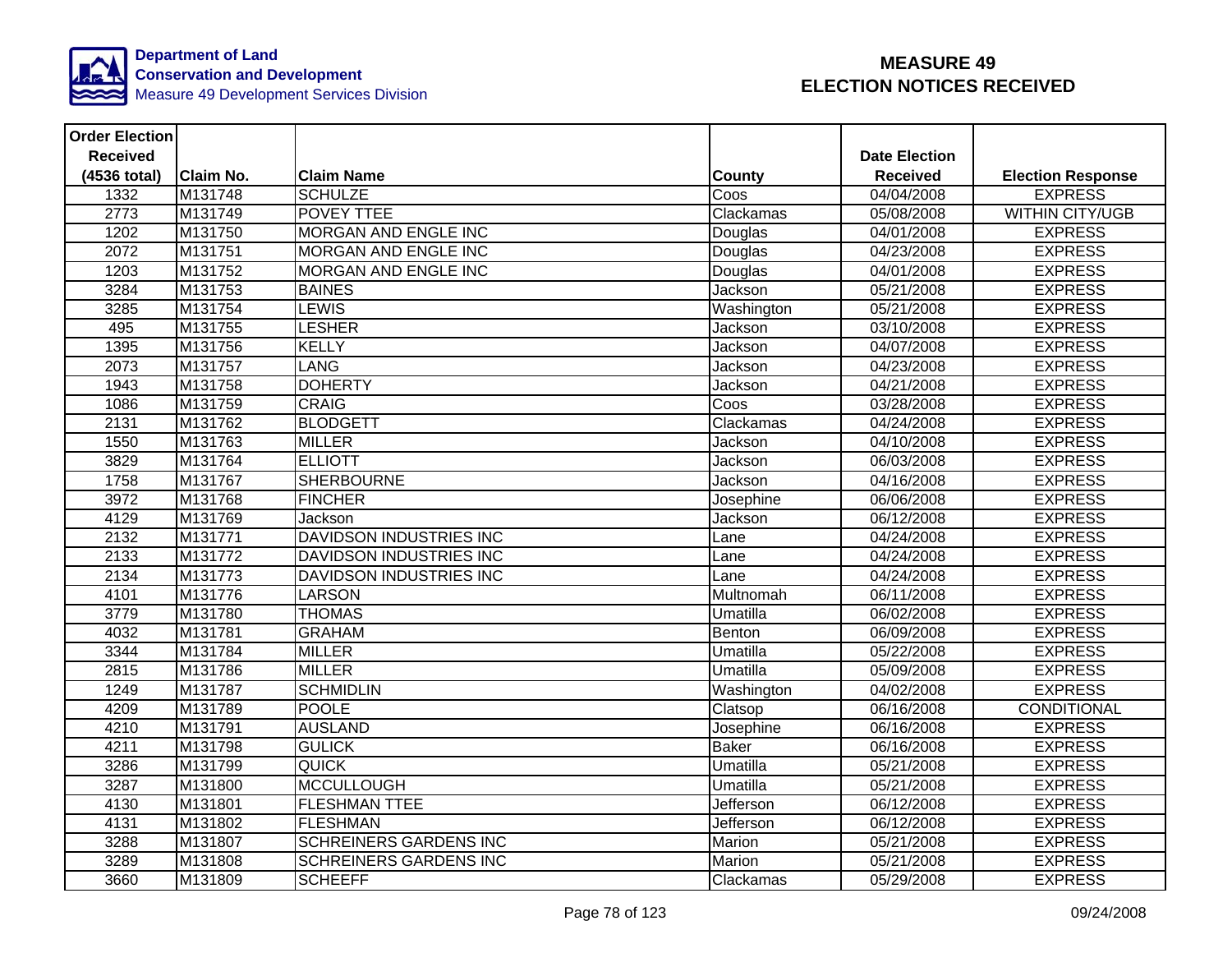

| <b>Order Election</b> |                  |                                            |                  |                      |                          |
|-----------------------|------------------|--------------------------------------------|------------------|----------------------|--------------------------|
| <b>Received</b>       |                  |                                            |                  | <b>Date Election</b> |                          |
| (4536 total)          | <b>Claim No.</b> | <b>Claim Name</b>                          | <b>County</b>    | <b>Received</b>      | <b>Election Response</b> |
| 3290                  | M131810          | <b>UNICUME</b>                             | Douglas          | 05/21/2008           | <b>EXPRESS</b>           |
| 4212                  | M131811          | <b>GREEN</b>                               | <b>Tillamook</b> | 06/16/2008           | <b>EXPRESS</b>           |
| 2816                  | M131812          | <b>MORRIS</b>                              | Clackamas        | 05/09/2008           | <b>EXPRESS</b>           |
| 2817                  | M131813          | <b>MORRIS</b>                              | Clackamas        | 05/09/2008           | <b>EXPRESS</b>           |
| 3345                  | M131814          | <b>HARTWIG</b>                             | Clackamas        | 05/22/2008           | <b>EXPRESS</b>           |
| 1495                  | M131815          | <b>MALPASS LAND INC</b>                    | Linn             | 04/09/2008           | <b>EXPRESS</b>           |
| 2501                  | M131816          | <b>HILDEBRAND</b>                          | Curry            | 05/02/2008           | <b>EXPRESS</b>           |
| 3413                  | M131817          | <b>IMDIEKE</b>                             | Clackamas        | 05/23/2008           | <b>EXPRESS</b>           |
| 2074                  | M131818          | <b>KASCH</b>                               | Clackamas        | 04/23/2008           | <b>EXPRESS</b>           |
| 2135                  | M131819          | <b>ROBERTS</b>                             | Clackamas        | 04/24/2008           | <b>EXPRESS</b>           |
| 3031                  | M131820          | <b>FISHER</b>                              | Clackamas        | 05/15/2008           | <b>EXPRESS</b>           |
| 2075                  | M131821          | <b>MEADOWS</b>                             | Jackson          | 04/23/2008           | <b>EXPRESS</b>           |
| 3895                  | M131822          | <b>DAVIS</b>                               | Coos             | 06/04/2008           | <b>EXPRESS</b>           |
| 3973                  | M131823          | <b>DAWSON</b>                              | Polk             | 06/06/2008           | <b>EXPRESS</b>           |
| 3780                  | M131824          | <b>KRATZER</b>                             | Multnomah        | 06/02/2008           | <b>EXPRESS</b>           |
| 1453                  | M131825          | <b>TRESIDDER</b>                           | Coos             | 04/08/2008           | <b>EXPRESS</b>           |
| 1454                  | M131826          | <b>TRESIDDER TIMBER HOLDINGS LLC</b>       | Coos             | 04/08/2008           | <b>EXPRESS</b>           |
| 1455                  | M131827          | TRESIDDER TIMBER HOLDINGS LLC              | Coos             | 04/08/2008           | <b>EXPRESS</b>           |
| 1456                  | M131828          | LAMPA CREEK LAND AND LIVESTOCK LLC         | Coos             | 04/08/2008           | <b>EXPRESS</b>           |
| 2645                  | M131831          | <b>EVERS</b>                               | Washington       | 05/06/2008           | <b>EXPRESS</b>           |
| 2646                  | M131832          | <b>EVERS</b>                               | Washington       | 05/06/2008           | <b>EXPRESS</b>           |
| 4033                  | M131833          | <b>GREEN</b>                               | <b>Baker</b>     | 06/09/2008           | <b>EXPRESS</b>           |
| 2012                  | M131835          | <b>ZACHRISON</b>                           | Clackamas        | 04/22/2008           | <b>EXPRESS</b>           |
| 3291                  | M131836          | <b>ROSS</b>                                | Washington       | 05/21/2008           | <b>EXPRESS</b>           |
| 2204                  | M131837          | <b>BOYKO</b>                               | Clackamas        | 04/25/2008           | <b>EXPRESS</b>           |
| 2598                  | M131838          | JAMES A AND LINDA L SANDNER REVOCABLE TRUS | Linn             | 05/05/2008           | <b>EXPRESS</b>           |
| 2205                  | M131839          | <b>SANDNER</b>                             | Linn             | 04/25/2008           | <b>EXPRESS</b>           |
| 2206                  | M131840          | ARTHUR AND ANGIE SANDNER REVOCABLE TRUST   | Linn             | 04/25/2008           | <b>EXPRESS</b>           |
| 2599                  | M131841          | ARTHUR AND ANGIE SANDNER JR TRUST          | Linn             | 05/05/2008           | <b>EXPRESS</b>           |
| 2076                  | M131843          | <b>DUTTON</b>                              | Clackamas        | 04/23/2008           | <b>EXPRESS</b>           |
| 2207                  | M131844          | <b>HARMS</b>                               | Columbia         | 04/25/2008           | <b>EXPRESS</b>           |
| 1396                  | M131845          | <b>HANKINS</b>                             | Linn             | 04/07/2008           | <b>EXPRESS</b>           |
| 2888                  | M131849          | <b>VAUGHN</b>                              | Jackson          | 05/12/2008           | <b>EXPRESS</b>           |
| 4102                  | M131949          | <b>SCENIC FRUIT COMPANY</b>                | Clackamas        | 06/11/2008           | <b>EXPRESS</b>           |
| 3130                  | M131950          | <b>SANDSTROM</b>                           | Clackamas        | 05/19/2008           | CONDITIONAL              |
| 2336                  | M131951          | LEWIS AND CLARK COLLEGE                    | Umatilla         | 04/29/2008           | <b>WITHDRAWN</b>         |
| 4272                  | M131952          | <b>TYE</b>                                 | Clackamas        | 06/17/2008           | <b>EXPRESS</b>           |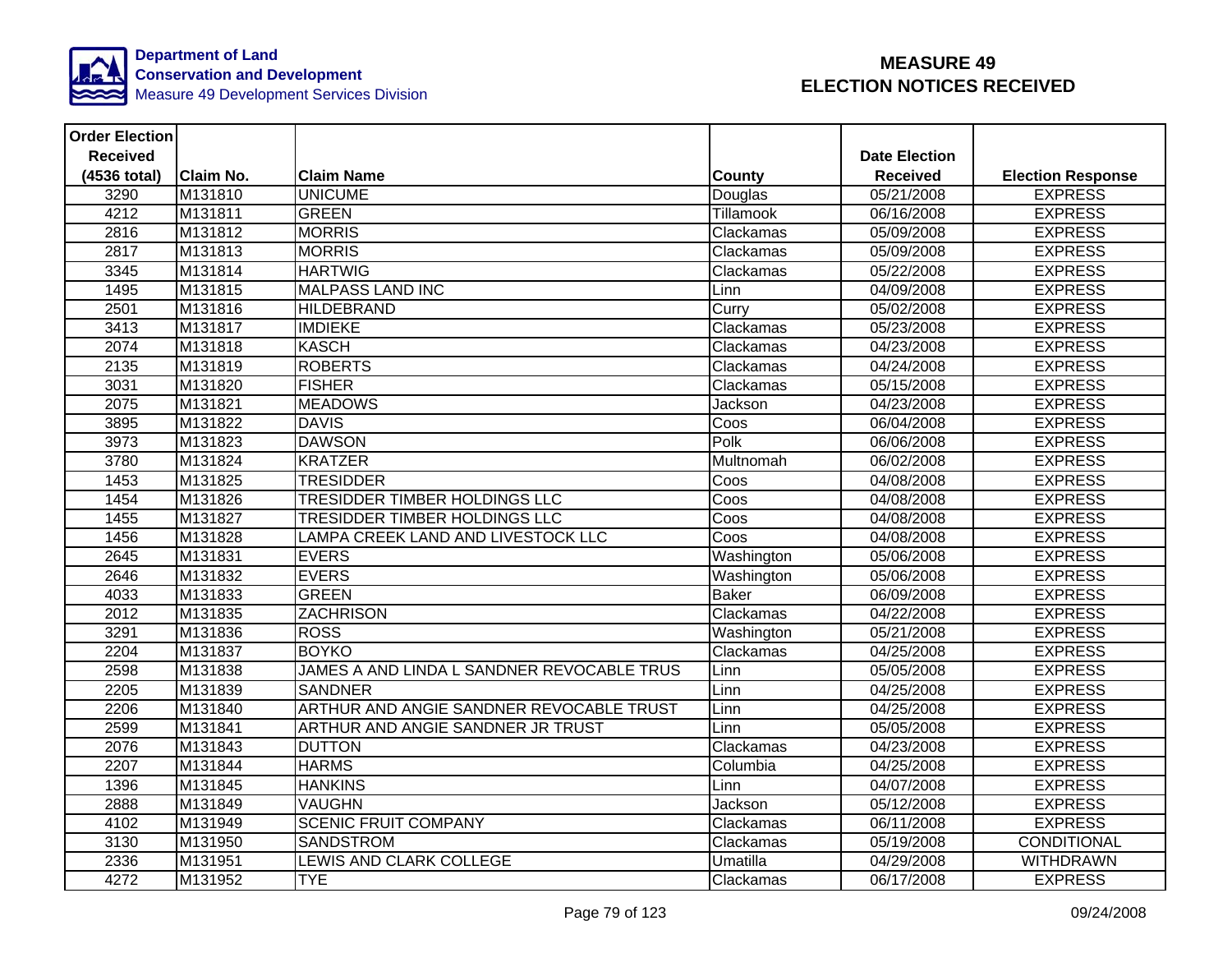

| <b>Order Election</b> |                  |                                |               |                      |                          |
|-----------------------|------------------|--------------------------------|---------------|----------------------|--------------------------|
| <b>Received</b>       |                  |                                |               | <b>Date Election</b> |                          |
| (4536 total)          | <b>Claim No.</b> | <b>Claim Name</b>              | <b>County</b> | <b>Received</b>      | <b>Election Response</b> |
| 4169                  | M131953          | <b>SCHULZ</b>                  | Benton        | 06/13/2008           | <b>CONDITIONAL</b>       |
| 4170                  | M131954          | <b>HINDRICKS</b>               | Clackamas     | 06/13/2008           | <b>EXPRESS</b>           |
| 4132                  | M131955          | <b>FLESHMAN</b>                | Jefferson     | 06/12/2008           | <b>EXPRESS</b>           |
| 4133                  | M131956          | <b>FLESHMAN</b>                | Jefferson     | 06/12/2008           | <b>EXPRESS</b>           |
| 1154                  | M131957          | <b>MARVIN</b>                  | Washington    | 03/31/2008           | <b>EXPRESS</b>           |
| 3032                  | M131960          | <b>MISLEY</b>                  | Clackamas     | 05/15/2008           | <b>EXPRESS</b>           |
| 1204                  | M131961          | <b>EAGAN JOINT TRUST</b>       | Jefferson     | 04/01/2008           | <b>EXPRESS</b>           |
| 2337                  | M131962          | <b>RUTTER LIVING TRUST</b>     | Washington    | 04/29/2008           | <b>EXPRESS</b>           |
| 3974                  | M131963          | <b>KNAPP</b>                   | Clackamas     | 06/06/2008           | <b>EXPRESS</b>           |
| 3975                  | M131964          | <b>CONTINENTAL IMPORTS INC</b> | Clackamas     | 06/06/2008           | <b>EXPRESS</b>           |
| 4134                  | M131965          | <b>MYERS</b>                   | Jackson       | 06/12/2008           | <b>EXPRESS</b>           |
| 3067                  | M131966          | <b>CLOUSE</b>                  | Jackson       | 05/16/2008           | <b>EXPRESS</b>           |
| 3535                  | M131967          | <b>STEELE</b>                  | <b>Baker</b>  | 05/27/2008           | CONDITIONAL              |
| 4213                  | M131969          | <b>MOOD</b>                    | Curry         | 06/16/2008           | <b>CONDITIONAL</b>       |
| 3976                  | M131970          | <b>OSBORNE</b>                 | Klamath       | 06/06/2008           | <b>EXPRESS</b>           |
| 4214                  | M131971          | <b>DON WILBUR LP</b>           | Lane          | 06/16/2008           | <b>EXPRESS</b>           |
| 4215                  | M131972          | <b>DON WILBUR LP</b>           | Lane          | 06/16/2008           | <b>EXPRESS</b>           |
| 4216                  | M131973          | <b>DON WILBUR LP</b>           | Lane          | 06/16/2008           | <b>EXPRESS</b>           |
| 4217                  | M131974          | <b>DON WILBUR LP</b>           | Lane          | 06/16/2008           | <b>EXPRESS</b>           |
| 4218                  | M131975          | <b>DON WILBUR LP</b>           | Lane          | 06/16/2008           | <b>EXPRESS</b>           |
| 2938                  | M131976          | <b>MILLER</b>                  | Clackamas     | 05/13/2008           | <b>EXPRESS</b>           |
| 2939                  | M131977          | <b>HEINTZ</b>                  | Clackamas     | 05/13/2008           | <b>EXPRESS</b>           |
| 2387                  | M131980          | <b>BAIN</b>                    | Clackamas     | 04/30/2008           | <b>EXPRESS</b>           |
| 2013                  | M131981          | <b>BEATY III</b>               | Marion        | 04/22/2008           | <b>EXPRESS</b>           |
| 2208                  | M131982          | <b>SANDNER</b>                 | Linn          | 04/25/2008           | <b>EXPRESS</b>           |
| 3661                  | M131983          | <b>MOSBY</b>                   | Klamath       | 05/29/2008           | <b>EXPRESS</b>           |
| 1867                  | M131984          | <b>WAMPLER</b>                 | Klamath       | 04/18/2008           | <b>EXPRESS</b>           |
| 1868                  | M131985          | <b>WAMPLER</b>                 | Klamath       | 04/18/2008           | <b>EXPRESS</b>           |
| 3662                  | M131986          | <b>MOSBY</b>                   | Klamath       | 05/29/2008           | <b>EXPRESS</b>           |
| 3192                  | M131987          | <b>KUYPER</b>                  | Jackson       | 05/20/2008           | <b>EXPRESS</b>           |
| 3781                  | M131988          | <b>BOYER</b>                   | Washington    | 06/02/2008           | <b>EXPRESS</b>           |
| 4103                  | M131989          | <b>SCENIC FRUIT COMPANY</b>    | Multnomah     | 06/11/2008           | <b>EXPRESS</b>           |
| 3193                  | M131990          | <b>KUYPER</b>                  | Jackson       | 05/20/2008           | <b>EXPRESS</b>           |
| 4171                  | M131991          | <b>MOSBY</b>                   | Lane          | 06/13/2008           | <b>EXPRESS</b>           |
| 3033                  | M131992          | <b>MOSBY</b>                   | Lane          | 05/15/2008           | <b>EXPRESS</b>           |
| 1604                  | M131993          | <b>TANQUARY</b>                | Jackson       | 04/11/2008           | <b>EXPRESS</b>           |
| 3194                  | M131994          | TIMBER SERVICES COMPANY        | Linn          | 05/20/2008           | <b>EXPRESS</b>           |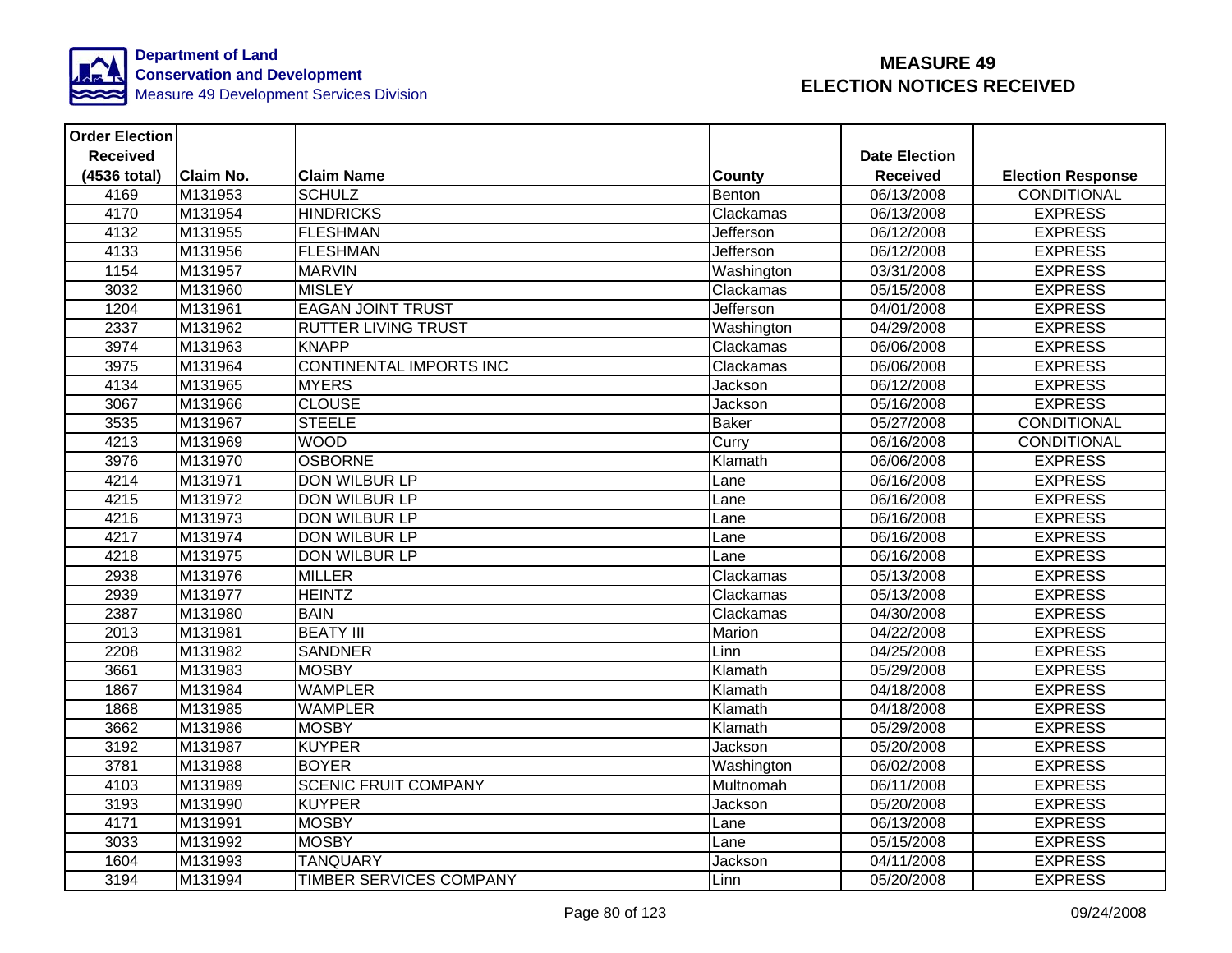

| <b>Order Election</b> |           |                                |               |                      |                          |
|-----------------------|-----------|--------------------------------|---------------|----------------------|--------------------------|
| <b>Received</b>       |           |                                |               | <b>Date Election</b> |                          |
| (4536 total)          | Claim No. | <b>Claim Name</b>              | <b>County</b> | <b>Received</b>      | <b>Election Response</b> |
| 3195                  | M131995   | <b>TIMBER SERVICES COMPANY</b> | Linn          | 05/20/2008           | <b>EXPRESS</b>           |
| 3196                  | M131996   | <b>TIMBER SERVICES COMPANY</b> | Linn          | 05/20/2008           | <b>EXPRESS</b>           |
| 3197                  | M131997   | <b>TIMBER SERVICES COMPANY</b> | Linn          | 05/20/2008           | <b>EXPRESS</b>           |
| 3198                  | M131998   | <b>TIMBER SERVICES COMPANY</b> | Linn          | 05/20/2008           | <b>EXPRESS</b>           |
| 3199                  | M131999   | TIMBER SERVICES COMPANY        | Linn          | 05/20/2008           | <b>EXPRESS</b>           |
| 3200                  | M132000   | TIMBER SERVICES COMPANY        | Linn          | 05/20/2008           | <b>EXPRESS</b>           |
| 3201                  | M132001   | <b>TIMBER SERVICES COMPANY</b> | Linn          | 05/20/2008           | <b>EXPRESS</b>           |
| 3202                  | M132002   | TIMBER SERVICES COMPANY        | Linn          | 05/20/2008           | <b>EXPRESS</b>           |
| 3203                  | M132003   | TIMBER SERVICES COMPANY        | Linn          | 05/20/2008           | <b>EXPRESS</b>           |
| 3204                  | M132004   | <b>TIMBER SERVICES COMPANY</b> | Linn          | 05/20/2008           | <b>EXPRESS</b>           |
| 3205                  | M132005   | TIMBER SERVICES COMPANY        | Linn          | 05/20/2008           | <b>EXPRESS</b>           |
| 3206                  | M132006   | <b>TIMBER SERVICES COMPANY</b> | Linn          | 05/20/2008           | <b>EXPRESS</b>           |
| 3207                  | M132007   | TIMBER SERVICES COMPANY        | Linn          | 05/20/2008           | <b>EXPRESS</b>           |
| 3208                  | M132008   | TIMBER SERVICES COMPANY        | Linn          | 05/20/2008           | <b>EXPRESS</b>           |
| 3209                  | M132009   | TIMBER SERVICES COMPANY        | Linn          | 05/20/2008           | <b>EXPRESS</b>           |
| 3210                  | M132010   | <b>TIMBER SERVICES COMPANY</b> | Linn          | 05/20/2008           | <b>EXPRESS</b>           |
| 3211                  | M132011   | <b>TIMBER SERVICES COMPANY</b> | Linn          | 05/20/2008           | <b>EXPRESS</b>           |
| 3212                  | M132012   | <b>TIMBER SERVICES COMPANY</b> | Linn          | 05/20/2008           | <b>EXPRESS</b>           |
| 3213                  | M132013   | <b>TIMBER SERVICES COMPANY</b> | Linn          | 05/20/2008           | <b>EXPRESS</b>           |
| 3214                  | M132014   | <b>TIMBER SERVICES COMPANY</b> | Linn          | 05/20/2008           | <b>EXPRESS</b>           |
| 3215                  | M132015   | TIMBER SERVICES COMPANY        | Linn          | 05/20/2008           | <b>EXPRESS</b>           |
| 3216                  | M132016   | TIMBER SERVICES COMPANY        | Linn          | 05/20/2008           | <b>EXPRESS</b>           |
| 3217                  | M132017   | <b>TIMBER SERVICES COMPANY</b> | Linn          | 05/20/2008           | <b>EXPRESS</b>           |
| 3218                  | M132018   | <b>TIMBER SERVICES COMPANY</b> | Linn          | 05/20/2008           | <b>EXPRESS</b>           |
| 3219                  | M132019   | <b>TIMBER SERVICES COMPANY</b> | Linn          | 05/20/2008           | <b>EXPRESS</b>           |
| 3220                  | M132020   | <b>TIMBER SERVICES COMPANY</b> | Linn          | 05/20/2008           | <b>EXPRESS</b>           |
| 3221                  | M132021   | TIMBER SERVICES COMPANY        | Linn          | 05/20/2008           | <b>EXPRESS</b>           |
| 3222                  | M132022   | TIMBER SERVICES COMPANY        | Linn          | 05/20/2008           | <b>EXPRESS</b>           |
| 3223                  | M132023   | TIMBER SERVICES COMPANY        | Linn          | 05/20/2008           | <b>EXPRESS</b>           |
| 4219                  | M132024   | <b>WEBB</b>                    | Marion        | 06/16/2008           | <b>EXPRESS</b>           |
| 4220                  | M132025   | <b>WEBB</b>                    | Marion        | 06/16/2008           | <b>EXPRESS</b>           |
| 3617                  | M132027   | <b>ALLEN</b>                   | Linn          | 05/28/2008           | <b>EXPRESS</b>           |
| 411                   | M132028   | <b>STUCKART</b>                | Marion        | 03/05/2008           | <b>EXPRESS</b>           |
| 1496                  | M132030   | <b>ALLEY</b>                   | Linn          | 04/09/2008           | <b>EXPRESS</b>           |
| 1497                  | M132031   | <b>ALLEY</b>                   | Linn          | 04/09/2008           | <b>EXPRESS</b>           |
| 4135                  | M132032   | <b>UPRIGHT</b>                 | Marion        | 06/12/2008           | <b>EXPRESS</b>           |
| 3929                  | M132033   | <b>LINDSTROM</b>               | Clackamas     | 06/05/2008           | <b>EXPRESS</b>           |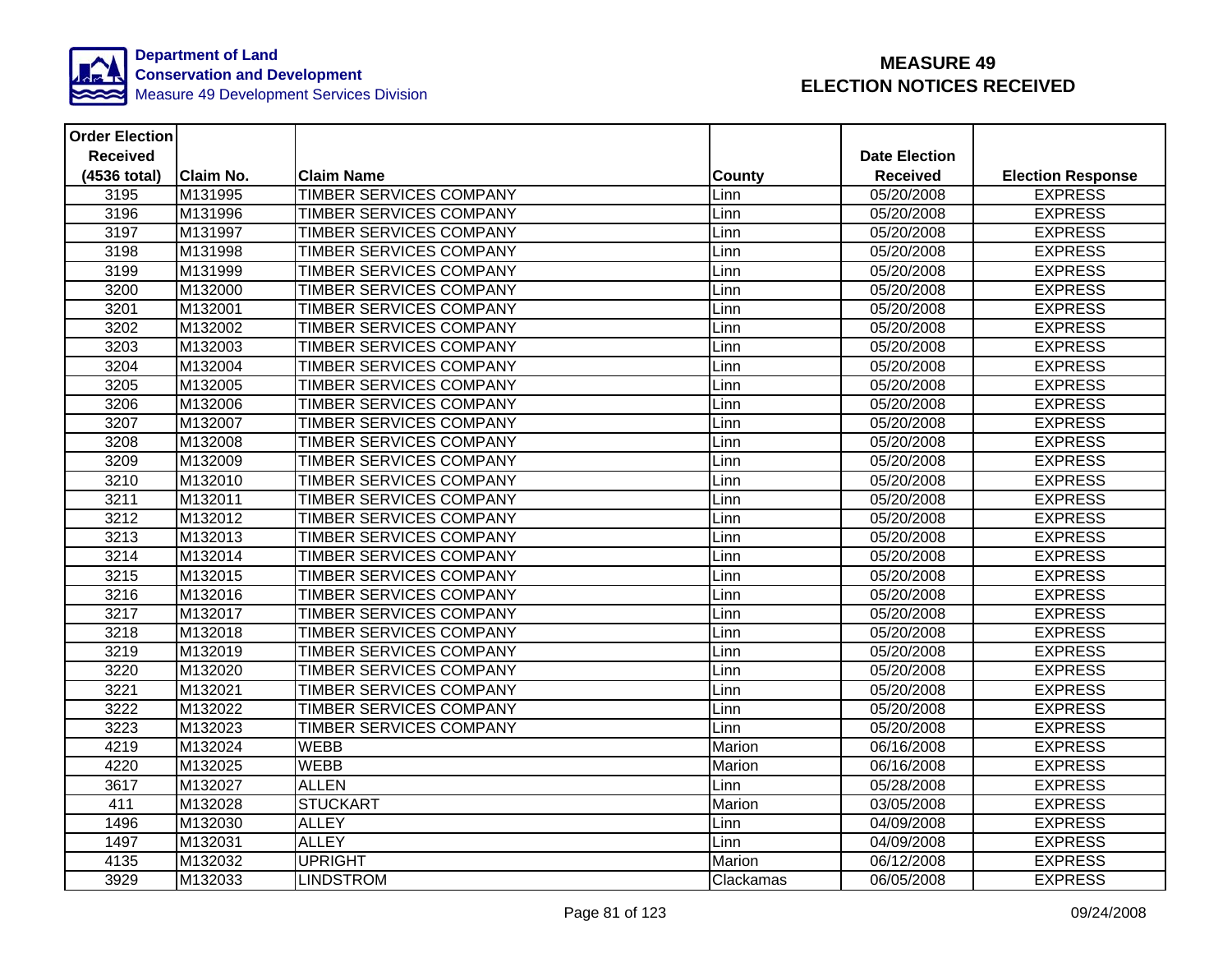

| <b>Order Election</b> |                  |                                       |               |                      |                          |
|-----------------------|------------------|---------------------------------------|---------------|----------------------|--------------------------|
| <b>Received</b>       |                  |                                       |               | <b>Date Election</b> |                          |
| (4536 total)          | <b>Claim No.</b> | <b>Claim Name</b>                     | <b>County</b> | <b>Received</b>      | <b>Election Response</b> |
| 3068                  | M132034          | <b>VEENKER</b>                        | Clackamas     | 05/16/2008           | <b>EXPRESS</b>           |
| 3069                  | M132035          | <b>VEENKER</b>                        | Clackamas     | 05/16/2008           | <b>EXPRESS</b>           |
| 3131                  | M132036          | <b>GILLESPIE</b>                      | Clackamas     | 05/19/2008           | <b>EXPRESS</b>           |
| 2014                  | M132037          | <b>ALLEY</b>                          | Jefferson     | 04/22/2008           | <b>EXPRESS</b>           |
| 3224                  | M132038          | <b>TIMBER SERVICES COMPANY</b>        | Linn          | 05/20/2008           | <b>EXPRESS</b>           |
| 3132                  | M132039          | <b>SHEPHERD</b>                       | Clackamas     | 05/19/2008           | <b>EXPRESS</b>           |
| 766                   | M132040          | <b>NEWWELL SAYLER</b>                 | Linn          | 03/19/2008           | <b>EXPRESS</b>           |
| 2077                  | M132042          | RUSSEL L LINES REVOCABLE LIVING TRUST | Linn          | 04/23/2008           | <b>EXPRESS</b>           |
| 4136                  | M132043          | <b>STARK</b>                          | Clackamas     | 06/12/2008           | <b>EXPRESS</b>           |
| 1457                  | M132045          | <b>FRANCE</b>                         | Benton        | 04/08/2008           | <b>EXPRESS</b>           |
| 1458                  | M132046          | <b>FRANCE</b>                         | Benton        | 04/08/2008           | <b>EXPRESS</b>           |
| 1721                  | M132047          | <b>WARREN</b>                         | Polk          | 04/15/2008           | <b>EXPRESS</b>           |
| 1397                  | M132053          | <b>WOODRUM</b>                        | Polk          | 04/07/2008           | <b>EXPRESS</b>           |
| 4074                  | M132054          | <b>MCDONALD</b>                       | Jefferson     | 06/10/2008           | <b>EXPRESS</b>           |
| 3070                  | M132055          | <b>VEENKER</b>                        | Clackamas     | 05/16/2008           | <b>EXPRESS</b>           |
| 3225                  | M132056          | <b>BURNS</b>                          | Clackamas     | 05/20/2008           | <b>EXPRESS</b>           |
| 1087                  | M132057          | <b>KENAGY</b>                         | Clackamas     | 03/28/2008           | <b>EXPRESS</b>           |
| 2889                  | M132058          | <b>WARD</b>                           | Polk          | 05/12/2008           | <b>EXPRESS</b>           |
| 1398                  | M132059          | <b>STAPLETON</b>                      | Polk          | 04/07/2008           | <b>EXPRESS</b>           |
| 1722                  | M132061          | <b>MIRIAM E WARREN LIVING TRUST</b>   | Polk          | 04/15/2008           | <b>EXPRESS</b>           |
| 3896                  | M132062          | <b>KENAGY</b>                         | Clackamas     | 06/04/2008           | <b>EXPRESS</b>           |
| 4137                  | M132064          | <b>BAILEY</b>                         | Yamhill       | 06/12/2008           | <b>EXPRESS</b>           |
| 2715                  | M132065          | <b>WILLOUGHBY</b>                     | Washington    | 05/07/2008           | <b>EXPRESS</b>           |
| 3133                  | M132066          | <b>FIXSEN</b>                         | Linn          | 05/19/2008           | <b>EXPRESS</b>           |
| 1944                  | M132067          | <b>IVANOV</b>                         | Marion        | 04/21/2008           | <b>EXPRESS</b>           |
| 730                   | M132070          | <b>RSM FISCHER TRUST</b>              | Marion        | 03/18/2008           | <b>EXPRESS</b>           |
| 1759                  | M132071          | <b>DUGAN</b>                          | Yamhill       | 04/16/2008           | <b>EXPRESS</b>           |
| 867                   | M132072          | <b>WAGNER</b>                         | Yamhill       | 03/21/2008           | <b>EXPRESS</b>           |
| 2338                  | M132074          | <b>SERTIC</b>                         | Lane          | 04/29/2008           | <b>EXPRESS</b>           |
| 1869                  | M132075          | <b>WERTH</b>                          | Yamhill       | 04/18/2008           | <b>EXPRESS</b>           |
| 4172                  | M132076          | NORTHWEST DEVELOPMENT ASSETS          | Yamhill       | 06/13/2008           | <b>EXPRESS</b>           |
| 933                   | M132078          | YOUNKER                               | Multnomah     | 03/24/2008           | <b>EXPRESS</b>           |
| 4173                  | M132079          | <b>SWEENEY</b>                        | Yamhill       | 06/13/2008           | <b>EXPRESS</b>           |
| 2940                  | M132080          | <b>ELLIS</b>                          | Clackamas     | 05/13/2008           | <b>EXPRESS</b>           |
| 2015                  | M132082          | <b>BRUEGMAN</b>                       | Columbia      | 04/22/2008           | <b>EXPRESS</b>           |
| 3830                  | M132083          | <b>TOLLEFSON</b>                      | Clackamas     | 06/03/2008           | <b>EXPRESS</b>           |
| 1870                  | M132084          | <b>WERTH</b>                          | Columbia      | 04/18/2008           | <b>EXPRESS</b>           |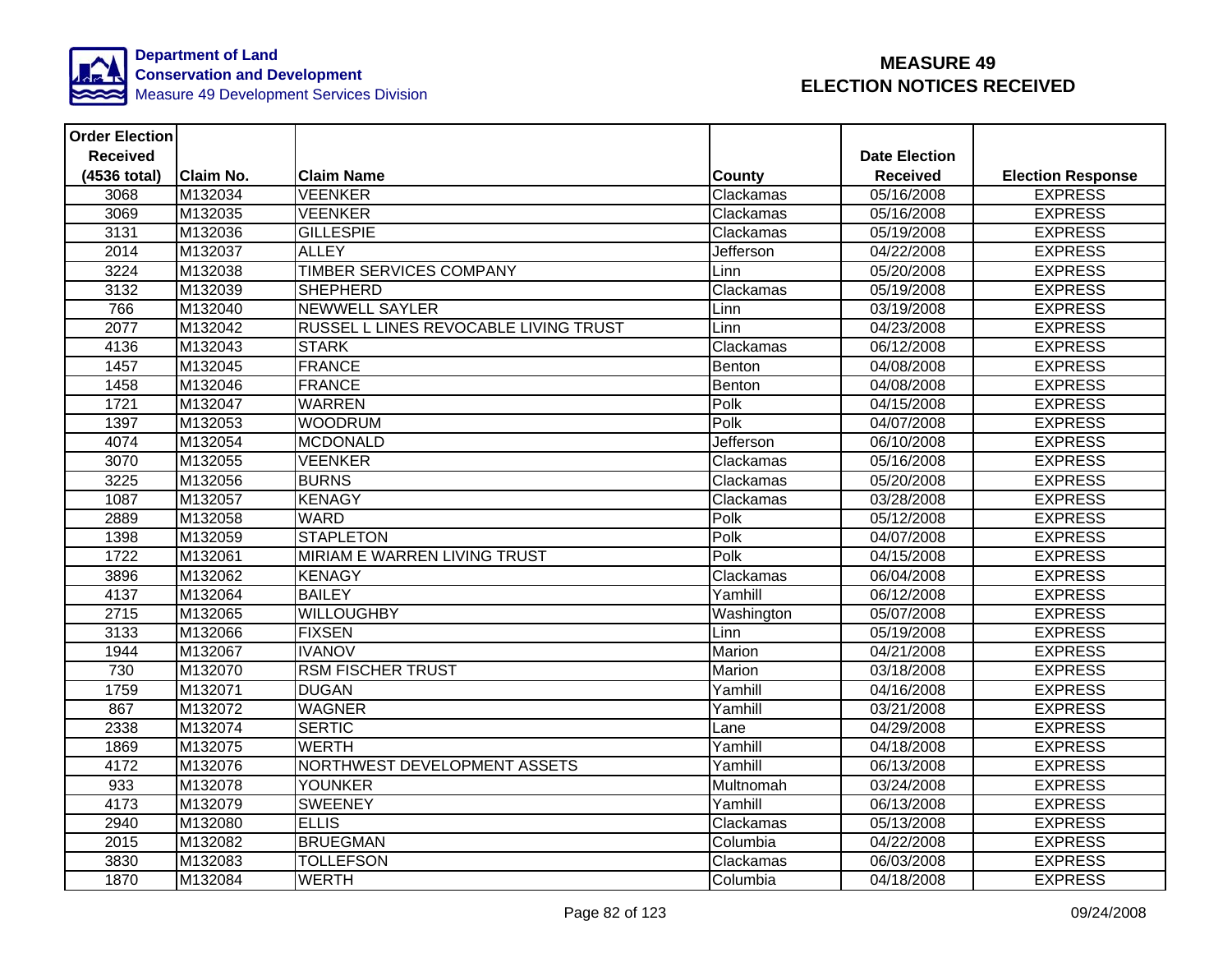

| <b>Order Election</b> |                  |                                          |                  |                      |                          |
|-----------------------|------------------|------------------------------------------|------------------|----------------------|--------------------------|
| <b>Received</b>       |                  |                                          |                  | <b>Date Election</b> |                          |
| (4536 total)          | <b>Claim No.</b> | <b>Claim Name</b>                        | <b>County</b>    | <b>Received</b>      | <b>Election Response</b> |
| 4104                  | M132086          | <b>WAGNER</b>                            | Columbia         | 06/11/2008           | <b>EXPRESS</b>           |
| 2890                  | M132091          | <b>EMMERT</b>                            | Josephine        | 05/12/2008           | <b>EXPRESS</b>           |
| 1088                  | M132093          | <b>LOWTHER</b>                           | Benton           | 03/28/2008           | <b>WITHDRAWN</b>         |
| 1089                  | M132094          | <b>YEATS</b>                             | Josephine        | 03/28/2008           | <b>EXPRESS</b>           |
| 1871                  | M132096          | <b>HALL</b>                              | Curry            | 04/18/2008           | <b>EXPRESS</b>           |
| 1333                  | M132097          | <b>NOHRNBERG</b>                         | Marion           | 04/04/2008           | <b>EXPRESS</b>           |
| 1001                  | M132100          | <b>COMMONS</b>                           | Linn             | 03/26/2008           | <b>EXPRESS</b>           |
| 4138                  | M132101          | <b>FARMER</b>                            | Clackamas        | 06/12/2008           | <b>EXPRESS</b>           |
| 1674                  | M132102          | <b>BROWN</b>                             | Linn             | 04/14/2008           | <b>EXPRESS</b>           |
| 4221                  | M132103          | <b>GRABHORN</b>                          | Washington       | 06/16/2008           | <b>EXPRESS</b>           |
| 2209                  | M132104          | <b>JASA</b>                              | Jefferson        | 04/25/2008           | <b>EXPRESS</b>           |
| 4222                  | M132105          | KAIKILANI K WALSH REVOCABLE LIVING TRUST | Lane             | 06/16/2008           | <b>EXPRESS</b>           |
| 4034                  | M132108          | <b>NEELY LIVING TRUST</b>                | Clackamas        | 06/09/2008           | <b>EXPRESS</b>           |
| 2716                  | M132110          | <b>HARPOLE</b>                           | Marion           | 05/07/2008           | <b>EXPRESS</b>           |
| 2717                  | M132111          | <b>HARPOLE</b>                           | Marion           | 05/07/2008           | <b>EXPRESS</b>           |
| 2647                  | M132113          | <b>EDGEMON JR</b>                        | Lane             | 05/06/2008           | <b>WITHDRAWN</b>         |
| 1675                  | M132114          | <b>TEWLESBURY</b>                        | Columbia         | 04/14/2008           | <b>WITHDRAWN</b>         |
| 4223                  | M132116          | <b>WILSON FAMILY RANCHES LLC</b>         | Union            | 06/16/2008           | <b>EXPRESS</b>           |
| 4224                  | M132117          | <b>WILSON FAMILY RANCHES LLC</b>         | Union            | 06/16/2008           | <b>EXPRESS</b>           |
| 3831                  | M132118          | <b>WILSON FAMILY RANCHES</b>             | Union            | 06/03/2008           | <b>EXPRESS</b>           |
| 3226                  | M132119          | <b>WILSON</b>                            | Union            | 05/20/2008           | <b>EXPRESS</b>           |
| 4225                  | M132120          | <b>WILSON CATTLE COMPANY</b>             | Union            | 06/16/2008           | <b>EXPRESS</b>           |
| 3832                  | M132121          | <b>WILSON FAMILY RANCHES LLC</b>         | Union            | 06/03/2008           | <b>EXPRESS</b>           |
| 4226                  | M132122          | <b>WILSON FAMILY RANCHES LLC</b>         | Union            | 06/16/2008           | <b>EXPRESS</b>           |
| 3977                  | M132123          | <b>BLACKMAN TTE</b>                      | Washington       | 06/06/2008           | <b>EXPRESS</b>           |
| 4174                  | M132125          | <b>MUNTS</b>                             | Linn             | 06/13/2008           | <b>EXPRESS</b>           |
| 4175                  | M132126          | <b>KELLY</b>                             | Lane             | 06/13/2008           | <b>CONDITIONAL</b>       |
| 4075                  | M132131          | <b>SKIPLE</b>                            | <b>Tillamook</b> | 06/10/2008           | <b>EXPRESS</b>           |
| 3292                  | M132134          | <b>BANK OF AMERICA NA TTE</b>            | Curry            | 05/21/2008           | <b>EXPRESS</b>           |
| 3715                  | M132137          | <b>LEPPIN</b>                            | Washington       | 05/30/2008           | <b>EXPRESS</b>           |
| 305                   | M132142          | Nielson                                  | Lane             | 02/28/2008           | <b>EXPRESS</b>           |
| 4035                  | M132143          | <b>BROWN</b>                             | Clackamas        | 06/09/2008           | <b>EXPRESS</b>           |
| 3930                  | M132146          | <b>CRICHTON</b>                          | Jackson          | 06/05/2008           | <b>EXPRESS</b>           |
| 1760                  | M132147          | <b>WATSON</b>                            | Lane             | 04/16/2008           | <b>EXPRESS</b>           |
| 3536                  | M132148          | <b>FEIGNER</b>                           | Jackson          | 05/27/2008           | <b>EXPRESS</b>           |
| 1945                  | M132149          | <b>SAFLEY</b>                            | Jackson          | 04/21/2008           | <b>EXPRESS</b>           |
| 457                   | M132154          | <b>BLAIR</b>                             | Yamhill          | 03/07/2008           | <b>EXPRESS</b>           |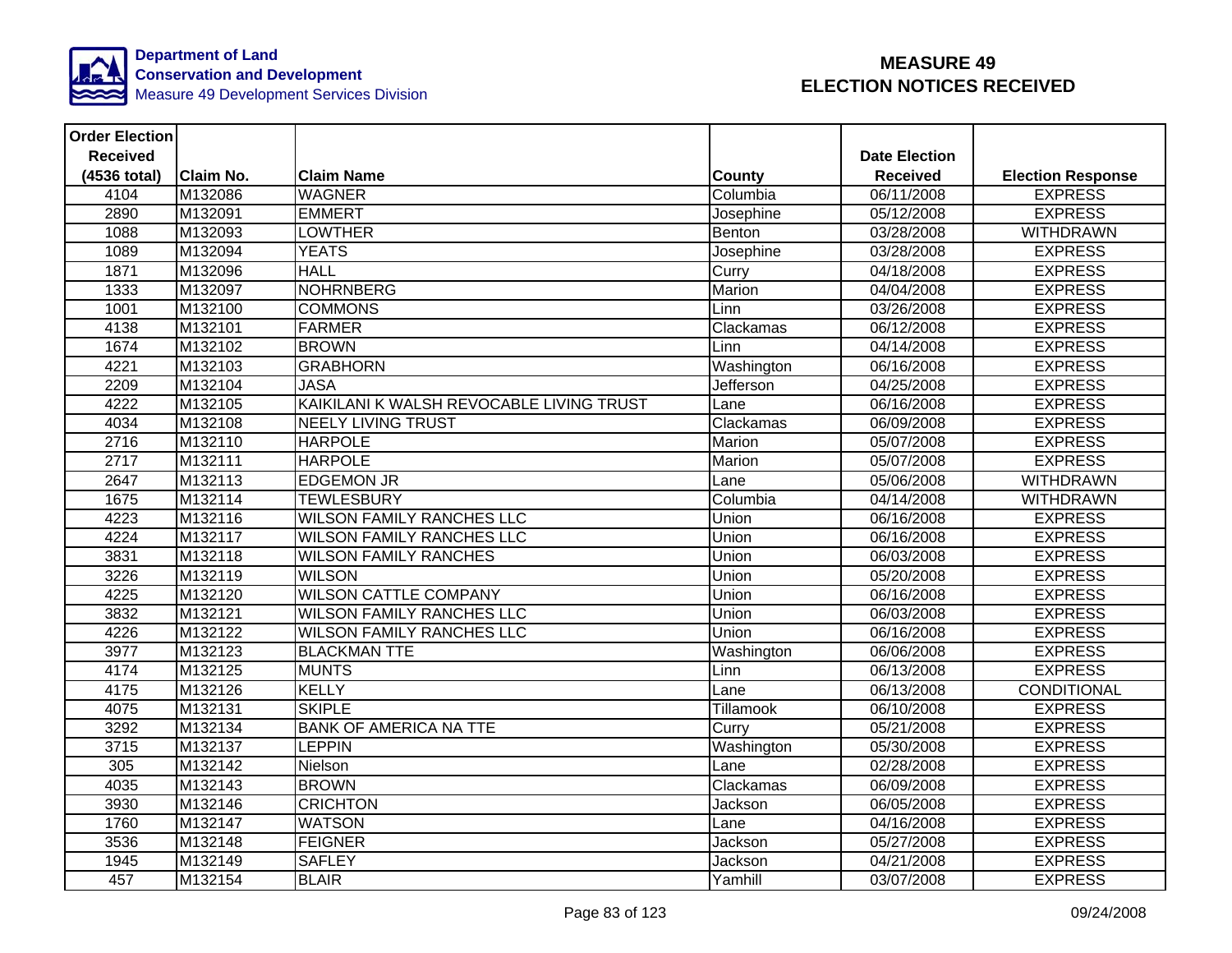

| <b>Order Election</b> |                  |                                |                   |                      |                          |
|-----------------------|------------------|--------------------------------|-------------------|----------------------|--------------------------|
| <b>Received</b>       |                  |                                |                   | <b>Date Election</b> |                          |
| (4536 total)          | <b>Claim No.</b> | <b>Claim Name</b>              | <b>County</b>     | <b>Received</b>      | <b>Election Response</b> |
| 4227                  | M132155          | <b>DETHMAN</b>                 | <b>Hood River</b> | 06/16/2008           | <b>EXPRESS</b>           |
| 3931                  | M132156          | <b>REIBER</b>                  | Coos              | 06/05/2008           | <b>EXPRESS</b>           |
| 4139                  | M132157          | <b>ELLA MAE PEARLMAN TRUST</b> | Washington        | 06/12/2008           | <b>EXPRESS</b>           |
| 1872                  | M132158          | <b>STEINBRECHER</b>            | Washington        | 04/18/2008           | <b>EXPRESS</b>           |
| 3227                  | M132159          | <b>BIELENBERG</b>              | Marion            | 05/20/2008           | <b>EXPRESS</b>           |
| 4228                  | M132161          | <b>EPPING</b>                  | Coos              | 06/16/2008           | <b>EXPRESS</b>           |
| 4273                  | M132163          | <b>BRIGGS</b>                  | Douglas           | 06/17/2008           | <b>EXPRESS</b>           |
| 4274                  | M132164          | <b>MCCREA</b>                  | Klamath           | 06/17/2008           | <b>EXPRESS</b>           |
| 2210                  | M132165          | <b>HICKS</b>                   | Douglas           | 04/25/2008           | <b>EXPRESS</b>           |
| 1290                  | M132166          | <b>TYE</b>                     | Wallowa           | 04/03/2008           | <b>EXPRESS</b>           |
| 2136                  | M132167          | <b>KRAFT FAMILY TRUST</b>      | Benton            | 04/24/2008           | <b>EXPRESS</b>           |
| 2283                  | M132168          | <b>KRAFT FAMILY TRUST</b>      | Benton            | 04/28/2008           | <b>EXPRESS</b>           |
| 4076                  | M132169          | <b>WILLIAMS</b>                | Clackamas         | 06/10/2008           | CONDITIONAL              |
| 2941                  | M132173          | <b>LIND</b>                    | Washington        | 05/13/2008           | <b>EXPRESS</b>           |
| 1250                  | M132174          | VANDEHEY                       | Washington        | 04/02/2008           | <b>EXPRESS</b>           |
| 4140                  | M132177          | <b>HAY</b>                     | Wasco             | 06/12/2008           | <b>EXPRESS</b>           |
| 1498                  | M132181          | <b>SHORT</b>                   | Marion            | 04/09/2008           | <b>EXPRESS</b>           |
| 2211                  | M132182          | <b>JENSEN</b>                  | Marion            | 04/25/2008           | <b>EXPRESS</b>           |
| 4275                  | M132183          | <b>MAULDING</b>                | Marion            | 06/17/2008           | <b>EXPRESS</b>           |
| 2212                  | M132184          | <b>MELTON</b>                  | Columbia          | 04/25/2008           | <b>EXPRESS</b>           |
| 868                   | M132185          | <b>FOGARTY</b>                 | Marion            | 03/21/2008           | <b>EXPRESS</b>           |
| 496                   | M132186          | <b>ADELBLUE</b>                | Clackamas         | 03/10/2008           | <b>EXPRESS</b>           |
| 3932                  | M132187          | <b>WAGLER</b>                  | Polk              | 06/05/2008           | <b>EXPRESS</b>           |
| 3716                  | M132189          | <b>WILSON</b>                  | Polk              | 05/30/2008           | <b>EXPRESS</b>           |
| 4176                  | M132190          | <b>PARKER</b>                  | Clatsop           | 06/13/2008           | <b>EXPRESS</b>           |
| 1551                  | M132191          | <b>STAIR</b>                   | Marion            | 04/10/2008           | <b>EXPRESS</b>           |
| 3897                  | M132193          | <b>BROWN</b>                   | Marion            | 06/04/2008           | <b>EXPRESS</b>           |
| 2502                  | M132194          | <b>WOLF</b>                    | Marion            | 05/02/2008           | <b>EXPRESS</b>           |
| 2388                  | M132195          | <b>EMS</b>                     | Clackamas         | 04/30/2008           | <b>EXPRESS</b>           |
| 2213                  | M132196          | <b>STAIR</b>                   | Clackamas         | 04/25/2008           | <b>EXPRESS</b>           |
| 3933                  | M132197          | <b>ALLUIS</b>                  | Marion            | 06/05/2008           | <b>EXPRESS</b>           |
| 3293                  | M132201          | <b>MORRIS</b>                  | Yamhill           | 05/21/2008           | <b>EXPRESS</b>           |
| 4177                  | M132202          | <b>RANDALL</b>                 | <b>Baker</b>      | 06/13/2008           | <b>EXPRESS</b>           |
| 2942                  | M132203          | <b>GIFT</b>                    | Columbia          | 05/13/2008           | <b>EXPRESS</b>           |
| 4178                  | M132204          | <b>WELLS FARGO BANK NA</b>     | Washington        | 06/13/2008           | <b>EXPRESS</b>           |
| 4229                  | M132206          | <b>NEVIN 1982 FAMILY TRUST</b> | Klamath           | 06/16/2008           | <b>EXPRESS</b>           |
| 3717                  | M132207          | <b>WALKER</b>                  | Linn              | 05/30/2008           | <b>EXPRESS</b>           |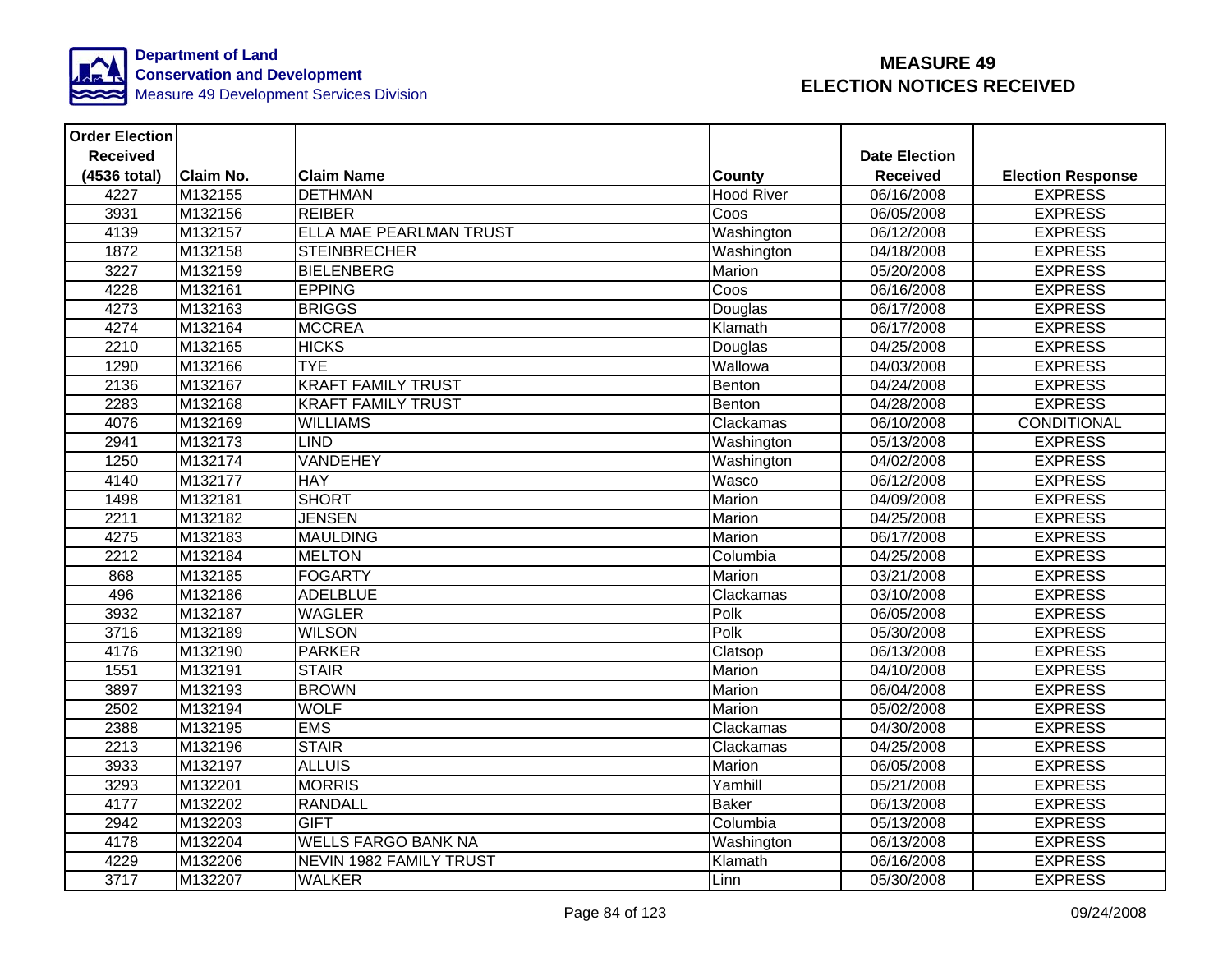

| <b>Order Election</b> |                  |                                   |                          |                      |                          |
|-----------------------|------------------|-----------------------------------|--------------------------|----------------------|--------------------------|
| <b>Received</b>       |                  |                                   |                          | <b>Date Election</b> |                          |
| (4536 total)          | <b>Claim No.</b> | <b>Claim Name</b>                 | County                   | <b>Received</b>      | <b>Election Response</b> |
| 4179                  | M132208          | <b>RANDALL</b>                    | <b>Baker</b>             | 06/13/2008           | <b>EXPRESS</b>           |
| 4276                  | M132209          | <b>LECHITSKY</b>                  | Clackamas                | 06/17/2008           | <b>EXPRESS</b>           |
| 2891                  | M132210          | <b>HAWES</b>                      | Clackamas                | 05/12/2008           | <b>EXPRESS</b>           |
| 1552                  | M132211          | <b>DRAKE</b>                      | Clackamas                | 04/10/2008           | <b>EXPRESS</b>           |
| 4036                  | M132212          | <b>LAKE</b>                       | Clackamas                | 06/09/2008           | <b>EXPRESS</b>           |
| 4492                  | M132214          | <b>BRUNER</b>                     | Josephine                | 06/25/2008           | <b>VESTED</b>            |
| 3294                  | M132216          | <b>KLOSE TRUST</b>                | Josephine                | 05/21/2008           | <b>EXPRESS</b>           |
| 2078                  | M132218          | <b>EDWARD E MYERS TRUST</b>       | <b>Tillamook</b>         | 04/23/2008           | <b>EXPRESS</b>           |
| 4230                  | M132219          | <b>MUFFETT</b>                    | Coos                     | 06/16/2008           | <b>EXPRESS</b>           |
| 2016                  | M132220          | HANNA - JOINT                     | Crook                    | 04/22/2008           | <b>EXPRESS</b>           |
| 1090                  | M132221          | YOUST                             | $\overline{\text{C}}$ os | 03/28/2008           | <b>EXPRESS</b>           |
| 3718                  | M132222          | <b>WALTER</b>                     | Linn                     | 05/30/2008           | <b>EXPRESS</b>           |
| 3346                  | M132224          | <b>JERMAIN</b>                    | Jackson                  | 05/22/2008           | <b>EXPRESS</b>           |
| 2648                  | M132225          | <b>OKEEFE FAMILY TRUST</b>        | Klamath                  | 05/06/2008           | <b>EXPRESS</b>           |
| 4077                  | M132226          | <b>BISHOP FAMILY LIVING TRUST</b> | Washington               | 06/10/2008           | <b>EXPRESS</b>           |
| 1946                  | M132227          | <b>SAFLEY</b>                     | Jackson                  | 04/21/2008           | <b>EXPRESS</b>           |
| 2818                  | M132246          | <b>HANSON</b>                     | Jackson                  | 05/09/2008           | <b>EXPRESS</b>           |
| 4105                  | M132247          | <b>MYERS</b>                      | Clackamas                | 06/11/2008           | <b>CONDITIONAL</b>       |
| 1251                  | M132248          | <b>PETERSON</b>                   | <b>Baker</b>             | 04/02/2008           | <b>EXPRESS</b>           |
| 1553                  | M132249          | <b>SCHMIDLKOEFER</b>              | Washington               | 04/10/2008           | <b>EXPRESS</b>           |
| 1761                  | M132250          | <b>MEAD</b>                       | Washington               | 04/16/2008           | <b>EXPRESS</b>           |
| 3134                  | M132251          | <b>HESS</b>                       | Yamhill                  | 05/19/2008           | <b>EXPRESS</b>           |
| 1205                  | M132252          | <b>JOHNSON</b>                    | Clatsop                  | 04/01/2008           | <b>EXPRESS</b>           |
| 4037                  | M132253          | <b>THIELSEN</b>                   | Linn                     | 06/09/2008           | <b>EXPRESS</b>           |
| 2339                  | M132255          | <b>CARLSON</b>                    | Clackamas                | 04/29/2008           | <b>EXPRESS</b>           |
| 2445                  | M132256          | <b>TAMIYASU</b>                   | <b>Hood River</b>        | 05/01/2008           | <b>EXPRESS</b>           |
| 2600                  | M132257          | <b>RUDOLPH</b>                    | <b>Baker</b>             | 05/05/2008           | <b>EXPRESS</b>           |
| 1676                  | M132259          | <b>GREEN</b>                      | Benton                   | 04/14/2008           | <b>EXPRESS</b>           |
| 2943                  | M132260          | <b>MOLATORE</b>                   | Klamath                  | 05/13/2008           | <b>EXPRESS</b>           |
| 4038                  | M132261          | <b>KUTTIG</b>                     | Josephine                | 06/09/2008           | <b>CONDITIONAL</b>       |
| 1499                  | M132262          | <b>FLETCHER TR</b>                | Jackson                  | 04/09/2008           | <b>EXPRESS</b>           |
| 2601                  | M132264          | <b>OLSON</b>                      | Washington               | 05/05/2008           | <b>EXPRESS</b>           |
| 1252                  | M132265          | <b>SCHMIDLIN</b>                  | Washington               | 04/02/2008           | <b>EXPRESS</b>           |
| 2079                  | M132268          | <b>LINEHAN</b>                    | Josephine                | 04/23/2008           | <b>EXPRESS</b>           |
| 4180                  | M132270          | <b>McCORMACK</b>                  | Umatilla                 | 06/13/2008           | <b>EXPRESS</b>           |
| 2718                  | M132271          | <b>NUNES</b>                      | Jackson                  | 05/07/2008           | <b>EXPRESS</b>           |
| 3347                  | M132274          | <b>ALEXANDER</b>                  | Coos                     | 05/22/2008           | <b>EXPRESS</b>           |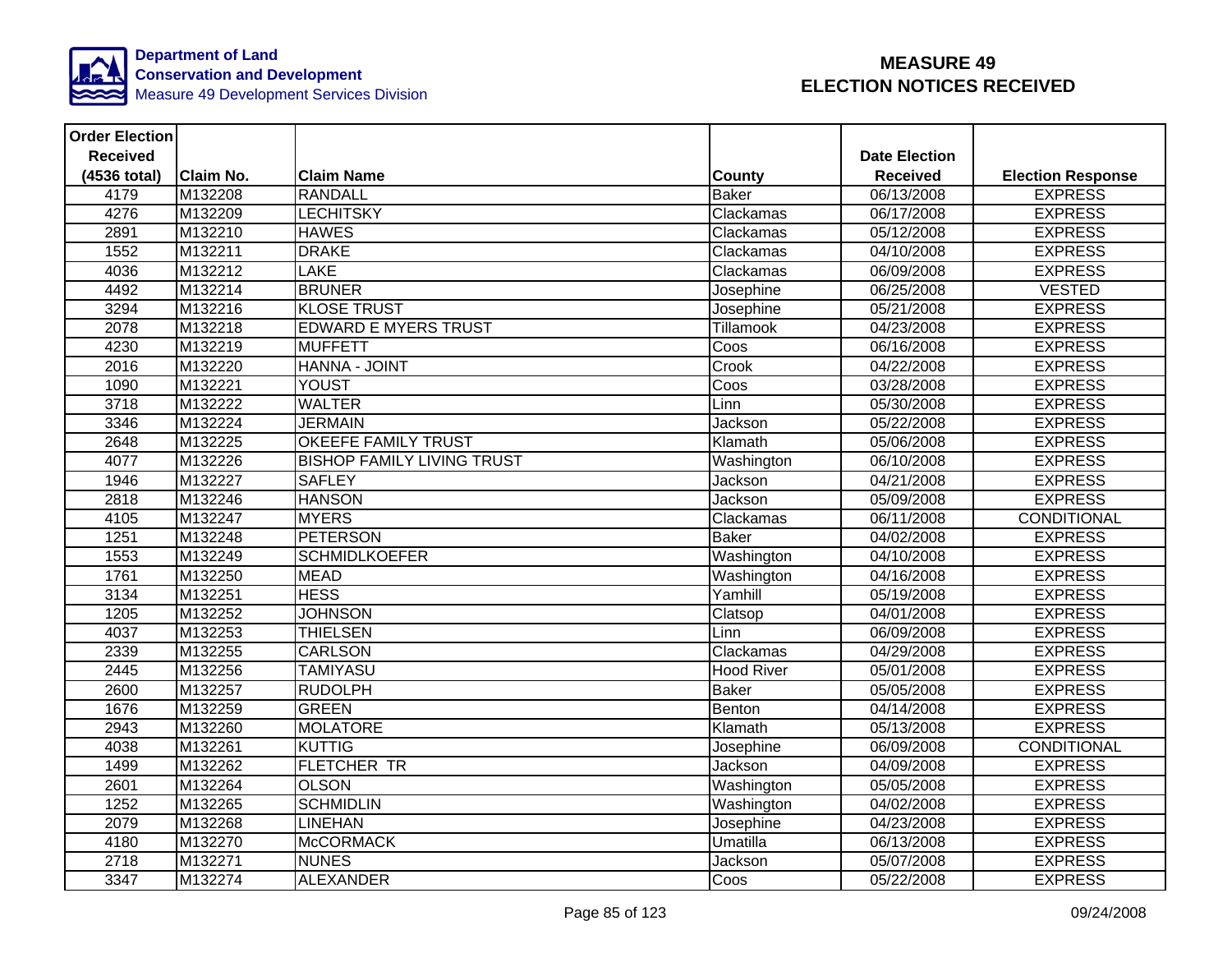

| <b>Order Election</b> |                  |                    |               |                      |                          |
|-----------------------|------------------|--------------------|---------------|----------------------|--------------------------|
| <b>Received</b>       |                  |                    |               | <b>Date Election</b> |                          |
| (4536 total)          | <b>Claim No.</b> | <b>Claim Name</b>  | <b>County</b> | <b>Received</b>      | <b>Election Response</b> |
| 3135                  | M132277          | <b>GUISINGER</b>   | Washington    | 05/19/2008           | <b>EXPRESS</b>           |
| 4231                  | M132278          | <b>PERSONETT</b>   | Clackamas     | 06/16/2008           | <b>CONDITIONAL</b>       |
| 2080                  | M132279          | <b>SMITH</b>       | Coos          | 04/23/2008           | <b>EXPRESS</b>           |
| 4039                  | M132280          | <b>MILDREN</b>     | Jackson       | 06/09/2008           | <b>EXPRESS</b>           |
| 1947                  | M132281          | <b>RABJOHN TTE</b> | Josephine     | 04/21/2008           | <b>EXPRESS</b>           |
| 4181                  | M132283          | <b>MIDDLETON</b>   | <b>Baker</b>  | 06/13/2008           | <b>EXPRESS</b>           |
| 3348                  | M132284          | <b>MOORE</b>       | Klamath       | 05/22/2008           | <b>EXPRESS</b>           |
| 4277                  | M132285          | <b>LEHMAN</b>      | Yamhill       | 06/17/2008           | <b>EXPRESS</b>           |
| 4182                  | M132287          | <b>FARRELL</b>     | Clackamas     | 06/13/2008           | <b>EXPRESS</b>           |
| 4040                  | M132289          | <b>FLN INC</b>     | Washington    | 06/09/2008           | <b>EXPRESS</b>           |
| 1399                  | M132290          | <b>SIMPSON</b>     | Jackson       | 04/07/2008           | <b>EXPRESS</b>           |
| 2944                  | M132292          | <b>McCARROL</b>    | Klamath       | 05/13/2008           | <b>EXPRESS</b>           |
| 3295                  | M132297          | <b>WHITE TTE</b>   | Douglas       | 05/21/2008           | <b>EXPRESS</b>           |
| 4106                  | M132298          | <b>THURESSON</b>   | Douglas       | 06/11/2008           | <b>EXPRESS</b>           |
| 968                   | M132299          | <b>NEWMAN</b>      | Douglas       | 03/25/2008           | <b>EXPRESS</b>           |
| 4294                  | M132300          | <b>SANTORO</b>     | Washington    | 06/18/2008           | <b>EXPRESS</b>           |
| 4295                  | M132301          | <b>DENFELD</b>     | Washington    | 06/18/2008           | <b>EXPRESS</b>           |
| 4296                  | M132302          | <b>DENFELD</b>     | Washington    | 06/18/2008           | <b>EXPRESS</b>           |
| 3978                  | M132304          | <b>SANDSTROM</b>   | Washington    | 06/06/2008           | <b>EXPRESS</b>           |
| 3979                  | M132305          | <b>SANDSTROM</b>   | Washington    | 06/06/2008           | <b>EXPRESS</b>           |
| 3980                  | M132306          | SANDSTROM          | Washington    | 06/06/2008           | <b>EXPRESS</b>           |
| 4078                  | M132307          | <b>HEDIN</b>       | Washington    | 06/10/2008           | <b>EXPRESS</b>           |
| 4079                  | M132308          | <b>HEDIN</b>       | Washington    | 06/10/2008           | <b>EXPRESS</b>           |
| 2945                  | M132309          | <b>SHATTUCK</b>    | Washington    | 05/13/2008           | <b>EXPRESS</b>           |
| 4297                  | M132311          | <b>DENFELD TTE</b> | Washington    | 06/18/2008           | <b>EXPRESS</b>           |
| 4298                  | M132312          | <b>DENFELD TTE</b> | Washington    | 06/18/2008           | <b>EXPRESS</b>           |
| 4107                  | M132314          | <b>VILHAUER</b>    | Lane          | 06/11/2008           | <b>EXPRESS</b>           |
| 2719                  | M132323          | <b>WILHITE</b>     | Polk          | 05/07/2008           | <b>EXPRESS</b>           |
| 4278                  | M132324          | <b>JAURON</b>      | Columbia      | 06/17/2008           | <b>EXPRESS</b>           |
| 1155                  | M132325          | <b>HORNER</b>      | Clackamas     | 03/31/2008           | <b>EXPRESS</b>           |
| 3349                  | M132327          | <b>MERCHANT</b>    | Tillamook     | 05/22/2008           | <b>EXPRESS</b>           |
| 3071                  | M132328          | <b>BURTON</b>      | Polk          | 05/16/2008           | <b>EXPRESS</b>           |
| 4183                  | M132329          | <b>PETERSEN</b>    | Columbia      | 06/13/2008           | <b>EXPRESS</b>           |
| 4184                  | M132330          | <b>PETERSEN</b>    | Columbia      | 06/13/2008           | <b>EXPRESS</b>           |
| 4185                  | M132331          | <b>PETERSEN</b>    | Columbia      | 06/13/2008           | <b>EXPRESS</b>           |
| 4186                  | M132332          | <b>PETERSEN</b>    | Columbia      | 06/13/2008           | <b>EXPRESS</b>           |
| 4187                  | M132333          | <b>PETERSEN</b>    | Columbia      | 06/13/2008           | <b>EXPRESS</b>           |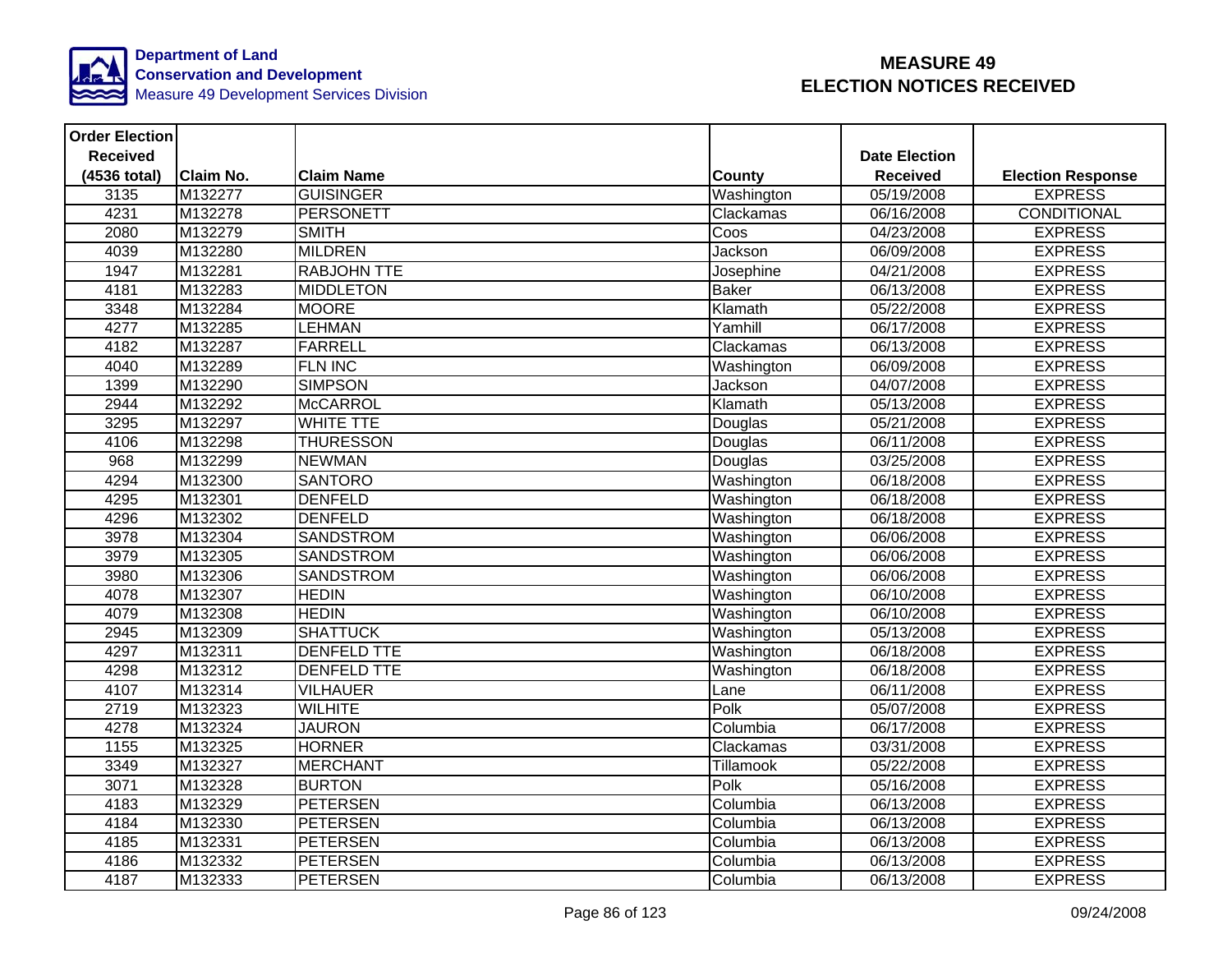

| <b>Order Election</b> |                  |                           |               |                      |                          |
|-----------------------|------------------|---------------------------|---------------|----------------------|--------------------------|
| <b>Received</b>       |                  |                           |               | <b>Date Election</b> |                          |
| (4536 total)          | <b>Claim No.</b> | <b>Claim Name</b>         | <b>County</b> | <b>Received</b>      | <b>Election Response</b> |
| 4188                  | M132334          | <b>PETERSEN</b>           | Columbia      | 06/13/2008           | <b>EXPRESS</b>           |
| 4189                  | M132335          | <b>PETERSON</b>           | Columbia      | 06/13/2008           | <b>EXPRESS</b>           |
| 4190                  | M132336          | <b>PETERSEN</b>           | Columbia      | 06/13/2008           | <b>EXPRESS</b>           |
| 4232                  | M132337          | <b>PETERSEN</b>           | Columbia      | 06/16/2008           | <b>EXPRESS</b>           |
| 4233                  | M132338          | <b>PETERSEN</b>           | Columbia      | 06/16/2008           | <b>EXPRESS</b>           |
| 4234                  | M132339          | <b>PETERSEN</b>           | Columbia      | 06/16/2008           | <b>EXPRESS</b>           |
| 4235                  | M132340          | <b>PETERSEN</b>           | Columbia      | 06/16/2008           | <b>EXPRESS</b>           |
| 4236                  | M132341          | <b>PETERSEN</b>           | Columbia      | 06/16/2008           | <b>EXPRESS</b>           |
| 4237                  | M132342          | <b>PETERSEN</b>           | Columbia      | 06/16/2008           | <b>EXPRESS</b>           |
| 4191                  | M132343          | <b>THOMPSON PETERSON</b>  | Clackamas     | 06/13/2008           | <b>CONDITIONAL</b>       |
| 3719                  | M132345          | <b>COOKE</b>              | Columbia      | 05/30/2008           | <b>EXPRESS</b>           |
| 1948                  | M132346          | <b>SAHAGIAN</b>           | Columbia      | 04/21/2008           | <b>EXPRESS</b>           |
| 3663                  | M132348          | <b>VAN DOMELEN</b>        | Washington    | 05/29/2008           | <b>EXPRESS</b>           |
| 4299                  | M132350          | <b>WIRTH</b>              | Jackson       | 06/18/2008           | <b>EXPRESS</b>           |
| 1400                  | M132351          | <b>ELLISON</b>            | Josephine     | 04/07/2008           | CONDITIONAL              |
| 458                   | M132353          | <b>BAKE</b>               | Washington    | 03/07/2008           | <b>EXPRESS</b>           |
| 3720                  | M132354          | <b>FLETCHER</b>           | Jackson       | 05/30/2008           | <b>EXPRESS</b>           |
| 3934                  | M132356          | <b>WOLFE</b>              | Tillamook     | 06/05/2008           | <b>EXPRESS</b>           |
| 4041                  | M132357          | <b>WILLIAMS DITCH CO.</b> | <b>Baker</b>  | 06/09/2008           | <b>EXPRESS</b>           |
| 1156                  | M132358          | <b>NEWLANDER</b>          | Coos          | 03/31/2008           | <b>EXPRESS</b>           |
| 4300                  | M132361          | <b>SHORT TTE</b>          | Douglas       | 06/18/2008           | <b>EXPRESS</b>           |
| 3664                  | M132362          | <b>SLEIGHT</b>            | Clackamas     | 05/29/2008           | <b>EXPRESS</b>           |
| 1677                  | M132363          | <b>RINGO TTE</b>          | Clackamas     | 04/14/2008           | <b>EXPRESS</b>           |
| 2214                  | M132364          | <b>DICKEY</b>             | Josephine     | 04/25/2008           | <b>EXPRESS</b>           |
| 4238                  | M132365          | <b>WORTHINGTON</b>        | Jackson       | 06/16/2008           | <b>EXPRESS</b>           |
| 1678                  | M132366          | <b>CHRISS</b>             | Jackson       | 04/14/2008           | <b>EXPRESS</b>           |
| 2503                  | M132367          | <b>BOYD</b>               | Jackson       | 05/02/2008           | <b>EXPRESS</b>           |
| 4239                  | M132368          | <b>POPE</b>               | Jackson       | 06/16/2008           | <b>EXPRESS</b>           |
| 1679                  | M132369          | <b>PETERSON</b>           | Jackson       | 04/14/2008           | <b>EXPRESS</b>           |
| 4240                  | M132370          | <b>NAUMES INC.</b>        | Jackson       | 06/16/2008           | <b>EXPRESS</b>           |
| 1680                  | M132371          | <b>PETERSON</b>           | Jackson       | 04/14/2008           | <b>EXPRESS</b>           |
| 4241                  | M132372          | <b>NAUMES INC.</b>        | Jackson       | 06/16/2008           | <b>EXPRESS</b>           |
| 4242                  | M132373          | <b>NAUMES INC.</b>        | Jackson       | 06/16/2008           | <b>EXPRESS</b>           |
| 4243                  | M132374          | WILD RIVER ORCHARDS INC.  | Jackson       | 06/16/2008           | <b>EXPRESS</b>           |
| 4244                  | M132375          | WILD RIVER ORHARDS INC.   | Jackson       | 06/16/2008           | <b>EXPRESS</b>           |
| 4245                  | M132376          | WILD RIVER ORCHARDS INC.  | Jackson       | 06/16/2008           | <b>EXPRESS</b>           |
| 4246                  | M132377          | WILD RIVER ORCHARDS INC.  | Jackson       | 06/16/2008           | <b>EXPRESS</b>           |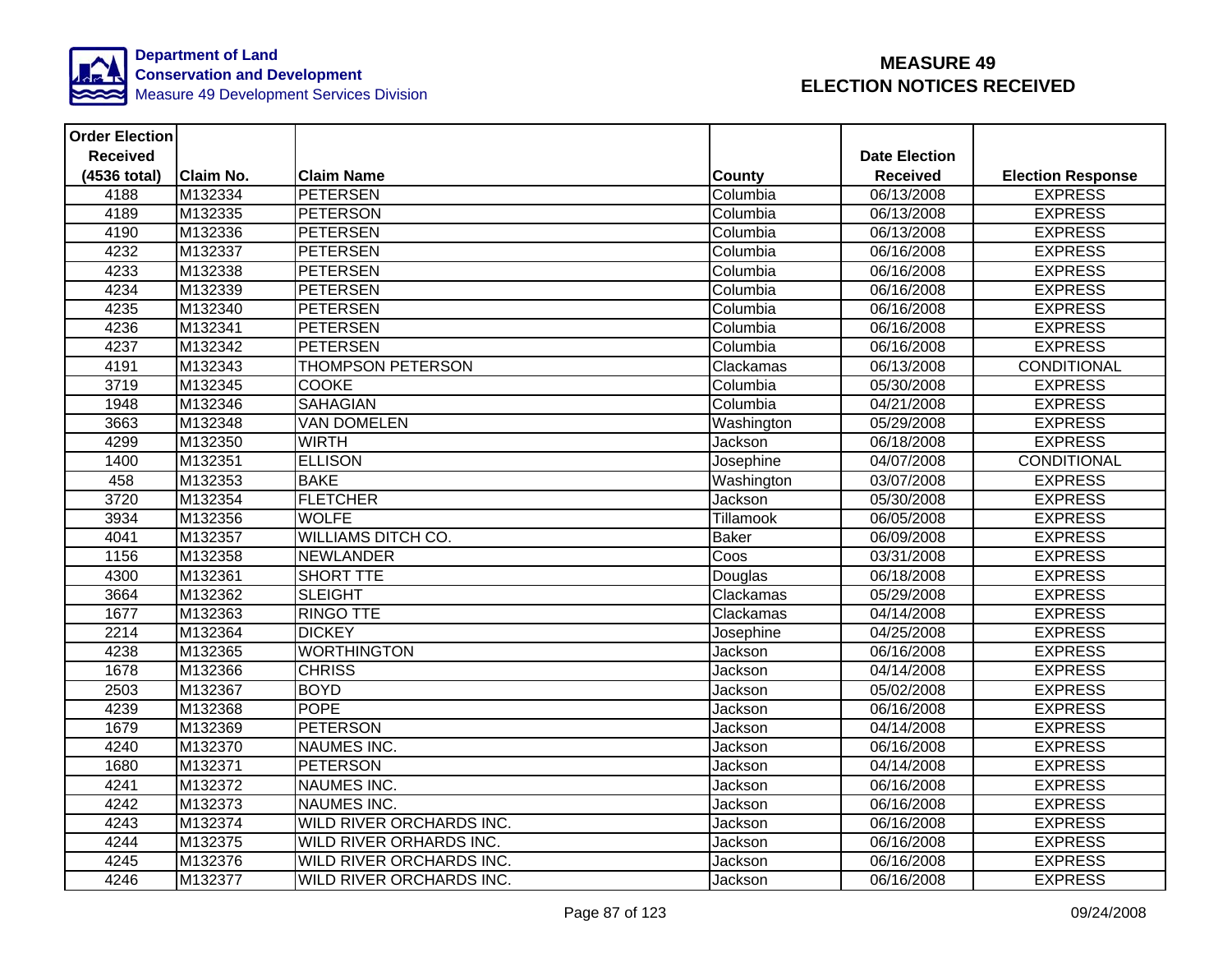

| <b>Order Election</b> |                  |                                |                  |                         |                          |
|-----------------------|------------------|--------------------------------|------------------|-------------------------|--------------------------|
| <b>Received</b>       |                  |                                |                  | <b>Date Election</b>    |                          |
| (4536 total)          | <b>Claim No.</b> | <b>Claim Name</b>              | County           | <b>Received</b>         | <b>Election Response</b> |
| 4279                  | M132380          | <b>FISHER</b>                  | Lane             | 06/17/2008              | CONDITIONAL              |
| 3228                  | M132381          | <b>LAIRD</b>                   | Lane             | 05/20/2008              | <b>EXPRESS</b>           |
| 1762                  | M132382          | <b>EDDY</b>                    | Multnomah        | 04/16/2008              | <b>EXPRESS</b>           |
| 2602                  | M132384          | <b>ROUB</b>                    | Tillamook        | 05/05/2008              | <b>EXPRESS</b>           |
| 4042                  | M132385          | <b>CHAMBERS LIVING TRUST</b>   | Clackamas        | 06/09/2008              | <b>EXPRESS</b>           |
| 3296                  | M132386          | <b>PARKS</b>                   | Washington       | 05/21/2008              | <b>EXPRESS</b>           |
| 1763                  | M132387          | <b>WHEATLEY</b>                | Clackamas        | 04/16/2008              | <b>EXPRESS</b>           |
| 2720                  | M132389          | SUESS CO.                      | Lane             | 05/07/2008              | <b>CONDITIONAL</b>       |
| 3782                  | M132392          | <b>JONES TTE</b>               | Marion           | 06/02/2008              | <b>EXPRESS</b>           |
| 1334                  | M132393          | <b>YANKEE</b>                  | Clackamas        | 04/04/2008              | <b>EXPRESS</b>           |
| 2774                  | M132394          | <b>NOFZIGER</b>                | Clackamas        | 05/08/2008              | <b>EXPRESS</b>           |
| 2721                  | M132395          | <b>NOFZIGER</b>                | Clackamas        | 05/07/2008              | <b>EXPRESS</b>           |
| 2446                  | M132396          | <b>TRUSELL</b>                 | Marion           | 05/01/2008              | <b>EXPRESS</b>           |
| 4301                  | M132397          | <b>MILLER</b>                  | Marion           | 06/18/2008              | <b>EXPRESS</b>           |
| 1949                  | M132398          | <b>MILLER</b>                  | Clackamas        | 04/21/2008              | <b>EXPRESS</b>           |
| 1950                  | M132399          | <b>MILLER</b>                  | <b>Tillamook</b> | $\overline{04/21}/2008$ | <b>EXPRESS</b>           |
| 3783                  | M132400          | <b>JONES TTE</b>               | Marion           | 06/02/2008              | <b>EXPRESS</b>           |
| 4247                  | M132401          | <b>PRATT</b>                   | Polk             | 06/16/2008              | <b>CONDITIONAL</b>       |
| 4248                  | M132402          | <b>WILLIAM OI FAMILY TRUST</b> | Coos             | 06/16/2008              | <b>EXPRESS</b>           |
| 1291                  | M132403          | <b>LOWE</b>                    | Yamhill          | 04/03/2008              | <b>EXPRESS</b>           |
| 1723                  | M132405          | <b>BAKER</b>                   | Linn             | 04/15/2008              | <b>VESTED</b>            |
| 3981                  | M132406          | <b>COOPER</b>                  | Linn             | 06/06/2008              | <b>EXPRESS</b>           |
| 4108                  | M132407          | <b>UPCHURCH</b>                | Clackamas        | 06/11/2008              | <b>EXPRESS</b>           |
| 4109                  | M132408          | <b>UPCHURCH</b>                | Clackamas        | 06/11/2008              | <b>EXPRESS</b>           |
| 1828                  | M132409          | <b>IRELAND</b>                 | Washington       | 04/17/2008              | <b>WITHDRAWN</b>         |
| 2504                  | M132410          | <b>ANDERSON</b>                | Marion           | 05/02/2008              | <b>EXPRESS</b>           |
| 3297                  | M132412          | <b>MILLER</b>                  | Clackamas        | 05/21/2008              | <b>EXPRESS</b>           |
| 3721                  | M132413          | <b>AAMODT DAIRY</b>            | Clackamas        | 05/30/2008              | <b>EXPRESS</b>           |
| 1401                  | M132416          | <b>BURNS TTE</b>               | Yamhill          | 04/07/2008              | <b>EXPRESS</b>           |
| 1253                  | M132417          | <b>ROE</b>                     | Yamhill          | 04/02/2008              | <b>EXPRESS</b>           |
| 1254                  | M132418          | <b>ROE</b>                     | Yamhill          | 04/02/2008              | <b>EXPRESS</b>           |
| 1255                  | M132419          | <b>ROE</b>                     | Yamhill          | 04/02/2008              | <b>EXPRESS</b>           |
| 1256                  | M132420          | <b>ROE</b>                     | Yamhill          | 04/02/2008              | <b>EXPRESS</b>           |
| 1257                  | M132421          | <b>ROE</b>                     | Yamhill          | 04/02/2008              | <b>EXPRESS</b>           |
| 2984                  | M132422          | <b>ROE</b>                     | Yamhill          | 05/14/2008              | <b>EXPRESS</b>           |
| 3229                  | M132423          | <b>ROE JR</b>                  | Yamhill          | 05/20/2008              | <b>EXPRESS</b>           |
| 2985                  | M132424          | <b>ROE</b>                     | Yamhill          | 05/14/2008              | <b>EXPRESS</b>           |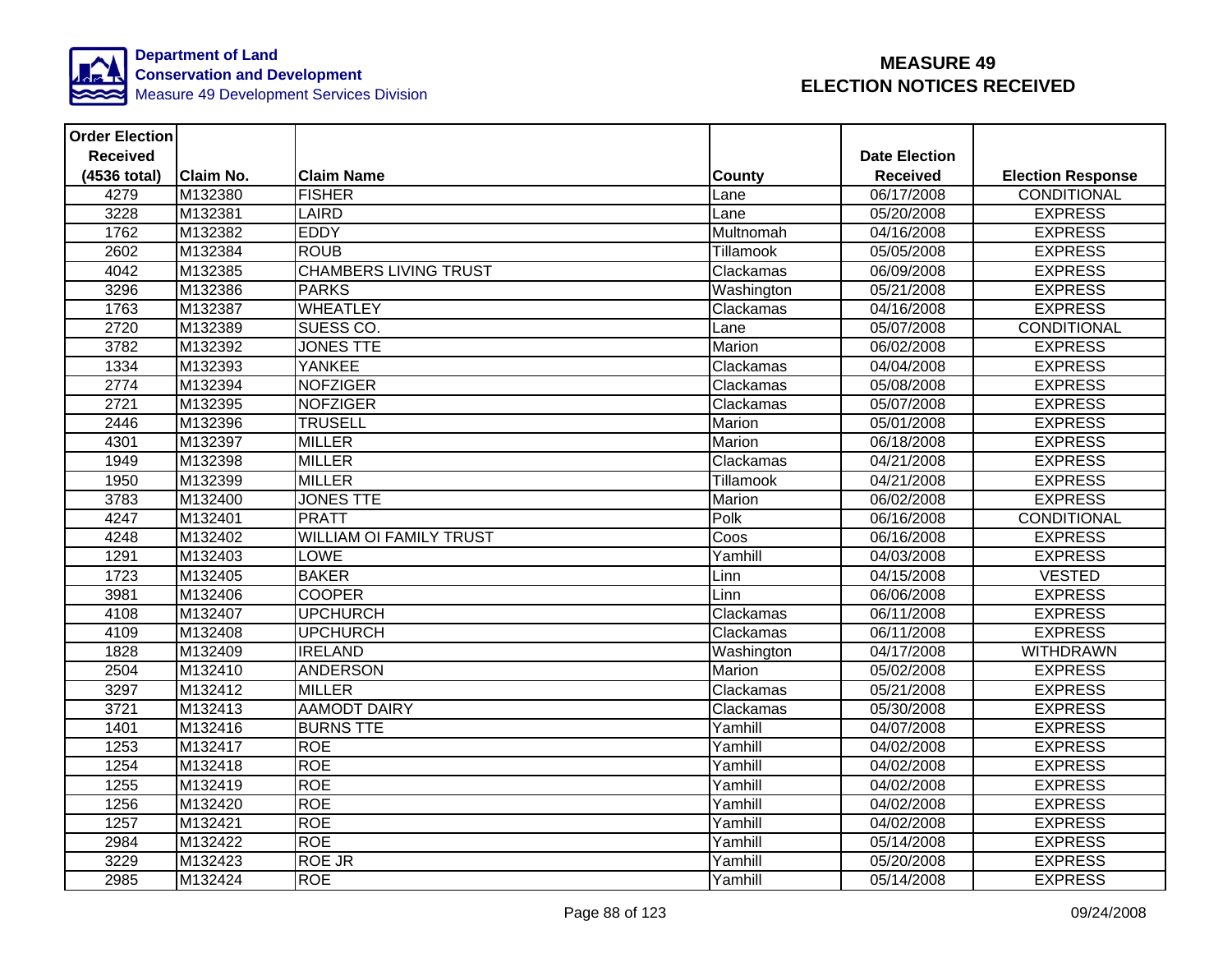

| <b>Order Election</b> |                  |                         |                   |                      |                          |
|-----------------------|------------------|-------------------------|-------------------|----------------------|--------------------------|
| <b>Received</b>       |                  |                         |                   | <b>Date Election</b> |                          |
| (4536 total)          | <b>Claim No.</b> | <b>Claim Name</b>       | County            | <b>Received</b>      | <b>Election Response</b> |
| 2722                  | M132425          | <b>BERNARDS</b>         | Yamhill           | 05/07/2008           | <b>EXPRESS</b>           |
| 2723                  | M132426          | <b>BERNARDS</b>         | Yamhill           | 05/07/2008           | <b>EXPRESS</b>           |
| 1402                  | M132427          | <b>KIRSCH TTE</b>       | Yamhill           | 04/07/2008           | <b>EXPRESS</b>           |
| 1292                  | M132428          | <b>KIRSCH TTE</b>       | Yamhill           | 04/03/2008           | <b>EXPRESS</b>           |
| 1258                  | M132429          | <b>KIRSCH</b>           | Yamhill           | $\sqrt{04/02}/2008$  | <b>EXPRESS</b>           |
| 1873                  | M132430          | <b>WOOD</b>             | Yamhill           | 04/18/2008           | <b>EXPRESS</b>           |
| 1874                  | M132431          | <b>WOOD</b>             | Yamhill           | 04/18/2008           | <b>EXPRESS</b>           |
| 2724                  | M132432          | <b>SILVERS TTE</b>      | Yamhill           | 05/07/2008           | <b>EXPRESS</b>           |
| 2725                  | M132433          | <b>SILVERS TTE</b>      | Yamhill           | 05/07/2008           | <b>EXPRESS</b>           |
| 4280                  | M132434          | <b>ZIELSDORF</b>        | Clackamas         | 06/17/2008           | <b>EXPRESS</b>           |
| 4281                  | M132435          | <b>KIYOKAWA</b>         | <b>Hood River</b> | 06/17/2008           | <b>EXPRESS</b>           |
| 4249                  | M132437          | <b>ALLRED</b>           | Clackamas         | 06/16/2008           | <b>EXPRESS</b>           |
| 4192                  | M132438          | <b>JININGS</b>          | Yamhill           | 06/13/2008           | <b>EXPRESS</b>           |
| 4141                  | M132439          | <b>HAVERMAN TTE</b>     | Yamhill           | 06/12/2008           | <b>EXPRESS</b>           |
| 4282                  | M132440          | <b>JININGS TTE</b>      | Yamhill           | 06/17/2008           | <b>EXPRESS</b>           |
| 3537                  | M132442          | <b>DE WITT</b>          | Clackamas         | 05/27/2008           | <b>EXPRESS</b>           |
| 1500                  | M132444          | <b>LOUCKS</b>           | Clackamas         | 04/09/2008           | <b>EXPRESS</b>           |
| 4043                  | M132446          | Pope Ranches            | Klamath           | 06/09/2008           | <b>EXPRESS</b>           |
| 4044                  | M132447          | Pope Ranches            | Klamath           | 06/09/2008           | <b>EXPRESS</b>           |
| 4045                  | M132448          | POPE RANCHES INC        | Klamath           | 06/09/2008           | <b>EXPRESS</b>           |
| 4283                  | M132450          | <b>KIYOKAWA</b>         | <b>Hood River</b> | 06/17/2008           | <b>EXPRESS</b>           |
| 4284                  | M132451          | <b>KIYOKAWA</b>         | <b>Hood River</b> | 06/17/2008           | <b>EXPRESS</b>           |
| 1157                  | M132453          | <b>GRAHAM</b>           | Lane              | 03/31/2008           | <b>EXPRESS</b>           |
| 1259                  | M132455          | <b>BREWER</b>           | Lane              | 04/02/2008           | <b>EXPRESS</b>           |
| 1403                  | M132456          | <b>POGGEMEYER</b>       | Lane              | 04/07/2008           | <b>EXPRESS</b>           |
| 4250                  | M132457          | <b>MENTZER JR</b>       | Lane              | 06/16/2008           | <b>EXPRESS</b>           |
| 1724                  | M132458          | <b>PITCHER</b>          | Lane              | 04/15/2008           | <b>EXPRESS</b>           |
| 3935                  | M132459          | <b>BATSON</b>           | Jackson           | 06/05/2008           | <b>EXPRESS</b>           |
| 2892                  | M132460          | <b>ROLLINS</b>          | Malheur           | 05/12/2008           | <b>VESTED</b>            |
| 4534                  | M132461          | <b>FRIDAY FARMS INC</b> | Coos              | 08/04/2008           | <b>EXPRESS</b>           |
| 4535                  | M132462          | <b>FRIDAY FARMS INC</b> | Coos              | 08/04/2008           | <b>EXPRESS</b>           |
| 4319                  | M132465          | <b>SOUTHWOOD</b>        | Josephine         | 06/19/2008           | <b>EXPRESS</b>           |
| 2775                  | M132466          | <b>CAMPBELL</b>         | Klamath           | 05/08/2008           | <b>EXPRESS</b>           |
| 1875                  | M132471          | <b>RAY</b>              | Klamath           | 04/18/2008           | <b>EXPRESS</b>           |
| 1764                  | M132472          | PINNIGER                | Klamath           | 04/16/2008           | <b>EXPRESS</b>           |
| 1829                  | M132474          | <b>DIMMICK</b>          | Deschutes         | 04/17/2008           | <b>EXPRESS</b>           |
| 4320                  | M132475          | <b>TUTTLE</b>           | Klamath           | 06/19/2008           | <b>EXPRESS</b>           |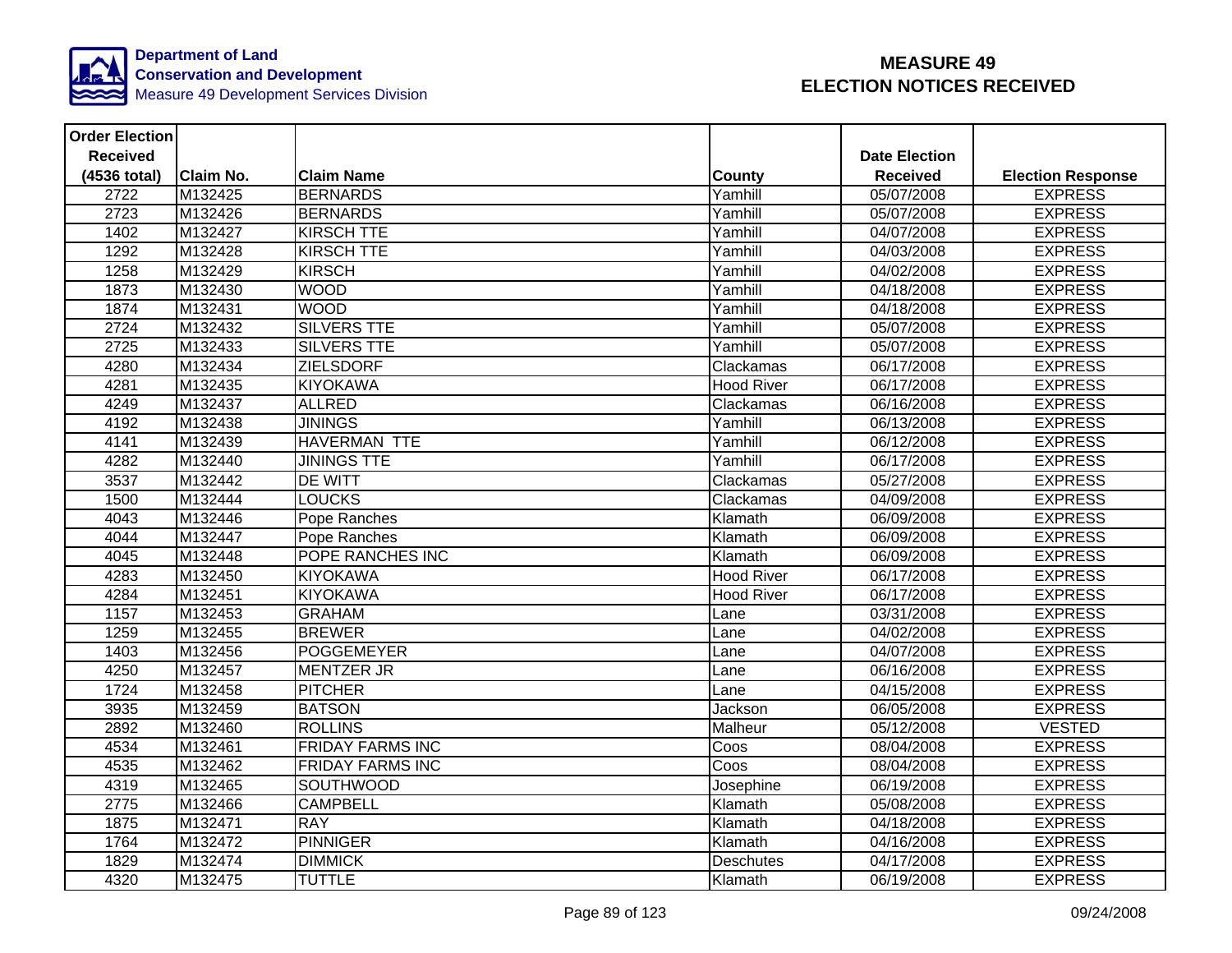

| <b>Order Election</b> |                  |                                    |                   |                      |                          |
|-----------------------|------------------|------------------------------------|-------------------|----------------------|--------------------------|
| <b>Received</b>       |                  |                                    |                   | <b>Date Election</b> |                          |
| (4536 total)          | <b>Claim No.</b> | <b>Claim Name</b>                  | County            | <b>Received</b>      | <b>Election Response</b> |
| 3350                  | M132477          | <b>RITTER RANCH</b>                | Klamath           | 05/22/2008           | <b>EXPRESS</b>           |
| 2776                  | M132478          | <b>HOFF TTE</b>                    | Clackamas         | 05/08/2008           | <b>EXPRESS</b>           |
| 4321                  | M132482          | <b>GRAZIANO</b>                    | Douglas           | 06/19/2008           | <b>EXPRESS</b>           |
| 3833                  | M132483          | <b>FRANCIS RIVERSIDE RANCH LLC</b> | Clackamas         | 06/03/2008           | <b>EXPRESS</b>           |
| 2986                  | M132484          | <b>ERDMAN</b>                      | Washington        | 05/14/2008           | <b>EXPRESS</b>           |
| 3230                  | M132490          | <b>MANCINI</b>                     | <b>Hood River</b> | 05/20/2008           | CONDITIONAL              |
| 1681                  | M132491          | <b>PARSONS TTE</b>                 | Clackamas         | 04/14/2008           | <b>EXPRESS</b>           |
| 2505                  | M132492          | <b>CRUTCHFIELD TTE</b>             | Jackson           | 05/02/2008           | <b>EXPRESS</b>           |
| 3351                  | M132493          | <b>MAXWELL TTE</b>                 | <b>Baker</b>      | 05/22/2008           | <b>EXPRESS</b>           |
| 3352                  | M132494          | <b>ERNEST</b>                      | <b>Baker</b>      | 05/22/2008           | <b>EXPRESS</b>           |
| 3353                  | M132495          | <b>MAXWELL TTE</b>                 | <b>Baker</b>      | 05/22/2008           | <b>EXPRESS</b>           |
| 3354                  | M132496          | <b>WARNOCK RANCHES INC</b>         | <b>Baker</b>      | 05/22/2008           | <b>EXPRESS</b>           |
| 3722                  | M132497          | <b>WARNOCK RANCHES INC</b>         | <b>Baker</b>      | 05/30/2008           | <b>EXPRESS</b>           |
| 3231                  | M132498          | <b>MARBLE TTE</b>                  | Linn              | 05/20/2008           | <b>EXPRESS</b>           |
| 3414                  | M132530          | <b>STIMSON LUMBER</b>              | Columbia          | 05/23/2008           | <b>EXPRESS</b>           |
| 2506                  | M132541          | <b>STIMSON LUMBER</b>              | Columbia          | 05/02/2008           | <b>EXPRESS</b>           |
| 2507                  | M132542          | <b>STIMSON LUMBER</b>              | Columbia          | 05/02/2008           | <b>EXPRESS</b>           |
| 3415                  | M132548          | <b>STIMSON LUMBER</b>              | Columbia          | 05/23/2008           | <b>EXPRESS</b>           |
| 3416                  | M132554          | <b>STIMSON LUMBER</b>              | Yamhill           | 05/23/2008           | <b>EXPRESS</b>           |
| 2508                  | M132555          | <b>STIMSON LUMBER</b>              | Yamhill           | 05/02/2008           | <b>EXPRESS</b>           |
| 3417                  | M132565          | <b>STIMSON LUMBER</b>              | Yamhill           | 05/23/2008           | <b>EXPRESS</b>           |
| 3418                  | M132567          | <b>STIMSON LUMBER</b>              | Yamhill           | 05/23/2008           | <b>EXPRESS</b>           |
| 2509                  | M132569          | <b>STIMSON LUMBER</b>              | Yamhill           | 05/02/2008           | <b>EXPRESS</b>           |
| 3419                  | M132570          | <b>STIMSON LUMBER</b>              | Yamhill           | 05/23/2008           | <b>EXPRESS</b>           |
| 2510                  | M132573          | <b>STIMSON LUMBER</b>              | Yamhill           | 05/02/2008           | <b>EXPRESS</b>           |
| 2511                  | M132574          | <b>STIMSON LUMBER</b>              | Yamhill           | 05/02/2008           | <b>EXPRESS</b>           |
| 2512                  | M132579          | <b>STIMSON LUMBER</b>              | Washington        | 05/02/2008           | <b>EXPRESS</b>           |
| 3420                  | M132584          | <b>STIMSON LUMBER</b>              | Washington        | 05/23/2008           | <b>EXPRESS</b>           |
| 2513                  | M132586          | <b>STIMSON LUMBER</b>              | Washington        | 05/02/2008           | <b>EXPRESS</b>           |
| 2514                  | M132591          | <b>STIMSON LUMBER</b>              | Washington        | 05/02/2008           | <b>EXPRESS</b>           |
| 2515                  | M132592          | <b>STIMSON LUMBER</b>              | Washington        | 05/02/2008           | <b>EXPRESS</b>           |
| 3421                  | M132593          | <b>STIMSON LUMBER</b>              | Washington        | 05/23/2008           | <b>EXPRESS</b>           |
| 3422                  | M132594          | <b>STIMSON LUMBER</b>              | Washington        | 05/23/2008           | <b>EXPRESS</b>           |
| 2516                  | M132600          | <b>STIMSON LUMBER</b>              | Washington        | 05/02/2008           | <b>EXPRESS</b>           |
| 3423                  | M132603          | <b>STIMSON LUMBER</b>              | Washington        | 05/23/2008           | <b>EXPRESS</b>           |
| 3424                  | M132606          | <b>STIMSON LUMBER</b>              | Washington        | 05/23/2008           | <b>EXPRESS</b>           |
| 3425                  | M132608          | <b>STIMSON LUMBER</b>              | Washington        | 05/23/2008           | <b>EXPRESS</b>           |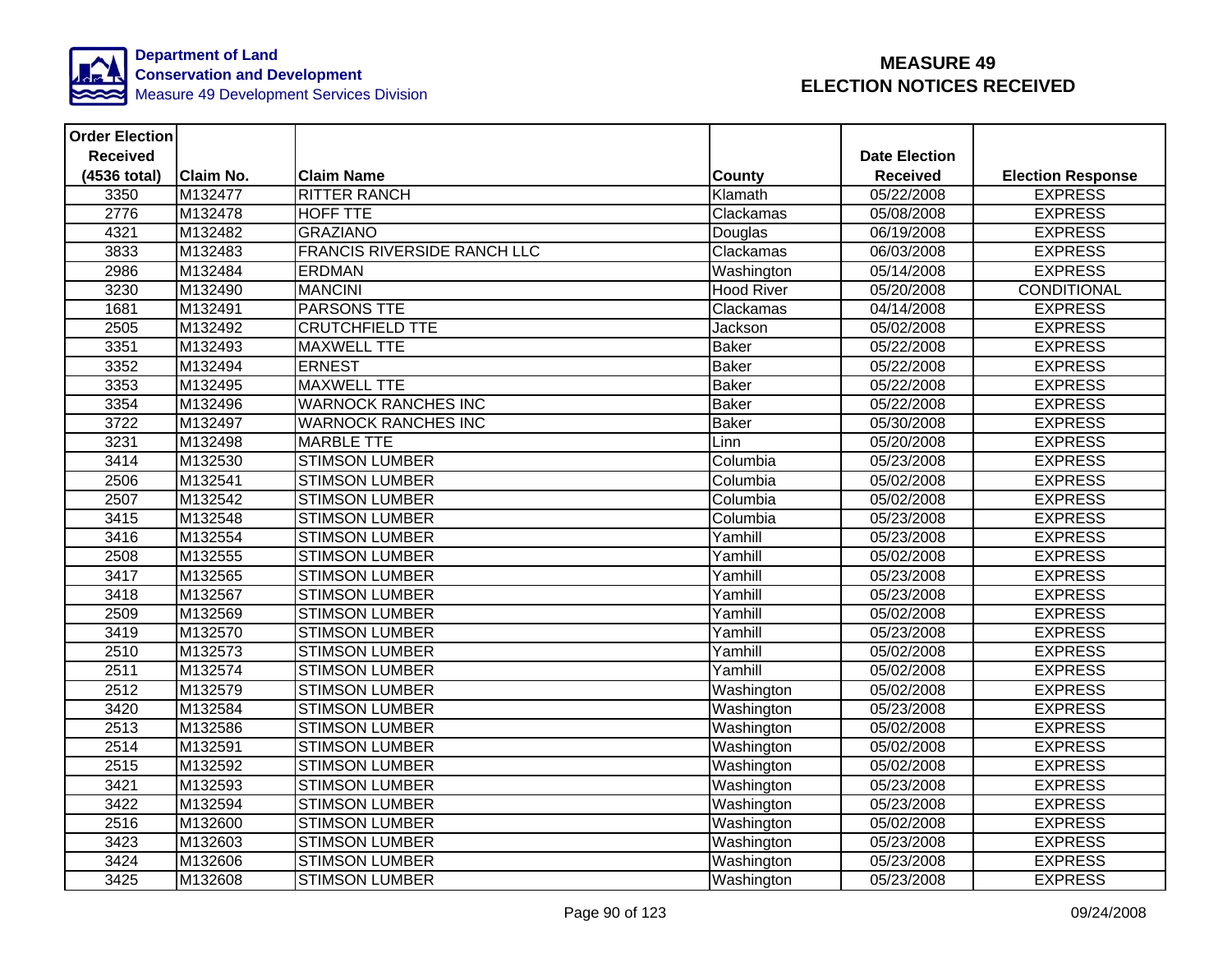

| <b>Order Election</b> |                  |                                     |                   |                      |                          |
|-----------------------|------------------|-------------------------------------|-------------------|----------------------|--------------------------|
| <b>Received</b>       |                  |                                     |                   | <b>Date Election</b> |                          |
| (4536 total)          | <b>Claim No.</b> | <b>Claim Name</b>                   | <b>County</b>     | <b>Received</b>      | <b>Election Response</b> |
| 3426                  | M132610          | <b>STIMSON LUMBER</b>               | Washington        | 05/23/2008           | <b>EXPRESS</b>           |
| 2517                  | M132611          | <b>STIMSON LUMBER</b>               | Washington        | 05/02/2008           | <b>EXPRESS</b>           |
| 2518                  | M132616          | <b>STIMSON LUMBER</b>               | Washington        | 05/02/2008           | <b>EXPRESS</b>           |
| 2519                  | M132618          | <b>STIMSON LUMBER</b>               | Washington        | 05/02/2008           | <b>EXPRESS</b>           |
| 2520                  | M132619          | <b>STIMSON LUMBER</b>               | Washington        | 05/02/2008           | <b>EXPRESS</b>           |
| 2987                  | M132620          | <b>WEIGAND RANCHES INC</b>          | Jefferson         | 05/14/2008           | <b>EXPRESS</b>           |
| 3232                  | M132621          | <b>YELLOTT</b>                      | Klamath           | 05/20/2008           | <b>EXPRESS</b>           |
| 3233                  | M132622          | <b>GEARY</b>                        | Klamath           | 05/20/2008           | <b>EXPRESS</b>           |
| 3234                  | M132623          | <b>GEARY</b>                        | Klamath           | 05/20/2008           | <b>EXPRESS</b>           |
| 3235                  | M132624          | <b>GEARY</b>                        | Klamath           | 05/20/2008           | <b>EXPRESS</b>           |
| 3538                  | M132625          | <b>PARTON</b>                       | <b>Hood River</b> | 05/27/2008           | <b>EXPRESS</b>           |
| 1091                  | M132627          | <b>MAKIN FARMS INC</b>              | Wallowa           | 03/28/2008           | <b>EXPRESS</b>           |
| 3982                  | M132628          | <b>WILLIAM J SMITH FAMILY TRUST</b> | Clackamas         | 06/06/2008           | <b>EXPRESS</b>           |
| 3355                  | M132629          | <b>WESTERBERG</b>                   | Jackson           | 05/22/2008           | <b>EXPRESS</b>           |
| 4322                  | M132632          | <b>PONTE</b>                        | Josephine         | 06/19/2008           | <b>EXPRESS</b>           |
| 1335                  | M132633          | <b>NELSON</b>                       | Washington        | 04/04/2008           | <b>EXPRESS</b>           |
| 2893                  | M132634          | <b>SWINGLE</b>                      | Jackson           | 05/12/2008           | <b>EXPRESS</b>           |
| 3427                  | M132637          | <b>SEA LION CAVES INC</b>           | Lane              | 05/23/2008           | <b>CONDITIONAL</b>       |
| 4142                  | M132638          | <b>NICHOLSON</b>                    | Klamath           | 06/12/2008           | <b>EXPRESS</b>           |
| 2726                  | M132639          | <b>FIELDS</b>                       | Jackson           | 05/07/2008           | <b>EXPRESS</b>           |
| 4285                  | M132640          | <b>WILSON</b>                       | Jackson           | 06/17/2008           | <b>EXPRESS</b>           |
| 767                   | M132644          | <b>DENNINGTON</b>                   | Jackson           | 03/19/2008           | <b>EXPRESS</b>           |
| 1260                  | M132646          | <b>WINN</b>                         | Jackson           | 04/02/2008           | <b>EXPRESS</b>           |
| 2819                  | M132647          | <b>STONE TTEE</b>                   | Jackson           | 05/09/2008           | <b>EXPRESS</b>           |
| 3034                  | M132651          | <b>ALEXANDER</b>                    | Jackson           | 05/15/2008           | <b>EXPRESS</b>           |
| 1092                  | M132654          | <b>OLBERDING</b>                    | Yamhill           | 03/28/2008           | <b>EXPRESS</b>           |
| 1093                  | M132655          | <b>COOPER</b>                       | Yamhill           | 03/28/2008           | <b>EXPRESS</b>           |
| 1044                  | M132656          | <b>ANN SPROED LIV TRUST</b>         | Marion            | 03/27/2008           | <b>EXPRESS</b>           |
| 3136                  | M132657          | <b>SCHMIDT</b>                      | Yamhill           | 05/19/2008           | <b>EXPRESS</b>           |
| 3428                  | M132658          | <b>GLOVER</b>                       | Lane              | 05/23/2008           | <b>EXPRESS</b>           |
| 3429                  | M132660          | <b>MISLEY</b>                       | Clackamas         | 05/23/2008           | <b>EXPRESS</b>           |
| 3430                  | M132661          | <b>MISLEY</b>                       | Clackamas         | 05/23/2008           | <b>EXPRESS</b>           |
| 459                   | M132663          | <b>EVERS</b>                        | Washington        | 03/07/2008           | <b>EXPRESS</b>           |
| 460                   | M132664          | <b>EVERS</b>                        | Washington        | 03/07/2008           | <b>EXPRESS</b>           |
| 2603                  | M132665          | <b>RINCK</b>                        | Washington        | 05/05/2008           | <b>EXPRESS</b>           |
| 1876                  | M132666          | <b>GILLENWATER</b>                  | Washington        | 04/18/2008           | <b>EXPRESS</b>           |
| 869                   | M132667          | <b>SHINE</b>                        | Yamhill           | 03/21/2008           | <b>EXPRESS</b>           |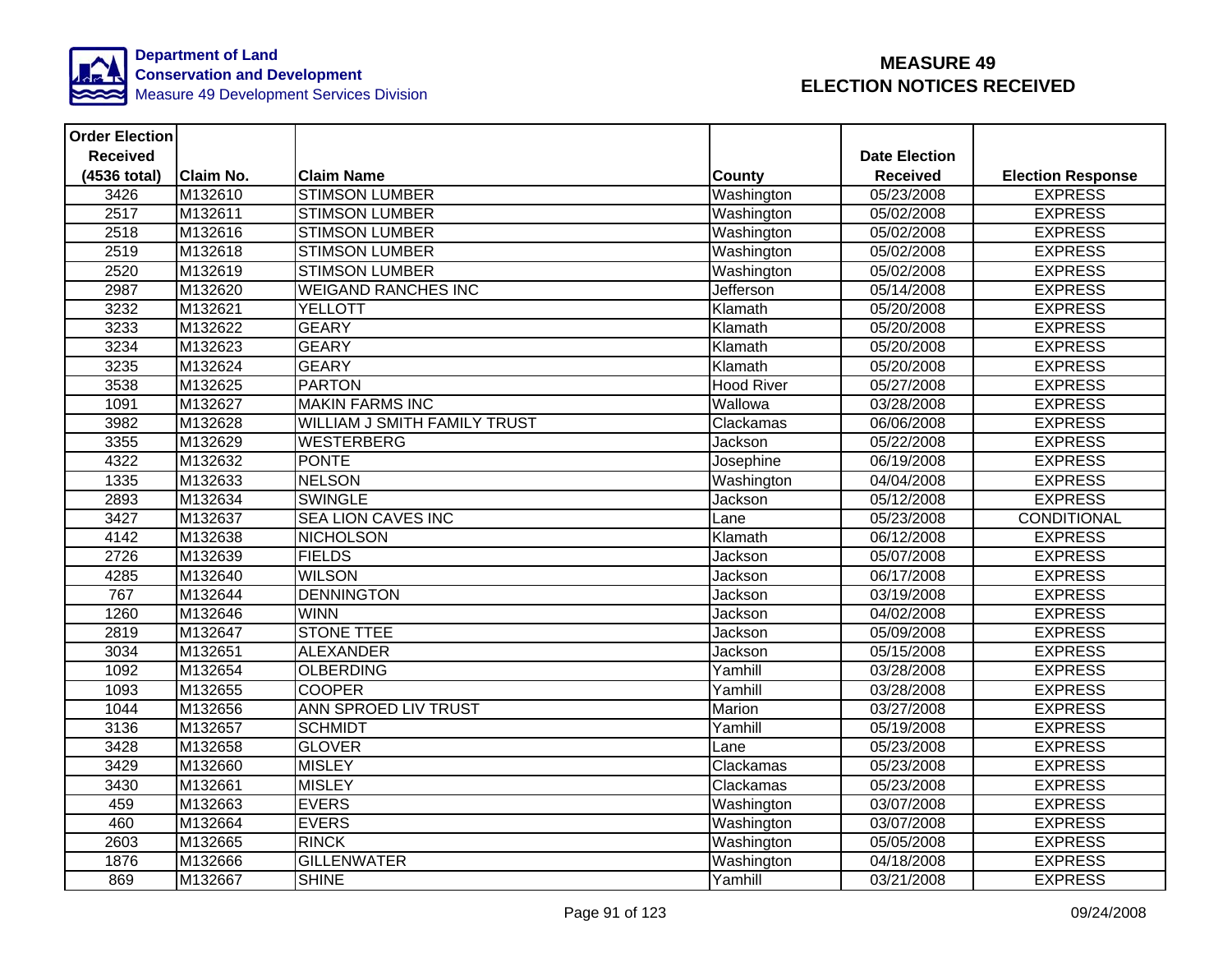

| <b>Order Election</b> |                  |                                    |                  |                      |                          |
|-----------------------|------------------|------------------------------------|------------------|----------------------|--------------------------|
| <b>Received</b>       |                  |                                    |                  | <b>Date Election</b> |                          |
| (4536 total)          | <b>Claim No.</b> | <b>Claim Name</b>                  | County           | <b>Received</b>      | <b>Election Response</b> |
| 4302                  | M132670          | <b>BATES</b>                       | Linn             | 06/18/2008           | <b>EXPRESS</b>           |
| 2727                  | M132672          | <b>MILLER</b>                      | Linn             | 05/07/2008           | <b>EXPRESS</b>           |
| 2728                  | M132673          | <b>MILLER</b>                      | Linn             | 05/07/2008           | <b>EXPRESS</b>           |
| 4251                  | M132674          | <b>APPLEMAN</b>                    | Clackamas        | 06/16/2008           | <b>EXPRESS</b>           |
| 3356                  | M132680          | <b>CRAY</b>                        | Benton           | 05/22/2008           | <b>EXPRESS</b>           |
| 1725                  | M132681          | <b>SCHWANKE</b>                    | Benton           | 04/15/2008           | <b>EXPRESS</b>           |
| 3236                  | M132682          | <b>NELSON</b>                      | Polk             | 05/20/2008           | <b>EXPRESS</b>           |
| 1501                  | M132683          | <b>GRIESER</b>                     | Clackamas        | 04/09/2008           | <b>EXPRESS</b>           |
| 3357                  | M132685          | <b>CARSON TTEE</b>                 | Polk             | 05/22/2008           | <b>EXPRESS</b>           |
| 3539                  | M132686          | <b>CARSON TTEE</b>                 | Yamhill          | 05/27/2008           | <b>EXPRESS</b>           |
| 3540                  | M132687          | <b>GIANELLA</b>                    | Marion           | 05/27/2008           | <b>EXPRESS</b>           |
| 3541                  | M132688          | <b>GAIBLER TTEE</b>                | Yamhill          | 05/27/2008           | <b>EXPRESS</b>           |
| 3834                  | M132689          | <b>HAYS</b>                        | Yamhill          | 06/03/2008           | <b>EXPRESS</b>           |
| 3237                  | M132690          | <b>KIRK TTEE</b>                   | Marion           | 05/20/2008           | <b>EXPRESS</b>           |
| 1951                  | M132691          | <b>SMITH</b>                       | Marion           | 04/21/2008           | <b>EXPRESS</b>           |
| 4110                  | M132692          | <b>KREDER</b>                      | Yamhill          | 06/11/2008           | <b>EXPRESS</b>           |
| 4143                  | M132693          | <b>KREDER</b>                      | Yamhill          | 06/12/2008           | <b>EXPRESS</b>           |
| 2389                  | M132694          | <b>BOGH</b>                        | Yamhill          | 04/30/2008           | <b>EXPRESS</b>           |
| 2894                  | M132695          | <b>BALES</b>                       | Yamhill          | 05/12/2008           | <b>EXPRESS</b>           |
| 3542                  | M132696          | <b>LARSON</b>                      | Yamhill          | 05/27/2008           | <b>EXPRESS</b>           |
| 1404                  | M132697          | <b>VER MULM</b>                    | Yamhill          | 04/07/2008           | <b>EXPRESS</b>           |
| 3431                  | M132700          | <b>BARTNIK</b>                     | <b>Deschutes</b> | 05/23/2008           | <b>EXPRESS</b>           |
| 3543                  | M132703          | <b>LARSON</b>                      | Multnomah        | 05/27/2008           | <b>EXPRESS</b>           |
| 2284                  | M132705          | <b>MARY E KELLINGTON FAMILY</b>    | Jackson          | 04/28/2008           | <b>EXPRESS</b>           |
| 4046                  | M132706          | <b>WHIPPLE</b>                     | Jackson          | 06/09/2008           | <b>EXPRESS</b>           |
| 628                   | M132707          | <b>NELSON</b>                      | Jackson          | 03/14/2008           | <b>EXPRESS</b>           |
| 2729                  | M132710          | <b>SUNNY GLEN LAND PARTNERSHIP</b> | Josephine        | 05/07/2008           | <b>EXPRESS</b>           |
| 1405                  | M132712          | <b>HUTCHINS</b>                    | Clackamas        | 04/07/2008           | <b>EXPRESS</b>           |
| 3072                  | M132714          | <b>ALEXANDER</b>                   | Crook            | 05/16/2008           | <b>EXPRESS</b>           |
| 1952                  | M132715          | <b>HAYES</b>                       | Crook            | 04/21/2008           | <b>EXPRESS</b>           |
| 4047                  | M132716          | CECILIA E HAY FAMILY TRUST         | Marion           | 06/09/2008           | <b>EXPRESS</b>           |
| 4048                  | M132717          | CECILIA E HAY FAMILY TRUST         | Marion           | 06/09/2008           | <b>EXPRESS</b>           |
| 2081                  | M132718          | <b>HAWKEN</b>                      | Linn             | 04/23/2008           | <b>EXPRESS</b>           |
| 2340                  | M132719          | <b>MOORE</b>                       | Benton           | 04/29/2008           | <b>EXPRESS</b>           |
| 1459                  | M132720          | <b>ZIMBRICK</b>                    | Polk             | 04/08/2008           | <b>EXPRESS</b>           |
| 1460                  | M132721          | <b>ZIMBRICK</b>                    | Polk             | 04/08/2008           | <b>EXPRESS</b>           |
| 3238                  | M132722          | <b>HARRIS TTEE</b>                 | Yamhill          | 05/20/2008           | <b>EXPRESS</b>           |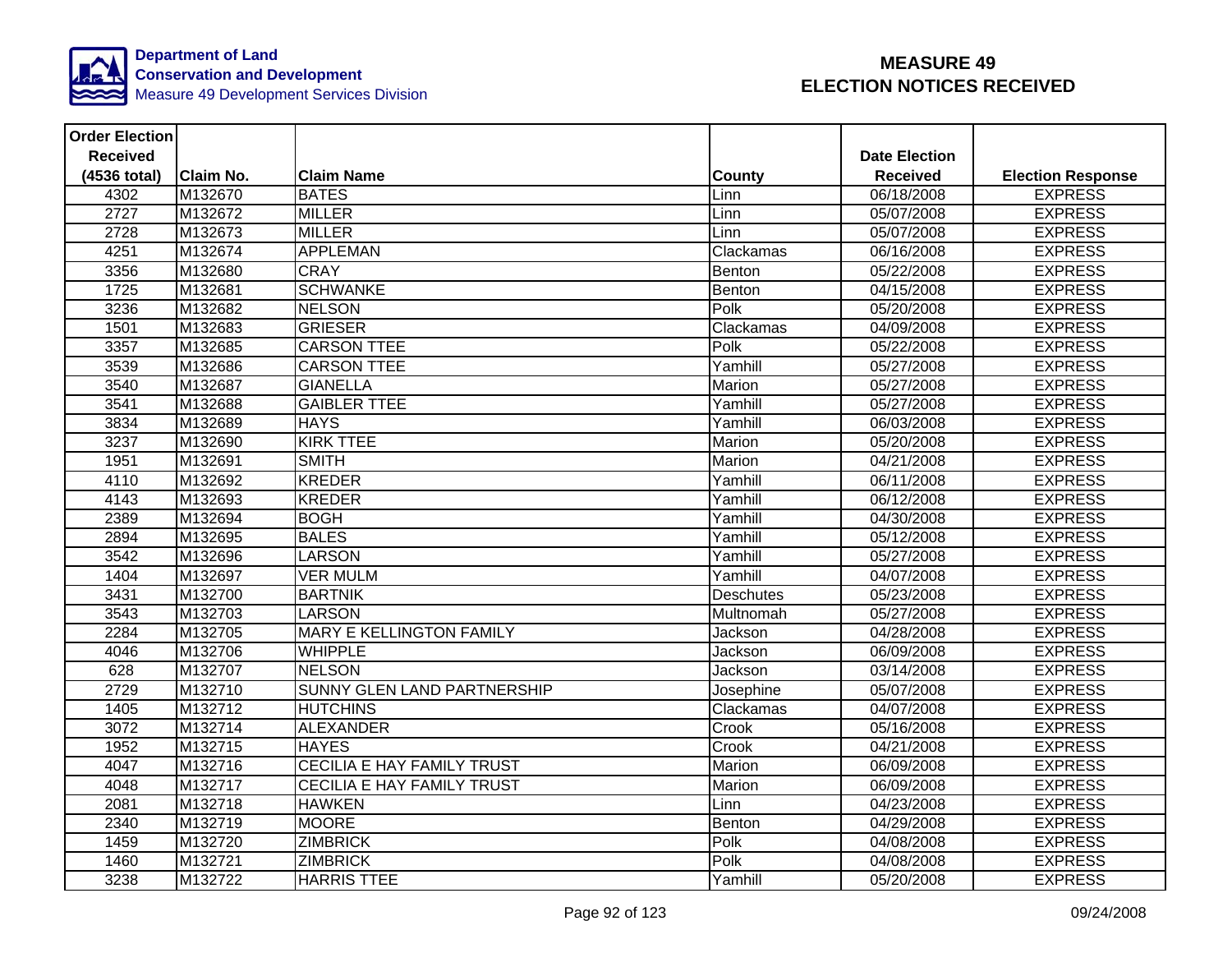

| <b>Order Election</b> |                  |                                 |               |                      |                          |
|-----------------------|------------------|---------------------------------|---------------|----------------------|--------------------------|
| <b>Received</b>       |                  |                                 |               | <b>Date Election</b> |                          |
| (4536 total)          | <b>Claim No.</b> | <b>Claim Name</b>               | <b>County</b> | <b>Received</b>      | <b>Election Response</b> |
| 3239                  | M132723          | <b>HARRIS TTEE</b>              | Yamhill       | 05/20/2008           | <b>EXPRESS</b>           |
| 4144                  | M132725          | <b>PITNEY</b>                   | Lane          | 06/12/2008           | <b>EXPRESS</b>           |
| 3137                  | M132726          | <b>BAILLIE</b>                  | Benton        | 05/19/2008           | <b>EXPRESS</b>           |
| 3432                  | M132728          | <b>FRANK R MUDGE TRUST</b>      | Clatsop       | 05/23/2008           | CONDITIONAL              |
| 3358                  | M132729          | <b>ELLIS JR</b>                 | Columbia      | 05/22/2008           | <b>CONDITIONAL</b>       |
| 4286                  | M132730          | LOREN ELLIS JR AND SONS         | Columbia      | 06/17/2008           | <b>EXPRESS</b>           |
| 2447                  | M132731          | <b>HEIGH</b>                    | Jackson       | 05/01/2008           | <b>EXPRESS</b>           |
| 1554                  | M132732          | <b>MURPHY</b>                   | Jackson       | 04/10/2008           | <b>EXPRESS</b>           |
| 2820                  | M132734          | <b>SCHNEIDER</b>                | Jackson       | 05/09/2008           | <b>EXPRESS</b>           |
| 3898                  | M132735          | <b>DONALDSON</b>                | Marion        | 06/04/2008           | <b>EXPRESS</b>           |
| 4111                  | M132736          | <b>GIBSON</b>                   | Lincoln       | 06/11/2008           | <b>EXPRESS</b>           |
| 3835                  | M132737          | <b>WETTEN</b>                   | Lincoln       | 06/03/2008           | <b>EXPRESS</b>           |
| 2521                  | M132738          | <b>THILL</b>                    | Lincoln       | 05/02/2008           | <b>EXPRESS</b>           |
| 1830                  | M132739          | <b>THISSELL</b>                 | Lincoln       | 04/17/2008           | <b>EXPRESS</b>           |
| 3035                  | M132740          | <b>GIBSON</b>                   | Lincoln       | 05/15/2008           | <b>EXPRESS</b>           |
| 4193                  | M132741          | <b>KOSYDAR</b>                  | Lincoln       | 06/13/2008           | <b>EXPRESS</b>           |
| 1461                  | M132743          | <b>MORGAN CENTURY FARMS INC</b> | Linn          | 04/08/2008           | <b>EXPRESS</b>           |
| 3433                  | M132747          | <b>PYNCH</b>                    | Linn          | 05/23/2008           | <b>EXPRESS</b>           |
| 1336                  | M132748          | <b>KUMPULA</b>                  | Benton        | 04/04/2008           | <b>EXPRESS</b>           |
| 2285                  | M132750          | <b>BLACK</b>                    | Linn          | 04/28/2008           | <b>EXPRESS</b>           |
| 3665                  | M132752          | <b>SPERLING</b>                 | Polk          | 05/29/2008           | <b>EXPRESS</b>           |
| 3618                  | M132753          | <b>SPERLING</b>                 | Polk          | 05/28/2008           | <b>EXPRESS</b>           |
| 1261                  | M132754          | <b>BECKER FAMILY TRUST</b>      | Clackamas     | 04/02/2008           | <b>EXPRESS</b>           |
| 601                   | M132755          | <b>SCHAFER REV LIV TRUST</b>    | Clackamas     | 03/13/2008           | <b>EXPRESS</b>           |
| 3434                  | M132756          | <b>POTTER</b>                   | Linn          | 05/23/2008           | <b>EXPRESS</b>           |
| 3983                  | M132757          | <b>STOLLER</b>                  | Clackamas     | 06/06/2008           | <b>EXPRESS</b>           |
| 3544                  | M132758          | <b>GROSS</b>                    | Yamhill       | 05/27/2008           | <b>EXPRESS</b>           |
| 4349                  | M132765          | <b>VANDERCOOK</b>               | Lincoln       | 06/20/2008           | <b>EXPRESS</b>           |
| 3435                  | M132766          | <b>VANDERCOOK</b>               | Lane          | 05/23/2008           | <b>EXPRESS</b>           |
| 3436                  | M132767          | <b>VANDERCOOK</b>               | Lane          | 05/23/2008           | <b>EXPRESS</b>           |
| 1605                  | M132772          | <b>WOOD</b>                     | Linn          | 04/11/2008           | <b>EXPRESS</b>           |
| 3723                  | M132773          | D.M. STEVENSON RANCH LP         | Linn          | 05/30/2008           | <b>EXPRESS</b>           |
| 3437                  | M132774          | <b>SPRINGFIELD COUNTRY CLUB</b> | Lane          | 05/23/2008           | <b>EXPRESS</b>           |
| 3298                  | M132775          | SOUTH COAST LUMBER CO           | Curry         | 05/21/2008           | <b>EXPRESS</b>           |
| 3299                  | M132776          | SOUTH COAST LUMBER CO           | Deschutes     | 05/21/2008           | <b>EXPRESS</b>           |
| 3300                  | M132777          | SOUTH COAST LUMBER CO           | Curry         | 05/21/2008           | <b>EXPRESS</b>           |
| 3301                  | M132778          | SOUTH COAST LUMBER CO           | Curry         | 05/21/2008           | <b>EXPRESS</b>           |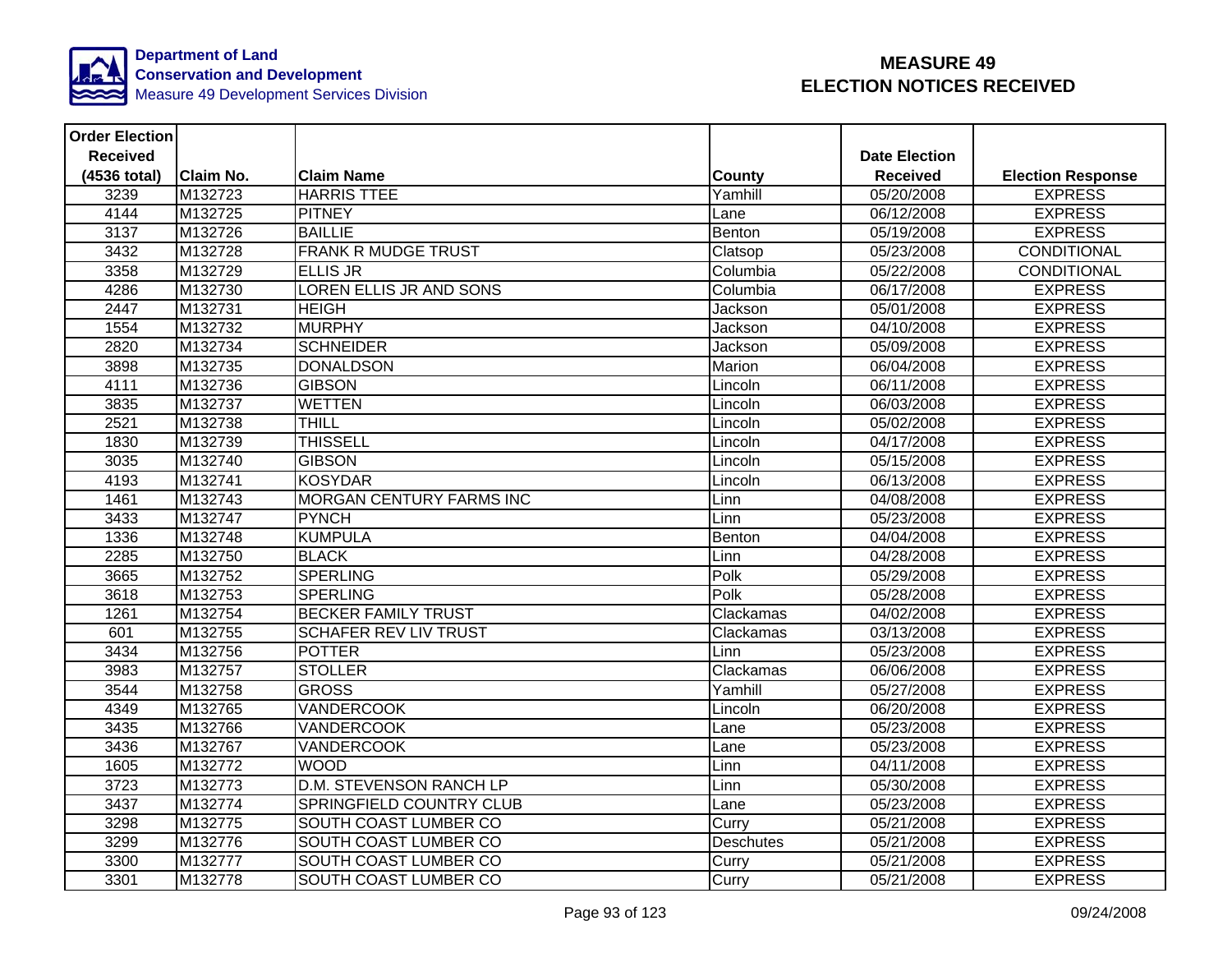

| <b>Order Election</b> |                  |                              |               |                      |                          |
|-----------------------|------------------|------------------------------|---------------|----------------------|--------------------------|
| <b>Received</b>       |                  |                              |               | <b>Date Election</b> |                          |
| (4536 total)          | <b>Claim No.</b> | <b>Claim Name</b>            | County        | <b>Received</b>      | <b>Election Response</b> |
| 3302                  | M132779          | SOUTH COAST LUMBER CO        | Curry         | 05/21/2008           | <b>EXPRESS</b>           |
| 4194                  | M132780          | SOUTH COAST LUMBER CO        | Curry         | 06/13/2008           | <b>EXPRESS</b>           |
| 3303                  | M132781          | SOUTH COAST LUMBER CO        | Curry         | 05/21/2008           | <b>EXPRESS</b>           |
| 4195                  | M132782          | <b>SOUTH COAST LUMBER CO</b> | Curry         | 06/13/2008           | <b>EXPRESS</b>           |
| 4196                  | M132783          | SOUTH COAST LUMBER CO        | Curry         | 06/13/2008           | <b>EXPRESS</b>           |
| 4197                  | M132784          | SOUTH COAST LUMBER CO        | Curry         | 06/13/2008           | <b>EXPRESS</b>           |
| 4198                  | M132785          | SOUTH COAST LUMBER CO        | Curry         | 06/13/2008           | <b>EXPRESS</b>           |
| 4199                  | M132786          | <b>SOUTH COAST LUMBER CO</b> | Curry         | 06/13/2008           | <b>EXPRESS</b>           |
| 3438                  | M132787          | <b>EGGE</b>                  | Lane          | 05/23/2008           | <b>EXPRESS</b>           |
| 1953                  | M132790          | <b>WOODBURN GOLF COURSE</b>  | <b>Marion</b> | 04/21/2008           | <b>EXPRESS</b>           |
| 4350                  | M132793          | <b>UFFELMAN</b>              | Marion        | 06/20/2008           | <b>EXPRESS</b>           |
| 4380                  | M132794          | <b>HOPPING FAMILY TRUST</b>  | Clackamas     | 06/23/2008           | <b>EXPRESS</b>           |
| 1206                  | M132795          | <b>STARR</b>                 | Linn          | 04/01/2008           | <b>EXPRESS</b>           |
| 3138                  | M132796          | <b>NICKERSON</b>             | Clackamas     | 05/19/2008           | <b>EXPRESS</b>           |
| 2215                  | M132800          | <b>POWELL</b>                | Polk          | 04/25/2008           | <b>EXPRESS</b>           |
| 357                   | M132803          | <b>LAFOLLETTE</b>            | <b>Marion</b> | 03/03/2008           | <b>EXPRESS</b>           |
| 1831                  | M132808          | MCCULLOCH-GILSON             | Washington    | 04/17/2008           | <b>EXPRESS</b>           |
| 4287                  | M132811          | <b>BRADLEY</b>               | Marion        | 06/17/2008           | <b>EXPRESS</b>           |
| 461                   | M132812          | <b>LAY</b>                   | Clackamas     | 03/07/2008           | <b>EXPRESS</b>           |
| 435                   | M132813          | <b>RITTER</b>                | Lane          | 03/06/2008           | <b>EXPRESS</b>           |
| 4323                  | M132814          | <b>CASTEEL</b>               | Clackamas     | 06/19/2008           | <b>EXPRESS</b>           |
| 2730                  | M132815          | <b>LEWELLYN</b>              | Jackson       | 05/07/2008           | <b>EXPRESS</b>           |
| 3036                  | M132817          | <b>NUSSBAUM</b>              | Jackson       | 05/15/2008           | <b>EXPRESS</b>           |
| 3439                  | M132818          | <b>BURRILL</b>               | Jackson       | 05/23/2008           | <b>EXPRESS</b>           |
| 3440                  | M132823          | <b>STRAUS</b>                | Jackson       | 05/23/2008           | <b>EXPRESS</b>           |
| 3441                  | M132824          | <b>STRAUS</b>                | Jackson       | 05/23/2008           | <b>EXPRESS</b>           |
| 3240                  | M132826          | <b>MCNATT</b>                | Marion        | 05/20/2008           | <b>WITHDRAWN</b>         |
| 3073                  | M132828          | <b>PATTERSON</b>             | Lane          | 05/16/2008           | <b>EXPRESS</b>           |
| 3074                  | M132829          | <b>WARNER</b>                | Lane          | 05/16/2008           | <b>EXPRESS</b>           |
| 3359                  | M132831          | <b>KILMER</b>                | Lane          | 05/22/2008           | <b>EXPRESS</b>           |
| 3139                  | M132832          | <b>HUMPHREY</b>              | Lane          | 05/19/2008           | <b>EXPRESS</b>           |
| 3619                  | M132833          | <b>CORK</b>                  | Lane          | 05/28/2008           | <b>EXPRESS</b>           |
| 4303                  | M132834          | <b>REICH</b>                 | Lane          | 06/18/2008           | <b>EXPRESS</b>           |
| 4288                  | M132835          | <b>DERBY FAMILY TRUST</b>    | Lane          | 06/17/2008           | <b>EXPRESS</b>           |
| 3304                  | M132836          | <b>SPIES</b>                 | Lane          | 05/21/2008           | <b>EXPRESS</b>           |
| 1954                  | M132837          | <b>HOLLINGSWORTH</b>         | Marion        | 04/21/2008           | <b>EXPRESS</b>           |
| 3305                  | M132840          | <b>PARKER</b>                | Clackamas     | 05/21/2008           | CONDITIONAL              |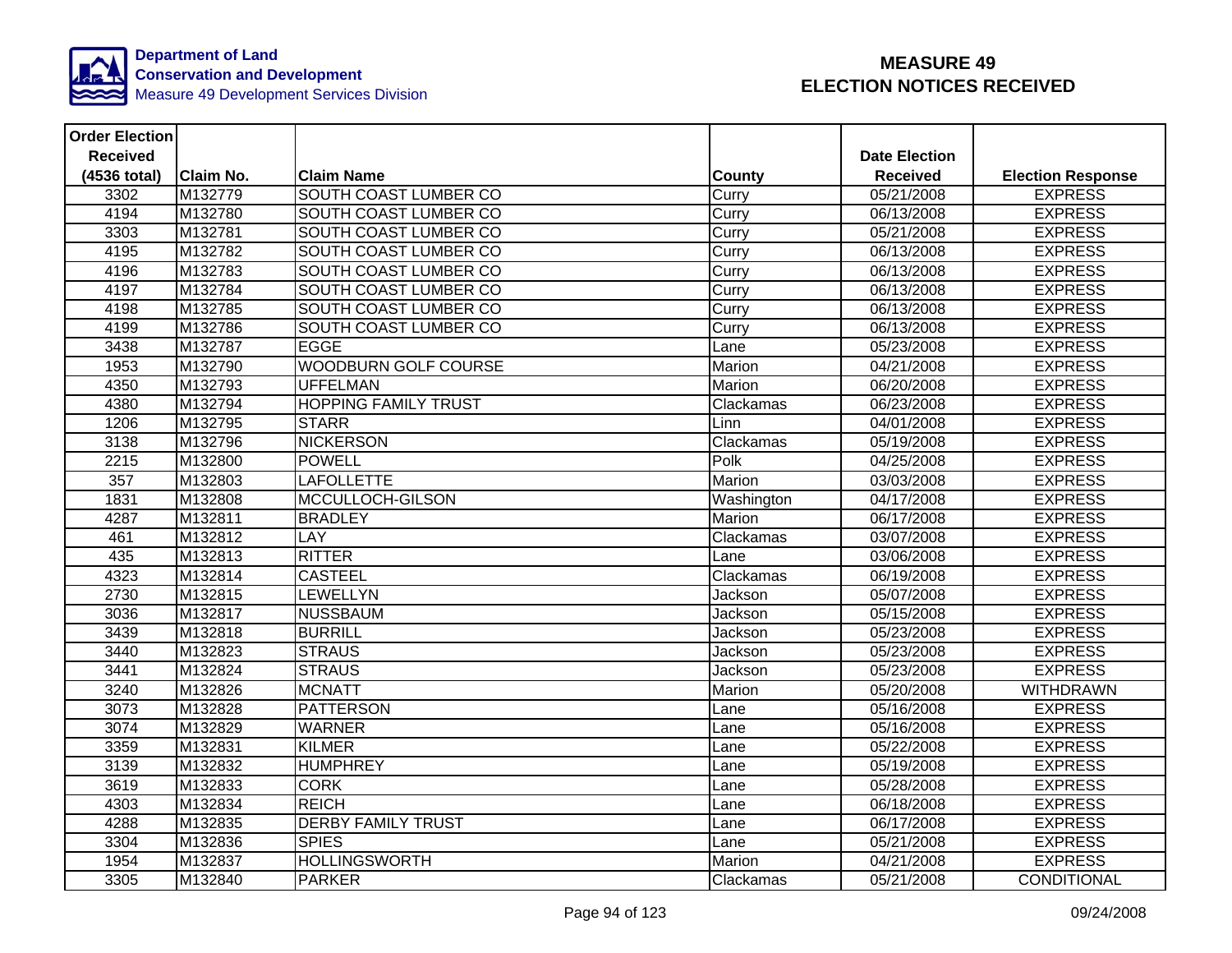

| <b>Order Election</b> |                  |                                      |               |                        |                          |
|-----------------------|------------------|--------------------------------------|---------------|------------------------|--------------------------|
| <b>Received</b>       |                  |                                      |               | <b>Date Election</b>   |                          |
| (4536 total)          | <b>Claim No.</b> | <b>Claim Name</b>                    | <b>County</b> | <b>Received</b>        | <b>Election Response</b> |
| 306                   | M132841          | <b>VAN DYKE</b>                      | Washington    | $\frac{02}{28}$ 8/2008 | <b>EXPRESS</b>           |
| 3306                  | M132842          | JOHN N RUTH M HALSTEAD LIV REV TRUST | Polk          | 05/21/2008             | <b>EXPRESS</b>           |
| 3307                  | M132843          | <b>HALSTEAD SLOPES LLC</b>           | Polk          | 05/21/2008             | <b>EXPRESS</b>           |
| 412                   | M132844          | <b>BYERS JR</b>                      | Lane          | 03/05/2008             | <b>EXPRESS</b>           |
| 4304                  | M132846          | <b>KIENLEN</b>                       | Lane          | 06/18/2008             | <b>EXPRESS</b>           |
| 2604                  | M132847          | <b>NOVICK</b>                        | Lane          | 05/05/2008             | <b>EXPRESS</b>           |
| 1207                  | M132848          | <b>VOLESKY</b>                       | Lane          | 04/01/2008             | <b>EXPRESS</b>           |
| 3360                  | M132849          | <b>INA M SAUNDERS LIV TRUST</b>      | Lane          | 05/22/2008             | <b>EXPRESS</b>           |
| 1726                  | M132853          | <b>BURDETTE</b>                      | Clackamas     | 04/15/2008             | <b>EXPRESS</b>           |
| 1832                  | M132854          | <b>BICKET</b>                        | Clackamas     | 04/17/2008             | <b>EXPRESS</b>           |
| 1502                  | M132856          | <b>SCHREPEL</b>                      | Yamhill       | 04/09/2008             | <b>EXPRESS</b>           |
| 3361                  | M132857          | <b>MITCHELL</b>                      | Lane          | 05/22/2008             | <b>EXPRESS</b>           |
| 3442                  | M132858          | <b>PUPKE</b>                         | Lane          | 05/23/2008             | <b>EXPRESS</b>           |
| 3362                  | M132859          | <b>SCHRENK</b>                       | Lane          | 05/22/2008             | <b>EXPRESS</b>           |
| 1955                  | M132860          | <b>HERB</b>                          | Linn          | 04/21/2008             | <b>EXPRESS</b>           |
| 1094                  | M132861          | <b>TILGNER</b>                       | Polk          | 03/28/2008             | <b>EXPRESS</b>           |
| 2605                  | M132863          | <b>GIUSTINA BROS PARTNERSHIP</b>     | Lane          | 05/05/2008             | <b>EXPRESS</b>           |
| 3545                  | M132864          | <b>KEEPERS</b>                       | Lane          | 05/27/2008             | <b>EXPRESS</b>           |
| 2895                  | M132867          | <b>JAMIESON</b>                      | Washington    | 05/12/2008             | <b>EXPRESS</b>           |
| 358                   | M132869          | <b>STOUT</b>                         | Benton        | 03/03/2008             | <b>EXPRESS</b>           |
| 3443                  | M132870          | <b>BARKMEYER</b>                     | Linn          | 05/23/2008             | <b>EXPRESS</b>           |
| 1095                  | M132872          | <b>VAN DUYN</b>                      | Lane          | 03/28/2008             | <b>EXPRESS</b>           |
| 3546                  | M132873          | <b>BRAUER</b>                        | Clackamas     | 05/27/2008             | CONDITIONAL              |
| 3308                  | M132874          | <b>ARNELL</b>                        | Washington    | 05/21/2008             | <b>EXPRESS</b>           |
| 4351                  | M132875          | <b>KESTER</b>                        | Lane          | 06/20/2008             | <b>EXPRESS</b>           |
| 4112                  | M132876          | <b>FURRER</b>                        | Lane          | 06/11/2008             | <b>EXPRESS</b>           |
| 2606                  | M132878          | <b>GIUSTINA BROS PARTNERSHIP</b>     | Lane          | 05/05/2008             | <b>EXPRESS</b>           |
| 3666                  | M132879          | <b>SAUNDERS JR</b>                   | Washington    | 05/29/2008             | <b>EXPRESS</b>           |
| 4352                  | M132880          | <b>HENTHORNE</b>                     | Linn          | 06/20/2008             | <b>EXPRESS</b>           |
| 4353                  | M132881          | <b>KESTER</b>                        | Lane          | 06/20/2008             | <b>EXPRESS</b>           |
| 1555                  | M132882          | <b>HARNSBERGER</b>                   | Lane          | 04/10/2008             | <b>EXPRESS</b>           |
| 3363                  | M132884          | MITCHELL                             | Lane          | 05/22/2008             | <b>EXPRESS</b>           |
| 2607                  | M132886          | <b>GIUSTINA BROS PARTNERSHIP</b>     | Lane          | 05/05/2008             | <b>EXPRESS</b>           |
| 3364                  | M132887          | <b>BROWN</b>                         | Polk          | 05/22/2008             | <b>EXPRESS</b>           |
| 4354                  | M132888          | <b>AUS FARMS LTD</b>                 | Clackamas     | 06/20/2008             | <b>EXPRESS</b>           |
| 1556                  | M132890          | <b>SIMMONS TTEE</b>                  | Polk          | 04/10/2008             | <b>VESTED</b>            |
| 4305                  | M132892          | <b>WALTERS</b>                       | Linn          | 06/18/2008             | <b>EXPRESS</b>           |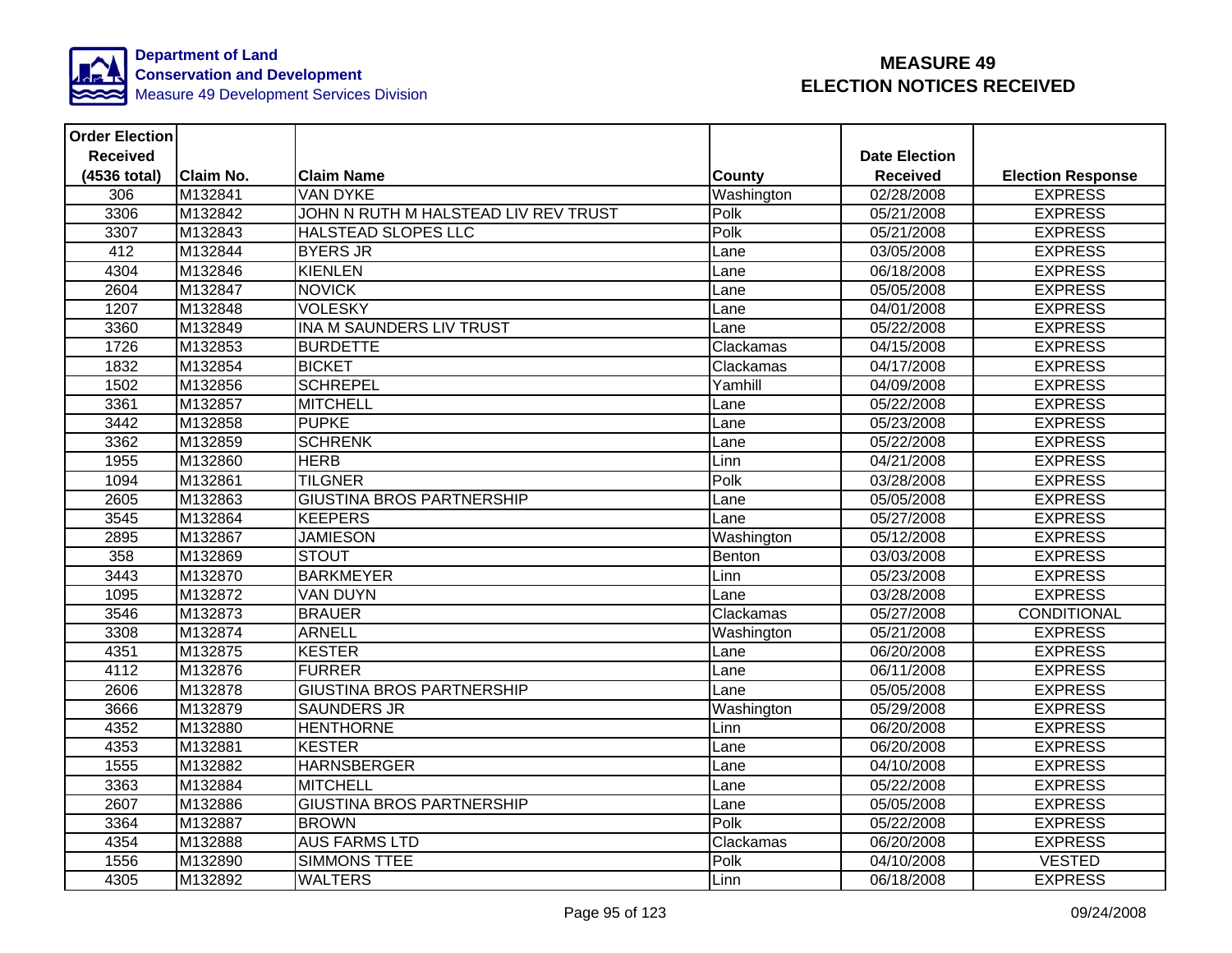

| <b>Order Election</b> |                  |                                      |               |                      |                          |
|-----------------------|------------------|--------------------------------------|---------------|----------------------|--------------------------|
| <b>Received</b>       |                  |                                      |               | <b>Date Election</b> |                          |
| (4536 total)          | <b>Claim No.</b> | <b>Claim Name</b>                    | <b>County</b> | <b>Received</b>      | <b>Election Response</b> |
| 4355                  | M132894          | <b>GINTHER</b>                       | Marion        | 06/20/2008           | <b>EXPRESS</b>           |
| 2649                  | M132895          | <b>POWERS TTEE</b>                   | Jefferson     | 05/06/2008           | <b>EXPRESS</b>           |
| 4324                  | M132896          | <b>MOULTON</b>                       | Lane          | 06/19/2008           | <b>EXPRESS</b>           |
| 2650                  | M132897          | <b>POWERS</b>                        | Jefferson     | 05/06/2008           | <b>EXPRESS</b>           |
| 3241                  | M132898          | <b>GIETEMA TTEE</b>                  | Marion        | 05/20/2008           | <b>EXPRESS</b>           |
| 3836                  | M132900          | <b>BURDEN</b>                        | Yamhill       | 06/03/2008           | <b>EXPRESS</b>           |
| 3444                  | M132901          | <b>LEONARD</b>                       | Marion        | 05/23/2008           | <b>EXPRESS</b>           |
| 1727                  | M132902          | <b>ROLIE</b>                         | <b>Marion</b> | 04/15/2008           | <b>EXPRESS</b>           |
| 3140                  | M132907          | YAQUINA RIVER PROPERTIES OF OREG LTD | Lincoln       | 05/19/2008           | <b>EXPRESS</b>           |
| 3784                  | M132908          | <b>TROYER TRUSTEE</b>                | Lincoln       | 06/02/2008           | <b>EXPRESS</b>           |
| 3785                  | M132909          | <b>WILSON</b>                        | Lincoln       | 06/02/2008           | <b>EXPRESS</b>           |
| 1682                  | M132910          | Pearson                              | Washington    | 04/14/2008           | <b>EXPRESS</b>           |
| 1683                  | M132911          | Pearson                              | Washington    | 04/14/2008           | <b>EXPRESS</b>           |
| 2988                  | M132917          | <b>BERGE</b>                         | Clackamas     | 05/14/2008           | <b>EXPRESS</b>           |
| 4289                  | M132918          | <b>FOX</b>                           | Marion        | 06/17/2008           | <b>EXPRESS</b>           |
| 3547                  | M132919          | <b>BERGE</b>                         | Clackamas     | 05/27/2008           | <b>EXPRESS</b>           |
| 3445                  | M132920          | <b>ZORN FARMS INC</b>                | Marion        | 05/23/2008           | <b>EXPRESS</b>           |
| 3446                  | M132921          | <b>ZORN FARMS INC</b>                | Marion        | 05/23/2008           | <b>EXPRESS</b>           |
| 3141                  | M132922          | <b>LINZY</b>                         | Lincoln       | 05/19/2008           | <b>EXPRESS</b>           |
| 2821                  | M132923          | <b>TRYON</b>                         | Lincoln       | 05/09/2008           | <b>EXPRESS</b>           |
| 2822                  | M132924          | <b>TRYON</b>                         | Lincoln       | 05/09/2008           | <b>EXPRESS</b>           |
| 3037                  | M132925          | <b>LOWE</b>                          | Lincoln       | 05/15/2008           | <b>EXPRESS</b>           |
| 2777                  | M132926          | <b>COATES</b>                        | Lincoln       | 05/08/2008           | <b>EXPRESS</b>           |
| 2778                  | M132927          | <b>COATES</b>                        | Lincoln       | 05/08/2008           | <b>EXPRESS</b>           |
| 1956                  | M132928          | <b>HARRISON</b>                      | Clackamas     | 04/21/2008           | <b>EXPRESS</b>           |
| 3309                  | M132929          | <b>LOHR</b>                          | Clackamas     | 05/21/2008           | <b>EXPRESS</b>           |
| 3075                  | M132930          | <b>PALACIOS</b>                      | Marion        | 05/16/2008           | <b>EXPRESS</b>           |
| 1877                  | M132931          | <b>SMITH</b>                         | Clackamas     | 04/18/2008           | <b>EXPRESS</b>           |
| 2448                  | M132932          | <b>WARD</b>                          | Multnomah     | 05/01/2008           | <b>EXPRESS</b>           |
| 2449                  | M132935          | <b>PATTERSON</b>                     | Multnomah     | 05/01/2008           | <b>EXPRESS</b>           |
| 3142                  | M132936          | <b>LINZY</b>                         | Lincoln       | 05/19/2008           | <b>EXPRESS</b>           |
| 3786                  | M132937          | <b>WILSON</b>                        | Lincoln       | 06/02/2008           | <b>EXPRESS</b>           |
| 3365                  | M132938          | <b>FAZIO</b>                         | Columbia      | 05/22/2008           | <b>EXPRESS</b>           |
| 3447                  | M132940          | <b>DAVIDSON INDUSTRIES INC</b>       | Lane          | 05/23/2008           | <b>EXPRESS</b>           |
| 3448                  | M132941          | DAVIDSON INDUSTRIES INC              | Lane          | 05/23/2008           | <b>EXPRESS</b>           |
| 3449                  | M132942          | DAVIDSON INDUSTRIES INC              | Lane          | 05/23/2008           | <b>EXPRESS</b>           |
| 2823                  | M132943          | <b>DAVIDSON INDUSTRIES INC</b>       | Lane          | 05/09/2008           | <b>EXPRESS</b>           |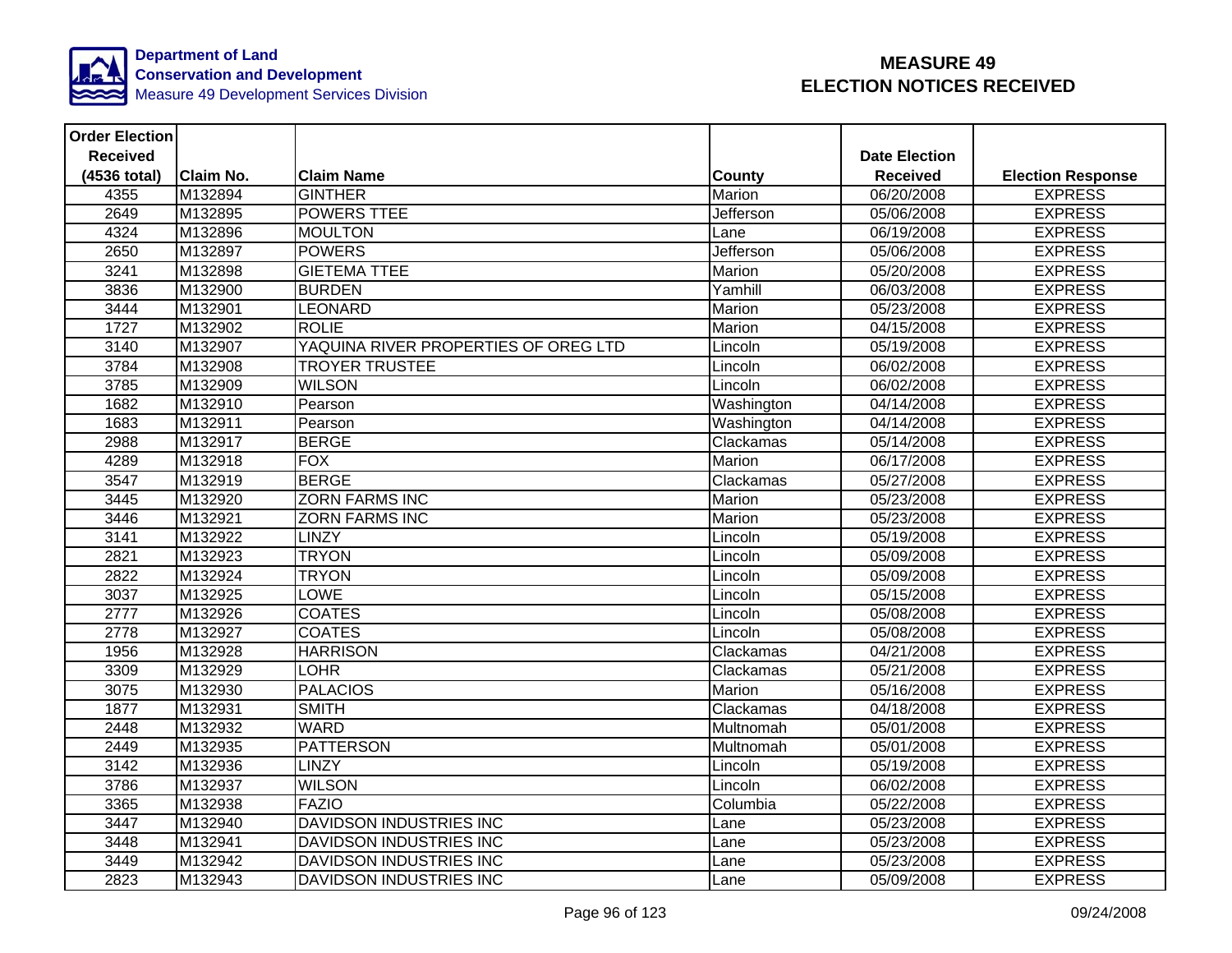

| <b>Order Election</b> |                  |                                |               |                      |                          |
|-----------------------|------------------|--------------------------------|---------------|----------------------|--------------------------|
| <b>Received</b>       |                  |                                |               | <b>Date Election</b> |                          |
| (4536 total)          | <b>Claim No.</b> | <b>Claim Name</b>              | <b>County</b> | <b>Received</b>      | <b>Election Response</b> |
| 2522                  | M132944          | DAVIDSON INDUSTRIES INC        | Lane          | 05/02/2008           | <b>EXPRESS</b>           |
| 2824                  | M132945          | DAVIDSON INDUSTRIES INC        | Lane          | 05/09/2008           | <b>EXPRESS</b>           |
| 1606                  | M132946          | <b>FLINT</b>                   | Washington    | 04/11/2008           | <b>EXPRESS</b>           |
| 2523                  | M132947          | <b>DAVIDSON INDUSTRIES INC</b> | Lane          | 05/02/2008           | <b>EXPRESS</b>           |
| 3450                  | M132948          | ROSBORO LUMBER CO LLC          | Lane          | 05/23/2008           | <b>EXPRESS</b>           |
| 3451                  | M132949          | ROSBORO LUMBER CO LLC          | Lane          | 05/23/2008           | <b>EXPRESS</b>           |
| 3452                  | M132950          | ROSBORO LUMBER CO LLC          | Lane          | 05/23/2008           | <b>EXPRESS</b>           |
| 1878                  | M132952          | <b>BRICE III</b>               | Lane          | 04/18/2008           | <b>EXPRESS</b>           |
| 4252                  | M132953          | <b>MACK</b>                    | Douglas       | 06/16/2008           | <b>EXPRESS</b>           |
| 3453                  | M132954          | <b>TIMBER PRODUCTS CO</b>      | Jackson       | 05/23/2008           | <b>WITHIN CITY/UGB</b>   |
| 3454                  | M132955          | TIMBER PRODUCTS CO             | Jackson       | 05/23/2008           | <b>WITHIN CITY/UGB</b>   |
| 3455                  | M132956          | TIMBER PRODUCTS CO             | Jackson       | 05/23/2008           | <b>WITHIN CITY/UGB</b>   |
| 3456                  | M132957          | TIMBER PRODUCTS CO             | Jackson       | 05/23/2008           | <b>WITHIN CITY/UGB</b>   |
| 3457                  | M132958          | TIMBER PRODUCTS CO             | Jackson       | 05/23/2008           | <b>WITHIN CITY/UGB</b>   |
| 3458                  | M132959          | <b>TIMBER PRODUCTS CO</b>      | Jackson       | 05/23/2008           | <b>WITHIN CITY/UGB</b>   |
| 3459                  | M132960          | <b>TIMBER PRODUCTS CO</b>      | Jackson       | 05/23/2008           | <b>WITHIN CITY/UGB</b>   |
| 3460                  | M132961          | <b>TIMBER PRODUCTS CO</b>      | Jackson       | 05/23/2008           | WITHIN CITY/UGB          |
| 3461                  | M132962          | <b>TIMBER PRODUCTS CO</b>      | Jackson       | 05/23/2008           | <b>WITHIN CITY/UGB</b>   |
| 3462                  | M132963          | TIMBER PRODUCTS CO             | Jackson       | 05/23/2008           | <b>WITHIN CITY/UGB</b>   |
| 3463                  | M132964          | TIMBER PRODUCTS CO             | Jackson       | 05/23/2008           | <b>WITHIN CITY/UGB</b>   |
| 3464                  | M132965          | <b>TIMBER PRODUCTS CO</b>      | Jackson       | 05/23/2008           | <b>WITHIN CITY/UGB</b>   |
| 3465                  | M132966          | <b>TIMBER PRODUCTS CO</b>      | Jackson       | 05/23/2008           | <b>WITHIN CITY/UGB</b>   |
| 3466                  | M132967          | TIMBER PRODUCTS CO             | Jackson       | 05/23/2008           | <b>WITHIN CITY/UGB</b>   |
| 3467                  | M132968          | <b>TIMBER PRODUCTS CO</b>      | Jackson       | 05/23/2008           | <b>WITHIN CITY/UGB</b>   |
| 3468                  | M132969          | <b>TIMBER PRODUCTS CO</b>      | Jackson       | 05/23/2008           | <b>WITHIN CITY/UGB</b>   |
| 3469                  | M132970          | TIMBER PRODUCTS CO             | Jackson       | 05/23/2008           | <b>WITHIN CITY/UGB</b>   |
| 3470                  | M132971          | <b>TIMBER PRODUCTS CO</b>      | Jackson       | 05/23/2008           | <b>WITHIN CITY/UGB</b>   |
| 4381                  | M132972          | <b>ROBINSON</b>                | Lane          | 06/23/2008           | <b>WITHDRAWN</b>         |
| 4382                  | M132973          | <b>ROBINSON</b>                | Lane          | 06/23/2008           | <b>EXPRESS</b>           |
| 3471                  | M132975          | <b>ZIP-O-LOG MILLS INC</b>     | Lane          | 05/23/2008           | CONDITIONAL              |
| 2989                  | M132976          | <b>MURRY TTEE</b>              | Lane          | 05/14/2008           | <b>EXPRESS</b>           |
| 1879                  | M132977          | <b>TAYLOR</b>                  | Lane          | 04/18/2008           | <b>EXPRESS</b>           |
| 2825                  | M132978          | <b>OBIE INDUSTRIES INC</b>     | Lane          | 05/09/2008           | <b>EXPRESS</b>           |
| 2017                  | M132979          | <b>CLARKE KEMPF TTEE</b>       | Lane          | 04/22/2008           | <b>EXPRESS</b>           |
| 3472                  | M132980          | <b>MORD</b>                    | Lane          | 05/23/2008           | <b>EXPRESS</b>           |
| 4356                  | M132981          | <b>ASSOCIATED FRUIT CO</b>     | Jackson       | 06/20/2008           | <b>EXPRESS</b>           |
| 4357                  | M132983          | <b>ASSOCIATED FRUIT CO</b>     | Jackson       | 06/20/2008           | <b>EXPRESS</b>           |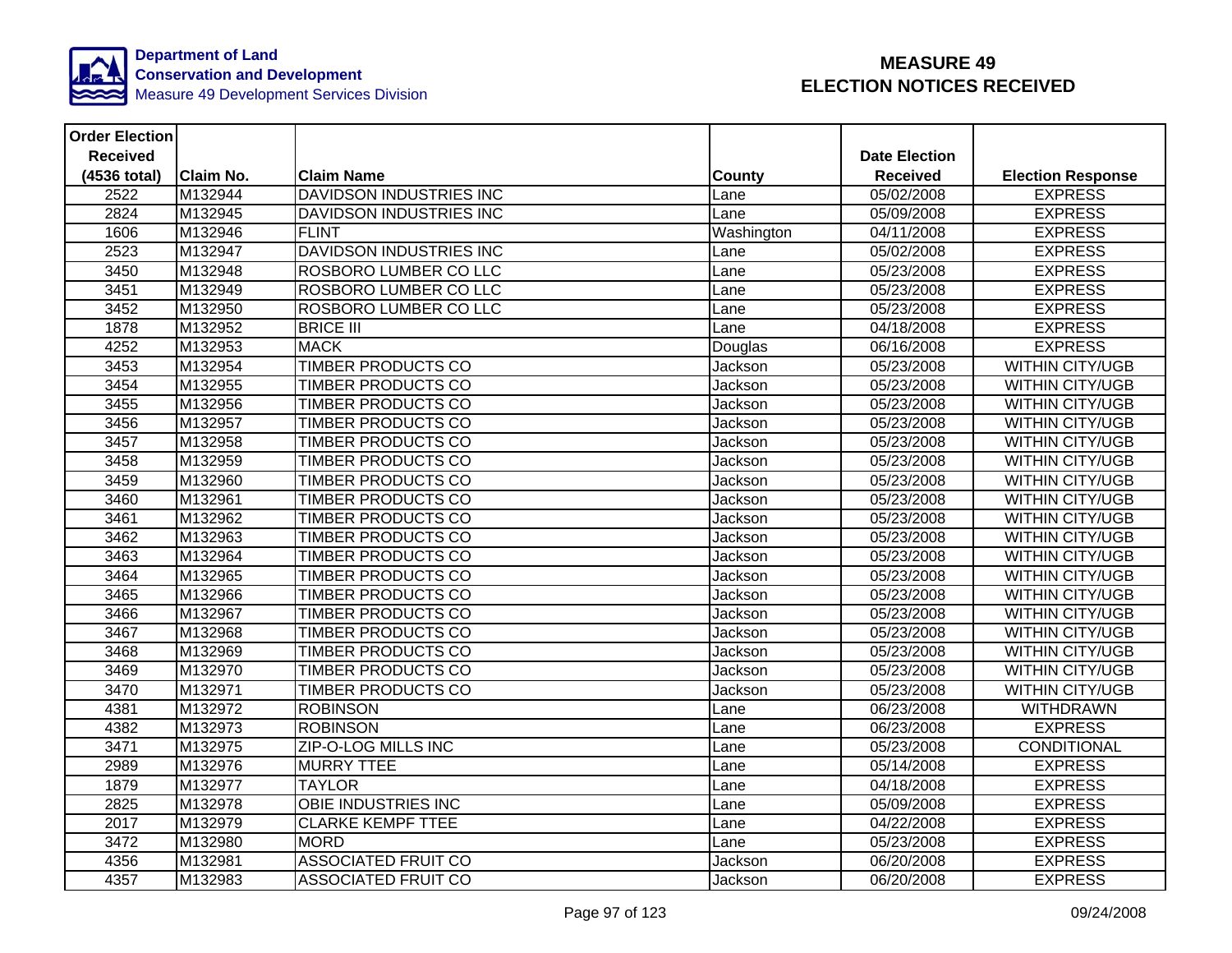

| <b>Order Election</b> |                  |                                |                  |                      |                          |
|-----------------------|------------------|--------------------------------|------------------|----------------------|--------------------------|
| <b>Received</b>       |                  |                                |                  | <b>Date Election</b> |                          |
| (4536 total)          | <b>Claim No.</b> | <b>Claim Name</b>              | <b>County</b>    | <b>Received</b>      | <b>Election Response</b> |
| 4358                  | M132985          | <b>ASSOCIATED FRUIT CO</b>     | Jackson          | 06/20/2008           | <b>EXPRESS</b>           |
| 4359                  | M132988          | <b>ASSOCIATED FRUIT CO</b>     | Jackson          | 06/20/2008           | <b>EXPRESS</b>           |
| 4360                  | M132995          | <b>ASSOCIATED FRUIT CO</b>     | Jackson          | 06/20/2008           | <b>EXPRESS</b>           |
| 4361                  | M132997          | <b>WATTERS</b>                 | Josephine        | 06/20/2008           | <b>VESTED</b>            |
| 3548                  | M133003          | <b>ESTREMADO</b>               | Jackson          | 05/27/2008           | <b>EXPRESS</b>           |
| 3076                  | M133005          | AL PIERCE CO                   | Coos             | 05/16/2008           | <b>EXPRESS</b>           |
| 2390                  | M133006          | FEB                            | Clackamas        | 04/30/2008           | <b>EXPRESS</b>           |
| 3366                  | M133007          | <b>EKDAHL</b>                  | Clackamas        | 05/22/2008           | <b>EXPRESS</b>           |
| 4383                  | M133008          | <b>YANKE</b>                   | Wallowa          | 06/23/2008           | <b>EXPRESS</b>           |
| 3367                  | M133009          | <b>TACK</b>                    | Columbia         | 05/22/2008           | <b>EXPRESS</b>           |
| 4384                  | M133010          | <b>SANDERSON TRUSTEE</b>       | Clackamas        | 06/23/2008           | <b>EXPRESS</b>           |
| 3549                  | M133012          | <b>MACY FAMILY LLC</b>         | Jefferson        | 05/27/2008           | <b>EXPRESS</b>           |
| 3550                  | M133013          | <b>MACY FAMILY LLC</b>         | Jefferson        | 05/27/2008           | <b>EXPRESS</b>           |
| 629                   | M133015          | <b>KUNTZ</b>                   | Douglas          | 03/14/2008           | <b>EXPRESS</b>           |
| 4325                  | M133016          | <b>VEDENOJA</b>                | Clatsop          | 06/19/2008           | <b>EXPRESS</b>           |
| 1158                  | M133017          | <b>VOGEL</b>                   | Josephine        | 03/31/2008           | <b>EXPRESS</b>           |
| 3242                  | M133018          | <b>CAMPBELL</b>                | Washington       | 05/20/2008           | <b>EXPRESS</b>           |
| 2896                  | M133019          | <b>ELZAIDA E SLIGER ESTATE</b> | Josephine        | 05/12/2008           | <b>EXPRESS</b>           |
| 1262                  | M133020          | <b>TERRY</b>                   | Wallowa          | 04/02/2008           | <b>EXPRESS</b>           |
| 4385                  | M133021          | <b>STEWART</b>                 | Columbia         | 06/23/2008           | <b>EXPRESS</b>           |
| 1557                  | M133022          | <b>CARPENTER</b>               | Coos             | 04/10/2008           | <b>EXPRESS</b>           |
| 4049                  | M133023          | <b>BEEBE</b>                   | Columbia         | 06/09/2008           | <b>EXPRESS</b>           |
| 1096                  | M133024          | <b>WATKINS</b>                 | Tillamook        | 03/28/2008           | CONDITIONAL              |
| 3310                  | M133025          | <b>KRUGER</b>                  | Jackson          | 05/21/2008           | <b>EXPRESS</b>           |
| 4113                  | M133026          | <b>RICH</b>                    | Josephine        | 06/11/2008           | <b>EXPRESS</b>           |
| 2524                  | M133027          | <b>SINNER</b>                  | Columbia         | 05/02/2008           | <b>EXPRESS</b>           |
| 3473                  | M133028          | <b>BEDFORD</b>                 | <b>Tillamook</b> | 05/23/2008           | <b>EXPRESS</b>           |
| 1880                  | M133029          | <b>COLLINS</b>                 | Jackson          | 04/18/2008           | <b>EXPRESS</b>           |
| 3936                  | M133030          | <b>EVERS</b>                   | Washington       | 06/05/2008           | <b>EXPRESS</b>           |
| 4386                  | M133031          | <b>MACWHORTER</b>              | Coos             | 06/23/2008           | <b>EXPRESS</b>           |
| 4387                  | M133032          | <b>MACWHORTER</b>              | Coos             | 06/23/2008           | <b>EXPRESS</b>           |
| 3787                  | M133035          | <b>DUKE</b>                    | Lane             | 06/02/2008           | <b>EXPRESS</b>           |
| 359                   | M133036          | <b>DAY</b>                     | Lane             | 03/03/2008           | <b>EXPRESS</b>           |
| 2018                  | M133038          | <b>MUFFETT</b>                 | Coos             | 04/22/2008           | <b>EXPRESS</b>           |
| 3899                  | M133039          | <b>ERICKSON TRUSTEE</b>        | Clackamas        | 06/04/2008           | <b>EXPRESS</b>           |
| 2137                  | M133040          | <b>WRIGHT</b>                  | Douglas          | 04/24/2008           | <b>EXPRESS</b>           |
| 4080                  | M133041          | <b>MCCANN</b>                  | Clackamas        | 06/10/2008           | <b>EXPRESS</b>           |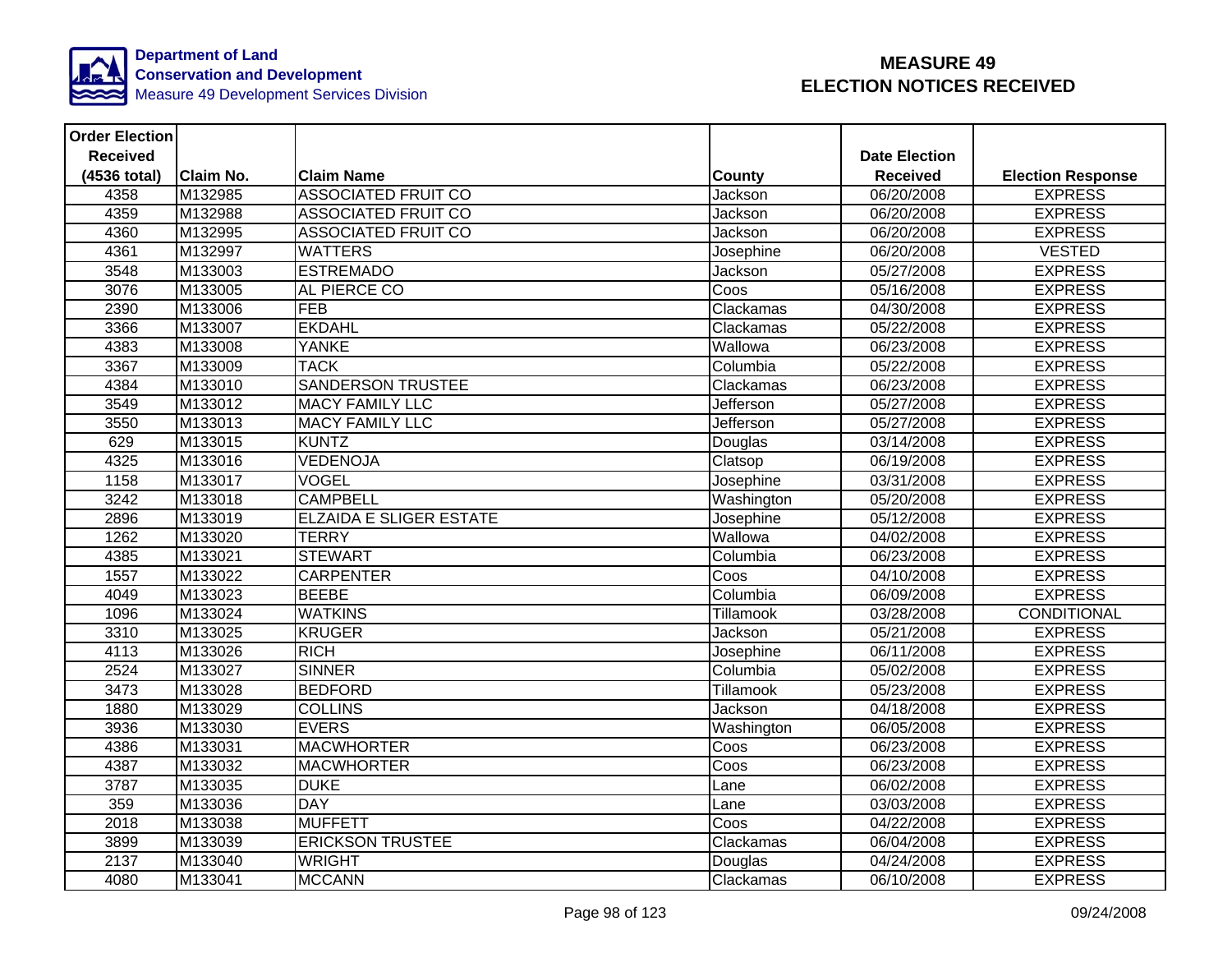

| <b>Order Election</b> |                  |                                   |               |                      |                          |
|-----------------------|------------------|-----------------------------------|---------------|----------------------|--------------------------|
| <b>Received</b>       |                  |                                   |               | <b>Date Election</b> |                          |
| (4536 total)          | <b>Claim No.</b> | <b>Claim Name</b>                 | <b>County</b> | <b>Received</b>      | <b>Election Response</b> |
| 4326                  | M133042          | <b>WEBER</b>                      | Tillamook     | 06/19/2008           | <b>EXPRESS</b>           |
| 1957                  | M133043          | <b>CVITANOVICH</b>                | Linn          | 04/21/2008           | <b>EXPRESS</b>           |
| 4253                  | M133044          | <b>LOUGHRIDGE FARMS INC</b>       | Washington    | 06/16/2008           | <b>EXPRESS</b>           |
| 2651                  | M133045          | <b>HARRINGTON</b>                 | Lincoln       | 05/06/2008           | <b>EXPRESS</b>           |
| 1958                  | M133046          | <b>GILLIAM</b>                    | Douglas       | 04/21/2008           | <b>EXPRESS</b>           |
| 3474                  | M133047          | <b>HUNTER</b>                     | Jackson       | 05/23/2008           | <b>EXPRESS</b>           |
| 4362                  | M133048          | <b>SHEARMAN</b>                   | Clackamas     | 06/20/2008           | <b>EXPRESS</b>           |
| 1959                  | M133049          | <b>GILLIAM</b>                    | Douglas       | 04/21/2008           | <b>EXPRESS</b>           |
| 1263                  | M133050          | <b>SPENCER</b>                    | Douglas       | 04/02/2008           | <b>EXPRESS</b>           |
| 1503                  | M133052          | <b>HENDRICK</b>                   | Douglas       | 04/09/2008           | <b>EXPRESS</b>           |
| 2608                  | M133053          | KIGHT                             | Grant         | 05/05/2008           | <b>EXPRESS</b>           |
| 4290                  | M133055          | <b>GERBOVITZ</b>                  | Clackamas     | 06/17/2008           | <b>EXPRESS</b>           |
| 4327                  | M133058          | <b>BECKLEY</b>                    | Douglas       | 06/19/2008           | <b>EXPRESS</b>           |
| 4435                  | M133060          | <b>TURNBULL</b>                   | Douglas       | 06/24/2008           | <b>EXPRESS</b>           |
| 4436                  | M133063          | <b>HEESACKER</b>                  | Washington    | 06/24/2008           | <b>EXPRESS</b>           |
| 4437                  | M133064          | <b>HEESACKER</b>                  | Washington    | 06/24/2008           | <b>EXPRESS</b>           |
| 2609                  | M133066          | <b>AVISON LUMBER CO</b>           | Clackamas     | 05/05/2008           | <b>EXPRESS</b>           |
| 3368                  | M133072          | <b>TACK</b>                       | Columbia      | 05/22/2008           | <b>EXPRESS</b>           |
| 1960                  | M133074          | <b>NANETTE BLAIR LIVING TRUST</b> | Douglas       | 04/21/2008           | <b>CONDITIONAL</b>       |
| 1765                  | M133077          | <b>PETERSON</b>                   | Tillamook     | 04/16/2008           | <b>EXPRESS</b>           |
| 3475                  | M133078          | <b>SCHAMBRON</b>                  | Clackamas     | 05/23/2008           | <b>EXPRESS</b>           |
| 4254                  | M133079          | <b>BOARD</b>                      | <b>Baker</b>  | 06/16/2008           | <b>EXPRESS</b>           |
| 2286                  | M133080          | <b>DRAKE</b>                      | Jefferson     | 04/28/2008           | <b>EXPRESS</b>           |
| 2287                  | M133081          | <b>SAUNDERS</b>                   | Jackson       | 04/28/2008           | <b>EXPRESS</b>           |
| 870                   | M133082          | <b>HORNING</b>                    | Washington    | 03/21/2008           | <b>VESTED</b>            |
| 683                   | M133083          | <b>BENSON</b>                     | Clackamas     | 03/17/2008           | <b>EXPRESS</b>           |
| 4388                  | M133084          | <b>WONSYLD</b>                    | Josephine     | 06/23/2008           | <b>EXPRESS</b>           |
| 1002                  | M133086          | <b>HUMPHREYS</b>                  | Linn          | 03/26/2008           | <b>EXPRESS</b>           |
| 413                   | M133087          | <b>JONES</b>                      | Clackamas     | 03/05/2008           | <b>EXPRESS</b>           |
| 4438                  | M133089          | <b>BALES</b>                      | Lane          | 06/24/2008           | <b>EXPRESS</b>           |
| 4306                  | M133091          | <b>WINTERS</b>                    | Tillamook     | 06/18/2008           | <b>EXPRESS</b>           |
| 2897                  | M133092          | <b>SHARP</b>                      | Clackamas     | 05/12/2008           | CONDITIONAL              |
| 1684                  | M133093          | <b>VILSECK</b>                    | Jefferson     | 04/14/2008           | <b>EXPRESS</b>           |
| 1881                  | M133094          | <b>FAULHABER</b>                  | Columbia      | 04/18/2008           | <b>EXPRESS</b>           |
| 2082                  | M133095          | <b>NEALE</b>                      | Douglas       | 04/23/2008           | <b>EXPRESS</b>           |
| 3476                  | M133096          | <b>TOSNEY</b>                     | Clackamas     | 05/23/2008           | <b>EXPRESS</b>           |
| 3984                  | M133097          | <b>SHARP PHILLIPS</b>             | Clackamas     | 06/06/2008           | <b>EXPRESS</b>           |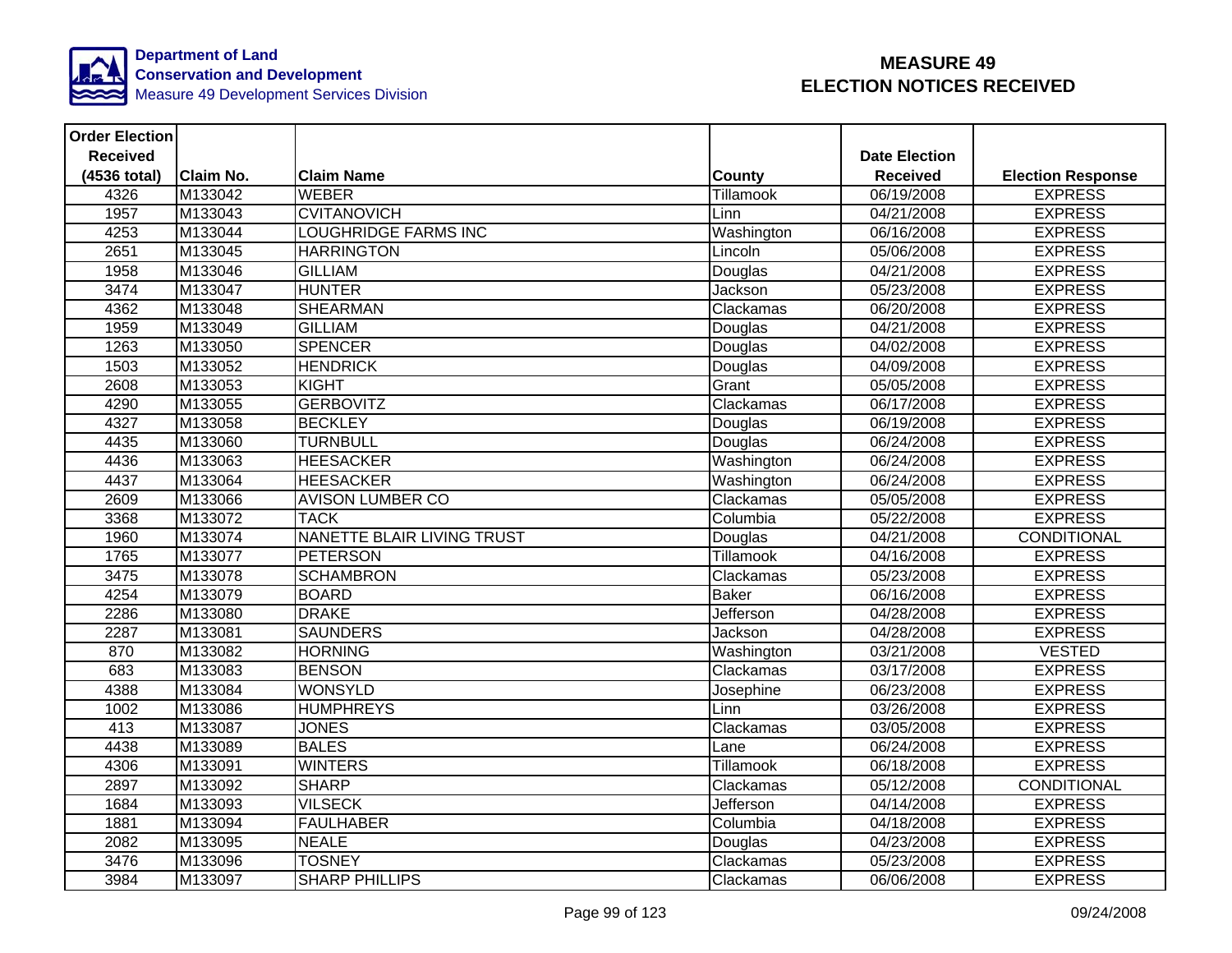

| <b>Order Election</b> |           |                                 |               |                      |                          |
|-----------------------|-----------|---------------------------------|---------------|----------------------|--------------------------|
| <b>Received</b>       |           |                                 |               | <b>Date Election</b> |                          |
| (4536 total)          | Claim No. | <b>Claim Name</b>               | <b>County</b> | <b>Received</b>      | <b>Election Response</b> |
| 3143                  | M133098   | <b>THOMAS</b>                   | Douglas       | 05/19/2008           | CONDITIONAL              |
| 1607                  | M133099   | <b>DRAZIL FAMILY TRUST</b>      | Klamath       | 04/11/2008           | <b>EXPRESS</b>           |
| 2216                  | M133101   | <b>FOSTER</b>                   | Polk          | 04/25/2008           | <b>EXPRESS</b>           |
| 2217                  | M133102   | <b>FOSTER</b>                   | Polk          | 04/25/2008           | <b>EXPRESS</b>           |
| 4255                  | M133103   | JEANETTE M OVERHOLSER LIV TRUST | Polk          | 06/16/2008           | <b>EXPRESS</b>           |
| 3369                  | M133110   | <b>WHEELER</b>                  | Marion        | 05/22/2008           | <b>EXPRESS</b>           |
| 4145                  | M133111   | <b>DAVIDSON JR</b>              | Clackamas     | 06/12/2008           | <b>EXPRESS</b>           |
| 2610                  | M133112   | <b>AVISON LUMBER CO</b>         | Clackamas     | 05/05/2008           | <b>EXPRESS</b>           |
| 3477                  | M133113   | <b>HUDSPETH</b>                 | Crook         | 05/23/2008           | <b>EXPRESS</b>           |
| 1264                  | M133114   | <b>HAY</b>                      | Clackamas     | 04/02/2008           | <b>EXPRESS</b>           |
| 1504                  | M133115   | <b>MALPASS LAND CO</b>          | Linn          | 04/09/2008           | <b>EXPRESS</b>           |
| 4307                  | M133116   | <b>DIETERLE</b>                 | Marion        | 06/18/2008           | <b>EXPRESS</b>           |
| 2898                  | M133117   | <b>FRANKS</b>                   | Linn          | 05/12/2008           | <b>EXPRESS</b>           |
| 1766                  | M133118   | <b>SHROYER JR</b>               | Benton        | 04/16/2008           | <b>EXPRESS</b>           |
| 1045                  | M133119   | <b>POPE</b>                     | Lane          | 03/27/2008           | <b>EXPRESS</b>           |
| 3311                  | M133120   | <b>HILLYARD</b>                 | Lane          | 05/21/2008           | <b>EXPRESS</b>           |
| 3312                  | M133124   | <b>CRONK</b>                    | Lane          | 05/21/2008           | <b>EXPRESS</b>           |
| 4146                  | M133125   | <b>BOWERS</b>                   | Lane          | 06/12/2008           | <b>EXPRESS</b>           |
| 1097                  | M133127   | <b>MORGAN AND ENGLE INC</b>     | Douglas       | 03/28/2008           | <b>EXPRESS</b>           |
| 1608                  | M133128   | <b>WRIGHT</b>                   | Clackamas     | 04/11/2008           | <b>EXPRESS</b>           |
| 2019                  | M133129   | LANGE                           | Jackson       | 04/22/2008           | <b>EXPRESS</b>           |
| 3313                  | M133130   | <b>MATHEWS</b>                  | Lane          | 05/21/2008           | <b>CONDITIONAL</b>       |
| 1003                  | M133132   | <b>RINKES</b>                   | Clackamas     | 03/26/2008           | <b>EXPRESS</b>           |
| 4147                  | M133133   | <b>HENNINGS</b>                 | <b>Baker</b>  | 06/12/2008           | <b>EXPRESS</b>           |
| 4114                  | M133134   | <b>JESINGHAUS</b>               | Josephine     | 06/11/2008           | <b>EXPRESS</b>           |
| 3478                  | M133135   | <b>KINNEY</b>                   | Josephine     | 05/23/2008           | <b>EXPRESS</b>           |
| 1293                  | M133138   | <b>KROON</b>                    | Washington    | 04/03/2008           | <b>WITHDRAWN</b>         |
| 2341                  | M133141   | <b>COCHRAN LIVING TRUST</b>     | Lane          | 04/29/2008           | <b>EXPRESS</b>           |
| 934                   | M133142   | <b>BARRAR REVOCABLE TRUST</b>   | Lane          | 03/24/2008           | <b>EXPRESS</b>           |
| 4148                  | M133143   | <b>BENEDICK</b>                 | Lane          | 06/12/2008           | <b>EXPRESS</b>           |
| 4149                  | M133144   | <b>SCOTT</b>                    | Lane          | 06/12/2008           | <b>EXPRESS</b>           |
| 1406                  | M133145   | <b>TRUTE</b>                    | Douglas       | 04/07/2008           | <b>EXPRESS</b>           |
| 3551                  | M133150   | <b>BEARD</b>                    | Josephine     | 05/27/2008           | <b>EXPRESS</b>           |
| 3985                  | M133151   | <b>LOGSTON FAMILY TRUST</b>     | Jackson       | 06/06/2008           | <b>EXPRESS</b>           |
| 935                   | M133153   | <b>BARNHART</b>                 | Washington    | 03/24/2008           | <b>EXPRESS</b>           |
| 1462                  | M133154   | <b>MORRILL</b>                  | Clackamas     | 04/08/2008           | <b>EXPRESS</b>           |
| 1767                  | M133155   | <b>OLSON</b>                    | Clackamas     | 04/16/2008           | <b>EXPRESS</b>           |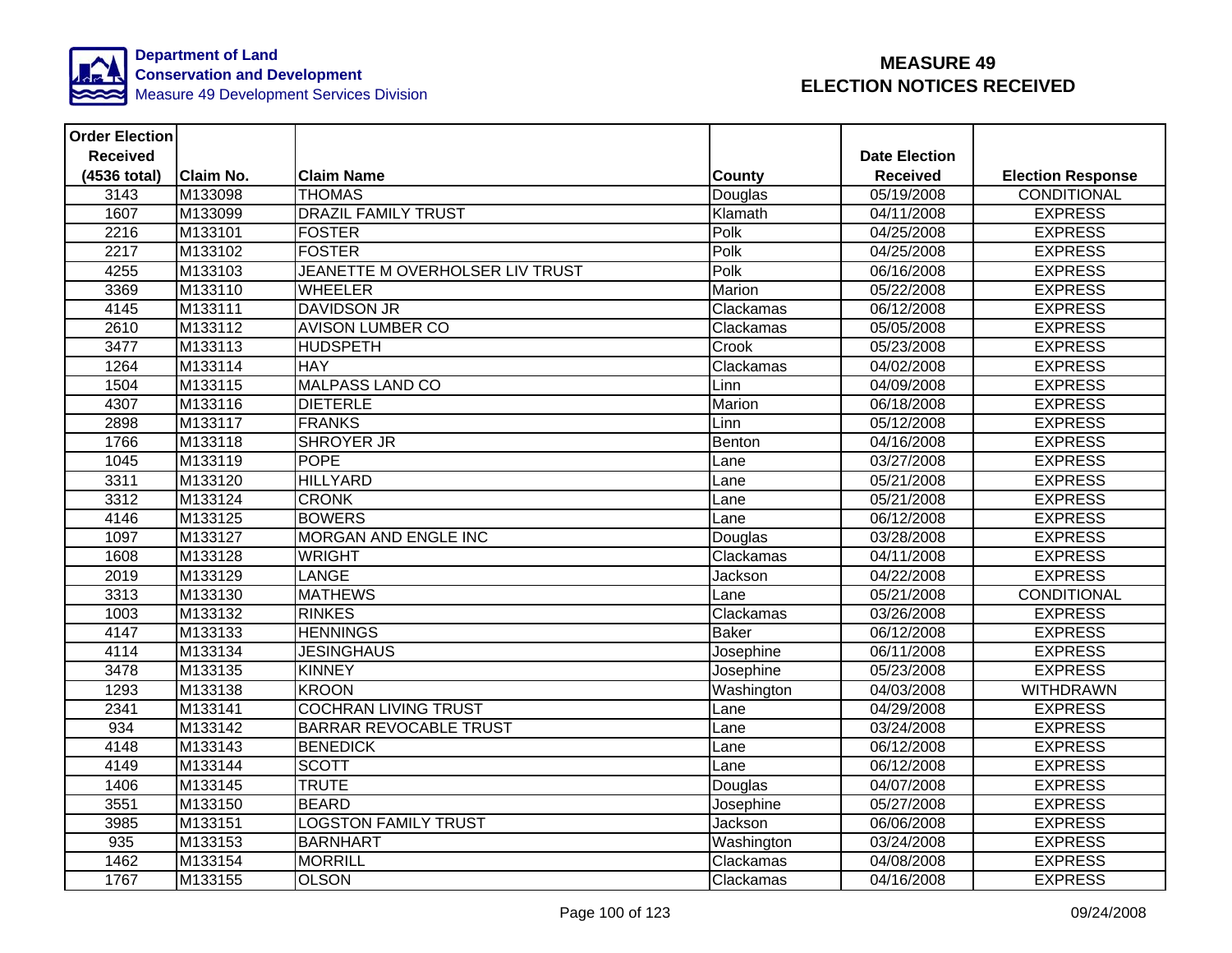

| <b>Order Election</b> |                  |                           |                   |                      |                          |
|-----------------------|------------------|---------------------------|-------------------|----------------------|--------------------------|
| <b>Received</b>       |                  |                           |                   | <b>Date Election</b> |                          |
| (4536 total)          | <b>Claim No.</b> | <b>Claim Name</b>         | County            | <b>Received</b>      | <b>Election Response</b> |
| 1159                  | M133167          | <b>FUNK</b>               | Clackamas         | 03/31/2008           | <b>EXPRESS</b>           |
| 4328                  | M133168          | <b>JOHNSON</b>            | Clatsop           | 06/19/2008           | <b>EXPRESS</b>           |
| 386                   | M133169          | <b>JOHNSON</b>            | Yamhill           | 03/04/2008           | <b>VESTED</b>            |
| 1728                  | M133170          | <b>GOODMAN</b>            | Linn              | 04/15/2008           | <b>EXPRESS</b>           |
| 2899                  | M133171          | <b>WEBBER</b>             | Benton            | 05/12/2008           | <b>CONDITIONAL</b>       |
| 2138                  | M133173          | <b>FORSTER</b>            | Linn              | 04/24/2008           | <b>EXPRESS</b>           |
| 1160                  | M133174          | <b>SPRING</b>             | Coos              | 03/31/2008           | <b>EXPRESS</b>           |
| 1337                  | M133175          | <b>HARTMAN</b>            | Clackamas         | 04/04/2008           | <b>EXPRESS</b>           |
| 1161                  | M133179          | <b>CURRIN</b>             | Klamath           | 03/31/2008           | <b>EXPRESS</b>           |
| 4081                  | M133181          | <b>GARDNER</b>            | Washington        | 06/10/2008           | <b>EXPRESS</b>           |
| 3667                  | M133182          | <b>VEIS</b>               | Washington        | 05/29/2008           | <b>EXPRESS</b>           |
| 4363                  | M133183          | <b>WHITMAN</b>            | Clackamas         | 06/20/2008           | <b>EXPRESS</b>           |
| 3370                  | M133185          | <b>BARTON</b>             | Douglas           | 05/22/2008           | <b>EXPRESS</b>           |
| 4364                  | M133186          | <b>PETERSON</b>           | Clackamas         | 06/20/2008           | <b>EXPRESS</b>           |
| 1294                  | M133187          | <b>WALKER</b>             | Jefferson         | 04/03/2008           | <b>EXPRESS</b>           |
| 1463                  | M133190          | <b>KRAFT FAMILY TRUST</b> | <b>Deschutes</b>  | 04/08/2008           | <b>EXPRESS</b>           |
| 2083                  | M133191          | <b>ROSE</b>               | Klamath           | 04/23/2008           | <b>EXPRESS</b>           |
| 3371                  | M133193          | <b>BARTON</b>             | Douglas           | 05/22/2008           | <b>EXPRESS</b>           |
| 2946                  | M133195          | <b>OATES</b>              | <b>Hood River</b> | 05/13/2008           | <b>EXPRESS</b>           |
| 2990                  | M133196          | <b>ERDMAN</b>             | Washington        | 05/14/2008           | <b>EXPRESS</b>           |
| 4389                  | M133197          | VAN DEN HEEDE             | Clackamas         | 06/23/2008           | <b>EXPRESS</b>           |
| 4390                  | M133199          | <b>ASCHOFF</b>            | Clackamas         | 06/23/2008           | <b>EXPRESS</b>           |
| 3479                  | M133202          | <b>RICHEY</b>             | Clackamas         | 05/23/2008           | <b>EXPRESS</b>           |
| 3480                  | M133203          | <b>PEARN</b>              | Tillamook         | 05/23/2008           | <b>EXPRESS</b>           |
| 4391                  | M133210          | <b>ASCHOFF</b>            | Clackamas         | 06/23/2008           | <b>EXPRESS</b>           |
| 3144                  | M133211          | <b>BETZ</b>               | Lane              | 05/19/2008           | <b>EXPRESS</b>           |
| 2288                  | M133212          | <b>HARSHMAN</b>           | Jackson           | 04/28/2008           | <b>EXPRESS</b>           |
| 4329                  | M133213          | <b>RLC INC</b>            | Polk              | 06/19/2008           | <b>EXPRESS</b>           |
| 2947                  | M133214          | <b>KAUER</b>              | Washington        | 05/13/2008           | <b>EXPRESS</b>           |
| 4150                  | M133215          | <b>WINKLER</b>            | Yamhill           | 06/12/2008           | <b>EXPRESS</b>           |
| 2991                  | M133216          | <b>TRENT</b>              | Yamhill           | 05/14/2008           | <b>EXPRESS</b>           |
| 2992                  | M133217          | <b>BROWN</b>              | Polk              | 05/14/2008           | <b>EXPRESS</b>           |
| 3243                  | M133219          | <b>WENDLBERGER</b>        | Yamhill           | 05/20/2008           | <b>EXPRESS</b>           |
| 4330                  | M133220          | <b>KOWALSKI</b>           | Tillamook         | 06/19/2008           | <b>EXPRESS</b>           |
| 3788                  | M133221          | <b>GREEN</b>              | Yamhill           | 06/02/2008           | <b>EXPRESS</b>           |
| 3986                  | M133222          | <b>TRENT</b>              | Yamhill           | 06/06/2008           | <b>EXPRESS</b>           |
| 4331                  | M133223          | <b>GRIMM</b>              | Yamhill           | 06/19/2008           | <b>EXPRESS</b>           |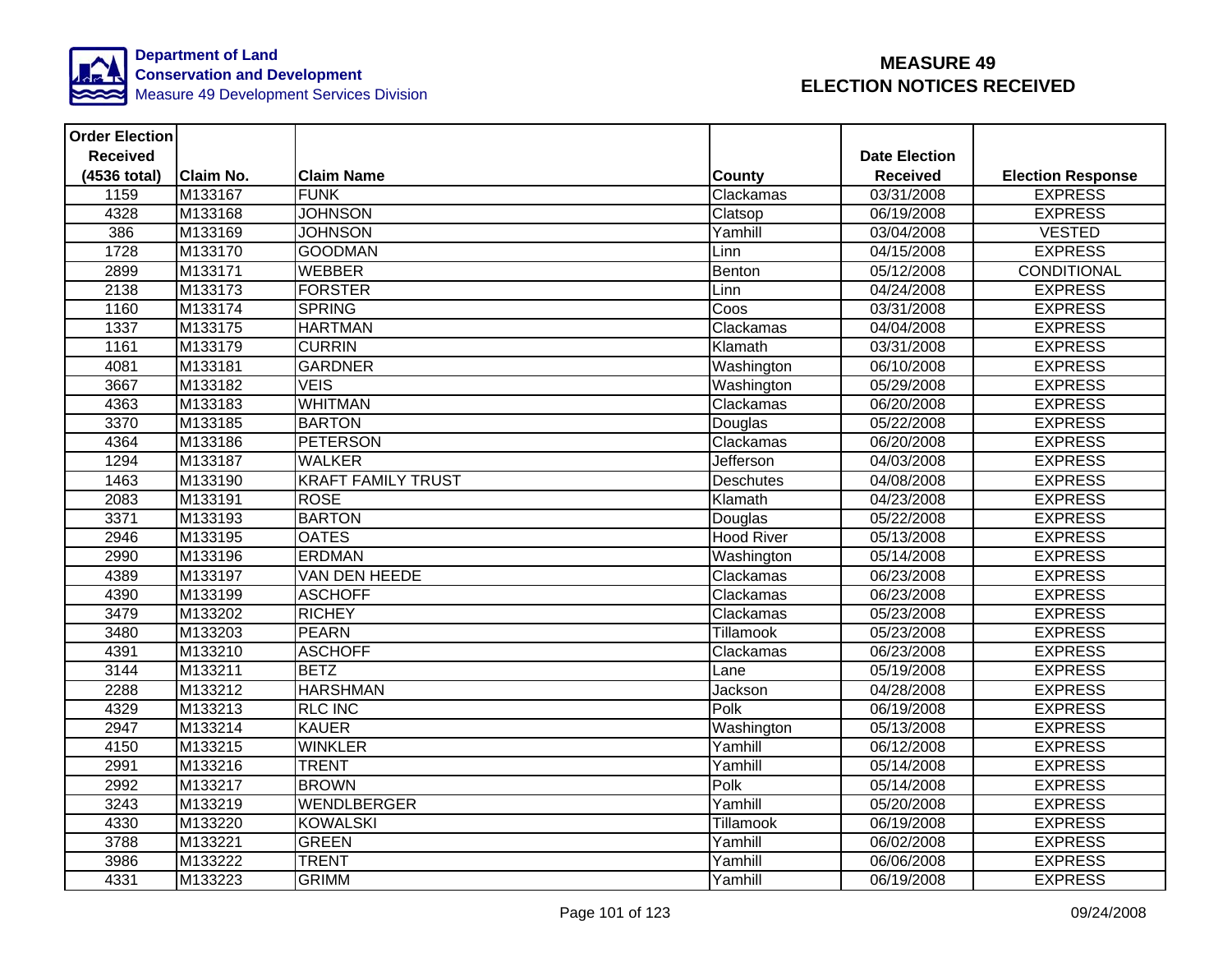

| <b>Order Election</b> |                  |                            |               |                      |                          |
|-----------------------|------------------|----------------------------|---------------|----------------------|--------------------------|
| <b>Received</b>       |                  |                            |               | <b>Date Election</b> |                          |
| (4536 total)          | <b>Claim No.</b> | <b>Claim Name</b>          | <b>County</b> | <b>Received</b>      | <b>Election Response</b> |
| 2218                  | M133224          | <b>SCHROPEL TTEE</b>       | Yamhill       | 04/25/2008           | <b>EXPRESS</b>           |
| 3724                  | M133225          | <b>ORNDUFF</b>             | Yamhill       | 05/30/2008           | <b>EXPRESS</b>           |
| 2948                  | M133226          | <b>KAUER</b>               | Washington    | 05/13/2008           | <b>EXPRESS</b>           |
| 1004                  | M133227          | <b>CHRISTIE</b>            | Yamhill       | 03/26/2008           | <b>EXPRESS</b>           |
| 3789                  | M133228          | <b>FOURIER</b>             | Yamhill       | 06/02/2008           | <b>EXPRESS</b>           |
| 4392                  | M133229          | <b>BERNARDS</b>            | Yamhill       | 06/23/2008           | <b>EXPRESS</b>           |
| 1833                  | M133230          | <b>LONG</b>                | Yamhill       | 04/17/2008           | <b>EXPRESS</b>           |
| 2949                  | M133231          | <b>BEARDSLEE</b>           | Yamhill       | 05/13/2008           | <b>EXPRESS</b>           |
| 4332                  | M133232          | <b>SALMONY TTEE</b>        | Lane          | 06/19/2008           | <b>EXPRESS</b>           |
| 3481                  | M133233          | <b>HOEFER</b>              | Linn          | 05/23/2008           | <b>EXPRESS</b>           |
| 969                   | M133234          | <b>TOKASA FARMS LLC</b>    | Marion        | 03/25/2008           | <b>EXPRESS</b>           |
| 3668                  | M133236          | <b>STEED</b>               | Polk          | 05/29/2008           | <b>EXPRESS</b>           |
| 2826                  | M133238          | <b>SCHNIEDER</b>           | Jackson       | 05/09/2008           | <b>EXPRESS</b>           |
| 4393                  | M133239          | <b>ALLEMAN</b>             | Jackson       | 06/23/2008           | <b>EXPRESS</b>           |
| 731                   | M133241          | <b>ANTONI</b>              | Clackamas     | 03/18/2008           | <b>EXPRESS</b>           |
| 2900                  | M133242          | YESHE NYINGPO INC          | Jackson       | 05/12/2008           | <b>EXPRESS</b>           |
| 4200                  | M133243          | <b>FOSTER</b>              | Clackamas     | 06/13/2008           | <b>EXPRESS</b>           |
| 4394                  | M133244          | <b>LYONS</b>               | Clackamas     | 06/23/2008           | <b>EXPRESS</b>           |
| 2950                  | M133245          | <b>OSTLING TTEE</b>        | Lincoln       | 05/13/2008           | <b>EXPRESS</b>           |
| 3790                  | M133246          | <b>UNGERS CO</b>           | Lincoln       | 06/02/2008           | <b>EXPRESS</b>           |
| 3145                  | M133247          | <b>UNGERS CO</b>           | Lincoln       | 05/19/2008           | <b>EXPRESS</b>           |
| 2951                  | M133248          | <b>CROSTON</b>             | Lincoln       | 05/13/2008           | <b>EXPRESS</b>           |
| 1005                  | M133249          | <b>STEENKOLK</b>           | Lincoln       | 03/26/2008           | <b>EXPRESS</b>           |
| 4395                  | M133250          | <b>OLSEN</b>               | Linn          | 06/23/2008           | <b>EXPRESS</b>           |
| 4396                  | M133251          | <b>OLSEN</b>               | Linn          | 06/23/2008           | <b>EXPRESS</b>           |
| 4397                  | M133252          | JENKS-OLSEN LAND CO        | Polk          | 06/23/2008           | <b>EXPRESS</b>           |
| 4398                  | M133254          | JENKS-OLSEN LAND CO        | Polk          | 06/23/2008           | <b>EXPRESS</b>           |
| 4399                  | M133255          | <b>JENKS-OLSEN LAND CO</b> | Polk          | 06/23/2008           | <b>EXPRESS</b>           |
| 4400                  | M133256          | JENKS-OLSEN LAND CO        | Polk          | 06/23/2008           | <b>EXPRESS</b>           |
| 4401                  | M133257          | <b>JENKS-OLSEN LAND CO</b> | Polk          | 06/23/2008           | <b>EXPRESS</b>           |
| 4402                  | M133258          | JENKS-OLSEN LAND CO        | Polk          | 06/23/2008           | <b>EXPRESS</b>           |
| 4403                  | M133260          | <b>JENKS-OLSEN LAND CO</b> | Polk          | 06/23/2008           | <b>EXPRESS</b>           |
| 4404                  | M133261          | JENKS-OLSEN LAND CO        | Polk          | 06/23/2008           | <b>EXPRESS</b>           |
| 4439                  | M133262          | JENKS-OLSEN LAND CO        | Polk          | 06/24/2008           | <b>EXPRESS</b>           |
| 4440                  | M133263          | JENKS-OLSEN LAND CO        | Polk          | 06/24/2008           | <b>EXPRESS</b>           |
| 4441                  | M133264          | <b>JENKS-OLSEN LAND CO</b> | Polk          | 06/24/2008           | <b>EXPRESS</b>           |
| 4256                  | M133266          | <b>FERLAN</b>              | Clackamas     | 06/16/2008           | <b>EXPRESS</b>           |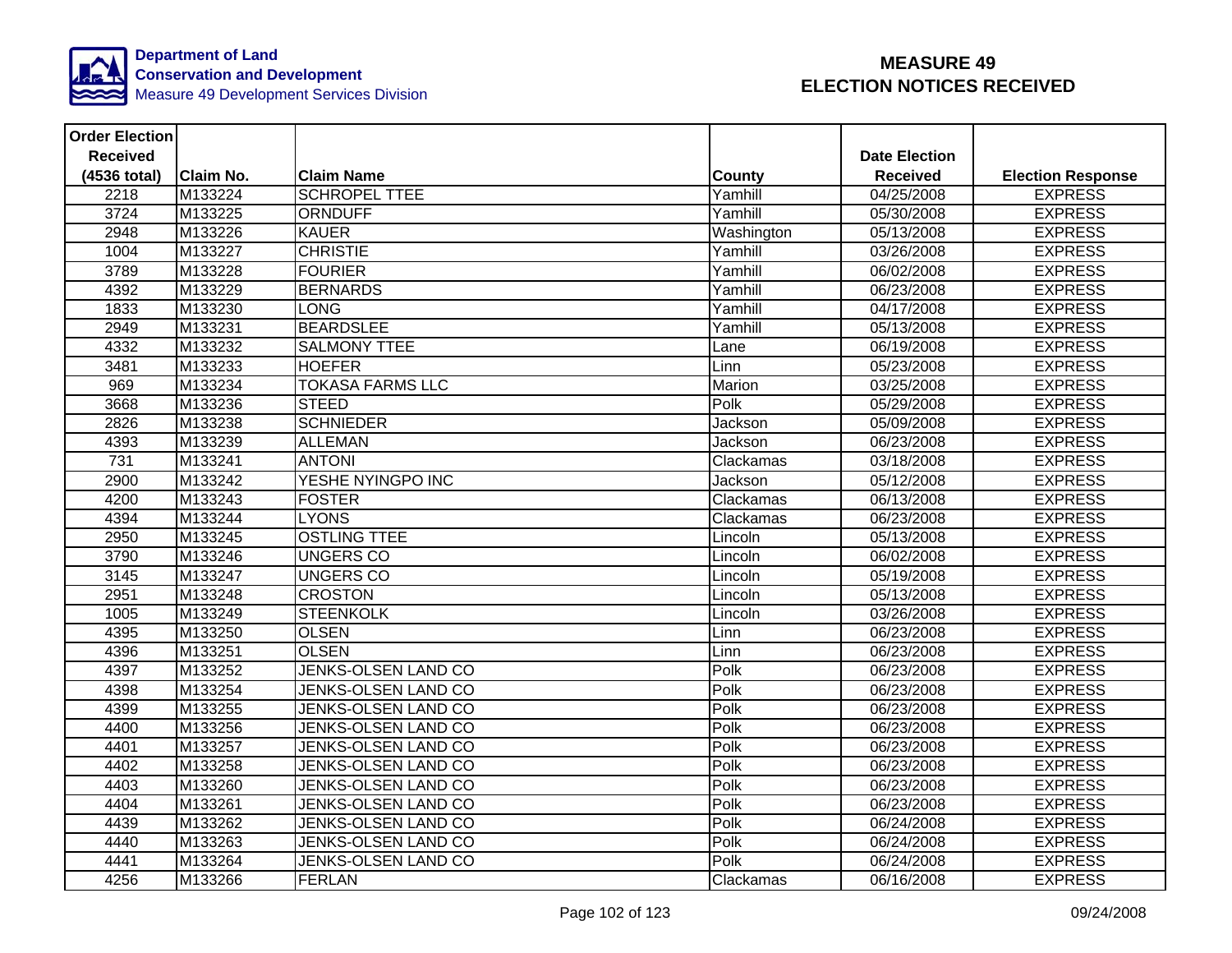

| <b>Order Election</b> |                  |                                      |              |                      |                          |
|-----------------------|------------------|--------------------------------------|--------------|----------------------|--------------------------|
| <b>Received</b>       |                  |                                      |              | <b>Date Election</b> |                          |
| (4536 total)          | <b>Claim No.</b> | <b>Claim Name</b>                    | County       | <b>Received</b>      | <b>Election Response</b> |
| 4257                  | M133267          | <b>FERLAN</b>                        | Clackamas    | 06/16/2008           | <b>EXPRESS</b>           |
| 3372                  | M133271          | <b>SPARKS</b>                        | Washington   | 05/22/2008           | <b>EXPRESS</b>           |
| 2731                  | M133278          | <b>JELDEN</b>                        | Linn         | 05/07/2008           | <b>EXPRESS</b>           |
| 3987                  | M133279          | <b>WEAVER</b>                        | Linn         | 06/06/2008           | <b>EXPRESS</b>           |
| 1882                  | M133280          | <b>BERHARDT</b>                      | Clackamas    | 04/18/2008           | <b>EXPRESS</b>           |
| 3552                  | M133282          | <b>WYNNE</b>                         | Linn         | 05/27/2008           | <b>EXPRESS</b>           |
| 3553                  | M133283          | <b>SOWA</b>                          | Clackamas    | 05/27/2008           | <b>EXPRESS</b>           |
| 2611                  | M133285          | <b>CLEAR CREEK RAINBOW RANCH INC</b> | Clackamas    | 05/05/2008           | <b>EXPRESS</b>           |
| 4405                  | M133286          | <b>TIBBS JR</b>                      | Washington   | 06/23/2008           | <b>EXPRESS</b>           |
| 4406                  | M133287          | <b>TIBBS</b>                         | Washington   | 06/23/2008           | <b>EXPRESS</b>           |
| 462                   | M133289          | <b>BREWER TTE</b>                    | Lane         | 03/07/2008           | <b>EXPRESS</b>           |
| 1295                  | M133291          | <b>DAVIS</b>                         | Lane         | 04/03/2008           | <b>EXPRESS</b>           |
| 936                   | M133293          | <b>SWEARENGIN</b>                    | Lane         | 03/24/2008           | <b>EXPRESS</b>           |
| 3373                  | M133294          | <b>RILEY</b>                         | Lane         | 05/22/2008           | <b>EXPRESS</b>           |
| 3244                  | M133295          | <b>WAGNER</b>                        | Lane         | 05/20/2008           | <b>EXPRESS</b>           |
| 1961                  | M133296          | <b>WILSON</b>                        | Lane         | 04/21/2008           | <b>EXPRESS</b>           |
| 4365                  | M133297          | <b>SCHEIDT</b>                       | Lane         | 06/20/2008           | <b>EXPRESS</b>           |
| 3374                  | M133298          | <b>MOONEY</b>                        | Lane         | 05/22/2008           | CONDITIONAL              |
| 3620                  | M133299          | <b>ROBERTS</b>                       | Polk         | 05/28/2008           | <b>EXPRESS</b>           |
| 3791                  | M133300          | <b>LYMAN</b>                         | Washington   | 06/02/2008           | <b>EXPRESS</b>           |
| 497                   | M133304          | MARGUERITE D CLAEYS RLT              | Washington   | 03/10/2008           | <b>EXPRESS</b>           |
| 498                   | M133305          | <b>MARGUERITE D CLAEYS RLT</b>       | Washington   | 03/10/2008           | <b>EXPRESS</b>           |
| 565                   | M133306          | <b>KENYON</b>                        | Lane         | 03/12/2008           | <b>EXPRESS</b>           |
| 1296                  | M133307          | <b>TROUTMAN</b>                      | Lane         | 04/03/2008           | <b>EXPRESS</b>           |
| 2652                  | M133314          | <b>COREY</b>                         | Marion       | 05/06/2008           | <b>EXPRESS</b>           |
| 3375                  | M133315          | <b>COREY</b>                         | Lane         | 05/22/2008           | <b>EXPRESS</b>           |
| 2450                  | M133317          | <b>BOWERS</b>                        | Lane         | 05/01/2008           | <b>EXPRESS</b>           |
| 2732                  | M133318          | <b>HVR INC</b>                       | Polk         | 05/07/2008           | <b>EXPRESS</b>           |
| 3482                  | M133319          | <b>BLANCO</b>                        | Yamhill      | 05/23/2008           | <b>EXPRESS</b>           |
| 3837                  | M133321          | <b>OLSON</b>                         | Yamhill      | 06/03/2008           | <b>EXPRESS</b>           |
| 4050                  | M133322          | <b>AAMODT</b>                        | <b>Baker</b> | 06/09/2008           | <b>EXPRESS</b>           |
| 3792                  | M133323          | <b>SMITH</b>                         | Yamhill      | 06/02/2008           | <b>EXPRESS</b>           |
| 3314                  | M133325          | <b>MARSH</b>                         | Clackamas    | 05/21/2008           | <b>EXPRESS</b>           |
| 2779                  | M133326          | <b>SHAW</b>                          | Lane         | 05/08/2008           | <b>EXPRESS</b>           |
| 4407                  | M133328          | <b>STOKES</b>                        | Benton       | 06/23/2008           | CONDITIONAL              |
| 499                   | M133329          | <b>COBINE</b>                        | Polk         | 03/10/2008           | <b>EXPRESS</b>           |
| 3038                  | M133331          | <b>DIMICK</b>                        | Clackamas    | 05/15/2008           | <b>EXPRESS</b>           |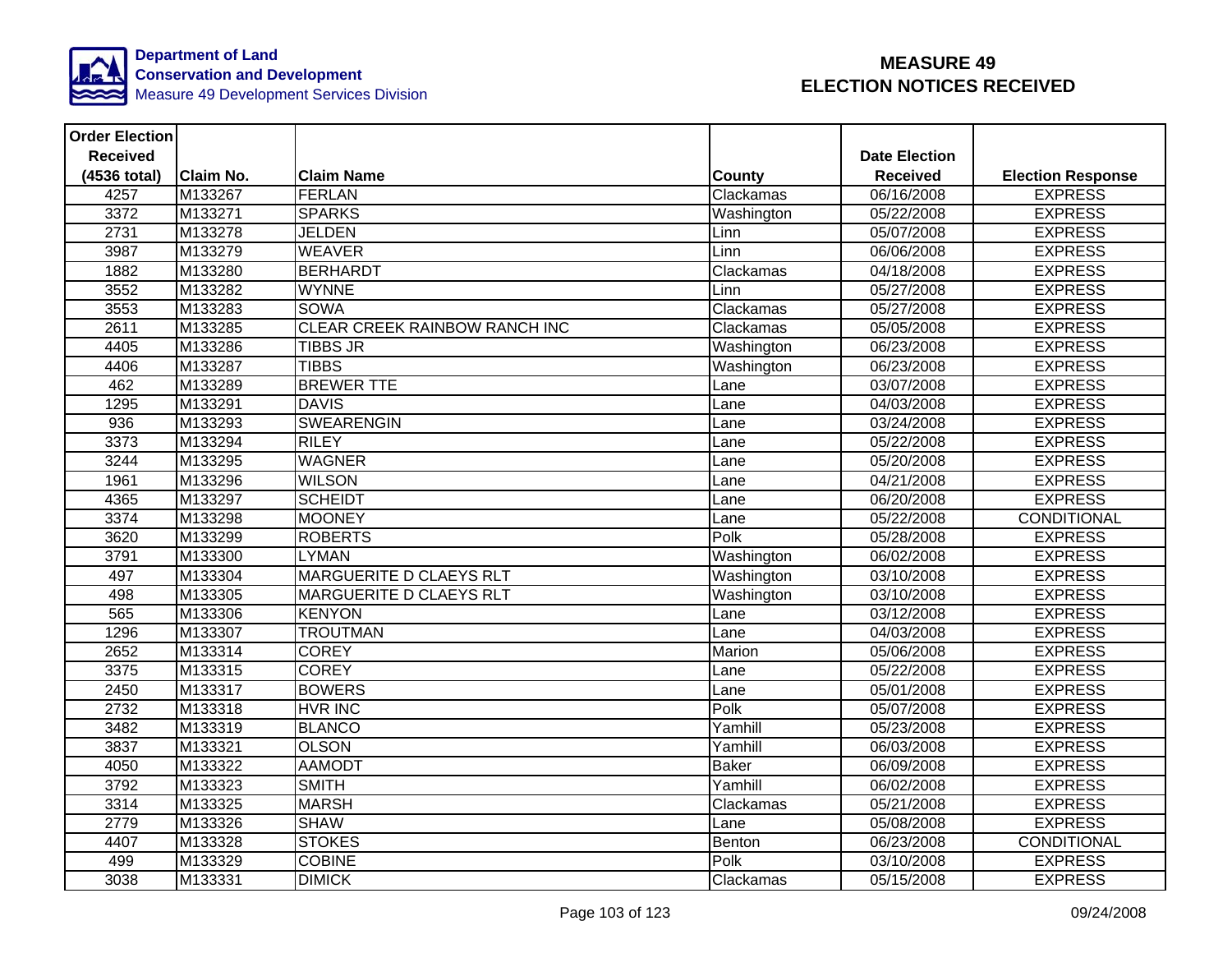

| <b>Order Election</b> |                  |                               |                   |                      |                          |
|-----------------------|------------------|-------------------------------|-------------------|----------------------|--------------------------|
| <b>Received</b>       |                  |                               |                   | <b>Date Election</b> |                          |
| (4536 total)          | <b>Claim No.</b> | <b>Claim Name</b>             | County            | <b>Received</b>      | <b>Election Response</b> |
| 3483                  | M133332          | <b>VAN LOM</b>                | Curry             | 05/23/2008           | <b>EXPRESS</b>           |
| 2289                  | M133333          | <b>DASCHEL</b>                | Clackamas         | 04/28/2008           | <b>CONDITIONAL</b>       |
| 2952                  | M133334          | <b>HUBBARD FARMS INC</b>      | Benton            | 05/13/2008           | <b>EXPRESS</b>           |
| 3838                  | M133336          | <b>BAIRD</b>                  | Washington        | 06/03/2008           | <b>EXPRESS</b>           |
| 4258                  | M133337          | H AND J AND R LEE ENTERPRISES | Jefferson         | 06/16/2008           | <b>EXPRESS</b>           |
| 4408                  | M133338          | <b>TYNKILA FARMS</b>          | Clatsop           | 06/23/2008           | <b>EXPRESS</b>           |
| 3376                  | M133339          | <b>ERICKSON</b>               | Tillamook         | 05/22/2008           | <b>EXPRESS</b>           |
| 4259                  | M133340          | <b>ERICKSON</b>               | Washington        | 06/16/2008           | <b>EXPRESS</b>           |
| 3377                  | M133341          | <b>FAZIO</b>                  | Multnomah         | 05/22/2008           | <b>EXPRESS</b>           |
| 2525                  | M133342          | <b>EDMONDS</b>                | Clackamas         | 05/02/2008           | <b>EXPRESS</b>           |
| 4260                  | M133343          | <b>BAKER</b>                  | Tillamook         | 06/16/2008           | <b>CONDITIONAL</b>       |
| 4409                  | M133344          | <b>MCMAHON</b>                | <b>Hood River</b> | 06/23/2008           | <b>EXPRESS</b>           |
| 4442                  | M133345          | <b>THOMAS</b>                 | Wasco             | 06/24/2008           | <b>EXPRESS</b>           |
| 3554                  | M133346          | <b>CHAPIN</b>                 | Clackamas         | 05/27/2008           | <b>EXPRESS</b>           |
| 3555                  | M133347          | <b>HAZEL E TIMMONS TRUST</b>  | Yamhill           | 05/27/2008           | <b>EXPRESS</b>           |
| 3315                  | M133348          | <b>ALLEN</b>                  | Polk              | 05/21/2008           | <b>EXPRESS</b>           |
| 3556                  | M133349          | <b>TEAL</b>                   | Polk              | 05/27/2008           | <b>EXPRESS</b>           |
| 3557                  | M133350          | <b>YOUNG</b>                  | Clackamas         | 05/27/2008           | <b>EXPRESS</b>           |
| 3558                  | M133351          | YOUNG                         | Clackamas         | 05/27/2008           | <b>EXPRESS</b>           |
| 3559                  | M133352          | <b>YOUNG</b>                  | Clackamas         | 05/27/2008           | <b>EXPRESS</b>           |
| 3937                  | M133353          | <b>MONTGOMERY</b>             | Lane              | 06/05/2008           | <b>EXPRESS</b>           |
| 3378                  | M133354          | <b>CORDON</b>                 | Lane              | 05/22/2008           | <b>CONDITIONAL</b>       |
| 3316                  | M133356          | <b>PLISKA</b>                 | Multnomah         | 05/21/2008           | <b>EXPRESS</b>           |
| 3484                  | M133361          | <b>MEEDS</b>                  | Jackson           | 05/23/2008           | <b>EXPRESS</b>           |
| 3485                  | M133362          | <b>DECKER</b>                 | Lane              | 05/23/2008           | <b>EXPRESS</b>           |
| 3486                  | M133363          | <b>DECKER</b>                 | Lane              | 05/23/2008           | <b>EXPRESS</b>           |
| 3487                  | M133364          | <b>DECKER</b>                 | Lane              | 05/23/2008           | <b>EXPRESS</b>           |
| 3488                  | M133365          | <b>DECKER</b>                 | Lane              | 05/23/2008           | <b>EXPRESS</b>           |
| 3489                  | M133366          | <b>DECKER</b>                 | Lane              | 05/23/2008           | <b>EXPRESS</b>           |
| 1162                  | M133367          | <b>VANHORN</b>                | Clatsop           | 03/31/2008           | <b>EXPRESS</b>           |
| 2612                  | M133368          | <b>AVISON LUMBER CO</b>       | Clackamas         | 05/05/2008           | <b>EXPRESS</b>           |
| 3490                  | M133369          | <b>MEEDS</b>                  | Jackson           | 05/23/2008           | <b>EXPRESS</b>           |
| 1685                  | M133373          | <b>NELSON</b>                 | Polk              | 04/14/2008           | <b>EXPRESS</b>           |
| 3146                  | M133376          | <b>CHRISTIE</b>               | Columbia          | 05/19/2008           | <b>EXPRESS</b>           |
| 4051                  | M133377          | <b>BART</b>                   | Polk              | 06/09/2008           | <b>EXPRESS</b>           |
| 2901                  | M133378          | <b>STREETER</b>               | Tillamook         | 05/12/2008           | <b>CONDITIONAL</b>       |
| 3988                  | M133379          | <b>CLARK</b>                  | Douglas           | 06/06/2008           | <b>EXPRESS</b>           |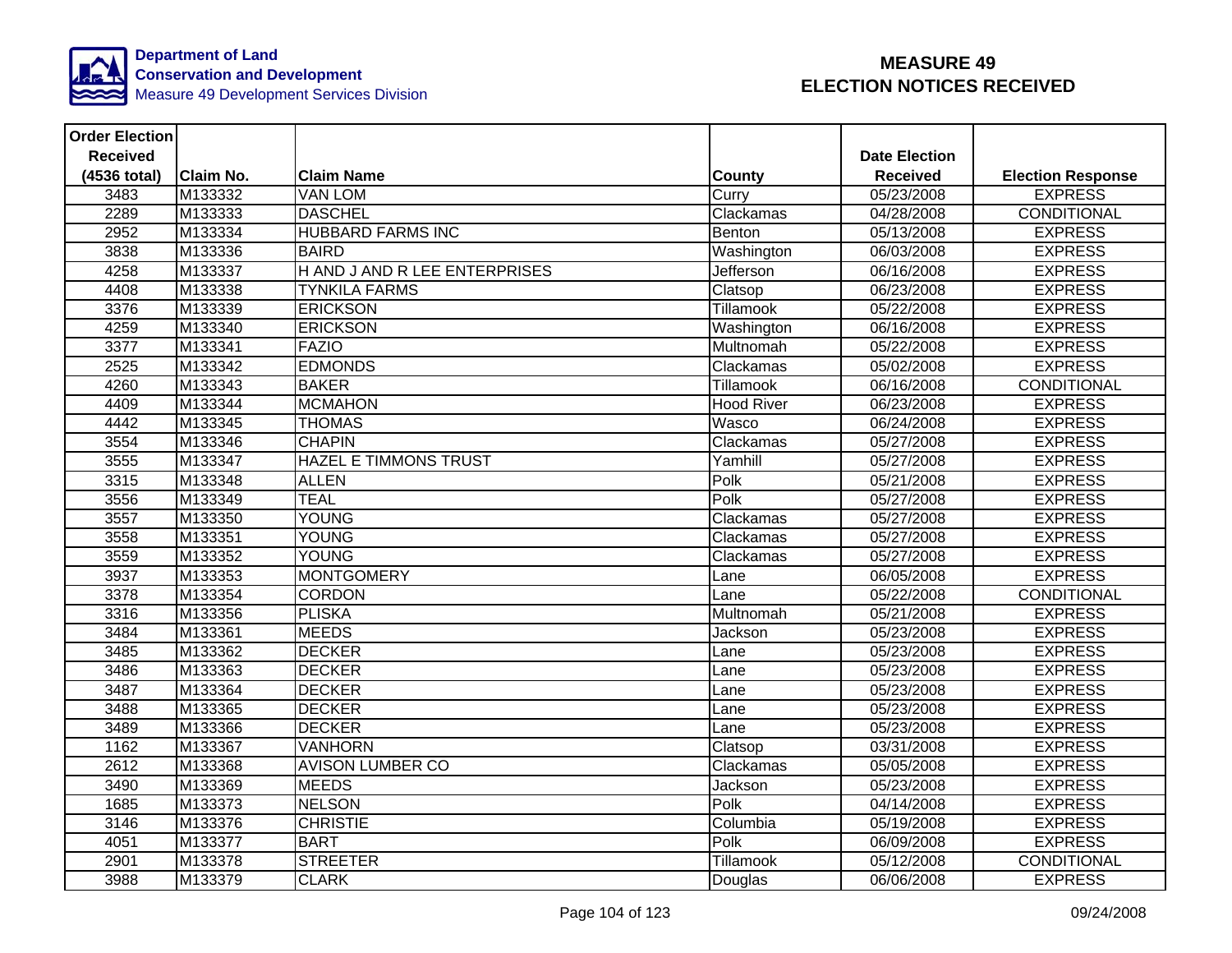

| <b>Order Election</b> |           |                                          |                   |                      |                          |
|-----------------------|-----------|------------------------------------------|-------------------|----------------------|--------------------------|
| <b>Received</b>       |           |                                          |                   | <b>Date Election</b> |                          |
| (4536 total)          | Claim No. | <b>Claim Name</b>                        | <b>County</b>     | <b>Received</b>      | <b>Election Response</b> |
| 3491                  | M133380   | <b>MCNERNEY</b>                          | <b>Hood River</b> | 05/23/2008           | <b>EXPRESS</b>           |
| 3147                  | M133381   | <b>MITCHELL</b>                          | Douglas           | 05/19/2008           | <b>EXPRESS</b>           |
| 630                   | M133382   | <b>BLEDSOE</b>                           | Tillamook         | 03/14/2008           | <b>CONDITIONAL</b>       |
| 3725                  | M133384   | <b>MYRTLE VIEW FARM LLC</b>              | Coos              | 05/30/2008           | <b>EXPRESS</b>           |
| 3560                  | M133385   | <b>DAY</b>                               | Yamhill           | 05/27/2008           | <b>EXPRESS</b>           |
| 3077                  | M133386   | <b>MCGRAW</b>                            | Clackamas         | 05/16/2008           | CONDITIONAL              |
| 1609                  | M133387   | <b>SHIRLEY</b>                           | Deschutes         | 04/11/2008           | <b>EXPRESS</b>           |
| 1505                  | M133389   | NEUMANN                                  | <b>Deschutes</b>  | 04/09/2008           | <b>EXPRESS</b>           |
| 4333                  | M133394   | <b>ROBERTS</b>                           | Lane              | 06/19/2008           | <b>EXPRESS</b>           |
| 3317                  | M133396   | <b>CAWRSE</b>                            | Washington        | 05/21/2008           | <b>EXPRESS</b>           |
| 2902                  | M133397   | <b>JONES</b>                             | Douglas           | 05/12/2008           | <b>EXPRESS</b>           |
| 2391                  | M133398   | <b>MAST</b>                              | Douglas           | 04/30/2008           | <b>EXPRESS</b>           |
| 3793                  | M133400   | <b>BENSON</b>                            | Jackson           | 06/02/2008           | <b>EXPRESS</b>           |
| 4308                  | M133401   | <b>FICKEN</b>                            | Clatsop           | 06/18/2008           | <b>EXPRESS</b>           |
| 4366                  | M133402   | <b>OBRIEN</b>                            | Clackamas         | 06/20/2008           | <b>EXPRESS</b>           |
| 4410                  | M133403   | <b>LOUNSBURY</b>                         | Clatsop           | 06/23/2008           | <b>EXPRESS</b>           |
| 1768                  | M133404   | <b>CHRISTNER</b>                         | Clackamas         | 04/16/2008           | <b>EXPRESS</b>           |
| 2953                  | M133405   | <b>BIRTCH</b>                            | Douglas           | 05/13/2008           | <b>CONDITIONAL</b>       |
| 2219                  | M133406   | ORAN AND NARCISSUS STANDLEY LOVING TRUST | Douglas           | 04/25/2008           | <b>EXPRESS</b>           |
| 2342                  | M133411   | <b>JONES</b>                             | Yamhill           | 04/29/2008           | <b>EXPRESS</b>           |
| 2526                  | M133413   | <b>PERRON</b>                            | <b>Hood River</b> | 05/02/2008           | <b>EXPRESS</b>           |
| 4411                  | M133415   | <b>PARCEL</b>                            | Clackamas         | 06/23/2008           | <b>CONDITIONAL</b>       |
| 4334                  | M133417   | <b>REEDER</b>                            | Clackamas         | 06/19/2008           | <b>EXPRESS</b>           |
| 2527                  | M133418   | ROY WEBSTER ORCHARD INC                  | <b>Hood River</b> | 05/02/2008           | <b>WITHDRAWN</b>         |
| 1729                  | M133419   | <b>WILES</b>                             | Lincoln           | 04/15/2008           | <b>EXPRESS</b>           |
| 3492                  | M133420   | <b>FORESTER</b>                          | Yamhill           | 05/23/2008           | <b>EXPRESS</b>           |
| 684                   | M133422   | <b>HOWARD WRIGHT</b>                     | Union             | 03/17/2008           | <b>EXPRESS</b>           |
| 4412                  | M133423   | <b>LEWIS</b>                             | Coos              | 06/23/2008           | <b>EXPRESS</b>           |
| 2993                  | M133425   | <b>POLLACK</b>                           | Clackamas         | 05/14/2008           | <b>EXPRESS</b>           |
| 2290                  | M133430   | <b>HOLLAND</b>                           | Coos              | 04/28/2008           | <b>EXPRESS</b>           |
| 3078                  | M133431   | <b>JENKINS JR</b>                        | Douglas           | 05/16/2008           | <b>WITHIN CITY/UGB</b>   |
| 1163                  | M133432   | <b>CARMONY</b>                           | Clackamas         | 03/31/2008           | <b>EXPRESS</b>           |
| 3079                  | M133433   | <b>JENKINS JR</b>                        | Douglas           | 05/16/2008           | <b>WITHIN CITY/UGB</b>   |
| 3493                  | M133434   | <b>HEARD</b>                             | Douglas           | 05/23/2008           | <b>EXPRESS</b>           |
| 1610                  | M133436   | <b>CLOSNER</b>                           | Clackamas         | 04/11/2008           | <b>EXPRESS</b>           |
| 3561                  | M133438   | <b>CREECH</b>                            | Douglas           | 05/27/2008           | <b>EXPRESS</b>           |
| 2451                  | M133439   | <b>WHITE</b>                             | Douglas           | 05/01/2008           | CONDITIONAL              |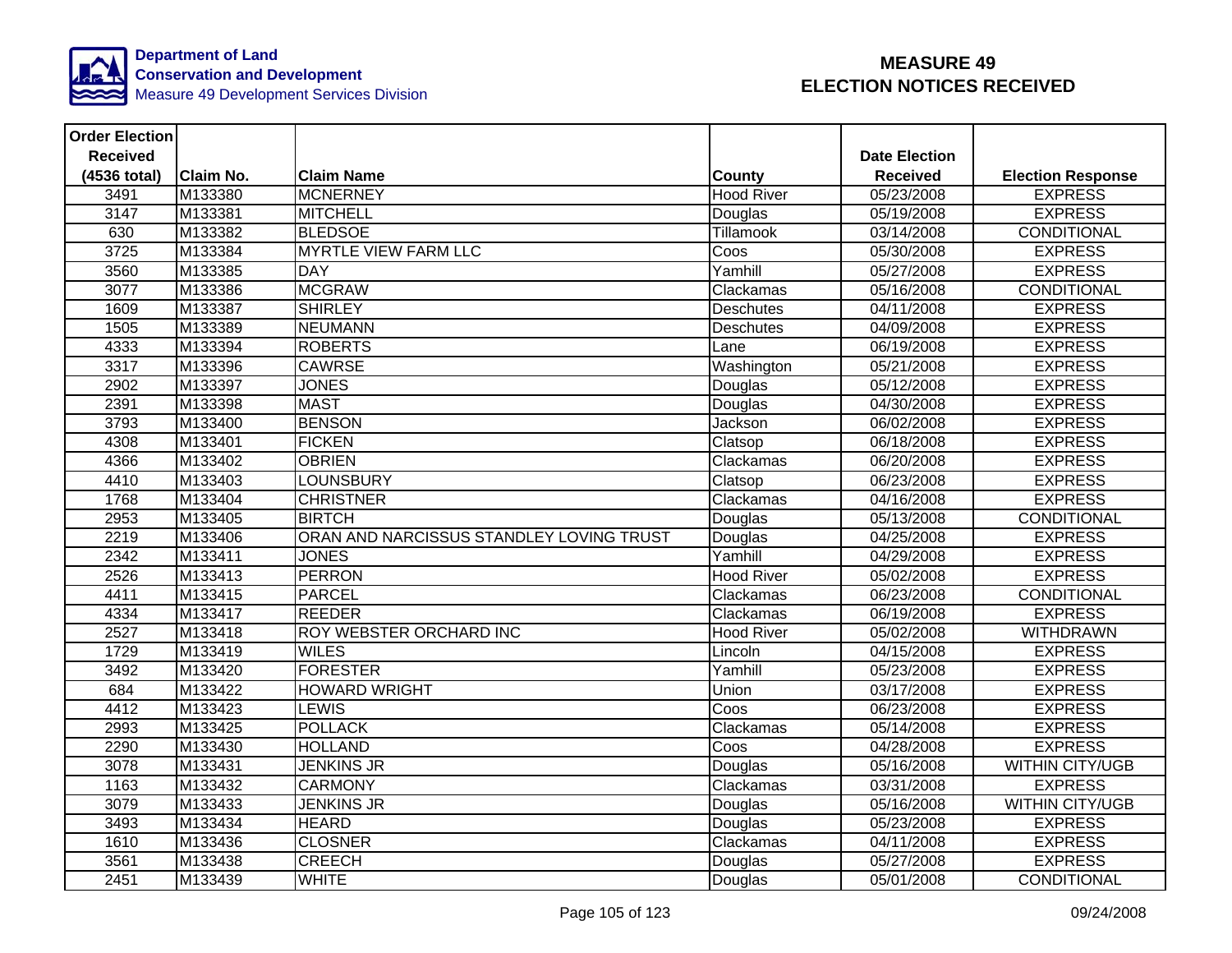

| <b>Order Election</b> |                  |                    |                   |                      |                          |
|-----------------------|------------------|--------------------|-------------------|----------------------|--------------------------|
| <b>Received</b>       |                  |                    |                   | <b>Date Election</b> |                          |
| (4536 total)          | <b>Claim No.</b> | <b>Claim Name</b>  | <b>County</b>     | <b>Received</b>      | <b>Election Response</b> |
| 2903                  | M133441          | <b>CAWRSE</b>      | Washington        | 05/12/2008           | <b>EXPRESS</b>           |
| 2653                  | M133443          | <b>EGDEMON JR</b>  | Lane              | 05/06/2008           | <b>EXPRESS</b>           |
| 3669                  | M133444          | <b>HULTIN</b>      | Coos              | 05/29/2008           | <b>EXPRESS</b>           |
| 4413                  | M133445          | <b>BURCHETT</b>    | Linn              | 06/23/2008           | <b>EXPRESS</b>           |
| 3562                  | M133446          | <b>COCHRAN</b>     | Jackson           | 05/27/2008           | <b>EXPRESS</b>           |
| 2291                  | M133447          | <b>HOLCOMB</b>     | <b>Baker</b>      | 04/28/2008           | <b>EXPRESS</b>           |
| 3318                  | M133449          | <b>KILLION</b>     | Clatsop           | 05/21/2008           | <b>EXPRESS</b>           |
| 4309                  | M133453          | <b>PALKI</b>       | Douglas           | 06/18/2008           | <b>EXPRESS</b>           |
| 3839                  | M133455          | <b>BOYER</b>       | Douglas           | 06/03/2008           | <b>EXPRESS</b>           |
| 3563                  | M133456          | <b>DAWSON JR</b>   | Douglas           | 05/27/2008           | <b>EXPRESS</b>           |
| 3840                  | M133459          | <b>SHULTZ</b>      | Lane              | 06/03/2008           | <b>EXPRESS</b>           |
| 1686                  | M133460          | <b>MYERS</b>       | Lane              | 04/14/2008           | <b>EXPRESS</b>           |
| 1506                  | M133461          | <b>BOHM</b>        | Washington        | 04/09/2008           | <b>EXPRESS</b>           |
| 1507                  | M133463          | <b>BOHM</b>        | Washington        | 04/09/2008           | <b>EXPRESS</b>           |
| 2528                  | M133465          | <b>OWEN</b>        | Douglas           | 05/02/2008           | <b>EXPRESS</b>           |
| 3621                  | M133466          | <b>MAIN</b>        | Coos              | 05/28/2008           | <b>EXPRESS</b>           |
| 2084                  | M133467          | <b>JOHNSON</b>     | Coos              | 04/23/2008           | <b>EXPRESS</b>           |
| 3148                  | M133468          | <b>KLAPAK</b>      | Jackson           | 05/19/2008           | <b>EXPRESS</b>           |
| 3938                  | M133469          | <b>WELCH</b>       | Curry             | 06/05/2008           | <b>EXPRESS</b>           |
| 4335                  | M133470          | <b>REEDER</b>      | Clackamas         | 06/19/2008           | <b>EXPRESS</b>           |
| 4336                  | M133471          | <b>REEDER</b>      | Clackamas         | 06/19/2008           | <b>EXPRESS</b>           |
| 4337                  | M133472          | <b>REEDER</b>      | Clackamas         | 06/19/2008           | <b>EXPRESS</b>           |
| $\overline{937}$      | M133473          | <b>MURPHY</b>      | Washington        | 03/24/2008           | <b>EXPRESS</b>           |
| 871                   | M133475          | <b>ROUSE</b>       | Jackson           | 03/21/2008           | <b>EXPRESS</b>           |
| 4367                  | M133477          | <b>SHUTE</b>       | <b>Hood River</b> | 06/20/2008           | <b>EXPRESS</b>           |
| 2733                  | M133478          | <b>COOPER</b>      | Douglas           | 05/07/2008           | <b>EXPRESS</b>           |
| 1834                  | M133480          | <b>SEARLS</b>      | Clackamas         | 04/17/2008           | <b>EXPRESS</b>           |
| 3245                  | M133482          | <b>HOOFNAGLE</b>   | Union             | 05/20/2008           | <b>EXPRESS</b>           |
| 2654                  | M133485          | <b>FRANCIS</b>     | Multnomah         | 05/06/2008           | <b>EXPRESS</b>           |
| 2613                  | M133486          | <b>DUNSON</b>      | Josephine         | 05/05/2008           | <b>EXPRESS</b>           |
| 2529                  | M133487          | <b>WARDLE</b>      | Jackson           | 05/02/2008           | <b>EXPRESS</b>           |
| 1508                  | M133489          | <b>JOHNSON TTE</b> | Josephine         | 04/09/2008           | <b>EXPRESS</b>           |
| 685                   | M133490          | <b>SNYDER</b>      | Clackamas         | 03/17/2008           | <b>EXPRESS</b>           |
| 2392                  | M133491          | <b>KING</b>        | Coos              | 04/30/2008           | <b>EXPRESS</b>           |
| 4414                  | M133493          | <b>OZUST</b>       | Josephine         | 06/23/2008           | <b>EXPRESS</b>           |
| 3494                  | M133494          | <b>MEEDS</b>       | Jackson           | 05/23/2008           | <b>EXPRESS</b>           |
| 463                   | M133495          | <b>CHRISTENSEN</b> | Klamath           | 03/07/2008           | <b>EXPRESS</b>           |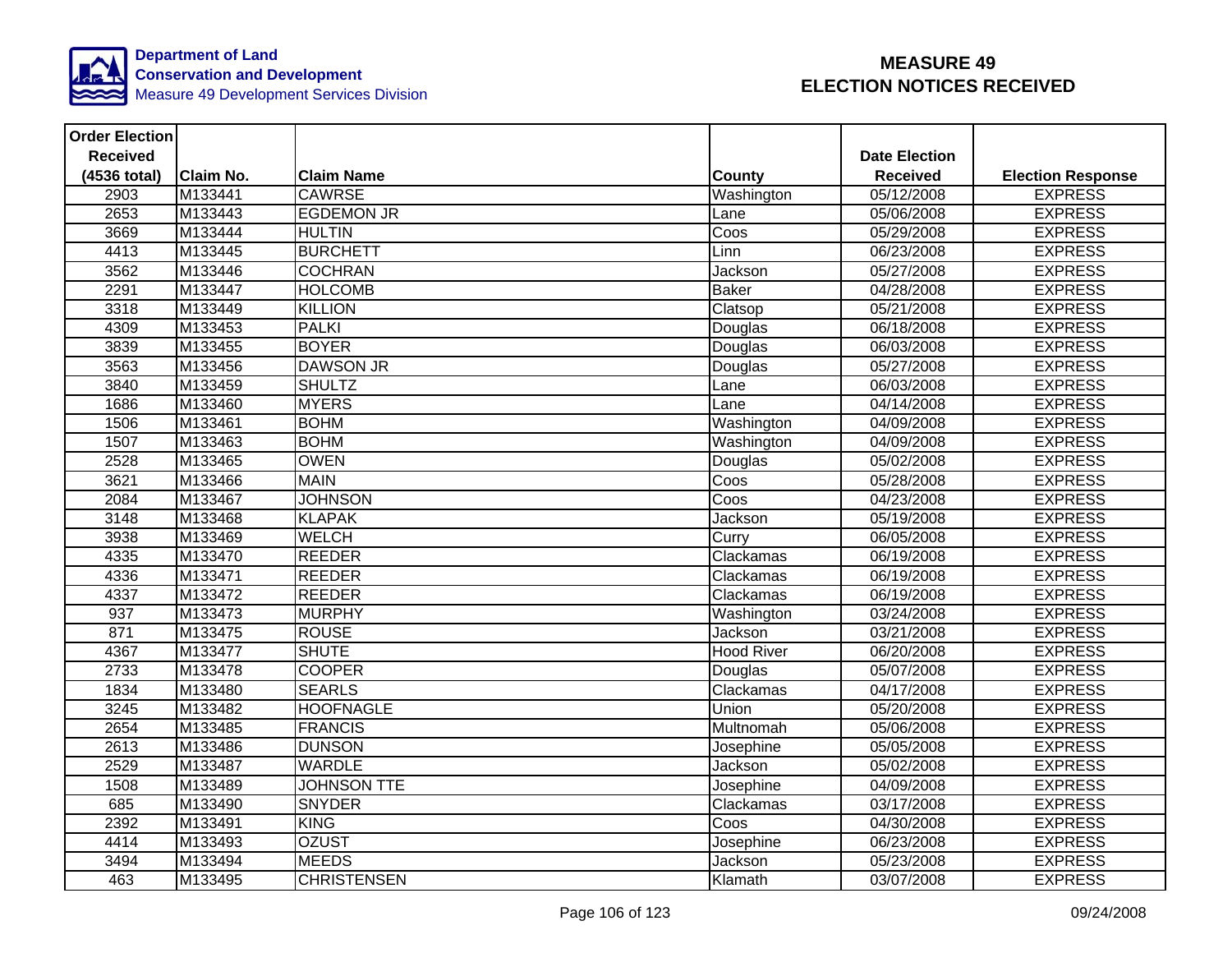

| <b>Order Election</b> |                  |                          |                          |                      |                          |
|-----------------------|------------------|--------------------------|--------------------------|----------------------|--------------------------|
| <b>Received</b>       |                  |                          |                          | <b>Date Election</b> |                          |
| (4536 total)          | <b>Claim No.</b> | <b>Claim Name</b>        | County                   | <b>Received</b>      | <b>Election Response</b> |
| 3670                  | M133496          | <b>HAUGEN</b>            | Josephine                | 05/29/2008           | <b>EXPRESS</b>           |
| 2452                  | M133497          | <b>NEAVOLL</b>           | Douglas                  | 05/01/2008           | <b>EXPRESS</b>           |
| 1769                  | M133498          | <b>FOREMAN</b>           | Coos                     | 04/16/2008           | <b>EXPRESS</b>           |
| 3841                  | M133501          | HAZEL I NELSON REV TRUST | Lane                     | 06/03/2008           | <b>EXPRESS</b>           |
| 3319                  | M133502          | <b>FLETCHER</b>          | Jackson                  | 05/21/2008           | <b>EXPRESS</b>           |
| 3379                  | M133504          | <b>KLEIN</b>             | Umatilla                 | 05/22/2008           | <b>CONDITIONAL</b>       |
| 3149                  | M133506          | <b>BORGAN</b>            | <b>Baker</b>             | 05/19/2008           | <b>EXPRESS</b>           |
| 3380                  | M133507          | <b>GARTEN</b>            | <b>Umatilla</b>          | 05/22/2008           | <b>EXPRESS</b>           |
| 3150                  | M133508          | <b>STANGEL</b>           | Wallowa                  | 05/19/2008           | <b>EXPRESS</b>           |
| 500                   | M133510          | <b>HEAP</b>              | Josephine                | 03/10/2008           | <b>EXPRESS</b>           |
| 414                   | M133513          | <b>BRAUKMAN TTE</b>      | Washington               | 03/05/2008           | <b>EXPRESS</b>           |
| 2780                  | M133514          | <b>SHALBERG</b>          | Yamhill                  | 05/08/2008           | <b>EXPRESS</b>           |
| 2292                  | M133515          | <b>DAVIES TTE</b>        | Josephine                | 04/28/2008           | <b>EXPRESS</b>           |
| 2453                  | M133516          | <b>HAYNES</b>            | Jackson                  | 05/01/2008           | <b>EXPRESS</b>           |
| 1407                  | M133517          | <b>WILLIAMS</b>          | Josephine                | 04/07/2008           | <b>EXPRESS</b>           |
| 4261                  | M133518          | <b>JOHNSON</b>           | Josephine                | 06/16/2008           | <b>EXPRESS</b>           |
| 2343                  | M133523          | <b>MAST</b>              | Douglas                  | 04/29/2008           | <b>EXPRESS</b>           |
| 2344                  | M133524          | <b>MAST TTE</b>          | Douglas                  | 04/29/2008           | <b>EXPRESS</b>           |
| 4443                  | M133525          | <b>JOHNSON</b>           | <b>Tillamook</b>         | 06/24/2008           | <b>CONDITIONAL</b>       |
| 4415                  | M133526          | <b>WELLS</b>             | Douglas                  | 06/23/2008           | <b>EXPRESS</b>           |
| 1962                  | M133527          | <b>ANZELLOTTI</b>        | Washington               | 04/21/2008           | <b>EXPRESS</b>           |
| 4310                  | M133530          | <b>RUDDELL</b>           | Coos                     | 06/18/2008           | <b>EXPRESS</b>           |
| 3564                  | M133531          | <b>RUDDELL</b>           | Coos                     | 05/27/2008           | <b>EXPRESS</b>           |
| 3565                  | M133532          | <b>RUDDELL TTE</b>       | $\overline{\text{Coss}}$ | 05/27/2008           | <b>CONDITIONAL</b>       |
| 4311                  | M133533          | <b>RUDDELL</b>           | Coos                     | 06/18/2008           | <b>EXPRESS</b>           |
| 2614                  | M133534          | <b>ENGLISH</b>           | Douglas                  | 05/05/2008           | <b>EXPRESS</b>           |
| 1687                  | M133536          | <b>EVANS JR</b>          | Multnomah                | 04/14/2008           | <b>EXPRESS</b>           |
| 3080                  | M133537          | <b>WINGERD</b>           | Josephine                | 05/16/2008           | <b>CONDITIONAL</b>       |
| 4444                  | M133543          | Q-X RANCH                | Josephine                | 06/24/2008           | <b>EXPRESS</b>           |
| 1688                  | M133544          | <b>BASSETT</b>           | Josephine                | 04/14/2008           | <b>EXPRESS</b>           |
| 3566                  | M133545          | <b>DOTTS</b>             | Josephine                | 05/27/2008           | <b>EXPRESS</b>           |
| 3495                  | M133546          | LEWMAN                   | Josephine                | 05/23/2008           | <b>EXPRESS</b>           |
| 501                   | M133549          | <b>HOOKLAND</b>          | Josephine                | 03/10/2008           | <b>EXPRESS</b>           |
| 1408                  | M133550          | <b>SPROUL</b>            | Josephine                | 04/07/2008           | <b>EXPRESS</b>           |
| 4445                  | M133551          | <b>GAUSTAD</b>           | Josephine                | 06/24/2008           | CONDITIONAL              |
| 4416                  | M133552          | <b>HANTEN TTE</b>        | Josephine                | 06/23/2008           | CONDITIONAL              |
| 4291                  | M133553          | HILDEBRAND               | Josephine                | 06/17/2008           | <b>EXPRESS</b>           |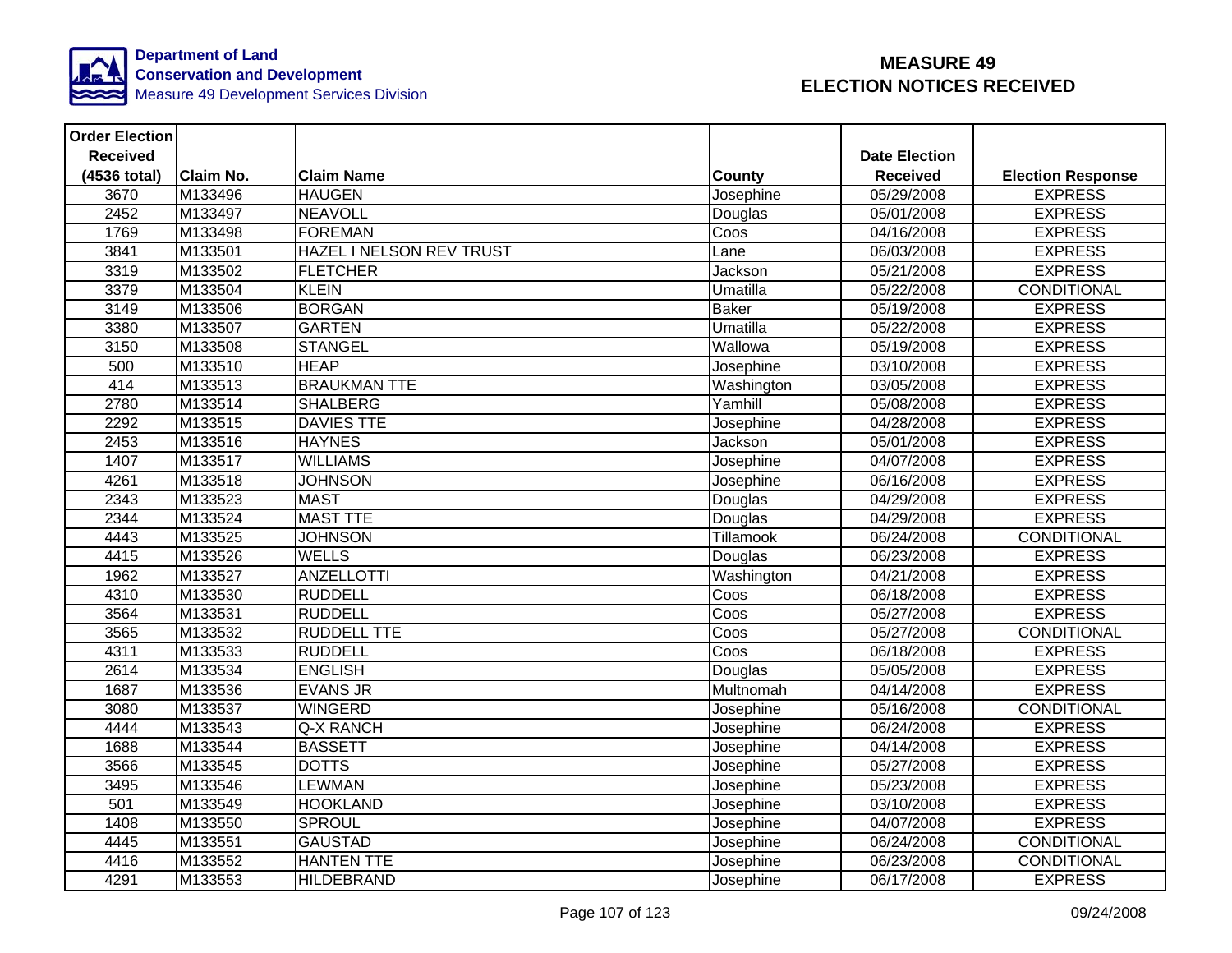

| <b>Order Election</b> |                  |                                    |                  |                      |                          |
|-----------------------|------------------|------------------------------------|------------------|----------------------|--------------------------|
| <b>Received</b>       |                  |                                    |                  | <b>Date Election</b> |                          |
| (4536 total)          | <b>Claim No.</b> | <b>Claim Name</b>                  | County           | <b>Received</b>      | <b>Election Response</b> |
| 4052                  | M133554          | <b>ANDERSON</b>                    | Josephine        | 06/09/2008           | <b>EXPRESS</b>           |
| 3496                  | M133555          | <b>BANKS LOVING TRUST</b>          | Josephine        | 05/23/2008           | <b>EXPRESS</b>           |
| 3320                  | M133557          | <b>PRIEBS</b>                      | Josephine        | 05/21/2008           | <b>EXPRESS</b>           |
| 2454                  | M133563          | <b>BLADES</b>                      | Marion           | 05/01/2008           | <b>EXPRESS</b>           |
| 3671                  | M133565          | <b>DYMOCK FAMILY TRUST</b>         | Josephine        | 05/29/2008           | <b>EXPRESS</b>           |
| 4368                  | M133567          | <b>REHMAR</b>                      | Josephine        | 06/20/2008           | <b>EXPRESS</b>           |
| 4446                  | M133568          | <b>MINSULL</b>                     | Josephine        | 06/24/2008           | CONDITIONAL              |
| 3567                  | M133569          | <b>KAST</b>                        | Jefferson        | 05/27/2008           | <b>EXPRESS</b>           |
| 1883                  | M133570          | <b>KAUFFMAN</b>                    | <b>Deschutes</b> | 04/18/2008           | <b>EXPRESS</b>           |
| 4338                  | M133572          | <b>LARSON</b>                      | Umatilla         | 06/19/2008           | <b>EXPRESS</b>           |
| 3939                  | M133573          | <b>CONNER</b>                      | Clatsop          | 06/05/2008           | CONDITIONAL              |
| 3568                  | M133574          | <b>INMAN</b>                       | Lane             | 05/27/2008           | <b>EXPRESS</b>           |
| 1689                  | M133575          | <b>GAITHER</b>                     | Josephine        | 04/14/2008           | <b>EXPRESS</b>           |
| 4447                  | M133576          | <b>HAMPTON</b>                     | Coos             | 06/24/2008           | <b>EXPRESS</b>           |
| 3569                  | M133577          | <b>SLABIK</b>                      | Umatilla         | 05/27/2008           | <b>WITHIN CITY/UGB</b>   |
| 3940                  | M133578          | <b>SARTAIN TTE</b>                 | Benton           | 06/05/2008           | <b>EXPRESS</b>           |
| 3900                  | M133579          | <b>WEST-DAVIES</b>                 | Clatsop          | 06/04/2008           | <b>EXPRESS</b>           |
| 1409                  | M133580          | <b>SEELY</b>                       | Marion           | 04/07/2008           | <b>EXPRESS</b>           |
| 2994                  | M133582          | NORMAN AND MARY DODDS FAMILY TRUST | Marion           | 05/14/2008           | <b>EXPRESS</b>           |
| 3381                  | M133584          | <b>SLATEGER</b>                    | Lane             | 05/22/2008           | <b>EXPRESS</b>           |
| 4339                  | M133585          | ELDWIN H SORENSON REV TRUST        | Klamath          | 06/19/2008           | <b>CONDITIONAL</b>       |
| 3570                  | M133587          | <b>SPENCER-PULLEN</b>              | Clatsop          | 05/27/2008           | <b>EXPRESS</b>           |
| 3571                  | M133588          | <b>CABLE</b>                       | Clatsop          | 05/27/2008           | <b>EXPRESS</b>           |
| 4082                  | M133589          | <b>SPENCER</b>                     | Clatsop          | 06/10/2008           | <b>EXPRESS</b>           |
| 4083                  | M133590          | <b>SPENCER JR</b>                  | Clatsop          | 06/10/2008           | <b>EXPRESS</b>           |
| 3622                  | M133593          | <b>HALL</b>                        | Curry            | 05/28/2008           | <b>EXPRESS</b>           |
| 3572                  | M133601          | <b>THOMAS</b>                      | Wasco            | 05/27/2008           | <b>EXPRESS</b>           |
| 4448                  | M133602          | <b>THOMAS</b>                      | Wasco            | 06/24/2008           | <b>EXPRESS</b>           |
| 4449                  | M133603          | <b>THOMAS</b>                      | Wasco            | 06/24/2008           | <b>EXPRESS</b>           |
| 3573                  | M133604          | <b>THOMAS</b>                      | Wasco            | 05/27/2008           | <b>EXPRESS</b>           |
| 1963                  | M133605          | <b>COLLINS</b>                     | Jackson          | 04/21/2008           | <b>EXPRESS</b>           |
| 3672                  | M133606          | <b>MCGINTY</b>                     | Jackson          | 05/29/2008           | <b>EXPRESS</b>           |
| 4369                  | M133611          | <b>HALLIGAN</b>                    | <b>Deschutes</b> | 06/20/2008           | <b>EXPRESS</b>           |
| 3497                  | M133613          | <b>MICHELSON TTE</b>               | Lane             | 05/23/2008           | <b>EXPRESS</b>           |
| 3726                  | M133614          | <b>HEMINGWAY TTE</b>               | Jackson          | 05/30/2008           | <b>EXPRESS</b>           |
| 4417                  | M133616          | <b>WOLGAST</b>                     | Jackson          | 06/23/2008           | <b>EXPRESS</b>           |
| 602                   | M133619          | <b>COOK</b>                        | Wallowa          | 03/13/2008           | <b>EXPRESS</b>           |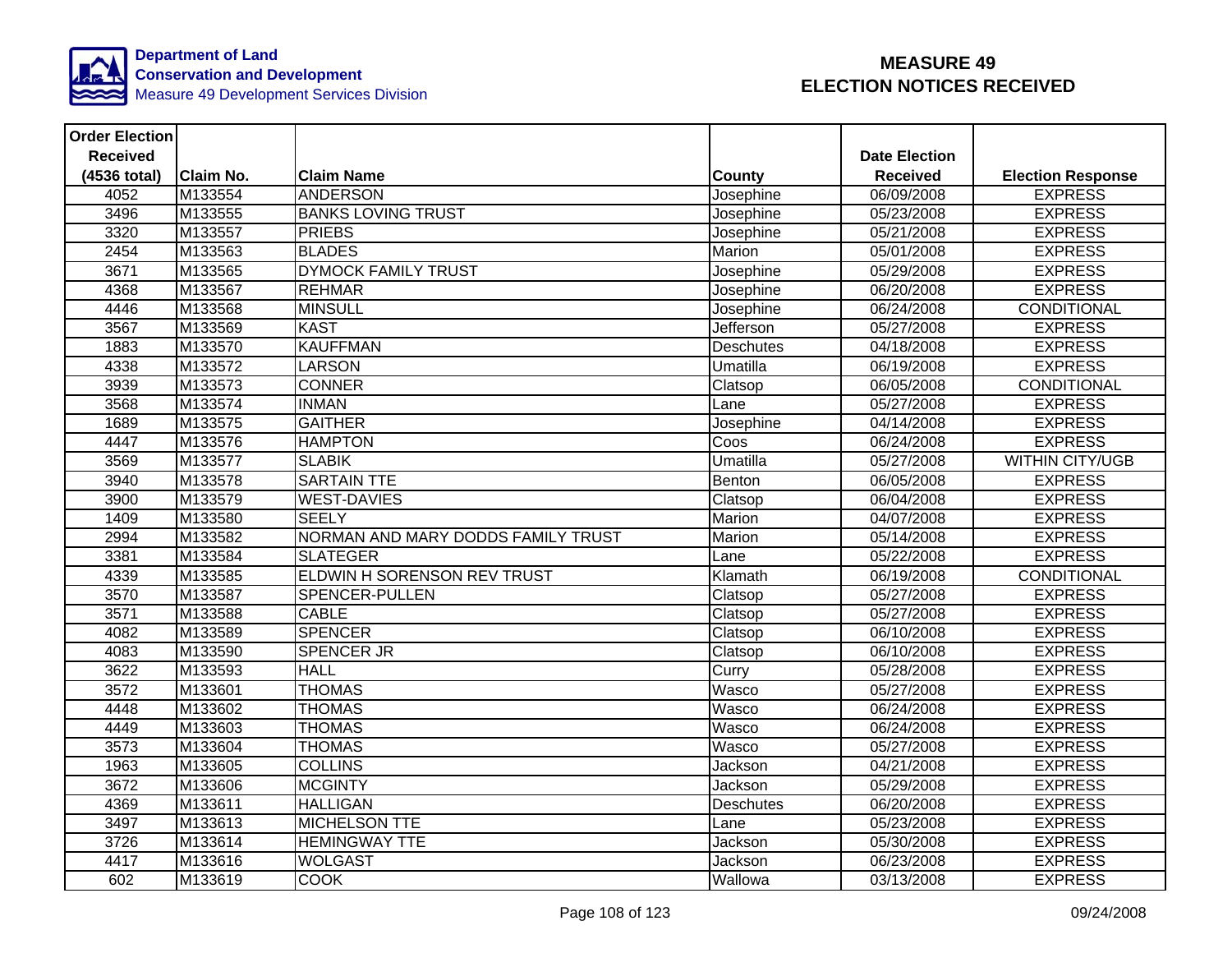

| <b>Order Election</b> |                  |                           |                   |                         |                          |
|-----------------------|------------------|---------------------------|-------------------|-------------------------|--------------------------|
| <b>Received</b>       |                  |                           |                   | <b>Date Election</b>    |                          |
| (4536 total)          | <b>Claim No.</b> | <b>Claim Name</b>         | <b>County</b>     | <b>Received</b>         | <b>Election Response</b> |
| 1964                  | M133621          | <b>GRIFFELS</b>           | Washington        | 04/21/2008              | <b>EXPRESS</b>           |
| 2904                  | M133622          | <b>JEFFRIES</b>           | Yamhill           | 05/12/2008              | <b>EXPRESS</b>           |
| 603                   | M133624          | <b>MYHRE</b>              | Lane              | 03/13/2008              | <b>EXPRESS</b>           |
| 1965                  | M133626          | <b>KING</b>               | Curry             | 04/21/2008              | <b>EXPRESS</b>           |
| 4418                  | M133627          | <b>GOEBEL</b>             | Wallowa           | 06/23/2008              | <b>EXPRESS</b>           |
| 2393                  | M133628          | <b>DEMONTE</b>            | Jefferson         | 04/30/2008              | <b>EXPRESS</b>           |
| 2293                  | M133633          | <b>FAULKENDER</b>         | <b>Hood River</b> | 04/28/2008              | <b>CONDITIONAL</b>       |
| 2085                  | M133641          | <b>WOLFE</b>              | Marion            | 04/23/2008              | <b>EXPRESS</b>           |
| 2086                  | M133642          | <b>SALMONSON</b>          | Marion            | 04/23/2008              | <b>EXPRESS</b>           |
| 2294                  | M133643          | <b>GISSEL</b>             | Clackamas         | 04/28/2008              | <b>EXPRESS</b>           |
| 2995                  | M133647          | <b>EVEREST</b>            | Coos              | 05/14/2008              | <b>EXPRESS</b>           |
| 4450                  | M133648          | <b>CLAIR</b>              | Linn              | 06/24/2008              | CONDITIONAL              |
| 4451                  | M133650          | DALE AND CO LLC           | Clatsop           | 06/24/2008              | CONDITIONAL              |
| 3382                  | M133652          | <b>ANDERSON</b>           | Yamhill           | 05/22/2008              | <b>EXPRESS</b>           |
| 3383                  | M133653          | <b>ANDERSON</b>           | Yamhill           | $\overline{05/22}/2008$ | <b>EXPRESS</b>           |
| 3384                  | M133654          | <b>ANDERSON</b>           | <b>Jefferson</b>  | 05/22/2008              | <b>EXPRESS</b>           |
| 3385                  | M133655          | <b>ANDERSON</b>           | Jefferson         | 05/22/2008              | <b>EXPRESS</b>           |
| 3386                  | M133656          | <b>ANDERSON</b>           | Gilliam           | 05/22/2008              | <b>EXPRESS</b>           |
| 4452                  | M133657          | <b>SEIBERT</b>            | Clackamas         | 06/24/2008              | <b>EXPRESS</b>           |
| 4340                  | M133658          | <b>STEVENS</b>            | Washington        | 06/19/2008              | <b>EXPRESS</b>           |
| 2020                  | M133659          | <b>HAGEN</b>              | Benton            | 04/22/2008              | <b>EXPRESS</b>           |
| 2655                  | M133660          | <b>WHEELER</b>            | Clackamas         | 05/06/2008              | <b>EXPRESS</b>           |
| 4453                  | M133661          | <b>CLAIR</b>              | Linn              | 06/24/2008              | CONDITIONAL              |
| 2139                  | M133662          | <b>ALEXANDER</b>          | Yamhill           | 04/24/2008              | <b>EXPRESS</b>           |
| 531                   | M133663          | <b>WHITCOMB</b>           | Crook             | 03/11/2008              | <b>EXPRESS</b>           |
| 1297                  | M133664          | <b>ORTMAN</b>             | Polk              | 04/03/2008              | <b>EXPRESS</b>           |
| 1164                  | M133665          | <b>PEARSON</b>            | Yamhill           | 03/31/2008              | <b>EXPRESS</b>           |
| 1835                  | M133666          | <b>SMUCKER</b>            | Linn              | 04/17/2008              | <b>EXPRESS</b>           |
| 4454                  | M133667          | <b>WHITE</b>              | Clackamas         | 06/24/2008              | <b>EXPRESS</b>           |
| 686                   | M133668          | <b>ROLES</b>              | Clackamas         | 03/17/2008              | <b>EXPRESS</b>           |
| 3842                  | M133669          | <b>NUSSBAUMER</b>         | Washington        | 06/03/2008              | <b>EXPRESS</b>           |
| 2220                  | M133671          | <b>CADY</b>               | Marion            | 04/25/2008              | <b>EXPRESS</b>           |
| 687                   | M133672          | <b>J PETERKORT AND CO</b> | Washington        | 03/17/2008              | <b>WITHDRAWN</b>         |
| 4455                  | M133673          | <b>DERBYSHIRE</b>         | Washington        | 06/24/2008              | <b>EXPRESS</b>           |
| 4084                  | M133675          | <b>CAMPBELL</b>           | Clackamas         | 06/10/2008              | <b>EXPRESS</b>           |
| 3321                  | M133677          | <b>SEATER</b>             | Clackamas         | 05/21/2008              | <b>EXPRESS</b>           |
| 2615                  | M133680          | <b>ANDERSON</b>           | Clackamas         | 05/05/2008              | <b>EXPRESS</b>           |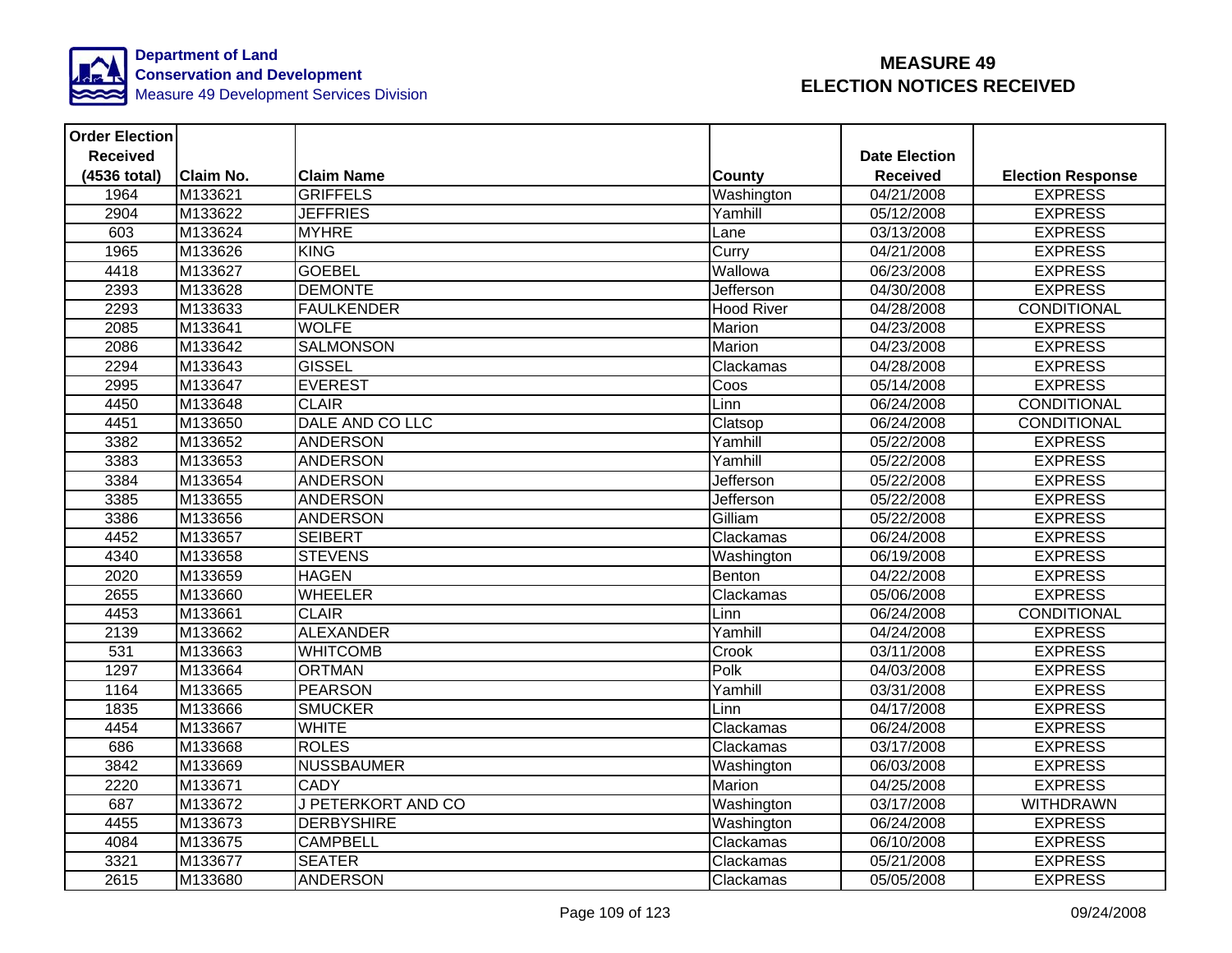

| <b>Order Election</b> |                  |                        |                   |                      |                          |
|-----------------------|------------------|------------------------|-------------------|----------------------|--------------------------|
| <b>Received</b>       |                  |                        |                   | <b>Date Election</b> |                          |
| (4536 total)          | <b>Claim No.</b> | <b>Claim Name</b>      | County            | <b>Received</b>      | <b>Election Response</b> |
| 566                   | M133681          | <b>HAMMERSLEY</b>      | Marion            | 03/12/2008           | <b>EXPRESS</b>           |
| 2295                  | M133682          | <b>BROOKS</b>          | Washington        | 04/28/2008           | <b>EXPRESS</b>           |
| 3623                  | M133685          | <b>WILSON JR</b>       | Columbia          | 05/28/2008           | <b>CONDITIONAL</b>       |
| 3039                  | M133686          | <b>DYER</b>            | Polk              | 05/15/2008           | <b>EXPRESS</b>           |
| 2394                  | M133687          | <b>JOHNSON</b>         | Linn              | 04/30/2008           | <b>VESTED</b>            |
| 2905                  | M133688          | <b>GAWLER</b>          | Douglas           | 05/12/2008           | <b>EXPRESS</b>           |
| 3673                  | M133689          | <b>HENDRICKS</b>       | Lincoln           | 05/29/2008           | <b>EXPRESS</b>           |
| 4053                  | M133691          | <b>CAMPBELL</b>        | <b>Multnomah</b>  | 06/09/2008           | <b>EXPRESS</b>           |
| 3794                  | M133692          | <b>NUSSBAUMER</b>      | Washington        | 06/02/2008           | <b>EXPRESS</b>           |
| 4370                  | M133694          | <b>BIERLY</b>          | Washington        | 06/20/2008           | <b>EXPRESS</b>           |
| 4419                  | M133695          | <b>HAUGE</b>           | Multnomah         | 06/23/2008           | <b>EXPRESS</b>           |
| 2781                  | M133696          | <b>KRUEGER</b>         | Clackamas         | 05/08/2008           | <b>EXPRESS</b>           |
| 4312                  | M133697          | <b>SCHULZ</b>          | Yamhill           | 06/18/2008           | <b>EXPRESS</b>           |
| 2395                  | M133698          | <b>PRICHARD</b>        | Clackamas         | 04/30/2008           | <b>EXPRESS</b>           |
| 4456                  | M133699          | <b>HAGUE</b>           | Polk              | 06/24/2008           | <b>EXPRESS</b>           |
| 4054                  | M133701          | <b>HARTT</b>           | Clackamas         | 06/09/2008           | <b>EXPRESS</b>           |
| 2906                  | M133705          | <b>LEE</b>             | Clackamas         | 05/12/2008           | <b>EXPRESS</b>           |
| 4420                  | M133706          | <b>KEEP</b>            | Lane              | 06/23/2008           | <b>EXPRESS</b>           |
| 2782                  | M133707          | <b>CASTLE</b>          | Benton            | 05/08/2008           | <b>EXPRESS</b>           |
| 4262                  | M133708          | <b>BELL</b>            | Benton            | 06/16/2008           | <b>EXPRESS</b>           |
| 3574                  | M133710          | <b>SLUSHER</b>         | Lane              | 05/27/2008           | <b>EXPRESS</b>           |
| 1298                  | M133711          | <b>TRAVIS</b>          | Clackamas         | 04/03/2008           | <b>EXPRESS</b>           |
| 2140                  | M133712          | <b>LUNDSTEEN</b>       | Clackamas         | 04/24/2008           | <b>EXPRESS</b>           |
| 3624                  | M133713          | <b>PAWLOWSKI</b>       | Jackson           | 05/28/2008           | <b>EXPRESS</b>           |
| 3498                  | M133714          | <b>LYNCH</b>           | Washington        | 05/23/2008           | <b>EXPRESS</b>           |
| 2530                  | M133715          | <b>WILSON</b>          | <b>Hood River</b> | 05/02/2008           | <b>EXPRESS</b>           |
| 3625                  | M133716          | <b>KNIGHT</b>          | Clackamas         | 05/28/2008           | <b>EXPRESS</b>           |
| 4457                  | M133717          | <b>TRAEGER</b>         | Marion            | 06/24/2008           | <b>EXPRESS</b>           |
| 4458                  | M133718          | <b>TRAEGER</b>         | Clackamas         | 06/24/2008           | <b>EXPRESS</b>           |
| 4151                  | M133719          | <b>BUSSMAN</b>         | Curry             | 06/12/2008           | <b>EXPRESS</b>           |
| 3575                  | M133721          | <b>CLARK</b>           | Lincoln           | 05/27/2008           | <b>EXPRESS</b>           |
| 3576                  | M133722          | <b>CARTER</b>          | <b>Hood River</b> | 05/27/2008           | <b>EXPRESS</b>           |
| 3626                  | M133726          | <b>MORGAN</b>          | Jackson           | 05/28/2008           | <b>EXPRESS</b>           |
| 4493                  | M133730          | <b>ANDERSON</b>        | Wasco             | 06/25/2008           | <b>EXPRESS</b>           |
| 4494                  | M133731          | NISHIMOTO ORCHARDS INC | <b>Hood River</b> | 06/25/2008           | <b>EXPRESS</b>           |
| 4495                  | M133732          | <b>BRYANT</b>          | <b>Hood River</b> | 06/25/2008           | <b>EXPRESS</b>           |
| 2954                  | M133734          | <b>HANEL</b>           | Clackamas         | 05/13/2008           | <b>EXPRESS</b>           |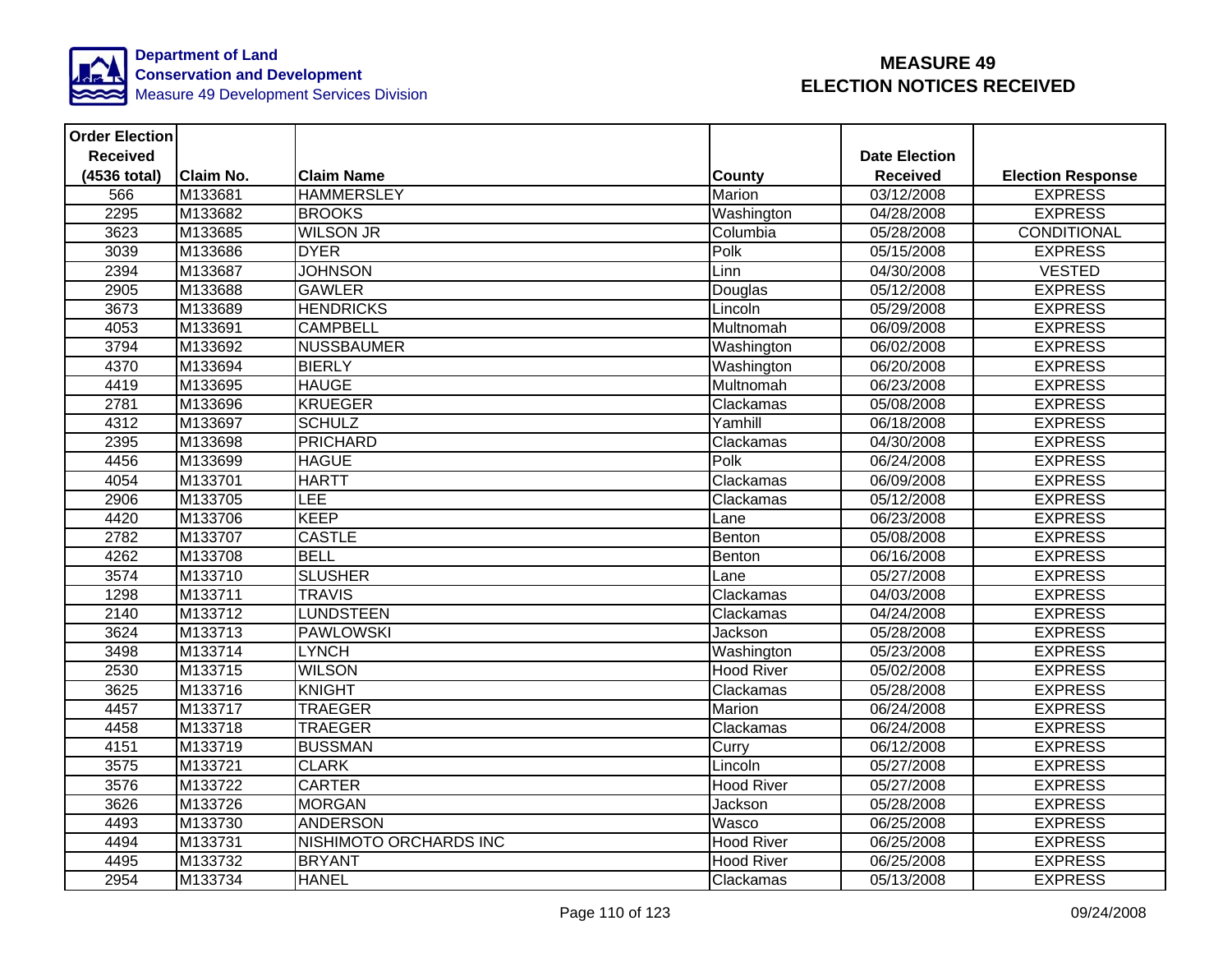

| <b>Order Election</b> |           |                               |                   |                      |                          |
|-----------------------|-----------|-------------------------------|-------------------|----------------------|--------------------------|
| <b>Received</b>       |           |                               |                   | <b>Date Election</b> |                          |
| (4536 total)          | Claim No. | <b>Claim Name</b>             | <b>County</b>     | <b>Received</b>      | <b>Election Response</b> |
| 3081                  | M133738   | <b>UNDERWOOD</b>              | Benton            | 05/16/2008           | <b>EXPRESS</b>           |
| 4055                  | M133739   | <b>LIVINGSTON ENTERPRISES</b> | Josephine         | 06/09/2008           | <b>EXPRESS</b>           |
| 3989                  | M133740   | <b>MINER</b>                  | Benton            | 06/06/2008           | <b>EXPRESS</b>           |
| 4421                  | M133741   | <b>SIEMS</b>                  | Marion            | 06/23/2008           | <b>EXPRESS</b>           |
| 3577                  | M133742   | <b>WYNNE</b>                  | Linn              | 05/27/2008           | <b>EXPRESS</b>           |
| 3941                  | M133743   | <b>WYNNE</b>                  | Linn              | 06/05/2008           | <b>EXPRESS</b>           |
| 4459                  | M133745   | <b>HALL</b>                   | Polk              | 06/24/2008           | <b>WITHDRAWN</b>         |
| 4460                  | M133746   | <b>HALL</b>                   | Polk              | 06/24/2008           | <b>EXPRESS</b>           |
| 2345                  | M133747   | <b>LOVGREN</b>                | Washington        | 04/29/2008           | <b>EXPRESS</b>           |
| 3151                  | M133748   | <b>BELT JR</b>                | Washington        | 05/19/2008           | <b>EXPRESS</b>           |
| 3578                  | M133749   | <b>WYNNE</b>                  | Linn              | 05/27/2008           | <b>EXPRESS</b>           |
| 2087                  | M133750   | <b>DILLARD</b>                | Linn              | 04/23/2008           | <b>EXPRESS</b>           |
| 4371                  | M133751   | <b>BARIBEAU</b>               | Marion            | 06/20/2008           | <b>EXPRESS</b>           |
| 3082                  | M133752   | <b>ANJUN</b>                  | Lane              | 05/16/2008           | <b>EXPRESS</b>           |
| 3152                  | M133755   | <b>HIRTE</b>                  | Linn              | 05/19/2008           | <b>EXPRESS</b>           |
| 3246                  | M133756   | HO                            | Columbia          | 05/20/2008           | <b>EXPRESS</b>           |
| 1611                  | M133760   | <b>WILTBANK</b>               | Washington        | 04/11/2008           | <b>EXPRESS</b>           |
| 2088                  | M133761   | <b>NYQUIST</b>                | Marion            | 04/23/2008           | <b>EXPRESS</b>           |
| 4056                  | M133763   | <b>ARENDT</b>                 | Marion            | 06/09/2008           | <b>EXPRESS</b>           |
| 4152                  | M133765   | <b>ALBERTSON</b>              | Washington        | 06/12/2008           | <b>EXPRESS</b>           |
| 2783                  | M133766   | <b>AYDELOTT TTE</b>           | Marion            | 05/08/2008           | <b>EXPRESS</b>           |
| 1410                  | M133768   | <b>DARE</b>                   | Lane              | 04/07/2008           | <b>EXPRESS</b>           |
| 3499                  | M133769   | <b>WATSON</b>                 | Lane              | 05/23/2008           | CONDITIONAL              |
| 1165                  | M133770   | <b>DARE</b>                   | Lane              | 03/31/2008           | <b>EXPRESS</b>           |
| 4461                  | M133771   | <b>WOBBE</b>                  | Lane              | 06/24/2008           | <b>EXPRESS</b>           |
| 3083                  | M133773   | <b>MACKEY</b>                 | Marion            | 05/16/2008           | <b>EXPRESS</b>           |
| 4422                  | M133774   | <b>FISCHER</b>                | Polk              | 06/23/2008           | <b>EXPRESS</b>           |
| 2734                  | M133776   | <b>RENNIE</b>                 | Lane              | 05/07/2008           | <b>EXPRESS</b>           |
| 4423                  | M133777   | <b>FISCHER</b>                | Polk              | 06/23/2008           | <b>EXPRESS</b>           |
| 4496                  | M133779   | <b>LAHTI</b>                  | <b>Hood River</b> | 06/25/2008           | <b>EXPRESS</b>           |
| 3795                  | M133780   | <b>COOK</b>                   | Polk              | 06/02/2008           | <b>EXPRESS</b>           |
| 1966                  | M133781   | <b>MANNENBACH</b>             | Polk              | 04/21/2008           | <b>EXPRESS</b>           |
| 1006                  | M133782   | <b>WHITMAN</b>                | Linn              | 03/26/2008           | <b>EXPRESS</b>           |
| 3627                  | M133785   | <b>MCDONALD</b>               | Lane              | 05/28/2008           | <b>EXPRESS</b>           |
| 1411                  | M133786   | <b>VAIL</b>                   | Clackamas         | 04/07/2008           | <b>EXPRESS</b>           |
| 2735                  | M133788   | <b>DUNLAP</b>                 | Lane              | 05/07/2008           | <b>EXPRESS</b>           |
| 3084                  | M133789   | <b>KALSCH</b>                 | Washington        | 05/16/2008           | <b>EXPRESS</b>           |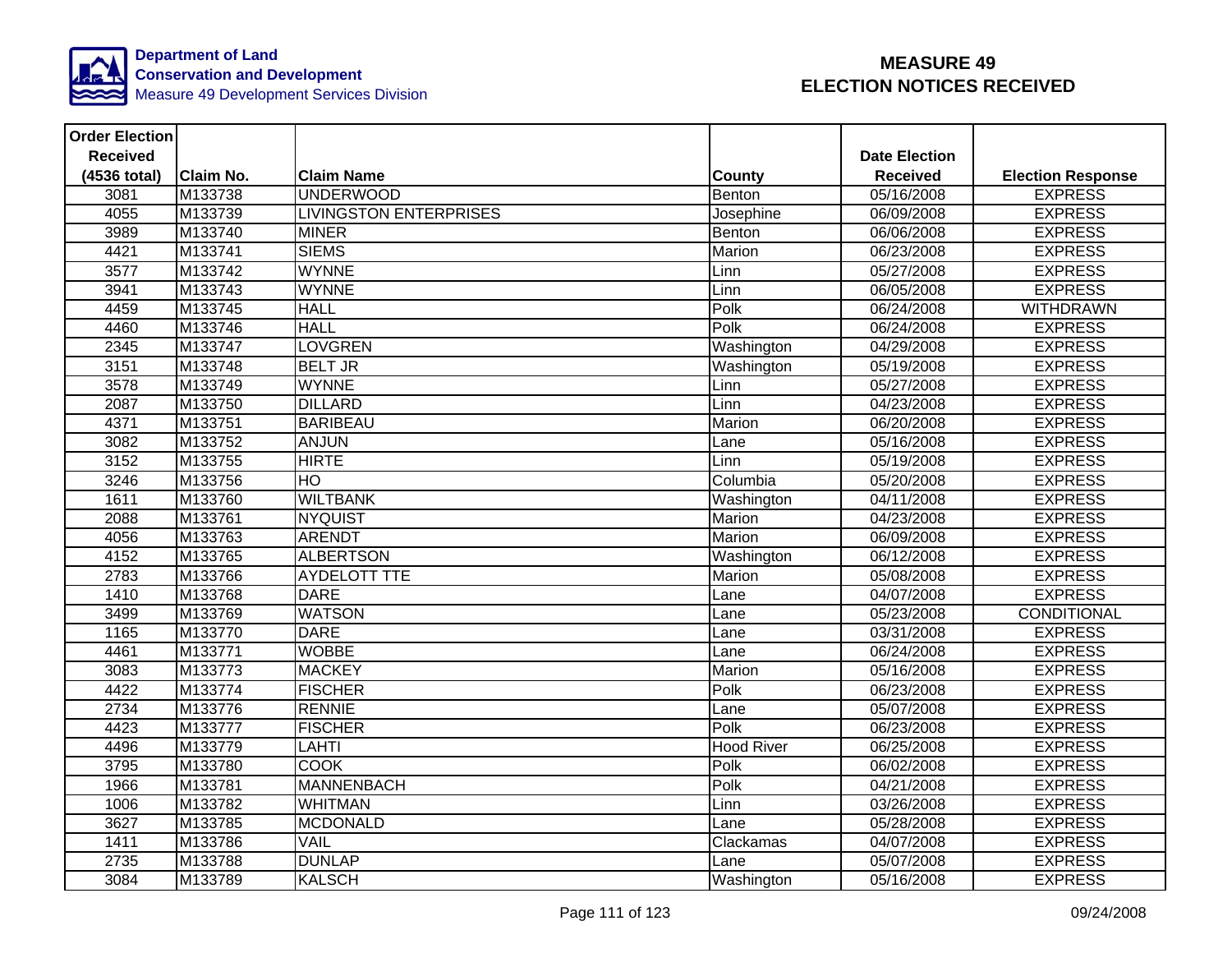

| <b>Order Election</b> |                  |                     |                   |                      |                          |
|-----------------------|------------------|---------------------|-------------------|----------------------|--------------------------|
| <b>Received</b>       |                  |                     |                   | <b>Date Election</b> |                          |
| (4536 total)          | <b>Claim No.</b> | <b>Claim Name</b>   | <b>County</b>     | <b>Received</b>      | <b>Election Response</b> |
| 3674                  | M133791          | NORMANDIN           | Washington        | 05/29/2008           | <b>EXPRESS</b>           |
| 3153                  | M133792          | <b>IVERSON</b>      | Lane              | 05/19/2008           | <b>EXPRESS</b>           |
| 1464                  | M133794          | <b>BIGGS</b>        | Polk              | 04/08/2008           | <b>EXPRESS</b>           |
| 4263                  | M133796          | <b>OSCKLE</b>       | Clackamas         | 06/16/2008           | <b>EXPRESS</b>           |
| 3628                  | M133797          | <b>MASSEY</b>       | Marion            | 05/28/2008           | CONDITIONAL              |
| 4115                  | M133799          | <b>SAHLFELD</b>     | Washington        | 06/11/2008           | <b>EXPRESS</b>           |
| 2736                  | M133801          | <b>DUYCK</b>        | Washington        | 05/07/2008           | <b>EXPRESS</b>           |
| 2021                  | M133802          | <b>DUYCK</b>        | Washington        | 04/22/2008           | <b>EXPRESS</b>           |
| 2955                  | M133803          | <b>DUYCK</b>        | Washington        | 05/13/2008           | <b>EXPRESS</b>           |
| 4462                  | M133804          | <b>MITCHELL</b>     | Lincoln           | 06/24/2008           | <b>EXPRESS</b>           |
| 1465                  | M133805          | <b>FISCHER</b>      | Clackamas         | 04/08/2008           | <b>EXPRESS</b>           |
| 4497                  | M133807          | <b>HINMAN</b>       | <b>Hood River</b> | 06/25/2008           | <b>EXPRESS</b>           |
| 1690                  | M133814          | <b>SCHILLER</b>     | Klamath           | 04/14/2008           | <b>EXPRESS</b>           |
| 2396                  | M133816          | <b>MCGUIRE</b>      | Clackamas         | 04/30/2008           | <b>EXPRESS</b>           |
| 3322                  | M133819          | <b>ANDREW</b>       | $\overline{Polk}$ | 05/21/2008           | <b>EXPRESS</b>           |
| 4498                  | M133820          | <b>ANDERSON</b>     | Jefferson         | 06/25/2008           | <b>EXPRESS</b>           |
| 4499                  | M133821          | <b>ANDERSON</b>     | Washington        | 06/25/2008           | <b>EXPRESS</b>           |
| 4500                  | M133822          | <b>MORRIS</b>       | Marion            | 06/25/2008           | <b>EXPRESS</b>           |
| 4424                  | M133824          | <b>RYSTADT</b>      | Multnomah         | 06/23/2008           | <b>EXPRESS</b>           |
| 4425                  | M133825          | GOOD                | Clackamas         | 06/23/2008           | <b>EXPRESS</b>           |
| 3727                  | M133828          | <b>MAGILL</b>       | Polk              | 05/30/2008           | <b>EXPRESS</b>           |
| 1208                  | M133830          | <b>POOLE</b>        | Yamhill           | 04/01/2008           | <b>EXPRESS</b>           |
| 3323                  | M133831          | <b>PADDOCK</b>      | Yamhill           | 05/21/2008           | <b>EXPRESS</b>           |
| 2141                  | M133835          | <b>ERICKSON</b>     | Clackamas         | 04/24/2008           | <b>EXPRESS</b>           |
| 3324                  | M133836          | <b>PARKS</b>        | Washington        | 05/21/2008           | <b>EXPRESS</b>           |
| 4426                  | M133837          | <b>HEDIGER</b>      | Tillamook         | 06/23/2008           | <b>EXPRESS</b>           |
| 2397                  | M133838          | <b>BERGSTROM</b>    | Clackamas         | 04/30/2008           | <b>EXPRESS</b>           |
| 4463                  | M133839          | <b>DAVIDSON TTE</b> | Washington        | 06/24/2008           | <b>EXPRESS</b>           |
| 2221                  | M133840          | <b>OWENS</b>        | Clackamas         | 04/25/2008           | <b>EXPRESS</b>           |
| 3579                  | M133841          | <b>FLETCHER</b>     | Jackson           | 05/27/2008           | <b>EXPRESS</b>           |
| 1299                  | M133842          | <b>LLOYD</b>        | Yamhill           | 04/03/2008           | CONDITIONAL              |
| 3843                  | M133843          | <b>CRUICKSHANK</b>  | Curry             | 06/03/2008           | <b>EXPRESS</b>           |
| 4264                  | M133844          | <b>BOWMAN</b>       | Union             | 06/16/2008           | <b>EXPRESS</b>           |
| 1558                  | M133847          | <b>ZIMMERMAN</b>    | Clackamas         | 04/10/2008           | <b>EXPRESS</b>           |
| 4313                  | M133848          | <b>HARRINGTON</b>   | Linn              | 06/18/2008           | <b>EXPRESS</b>           |
| 3580                  | M133849          | <b>RODRIGUEZ</b>    | Jackson           | 05/27/2008           | <b>EXPRESS</b>           |
| 436                   | M133853          | <b>SKIDGEL</b>      | Crook             | 03/06/2008           | CONDITIONAL              |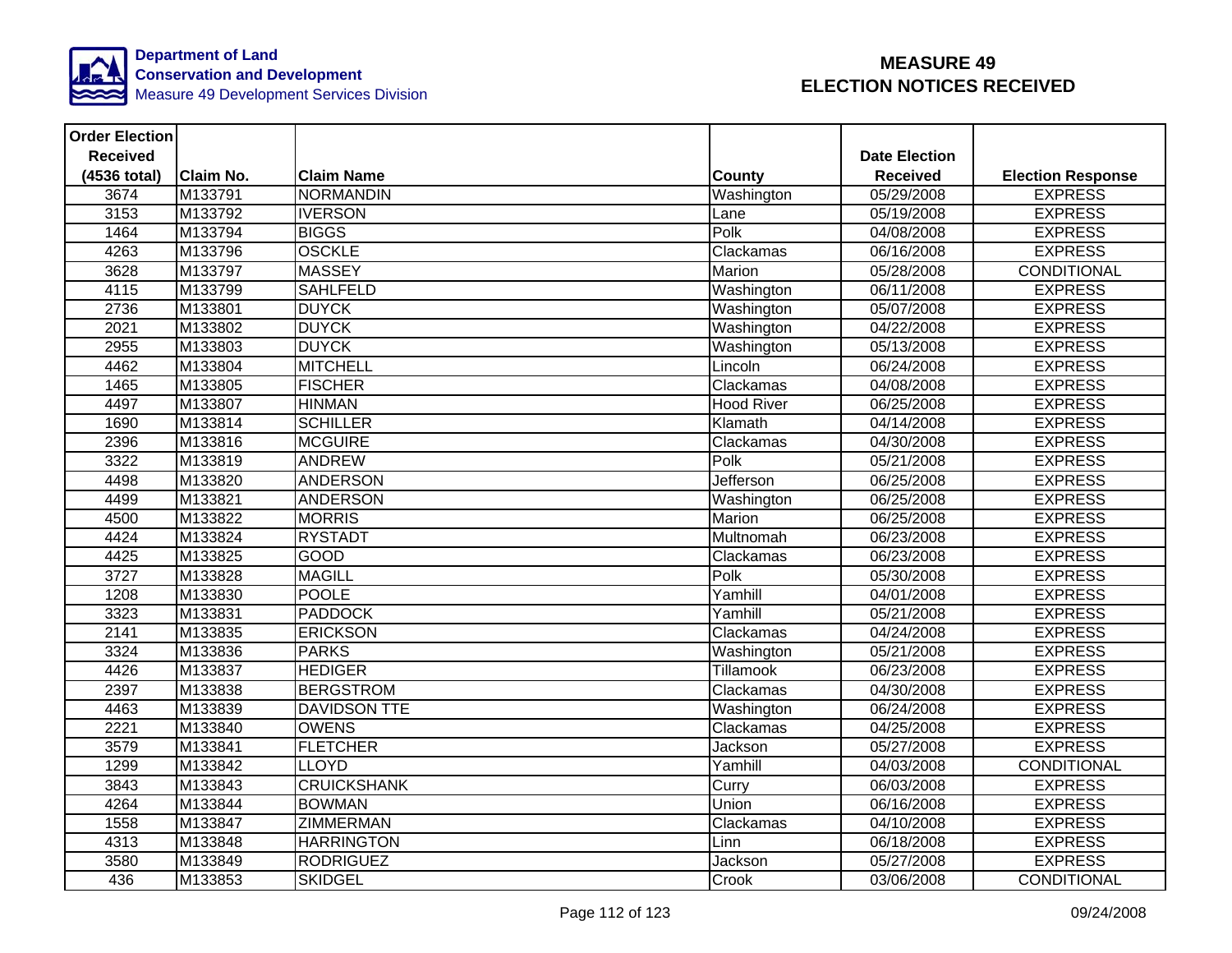

| <b>Order Election</b> |           |                                       |                  |                      |                          |
|-----------------------|-----------|---------------------------------------|------------------|----------------------|--------------------------|
| <b>Received</b>       |           |                                       |                  | <b>Date Election</b> |                          |
| (4536 total)          | Claim No. | <b>Claim Name</b>                     | <b>County</b>    | <b>Received</b>      | <b>Election Response</b> |
| 437                   | M133854   | <b>RUSSELL</b>                        | Crook            | 03/06/2008           | <b>EXPRESS</b>           |
| 1691                  | M133857   | DOROTHY M ROBINSON TRUST              | Crook            | 04/14/2008           | <b>EXPRESS</b>           |
| 4372                  | M133859   | <b>GUTHRIE</b>                        | Crook            | 06/20/2008           | <b>EXPRESS</b>           |
| 4427                  | M133861   | <b>STEVENS FAMILY ENTERPRISES LLC</b> | Clackamas        | 06/23/2008           | <b>EXPRESS</b>           |
| 1007                  | M133862   | <b>WALDRON</b>                        | Tillamook        | 03/26/2008           | <b>EXPRESS</b>           |
| 4464                  | M133863   | DAY JR                                | Clackamas        | 06/24/2008           | CONDITIONAL              |
| 4465                  | M133864   | <b>NADAL</b>                          | Multnomah        | 06/24/2008           | <b>EXPRESS</b>           |
| 3085                  | M133866   | <b>DOUGLAS</b>                        | Polk             | 05/16/2008           | <b>EXPRESS</b>           |
| 4466                  | M133868   | <b>RATZLAFF TTE</b>                   | Polk             | 06/24/2008           | <b>EXPRESS</b>           |
| 3629                  | M133869   | OREGON ASPHALTIC PAVING LLC           | Washington       | 05/28/2008           | <b>CONDITIONAL</b>       |
| 1412                  | M133870   | <b>CUTTS</b>                          | Clackamas        | 04/07/2008           | <b>EXPRESS</b>           |
| 3728                  | M133872   | <b>ERICKSON FARMS INC</b>             | Clackamas        | 05/30/2008           | CONDITIONAL              |
| 4467                  | M133873   | <b>BOSTWICK JR</b>                    | Washington       | 06/24/2008           | <b>EXPRESS</b>           |
| 4533                  | M133874   | <b>RUEDY</b>                          | Washington       | 06/27/2008           | <b>WITHIN CITY/UGB</b>   |
| 4428                  | M133876   | <b>NORTHRUP</b>                       | Washington       | 06/23/2008           | <b>EXPRESS</b>           |
| 2656                  | M133878   | <b>FOLEY</b>                          | Lincoln          | 05/06/2008           | <b>EXPRESS</b>           |
| 3844                  | M133880   | <b>FORSBERG</b>                       | Linn             | 06/03/2008           | <b>EXPRESS</b>           |
| 3086                  | M133881   | <b>ROBERTS</b>                        | Polk             | 05/16/2008           | <b>EXPRESS</b>           |
| 3247                  | M133882   | <b>SOLUM</b>                          | Clatsop          | 05/20/2008           | <b>CONDITIONAL</b>       |
| 1008                  | M133883   | <b>COONS</b>                          | Clatsop          | 03/26/2008           | <b>EXPRESS</b>           |
| 4314                  | M133885   | <b>HARRIS</b>                         | Clatsop          | 06/18/2008           | <b>EXPRESS</b>           |
| 2531                  | M133886   | <b>LEBO</b>                           | Clatsop          | 05/02/2008           | <b>EXPRESS</b>           |
| 3901                  | M133888   | <b>SALISBURY FAMILY LIVING TRUST</b>  | Clatsop          | 06/04/2008           | <b>EXPRESS</b>           |
| 3040                  | M133891   | <b>DEPAOLO</b>                        | Washington       | 05/15/2008           | <b>EXPRESS</b>           |
| 2222                  | M133892   | <b>HEDLUND</b>                        | Linn             | 04/25/2008           | <b>EXPRESS</b>           |
| 4468                  | M133893   | <b>RATZLAFF</b>                       | Polk             | 06/24/2008           | <b>EXPRESS</b>           |
| 2532                  | M133894   | <b>SCHMIDT</b>                        | Linn             | 05/02/2008           | <b>EXPRESS</b>           |
| 2533                  | M133895   | <b>WANLESS</b>                        | Linn             | 05/02/2008           | <b>EXPRESS</b>           |
| 3902                  | M133900   | <b>MORRISON</b>                       | Multnomah        | 06/04/2008           | <b>EXPRESS</b>           |
| 4315                  | M133901   | <b>BOYER</b>                          | Washington       | 06/18/2008           | <b>EXPRESS</b>           |
| 1413                  | M133902   | <b>GAMACHE</b>                        | Benton           | 04/07/2008           | <b>EXPRESS</b>           |
| 3796                  | M133903   | <b>HAMPTON</b>                        | Coos             | 06/02/2008           | <b>EXPRESS</b>           |
| 4153                  | M133905   | <b>SMITH</b>                          | Washington       | 06/12/2008           | <b>EXPRESS</b>           |
| 4523                  | M133906   | <b>ROWLEY</b>                         | Lincoln          | 06/26/2008           | CONDITIONAL              |
| 4501                  | M133911   | <b>WILLIAMSEN</b>                     | <b>Deschutes</b> | 06/25/2008           | <b>EXPRESS</b>           |
| 2089                  | M133912   | <b>HAMMER SE</b>                      | Marion           | 04/23/2008           | <b>EXPRESS</b>           |
| 4469                  | M133913   | <b>LAJOIE JR</b>                      | Jackson          | 06/24/2008           | <b>EXPRESS</b>           |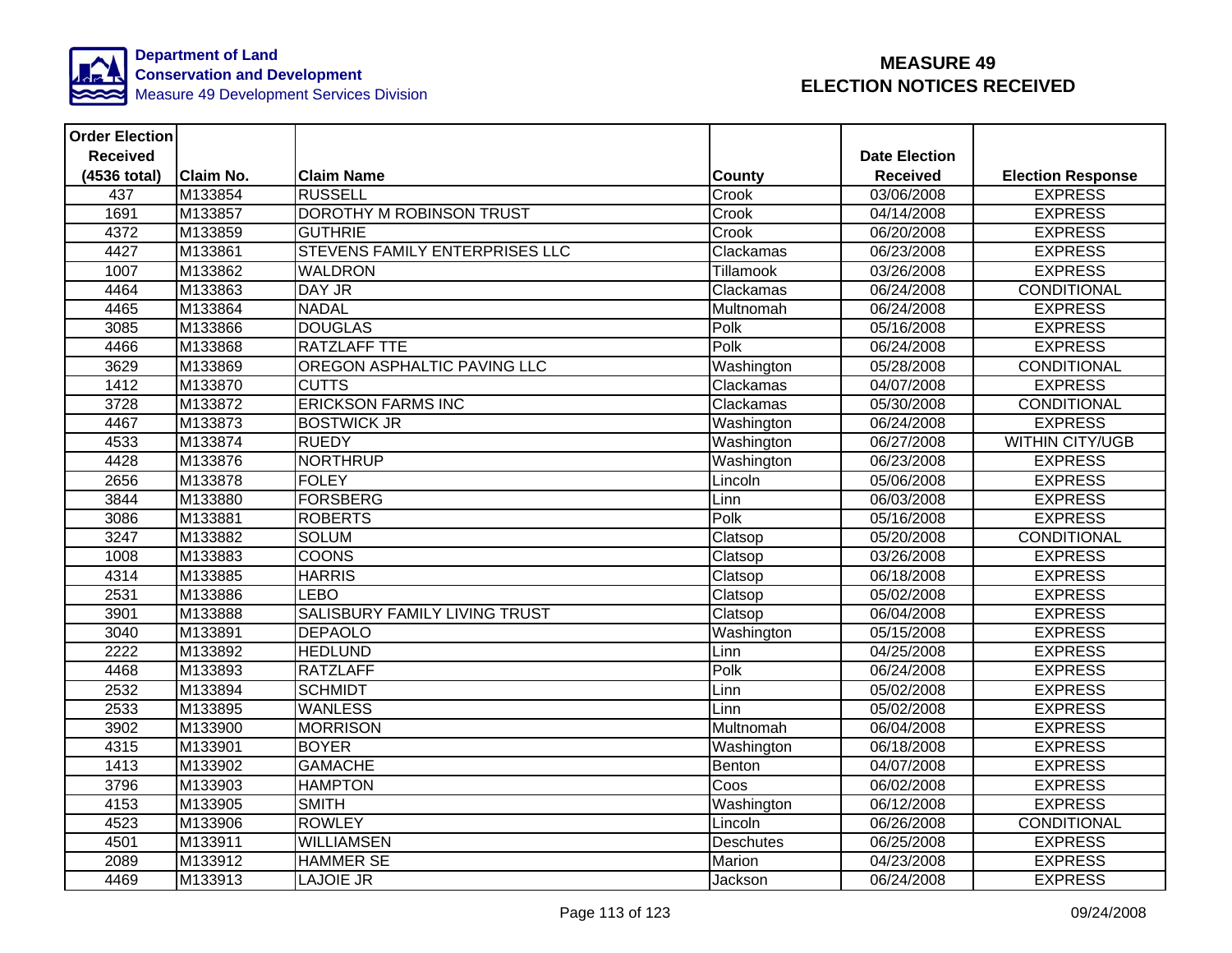

| <b>Order Election</b> |           |                                    |               |                      |                          |
|-----------------------|-----------|------------------------------------|---------------|----------------------|--------------------------|
| <b>Received</b>       |           |                                    |               | <b>Date Election</b> |                          |
| (4536 total)          | Claim No. | <b>Claim Name</b>                  | <b>County</b> | <b>Received</b>      | <b>Election Response</b> |
| 1692                  | M133914   | <b>HINTERMEYER</b>                 | Yamhill       | 04/14/2008           | <b>EXPRESS</b>           |
| 4341                  | M133915   | <b>HVAL</b>                        | Washington    | 06/19/2008           | <b>VESTED</b>            |
| 2616                  | M133916   | <b>GLENDALE FARMS INC</b>          | Multnomah     | 05/05/2008           | <b>EXPRESS</b>           |
| 4470                  | M133917   | <b>WILLIAM L BARTELS RT</b>        | Yamhill       | 06/24/2008           | <b>EXPRESS</b>           |
| 4502                  | M133921   | <b>ARVIN</b>                       | Washington    | 06/25/2008           | <b>EXPRESS</b>           |
| 4429                  | M133923   | <b>WILHORT</b>                     | Yamhill       | 06/23/2008           | <b>EXPRESS</b>           |
| 4316                  | M133924   | <b>SYDOW</b>                       | Linn          | 06/18/2008           | <b>EXPRESS</b>           |
| 2827                  | M133925   | <b>ROBERTSON</b>                   | Yamhill       | 05/09/2008           | <b>EXPRESS</b>           |
| 2346                  | M133926   | <b>NEWLAND</b>                     | Clackamas     | 04/29/2008           | <b>EXPRESS</b>           |
| 1209                  | M133927   | <b>FENNIMORE</b>                   | Marion        | 04/01/2008           | <b>EXPRESS</b>           |
| 2142                  | M133929   | <b>CARR</b>                        | Benton        | 04/24/2008           | <b>EXPRESS</b>           |
| 1770                  | M133932   | <b>OLIVER</b>                      | Washington    | 04/16/2008           | <b>EXPRESS</b>           |
| 4471                  | M133933   | TIGARD SAND AND GRAVEL LLC         | Washington    | 06/24/2008           | CONDITIONAL              |
| 4503                  | M133936   | <b>OAKLEY</b>                      | Linn          | 06/25/2008           | <b>EXPRESS</b>           |
| 1559                  | M133937   | <b>MISCHEL</b>                     | Yamhill       | 04/10/2008           | <b>EXPRESS</b>           |
| 3500                  | M133939   | <b>HOFFSTADT TTE</b>               | Benton        | 05/23/2008           | <b>CONDITIONAL</b>       |
| 4057                  | M133941   | <b>BULEY</b>                       | Lane          | 06/09/2008           | <b>EXPRESS</b>           |
| 1967                  | M133942   | <b>THEISS</b>                      | Polk          | 04/21/2008           | <b>EXPRESS</b>           |
| 3387                  | M133943   | <b>SWANSON</b>                     | Clackamas     | 05/22/2008           | CONDITIONAL              |
| 4058                  | M133944   | <b>ERLING G OMLID RLT</b>          | Lane          | 06/09/2008           | <b>EXPRESS</b>           |
| 1771                  | M133945   | <b>BARNES</b>                      | Clackamas     | 04/16/2008           | <b>EXPRESS</b>           |
| 1884                  | M133947   | <b>HALVERSON</b>                   | Clackamas     | 04/18/2008           | <b>EXPRESS</b>           |
| 3797                  | M133948   | <b>BECK</b>                        | Clackamas     | 06/02/2008           | <b>EXPRESS</b>           |
| 1166                  | M133950   | <b>BURG</b>                        | Jackson       | 03/31/2008           | <b>EXPRESS</b>           |
| 2347                  | M133951   | <b>ELIASON</b>                     | Clackamas     | 04/29/2008           | <b>EXPRESS</b>           |
| 3041                  | M133953   | <b>GERMOND</b>                     | Douglas       | 05/15/2008           | <b>EXPRESS</b>           |
| 1338                  | M133954   | <b>SUN RIDGE ESTATES HOME ASSN</b> | Jackson       | 04/04/2008           | <b>VESTED</b>            |
| 4472                  | M133957   | <b>WALLACE</b>                     | Jefferson     | 06/24/2008           | <b>EXPRESS</b>           |
| 4265                  | M133958   | <b>PALMER</b>                      | Clackamas     | 06/16/2008           | <b>EXPRESS</b>           |
| 4373                  | M133959   | <b>MUIR</b>                        | Yamhill       | 06/20/2008           | <b>EXPRESS</b>           |
| 3388                  | M133960   | <b>DURANT</b>                      | Yamhill       | 05/22/2008           | <b>EXPRESS</b>           |
| 2828                  | M133964   | <b>GOULD</b>                       | Linn          | 05/09/2008           | <b>EXPRESS</b>           |
| 1612                  | M133967   | <b>RENNICK</b>                     | Douglas       | 04/11/2008           | <b>CONDITIONAL</b>       |
| 1560                  | M133968   | <b>CHASM</b>                       | Douglas       | 04/10/2008           | <b>EXPRESS</b>           |
| 4059                  | M133969   | <b>CROSLEY</b>                     | Columbia      | 06/09/2008           | <b>EXPRESS</b>           |
| 2784                  | M133971   | <b>FILLIS</b>                      | Josephine     | 05/08/2008           | <b>EXPRESS</b>           |
| 1772                  | M133973   | <b>LAM</b>                         | Clackamas     | 04/16/2008           | <b>EXPRESS</b>           |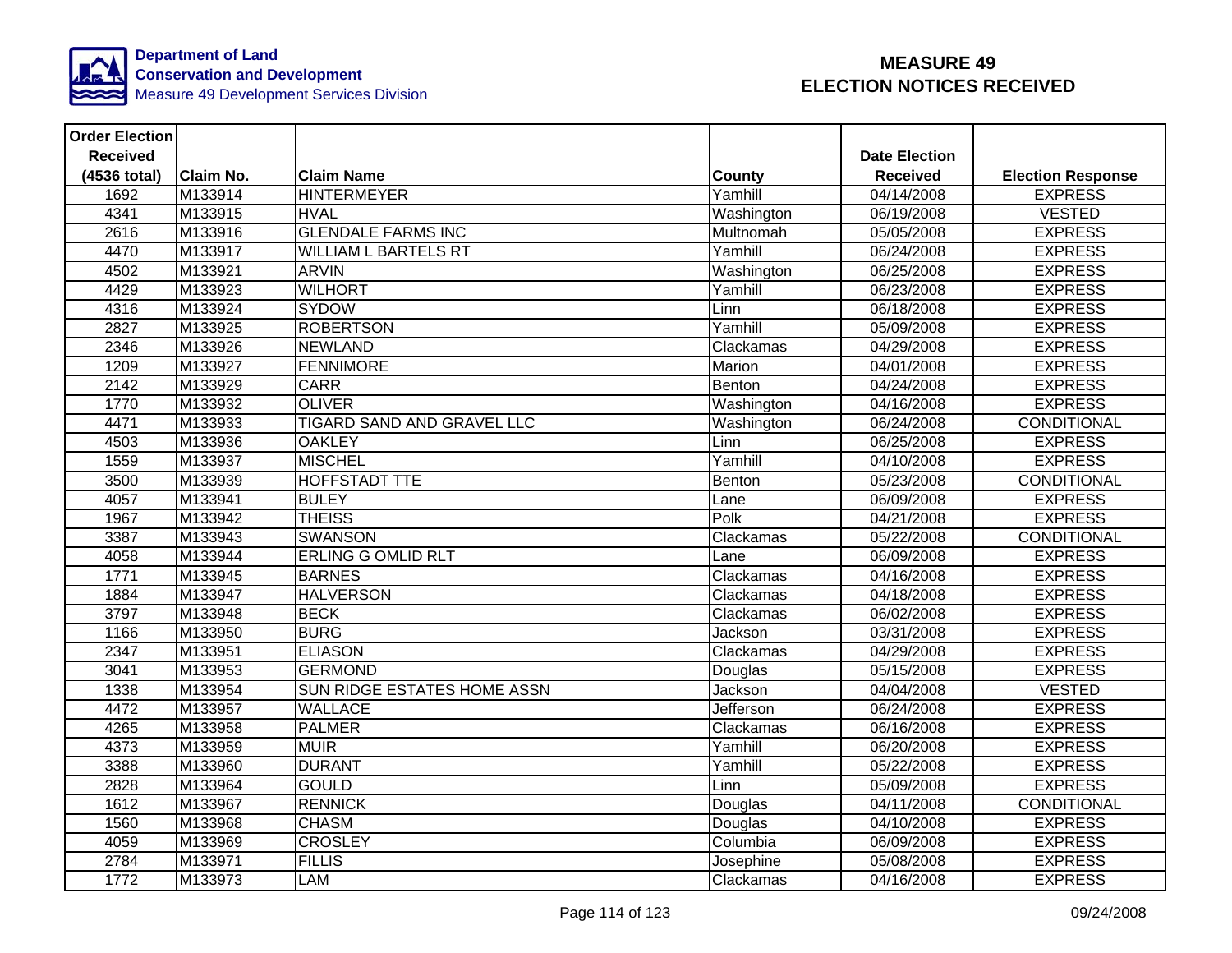

| <b>Order Election</b> |           |                                    |                   |                      |                          |
|-----------------------|-----------|------------------------------------|-------------------|----------------------|--------------------------|
| <b>Received</b>       |           |                                    |                   | <b>Date Election</b> |                          |
| (4536 total)          | Claim No. | <b>Claim Name</b>                  | County            | <b>Received</b>      | <b>Election Response</b> |
| 3942                  | M133974   | DWIGHT AND MARIE MACY REVOC TRUST  | Jefferson         | 06/05/2008           | <b>WITHDRAWN</b>         |
| 1098                  | M133975   | <b>SAFFER</b>                      | Josephine         | 03/28/2008           | <b>EXPRESS</b>           |
| 4266                  | M133977   | <b>PEILE</b>                       | Douglas           | 06/16/2008           | <b>EXPRESS</b>           |
| 1968                  | M133978   | <b>OLSEN</b>                       | Josephine         | 04/21/2008           | <b>EXPRESS</b>           |
| 4154                  | M133979   | <b>SCHWARTZ</b>                    | Yamhill           | 06/12/2008           | <b>CONDITIONAL</b>       |
| 4504                  | M133980   | <b>WALTERS TTEE</b>                | Washington        | 06/25/2008           | <b>EXPRESS</b>           |
| 3581                  | M133981   | <b>MOORE</b>                       | Washington        | 05/27/2008           | <b>EXPRESS</b>           |
| 3582                  | M133983   | <b>LEICHTY</b>                     | Linn              | 05/27/2008           | <b>EXPRESS</b>           |
| 4473                  | M133985   | <b>GORSLINE</b>                    | Wallowa           | 06/24/2008           | <b>EXPRESS</b>           |
| 4267                  | M133986   | <b>BANKS</b>                       | Columbia          | 06/16/2008           | <b>EXPRESS</b>           |
| 1167                  | M133988   | <b>HARRIS</b>                      | <b>Deschutes</b>  | 03/31/2008           | <b>EXPRESS</b>           |
| 2907                  | M133989   | <b>BUFTON FAMILY LIVING TRUST</b>  | Jackson           | 05/12/2008           | CONDITIONAL              |
| 1693                  | M133992   | <b>LINDLEY</b>                     | Josephine         | 04/14/2008           | <b>EXPRESS</b>           |
| 3943                  | M133994   | <b>HOWE</b>                        | Douglas           | 06/05/2008           | <b>EXPRESS</b>           |
| 4342                  | M134001   | <b>HAUSNER</b>                     | <b>Deschutes</b>  | 06/19/2008           | <b>EXPRESS</b>           |
| 387                   | M134011   | <b>VANDOMELEN</b>                  | Washington        | 03/04/2008           | <b>EXPRESS</b>           |
| 3583                  | M134013   | <b>HERZBERG</b>                    | Polk              | 05/27/2008           | <b>EXPRESS</b>           |
| 2348                  | M134014   | <b>WYMAN</b>                       | Yamhill           | 04/29/2008           | <b>EXPRESS</b>           |
| 1969                  | M134016   | <b>BERNARD</b>                     | Marion            | 04/21/2008           | <b>EXPRESS</b>           |
| 3845                  | M134017   | <b>BALL</b>                        | Clackamas         | 06/03/2008           | <b>EXPRESS</b>           |
| 4505                  | M134018   | LOWELL                             | Jackson           | 06/25/2008           | <b>EXPRESS</b>           |
| 3325                  | M134020   | <b>RUSSELL</b>                     | Klamath           | 05/21/2008           | <b>EXPRESS</b>           |
| 3584                  | M134025   | <b>MANGIONE</b>                    | Klamath           | 05/27/2008           | <b>EXPRESS</b>           |
| 3585                  | M134026   | <b>NEWELL</b>                      | Klamath           | 05/27/2008           | <b>EXPRESS</b>           |
| 4474                  | M134027   | <b>MOSELEY</b>                     | Klamath           | 06/24/2008           | <b>EXPRESS</b>           |
| 3586                  | M134028   | <b>LYON</b>                        | Klamath           | 05/27/2008           | <b>EXPRESS</b>           |
| 4374                  | M134030   | <b>MASTERS</b>                     | Josephine         | 06/20/2008           | <b>EXPRESS</b>           |
| 3675                  | M134031   | <b>BAIN</b>                        | Josephine         | 05/29/2008           | <b>EXPRESS</b>           |
| 3389                  | M134033   | <b>WYLAND</b>                      | Clackamas         | 05/22/2008           | <b>EXPRESS</b>           |
| 938                   | M134034   | <b>HANLON</b>                      | Washington        | 03/24/2008           | <b>EXPRESS</b>           |
| 3326                  | M134036   | MT HOOD MEADOWS OREG.              | <b>Hood River</b> | 05/21/2008           | <b>EXPRESS</b>           |
| 4506                  | M134038   | <b>EMRY FAMILY LTD PARTNERSHIP</b> | <b>Hood River</b> | 06/25/2008           | <b>EXPRESS</b>           |
| 4475                  | M134039   | <b>SCHUETZE</b>                    | Washington        | 06/24/2008           | <b>EXPRESS</b>           |
| 2398                  | M134040   | <b>RUTLEDGE</b>                    | Clackamas         | 04/30/2008           | <b>EXPRESS</b>           |
| 2399                  | M134041   | <b>KRAXBERGER</b>                  | Clackamas         | 04/30/2008           | <b>EXPRESS</b>           |
| 2400                  | M134042   | <b>REUTOV</b>                      | Clackamas         | 04/30/2008           | <b>EXPRESS</b>           |
| 2401                  | M134043   | <b>REUTOV</b>                      | Clackamas         | 04/30/2008           | <b>EXPRESS</b>           |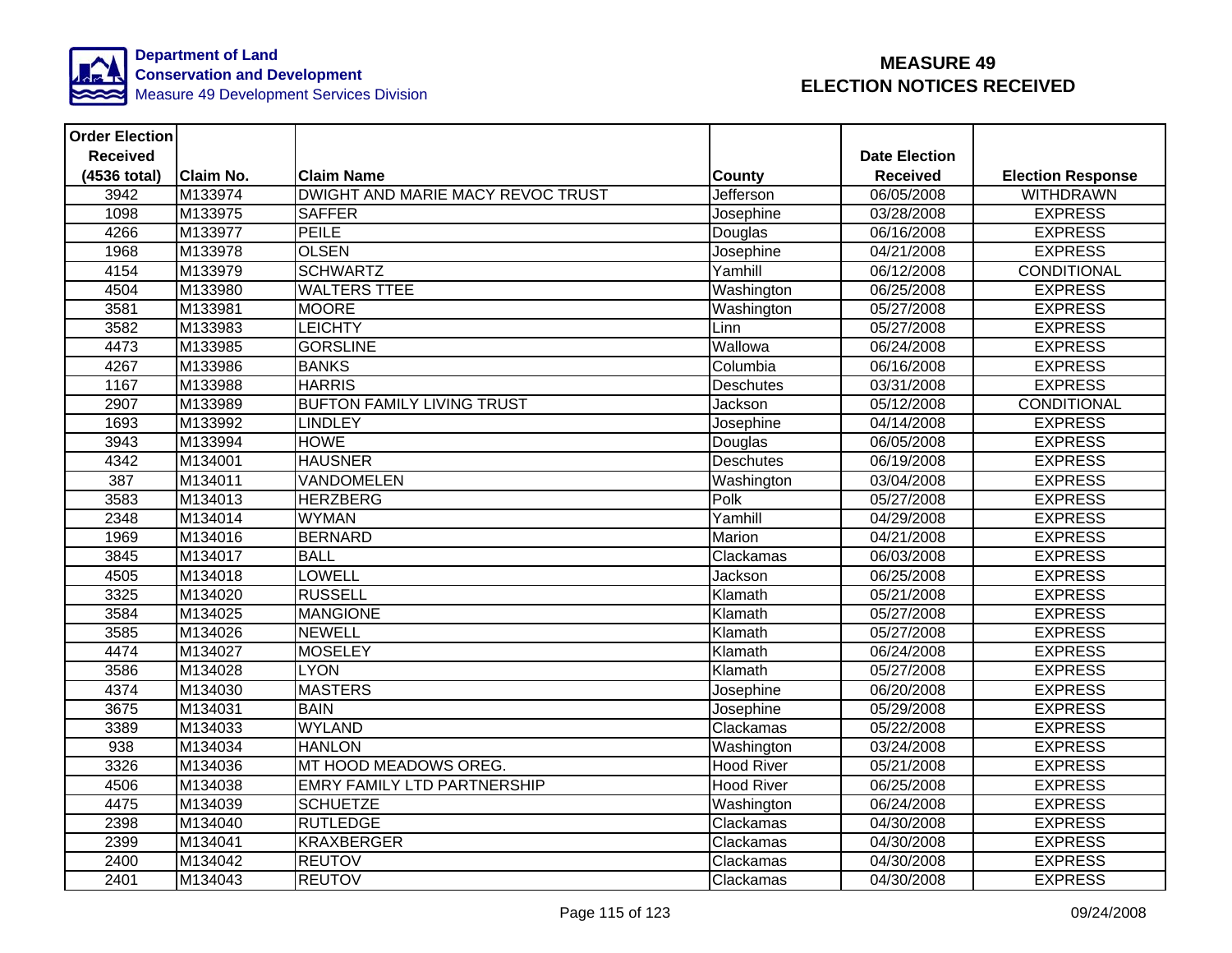

| <b>Order Election</b> |                  |                                     |               |                      |                          |
|-----------------------|------------------|-------------------------------------|---------------|----------------------|--------------------------|
| <b>Received</b>       |                  |                                     |               | <b>Date Election</b> |                          |
| (4536 total)          | <b>Claim No.</b> | <b>Claim Name</b>                   | <b>County</b> | <b>Received</b>      | <b>Election Response</b> |
| 2956                  | M134044          | <b>LEWITZ</b>                       | Clackamas     | 05/13/2008           | <b>EXPRESS</b>           |
| 2402                  | M134045          | <b>BOEGLIN</b>                      | Clackamas     | 04/30/2008           | <b>EXPRESS</b>           |
| 2403                  | M134046          | <b>MUELLER</b>                      | Clackamas     | 04/30/2008           | <b>EXPRESS</b>           |
| 2404                  | M134047          | <b>MUELLER</b>                      | Clackamas     | 04/30/2008           | <b>WITHDRAWN</b>         |
| 2405                  | M134048          | <b>MUELLER</b>                      | Clackamas     | 04/30/2008           | <b>EXPRESS</b>           |
| 2223                  | M134049          | <b>BAYLESS</b>                      | Clackamas     | 04/25/2008           | <b>EXPRESS</b>           |
| 4476                  | M134051          | <b>CROOK</b>                        | Washington    | 06/24/2008           | <b>EXPRESS</b>           |
| 4430                  | M134055          | SOUTH LANE TELEVISION INC           | Lane          | 06/23/2008           | <b>EXPRESS</b>           |
| 4477                  | M134056          | CHARLOTTE JUNE WOOLCOTT REVOC TRUST | Lane          | 06/24/2008           | <b>EXPRESS</b>           |
| 1099                  | M134057          | <b>CROSS</b>                        | Lane          | 03/28/2008           | <b>EXPRESS</b>           |
| 2996                  | M134060          | <b>SCHMALE</b>                      | Clackamas     | 05/14/2008           | <b>EXPRESS</b>           |
| 4507                  | M134061          | <b>EMMERT</b>                       | Clackamas     | 06/25/2008           | <b>VESTED</b>            |
| 4508                  | M134062          | <b>EMMERT</b>                       | Clackamas     | 06/25/2008           | <b>VESTED</b>            |
| 4509                  | M134063          | <b>EMMERT</b>                       | Clackamas     | 06/25/2008           | <b>VESTED</b>            |
| 4510                  | M134064          | <b>EMMERT</b>                       | Clackamas     | 06/25/2008           | <b>VESTED</b>            |
| 4431                  | M134065          | <b>BROCK</b>                        | Washington    | 06/23/2008           | <b>EXPRESS</b>           |
| 4478                  | M134068          | <b>THRONE</b>                       | Klamath       | 06/24/2008           | <b>EXPRESS</b>           |
| 3587                  | M134069          | <b>FLOWERS</b>                      | Klamath       | 05/27/2008           | <b>EXPRESS</b>           |
| 4479                  | M134070          | <b>BRITTON</b>                      | Klamath       | 06/24/2008           | <b>EXPRESS</b>           |
| 3588                  | M134071          | <b>WHISPERING SPRINGS RANCH INC</b> | Klamath       | 05/27/2008           | <b>EXPRESS</b>           |
| 4480                  | M134074          | <b>FAIRCLO</b>                      | Klamath       | 06/24/2008           | <b>EXPRESS</b>           |
| 4511                  | M134078          | <b>SMITH</b>                        | Marion        | 06/25/2008           | <b>EXPRESS</b>           |
| 4512                  | M134079          | <b>WALTERS TTE</b>                  | Washington    | 06/25/2008           | <b>EXPRESS</b>           |
| 4513                  | M134081          | <b>WONSER</b>                       | Clackamas     | 06/25/2008           | <b>EXPRESS</b>           |
| 2908                  | M134082          | <b>FISCHER</b>                      | Clackamas     | 05/12/2008           | <b>EXPRESS</b>           |
| 2909                  | M134084          | <b>LULAY</b>                        | Marion        | 05/12/2008           | <b>EXPRESS</b>           |
| 1561                  | M134086          | <b>SMITH</b>                        | Clackamas     | 04/10/2008           | <b>EXPRESS</b>           |
| 4432                  | M134087          | <b>GOODMAN</b>                      | Yamhill       | 06/23/2008           | <b>EXPRESS</b>           |
| 4375                  | M134088          | <b>WALLOWA COMPANY</b>              | Wallowa       | 06/20/2008           | <b>EXPRESS</b>           |
| 2534                  | M134090          | <b>DAVIDSON INDUSTRIES INC</b>      | Lane          | 05/02/2008           | <b>EXPRESS</b>           |
| 3501                  | M134091          | DAVIDSON INDUSTRIES INC             | Lane          | 05/23/2008           | <b>EXPRESS</b>           |
| 3502                  | M134092          | <b>DAVIDSON INDUSTRIES INC</b>      | Lane          | 05/23/2008           | <b>EXPRESS</b>           |
| 2535                  | M134093          | <b>DAVIDSON INDUSTRIES INC</b>      | Lane          | 05/02/2008           | <b>EXPRESS</b>           |
| 2536                  | M134094          | DAVIDSON INDUSTRIES INC             | Lane          | 05/02/2008           | <b>EXPRESS</b>           |
| 3589                  | M134099          | <b>MILLER</b>                       | Benton        | 05/27/2008           | <b>EXPRESS</b>           |
| 1210                  | M134102          | <b>TENDERELLA</b>                   | Lincoln       | 04/01/2008           | <b>EXPRESS</b>           |
| 4268                  | M134103          | <b>JAMES</b>                        | Clackamas     | 06/16/2008           | <b>EXPRESS</b>           |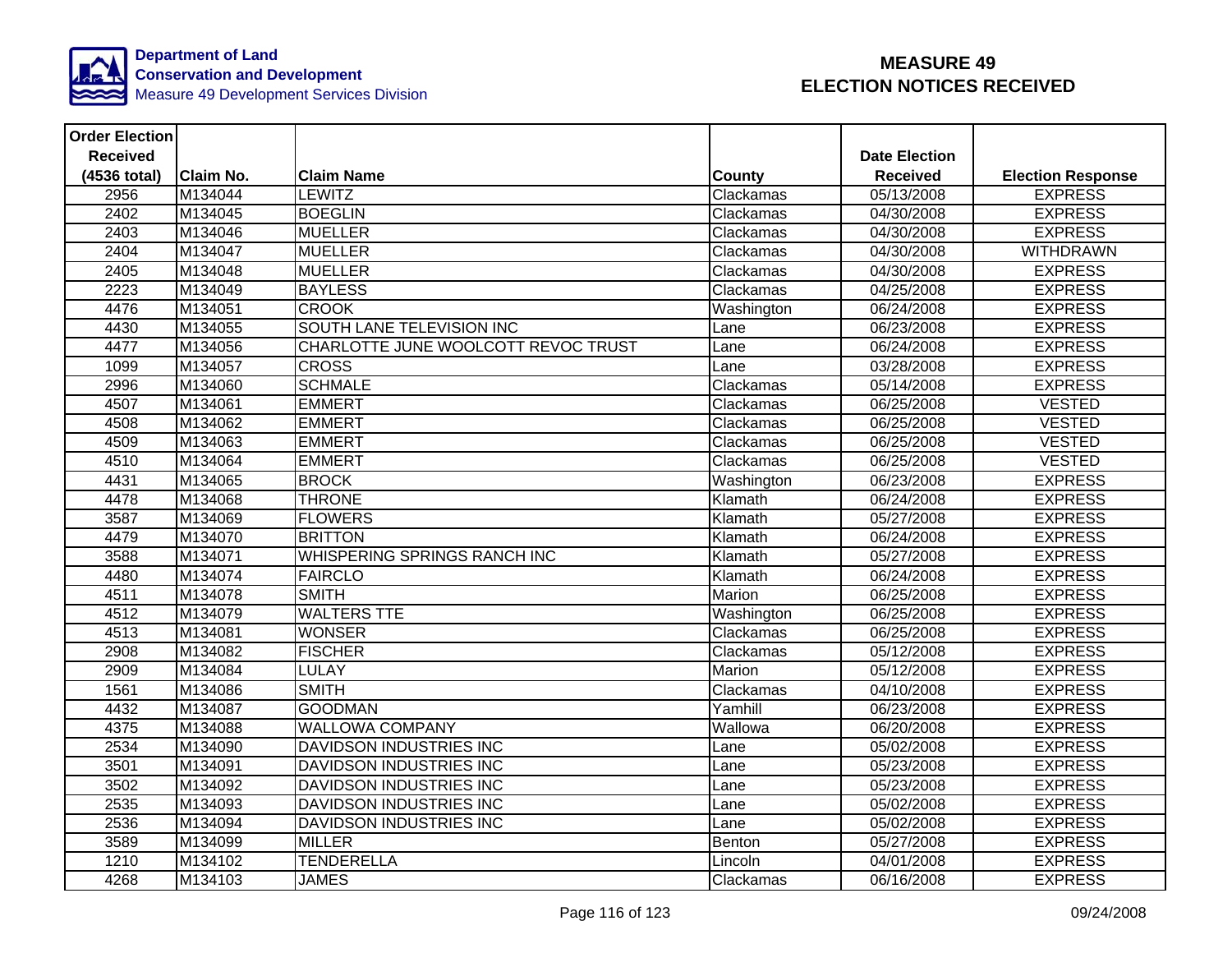

| <b>Order Election</b> |           |                              |               |                      |                          |
|-----------------------|-----------|------------------------------|---------------|----------------------|--------------------------|
| <b>Received</b>       |           |                              |               | <b>Date Election</b> |                          |
| (4536 total)          | Claim No. | <b>Claim Name</b>            | <b>County</b> | <b>Received</b>      | <b>Election Response</b> |
| 4343                  | M134105   | <b>HATCH</b>                 | Marion        | 06/19/2008           | <b>EXPRESS</b>           |
| 3590                  | M134107   | <b>MCFADDEN</b>              | <b>Benton</b> | 05/27/2008           | <b>EXPRESS</b>           |
| 4269                  | M134108   | <b>PALMER</b>                | Clackamas     | 06/16/2008           | <b>EXPRESS</b>           |
| 3630                  | M134109   | <b>BROWN</b>                 | Lincoln       | 05/28/2008           | <b>EXPRESS</b>           |
| 4344                  | M134112   | <b>HALL</b>                  | Polk          | 06/19/2008           | <b>EXPRESS</b>           |
| 4155                  | M134113   | <b>ETZEL</b>                 | Clackamas     | 06/12/2008           | <b>EXPRESS</b>           |
| 3248                  | M134114   | <b>HALE</b>                  | Marion        | 05/20/2008           | <b>EXPRESS</b>           |
| 4376                  | M134115   | <b>MARSH</b>                 | Clackamas     | 06/20/2008           | <b>EXPRESS</b>           |
| 2957                  | M134116   | PIPER LIVING TRUST           | Lane          | 05/13/2008           | CONDITIONAL              |
| 3154                  | M134117   | <b>HORNER</b>                | Benton        | 05/19/2008           | <b>CONDITIONAL</b>       |
| 820                   | M134118   | <b>COTA</b>                  | Linn          | 03/20/2008           | <b>EXPRESS</b>           |
| 2143                  | M134119   | <b>BIRKLAND LIVING TRUST</b> | Clackamas     | 04/24/2008           | <b>EXPRESS</b>           |
| 4481                  | M134120   | <b>SMITH</b>                 | Washington    | 06/24/2008           | <b>EXPRESS</b>           |
| 4482                  | M134127   | <b>GROSJACQUES</b>           | Marion        | 06/24/2008           | <b>EXPRESS</b>           |
| 1339                  | M134132   | <b>ARENDT</b>                | Marion        | 04/04/2008           | <b>EXPRESS</b>           |
| 1340                  | M134133   | <b>ARENDT</b>                | Yamhill       | 04/04/2008           | <b>EXPRESS</b>           |
| 3631                  | M134134   | <b>JANZEN</b>                | Polk          | 05/28/2008           | CONDITIONAL              |
| 3632                  | M134135   | <b>JANZEN</b>                | Polk          | 05/28/2008           | CONDITIONAL              |
| 3633                  | M134139   | <b>JANZEN</b>                | Yamhill       | 05/28/2008           | <b>EXPRESS</b>           |
| 1100                  | M134142   | <b>MCSHANE</b>               | Jackson       | 03/28/2008           | <b>EXPRESS</b>           |
| 1168                  | M134143   | <b>HASELTINE</b>             | Jackson       | 03/31/2008           | <b>EXPRESS</b>           |
| 1694                  | M134144   | <b>LIND</b>                  | Jackson       | 04/14/2008           | <b>EXPRESS</b>           |
| 4292                  | M134145   | THUNDER RIVER CORPORATION    | Jackson       | 06/17/2008           | <b>EXPRESS</b>           |
| 3591                  | M134146   | <b>STANLEY</b>               | Jackson       | 05/27/2008           | <b>EXPRESS</b>           |
| 3729                  | M134147   | <b>STANLEY</b>               | Jackson       | 05/30/2008           | <b>EXPRESS</b>           |
| 631                   | M134148   | <b>SMITH</b>                 | Jackson       | 03/14/2008           | <b>EXPRESS</b>           |
| 1773                  | M134149   | <b>FJARLI</b>                | Jackson       | 04/16/2008           | <b>EXPRESS</b>           |
| 3798                  | M134150   | <b>VENEKAMP</b>              | Jackson       | 06/02/2008           | <b>EXPRESS</b>           |
| 2537                  | M134151   | <b>PADGHAM III</b>           | Jackson       | 05/02/2008           | <b>EXPRESS</b>           |
| 2958                  | M134152   | <b>SIMMEN</b>                | Jackson       | 05/13/2008           | <b>EXPRESS</b>           |
| 3155                  | M134153   | <b>BEAR</b>                  | Jackson       | 05/19/2008           | <b>EXPRESS</b>           |
| 1885                  | M134155   | <b>MADDEN</b>                | Jackson       | 04/18/2008           | <b>EXPRESS</b>           |
| 872                   | M134159   | <b>BPOE #1168</b>            | Jackson       | 03/21/2008           | <b>EXPRESS</b>           |
| 2959                  | M134160   | <b>PHARES</b>                | Clackamas     | 05/13/2008           | <b>EXPRESS</b>           |
| 2406                  | M134161   | <b>STEVENS</b>               | Clackamas     | 04/30/2008           | <b>EXPRESS</b>           |
| 2960                  | M134162   | <b>BOYCE</b>                 | Clackamas     | 05/13/2008           | <b>EXPRESS</b>           |
| 3249                  | M134163   | <b>EDMONDS</b>               | Clackamas     | 05/20/2008           | <b>EXPRESS</b>           |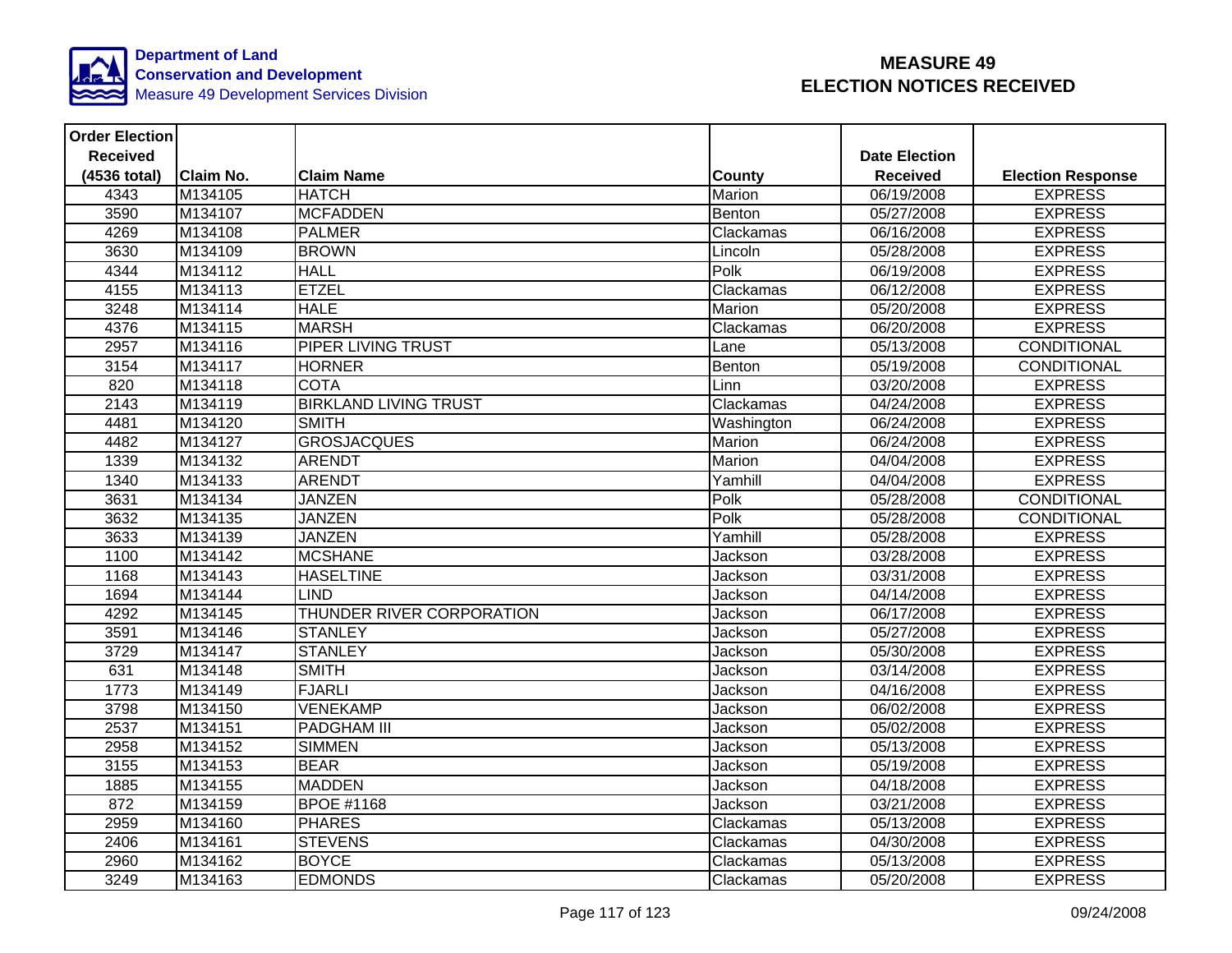

| <b>Order Election</b> |                  |                                |                   |                      |                          |
|-----------------------|------------------|--------------------------------|-------------------|----------------------|--------------------------|
| <b>Received</b>       |                  |                                |                   | <b>Date Election</b> |                          |
| (4536 total)          | <b>Claim No.</b> | <b>Claim Name</b>              | County            | <b>Received</b>      | <b>Election Response</b> |
| 2407                  | M134164          | <b>ROBBINS</b>                 | Clackamas         | 04/30/2008           | <b>EXPRESS</b>           |
| 3503                  | M134165          | <b>KMETIC</b>                  | Clackamas         | 05/23/2008           | <b>EXPRESS</b>           |
| 2408                  | M134166          | <b>REUTOV</b>                  | Clackamas         | 04/30/2008           | <b>EXPRESS</b>           |
| 2409                  | M134168          | <b>BONTRAGER</b>               | Clackamas         | 04/30/2008           | <b>EXPRESS</b>           |
| 2961                  | M134169          | <b>LANGDON</b>                 | Clackamas         | 05/13/2008           | <b>EXPRESS</b>           |
| 2455                  | M134175          | <b>ANDRES</b>                  | Marion            | 05/01/2008           | <b>EXPRESS</b>           |
| 2410                  | M134176          | <b>ROBINSON</b>                | Clackamas         | 04/30/2008           | <b>EXPRESS</b>           |
| 2617                  | M134181          | Germany                        | Clackamas         | 05/05/2008           | <b>EXPRESS</b>           |
| 1341                  | M134183          | Yonker                         | Multnomah         | 04/04/2008           | <b>EXPRESS</b>           |
| 3592                  | M134185          | <b>TAKASUMI</b>                | <b>Hood River</b> | 05/27/2008           | <b>EXPRESS</b>           |
| 4524                  | M134186          | <b>CHADWICK</b>                | <b>Tillamook</b>  | 06/26/2008           | CONDITIONAL              |
| 2538                  | M134190          | <b>STIMSON LUMBER</b>          | Washington        | 05/02/2008           | <b>EXPRESS</b>           |
| 2539                  | M134191          | <b>STIMSON LUMBER</b>          | Washington        | 05/02/2008           | <b>EXPRESS</b>           |
| 3504                  | M134193          | <b>STIMSON LUMBER</b>          | Washington        | 05/23/2008           | <b>EXPRESS</b>           |
| 3042                  | M134197          | <b>DAVIDSON INDUSTRIES INC</b> | Lane              | 05/15/2008           | <b>EXPRESS</b>           |
| 3043                  | M134198          | <b>DAVIDSON INDUSTRIES INC</b> | Lane              | 05/15/2008           | <b>EXPRESS</b>           |
| 3044                  | M134199          | DAVIDSON INDUSTRIES INC        | Lane              | 05/15/2008           | <b>EXPRESS</b>           |
| 3045                  | M134200          | <b>DAVIDSON INDUSTRIES INC</b> | Lane              | 05/15/2008           | <b>EXPRESS</b>           |
| 3046                  | M134201          | DAVIDSON INDUSTRIES INC        | Lane              | 05/15/2008           | <b>EXPRESS</b>           |
| 2829                  | M134202          | DAVIDSON INDUSTRIES INC        | Lane              | 05/09/2008           | <b>EXPRESS</b>           |
| 2830                  | M134203          | <b>DAVIDSON INDUSTRIES INC</b> | Lane              | 05/09/2008           | <b>EXPRESS</b>           |
| 2831                  | M134204          | <b>DAVIDSON INDUSTRIES INC</b> | Lane              | 05/09/2008           | <b>EXPRESS</b>           |
| 2832                  | M134205          | <b>DAVIDSON INDUSTRIES INC</b> | Lane              | 05/09/2008           | <b>EXPRESS</b>           |
| 2833                  | M134206          | DAVIDSON INDUSTRIES INC        | Lane              | 05/09/2008           | <b>EXPRESS</b>           |
| 2834                  | M134207          | DAVIDSON INDUSTRIES INC        | Lane              | 05/09/2008           | <b>EXPRESS</b>           |
| 2835                  | M134208          | DAVIDSON INDUSTRIES INC        | Lane              | 05/09/2008           | <b>EXPRESS</b>           |
| 2836                  | M134209          | <b>DAVIDSON INDUSTRIES INC</b> | Lane              | 05/09/2008           | <b>EXPRESS</b>           |
| 2837                  | M134210          | <b>DAVIDSON INDUSTRIES INC</b> | Lane              | 05/09/2008           | <b>EXPRESS</b>           |
| 1886                  | M134211          | <b>ALEXANDER</b>               | Jackson           | 04/18/2008           | <b>EXPRESS</b>           |
| 3634                  | M134213          | <b>COLLINS</b>                 | <b>Hood River</b> | 05/28/2008           | <b>EXPRESS</b>           |
| 3250                  | M134215          | <b>MEGY</b>                    | Umatilla          | 05/20/2008           | <b>EXPRESS</b>           |
| 2838                  | M134216          | DAVIDSON INDUSTRIES INC        | Lane              | 05/09/2008           | <b>EXPRESS</b>           |
| 2839                  | M134217          | <b>DAVIDSON INDUSTRIES INC</b> | Lane              | 05/09/2008           | <b>EXPRESS</b>           |
| 1562                  | M134222          | <b>HAMMER</b>                  | Wasco             | 04/10/2008           | <b>EXPRESS</b>           |
| 3635                  | M134224          | <b>STEELE</b>                  | Yamhill           | 05/28/2008           | CONDITIONAL              |
| 3156                  | M134225          | <b>WOOD</b>                    | Josephine         | 05/19/2008           | <b>EXPRESS</b>           |
| 3799                  | M134229          | <b>ROBERTS</b>                 | Clackamas         | 06/02/2008           | <b>EXPRESS</b>           |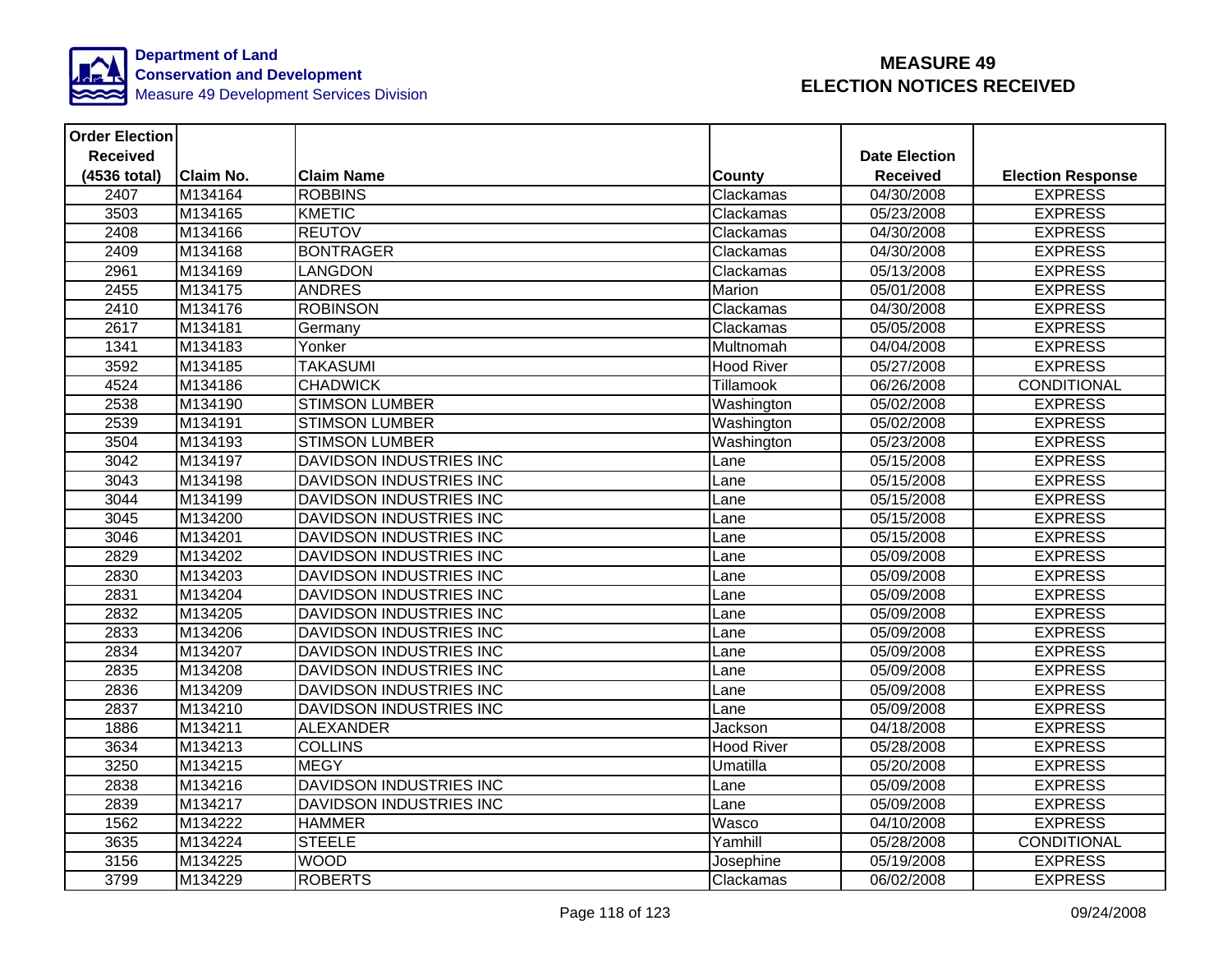

| <b>Order Election</b> |                  |                                  |               |                      |                          |
|-----------------------|------------------|----------------------------------|---------------|----------------------|--------------------------|
| <b>Received</b>       |                  |                                  |               | <b>Date Election</b> |                          |
| (4536 total)          | <b>Claim No.</b> | <b>Claim Name</b>                | <b>County</b> | <b>Received</b>      | <b>Election Response</b> |
| 2022                  | M134231          | <b>PRIMUS</b>                    | Polk          | 04/22/2008           | <b>EXPRESS</b>           |
| 2785                  | M134233          | <b>KING</b>                      | Polk          | 05/08/2008           | <b>EXPRESS</b>           |
| 688                   | M134235          | <b>CARROLL</b>                   | Clackamas     | 03/17/2008           | <b>EXPRESS</b>           |
| 4433                  | M134238          | <b>HALTON CO</b>                 | Clackamas     | 06/23/2008           | CONDITIONAL              |
| 1563                  | M134239          | <b>LOUGE</b>                     | Jackson       | 04/10/2008           | <b>EXPRESS</b>           |
| 3676                  | M134241          | <b>HANNAH</b>                    | Jackson       | 05/29/2008           | CONDITIONAL              |
| 3636                  | M134242          | <b>KEMPER</b>                    | Washington    | 05/28/2008           | <b>CONDITIONAL</b>       |
| 4085                  | M134243          | <b>ENDERS REVOC LIVING TRUST</b> | Clackamas     | 06/10/2008           | <b>EXPRESS</b>           |
| 4483                  | M134245          | <b>GRIMES</b>                    | Klamath       | 06/24/2008           | CONDITIONAL              |
| 4484                  | M134246          | <b>GRIMES</b>                    | Klamath       | 06/24/2008           | <b>CONDITIONAL</b>       |
| 4514                  | M134248          | <b>MILLER</b>                    | Benton        | 06/25/2008           | <b>EXPRESS</b>           |
| 4515                  | M134249          | <b>MILLER</b>                    | Benton        | 06/25/2008           | <b>EXPRESS</b>           |
| 3846                  | M134250          | <b>RUTH LILLIAN BEELER TRUST</b> | Washington    | 06/03/2008           | <b>EXPRESS</b>           |
| 4525                  | M134251          | <b>SKOURTES</b>                  | Washington    | 06/26/2008           | <b>EXPRESS</b>           |
| 4485                  | M134252          | <b>WYSS</b>                      | Tillamook     | 06/24/2008           | <b>EXPRESS</b>           |
| 2296                  | M134254          | <b>BOWER TTEE</b>                | Jackson       | 04/28/2008           | <b>EXPRESS</b>           |
| 3327                  | M134255          | <b>WINGERD</b>                   | Josephine     | 05/21/2008           | CONDITIONAL              |
| 4526                  | M134261          | <b>SCHAAD</b>                    | Union         | 06/26/2008           | <b>EXPRESS</b>           |
| 873                   | M134263          | <b>GADE</b>                      | Josephine     | 03/21/2008           | <b>EXPRESS</b>           |
| 1564                  | M134265          | <b>MCGHEE</b>                    | Josephine     | 04/10/2008           | CONDITIONAL              |
| 4527                  | M134267          | <b>PORTER</b>                    | Jackson       | 06/26/2008           | <b>EXPRESS</b>           |
| 2910                  | M134268          | <b>SIMMONS</b>                   | Jackson       | 05/12/2008           | <b>EXPRESS</b>           |
| 3637                  | M134269          | <b>RODRIGUEZ</b>                 | Klamath       | 05/28/2008           | <b>EXPRESS</b>           |
| 1342                  | M134272          | <b>ARNOLD</b>                    | Lane          | 04/04/2008           | <b>EXPRESS</b>           |
| 874                   | M134273          | <b>HORNING</b>                   | Washington    | 03/21/2008           | <b>VESTED</b>            |
| 2349                  | M134275          | <b>ANDERSON</b>                  | Clackamas     | 04/29/2008           | <b>EXPRESS</b>           |
| 4516                  | M134276          | <b>ADAMS</b>                     | Curry         | 06/25/2008           | <b>VESTED</b>            |
| 2090                  | M134277          | <b>EVJEN</b>                     | Marion        | 04/23/2008           | <b>EXPRESS</b>           |
| 1565                  | M134278          | <b>EICHNER</b>                   | Clackamas     | 04/10/2008           | <b>EXPRESS</b>           |
| 360                   | M134279          | LEE                              | Marion        | 03/03/2008           | <b>EXPRESS</b>           |
| 3677                  | M134280          | <b>MANSON</b>                    | Yamhill       | 05/29/2008           | <b>EXPRESS</b>           |
| 2023                  | M134281          | <b>STRICKLAND</b>                | Clackamas     | 04/22/2008           | <b>EXPRESS</b>           |
| 502                   | M134282          | <b>SEELY</b>                     | Washington    | 03/10/2008           | <b>EXPRESS</b>           |
| 2737                  | M134283          | <b>GOVER</b>                     | Union         | 05/07/2008           | <b>EXPRESS</b>           |
| 1414                  | M134284          | <b>DYSLE</b>                     | Linn          | 04/07/2008           | <b>EXPRESS</b>           |
| 2091                  | M134285          | <b>MARIN</b>                     | Jackson       | 04/23/2008           | <b>EXPRESS</b>           |
| 1970                  | M134286          | <b>TERAMURA</b>                  | Malheur       | 04/21/2008           | <b>EXPRESS</b>           |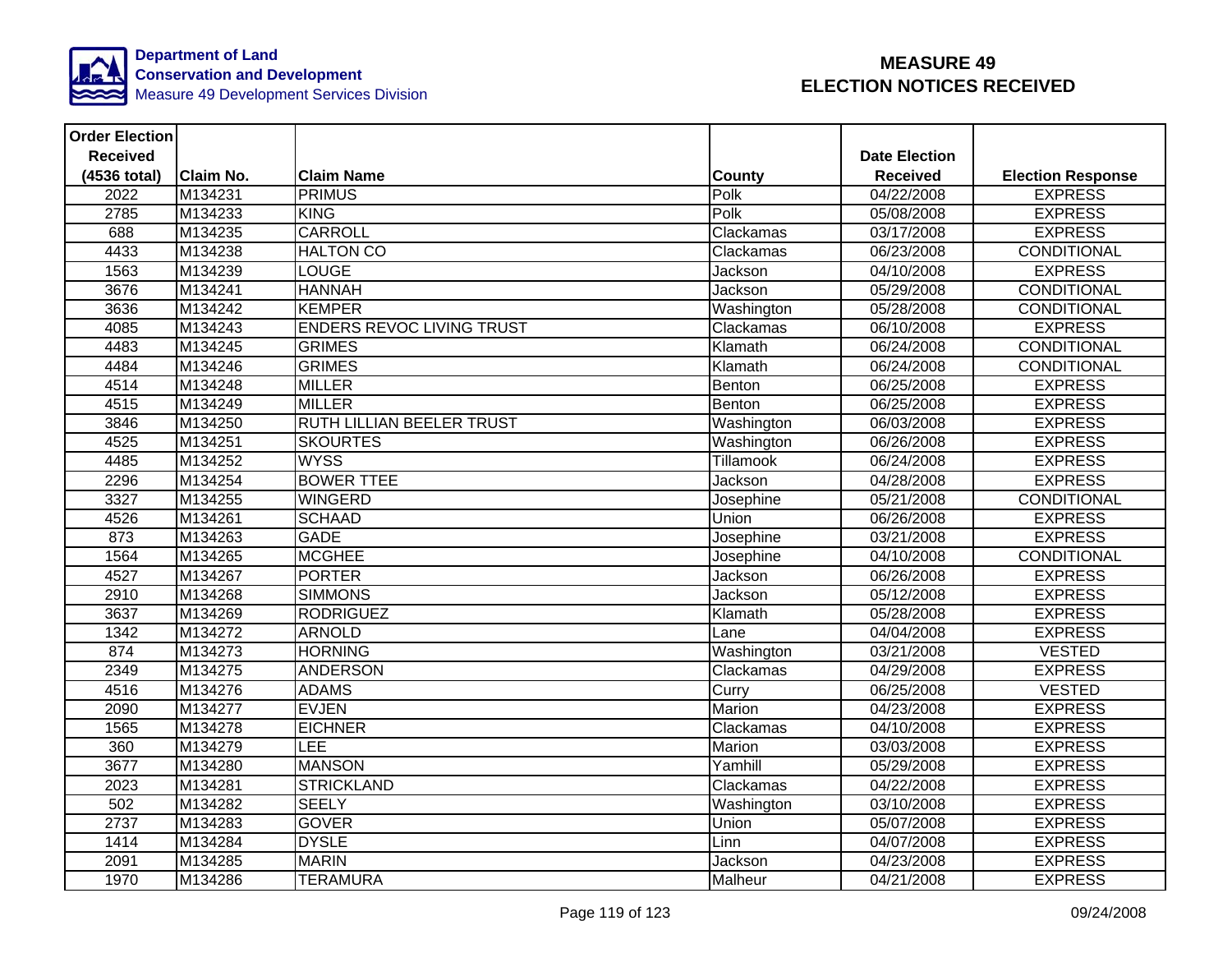

| <b>Order Election</b> |                  |                       |                   |                         |                          |
|-----------------------|------------------|-----------------------|-------------------|-------------------------|--------------------------|
| <b>Received</b>       |                  |                       |                   | <b>Date Election</b>    |                          |
| (4536 total)          | <b>Claim No.</b> | <b>Claim Name</b>     | County            | <b>Received</b>         | <b>Election Response</b> |
| 532                   | M134287          | <b>ROBINSON</b>       | Marion            | $\overline{03}/11/2008$ | <b>EXPRESS</b>           |
| 732                   | M134288          | <b>MALLOY</b>         | Josephine         | 03/18/2008              | <b>EXPRESS</b>           |
| 3328                  | M134289          | <b>DOMAN</b>          | Marion            | 05/21/2008              | <b>CONDITIONAL</b>       |
| 4434                  | M134290          | <b>UTTER</b>          | Washington        | 06/23/2008              | <b>EXPRESS</b>           |
| 1730                  | M134293          | <b>DYSLE</b>          | Linn              | 04/15/2008              | <b>EXPRESS</b>           |
| 1731                  | M134294          | <b>WADE</b>           | Lincoln           | 04/15/2008              | <b>EXPRESS</b>           |
| 1509                  | M134297          | Johanson              | Clackamas         | 04/09/2008              | <b>EXPRESS</b>           |
| 4517                  | M134298          | <b>BIEBER</b>         | Klamath           | 06/25/2008              | <b>CONDITIONAL</b>       |
| 3047                  | M134299          | <b>PIERSON</b>        | Washington        | 05/15/2008              | <b>EXPRESS</b>           |
| 632                   | M134302          | <b>SMITH</b>          | Union             | 03/14/2008              | <b>EXPRESS</b>           |
| 415                   | M134303          | <b>DUNN</b>           | Lane              | 03/05/2008              | <b>EXPRESS</b>           |
| 4293                  | M134304          | <b>SMITH</b>          | Linn              | 06/17/2008              | CONDITIONAL              |
| 2997                  | M134306          | <b>TERAMURA FARMS</b> | Malheur           | 05/14/2008              | <b>EXPRESS</b>           |
| 2297                  | M134307          | <b>FIJAK</b>          | Multnomah         | 04/28/2008              | <b>EXPRESS</b>           |
| 2911                  | M134308          | <b>WEBB</b>           | Malheur           | 05/12/2008              | <b>CONDITIONAL</b>       |
| 768                   | M134309          | <b>QUICK</b>          | Lane              | 03/19/2008              | <b>EXPRESS</b>           |
| 2840                  | M134311          | <b>SMITH</b>          | Curry             | 05/09/2008              | <b>EXPRESS</b>           |
| 1566                  | M134312          | <b>PRUCHA</b>         | Lane              | 04/10/2008              | <b>EXPRESS</b>           |
| 2411                  | M134313          | <b>SCHINDLER</b>      | Yamhill           | 04/30/2008              | <b>EXPRESS</b>           |
| 2144                  | M134317          | <b>BIRKELAND</b>      | Washington        | 04/24/2008              | <b>EXPRESS</b>           |
| 1567                  | M134318          | <b>TACK</b>           | Linn              | 04/10/2008              | <b>EXPRESS</b>           |
| 4528                  | M134319          | <b>ARMSTRONG</b>      | Washington        | 06/26/2008              | <b>EXPRESS</b>           |
| 3505                  | M134321          | <b>WALCH</b>          | Clackamas         | 05/23/2008              | <b>EXPRESS</b>           |
| 2412                  | M134323          | <b>LUCAS</b>          | Marion            | 04/30/2008              | <b>EXPRESS</b>           |
| 4116                  | M134324          | <b>DAWSON</b>         | Wallowa           | 06/11/2008              | <b>EXPRESS</b>           |
| 604                   | M134325          | <b>LIVINGSTON</b>     | Marion            | 03/13/2008              | <b>EXPRESS</b>           |
| 4317                  | M134327          | <b>STEWART</b>        | Clatsop           | 06/18/2008              | <b>EXPRESS</b>           |
| 3847                  | M134328          | <b>PETERSEN</b>       | Union             | 06/03/2008              | <b>EXPRESS</b>           |
| 3506                  | M134329          | <b>MCNERNEY</b>       | <b>Hood River</b> | 05/23/2008              | <b>EXPRESS</b>           |
| 3507                  | M134330          | <b>MCNERNEY</b>       | <b>Hood River</b> | 05/23/2008              | <b>EXPRESS</b>           |
| 3944                  | M134332          | <b>POND</b>           | <b>Deschutes</b>  | 06/05/2008              | <b>EXPRESS</b>           |
| 3157                  | M134333          | <b>PETERSON</b>       | Clackamas         | 05/19/2008              | <b>EXPRESS</b>           |
| 1009                  | M134335          | <b>LAVALLEE</b>       | Polk              | 03/26/2008              | <b>EXPRESS</b>           |
| 3990                  | M134337          | <b>PURTZER</b>        | Jackson           | 06/06/2008              | CONDITIONAL              |
| 1774                  | M134339          | <b>NEUMANN</b>        | Lane              | 04/16/2008              | <b>EXPRESS</b>           |
| 1415                  | M134340          | <b>BOURASA</b>        | Malheur           | 04/07/2008              | <b>EXPRESS</b>           |
| 1010                  | M134344          | <b>WINEGAR</b>        | Polk              | 03/26/2008              | <b>EXPRESS</b>           |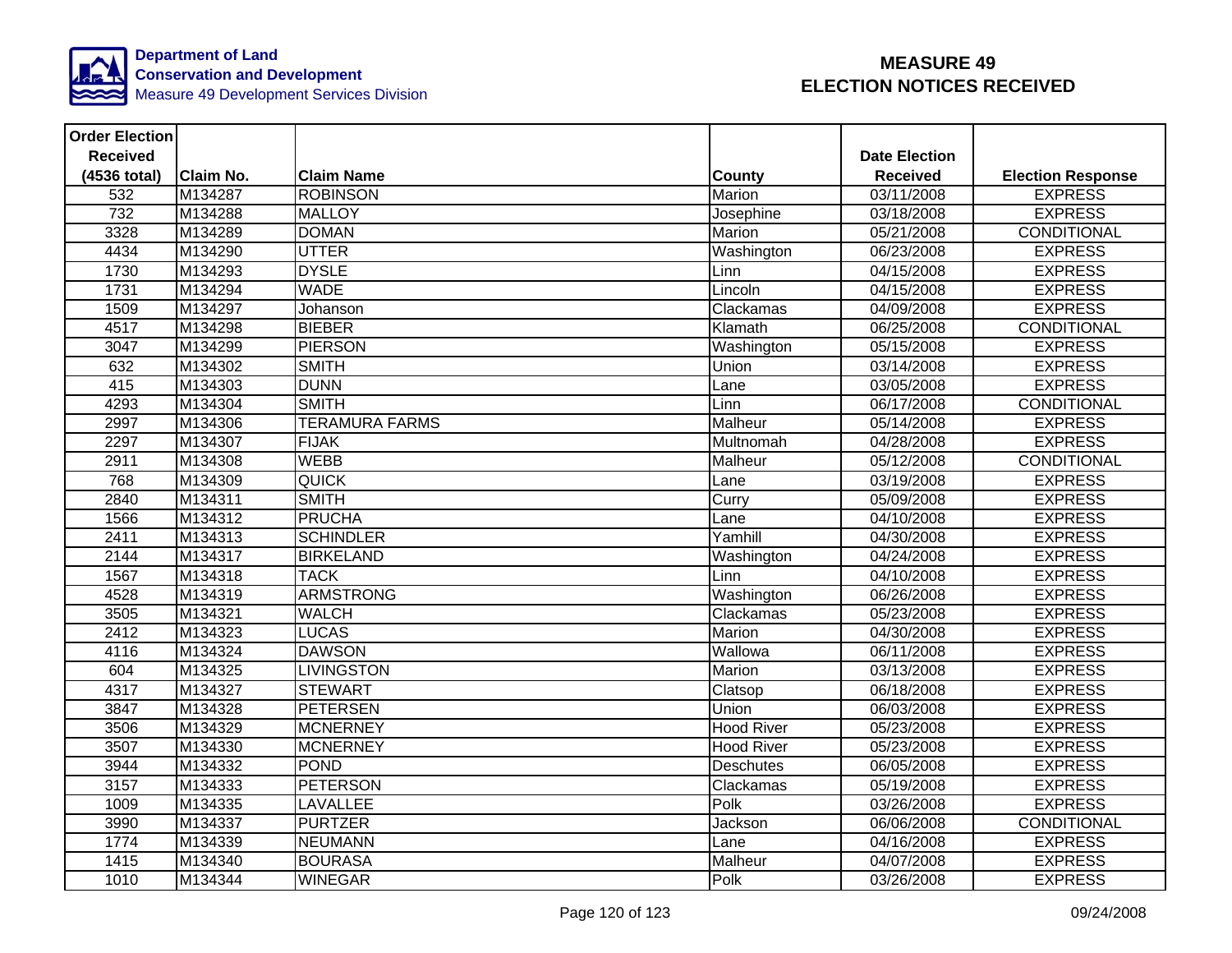

| <b>Order Election</b> |                  |                     |               |                      |                          |
|-----------------------|------------------|---------------------|---------------|----------------------|--------------------------|
| <b>Received</b>       |                  |                     |               | <b>Date Election</b> |                          |
| (4536 total)          | <b>Claim No.</b> | <b>Claim Name</b>   | <b>County</b> | <b>Received</b>      | <b>Election Response</b> |
| 689                   | M134345          | <b>JANSSEN</b>      | Clackamas     | 03/17/2008           | <b>EXPRESS</b>           |
| 1101                  | M134346          | <b>TILGNER</b>      | Polk          | 03/28/2008           | <b>EXPRESS</b>           |
| 4345                  | M134347          | <b>ROBERTS</b>      | Lane          | 06/19/2008           | <b>EXPRESS</b>           |
| 3087                  | M134348          | <b>ROBERTS</b>      | Polk          | 05/16/2008           | <b>EXPRESS</b>           |
| 3638                  | M134349          | <b>ROBERTS</b>      | Polk          | 05/28/2008           | <b>EXPRESS</b>           |
| 2092                  | M134350          | <b>NYQUIST</b>      | Marion        | 04/23/2008           | <b>EXPRESS</b>           |
| 2093                  | M134351          | <b>NYQUIST</b>      | Marion        | 04/23/2008           | <b>EXPRESS</b>           |
| 1613                  | M134352          | <b>KIDWELL</b>      | Washington    | 04/11/2008           | <b>EXPRESS</b>           |
| 633                   | M134353          | <b>TOMCHAK</b>      | Josephine     | 03/14/2008           | <b>EXPRESS</b>           |
| 1971                  | M134354          | <b>DIAMOND</b>      | Wallowa       | 04/21/2008           | <b>EXPRESS</b>           |
| 361                   | M134355          | <b>LANTZ</b>        | Clackamas     | 03/03/2008           | <b>EXPRESS</b>           |
| 2456                  | M134357          | <b>CULBERTSON</b>   | Josephine     | 05/01/2008           | <b>EXPRESS</b>           |
| 1169                  | M134358          | <b>CARMONY</b>      | Clackamas     | 03/31/2008           | <b>EXPRESS</b>           |
| 1170                  | M134359          | <b>CARMONY</b>      | Clackamas     | 03/31/2008           | <b>EXPRESS</b>           |
| 1171                  | M134360          | <b>CARMONY</b>      | Clackamas     | 03/31/2008           | <b>EXPRESS</b>           |
| 1172                  | M134361          | <b>CARMONY</b>      | Clackamas     | 03/31/2008           | <b>EXPRESS</b>           |
| 1173                  | M134362          | <b>CARMONY</b>      | Clackamas     | 03/31/2008           | <b>EXPRESS</b>           |
| 2841                  | M134364          | <b>SAUNDERS</b>     | Josephine     | 05/09/2008           | <b>EXPRESS</b>           |
| 1466                  | M134366          | <b>COCHRAN</b>      | Washington    | 04/08/2008           | <b>EXPRESS</b>           |
| 2094                  | M134367          | <b>PETERS</b>       | Marion        | 04/23/2008           | <b>EXPRESS</b>           |
| 4529                  | M134370          | LOWELL              | Jackson       | 06/26/2008           | <b>EXPRESS</b>           |
| 2657                  | M134373          | <b>SHAUGER</b>      | Coos          | 05/06/2008           | <b>EXPRESS</b>           |
| 438                   | M134374          | <b>VAN CAUTEREN</b> | Marion        | 03/06/2008           | <b>EXPRESS</b>           |
| 2540                  | M134375          | <b>PATTEN</b>       | Marion        | 05/02/2008           | <b>EXPRESS</b>           |
| 3593                  | M134376          | <b>MCCOLLUM</b>     | Jackson       | 05/27/2008           | <b>EXPRESS</b>           |
| 2786                  | M134377          | <b>WEAVER</b>       | Union         | 05/08/2008           | <b>EXPRESS</b>           |
| 567                   | M134379          | <b>IRELAND</b>      | Washington    | 03/12/2008           | <b>EXPRESS</b>           |
| 1102                  | M134381          | <b>WALL</b>         | Polk          | 03/28/2008           | <b>EXPRESS</b>           |
| 4346                  | M134382          | <b>TROLAN</b>       | Polk          | 06/19/2008           | <b>EXPRESS</b>           |
| 2912                  | M134383          | <b>EASTMAN</b>      | Malheur       | 05/12/2008           | <b>EXPRESS</b>           |
| 1836                  | M134384          | <b>HARE</b>         | Josephine     | $\sqrt{04/17}/2008$  | <b>EXPRESS</b>           |
| 1416                  | M134385          | <b>MERCIER</b>      | Marion        | $\frac{04}{07}/2008$ | <b>CONDITIONAL</b>       |
| 2541                  | M134386          | <b>GINGERICH</b>    | Clackamas     | 05/02/2008           | <b>EXPRESS</b>           |
| 2542                  | M134387          | <b>GINGERICH</b>    | Clackamas     | 05/02/2008           | <b>EXPRESS</b>           |
| 2543                  | M134388          | <b>GINGERICH</b>    | Clackamas     | 05/02/2008           | <b>EXPRESS</b>           |
| 2544                  | M134389          | <b>GINGERICH</b>    | Clackamas     | 05/02/2008           | <b>WITHDRAWN</b>         |
| 3158                  | M134390          | <b>NOVAK</b>        | Yamhill       | 05/19/2008           | <b>EXPRESS</b>           |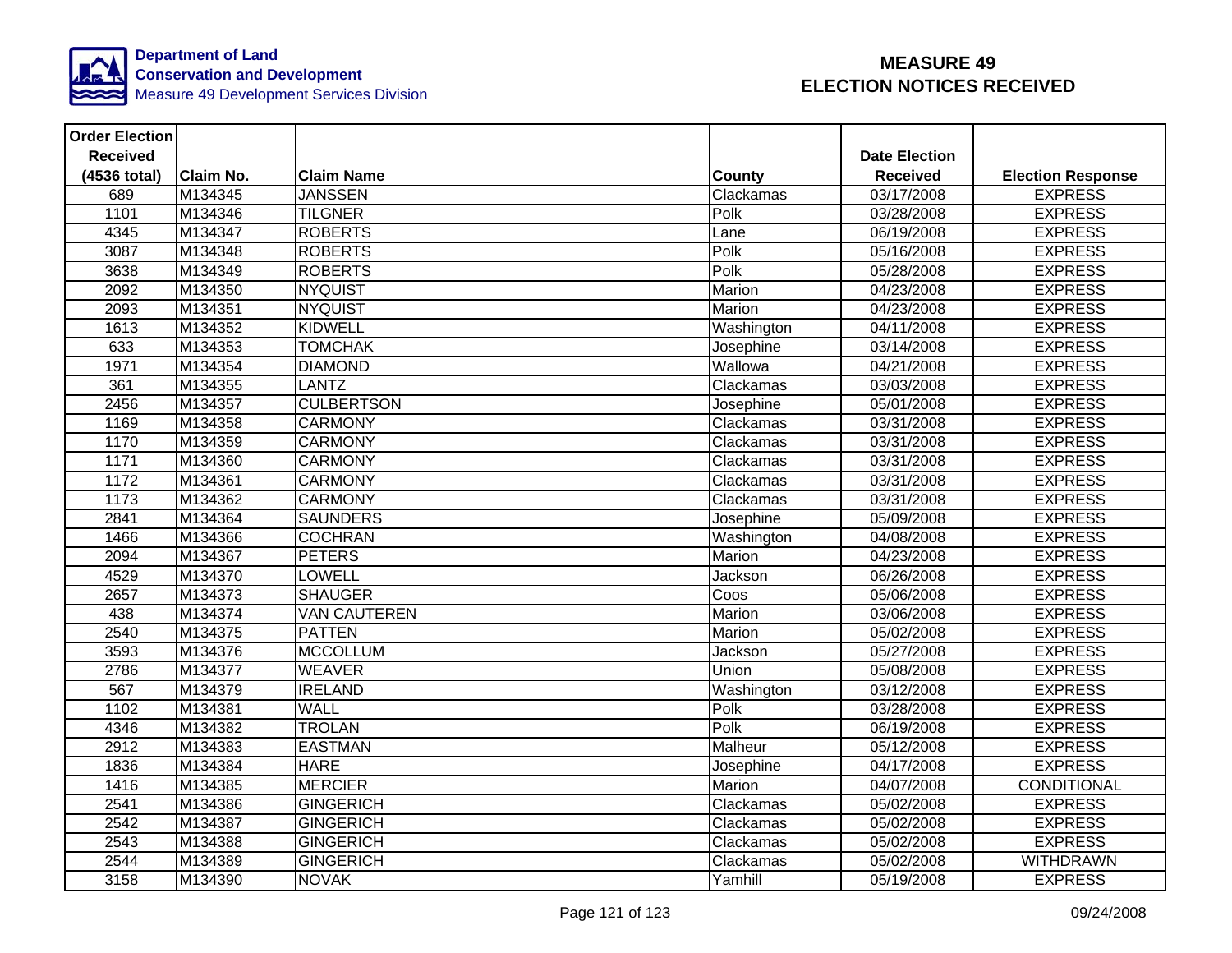

| <b>Order Election</b> |                  |                    |            |                      |                          |
|-----------------------|------------------|--------------------|------------|----------------------|--------------------------|
| <b>Received</b>       |                  |                    |            | <b>Date Election</b> |                          |
| (4536 total)          | <b>Claim No.</b> | <b>Claim Name</b>  | County     | <b>Received</b>      | <b>Election Response</b> |
| 1211                  | M134391          | <b>EDDY</b>        | Clackamas  | 04/01/2008           | <b>EXPRESS</b>           |
| 2842                  | M134392          | <b>PERCY</b>       | Josephine  | 05/09/2008           | <b>CONDITIONAL</b>       |
| 2224                  | M134393          | <b>FORESTER</b>    | Jefferson  | 04/25/2008           | <b>EXPRESS</b>           |
| 1467                  | M134395          | <b>TOMPKINS</b>    | Josephine  | 04/08/2008           | <b>EXPRESS</b>           |
| 362                   | M134396          | <b>KLAMP</b>       | Linn       | 03/03/2008           | <b>EXPRESS</b>           |
| 2095                  | M134399          | <b>HADLEY</b>      | Deschutes  | 04/23/2008           | <b>EXPRESS</b>           |
| 821                   | M134400          | <b>GASS</b>        | Lane       | 03/20/2008           | <b>EXPRESS</b>           |
| 634                   | M134403          | <b>MILLER</b>      | Lane       | 03/14/2008           | <b>EXPRESS</b>           |
| 4530                  | M134404          | <b>DEJONG TTEE</b> | Polk       | 06/26/2008           | <b>EXPRESS</b>           |
| 1265                  | M134405          | <b>HOODENPYL</b>   | Yamhill    | 04/02/2008           | <b>EXPRESS</b>           |
| 503                   | M134406          | <b>ROTH</b>        | Yamhill    | 03/10/2008           | <b>EXPRESS</b>           |
| 2024                  | M134407          | <b>SCHMIDT</b>     | Yamhill    | 04/22/2008           | <b>EXPRESS</b>           |
| 2025                  | M134410          | <b>HUNT</b>        | Lane       | 04/22/2008           | <b>CONDITIONAL</b>       |
| 1510                  | M134411          | <b>GALLONI</b>     | Clackamas  | 04/09/2008           | <b>EXPRESS</b>           |
| 2787                  | M134413          | <b>DYER</b>        | Clackamas  | 05/08/2008           | <b>EXPRESS</b>           |
| 4518                  | M134416          | <b>WALDRON</b>     | Tillamook  | 06/25/2008           | <b>EXPRESS</b>           |
| 4156                  | M134418          | <b>BARR</b>        | Lane       | 06/12/2008           | <b>CONDITIONAL</b>       |
| 1511                  | M134419          | <b>CATE</b>        | Lane       | 04/09/2008           | <b>EXPRESS</b>           |
| 2998                  | M134420          | <b>BROWN</b>       | Yamhill    | 05/14/2008           | <b>EXPRESS</b>           |
| 439                   | M134421          | <b>PEARSON</b>     | Marion     | 03/06/2008           | WITHDRAWN                |
| 440                   | M134422          | <b>PEARSON</b>     | Marion     | 03/06/2008           | <b>WITHDRAWN</b>         |
| 4377                  | M134424          | <b>HANSEN</b>      | Washington | 06/20/2008           | <b>EXPRESS</b>           |
| 1614                  | M134425          | <b>CHACHERE</b>    | Jackson    | 04/11/2008           | <b>EXPRESS</b>           |
| 2145                  | M134426          | <b>JOHNSON</b>     | Multnomah  | 04/24/2008           | <b>EXPRESS</b>           |
| 1343                  | M134427          | <b>SMITH</b>       | Linn       | 04/04/2008           | <b>EXPRESS</b>           |
| 2545                  | M134429          | <b>HATCH</b>       | Yamhill    | 05/02/2008           | <b>EXPRESS</b>           |
| 1417                  | M134431          | <b>HESS</b>        | Josephine  | 04/07/2008           | <b>EXPRESS</b>           |
| 1615                  | M134432          | <b>NAPOLEON</b>    | Jackson    | 04/11/2008           | <b>EXPRESS</b>           |
| 3251                  | M134434          | <b>HARRIS</b>      | Tillamook  | 05/20/2008           | <b>EXPRESS</b>           |
| 1775                  | M134440          | <b>McCubbins</b>   | Linn       | 04/16/2008           | <b>EXPRESS</b>           |
| 3991                  | M134443          | Hanley             | Malheur    | 06/06/2008           | <b>EXPRESS</b>           |
| 1695                  | M134444          | Ash                | Jackson    | 04/14/2008           | <b>EXPRESS</b>           |
| 1266                  | M134445          | Roberts            | Lane       | 04/02/2008           | <b>EXPRESS</b>           |
| 1418                  | M134447          | <b>NELSON</b>      | Lane       | 04/07/2008           | <b>EXPRESS</b>           |
| 1887                  | M134448          | <b>WEIR</b>        | Josephine  | 04/18/2008           | <b>EXPRESS</b>           |
| 1212                  | M134450          | <b>BEVER</b>       | Jackson    | 04/01/2008           | <b>EXPRESS</b>           |
| 2618                  | M134451          | <b>MENTEER</b>     | Jackson    | 05/05/2008           | <b>EXPRESS</b>           |